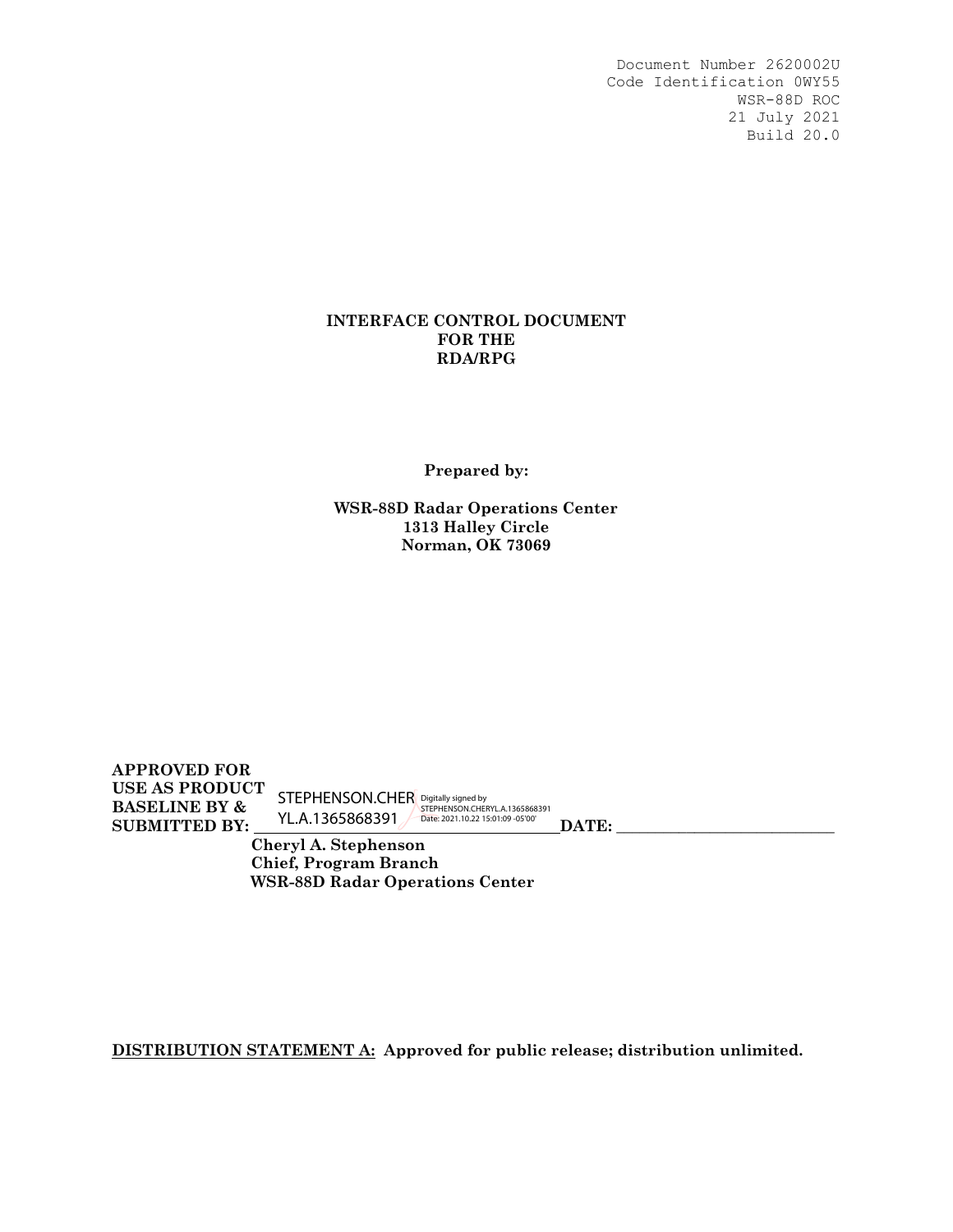#### **INTERFACE CONTROL DOCUMENT FOR THE RDA/RPG 2620002**

#### **DOCUMENT REVISION RECORD FORM**

| <b>REVISION</b>     |                          | $\mathbf A$      | $\bf{B}$       | $\mathbf C$    | D              | ${\bf E}$   | ${\bf F}$      | $\mathbf G$    | H              | $\bf J$         |
|---------------------|--------------------------|------------------|----------------|----------------|----------------|-------------|----------------|----------------|----------------|-----------------|
| <b>RELEASED BY</b>  | <b>ROC</b>               | <b>ROC</b>       | <b>ROC</b>     | ROC            | <b>ROC</b>     | <b>ROC</b>  | <b>ROC</b>     | <b>ROC</b>     | ROC            | <b>ROC</b>      |
| <b>RELEASE DATE</b> | 03/01/96                 | 06/26/98         | 09/11/01       | 04/13/05       | 02/08/06       | 5/25/07     | 03/25/08       | 03/03/09       | 11/04/09       | 06/07/10        |
| <b>EFFECTIVITY</b>  | 03/01/96                 | 06/26/98         | 09/11/01       | 04/13/05       | 02/08/06       | 5/25/07     | 03/25/08       | 03/03/09       | 11/04/09       | 06/07/10        |
| <b>AUTHORITY</b>    | F0048                    | F0095            | F0103          | 0126/0209      | 0126/021       | 0250        | 0286           | 0349           | 0445           | 0465/0476       |
|                     |                          |                  |                |                | $\Omega$       |             |                |                |                |                 |
| <b>FAST TRACK</b>   | NO                       | NO               | NO             | N <sub>O</sub> | NO             | NO          | N <sub>O</sub> | NO.            | NO             | NO              |
| <b>REV HISTORY</b>  | <b>BLD 9.0</b>           | <b>BLD</b>       | <b>OPEN</b>    | <b>RPG BLD</b> | RPG            | <b>RPG</b>  | <b>RPG</b>     | <b>RPG BLD</b> | <b>RPG BLD</b> | <b>RDA BLD</b>  |
|                     |                          | 10.0             | <b>BLD</b> 1.0 | 7.0            | <b>BLD 8.0</b> | <b>BLD</b>  | <b>BLD</b>     | 11.0           | 11.2           | 11.5/RPG        |
|                     |                          |                  |                |                |                | 9.0         | 10.0           |                |                | <b>BLD</b> 12.1 |
| <b>Section 1</b>    | $\blacksquare$           | A                | $\bf{B}$       | $\mathbf C$    |                |             |                |                |                |                 |
| <b>Section 2</b>    | $\blacksquare$           | A                | B              | $\overline{C}$ |                |             | ${\bf F}$      |                |                |                 |
| <b>Section 3</b>    |                          | Α                | $\bf{B}$       | $\overline{C}$ | D              | ${\bf E}$   | ${\bf F}$      | G              | H              | J               |
| <b>Section 4</b>    |                          | А                | $\mathbf{B}$   | Deleted        |                |             |                |                |                |                 |
| <b>Section 5</b>    | $\blacksquare$           | $\boldsymbol{A}$ | $\, {\bf B}$   | Deleted        |                |             |                |                |                |                 |
| <b>Section 6</b>    | $\overline{a}$           | A                | B              | Deleted        |                |             |                |                |                |                 |
| <b>Section 7</b>    | $\overline{\phantom{a}}$ | A                | $\bf{B}$       | Deleted        |                |             |                |                |                |                 |
| <b>Section 8</b>    | $\blacksquare$           | А                | B              | Deleted        |                |             |                |                |                |                 |
| <b>Section 9</b>    | $\blacksquare$           | А                | B              | Deleted        |                |             |                |                |                |                 |
| <b>Section 10</b>   |                          | A                | B              | Deleted        |                |             |                |                |                |                 |
| Appendix A          | $\blacksquare$           | A                | B              | $\mathcal C$   |                |             |                |                |                |                 |
| <b>Appendix B</b>   |                          |                  |                |                |                | $\mathbf E$ |                |                |                |                 |
| Appendix C          |                          |                  |                |                |                |             | ${\bf F}$      |                |                |                 |

Revision record continued on next page.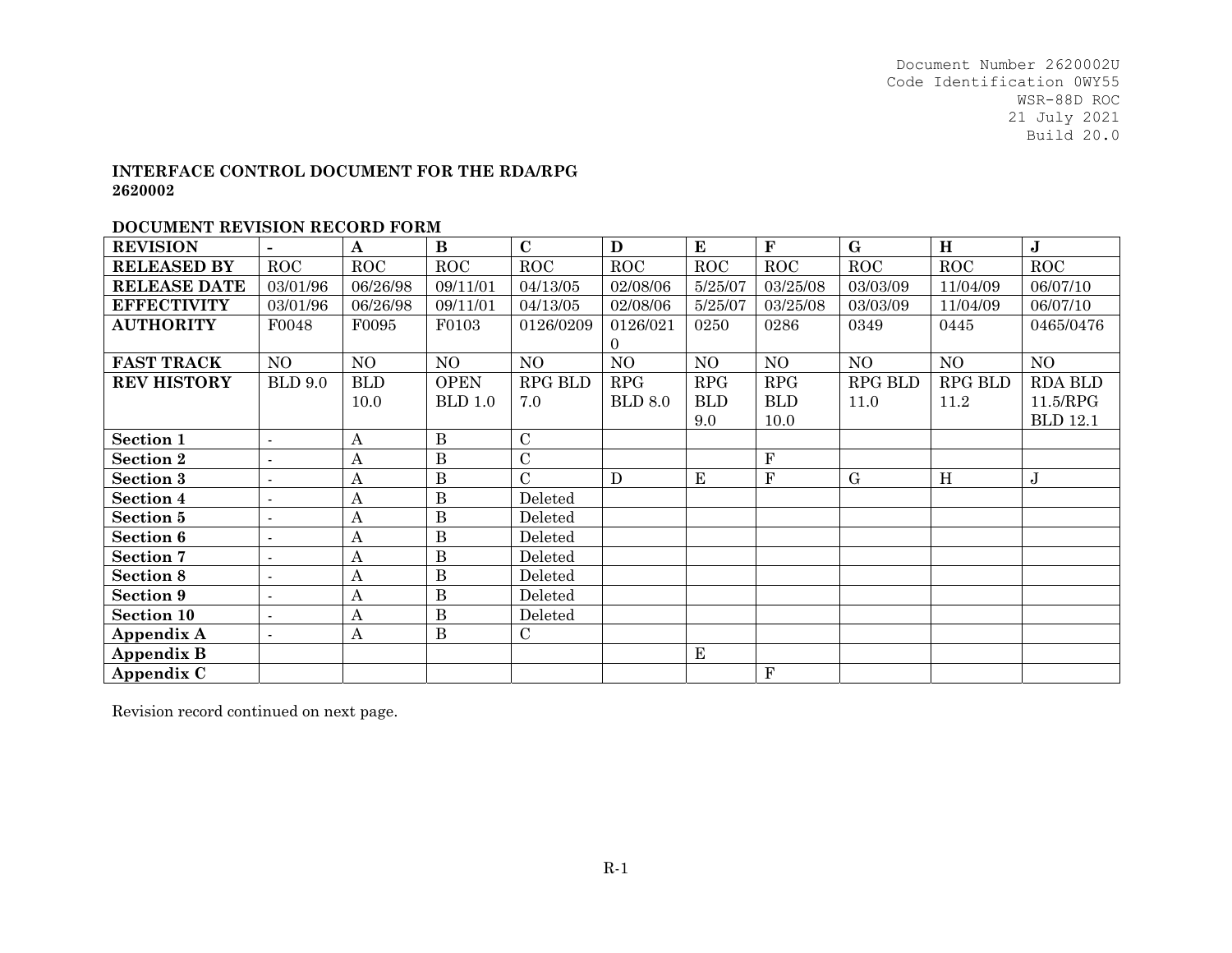| <b>REVISION</b>     | $\mathbf K$ | $\mathbf M$  | ${\bf N}$      | ${\bf P}$    | $\mathbf R$     | T               | $\mathbf U$     |  |
|---------------------|-------------|--------------|----------------|--------------|-----------------|-----------------|-----------------|--|
| <b>RELEASED BY</b>  | <b>ROC</b>  | <b>ROC</b>   | ROC            | <b>ROC</b>   | <b>ROC</b>      | <b>ROC</b>      | <b>ROC</b>      |  |
| <b>RELEASE DATE</b> | 7/29/11     | 3/7/2012     | 1/06/2014      | 4/21/16      | 2/28/18         | 3/3/20          | 7/21/21         |  |
| <b>EFFECTIVITY</b>  | 7/29/11     | 3/7/2012     | 1/06/2014      | 4/21/16      | 2/28/18         | 3/3/20          | 7/21/21         |  |
| <b>AUTHORITY</b>    | 0274        | 0420         | 0599           | 0437F        | <b>ECP 0747</b> | <b>ECP 0813</b> | <b>ECP 0881</b> |  |
| <b>FAST TRACK</b>   | NO          | NO           | N <sub>O</sub> | NO           | NO              | NO              | NO              |  |
| <b>REV HISTORY</b>  | <b>RDA</b>  | <b>RDA</b>   | <b>RDA BLD</b> | <b>RDA</b>   | <b>RDA/RPG</b>  | <b>RDA/RPG</b>  | <b>RDA/RPG</b>  |  |
|                     | <b>BLD</b>  | <b>BLD</b>   | 14.0           | <b>BLD</b>   | <b>BLD 18.0</b> | <b>BLD 19.0</b> | <b>BLD</b> 20.0 |  |
|                     | 12.0        | 13.0         |                | 17.0         |                 |                 |                 |  |
| Section 1           |             | $\mathbf M$  |                |              |                 |                 |                 |  |
| <b>Section 2</b>    |             |              |                |              |                 |                 |                 |  |
| <b>Section 3</b>    | $\rm K$     | $\mathbf{M}$ | N              | $\mathbf{P}$ | ${\bf R}$       | $\mathbf T$     | $\mathbf U$     |  |
| <b>Section 4</b>    |             |              |                | $\mathbf{P}$ |                 |                 |                 |  |
| Section 5           |             |              |                |              |                 |                 |                 |  |
| Section 6           |             |              |                |              |                 |                 |                 |  |
| Section 7           |             |              |                |              |                 |                 |                 |  |
| Section 8           |             |              |                |              |                 |                 |                 |  |
| Section 9           |             |              |                |              |                 |                 |                 |  |
| <b>Section 10</b>   |             |              |                |              |                 |                 |                 |  |
| Appendix A          |             |              |                |              | ${\bf R}$       | T               |                 |  |
| <b>Appendix B</b>   |             |              |                |              | ${\bf R}$       |                 |                 |  |
| Appendix C          |             |              |                |              | ${\bf R}$       | $\mathbf T$     |                 |  |

#### **REVISION RECORD**

Document Originally Released as 1208321H and then converted to ROC Document 2620002

| Revision          | Description                                                                                                                                                                                                                                                               | Date              |
|-------------------|---------------------------------------------------------------------------------------------------------------------------------------------------------------------------------------------------------------------------------------------------------------------------|-------------------|
| <b>Revision A</b> | Updated for Build 10.0                                                                                                                                                                                                                                                    | 26 June 1998      |
| <b>Revision B</b> | Updated for ORPG Build 1.0.                                                                                                                                                                                                                                               | 11 September 2001 |
| <b>Revision C</b> | Define new client/server interface between ORDA and RPG. Update message<br>formats for ORDA. Divided this document into two documents, communication<br>protocol and application layer. The communications protocol will be<br>documented in 2620060, RDA/RPG TCP/IP ICD. | 13 April 2005     |
| <b>Revision D</b> | Updated for RPG Build 8.0                                                                                                                                                                                                                                                 | 08 February 2006  |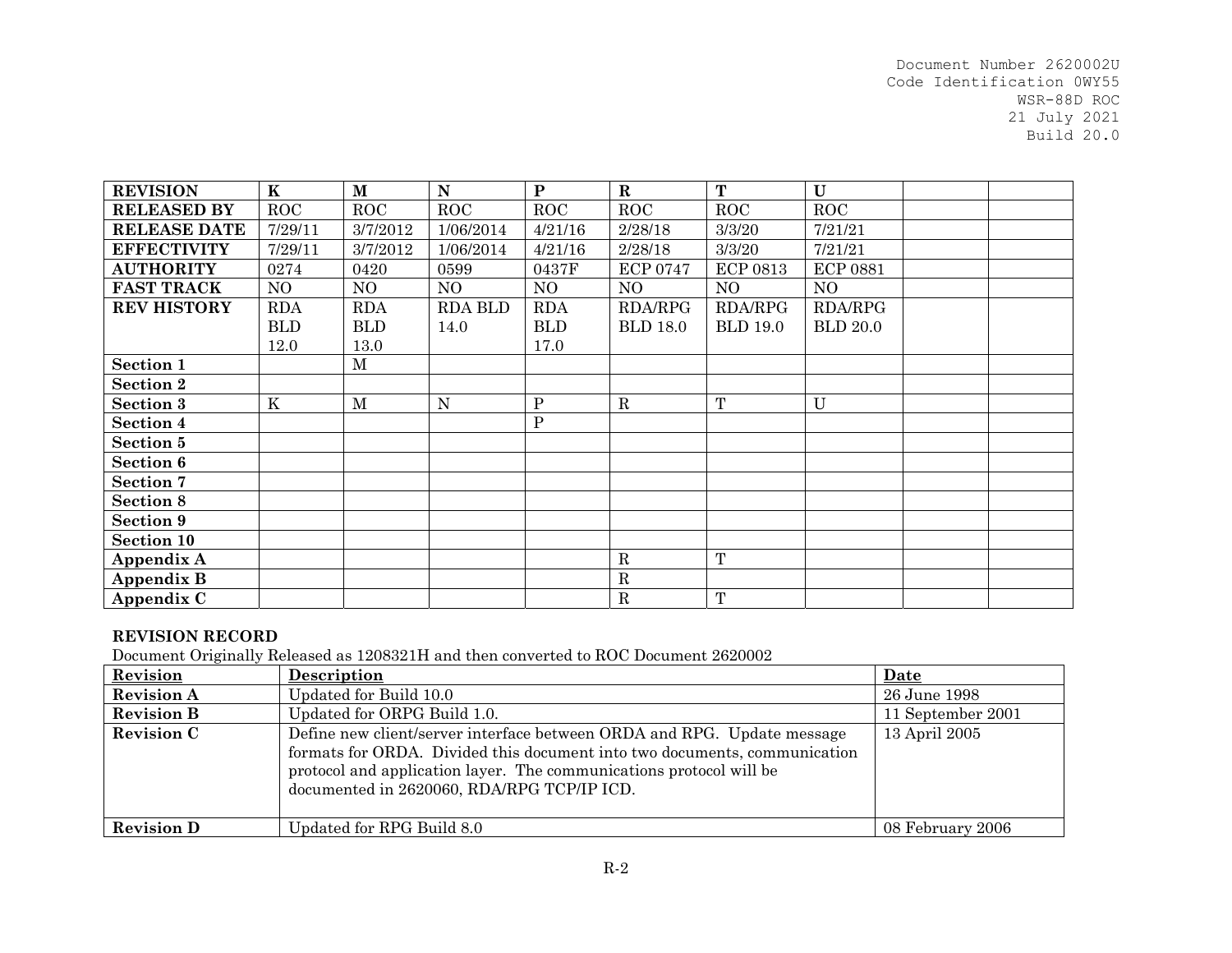| <b>Revision E</b> | Updated for RPG Build 9.0. Added Appendix B.                                       | 25 May 2007      |
|-------------------|------------------------------------------------------------------------------------|------------------|
| <b>Revision F</b> | Updated for RPG Build 10.0.                                                        | 25 March 2008    |
|                   | a. Added new Table XVII for Message 31 for Build 10.                               |                  |
|                   | b. Made correction to Table XVII-B for SNR threshold precision from 0.1 to         |                  |
|                   | $0.125$ dB and range of $-12.0$ to $+20.0$ dB to match usage in Message 5.         |                  |
|                   | Updated Message 5 for super resolution selection parameters.<br>c.                 |                  |
|                   | Made corrections to Message 1 for velocity ranges.<br>d.                           |                  |
|                   | Made segmentation changes to Table II Message Header Data.<br>е.                   |                  |
|                   | Updated Table I Data Message Types for Message 31.<br>f.                           |                  |
|                   | Changes to increase number to 25 clutter regions.<br>g.                            |                  |
|                   | Removed unused alarms.<br>$h_{\cdot}$                                              |                  |
|                   | Updated Source address in Section 2.<br>i.                                         |                  |
| <b>Revision G</b> | Updated for Build 11.0.                                                            | 03 March 2009    |
| <b>Revision H</b> | Updated for RPG Build 11.2. Changed the valid range of "RDA BUILD"                 | 04 November 2009 |
|                   | NUMBER" in the summary status message (halfword 10), from "0 to 999", to "0        |                  |
|                   | to 9999", to allow for the new scaling factor of 100 that the build number will be |                  |
|                   | using.                                                                             |                  |
| <b>Revision J</b> | Updated Table IV-A RDA Alarm Messages for RDA Build 11.5. Updated Figure           | 07 June 2010     |
|                   | C-6 VCP 121 for RPG Build 12.1.                                                    |                  |
| <b>Revision K</b> | RDA Build 12.0 changes for Dual Polarization.                                      | 29 July 2011     |
| <b>Revision M</b> | Updated for RDA Build 13.0.                                                        | 7 March 2012     |
| <b>Revision N</b> | Updated for RDA/RPG Build 14.0                                                     | 06 January 2014  |
|                   | CCRs Affected: NA12-00299, NA12-00018, NA12-00019, NA12-00378, NA12-               |                  |
|                   | 00233, NA12-00046, NA12-00023,                                                     |                  |
|                   | NA12-00022, NA12-00373, NA12-00046, NA13-00044, NA12-00022, NA12-                  |                  |
|                   | 00023, NA12-00256, NA12-00421, NA11-00198,                                         |                  |
|                   | NA12-00234, NA12-00338, NA13-00111                                                 |                  |
| <b>Revision P</b> | Updated for RDA Build 17.0.                                                        | 21 April 2016    |
|                   | NA15-00083, NA08-00310                                                             |                  |
| <b>Revision R</b> | Updated for RDA and RPG Build 18.0                                                 | 28 February 2018 |
|                   | CCRs included in the update: NA12-00422, NA13-00184, NA15-00260, NA15-             |                  |
|                   | 00286, NA16-00024, NA16-00044, NA16-00071, NA16-00135, NA16-00150,                 |                  |
|                   | NA16-00151, NA16-00152, NA16-00158, NA16-00175, NA16-00221, NA16-                  |                  |
|                   | 00299, NA16-00306, NA16-00330, NA17-00006, NA17-00041, NA17-00066,                 |                  |
|                   | NA17-00085, NA17-00098, NA17-00107, NA18-00042                                     |                  |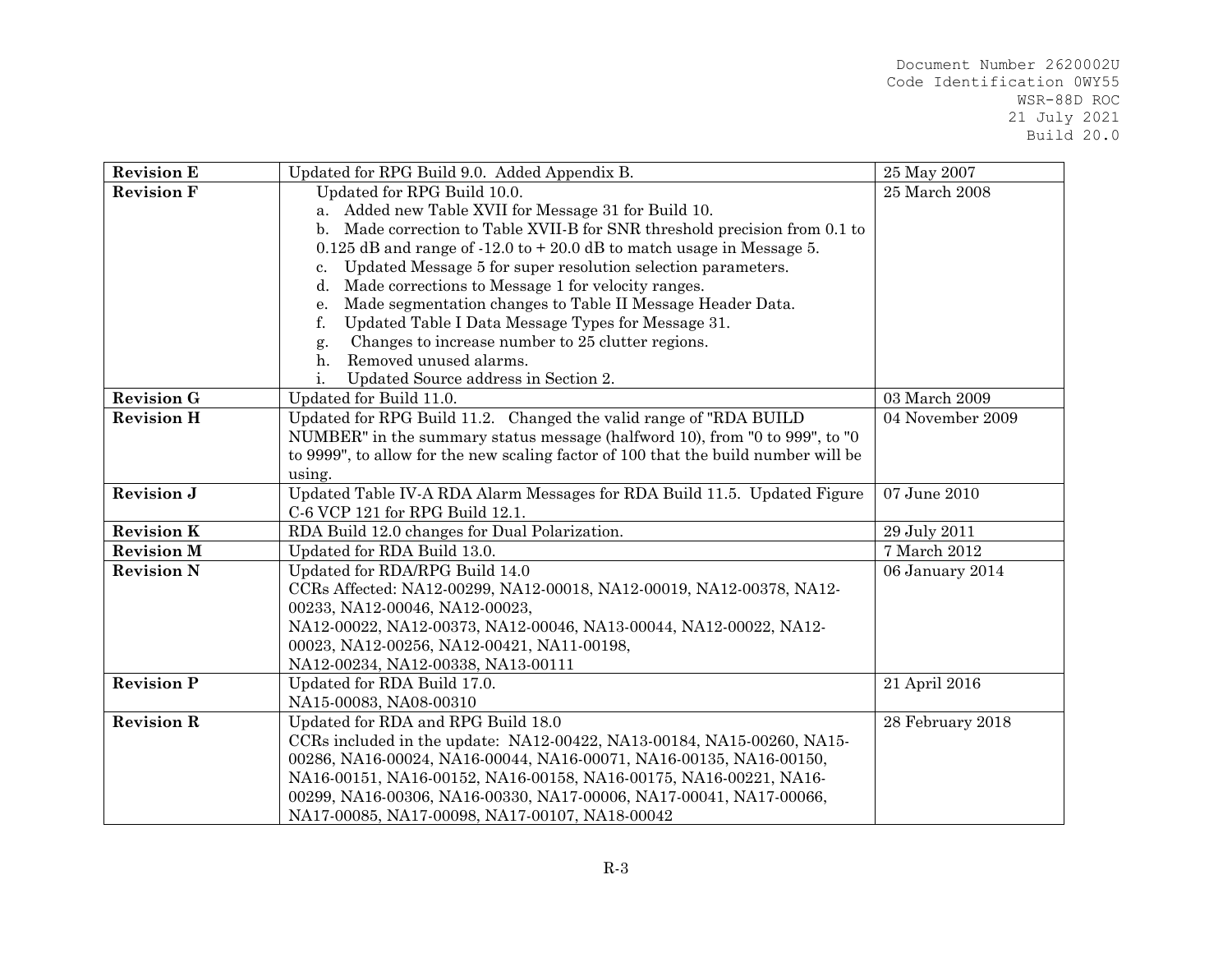| <b>Revision T</b> | Updated for RDA and RPG Build 19.0. CCRs included in the update:<br>NA14-00166, NA16-00327, NA17-00170, NA17-00178, NA17-00220, NA17-<br>00241, NA17-00275, NA17-00288, NA17-00293, NA17-00295, NA18-00054,<br>NA18-00081, NA18-00083, NA18-00094, NA18-00099, NA18-00151, NA18-<br>00178, NA18-00212, NA18-00213, NA18-00215, NA18-00217, NA18-00371,<br>NA18-00398 | 3 March 2020 |
|-------------------|----------------------------------------------------------------------------------------------------------------------------------------------------------------------------------------------------------------------------------------------------------------------------------------------------------------------------------------------------------------------|--------------|
| <b>Revision U</b> | Updated for RDA and RPG Build 20.0 CCRs included in the update:<br>NA19-00311, NA19-00360, NA19-00372, NA20-00030, NA20-00233                                                                                                                                                                                                                                        | 21 July 2021 |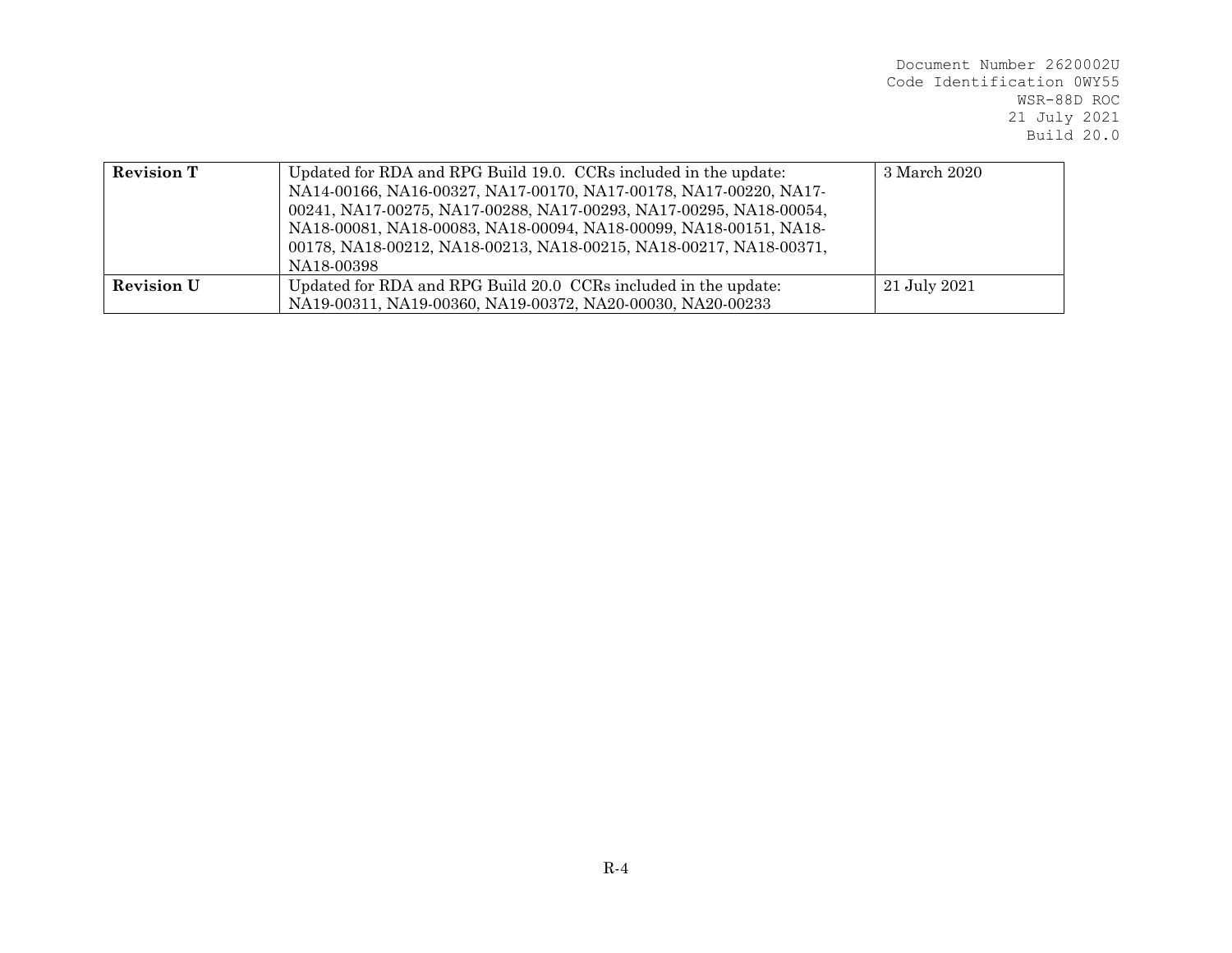### **Table of Contents**

| $\mathbf{1}$   |         |  |  |  |  |
|----------------|---------|--|--|--|--|
|                | 1.1     |  |  |  |  |
|                | 1.2     |  |  |  |  |
|                | 1.3     |  |  |  |  |
|                | 1.4     |  |  |  |  |
| $\overline{2}$ |         |  |  |  |  |
|                | 2.1     |  |  |  |  |
|                | 2.1.1   |  |  |  |  |
|                | 2.2     |  |  |  |  |
|                | 2.2.1   |  |  |  |  |
| 3              |         |  |  |  |  |
|                | 3.1     |  |  |  |  |
|                | 3.1.1   |  |  |  |  |
|                | 3.1.2   |  |  |  |  |
|                | 3.1.3   |  |  |  |  |
|                | 3.1.4   |  |  |  |  |
|                | 3.1.5   |  |  |  |  |
|                | $3.2\,$ |  |  |  |  |
|                | 3.2.1   |  |  |  |  |
|                | 3.2.2   |  |  |  |  |
|                | 3.2.3   |  |  |  |  |
|                | 3.2.4   |  |  |  |  |
|                | 3.2.5   |  |  |  |  |
| 4              |         |  |  |  |  |
| 5              |         |  |  |  |  |
| 6              |         |  |  |  |  |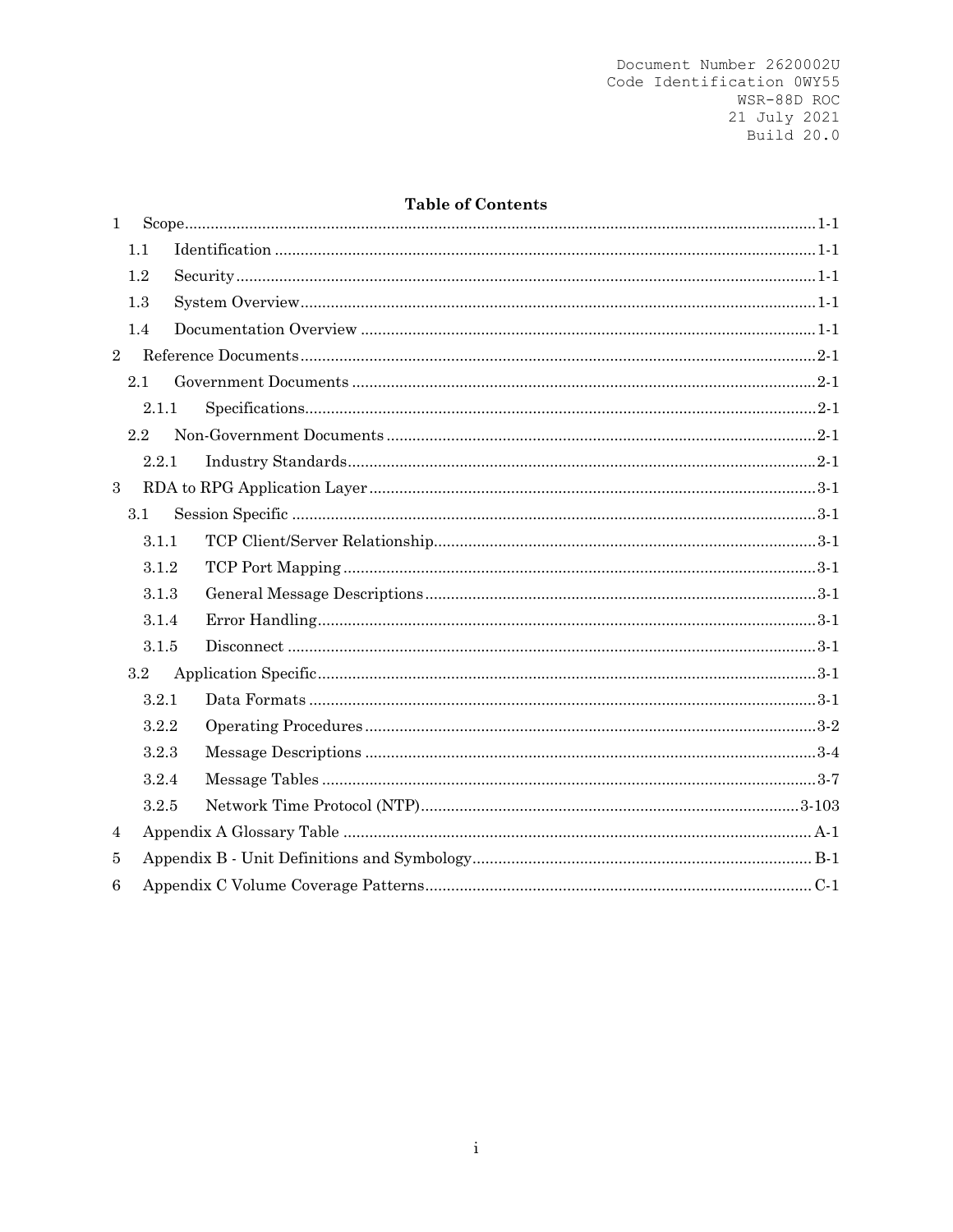## **1 SCOPE**

## **1.1 Identification**

This document defines the interface between the Radar Data Acquisition (RDA) and Radar Product Generation (RPG) functional areas of the WSR-88D system. This document revision is applicable to the RDA design employing client/server technology and to the RPG design employing client/server technology. This new RDA design is more commonly called the Open RDA (ORDA). This new RPG design is more commonly called the Open RPG (ORPG).

#### **1.2 Security**

The RDA and RPG subnets are mission critical networks. No firewall will be used between these trusted systems; however, access control will be employed. The services allowed would include Network Time Protocol (NTP), radar data, Internet Control Message Protocol (ICMP), and Master System Control Function (MSCF) display data, all other services shall be denied.

#### **1.3 System Overview**

The WSR-88D acquires, generates, and distributes Doppler radar products for meteorological and hydrological applications. Specifically, the RDA functional area acquires radar data; controls antenna, transmitter, and receiver electronics; prepares radar data in a digital format; transmits radar data and status to the RPG; and processes control information from the RPG. The RPG functional area receives radar data and status information from the RDA, formats and sends control commands to the RDA, generates radar products, and distributes radar products for graphical and alphanumeric display systems.

The WSR-88D system was developed in the mid to late 1980s. Full scale deployment began in 1992 and was completed in 1995. DoD, DoC, and DoT jointly sponsored the development, acquisition, and deployment of the WSR-88D. There are 159 operating sites which include the RDA and RPG functional areas.

#### **1.4 Documentation Overview**

This document provides information needed to interface either the RDA or the RPG functional areas of the WSR-88D. Contents include detailed description of the interface components including hardware and software parameters. The document is structured to address applicable layers of the Open System Interconnect (OSI) model and Transmission Control Protocol/Internet Protocol (TCP/IP) communications reference models.

Section 1 provides information regarding the identification, scope, purpose, and organization of this document.

Section 2 provides information about documentation relevant to this ICD, including applicable and informative documents.

Section 3 provides a description of the Application Layer.

Appendix A provides a list of acronyms included in this document.

Appendix B provides a definition of the units and symbology used in this document.

Appendix C provides Volume Coverage Patterns.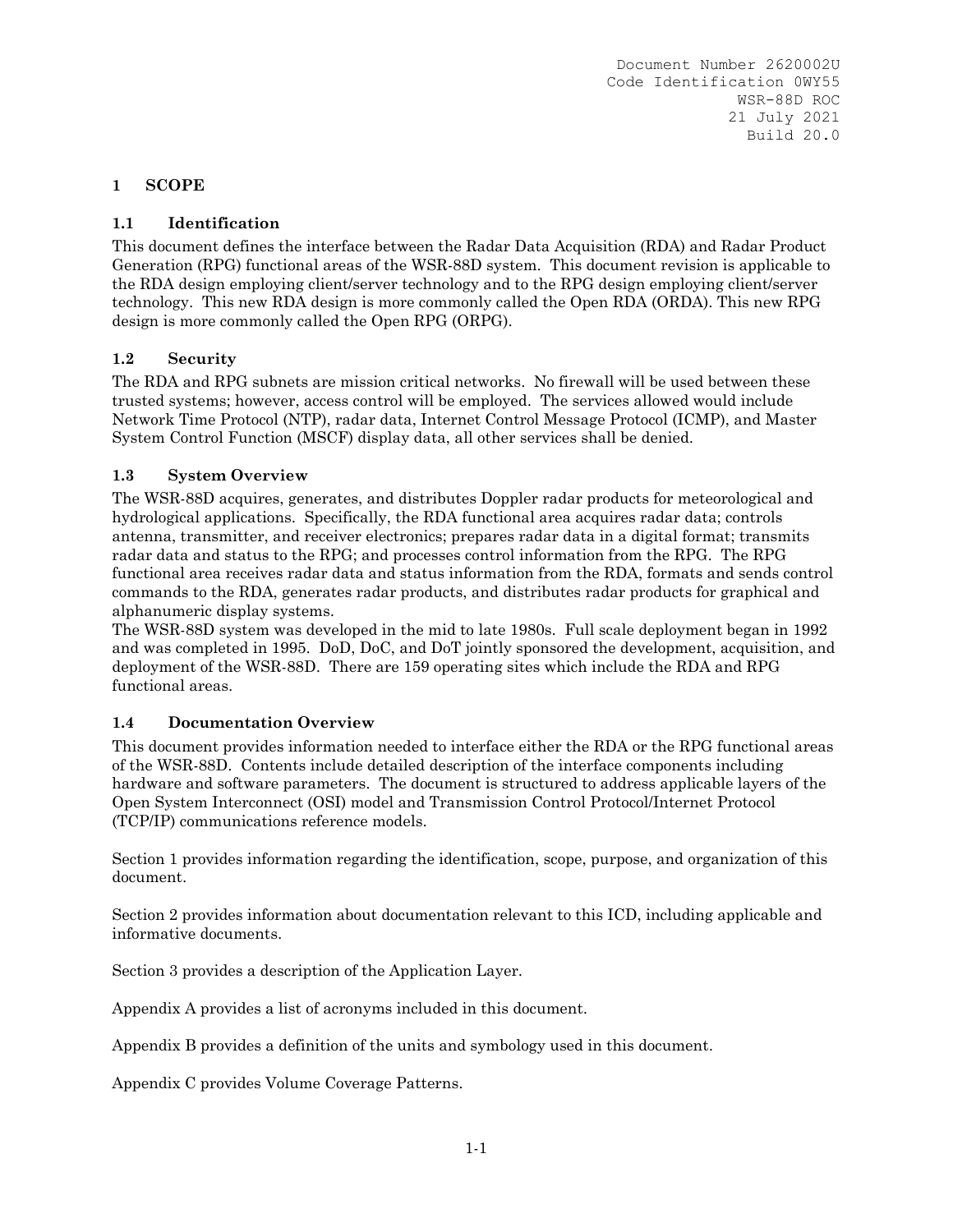## **2 REFERENCE DOCUMENTS**

This section lists the number, title, revision, and date of all documents referenced in this specification. This section shall also identify the source for all documents not available through normal Government stocking activities.

#### **2.1 Government Documents**

#### **2.1.1 Specifications**

| Reference Number | <b>Title</b>                                                                                      |
|------------------|---------------------------------------------------------------------------------------------------|
| 2810000K         | WSR-88D System Specification                                                                      |
| 2830013          | WSR-88D System/Subsystem Design Document                                                          |
| 2820001, Pt 1    | Computer Program Development Specification for RDA Status<br>and Control Program (CPCI-01)        |
| 2820003N, Pt1    | Computer Program Development Specification for Radar Product<br>Generation Program (SRS, CPCI-03) |
| 2830006, Pt 1    | Critical Item Development Specification for Wideband<br>Communications Link (CI-06)               |
| 2620015A         | Microwave Line of Sight (MLOS) Fault Alarm System                                                 |
| 2620036          | RPG to Base Data Distribution Server (BDDS) ICD                                                   |
| 2830007 Pt. 1    | RPG Equipment $B1$ and update $(CI-07)$                                                           |

| 2830009 Pt.1 | RDA Equipment B1 (CI-09)        |
|--------------|---------------------------------|
| 2620060      | RDA/RPG TCP/IP ICD              |
| Source:      | WSR-88D Radar Operations Center |
|              | 1313 Halley Circle              |
|              | Norman, OK 73069                |
|              |                                 |

## **2.2 Non-Government Documents**

## **2.2.1 Industry Standards**

| Reference Number | <b>Title</b>                                              |
|------------------|-----------------------------------------------------------|
| IEEE 754-1985    | <b>IEEE Standard for Binary Floating-Point Arithmetic</b> |

| Source: | <b>IEEE Customer Service</b>   |
|---------|--------------------------------|
|         | 445 Hoes Lane                  |
|         | PO Box.1331                    |
|         | Piscataway NJ 08855-1331       |
|         | http://www.standards.ieee.org/ |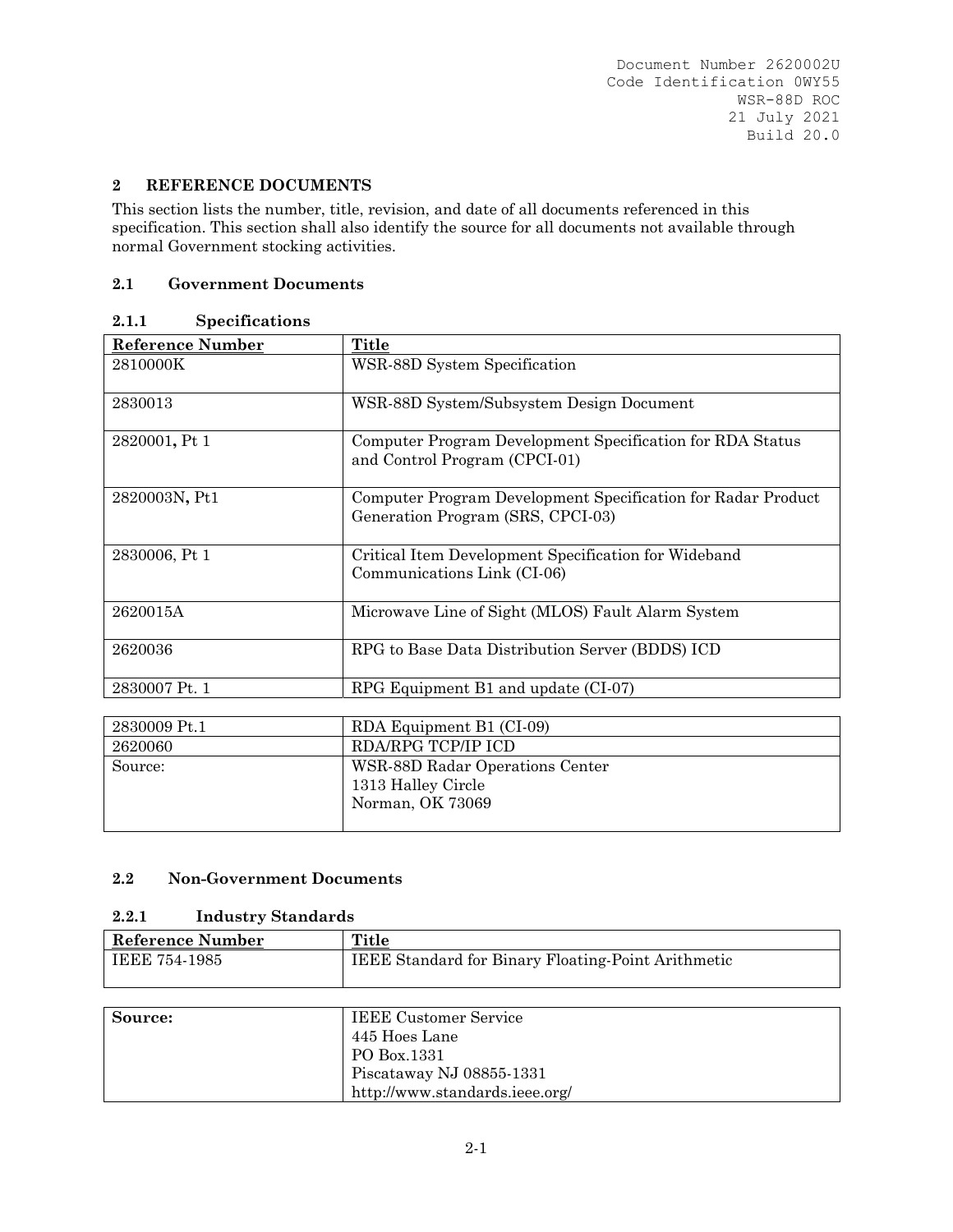| NIST Special Publication 330,<br>2001 Edition | The International System of Units (SI)         |  |
|-----------------------------------------------|------------------------------------------------|--|
| Source:                                       | United States Department of Commerce           |  |
|                                               | National Institute of Standards and Technology |  |
|                                               | http://physics.nist.gov                        |  |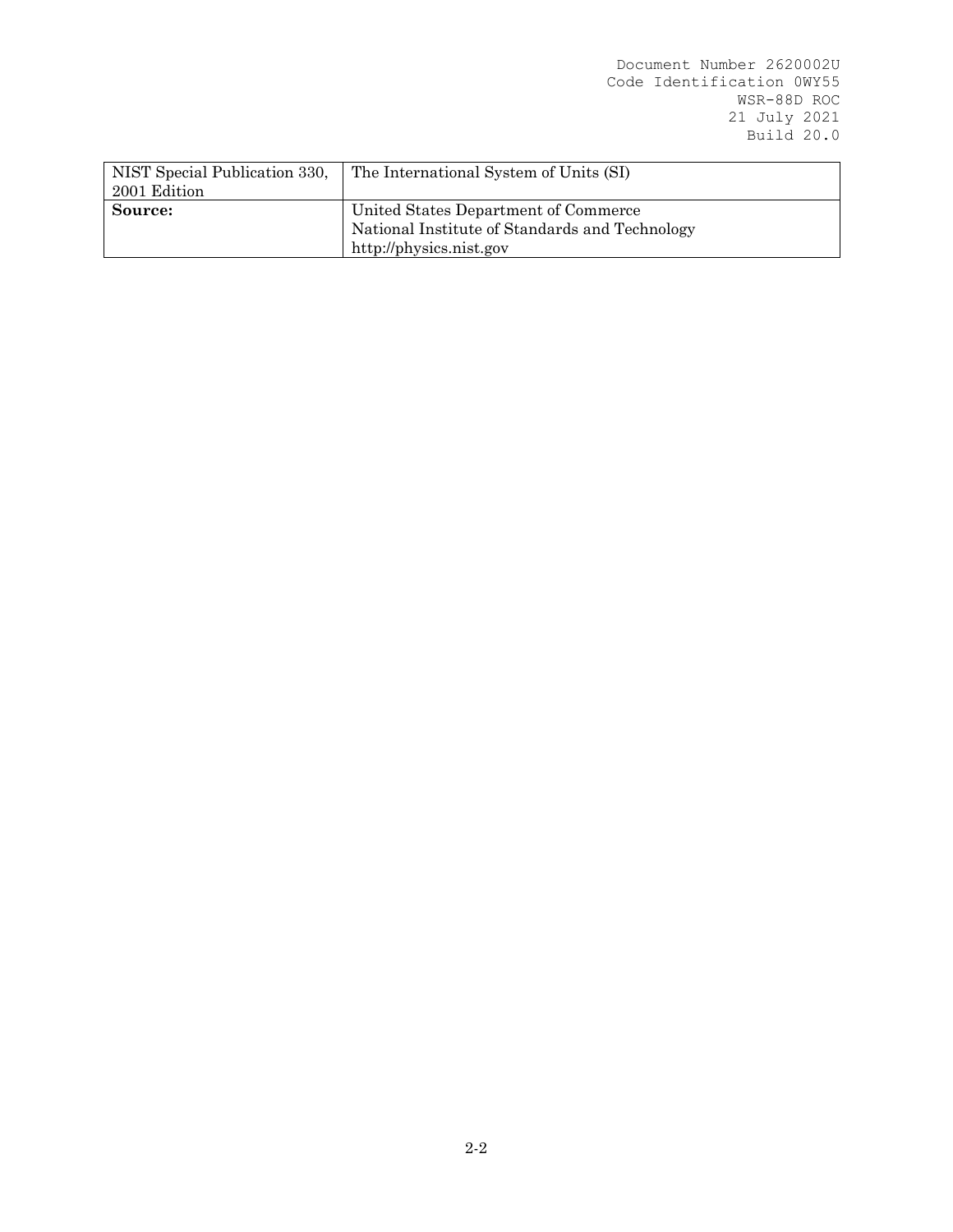## **3 RDA TO RPG APPLICATION LAYER**

The applications messages associated with TCP/IP for the RPG to RDA interface are specified herein. The specific WSR-88D operating procedures and product message formats are defined also.

## **3.1 Session Specific**

## **3.1.1 TCP Client/Server Relationship**

The TCP connection on the RPG side will be the client. The RDA connection will be the server.

## **3.1.2 TCP Port Mapping**

One TCP connection to the host is established and as a Permanent Virtual Channel (PVC).

## **3.1.3 General Message Descriptions**

All session messages have a three word integer header. All fields in the header are four octets in network (big endian) byte order. The first field (first four octets) of the header is the message type. The second field's function is message type dependent. The third field is the message size (number of octets of data following the header) excluding the message header.

#### **TCM Message Header**

| Message Type                           | Message Type Dependent                 | Server/Client                                  |
|----------------------------------------|----------------------------------------|------------------------------------------------|
|                                        |                                        | Data Size                                      |
| $4\frac{3}{4}\frac{3}{4}\frac{3}{4}$ R | $4\frac{3}{4}\frac{3}{4}\frac{3}{4}$ R | $4\frac{3}{4}\frac{3}{4}\frac{3}{4}\mathbb{R}$ |
| octets                                 | octets                                 | octets                                         |

The following table contains the message types and message codes.

| $\sim$ $\sim$ $\sim$ $\sim$ $\sim$ $\sim$ $\sim$ |              |
|--------------------------------------------------|--------------|
| Session Message Type                             | Message Code |
| LOGIN                                            |              |
| LOGIN ACKNOWLEDGEMENT                            |              |
| <b>DATA</b>                                      |              |
| DATA ACKNOWLEDGEMENT                             |              |
| KEEP ALIVE                                       |              |
|                                                  |              |

# **3.1.4 Error Handling**

Either side of a session link will close and disconnect TCP connections for all PVCs on the detection of an error on any PVC. A disconnected client may attempt to reconnect at any time.

## **3.1.5 Disconnect**

To disconnect the RPG session, simply close TCP connections for all PVCs. The session layer is not established unless all PVCs for the link have valid TCP connections.

## **3.2 Application Specific**

## **3.2.1 Data Formats**

The following data formats are referenced in this document:

| $Code*1$ | One byte (8 bits) of integer data representing a bit field.   |
|----------|---------------------------------------------------------------|
| $Code*2$ | Two bytes (16 bits) of integer data representing a bit field. |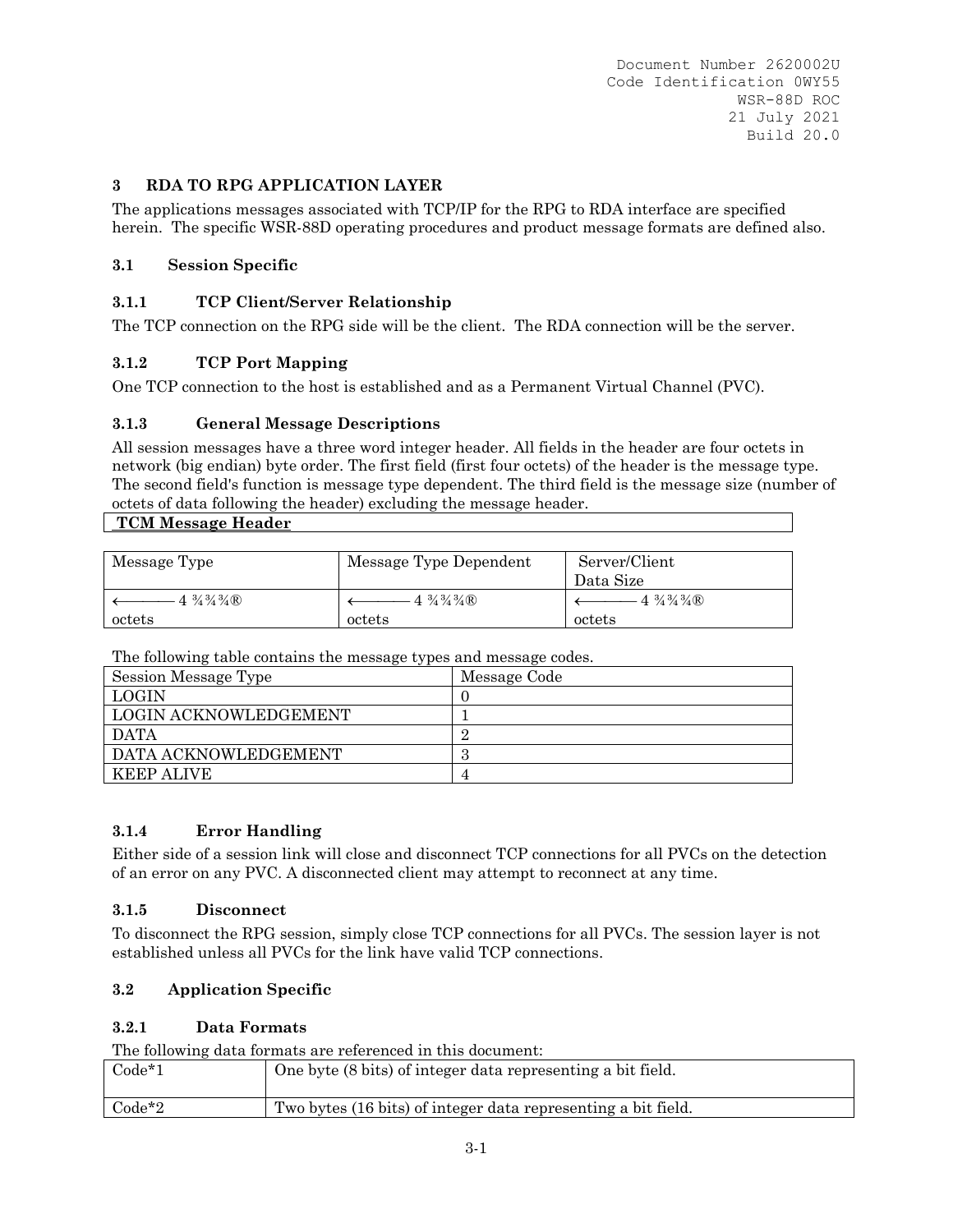| Integer*1         | One byte (8 bits) of unsigned integer data.                                                                                                                   |
|-------------------|---------------------------------------------------------------------------------------------------------------------------------------------------------------|
| Integer $*2$      | Two bytes (16 bits) of unsigned integer data.                                                                                                                 |
| Integer*4         | Four bytes (32 bits) of unsigned integer data.                                                                                                                |
| Real*4            | Four bytes (32 bits) of single precision floating point data in IEEE 754 format.                                                                              |
| Real*8            | Eight bytes (64 bits) of double precision floating point data in IEEE 754<br>format.                                                                          |
| Scaled Integer*1  | Floating point data represented by a 1-byte unsigned integer with an assumed<br>decimal point whose position is defined by the precision of the item.         |
| Scaled Integer*2  | Floating point data represented by a 2-byte unsigned integer with an assumed<br>decimal point whose position is defined by the precision of the item.         |
| Scaled Integer*4  | Floating point data represented by a 4-byte unsigned integer with an assumed<br>decimal point whose position is defined by the precision of the item.         |
| Scaled SInteger*2 | Floating point data represented by a 2-byte signed integer with an assumed<br>decimal point whose position is defined by the precision of the item.           |
| Scaled SInteger*4 | Floating point data represented by a 4-byte signed integer with an assumed<br>decimal point whose position is defined by the precision of the item.           |
| SInteger*1        | One byte (8 bits) of integer data in standard 2's complement format.                                                                                          |
| $SInteger^*2$     | Two bytes (16 bits) of integer data in standard 2's complement format.                                                                                        |
| $SInteger*4$      | Four bytes (32 bits) of integer data in standard 2's complement format.                                                                                       |
| String            | One or more 8-bit data items, each representing one ASCII character. Values<br>that do not take up the entire field size will be padded with NULL characters. |

## **3.2.2 Operating Procedures**

The data messages to be transferred between the RDA and the RPG are listed in Table I. The data messages will be exchanged after a successful session is established. A message header of format specified in Table II is attached to each message transmitted across the link.

# **3.2.2.1 Table I Data Message Types**

| <b>Type</b>    | Description                  | <b>Source</b> | Recipient      | Format     |
|----------------|------------------------------|---------------|----------------|------------|
| 1 <sup>†</sup> | Digital Radar Data           | <b>RDA</b>    | <b>RPG</b>     | Table III  |
| $2*$           | RDA Status Data              | <b>RDA</b>    | RPG/RMS        | Table IV   |
| $3*$           | Performance/Maintenance Data | <b>RDA</b>    | RPG/RMS        | Table V    |
| $\overline{4}$ | Console Message              | <b>RDA</b>    | <b>RPG/RMS</b> | Table VI   |
| $5*$           | Volume Coverage Pattern      | <b>RDA</b>    | <b>RPG</b>     | Table XI   |
| 6              | RDA Control Commands         | <b>RPG</b>    | <b>RDA</b>     | Table X    |
| 7              | Volume Coverage Pattern      | <b>RPG</b>    | <b>RDA</b>     | Table XI   |
| 8              | <b>Clutter Censor Zones</b>  | <b>RPG</b>    | <b>RDA</b>     | Table XII  |
| 9              | Request for Data             | <b>RPG</b>    | <b>RDA</b>     | Table XIII |
| 10             | Console Message              | <b>RPG</b>    | <b>RDA/RMS</b> | Table VI   |
| 11             | Loop Back Test               | <b>RDA</b>    | <b>RPG</b>     | Table VIII |
| 12             | Loop Back Test               | RPG           | <b>RDA</b>     | Table VIII |
| $13+$          | Clutter Filter Bypass Map    | <b>RDA</b>    | <b>RPG</b>     | Table IX   |
| 14             | Spare                        | N/A           | N/A            | N/A        |
| $15*$          | Clutter Filter Map           | <b>RDA</b>    | <b>RPG</b>     | Table XIV  |
| 16             | Reserved/FAA RMS Only        | N/A           | N/A            | N/A        |
| 17             | Reserved/FAA RMS Only        | N/A           | N/A            | N/A        |
| $18*$          | RDA Adaptation Data          | <b>RDA</b>    | <b>RPG/RMS</b> | Table XV   |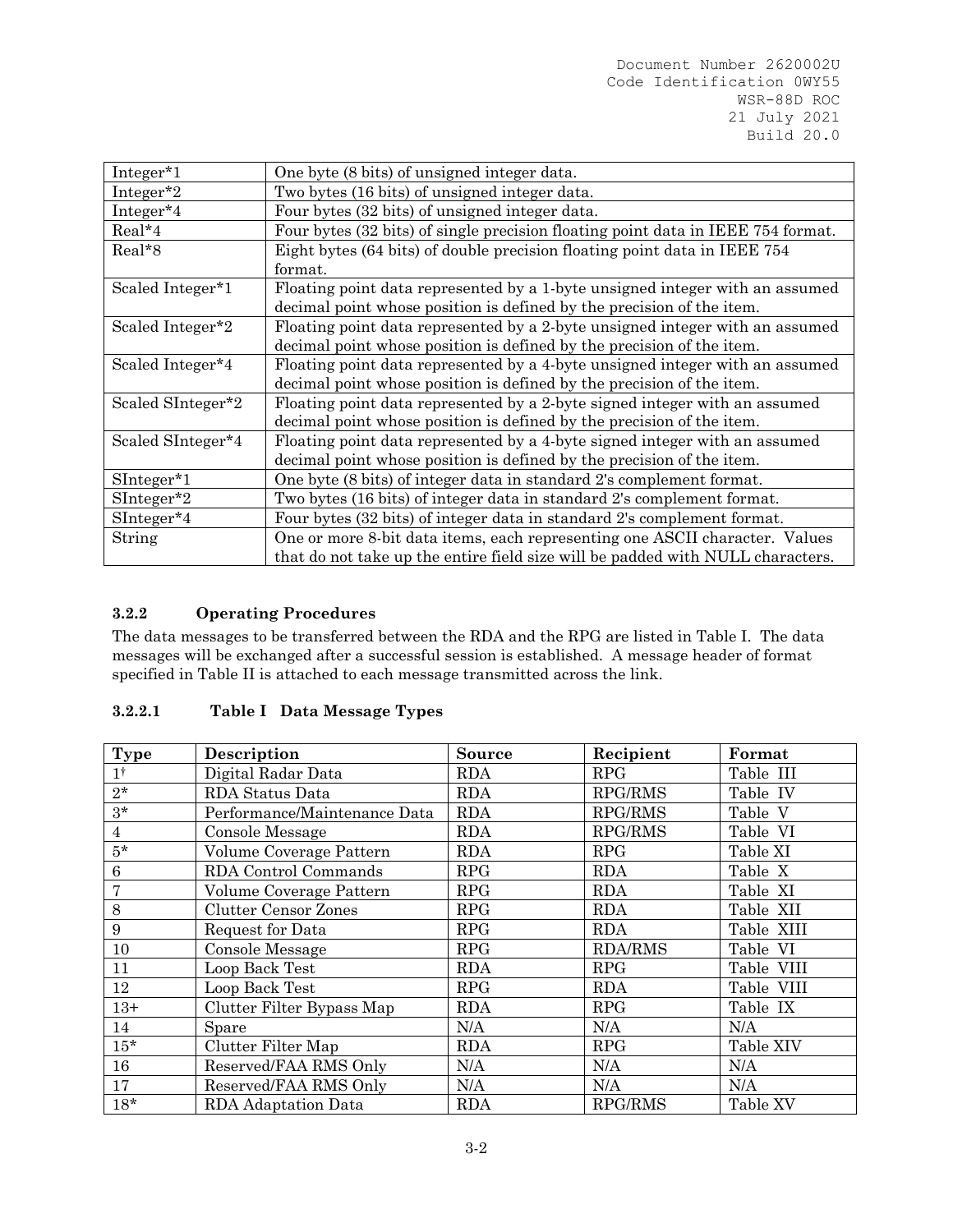| 20 | Reserved                   | N/A        | N/A        | N/A         |
|----|----------------------------|------------|------------|-------------|
| 21 | Reserved                   | N/A        | N/A        | N/A         |
| 22 | Reserved                   | N/A        | N/A        | N/A         |
| 23 | Reserved                   | N/A        | N/A        | N/A         |
| 24 | Reserved/FAA RMS only      | N/A        | N/A        | N/A         |
| 25 | Reserved/FAA RMS only      | N/A        | N/A        | N/A         |
| 26 | Reserved/FAA RMS only      | N/A        | N/A        | N/A         |
| 29 | Reserved                   | N/A        | N/A        | N/A         |
| 31 | Digital Radar Data Generic | <b>RDA</b> | <b>RPG</b> | Table XVII  |
|    | Format                     |            |            |             |
| 32 | RDA PRF Data               | <b>RDA</b> | <b>RPG</b> | Table XVIII |
| 33 | RDA Log Data               | <b>RDA</b> | RPG        | Table XVIV  |

**\* =** metadata

† = Data Message Type 31 has replaced Data Message Type 1 as of Build 10.

+ = Data Message Type 13 is no longer sent as of Build 19

#### **3.2.2.2 Messages from RDA**

Per Table I, data transmitted from the RDA to the RPG consists of Digital Radar Data Generic Format (Message 31) plus RDA Status Data (Message 2), RDA Performance/Maintenance Data (Message 3), Console Messages (Message 4), Volume Coverage Pattern Data (Message 5), Loop Back Test (Message 11), Clutter Filter Map (Message 15), RDA Adaptation Data (Message 18), RDA PRF Data (Message 32) and RDA Log Data (Message 33).

Digital Radar Data format is given in Table III, RDA Status Data format is given in Table IV, RDA Performance/Maintenance Data format is given in Table V, Console Message format is given in Table VI, Volume Coverage Pattern Data is given in Table XI, Loop Back Test format is given in Table VIII, Clutter Filter Bypass Map format is given in Table IX, Clutter Filter Map Data is given in table XIV, RDA Adaptation Data is given in Table XV, Digital Radar Data Generic Format is given in Table XVII, and RDA PRF Data format is given in Table XVIII. RDA Log Data format is given in Table XVIV.

The RDA sends the ICD formatted message to the RPG. At the RPG end, the communications manager (RPG software task) inserts an additional 12 bytes to the ICD format message. The communications manager also inserts a communications manager header to the message, and then the message is sent to the RPG ingest application. This is also the same information, which is sent to the Base Data Distribution System (BDDS) processor.

## **3.2.2.2.1 Metadata Message Types and Purpose**

The capability to perform Level II recording has been moved from the RDA to the RPG. In order to continue to provide Metadata for Level II, the following Message Types need to be sent from the RDA to the RPG (see Table I) along with Message Type 31, Digital Radar Data Generic Format:

- 2 RDA Status Data
- 3 Performance/Maintenance Data
- 5 Volume Coverage Pattern Data
- 15 Clutter Filter Map Data
- 18 RDA Adaptation Data

The RDA will send messages 2, 3, 5, 15, 18, and 32 upon wideband connection and prior to going to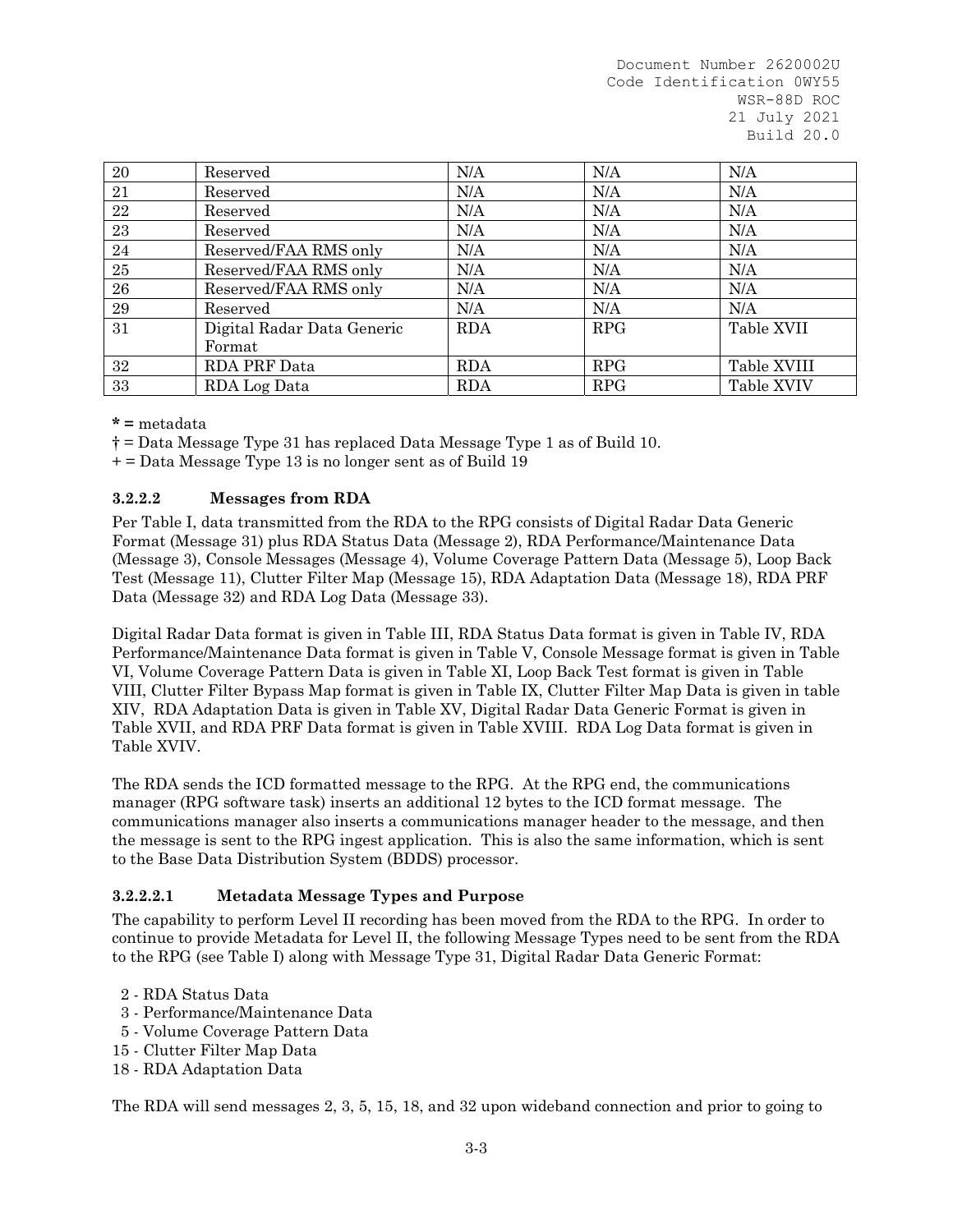## "OPERATE" state.

The RDA will send messages 2, 3 and 5 prior to sending message 31 at the beginning of each VCP. The RDA will send message 15 whenever there is a change to Clutter Filter Map Data. The RDA will send message 18 whenever there is a change to RDA Adaptation Data.

# **3.2.2.2.2 Non-Metadata Messages and Purpose**

Some messages from the RDA to RPG will not be recorded as Metadata. This is because long term storage of the messages is not needed. The messages are meant to help the ROC with field support issues.

## 33 – RDA Log Data

Message 33 is the only non-data, non-metadata message from the RDA to the RPG at this time. The RDA Log Data message is frequently sent from the RDA to RPG as log data accumulates.

## **3.2.2.3 Messages from RPG**

Per Table I, data to be transmitted from the RPG to the RDA consists of:

RDA Control Commands (Message 6) , Volume Coverage Patterns data (Message 7), Clutter Censor Zones data (Message 8), Requests for Data (Message 9), Console Messages (Message 10) and Loop Back Test (Message 12).

RDA Control Command format is given in Table X, Volume Coverage Pattern format is given in Table XI, Clutter Censor Zones format is given in Table XII, Requests for Data format is given in Table XIII, Console Messages format is given in Table VI and Loop Back Test messages format in Table VIII.

The transmitted message to the RDA will then consist of the RDA/RPG ICD format message (i.e., message header followed by message data).

## **3.2.3 Message Descriptions**

The following sections define the message formats exchanged via this interface. The Message Header, as defined in Table II, is appended to the beginning of all messages transmitted between the RDA and the RPG. The Message Header identifies system configuration, message number of information following the header, date, time and number of segments to be transmitted.

Starting in Build 19, messages exchanged between the RDA and RPG are no longer segmented. For messages smaller than 65534 halfwords, the number of message segments and message segment numbers are set to 1. For messages larger than 65534 halfwords, an alternate form of message size definition is specified.

# **3.2.3.1 Digital Radar Data**

## **3.2.3.1.1 Message Type 1**

Data Message Type 31 has replaced Data Message Type 1 as of Build 10.

Digital Radar Data message format is provided in Table III. The message consists of base data information, that is, reflectivity, mean radial velocity and spectrum width, azimuth angle, elevation angle, cut type, scanning strategy and calibration parameters. The frequency and volume of the message will be dependent on the scanning strategy and the type of data associated with that scanning strategy.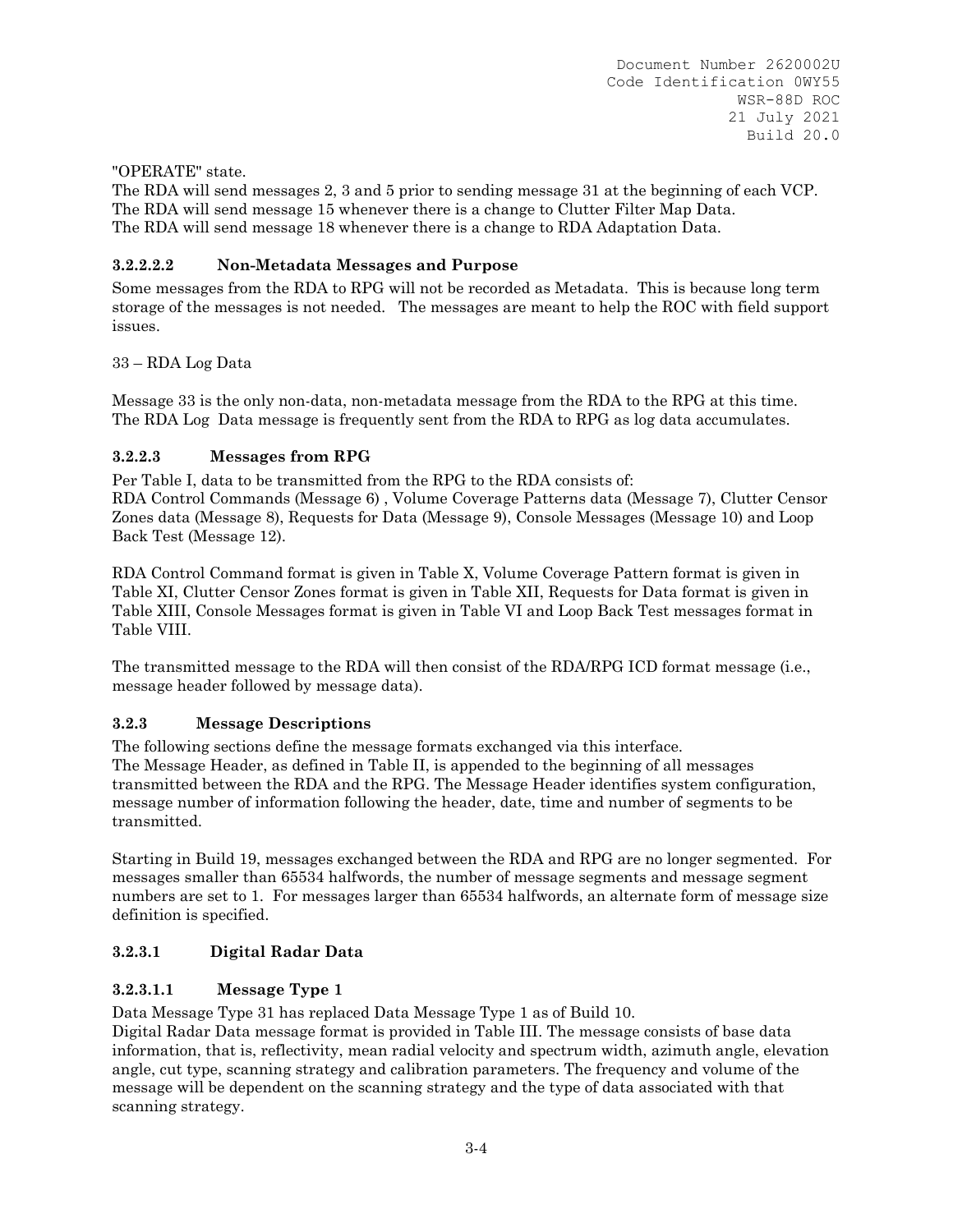# **3.2.3.1.2 Message Type 31**

Digital Radar Data message format is provided in Table XVII. The message consists of base data information, that is, reflectivity, mean radial velocity, spectrum width, differential reflectivity, differential phase, correlation coefficient, azimuth angle, elevation angle, cut type, scanning strategy and calibration parameters. The frequency and volume of the message will be dependent on the scanning strategy and the type of data associated with that scanning strategy.

# **3.2.3.2 RDA Status Data**

RDA Status Data message format is provided in Table IV. The message contains information about the current RDA state, system control, operating status, scanning strategy selected, performance parameters such as transmitter power and calibration and alarms. Alarms contained in this message are summarized in Table IV-A. The RDA Status Data message is sent upon wideband connection, following state or control changes, at the beginning of each volume scan and after a RPG request.

# **3.2.3.3 Performance/Maintenance Data**

The Performance/Maintenance Data message format is provided in Table V. The Performance/Maintenance Data message contains status of RDA sub-functions such as the receiver, transmitter and antenna/pedestal. The RDA sends this message upon wideband connection, at the beginning of each volume scan and after a RPG request.

# **3.2.3.4 Console Message**

The Console Message format is provided in Table VI. When the RDA sends this message to the RPG, the Message Type indicated in the Message Header is 4. When the RPG sends this message to the RDA, the Message Type indicated in the Message Header is 10. The Console Message consists of an ASCII text string composed by the system user to communicate with other RDA, RPG or RMS users. The RDA sends the Console Message upon selection by the system user.

# **NOTE: In Build 13 message types 4 will be NULL terminated strings**

# **3.2.3.5 Volume Coverage Pattern**

The Volume Coverage Pattern message format is provided in Table XI. When the RDA sends this message to the RPG, the Message Type indicated in the Message Header is 5. When the RPG sends this message to the RDA, the Message Type indicated in the Message Header is 7. The RDA sends the Volume Coverage Pattern message upon wideband connection and at the beginning of each volume scan.

# **3.2.3.6 RDA Control Commands**

The RDA Control Commands message format is provided in Table X. The message contains commands to select RDA state, control, channel and volume scan strategies. The control commands can also enable/disable Super Resolution, CMD and AVSET. The RPG can also command the RDA to perform a full performance check at the end of the current VCP, in-lieu of the typical re-trace calibration. The RDA site can be commanded to run on generator power, or switch to utility. Spot Blanking can be enabled, or disabled at sites where spot blanking capability has been installed at the RDA.

# **3.2.3.7 Clutter Censor Zone**

The Clutter Censor Zone message format is provided in Table XII. The message contains range, azimuth and elevation information for operator defined clutter censor zones. When the RDA receives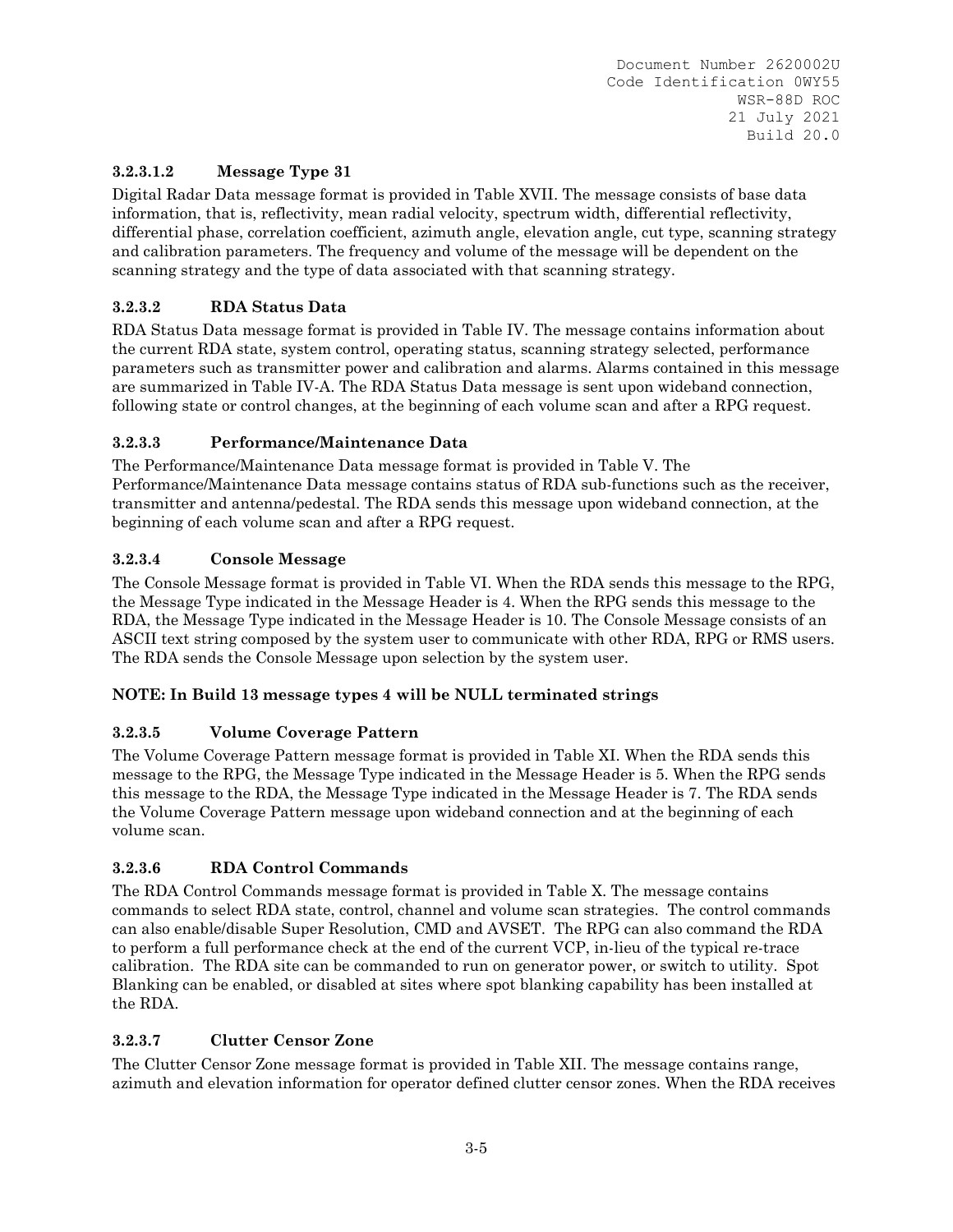a Clutter Censor Zone message, the Clutter Filter Map message is recomputed and transmitted to the RPG.

# **3.2.3.8 Request for Data**

The Request for Data message format is provided in Table XIII. The message allows an RPG operator to request RDA Status Data, Performance/Maintenance Data, Clutter Filter Map, RDA Adaptation Data and Volume Coverage Pattern Data.

# **3.2.3.9 Loop Back Test**

The Loop Back Test message format is provided in Table VIII. When the RDA sends this message to the RPG, the Message Type indicated in the Message Header is 11. When the RPG sends this message to the RDA, the Message Type indicated in the Message Header is 12. The Loop Back Test message transmits a sequence of bit data to verify RDA to RPG communication. The RDA sends Message Type 11 to the RPG upon wideband connection. After receipt, the RPG re-sends Message Type 11 to the RDA without any modifications. The RPG sends Message Type 12 to the RDA upon wideband connection. After receipt, the RDA re-sends Message Type 12 to the RPG without any modifications.

# **3.2.3.10 Clutter Filter Bypass Map**

The Clutter Filter Bypass Map message format is provided in Table IX. The Clutter Filter Bypass Map contains information about which range bins are designated as clutter for the designated elevation segment and azimuth angle.

# **3.2.3.11 Clutter Filter Map**

The Clutter Filter Map message format is provided in Table XIV. The Clutter Filter Map contains the clutter censor zone information formatted as in Table XIV. The RDA sends the Clutter Filter Map message upon wideband connection and whenever there is a change to the Clutter Filter Map.

# **3.2.3.12 RDA Adaptation Data**

The Adaptation Data message format is provided in Table XV. The Adaptation Data message contains system parameters used by the RDA to determine alarm thresholds, signal processing parameters, and system configuration. The RDA sends the Adaptation Data message upon wideband connection and whenever there is a change to the data.

# **3.2.3.13 RDA PRF Data**

The PRF Data message format is provided in Table XVIII. The PRF Data message contains the value of the PRFs used by the RDA for each type of Waveform, in millihertz. Waveform Type codes are the same as for the Volume Coverage Pattern message (Table XI). For example the surveillance code in "E3" of Table XI, would come from the given code value of the Surveillance waveform type. Similarly the Doppler code in E13, would be executed at the RDA as the same code number from the Doppler section of the PRF Data message.

# **3.2.3.14 RDA Log Data**

The Log Data message format is provided in Table XVIV. The Log data message contains "text" log statements that are used to monitor the RDA system performance.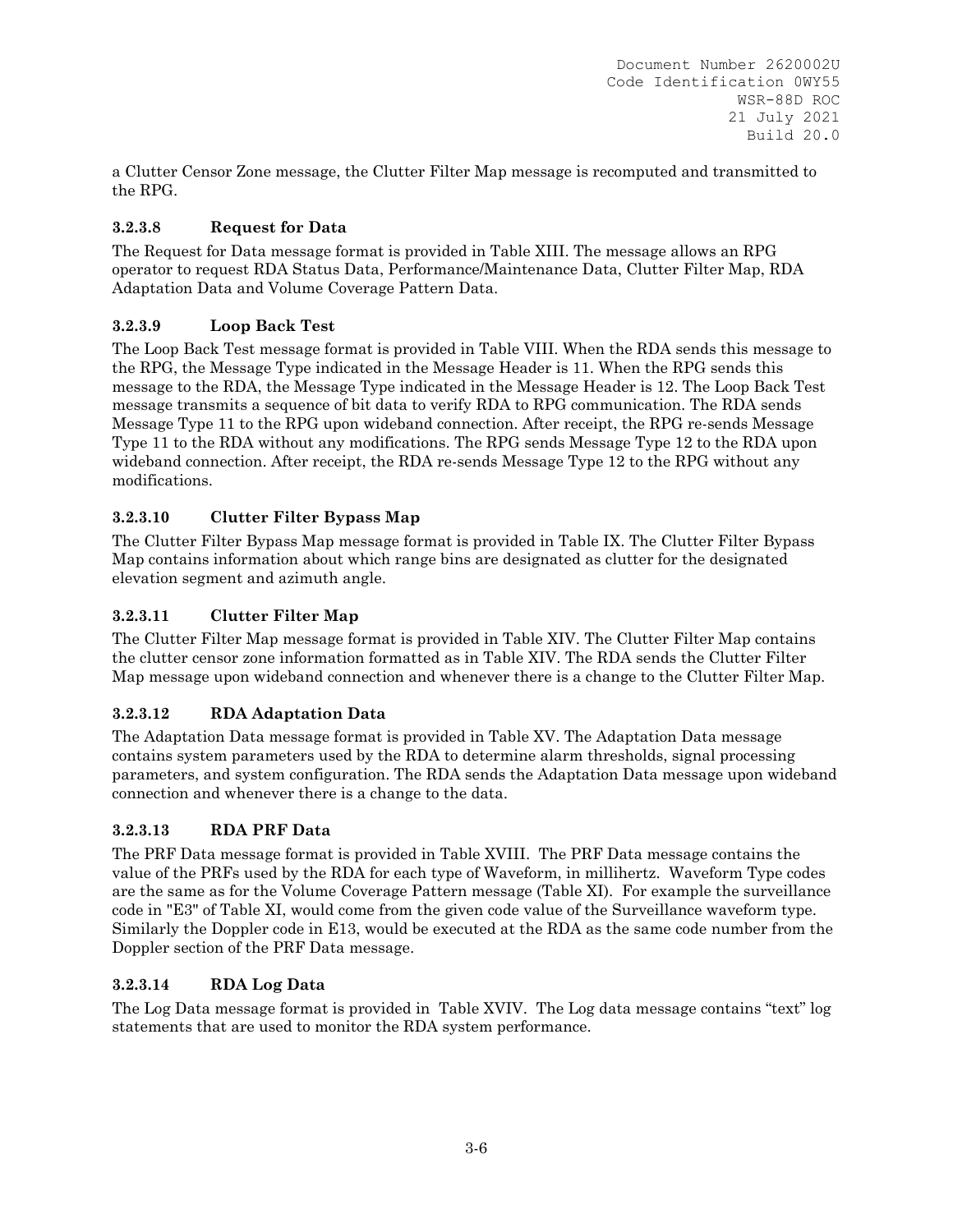# **3.2.4 Message Tables**

## **3.2.4.1 Table II Message Header Data**

| <b>NAME</b>                        | DESCRIPTION <sup>(3)</sup>                                                                                                                                                                                                                                                                                                                        | <b>FORMAT</b> | UNITS <sup>(4)</sup> | <b>RANGE</b>                                 | ACCURACY/<br><b>PRECISION</b> | <b>BYTE</b><br><b>LOCATION</b> |
|------------------------------------|---------------------------------------------------------------------------------------------------------------------------------------------------------------------------------------------------------------------------------------------------------------------------------------------------------------------------------------------------|---------------|----------------------|----------------------------------------------|-------------------------------|--------------------------------|
| Message<br>Size                    | Message size in<br>halfwords (1) (6)                                                                                                                                                                                                                                                                                                              | Integer*2     | halfword             | $9$ to $65535$                               | $\mathbf{1}$                  | $0$ and $1$                    |
| <b>RDA</b><br>Redundant<br>Channel | <b>Channel Numbers</b><br>for:<br>Legacy<br>$0 =$ Single Channel<br>(no bits set)<br>$1 = Redundant$<br>Channel 1 (bit 0<br>set)<br>$2 = Redundant$<br>Channel 2 (bit 1<br>set)<br>ORDA<br>$8 =$ Single<br>Channel (bit 3 set)<br>$9 = Redundant$<br>Channel 1 (bits 3)<br>$&0$ set)<br>$10 = \text{Redundant}$<br>Channel 2 (bits 3)<br>& 1 set) | Integer*1     | N/A                  | $0$ to $10\,$                                | $\mathbf{1}$                  | $\overline{2}$                 |
| Message<br>Type                    | Integer code from<br>Table I                                                                                                                                                                                                                                                                                                                      | Integer*1     | N/A                  | 1 to 33                                      | N/A                           | 3                              |
| I.D.<br>Sequence<br>Number         | Message Sequence<br>Number                                                                                                                                                                                                                                                                                                                        | Integer*2     | $\rm N/A$            | $0$ to $65535\,$<br>then roll<br>over to $0$ | $\mathbf{1}$                  | $4$ and $5$                    |
| Julian Date                        | Julian Date -<br>$2440586.5$ <sup>(2)</sup>                                                                                                                                                                                                                                                                                                       | Integer*2     | $\mathbf d$          | 1 to 65,535                                  | $\mathbf{1}$                  | $6$ and $7$                    |
| Millisecond<br>s of Day            | Number of<br>milliseconds<br>from Midnight,<br>Greenwich Mean<br>Time                                                                                                                                                                                                                                                                             | Integer*4     | msec                 | $0$ to<br>86,399,999                         | $\pm$ 2000/<br>$\pm$ 1        | 8 to 11                        |
| Number of<br>Message<br>Segments   | If the message size   Integer*2<br>is less than 65534<br>halfwords, the<br>number of<br>message segments<br>is set to 1.<br>Otherwise,<br>halfwords 12-15<br>specify the size of<br>the message, in<br>bytes. (7)                                                                                                                                 |               | N/A                  | 1 to 65535                                   | 1                             | $12$ and $13$                  |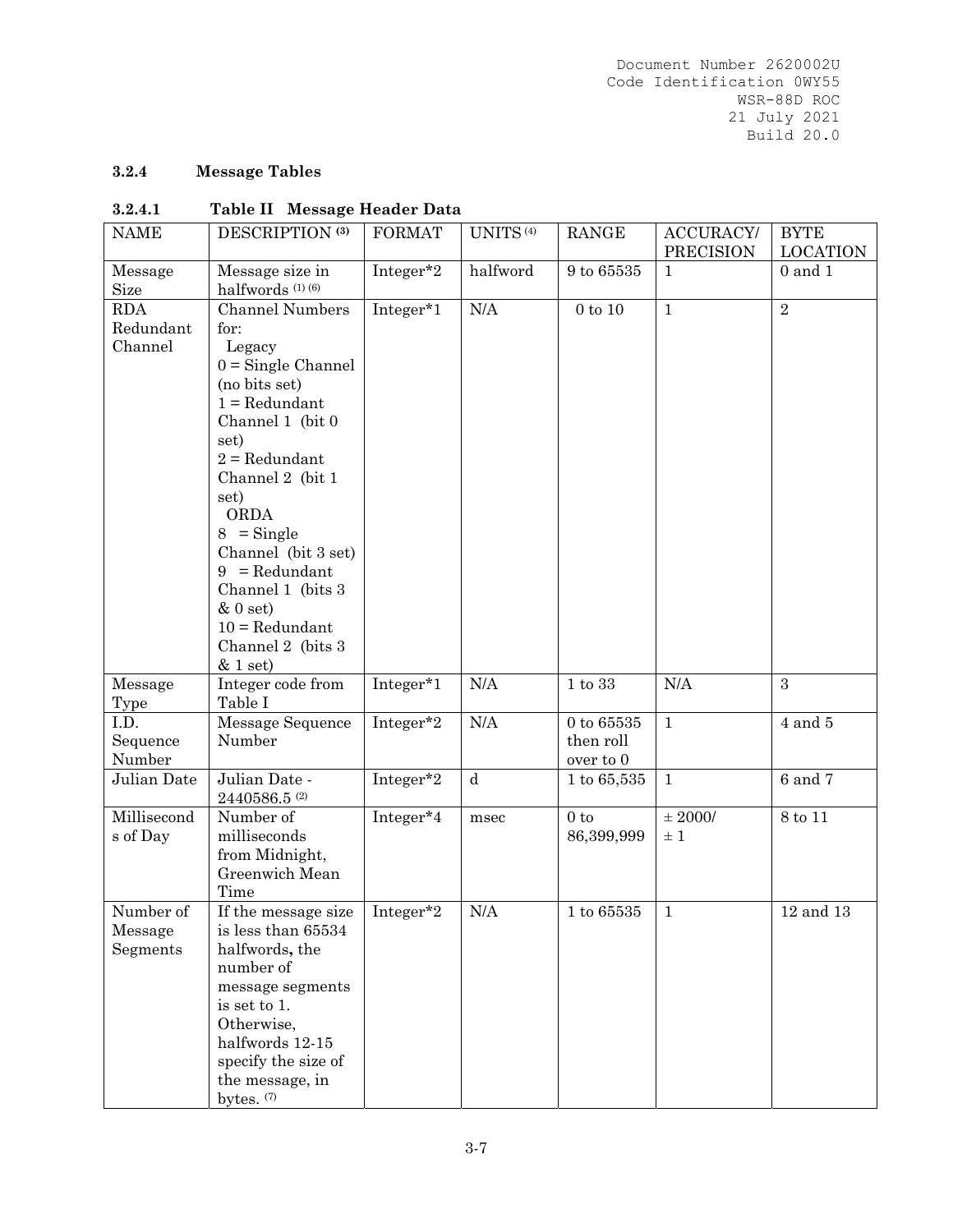| Message | If the mssage size  | Integer <sup>*2</sup> | N/A | 1 to 65535 | 14 and 15 |
|---------|---------------------|-----------------------|-----|------------|-----------|
| Segment | is less than 65534  |                       |     |            |           |
| Number  | halfwords, the      |                       |     |            |           |
|         | message segment     |                       |     |            |           |
|         | number is set to 1. |                       |     |            |           |
|         | Otherwise,          |                       |     |            |           |
|         | halfwords 12-15     |                       |     |            |           |
|         | specify the size of |                       |     |            |           |
|         | the message, in     |                       |     |            |           |
|         | bytes. $(7)$        |                       |     |            |           |

Notes:

.

1. This is the message size for this message segment, not for the total of all segments in the message.

2. 1 January 1970 00.00 Greenwich Mean Time = 1 Modified Julian Date.

3. All bit locations are referenced to location 0 (LSB).

4. See Appendix B for unit definitions and standard symbology.

6. A size value 65535 indicates that byte locations 12-15 are used to specify the message size, in bytes. This accommodates messages larger than 65534 halfwords. This method of specifying size assumes the message is one segment. See note 7 .

7. When the size field (byte location 0 and 1) value is 65535, bytes 12 and 13 denote the Most Significant Halfword of the message size while bytes 14 and 15 denote the Least Significant Halfword of the message size. The message is assumed one (1) segment with size expressed in bytes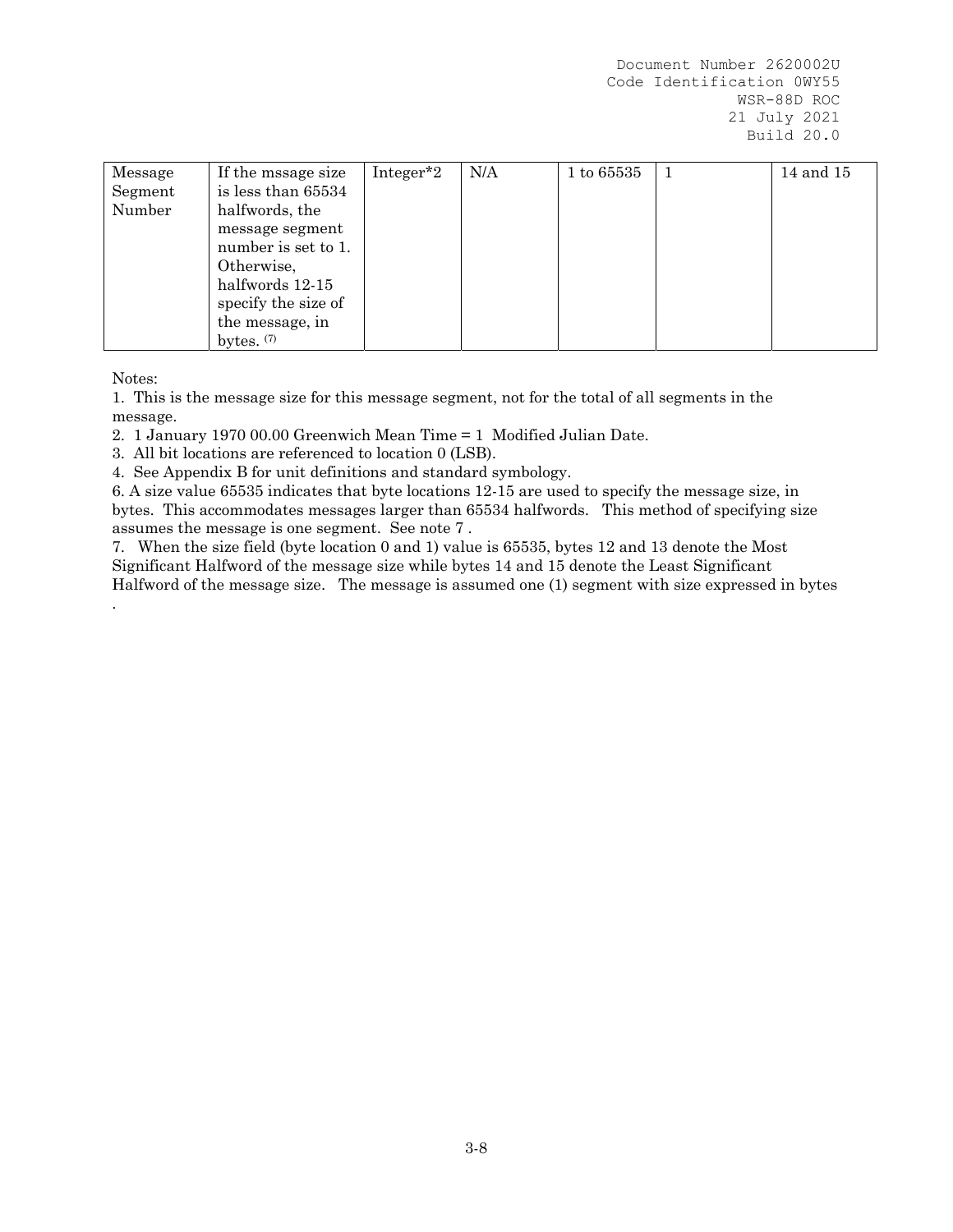#### **3.2.4.2Table III Digital Radar Data (Message Type 1)**

|  |  |  |  |  | Data Message Type 31 has replaced Data Message Type 1 as of Build 10. |
|--|--|--|--|--|-----------------------------------------------------------------------|
|--|--|--|--|--|-----------------------------------------------------------------------|

| <b>NAME</b>              | <b>DESCRIPTION</b>               | <b>FORMAT</b> | <b>UNITS (18)</b> | RANGE <sup>(1)</sup>   | <b>ACCURACY/</b> | <b>BYTE</b>     |
|--------------------------|----------------------------------|---------------|-------------------|------------------------|------------------|-----------------|
|                          |                                  |               |                   |                        | <b>PRECISION</b> | <b>LOCATION</b> |
| <b>Collection Time</b>   | Zulu reference time at which     | Integer*4     | msec              | 0 to 86,399,999        | $\pm$ 2000/      | $0$ to $3$      |
|                          | radial data was collected        |               |                   |                        | $\pm$ 1          |                 |
| Modified Julian Date     | Current Julian date -            | Integer*2     | $\mathbf d$       | 1 to 65,535            | $\mathbf{1}$     | $4$ and $5$     |
|                          | 2440586.5(2)                     |               |                   |                        |                  |                 |
| Unambiguous              | Unambiguous range, Interval      | Scaled        | km                | 115 to 511             | $\pm$ 0.1/       | 6 and 7         |
| Range                    | <b>Size</b>                      | Integer*2     |                   |                        | $\pm 0.1$        |                 |
| Azimuth Angle            | Azimuth angle at which           | Code*2 $(4)$  | deg               | 0 to 359.956055        | $\pm$ 0.1%       | 8 and 9         |
|                          | radial data was collected        |               |                   |                        | $± 0.043945$ °   |                 |
| Azimuth Number           | Radial number within             | Integer*2     | N/A               | 1 to 400               | $\mathbf{1}$     | 10 and 11       |
|                          | elevation cut                    |               |                   |                        |                  |                 |
| Radial Status            | Radial Status (e.g. first, last) | Code*2 $(5)$  | N/A               | 0 to 133               | N/A              | 12 and 13       |
| Elevation                | Elevation angle at which         | Code*2 $(4)$  | deg               | $353$ to $70\,$        | $\pm$ 0.1%       | 14 and 15       |
| Angle                    | radial radar data was            |               |                   |                        | $± 0.043945$ °   |                 |
|                          | collected                        |               |                   |                        |                  |                 |
| Elevation                | Elevation number within          | Integer*2     | N/A               | 1 to 25                | $\mathbf{1}$     | 16 and 17       |
| Number                   | volume scan                      |               |                   |                        |                  |                 |
| Surveillance Range       | Range to center of first         | Code*2 $(7)$  | km                | $-32.768$ to $+32.767$ | $\pm$ 0.05/      | 18 and 19       |
|                          | surveillance gate (BIN)          |               |                   |                        | $\pm 0.001$      |                 |
| Doppler Range            | Range to center of first         | Code*2 $(7)$  | km                | $-32.768$ to $+32.767$ | $\pm$ 0.05/      | 20 and 21       |
|                          | Doppler gate (BIN)               |               |                   |                        | $\pm 0.001$      |                 |
| Surveillance Range       | Size of surveillance sample      | Code*2 $(7)$  | km                | $0.25$ to $4$          | $\pm$ 0.05/      | 22 and 23       |
| Sample Interval          | interval                         |               |                   |                        | $\pm 0.001$      |                 |
| Doppler Range Sample     | Size of Doppler Sample           | Code*2 $(7)$  | km                | $0.25$ to 4            | $\pm 0.05/$      | 24 and 25       |
| Interval                 | Interval                         |               |                   |                        | $\pm 0.001$      |                 |
| Number of Surveillance   | Number of surveillance bins      | Integer*2     | N/A               | $0$ to $460$           | $\mathbf{1}$     | 26 and 27       |
| <b>Bins</b>              | for current radial               |               |                   |                        |                  |                 |
| Number of Doppler        | Number of Doppler bins for       | Integer*2     | N/A               | 0 to 920               | $\mathbf{1}$     | 28 and 29       |
| <b>Bins</b>              | current radial                   |               |                   |                        |                  |                 |
| <b>Cut Sector Number</b> | Sector Number within cut         | Integer*2     | N/A               | 0 to $3^{(14)}$        | $\mathbf{1}$     | 30 and 31       |
|                          |                                  |               |                   |                        |                  |                 |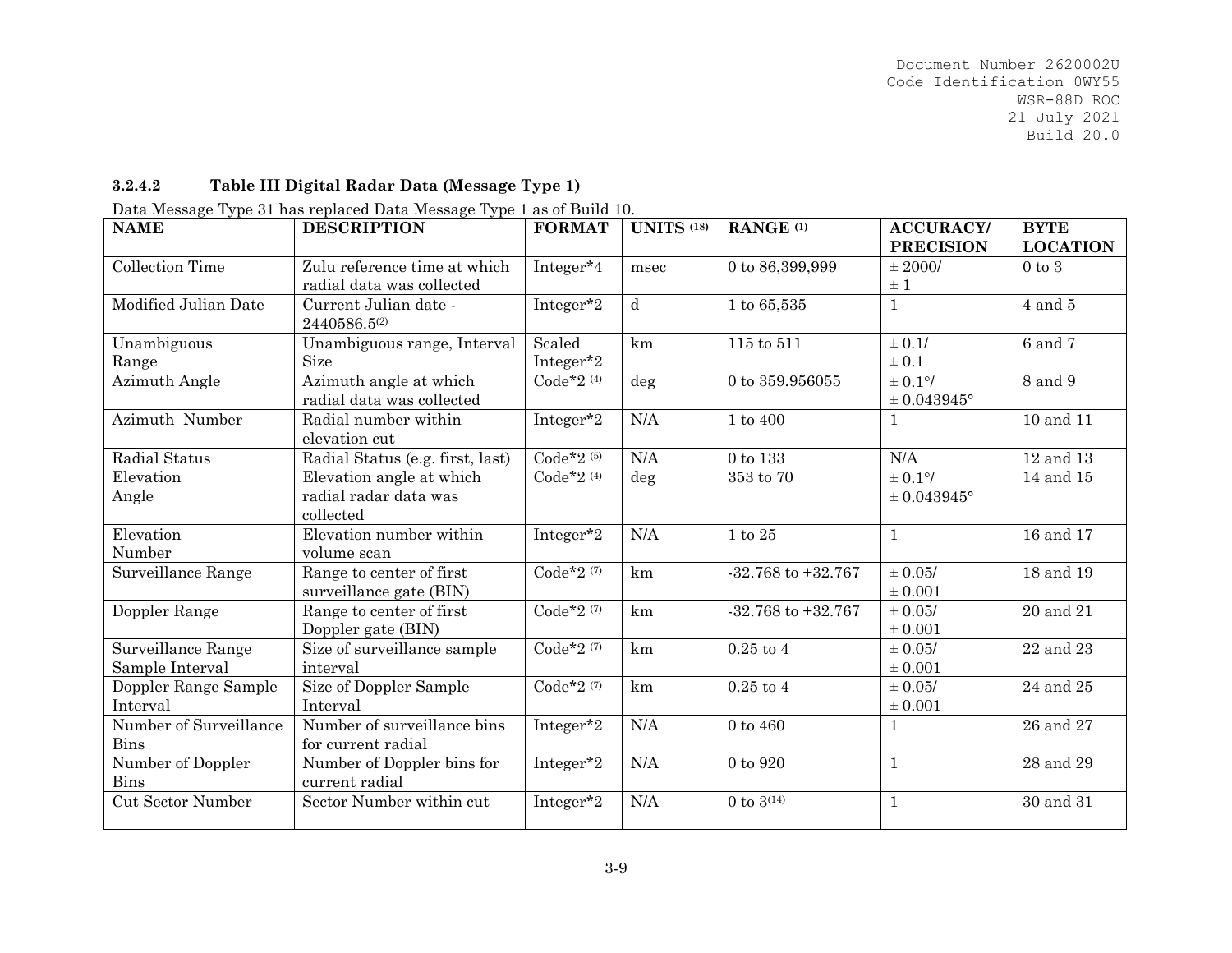| Calibration Constant<br>(dBZ0)    | Scaling constant used by<br>Signal Processor to calculate<br>reflectivity                                                                                   | Real*4               | dB    | $-99.0$ to $+99.0$                      | $\pm$ 1/<br>N/A       | 32 to 35            |
|-----------------------------------|-------------------------------------------------------------------------------------------------------------------------------------------------------------|----------------------|-------|-----------------------------------------|-----------------------|---------------------|
| Surveillance Pointer              | Byte offset to surveillance<br>data (15)                                                                                                                    | Integer*2            | byte  | $100^{(8)}$                             | $\mathbf{1}$          | 36 and 37           |
| Velocity Pointer                  | Byte offset to velocity data (15)                                                                                                                           | Integer*2            | byte  | $100$ to 560 $^{\rm (8)}$               | $\mathbf{1}$          | 38 and 39           |
| Spectral Width Pointer            | Byte offset to spectral width<br>data (15)                                                                                                                  | Integer*2            | byte  | 100 to $1480^{(8)}$                     | $\mathbf{1}$          | 40 and 41           |
| Doppler Velocity<br>Resolution    | Indicates scaling used for the<br>Doppler Velocity                                                                                                          | $Code*2$             | N/A   | $2 = 0.5$ m/s<br>$4 = 1.0$ m/s          | N/A                   | 42 and 43           |
| Volume Coverage<br>Pattern Number | Identifies Volume Coverage<br>Pattern being used                                                                                                            | Integer*2            | N/A   | 1 to 767                                | $\mathbf{1}$          | 44 and 45           |
| Spare                             | Reserved for use by $V + V$<br>Simulator (CPCI 24)                                                                                                          | N/A                  | N/A   | N/A                                     | N/A                   | 46 to 53            |
| Spare                             | N/A                                                                                                                                                         | N/A                  | N/A   | N/A                                     | N/A                   | 54 and 55           |
| Spare                             | N/A                                                                                                                                                         | N/A                  | N/A   | N/A                                     | N/A                   | 56 and 57           |
| Spare                             | N/A                                                                                                                                                         | N/A                  | N/A   | N/A                                     | N/A                   | 58 and 59           |
| <b>Nyquist Velocity</b>           | <b>Nyquist Velocity</b>                                                                                                                                     | Scaled<br>Integer*2  | m/s   | 8 to 35.61 (17)                         | ±.003/<br>$\pm$ .01   | 60 and 61           |
| <b>ATMOS</b>                      | Atmospheric Attenuation<br>Factor                                                                                                                           | Scaled<br>Integer*2  | dB/km | $-0.02$ to<br>$-0.002$                  | $\pm .004/$<br>±.001  | 62 and 63           |
| <b>TOVER</b>                      | Threshold parameter which<br>specifies the minimum<br>difference in echo power<br>between two resolution cells<br>for them not to be labeled<br>"overlayed" | Scaled<br>Integer*2  | dB    | $0.0$ to $20.0$                         | $\pm$ .1/<br>$\pm .1$ | 64 and 65           |
| Radial Spot Blanking<br>Status    | Spot blanking status for<br>current radial, elevation cut<br>and volume scan.                                                                               | Integer*2<br>(9)     | N/A   | $1 =$ radial<br>2=elevation<br>4=volume | N/A                   | 66 and 67           |
| Spare                             | N/A                                                                                                                                                         | N/A                  | N/A   | N/A                                     | N/A                   | 68 to 99            |
| Reflectivity                      | Weather radar surveillance<br>data (0 to 460 Cells)                                                                                                         | $Code*1$<br>(10)(11) | dBZ   | $-32$ to $+94.5$                        | ± 1/<br>$\pm$ 0.5     | $100$ to $559\,$    |
| Doppler Velocity                  | Weather radar velocity data<br>$(0 to 920$ Cells)                                                                                                           | $Code*1$<br>(10)(11) | m/s   | $-63.5$ to $+63$<br>$-127$ to $+126$    | $\pm$ 1/0.5<br>± 1/1  | 100 to<br>1479 (12) |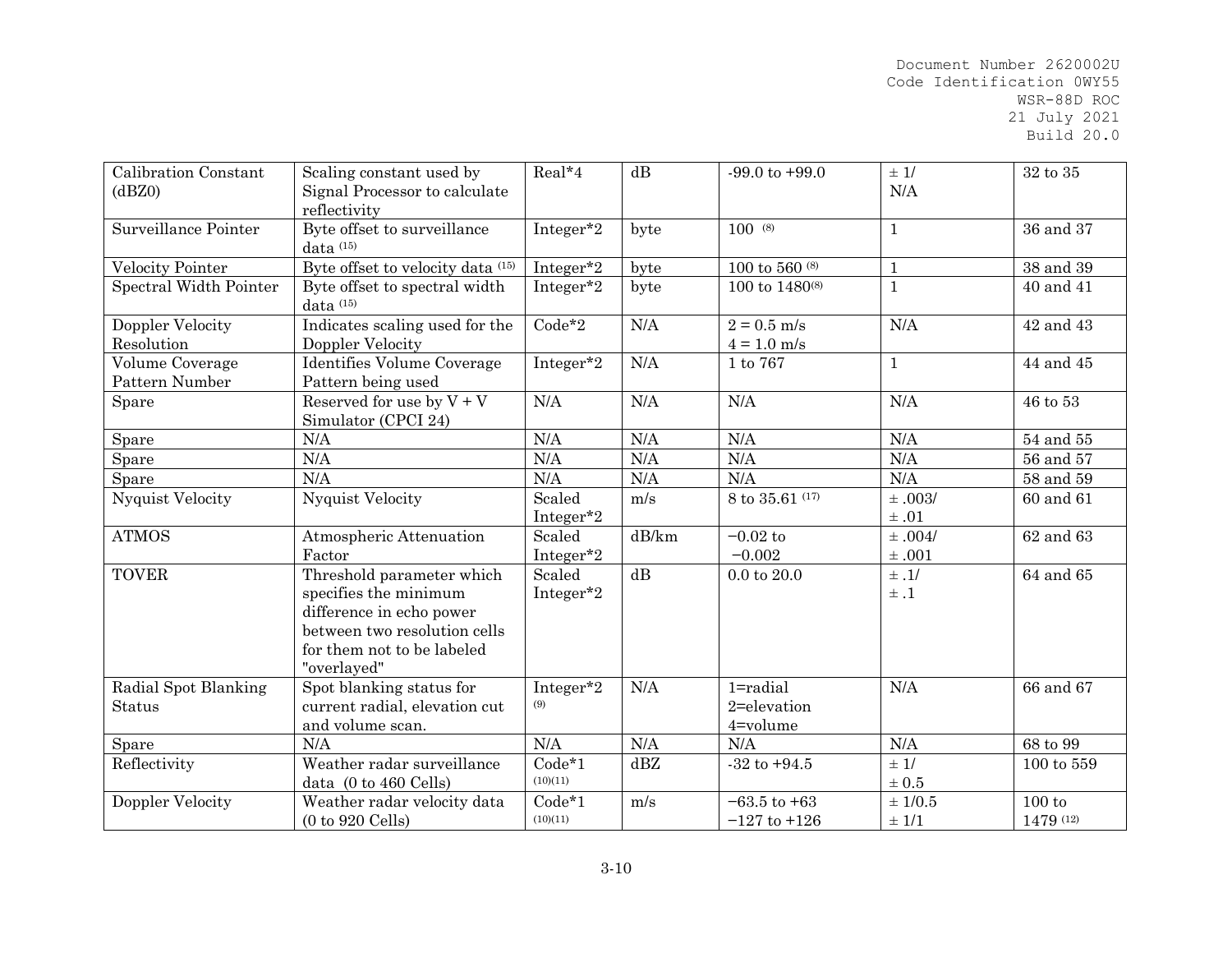| Doppler<br>Spectrum | Weather radar spectral<br>width!   | ---<br>$\dot{\mathrm{Code}}$ | m/s | $-63.5$<br>$\alpha$<br>ு<br>w | $\sim$ 10 $\sim$<br>G.U/L<br><u>. на так</u><br><b>__</b> | 100 to   |
|---------------------|------------------------------------|------------------------------|-----|-------------------------------|-----------------------------------------------------------|----------|
| Width               | 920<br>Cells)<br>$+\alpha$<br>data | (10)(11)                     |     |                               |                                                           | 2399 (13 |

Notes:

1. This field represents the range of the item after any applicable scaling and conversion is done.

- 2. 1 January 1970 00.00 GMT = 1 Modified Julian Date
- 4. Format Defined in Table III-A
- 5. Format Defined in Table III-C
- 7. Format Defined in Table III-B
- 8. A 0 indicates No Data.

9. Equals 0 when spot blanking disabled; equals 4 when spot blanking enabled and no spot blanking radials in current elevation cut; equals 6 when there are spot blanked radials in current elevation cut and current radial not spot blanked; equals 7 when current radial is spot blanked.

10. Value of 00 (prior to scaling) is Signal Below Threshold, value of 01 (prior to scaling) is Signal Overlaid

11. See Table III-E for Scaling - Range of Doppler Velocity set in accordance with Doppler Velocity Resolution

12. Byte Start Location depends on length of Reflectivity Field, Byte Stop Location depends on Length of Velocity Field.

13. Byte Start Location depends on length of Reflectivity and Velocity Fields, Byte Stop Location depends on Length of Spectral Width Field.

- 14. 0 is valid only for continuous surveillance cuts.
- 15. Offset from the start of the Digital Radar Data message.
- 17. Values shown exceed practical range used by NEXRAD radar that is larger than typical minimum and maximum values.
- 18. See Appendix B for unit definitions and standard symbology.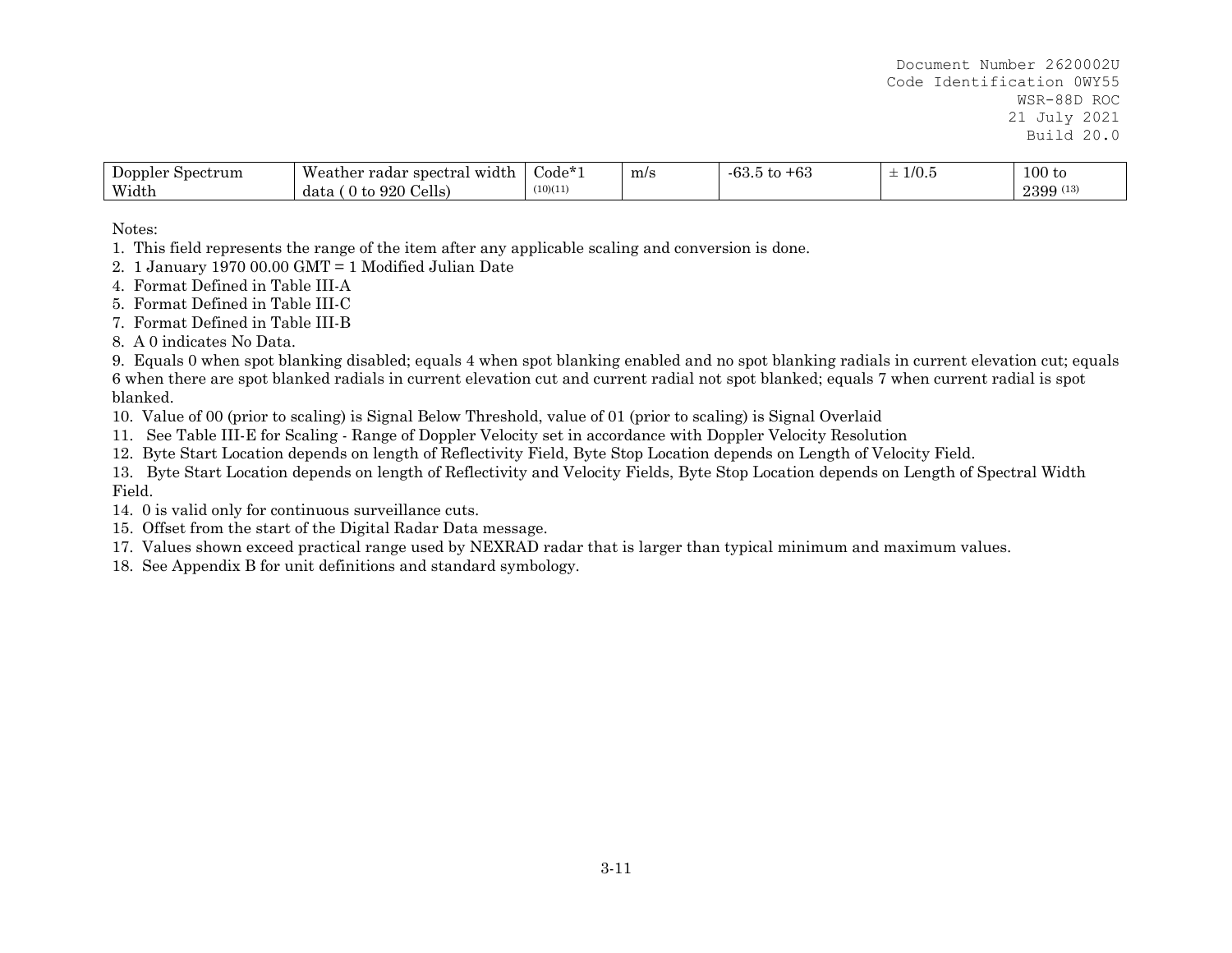| <b>Angle Data Format</b><br>(Degrees) |
|---------------------------------------|
|                                       |
|                                       |
| <b>MEANING</b>                        |
| $180 \text{ deg}$                     |
| 90 deg                                |
| $45\deg$                              |
| $22.5$ deg                            |
| $11.25$ deg                           |
| 5.625 deg                             |
| 2.8125 deg                            |
| 1.40625 deg                           |
| $0.70313$ deg                         |
| 0.35156 deg                           |
| 0.17578 deg                           |
| 0.08789 deg                           |
| 0.043945 deg                          |
| X                                     |
| X                                     |
| X                                     |
|                                       |

#### **3.2.4.3 Table III-A Angle Data Format**

#### X = NOT APPLICABLE

NOTE: A positive elevation angle is defined as being up from the horizontal plane, and a positive azimuth angle is defined as being clockwise from true north, when looking down at the radar.

NOTE: Elevation angles greater than 90 degrees will be interpreted as a negative angle and the actual elevation angle will be computed as the angle value minus 360 degrees.

NOTE: For Elevation and Azimuth Position Correction factors, angles greater than 1 degree will be interpreted as a negative angle and the actual correction factor will be computed as the angle value minus 360 degrees.

|                  | <b>Range Format</b> |
|------------------|---------------------|
|                  | (Km)                |
| BIT#             | <b>MEANING</b>      |
| 15               | Sign                |
| 14               | 16.384              |
| 13               | 8.192               |
| $12\,$           | 4.096               |
| 11               | 2.048               |
| 10               | 1.024               |
| $\boldsymbol{9}$ | 0.512               |
| $8\,$            | 0.256               |
| $\overline{7}$   | 0.128               |
| $\,6\,$          | 0.064               |
| $\bf 5$          | 0.032               |
| $\overline{4}$   | 0.016               |
| $\,3$            | 0.008               |

#### **Table III-B Range Format**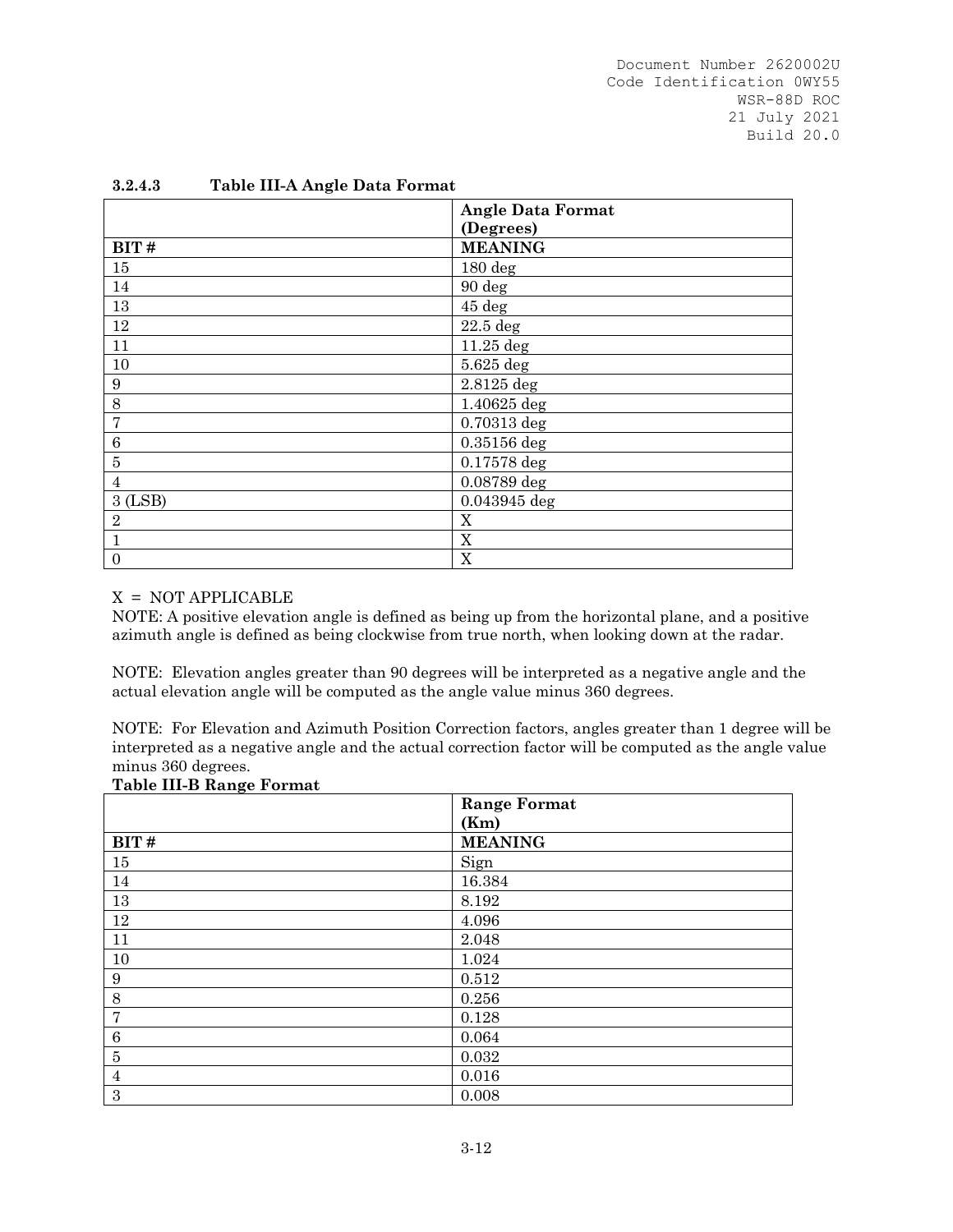| റ<br>∸     | 0.004 |
|------------|-------|
|            | 0.002 |
| (LSB)<br>v | 0.001 |

#### **3.2.4.4 Table III-C Radial Status Data Format**

| Radial Status                 | Setting (Hex) | Bad Data (Hex) |
|-------------------------------|---------------|----------------|
| Indicator (Hex)               |               |                |
| Start of new Elevation        | 00            | 80             |
| Intermediate Radial Data      | 01            | 81             |
| End of Elevation              | 02            | 82             |
| Beginning of Volume Scan      | 03            | 83             |
| End of Volume Scan            | 04            | 84             |
| Start of new Elevation - Last | 05            | 85             |
| Elevation in VCP              |               |                |

## **3.2.4.5 Table III-E Base Data Scaling**

| $LSB = 0.5$ | $R = NINT [2.*(R_{num} + 32.)]+2$     |
|-------------|---------------------------------------|
| $LSB = 0.5$ | $ V = NINT [2.*(V_{num} + 63.5)] + 2$ |
| $LSB = 1.0$ | $V = NINT [V_{num} + 127.] + 2$       |
| $LSB = 0.5$ | $SW = NINT [2.*(SWnum + 63.5)] + 2$   |
|             |                                       |

Where:

NINT is a rounding function (i.e., NINT[1.5] returns 2) R<sub>num</sub>, V<sub>num</sub>, SW<sub>num</sub> are values before scaling. The inverse relationships are:

 $R_{num} = (R \div 2) - 33.0$  $V_{num} = (V \div 2) - 64.5$  or  $V - 129.0$  $SW_{num} = (SW \div 2) - 64.5$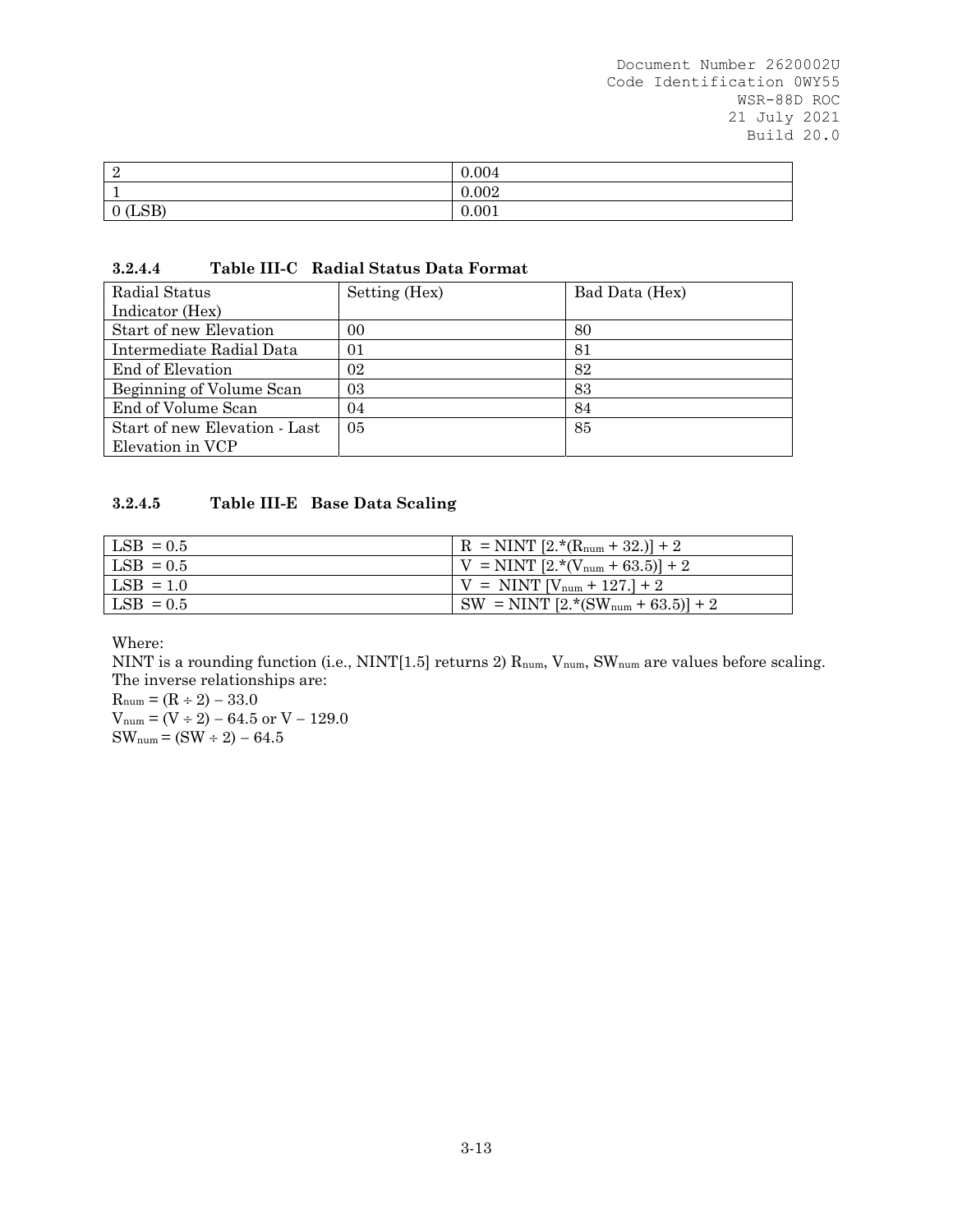| <b>NAME</b>                                                                                         | <b>DESCRIPTION</b>                                                                                                                                               | <b>FORMAT</b><br>(3), (4) | <b>UNITS</b> (8)   | <b>RANGE</b><br>(OR VALUE)                                                                                                                          | <b>ACCURACY/</b><br><b>PRECISION</b> | <b>HALFWORD</b><br><b>LOCATION</b> |
|-----------------------------------------------------------------------------------------------------|------------------------------------------------------------------------------------------------------------------------------------------------------------------|---------------------------|--------------------|-----------------------------------------------------------------------------------------------------------------------------------------------------|--------------------------------------|------------------------------------|
| RDA STATUS                                                                                          | $\bullet$ Start-Up<br>$\bullet$ Standby                                                                                                                          | $\bullet$ Code*2 $(7)$    | $\bullet{\rm N/A}$ | •As Listed<br>$\bullet 2$ (bit 1 set)<br>$\bullet$ 4 (bit 2 set)                                                                                    | $\bullet{\rm N/A}$                   | $\bullet$ 1                        |
|                                                                                                     | $\bullet$ Restart<br>$\bullet$ Operate<br>$\bullet$ Spare                                                                                                        |                           |                    | $\bullet 8$ (bit 3 set)<br>$\bullet 16$ (bit 4 set)<br>$\bullet 32$ (bit 5 set)                                                                     |                                      |                                    |
|                                                                                                     | $\bullet$ Spare                                                                                                                                                  |                           |                    | $\bullet 64$ (bit 6 set)                                                                                                                            |                                      |                                    |
| <b>OPERABILITY</b><br><b>STATUS</b>                                                                 | $\bullet$ RDA - On-line<br>•RDA - Maintenance Action Required<br>•RDA - Maintenance Action Mandatory<br>•RDA - Commanded Shut Down<br>$\bullet$ RDA - Inoperable | $\bullet$ Code*2          | $\bullet{\rm N/A}$ | •As Listed<br>$\bullet 2$ (bit 1 set)<br>$\bullet$ 4 (bit 2 set)<br>$\bullet 8$ (bit 3 set)<br>$\bullet 16$ (bit 4 set)<br>$\bullet 32$ (bit 5 set) | $\bullet N/A$                        | $\bullet 2$                        |
| <b>CONTROL</b><br><b>STATUS</b>                                                                     | •Local Only<br>•RPG (Remote) Only<br>$\bullet$ Either                                                                                                            | $\bullet$ Code*2 $(7)$    | $\bullet{\rm N/A}$ | •As Listed<br>$\bullet 2$ (bit 1 set)<br>$\bullet 4$ (bit 2 set)<br>$\bullet 8$ (bit 3 set)                                                         | $\bullet{\rm N/A}$                   | $\bullet 3$                        |
| <b>AUXILIARY</b><br><b>POWER</b><br><b>GENERATOR</b><br><b>STATE</b>                                | •Switched to Auxiliary Power<br>•Utility PWR Available<br>$\bullet$ Generator On<br>•Transfer Switch - Manual<br>•Commanded Switchover                           | $\bullet$ Code*2          | $\bullet{\rm N/A}$ | •As Listed<br>$\bullet$ 1 (bit 0 set)<br>$\bullet 2$ (bit 1 set)<br>$\bullet$ 4 (bit 2 set)<br>$\bullet 8$ (bit 3 set)<br>$\bullet 16$ (bit 4 set)  | $\bullet N/A$                        | $\bullet 4$                        |
| <b>AVERAGE</b><br><b>TRANSMITTER</b><br><b>POWER</b>                                                | Calculated over a range of samples                                                                                                                               | Integer*2                 | W                  | 0 to 9999                                                                                                                                           | $\pm$ 1/<br>$\pm$ 1                  | $\overline{5}$                     |
| <b>HORIZONTAL</b><br><b>REFLECTIVITY</b><br><b>CALIBRATION</b><br><b>CORRECTION</b><br>(delta dBZ0) | Difference from Adaptation Data                                                                                                                                  | Scaled<br>Integer*2       | dB                 | $-198.00$ to<br>$+198.00$ (5)                                                                                                                       | 1/0.01                               | $6\phantom{1}6$                    |

#### **3.2.4.6Table IV RDA Status Data (Message Type 2)**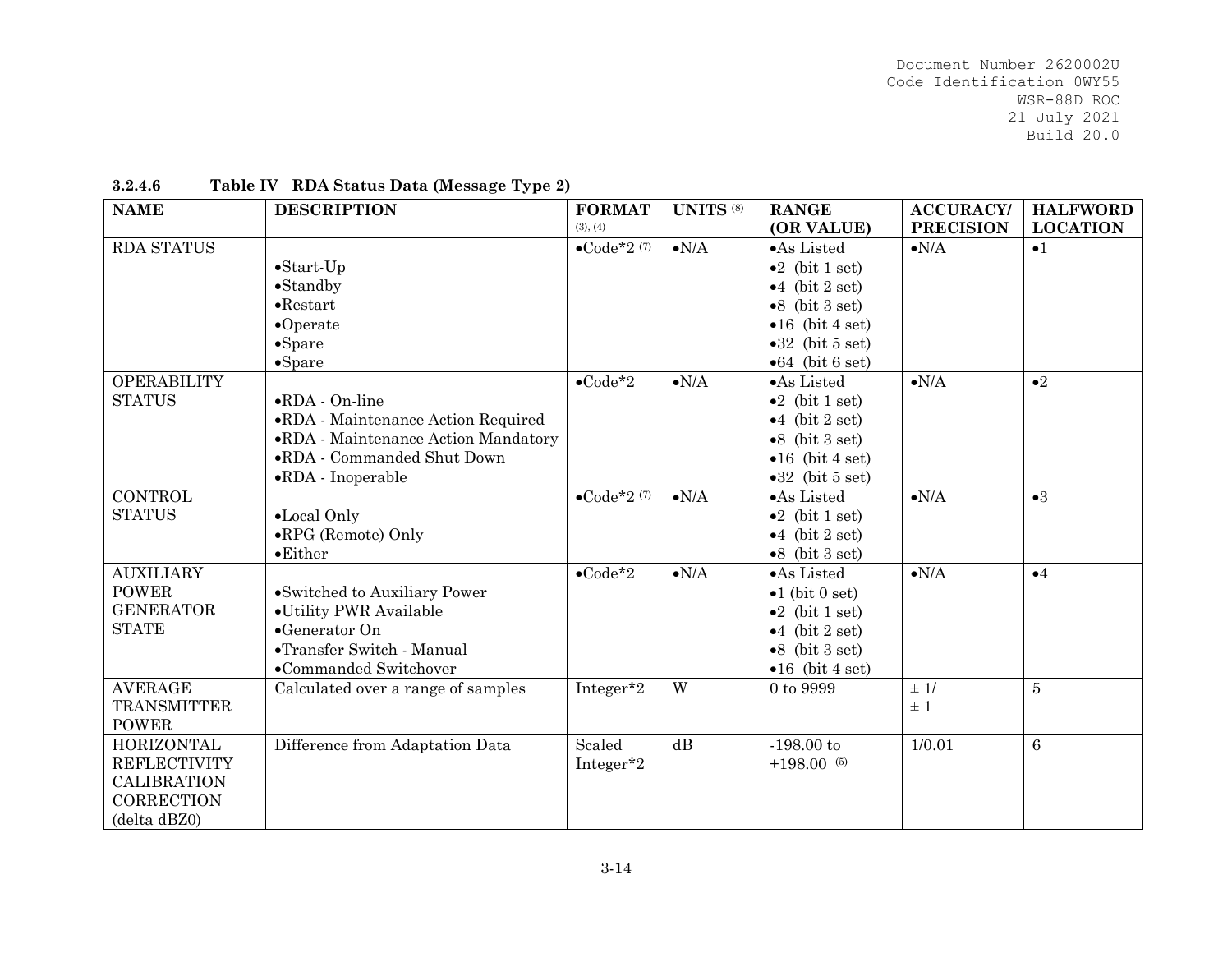| <b>DATA</b><br><b>TRANSMISSION</b><br><b>ENABLED</b>                    | (Any combination of Data Enabled)<br>$\bullet$ None<br>$\bullet$ Reflectivity<br>$\bullet$ Velocity<br>$\bullet$ Width                        | $\bullet$ Code*2                      | $\bullet{\rm N/A}$ | •As Listed<br>$\bullet 2$ (bit 1 set)<br>$\bullet 4$ (bit 2 set)<br>$\bullet 8$ (bit 3 set)<br>$\bullet 16$ (bit 4 set) | $\bullet{\rm N/A}$ | $\bullet$ 7 |
|-------------------------------------------------------------------------|-----------------------------------------------------------------------------------------------------------------------------------------------|---------------------------------------|--------------------|-------------------------------------------------------------------------------------------------------------------------|--------------------|-------------|
| <b>VOLUME</b><br><b>COVERAGE</b><br><b>PATTERN</b><br><b>NUMBER</b>     | (Magnitude defines Pattern, Sign<br>defines selection)<br>$\bullet$ No Pattern<br>•RDA Local Pattern Selected<br>•RDA Remote Pattern Selected | $\bullet$ SInteger*<br>$\overline{2}$ | $\bullet{\rm N/A}$ | ·As Listed<br>$\bullet$ 0 (no bits set)<br>$\bullet$ Negative<br>$\bullet$ Positive                                     | $\bullet$ 1        | $\bullet 8$ |
| RDA CONTROL<br><b>AUTHORIZATION</b>                                     | •No Action<br>•Local Control Requested<br>•Remote Control Requested (a.k.a.<br>Local Control Released)                                        | $\bullet$ Code*2 $(7)$                | $\bullet{\rm N/A}$ | ·As Listed<br>$\bullet$ 0 (no bits set)<br>$\bullet 2$ (bit 1 set)<br>$\bullet$ 4 (bit 2 set)                           | $\bullet N/A$      | •9          |
| <b>RDA BUILD</b><br><b>NUMBER</b>                                       | RDA major & minor build version<br>information                                                                                                | Scaled<br>Integer*2                   | N/A                | 0 to 9999 $(6)$                                                                                                         | N/A                | 10          |
| <b>OPERATIONAL</b><br><b>MODE</b>                                       | $\bullet$ Operational<br>$\bullet$ Maintenance                                                                                                | $\bullet$ Code*2 $(7)$                | $\bullet{\rm N/A}$ | ·As Listed<br>$\bullet 4$ (bit 2 set)<br>$\bullet 8$ (bit 3 set)                                                        | $\bullet{\rm N/A}$ | •11         |
| <b>SUPER</b><br><b>RESOLUTION</b><br><b>STATUS</b>                      | $\bullet$ Enabled<br>$\bullet$ Disabled                                                                                                       | $^{\bullet}$ Code*2 $(7)$             | N/A                | As Listed<br>$\bullet 2$ (bit 1 set)<br>$\bullet$ 4 (bit 2 set)                                                         | $\bullet{\rm N/A}$ | •12         |
| <b>CLUTTER</b><br><b>MITIGATION</b><br><b>DECISION</b><br><b>STATUS</b> | $\bullet$ Disabled<br>$\bullet$ Enabled<br>•Bypass Map Segments where Clutter<br>Mitigation Decision Applied                                  | $\bullet$ Code*2                      | $\bullet{\rm N/A}$ | •As Listed<br>$\bullet 0$ (no bits set)<br>$\bullet 1$ (bit 0 set)<br>$\bullet$ Bits 1-5 $\,$ (9)                       | $\bullet{\rm N/A}$ | •13         |
| <b>AVSET/EBC</b><br>STATUS/RDA Log<br>DataLOG DATA<br><b>STATUS</b>     | •AVSET Enabled<br>•AVSET Disabled<br>•EBC Status<br>•RDA Log Data staus                                                                       | $\bullet$ Code*2<br>(10)              | $\bullet{\rm N/A}$ | •As Listed<br><b>AVSET BITS:</b><br>$\bullet$ Enabled bit 1<br>set<br>$\bullet$ Disabled bit 2<br>set                   | $\bullet N/A$      | •14         |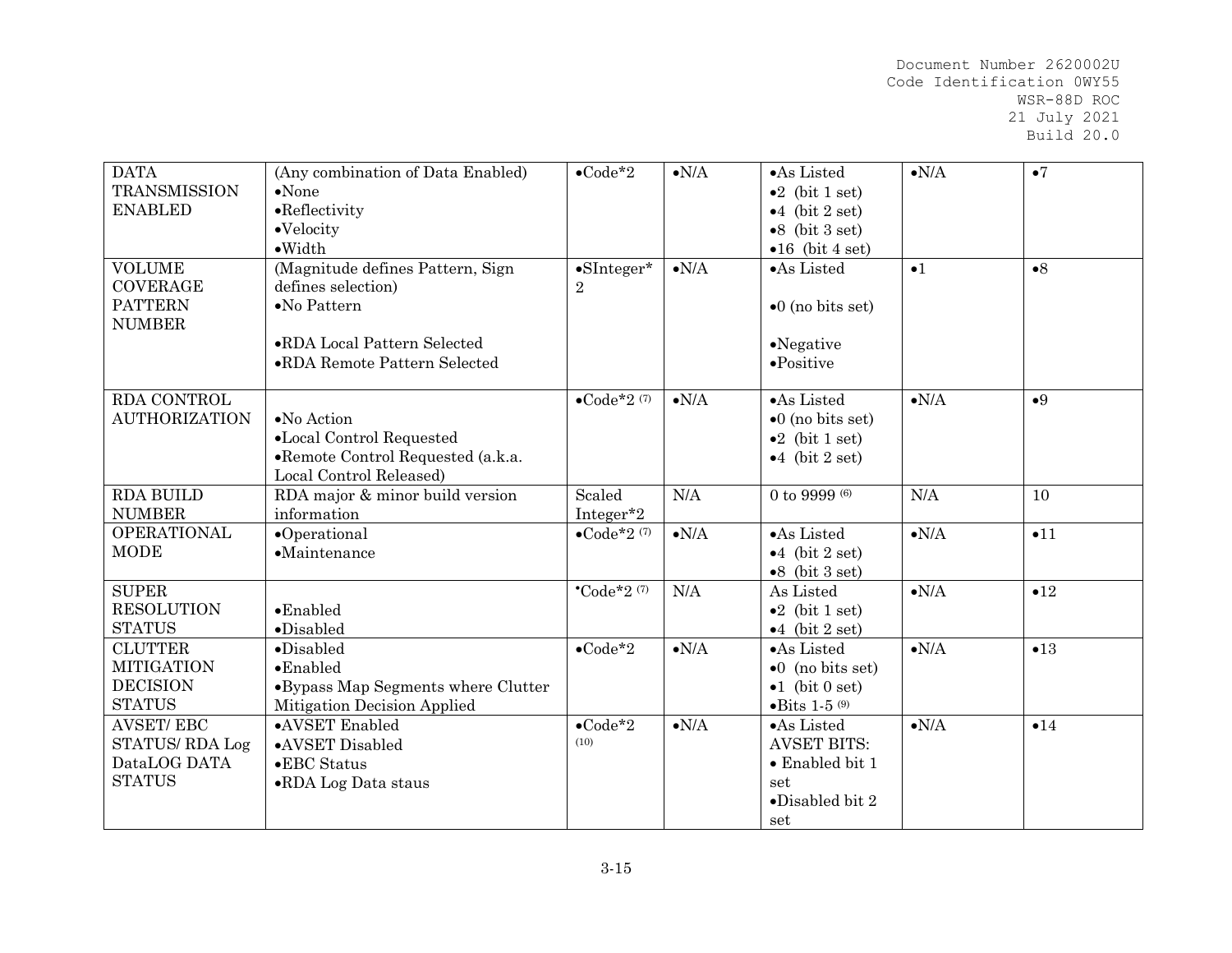|                      |                                   |                        |                    | EBC BIT:                  |                    |     |
|----------------------|-----------------------------------|------------------------|--------------------|---------------------------|--------------------|-----|
|                      |                                   |                        |                    | •Enabled bit 3            |                    |     |
|                      |                                   |                        |                    | set                       |                    |     |
|                      |                                   |                        |                    | $\bullet$ Disabled bit 3  |                    |     |
|                      |                                   |                        |                    | zero                      |                    |     |
|                      |                                   |                        |                    | RDA Log Data              |                    |     |
|                      |                                   |                        |                    | BIT:                      |                    |     |
|                      |                                   |                        |                    | $\bullet$ Enabled bit 4   |                    |     |
|                      |                                   |                        |                    | set                       |                    |     |
|                      |                                   |                        |                    | $\bullet$ Disabled bit 4  |                    |     |
|                      |                                   |                        |                    | zero                      |                    |     |
| <b>RDA ALARM</b>     |                                   | $\bullet$ Code*2       | $\bullet{\rm N/A}$ | •As Listed                | $\bullet{\rm N/A}$ | •15 |
| <b>SUMMARY</b>       | $\bullet$ No Alarms               |                        |                    | $\bullet$ 0 (no bits set) |                    |     |
|                      | $\bullet$ Tower/Utilities         |                        |                    | $\bullet 2$ (bit 1 set)   |                    |     |
|                      | $\bullet$ Pedestal                |                        |                    | $\bullet$ 4 (bit 2 set)   |                    |     |
|                      | $\bullet$ Transmitter             |                        |                    | $\bullet 8$ (bit 3 set)   |                    |     |
|                      | $\bullet$ Receiver                |                        |                    | $\bullet 16$ (bit 4 set)  |                    |     |
|                      | •RDA Control                      |                        |                    | $\bullet 32$ (bit 5 set)  |                    |     |
|                      | •Communication                    |                        |                    | $\bullet 64$ (bit 6 set)  |                    |     |
|                      | ·Signal Processor                 |                        |                    | $\bullet$ 128 (bit 7 set) |                    |     |
| <b>COMMAND</b>       |                                   | $\bullet$ Code*2       | $\bullet{\rm N/A}$ | •As listed                | $\bullet{\rm N/A}$ | •16 |
| <b>ACKNOWLEDGM</b>   | $\bullet$ No Acknowledgment       |                        |                    | $\bullet$ 0 (no bits set) |                    |     |
| <b>ENT</b>           | •Remote VCP Received              |                        |                    | $\bullet 1$ (bit 0 set)   |                    |     |
|                      | •Clutter Bypass map Received      |                        |                    | $\bullet 2$ (bit 1 set)   |                    |     |
|                      | •Clutter Censor Zones Received    |                        |                    | $\bullet 3$ (bits 0 and 1 |                    |     |
|                      | •Redundant Chan Ctrl Cmd Accepted |                        |                    | set)                      |                    |     |
|                      |                                   |                        |                    | $\bullet$ 4 (bit 2 set)   |                    |     |
| <b>CHANNEL</b>       | Identifies whether channel is the | $\bullet$ Code*2       | $\bullet{\rm N/A}$ | •As Listed                | $\bullet N/A$      | •17 |
| <b>CONTROL</b>       | controlling channel:              |                        |                    |                           |                    |     |
| <b>STATUS</b>        | Controlling<br>$\bullet$          |                        |                    | $\bullet$ 0 (no bits set) |                    |     |
|                      | Non-controlling<br>$\bullet$      |                        |                    | $\bullet 1$ (bit 0 set)   |                    |     |
| <b>SPOT BLANKING</b> | Status of Spot Blanking:          | $\bullet$ Code*2 $(7)$ | $\bullet{\rm N/A}$ | •As Listed                | $\bullet{\rm N/A}$ | •18 |
| <b>STATUS</b>        | $\bullet$ Not Installed           |                        |                    | $\bullet 0$ (no bits set) |                    |     |
|                      | $\bullet$ Enabled                 |                        |                    | $\bullet 2$ (bit 1 set)   |                    |     |
|                      | $\bullet$ Disabled                |                        |                    | $\bullet$ 4 (bit 2 set)   |                    |     |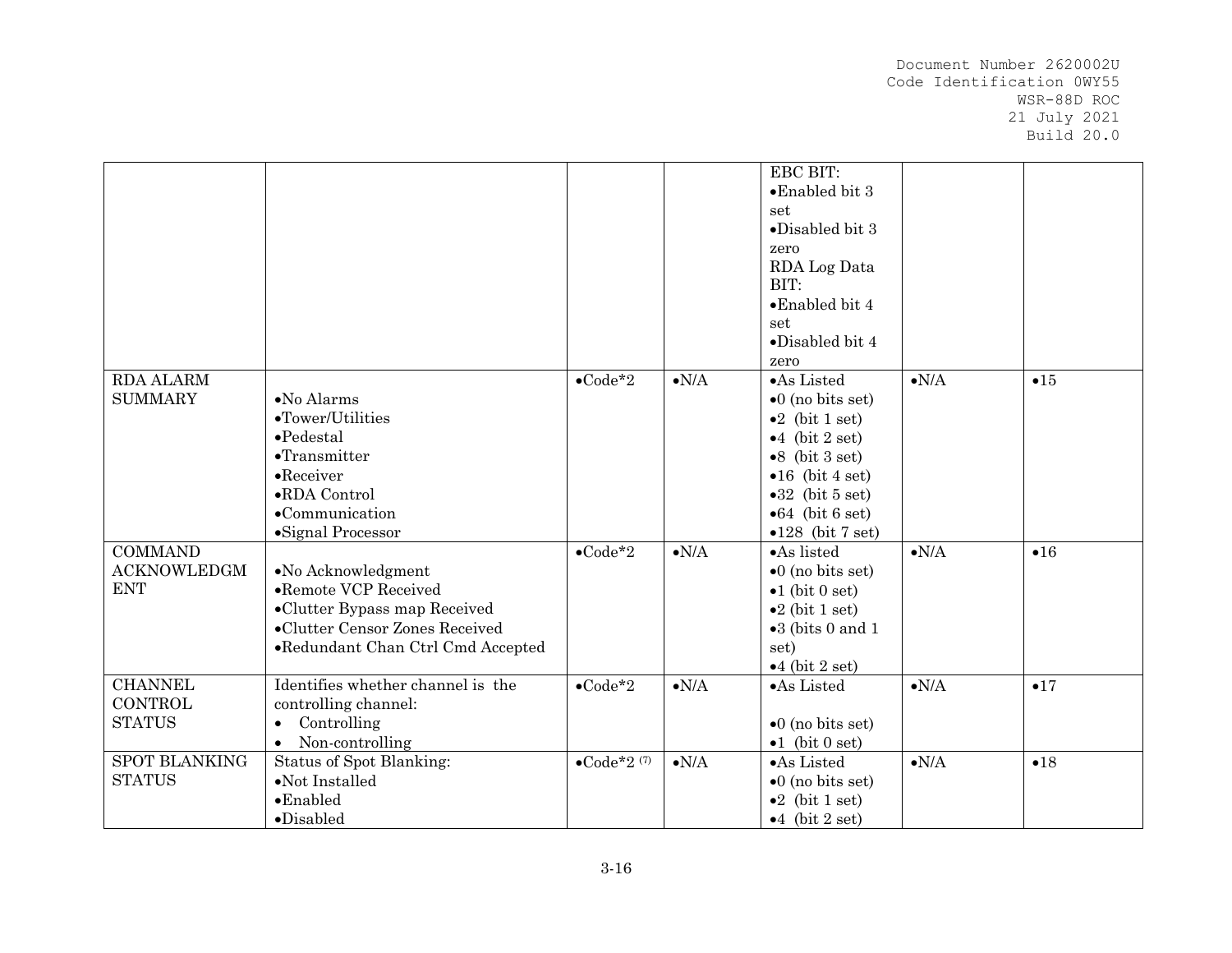| <b>BYPASS MAP</b><br><b>GENERATION</b><br><b>DATE</b>                             | Julian Date - 2440586.5 Note (1)                                                                                                  | Integer*2                           | $\mathbf d$   | 1 to 65535                                                                                                                         | $\mathbf{1}$  | 19             |
|-----------------------------------------------------------------------------------|-----------------------------------------------------------------------------------------------------------------------------------|-------------------------------------|---------------|------------------------------------------------------------------------------------------------------------------------------------|---------------|----------------|
| <b>BYPASS MAP</b><br><b>GENERATION</b><br><b>TIME</b>                             | Number of minutes since midnight,<br>Greenwich Mean Time                                                                          | Integer*2                           | min           | 0 to 1440                                                                                                                          | $1\,$         | 20             |
| <b>CLUTTER FILTER</b><br><b>MAP</b><br><b>GENERATION</b><br><b>DATE</b>           | Julian date - 2440586.5<br>Note $(1)$                                                                                             | Integer*2                           | $\mathbf d$   | 1 to 65535                                                                                                                         | $\mathbf{1}$  | 21             |
| <b>CLUTTER FILTER</b><br><b>MAP</b><br><b>GENERATION</b><br><b>TIME</b>           | Number of minutes since Midnight,<br>Greenwich Mean Time                                                                          | Integer*2                           | min           | 0 to 1440                                                                                                                          | $1\,$         | 22             |
| <b>VERTICAL</b><br><b>REFLECTIVITY</b><br><b>CALIBRATION</b><br><b>CORRECTION</b> | Difference from Adaptation Data                                                                                                   | Scaled<br>Integer*2                 | dB            | $-198.00$ to<br>$+198.00(5)$                                                                                                       | 1/0.01        | 23             |
| <b>TRANSITION</b><br><b>POWER SOURCE</b><br><b>STATUS</b>                         | Status of TPS:<br>$\bullet$ Not Installed<br>$\bullet$ OFF<br>$\bullet$ OK<br>·UNKNOWN                                            | $\bullet$ Integer*2                 | $\bullet$ NA  | •As Listed<br>$\bullet$ 0 (no bits set)<br>$\bullet 1$ (bit 0 set)<br>$\bullet 3$ (bits 0 and 1<br>set)<br>$\bullet$ 4 (bit 2 set) | $\bullet N/A$ | •24            |
| <b>RMS CONTROL</b><br><b>STATUS</b>                                               | Status of RMS Control:<br>•NON-RMS SYSTEM<br>$\bullet{\rm RMS}$ IN CONTROL<br>$\bullet{\rm RDA}$ IN CONTROL                       | $\bullet \text{Code*}2$<br>$^{(7)}$ | $\bullet N/A$ | •As Listed<br>$\bullet$ 0 (no bits set)<br>$\bullet 2$ (bit 1 set)<br>$\bullet 4$ (bit 2 set)                                      | $\bullet N/A$ | •25            |
| <b>PERFORMANCE</b><br><b>CHECK STATUS</b>                                         | <b>Status of Performance Check:</b><br>•NO COMMAND PENDING<br>•FORCE PERFORMANCE CHECK<br><b>PENDING</b><br>$\bullet$ In Progress | $\bullet$ Code*2<br>(7)             | N/A           | As Listed<br>$\bullet$ 0 (no bits set)<br>$\bullet$ 1 (bit 0 set)<br>$\bullet 2$ (bit 1 set)                                       | N/A           | 26             |
| <b>ALARM CODES</b>                                                                | One condition per halfword (Maximum                                                                                               | Integer*2                           | N/A           | $0$ to $800$                                                                                                                       | N/A           | $27$ to $40\,$ |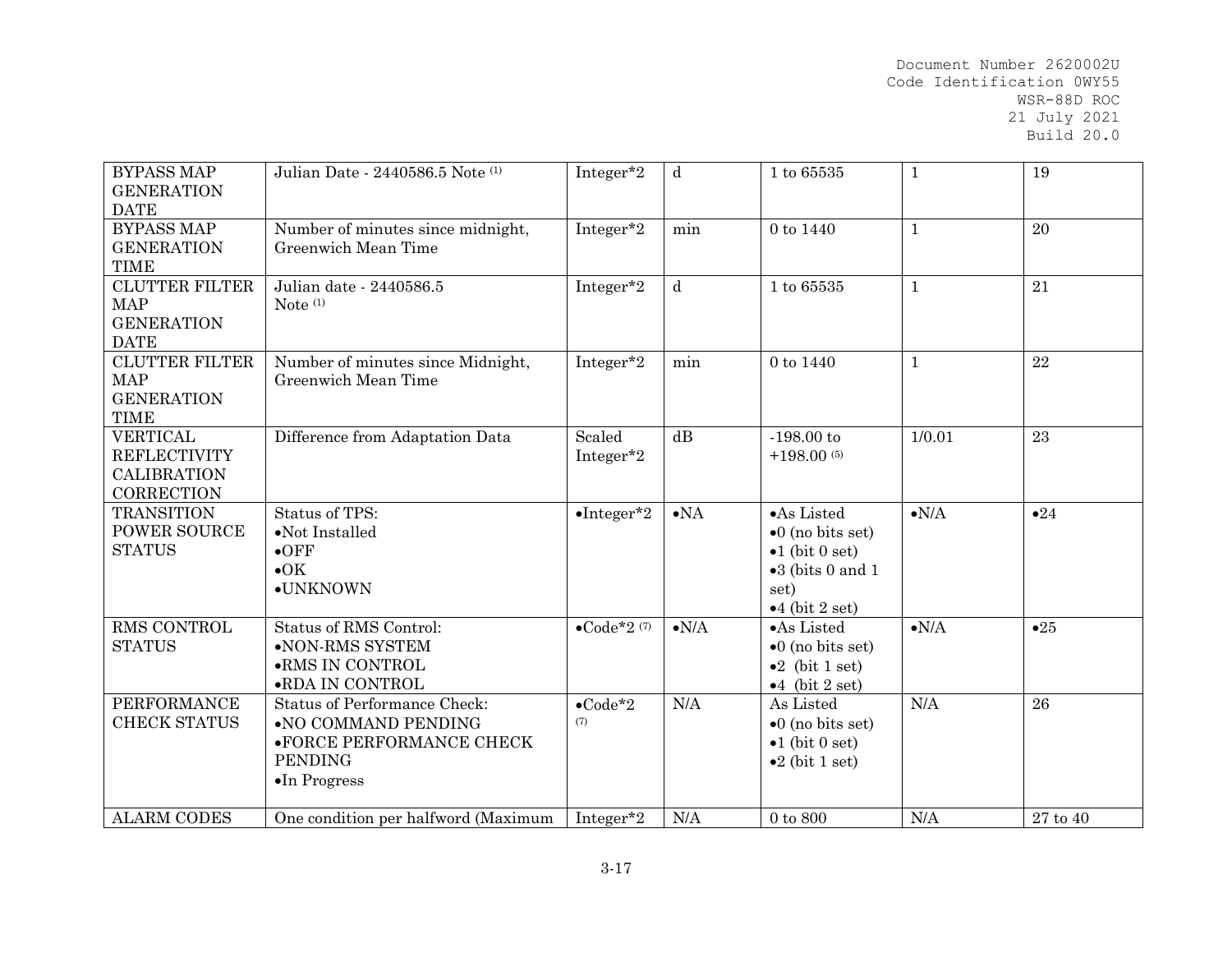|                                               | of 14 alarms sent at a time). See<br>Alarm Message Table IV-A for<br>individual alarm codes. MSB set<br>indicates alarm has been cleared. |           |     |                                                                                   |               |              |
|-----------------------------------------------|-------------------------------------------------------------------------------------------------------------------------------------------|-----------|-----|-----------------------------------------------------------------------------------|---------------|--------------|
| <b>SIGNAL</b><br>PROCESSING<br><b>OPTIONS</b> | Flags indicating whether various<br>signal processing options are enabled<br>or disabled                                                  | $Code*2$  | N/A | As Listed<br>$\bullet$ Bit 0 set when<br>$\text{CMD's rho-hv}$<br>test is enabled | $\bullet$ N/A | •41          |
| <b>SPARES</b>                                 | N/A                                                                                                                                       | Integer*2 | N/A | N/A                                                                               | N/A           | $42$ to $59$ |
| STATUS VERSION                                | Version Number of Status Message                                                                                                          | Integer*2 | N/A | N/A                                                                               |               | 60           |

(1) January 1970 00.00 Greenwich Mean Time = 1 Modified Julian Date

(3) All bit references start from 0 (LSB).

(4) Unless otherwise indicated as mutually exclusive, Integer Code Formats can set multiple bits in the same message. For example, in case bits 1 and 2 are set, then the integer value passed would be  $2 + 4 = 6$ .

(5) The data in this field is stored as a scaled integer. The format is XXX.YY. For example, -198.00 equals a value of -19800. A value of +0.25 would equal a value of 25.

(6) If value divided by 100 is greater than 2, then the Build Version is the value divided by 100. Otherwise, the Build Version is value divided by 10.

(7) Values listed are mutually exclusive.

(8) See Appendix B for unit definitions and standard symbology.

(9) Bits 1 through 5 represent elevation segments of the Bypass Map. Bit is set if the corresponding elevation segment has CMD applied. (10) Halfword 14 will continue to serve as the status of various pieces of RDA functionality. Bits 1 and 2 are mutually exclusive and represent AVSET status. Bit 3 is EBC status. Bit 4 is RDA Log Data status, when enabled Message 33 (Table XVIV) is used to send RDA log data to the ROC, when disabled no logs are transmitted with message 33.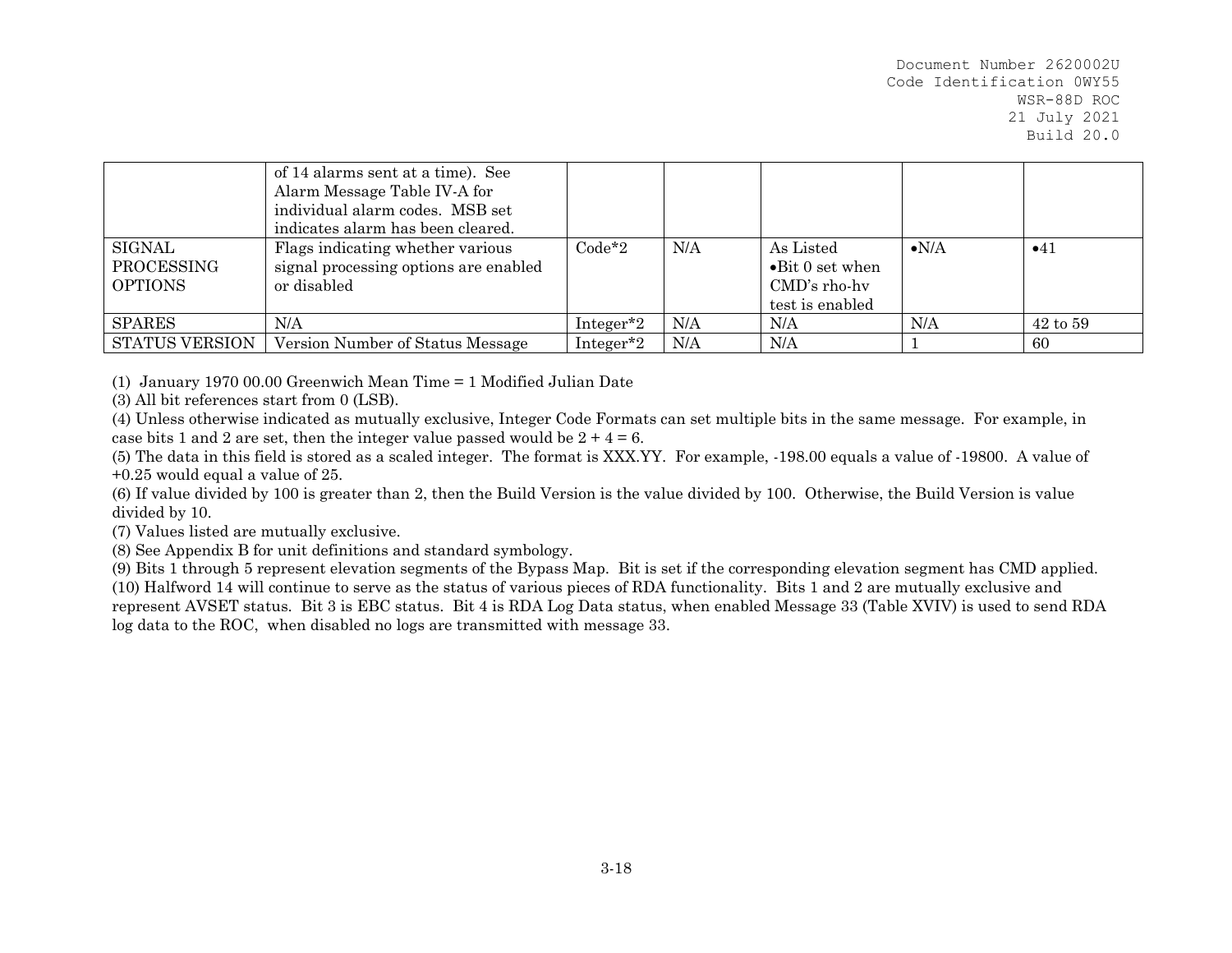#### **3.2.4.6.1** RDA Alarm Message Summary

This following table summarizes alarms generated by the CPCI-01 Program. Alarms are grouped by functional areas. Each alarm is described as it is seen displayed in the alarm message on the RDA HCI and at the RPG.

The "CODE" column is the unique alarm number given for identification purposes. The "STATE" column indicates the state of the RDA as a result of the alarm indicated:

 $\bullet$ MM = Maintenance Mandatory

 $\bullet$ MR = Maintenance Required

 $\bullet$ IN = Inoperative

SEC = Secondary (secondary alarms are not specifically tied to a "STATE" change).

 $\bullet$ N/A = Not applicable

The "ALARM TYPE" column indicates that alarms are classified as three different alarm types based on how alarms are reported to the RDA.

ED - Alarms identified in the table as ED (Edge Detected) are reported every time the test associated with the alarm fails consecutively for a number of times equal to the alarm reporting count (see "Sample" column). Such alarms will be cleared (MSB set) when the test outcome first passes after the alarm is reported.

OC - Alarms identified in the table as OC (Occurrence) are reported each time the outcome of the associated test is FAILED.

FO - Alarms identified in the table as FO (Filtered Occurrence) are reported each time the outcome of the associated test is failed, but are not reported within 15 minutes of the last reporting.

The "DEVICE" column indicates the hardware device area where the alarm has occurred (if applicable); acronyms under the DEVICE column are as follows:

- $\bullet$ CTR = Control
- $\bullet$ PED = Pedestal
- $\bullet$ RCV = Receiver
- $\bullet$ SIG = Signal Processor
- $\bullet$  COM = RDA Communications
- $\bullet$ UTL = Tower/Utilities
- XMT= Transmitter

The "SAMPLE" column indicates the number of samples (failures) that must occur before this alarm is displayed.

The "ALARM MESSAGE" column is an abbreviated description of the alarm message that is displayed at both the RDA and RPG.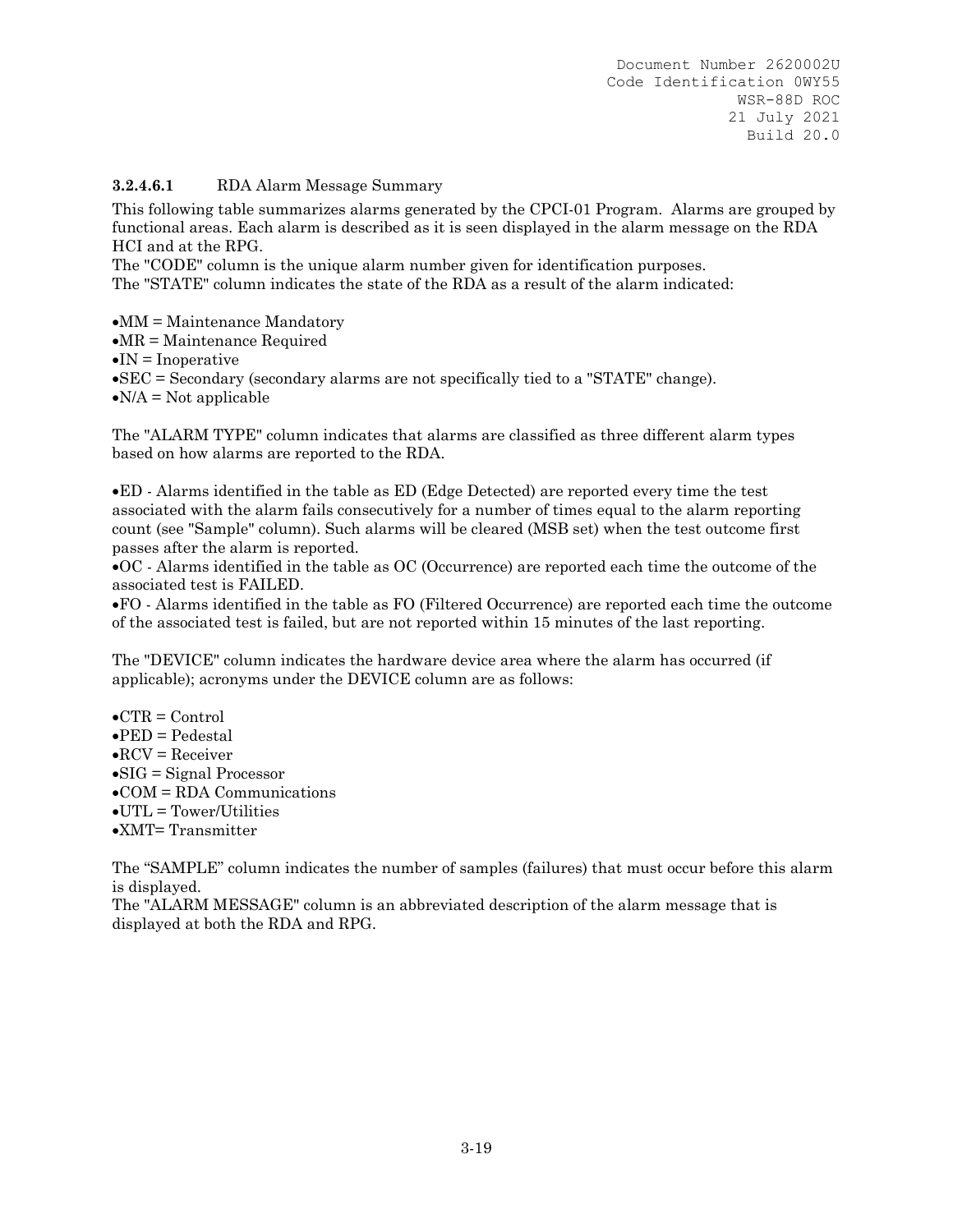| <b>CODE</b>  | <b>STATE</b> | <b>ALARM</b><br><b>TYPE</b> | <b>DEVICE</b> | <b>SAMPLE</b>  | <b>ALARM MESSAGE</b>               |
|--------------|--------------|-----------------------------|---------------|----------------|------------------------------------|
| $\mathbf{0}$ | N/A          | N/A                         | N/A           | N/A            | <b>NO ALARMS</b>                   |
| $\mathbf{1}$ | N/A          | N/A                         | N/A           | N/A            | <b>RESERVED</b>                    |
| $\sqrt{2}$   | N/A          | N/A                         | N/A           | N/A            | <b>RESERVED</b>                    |
| $3 - 13$     | N/A          | N/A                         | N/A           | N/A            | <b>SPARE</b>                       |
| 14           | MR           | ED                          | COM           |                | ALTERNATE ROUTE TO RPG IN USE      |
| 15           | <b>MR</b>    | ED                          | COM           | $\mathbf{1}$   | ALTERNATE ROUTE TO RPG IS DOWN     |
| 16           | <b>SEC</b>   | <b>FO</b>                   | COM           | N/A            | SEND WIDEBAND STATUS TIMED OUT     |
| 17           | <b>MR</b>    | ED                          | COM           | $\mathbf{1}$   | NTP FAILURE                        |
| 18           | N/A          | N/A                         | N/A           | N/A            | <b>SPARE</b>                       |
| 19           | N/A          | N/A                         | N/A           | N/A            | <b>SPARE</b>                       |
| 20           | <b>MM</b>    | <b>ED</b>                   | COM           |                | RPG LINK - RED ALARM (NO RX)       |
| 21           | N/A          | N/A                         | N/A           | N/A            | <b>SPARE</b>                       |
| 22           | N/A          | N/A                         | N/A           | N/A            | <b>SPARE</b>                       |
| 23           | N/A          | N/A                         | N/A           | N/A            | <b>SPARE</b>                       |
| 24           | <b>MR</b>    | <b>ED</b>                   | COM           | $\overline{2}$ | SNMP TIME OUT: LAN SWITCH          |
| 25           | <b>MR</b>    | <b>ED</b>                   | COM           | $\overline{2}$ | <b>SNMP TIME OUT: ROUTER</b>       |
| 26           | N/A          | N/A                         | N/A           | N/A            | <b>SPARE</b>                       |
| 27           | <b>MR</b>    | ED                          | COM           | $\overline{2}$ | SNMP TIME OUT: POWER ADMINISTRATOR |
| 28           | N/A          | N/A                         | N/A           | N/A            | <b>SPARE</b>                       |
| 29           | N/A          | N/A                         | $\rm N/A$     | N/A            | <b>SPARE</b>                       |
| 30           | MR           | ED                          | COM           | $\overline{2}$ | SNMP TIME OUT: CONSOLE SERVER      |
| 31           | MR           | ED                          | COM           |                | LAN SWITCH PORT 1 FAIL             |
| 32           | N/A          | N/A                         | $\rm N/A$     | N/A            | <b>SPARE</b>                       |
| 33           | MR           | ED                          | COM           | $\mathbf{1}$   | LAN SWITCH PORT 3 FAIL             |
| 34           | N/A          | N/A                         | $\rm N/A$     | N/A            | <b>SPARE</b>                       |
| 35           | N/A          | N/A                         | N/A           | N/A            | <b>SPARE</b>                       |
| 36           | <b>MR</b>    | ED                          | COM           | $\mathbf{1}$   | LAN SWITCH PORT 7 FAIL             |
| 37           | MR           | <b>ED</b>                   | COM           | $\mathbf{1}$   | LAN SWITCH PORT 12 FAIL            |
| 38-39        | N/A          | N/A                         | N/A           | N/A            | <b>SPARE</b>                       |
| 40           | IN           | <b>ED</b>                   | <b>XMT</b>    | $\sqrt{2}$     | <b>FILAMENT POWER SUPPLY OFF</b>   |

**3.2.4.6.2**Table IV-A RDA Alarm Messages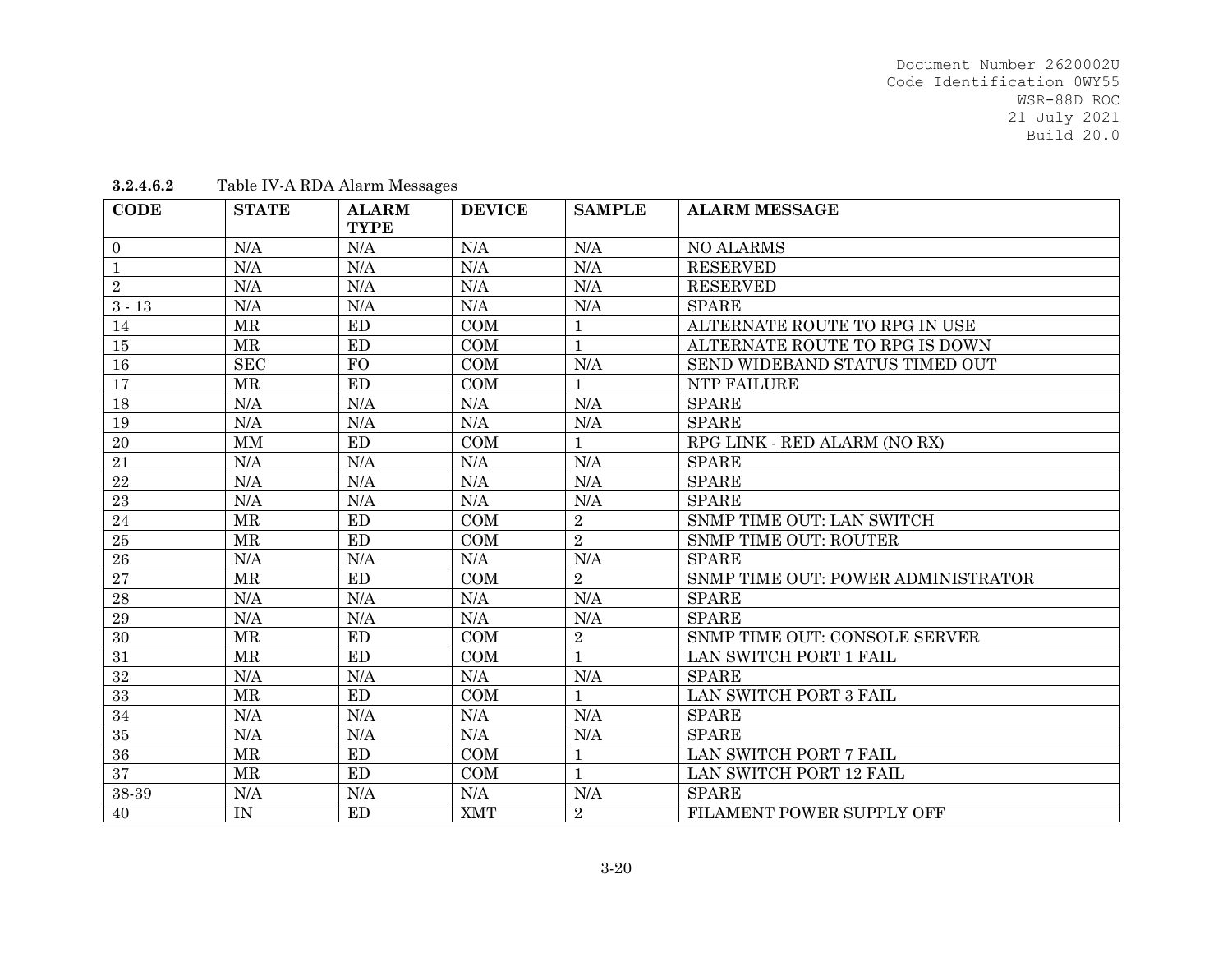| 41-42  | N/A         | N/A       | N/A        | N/A            | <b>SPARE</b>                            |
|--------|-------------|-----------|------------|----------------|-----------------------------------------|
| 43     | IN          | <b>ED</b> | <b>XMT</b> | 3              | WAVEGUIDE SWITCH FAILURE                |
| 44     | IN          | ED        | <b>XMT</b> | $\overline{2}$ | WAVEGUIDE/PFN TRANSFER INTERLOCK        |
| 45     | IN          | ED        | <b>XMT</b> | $\overline{2}$ | XMTR IN MAINTENANCE MODE                |
| 46     | IN          | <b>ED</b> | <b>XMT</b> | $\sqrt{2}$     | XMTR UNAVAILABLE                        |
| 47     | IN          | ED        | <b>XMT</b> | 3              | PFN/PW SWITCH FAILURE                   |
| 48     | MM          | <b>ED</b> | <b>XMT</b> | $\overline{2}$ | XMTR +5VDC POWER SUPPLY 6 FAIL          |
| 49     | $\mbox{MM}$ | ED        | <b>XMT</b> | $\overline{2}$ | XMTR +15VDC POWER SUPPLY 4 FAIL         |
| 50     | <b>MM</b>   | ED        | <b>XMT</b> | $\overline{2}$ | XMTR +28VDC POWER SUPPLY 3 FAIL         |
| 51     | <b>MM</b>   | <b>ED</b> | <b>XMT</b> | $\overline{2}$ | XMTR -15VDC POWER SUPPLY 5 FAIL         |
| $52\,$ | <b>MM</b>   | ED        | <b>XMT</b> | $\sqrt{2}$     | XMTR +45VDC POWER SUPPLY 7 FAIL         |
| 53     | MM          | <b>ED</b> | <b>XMT</b> | $\mathbf{1}$   | FILAMENT POWER SUPPLY VOLTAGE FAIL      |
| 54     | $\mbox{MM}$ | ED        | <b>XMT</b> | $\mathbf{1}$   | VACUUM PUMP POWER SUPPLY VOLTAGE FAIL   |
| 55     | MM          | ED        | <b>XMT</b> | $\mathbf{1}$   | FOCUS COIL POWER SUPPLY VOLTAGE FAIL    |
| 56     | MM          | <b>ED</b> | <b>XMT</b> | $\sqrt{2}$     | <b>CIRCULATOR OVERTEMP</b>              |
| 57     | MM          | ED        | <b>XMT</b> | $\overline{2}$ | SPECTRUM FILTER LOW PRESSURE            |
| 58     | MM          | ED        | <b>XMT</b> | $\overline{2}$ | <b>WAVEGUIDE ARC/VSWR</b>               |
| 59     | $\mbox{MM}$ | ED        | <b>XMT</b> | $\mathbf{1}$   | XMTR CABINET INTERLOCK OPEN             |
| 60     | <b>MM</b>   | ED        | <b>XMT</b> | $\sqrt{2}$     | XMTR CABINET OVER TEMP                  |
| 61     | MM          | ED        | <b>XMT</b> | $\sqrt{2}$     | XMTR CABINET AIR FLOW FAIL              |
| 62     | MR          | ED        | <b>XMT</b> | $\mathbf{1}$   | XMTR MAINTENANCE REQUIRED               |
| 63     | N/A         | N/A       | N/A        | N/A            | <b>SPARE</b>                            |
|        |             |           |            |                |                                         |
| 64     | MM          | ED        | <b>XMT</b> | $\mathbf{1}$   | MODULATOR OVERLOAD                      |
| 65     | <b>MM</b>   | <b>ED</b> | <b>XMT</b> | $\mathbf{1}$   | MODULATOR INVERSE CURRENT FAIL          |
| 66     | MM          | ED        | <b>XMT</b> | $\mathbf{1}$   | MODULATOR SWITCH FAILURE                |
| 67     | MM          | <b>ED</b> | <b>XMT</b> | $\mathbf{1}$   | XMTR MAIN POWER OVER VOLTAGE            |
| 68     | $\mbox{MM}$ | ED        | <b>XMT</b> | $\mathbf{1}$   | CHARGING SYSTEM FAILURE                 |
| 69     | $\mbox{MM}$ | ED        | <b>XMT</b> | $\mathbf{1}$   | CHARGING SYSTEM INVERSE CURRENT FAILURE |
| 70     | MM          | ED        | <b>XMT</b> | $\mathbf{1}$   | TRIGGER AMPLIFIER FAILURE               |
| 71     | N/A         | N/A       | N/A        | N/A            | <b>SPARE</b>                            |
|        |             |           |            |                |                                         |
| 72     | $\mbox{MM}$ | ED        | <b>XMT</b> | $\mathbf{1}$   | XMTR OVER VOLTAGE                       |
| 73     | MM          | ED        | <b>XMT</b> | $\mathbf{1}$   | XMTR OVER CURRENT                       |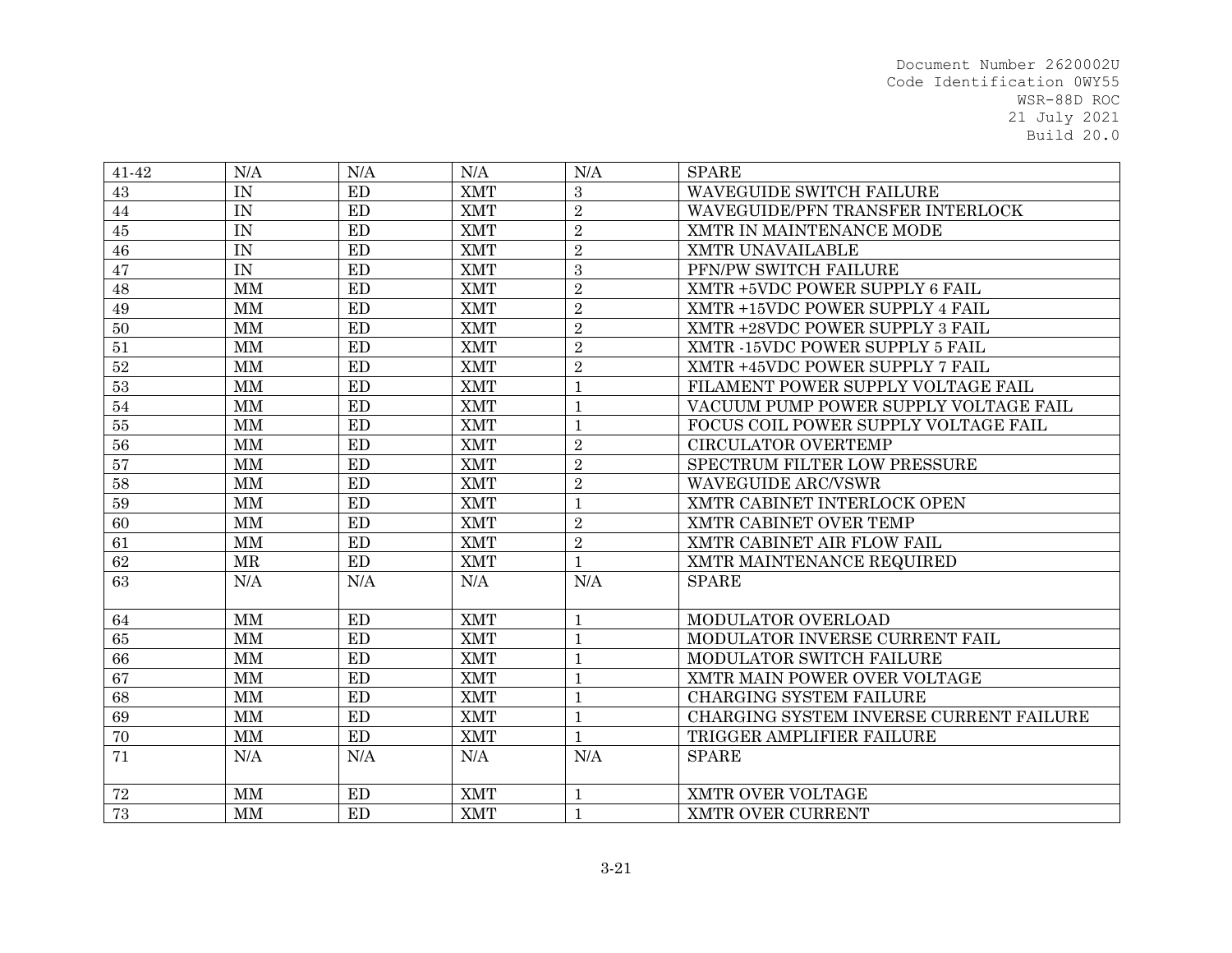| 74          | MM                     | ED                     | <b>XMT</b> | $\mathbf{1}$   | FOCUS COIL CURRENT FAILURE           |
|-------------|------------------------|------------------------|------------|----------------|--------------------------------------|
| 75          | $\mbox{MM}$            | ED                     | <b>XMT</b> | 1              | FOCUS COIL AIRFLOW FAILURE           |
| 76          | $\mbox{MM}$            | ED                     | <b>XMT</b> | $\overline{2}$ | XMTR OIL OVER TEMP                   |
| 77          | $\mbox{MM}$            | $\mathop{\mathrm{ED}}$ | <b>XMT</b> | $\mathbf{1}$   | PRF LIMIT                            |
| 78          | $\mbox{MM}$            | ED                     | <b>XMT</b> | $\overline{2}$ | XMTR OIL LEVEL LOW                   |
| 79          | N/A                    | N/A                    | N/A        | N/A            | <b>SPARE</b>                         |
|             |                        |                        |            |                |                                      |
| 80          | MM                     | <b>ED</b>              | <b>XMT</b> | $\mathbf{1}$   | KLYSTRON OVER CURRENT                |
| 81          | MM                     | ED                     | <b>XMT</b> | $\mathbf{1}$   | KLYSTRON FILAMENT CURRENT FAIL       |
| 82          | MM                     | ED                     | <b>XMT</b> | $\mathbf{1}$   | KLYSTRON VACION CURRENT FAIL         |
| 83          | MM                     | ED                     | <b>XMT</b> | $\sqrt{2}$     | KLYSTRON AIR OVER TEMP               |
| 84          | MM                     | ED                     | <b>XMT</b> | $\sqrt{2}$     | KLYSTRON AIR FLOW FAILURE            |
| 85          | $\mbox{MM}$            | ED                     | <b>XMT</b> | $\mathbf{1}$   | XMTR PEAK POWER LOW                  |
| 86          | $\mbox{MM}$            | ED                     | <b>XMT</b> | $\mathbf{1}$   | XMTR PEAK POWER HIGH                 |
| 87          | MM                     | ED                     | <b>XMT</b> | $\mathbf{1}$   | XMTR POWER METER ZERO OUT OF LIMIT   |
| 88          | MM                     | ED                     | <b>XMT</b> | $\mathbf{1}$   | XMTR POWER BITE FAIL                 |
| 89 - 92     | N/A                    | N/A                    | N/A        | N/A            | <b>SPARE</b>                         |
| 93          | <b>MR</b>              | <b>ED</b>              | <b>XMT</b> | $\overline{2}$ | XMTR MODULATOR SWITCH REQUIRES MAINT |
| 94          | MR                     | <b>ED</b>              | <b>XMT</b> | $\overline{2}$ | XMTR POST CHARGE REG REQUIRES MAINT  |
| 95          | MM                     | ED                     | <b>XMT</b> | $\overline{2}$ | WAVEGUIDE HUMIDITY/PRESSURE FAULT    |
| 96          | IN                     | ED                     | <b>XMT</b> | 3              | XMTR HV SWITCH FAILURE               |
| 97          | MM                     | ED                     | <b>XMT</b> | $\mathbf{1}$   | XMTR RECYCLING                       |
| 98          | IN                     | ED                     | <b>XMT</b> | $\sqrt{2}$     | XMTR INOPERATIVE                     |
| 99          | <b>MM</b>              | ED                     | <b>XMT</b> | $\mathbf{1}$   | XMTR/SPIP INTERFACE FAILURE          |
| $100 - 117$ | N/A                    | N/A                    | N/A        | N/A            | <b>SPARE</b>                         |
| 118         | $\mathbf{M}\mathbf{M}$ | ED                     | <b>UTL</b> | $\mathbf{1}$   | POWER ADMINISTRATOR OVERLOAD         |
| 119         | N/A                    | N/A                    | N/A        | N/A            | <b>SPARE</b>                         |
| 120         | MM                     | ED                     | <b>UTL</b> | $\overline{2}$ | AC UNIT#1 COMPRESSOR SHUTOFF         |
| 121         | $\mbox{MM}$            | ED                     | <b>UTL</b> | $\overline{2}$ | AC UNIT#2 COMPRESSOR SHUTOFF         |
| 122         | MR                     | ED                     | UTL        | $\overline{2}$ | GENERATOR MAINTENANCE REQUIRED       |
| 123         | N/A                    | N/A                    | $\rm N/A$  | N/A            | <b>SPARE</b>                         |
| 124         | MM                     | ED                     | <b>UTL</b> | $\overline{2}$ | GEN STARTING BATTERY VOLTAGE LOW     |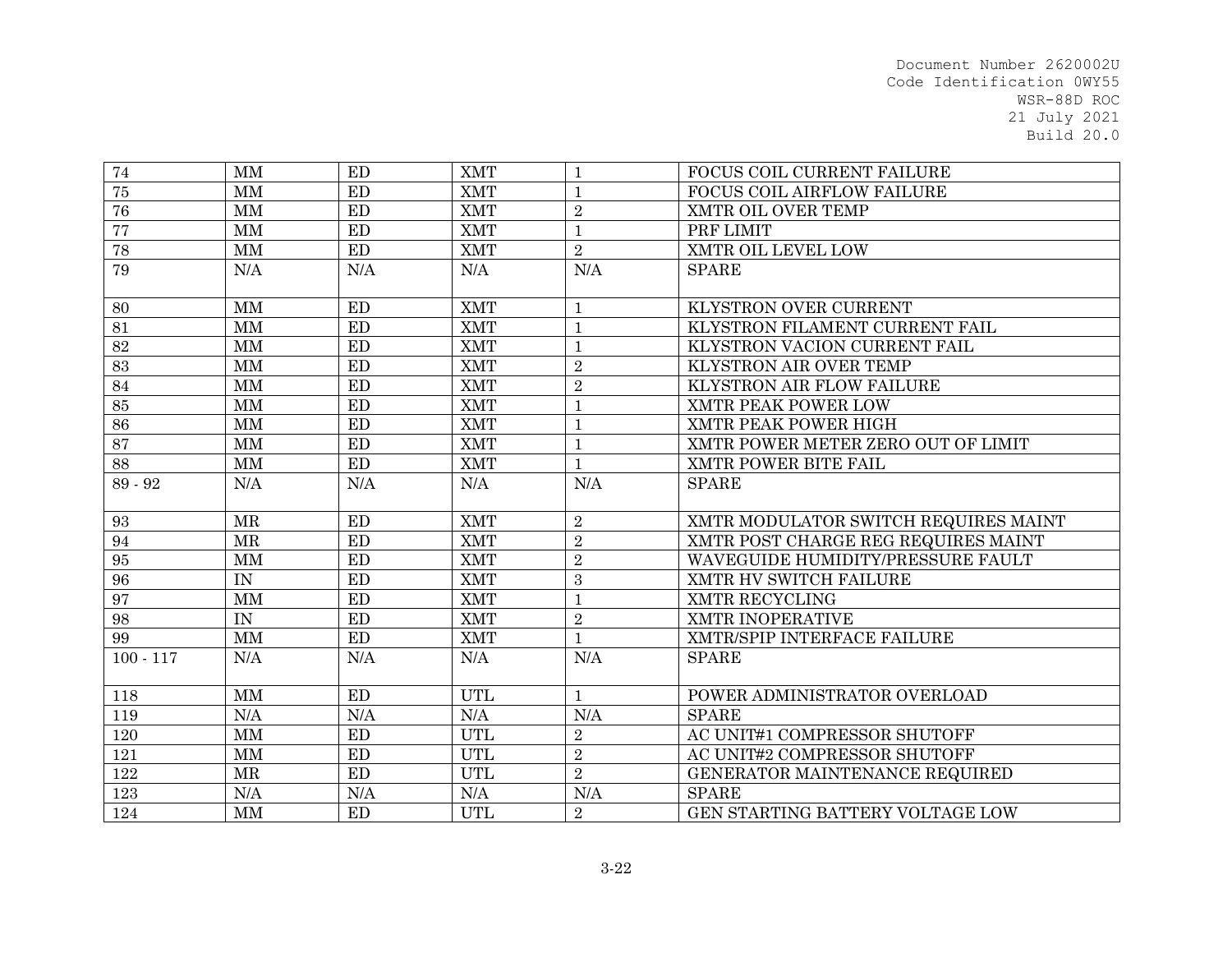| 125         | MM                  | ED        | <b>UTL</b> | $\overline{2}$ | GENERATOR ENGINE MALFUNCTION              |
|-------------|---------------------|-----------|------------|----------------|-------------------------------------------|
| 126         | <b>MM</b>           | <b>ED</b> | <b>UTL</b> | $\overline{2}$ | TPS IS OFF-LINE                           |
| 127         | N/A                 | N/A       | N/A        | N/A            | <b>SPARE</b>                              |
| 128         | MM                  | <b>ED</b> | <b>UTL</b> | $\overline{2}$ | GENERATOR AUTO/RUN/OFF SWITCH NOT AUTO    |
| 129         | <b>MM</b>           | ED        | <b>UTL</b> | $\mathbf{1}$   | GENERATOR EXERCISE FAILURE                |
| 130         | <b>MM</b>           | ED        | <b>UTL</b> | $\sqrt{2}$     | AIRCRAFT HAZARD LIGHTING FAILURE          |
| 131         | <b>MR</b>           | ED        | <b>UTL</b> | $\overline{2}$ | EQUIP SHELTER FIRE DETECTION SYSTEM FAULT |
| 132         | N/A                 | N/A       | N/A        | N/A            | <b>SPARE</b>                              |
| 133         | MM                  | ED        | <b>UTL</b> | $\overline{2}$ | FIRE/SMOKE IN EQUIP SHELTER               |
| $134 - 135$ | N/A                 | N/A       | N/A        | N/A            | <b>SPARE</b>                              |
| 136         | $\operatorname{MR}$ | ED        | <b>UTL</b> | $\overline{2}$ | FIRE/SMOKE IN GENERATOR SHELTER           |
| 137         | <b>MR</b>           | ED        | <b>UTL</b> | $\mathbf{1}$   | POWER SYSTEM MISMATCH                     |
| $138 - 143$ | N/A                 | N/A       | N/A        | N/A            | <b>SPARE</b>                              |
| 144         | MR                  | ED        | <b>UTL</b> | $\overline{2}$ | UNAUTHORIZED SITE ENTRY                   |
| 145         | <b>MR</b>           | ED        | <b>UTL</b> | $\overline{2}$ | SECURITY SYSTEM EQUIPMENT FAILURE         |
| 146         | <b>MR</b>           | ED        | <b>UTL</b> | $\overline{2}$ | SECURITY SYSTEM DISABLED                  |
| $147 - 150$ | N/A                 | N/A       | N/A        | N/A            | <b>SPARE</b>                              |
| 151         | IN                  | <b>ED</b> | <b>UTL</b> | $\mathbf{1}$   | RADOME ACCESS HATCH OPEN                  |
| 152         | $\operatorname{MR}$ | ED        | <b>UTL</b> | $\overline{2}$ | AC UNIT#1 FILTER DIRTY                    |
| 153         | <b>MR</b>           | ED        | <b>UTL</b> | $\overline{2}$ | AC UNIT#2 FILTER DIRTY                    |
| 154         | <b>MR</b>           | <b>ED</b> | <b>UTL</b> | $\overline{2}$ | XMTR FILTER DIRTY                         |
| 155         | IN                  | ED        | <b>CTR</b> | 1              | PMDC BOUNCING - RSP REBOOT INITIATED      |
| 156         | IN                  | ED        | CTR        | $\mathbf 1$    | RPGC BOUNCING - RSP REBOOT INITIATED      |
| 157         | IN                  | ED        | CTR        | $\mathbf{1}$   | VCPC BOUNCING - RSP REBOOT INITIATED      |
| 158         | IN                  | ED        | CTR        | $\mathbf{1}$   | AMEC BOUNCING - RSP REBOOT INITIATED      |
| 159         | IN                  | ED        | CTR        | $\mathbf{1}$   | AMEC BOUNCING - RSP REBOOT INITIATED      |
| $160 - 169$ | N/A                 | N/A       | N/A        | N/A            | <b>SPARE</b>                              |
| 170         | <b>SEC</b>          | <b>FO</b> | <b>UTL</b> | $\mathbf{1}$   | EQUIPMENT SHELTER TEMP LOW                |
| 171         | $\mbox{MM}$         | ED        | <b>UTL</b> | $\overline{2}$ | EQUIPMENT SHELTER TEMP EXTREME            |
| 172         | MM                  | ED        | <b>UTL</b> | $\sqrt{2}$     | AC UNIT#1 DISCHARGE TEMP EXTREME          |
| 173         | MM                  | <b>ED</b> | <b>UTL</b> | $\overline{2}$ | XMTR EXHAUST AIR TEMP EXTREME             |
| 174         | <b>SEC</b>          | <b>FO</b> | <b>UTL</b> | 1              | RADOME AIR TEMP EXTREME                   |
| 175         | $\mbox{MM}$         | <b>ED</b> | <b>UTL</b> | $\overline{2}$ | GENERATOR SHELTER TEMP EXTREME            |
| 176         | <b>MR</b>           | <b>ED</b> | <b>UTL</b> | $\overline{2}$ | GENERATOR FUEL STORAGE TANK LEVEL LOW     |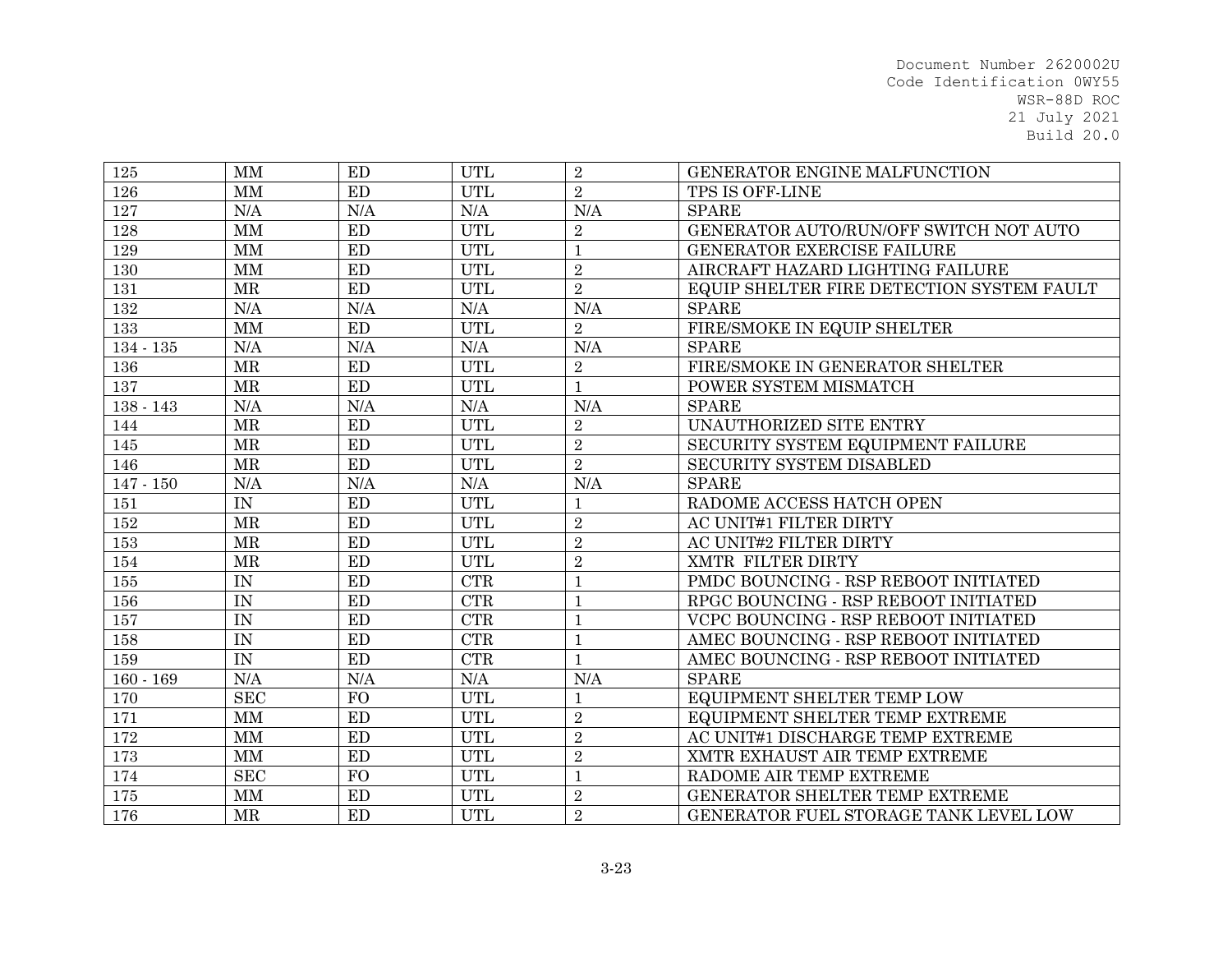| 177         | <b>MR</b>   | ED        | <b>UTL</b>              | 1              | <b>COMMANDED POWER SWITCH FAILED</b>    |
|-------------|-------------|-----------|-------------------------|----------------|-----------------------------------------|
| 178         | <b>SEC</b>  | OC        | <b>UTL</b>              | N/A            | RECOMMEND SWITCH TO UTILITY POWER       |
| $179 - 180$ | N/A         | N/A       | N/A                     | N/A            | <b>SPARE</b>                            |
| 181         | <b>MM</b>   | ED        | <b>CTR</b>              |                | PMDC FAILED - PMDC RESTART INITIATED    |
| 182         | IN          | ED        | $\overline{\text{CTR}}$ | $\mathbf{1}$   | RDAC FAILED - RSP REBOOT INITIATED      |
| 183         | IN          | ED        | <b>CTR</b>              | $\mathbf{1}$   | WDOG FAILED - RSP REBOOT INITIATED      |
| 184         | <b>MM</b>   | <b>ED</b> | <b>UTL</b>              | $\sqrt{2}$     | AC UNIT#2 DISCHARGE TEMP EXTREME        |
| 185-187     | N/A         | N/A       | N/A                     | N/A            | <b>SPARE</b>                            |
| 188         | MR          | ED        | <b>CTR</b>              | $\mathbf{1}$   | NMSC FAILED - NMSC RESTART INITIATED    |
| 189         | <b>MM</b>   | ED        | <b>CTR</b>              | $\mathbf{1}$   | RPGC FAILED - RPGC RESTART INITIATED    |
| 190         | MR          | ED        | <b>CTR</b>              | $\mathbf{1}$   | HCIS FAILED - HCIS RESTART INITIATED    |
| 191         | MR          | ED        | <b>CTR</b>              | $\mathbf{1}$   | RMSS FAILED - RMSS RESTART INITIATED    |
| 192         | N/A         | N/A       | N/A                     | N/A            | <b>SPARE</b>                            |
| 193         | <b>MM</b>   | ED        | <b>CTR</b>              |                | NMPC FAILED - NMPC RESTART INITIATED    |
| 194         | MM          | ED        | <b>CTR</b>              | $\mathbf{1}$   | VCPC FAILED - VCPC RESTART INITIATED    |
| 195         | <b>MM</b>   | ED        | <b>CTR</b>              | 1              | DSPC FAILED - DSPC RESTART INITIATED    |
| 196         | <b>MR</b>   | ED        | CTR                     | $\mathbf{1}$   | CHNS FAILED - CHNS RESTART INITIATED    |
| 197         | MR          | ED        | CTR                     | $\mathbf{1}$   | RSTS FAILED - RSTS RESTART INITIATED    |
| $198 - 201$ | N/A         | N/A       | N/A                     | N/A            | <b>SPARE</b>                            |
| 202         | MM          | ED        | <b>CTR</b>              | $\mathbf 1$    | AMEC FAILED - AMEC RESTART INITIATED    |
| $\,203$     | N/A         | N/A       | N/A                     | N/A            | <b>SPARE</b>                            |
| 204         | MM          | ED        | CTR                     | 1              | AME COMMUNICATIONS ERROR                |
| $205\,$     | <b>INOP</b> | ED        | <b>CTR</b>              | 1              | MULTIPLE AME COMM ERROR - RDA FORCED TO |
|             |             |           |                         |                | <b>STBY</b>                             |
| 206         | <b>MR</b>   | <b>ED</b> | <b>XMT</b>              | $\overline{5}$ | TX DETECT ERROR AT AME                  |
| 207         | <b>MM</b>   | <b>ED</b> | <b>PED</b>              | $\mathbf{1}$   | AME INTERNAL TEMPERATURE HIGH           |
| 208         | <b>MM</b>   | ED        | <b>PED</b>              | $\mathbf{1}$   | AME INTERNAL TEMPERATURE LOW            |
| 209         | <b>MM</b>   | <b>ED</b> | <b>PED</b>              | $\mathbf{1}$   | AME RECEIVER MODULE TEMPERATURE HIGH    |
| 210         | <b>MM</b>   | <b>ED</b> | <b>PED</b>              | $\mathbf{1}$   | AME RECEIVER MODULE TEMPERATURE LOW     |
| 211         | <b>MM</b>   | <b>ED</b> | <b>PED</b>              | $\mathbf{1}$   | AME BITE/CAL MODULE TEMPERATURE HIGH    |
| 212         | <b>MM</b>   | ED        | <b>PED</b>              | 1              | AME BITE/CAL MODULE TEMPERATURE LOW     |
| 213         | <b>MM</b>   | ED        | <b>PED</b>              | $\mathbf{1}$   | AME +3.3V PS VOLTAGE OUT OF TOLERANCE   |
| 214         | <b>MM</b>   | ED        | <b>PED</b>              |                | AME +5V PS VOLTAGE OUT OF TOLERANCE     |
| 215         | <b>MM</b>   | ED        | <b>PED</b>              | $\mathbf{1}$   | AME +6.5V PS VOLTAGE OUT OF TOLERANCE   |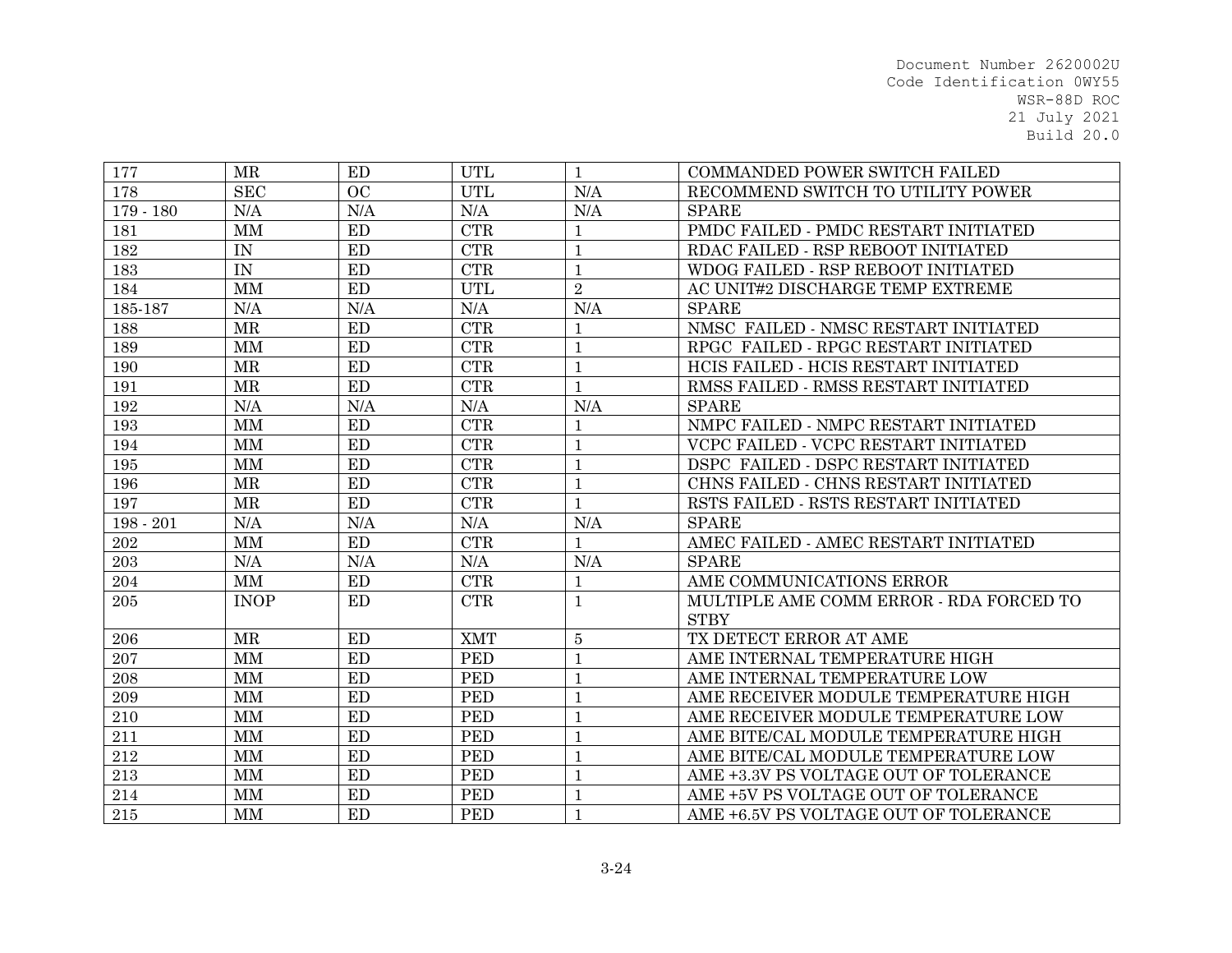| 216     | <b>MM</b>   | ED        | <b>PED</b>                  | $\mathbf{1}$   | AME +15V PS VOLTAGE OUT OF TOLERANCE      |
|---------|-------------|-----------|-----------------------------|----------------|-------------------------------------------|
| 217     | <b>MM</b>   | <b>ED</b> | <b>PED</b>                  | $\mathbf{1}$   | AME +48V PS VOLTAGE OUT OF TOLERANCE      |
| 218     | MM          | ED        | <b>XMT</b>                  | $\overline{2}$ | RF PALLET PHASE SHIFTER MOTOR TIMEOUT     |
| 219     | <b>MM</b>   | ED        | <b>PED</b>                  | $\mathbf{1}$   | AME STALO POWER DEGRADED                  |
| 220     | MR          | ED        | <b>PED</b>                  | $\mathbf{1}$   | AME STALO POWER MAINTENANCE REQUIRED      |
| 221     | $\mbox{MM}$ | ED        | <b>PED</b>                  | $\mathbf{1}$   | HORIZONTAL TR LIMITER DEGRADED            |
| 222     | <b>MR</b>   | <b>ED</b> | <b>PED</b>                  | $\mathbf{1}$   | HORIZONTAL TR LIMITER FAILED              |
| $223\,$ | MM          | ED        | <b>PED</b>                  | $\mathbf{1}$   | VERTICAL TR LIMITER DEGRADED              |
| 224     | MR          | ED        | <b>PED</b>                  | $\mathbf{1}$   | VERTICAL TR LIMITER FAILED                |
| 225     | MM          | ED        | <b>PED</b>                  | $\mathbf{1}$   | AME POWER SUPPLY TEMPERATURE DEGRADED     |
| 226     | <b>MR</b>   | <b>ED</b> | <b>PED</b>                  | $\mathbf{1}$   | AME POWER SUPPLY TEMPERATURE MAINT        |
|         |             |           |                             |                | <b>REQUIRED</b>                           |
| 227     | MM          | ED        | <b>PED</b>                  | $\mathbf{1}$   | AME ADC CALIBRATION FAULT                 |
| 228-231 | N/A         | N/A       | N/A                         | N/A            | <b>SPARE</b>                              |
| 232     | MM          | ED        | <b>RCV</b>                  | $\mathbf{1}$   | HORIZONTAL INPUT WAVEGUIDE SWITCH         |
|         |             |           |                             |                | <b>POSITION ERROR</b>                     |
| 233     | MM          | ED        | <b>RCV</b>                  | $\mathbf{1}$   | HORIZONTAL OUTPUT WAVEGUIDE SWITCH        |
|         |             |           |                             |                | <b>POSITION ERROR</b>                     |
| 234     | <b>MM</b>   | <b>ED</b> | <b>RCV</b>                  | $\mathbf{1}$   | VERTICAL INPUT WAVEGUIDE SWITCH POSITION  |
|         |             |           |                             |                | <b>ERROR</b>                              |
| 235     | MM          | ED        | <b>RCV</b>                  | $\mathbf 1$    | VERTICAL OUTPUT WAVEGUIDE SWITCH POSITION |
|         |             |           |                             |                | <b>ERROR</b>                              |
| $\,236$ | MR          | ED        | <b>PED</b>                  | $\mathbf{1}$   | AME PELTIER CURRENT FAULT                 |
| 237     | <b>MR</b>   | ED        | <b>PED</b>                  | $\mathbf{1}$   | AME PELTIER INSIDE FAN CURRENT FAULT      |
| 238     | MR          | ED        | <b>PED</b>                  | $\mathbf{1}$   | AME PELTIER OUTSIDE FAN CURRENT FAULT     |
| 239-250 | N/A         | N/A       | N/A                         | N/A            | <b>SPARE</b>                              |
| 251     | N/A         | N/A       | N/A                         | N/A            | <b>SPARE</b>                              |
| 252     | <b>SEC</b>  | OC        | <b>PED</b>                  | $\mathbf{1}$   | EBC MAX CORRECTION APPLIED                |
| 253     | MM          | ED        | CTR                         | $\overline{2}$ | SPIP +28V POWER SUPPLY FAIL               |
| 254     | MM          | ED        | CTR                         | $\overline{2}$ | SPIP +15V POWER SUPPLY FAIL               |
| 255     | $\mbox{MM}$ | ED        | $\ensuremath{\mathrm{CTR}}$ | $\sqrt{2}$     | SPIP +5V POWER SUPPLY FAIL                |
| $256\,$ | MM          | <b>ED</b> | CTR                         | $\overline{2}$ | SPIP -15V POWER SUPPLY FAIL               |
| $257\,$ | <b>INOP</b> | ED        | <b>PED</b>                  | $\mathbf{1}$   | SPIP DAQ POWER BUTTON OFF                 |
| 258     | <b>INOP</b> | ED        | <b>PED</b>                  | $\mathbf{1}$   | SPIP PED POWER BUTTON OFF                 |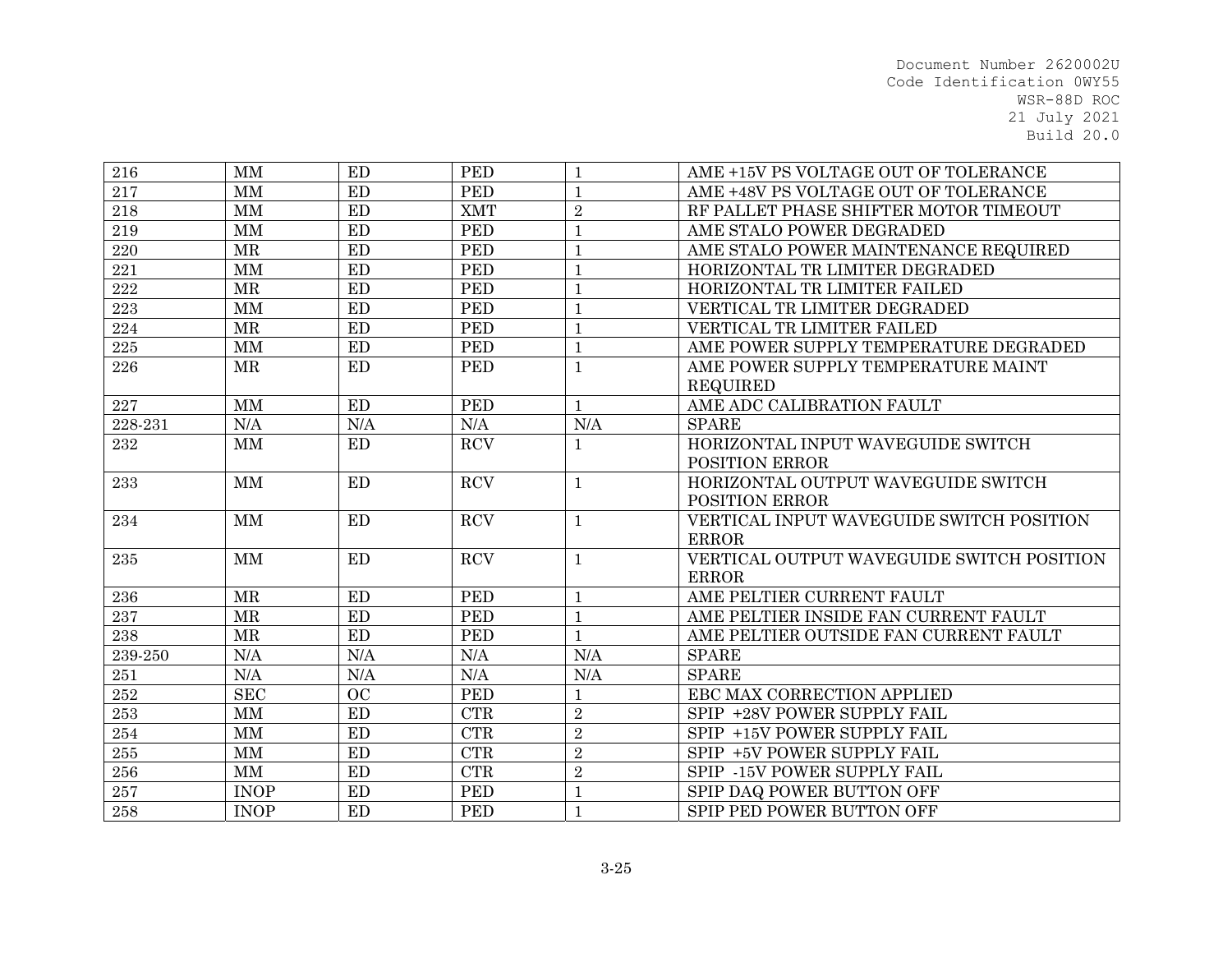| 259         | <b>INOP</b>              | ED        | <b>PED</b> | $\mathbf{1}$   | SPIP CH2 DAQ POWER BUTTON OFF     |
|-------------|--------------------------|-----------|------------|----------------|-----------------------------------|
| 260         | <b>INOP</b>              | <b>ED</b> | <b>PED</b> | $\mathbf{1}$   | SPIP CH2 PED POWER BUTTON OFF     |
| 261         | MM                       | <b>ED</b> | <b>PED</b> | $\overline{2}$ | ELEVATION IN -DEAD LIMIT          |
| 262         | MM                       | ED        | <b>PED</b> | $\overline{2}$ | ELEVATION IN +DEAD LIMIT          |
| 263 - 299   | N/A                      | N/A       | N/A        | N/A            | <b>SPARE</b>                      |
| 300         | IN                       | ED        | <b>PED</b> | $\overline{2}$ | ELEVATION AMPLIFIER INHIBIT       |
| 301         | MM                       | <b>ED</b> | <b>PED</b> | $\sqrt{2}$     | ELEVATION AMPLIFIER CURRENT LIMIT |
| 302         | MM                       | <b>ED</b> | <b>PED</b> | $\overline{2}$ | ELEVATION AMPLIFIER OVERTEMP      |
| 303         | <b>MM</b>                | <b>ED</b> | <b>PED</b> | $\overline{2}$ | PEDESTAL +150V OVER VOLTAGE       |
| 304         | MM                       | ED        | <b>PED</b> | $\overline{2}$ | PEDESTAL +150V UNDER VOLTAGE      |
| 305         | $\mbox{MM}$              | ED        | <b>PED</b> | $\sqrt{2}$     | ELEVATION MOTOR OVERTEMP          |
| 306         | $\ensuremath{\text{IN}}$ | ED        | <b>PED</b> | $\overline{2}$ | ELEVATION STOW PIN ENGAGED        |
| $307 - 309$ | N/A                      | N/A       | N/A        | N/A            | <b>SPARE</b>                      |
| 310         | MM                       | ED        | <b>PED</b> | $\overline{2}$ | ELEVATION + NORMAL LIMIT          |
| 311         | MM                       | ED        | <b>PED</b> | $\overline{2}$ | ELEVATION - NORMAL LIMIT          |
| 312         | N/A                      | N/A       | N/A        | N/A            | <b>SPARE</b>                      |
| 313         | MM                       | ED        | <b>PED</b> | $\overline{2}$ | ELEVATION ENCODER LIGHT FAILURE   |
| 314         | <b>MM</b>                | <b>ED</b> | <b>PED</b> | $\overline{2}$ | ELEVATION GEARBOX OIL LEVEL LOW   |
| $315\,$     | $\text{IN}{}$            | ED        | <b>PED</b> | $\sqrt{2}$     | AZIMUTH AMPLIFIER INHIBIT         |
| 316         | <b>MM</b>                | <b>ED</b> | <b>PED</b> | $\sqrt{2}$     | AZIMUTH AMPLIFIER CURRENT LIMIT   |
| 317         | <b>MM</b>                | ED        | <b>PED</b> | $\overline{2}$ | AZIMUTH AMPLIFIER OVERTEMP        |
| $318 - 319$ | N/A                      | N/A       | N/A        | N/A            | <b>SPARE</b>                      |
| 320         | $\mbox{MM}$              | ED        | <b>PED</b> | $\overline{2}$ | AZIMUTH MOTOR OVERTEMP            |
| 321         | IN                       | ED        | <b>PED</b> | $\overline{2}$ | AZIMUTH STOW PIN ENGAGED          |
| 322 - 323   | N/A                      | N/A       | N/A        | N/A            | <b>SPARE</b>                      |
| 324         | <b>MM</b>                | ED        | <b>PED</b> | $\overline{2}$ | AZIMUTH ENCODER LIGHT FAILURE     |
| 325         | MM                       | ED        | <b>PED</b> | $\overline{2}$ | AZIMUTH GEARBOX OIL LEVEL LOW     |
| 326         | MM                       | <b>ED</b> | <b>PED</b> | $\overline{2}$ | <b>BULL GEAR OIL LEVEL LOW</b>    |
| $327\,$     | N/A                      | N/A       | N/A        | N/A            | <b>SPARE</b>                      |
| 328         | IN                       | <b>ED</b> | <b>PED</b> | $\overline{2}$ | ELEVATION HANDWHEEL ENGAGED       |
| 329         | IN                       | ED        | <b>PED</b> | $\overline{2}$ | AZIMUTH HANDWHEEL ENGAGED         |
| 330 - 333   | N/A                      | N/A       | N/A        | N/A            | <b>SPARE</b>                      |
| 333         | MM                       | ED        | <b>PED</b> | $\overline{2}$ | PEDESTAL +28V POWER SUPPLY FAIL   |
| 334         | MM                       | ED        | <b>PED</b> | $\overline{2}$ | AZIMUTH AMP POWER SUPPLY FAIL     |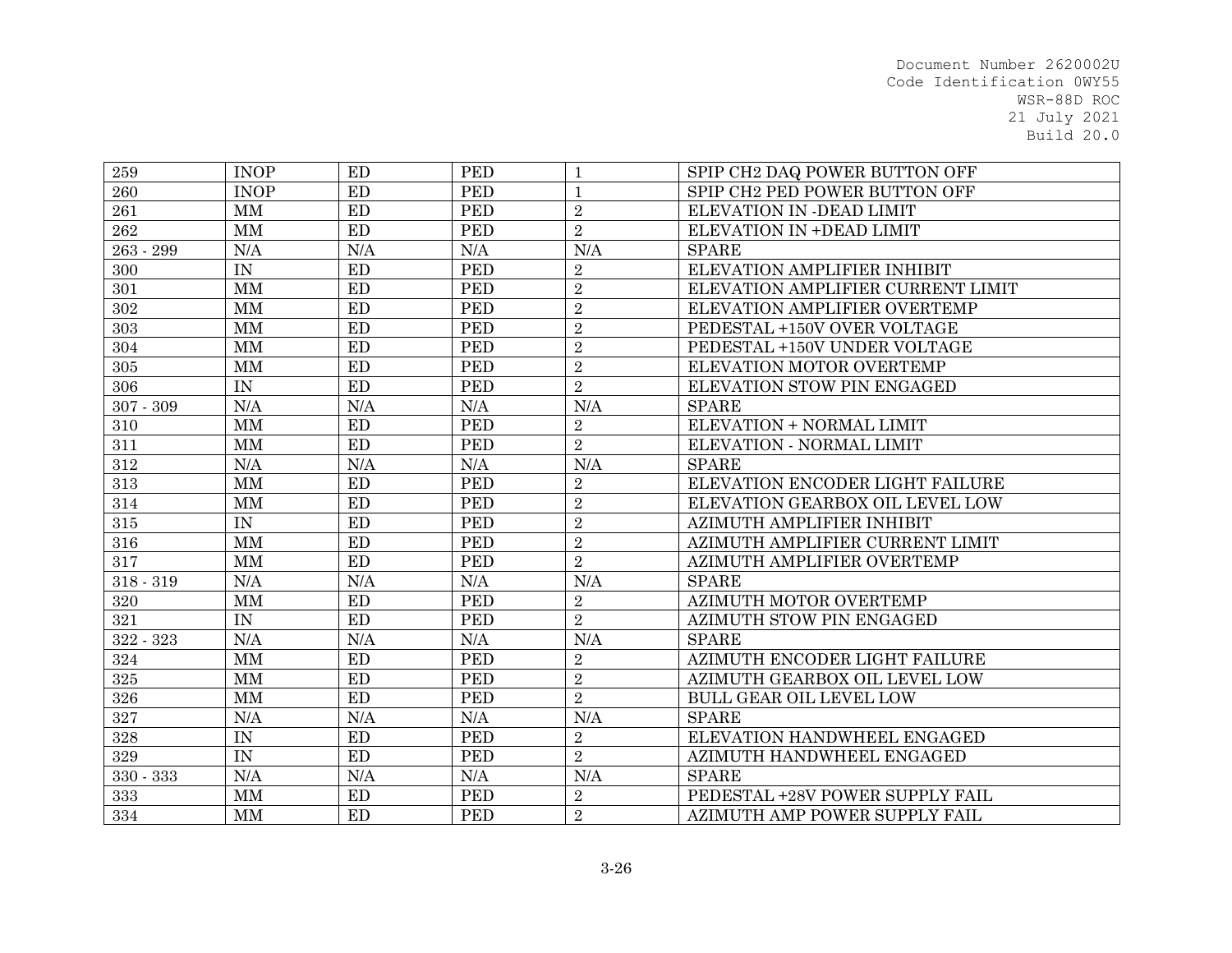| 335         | <b>MM</b>              | ED  | <b>PED</b> | $\overline{2}$ | ELEVATION AMP POWER SUPPLY FAIL          |
|-------------|------------------------|-----|------------|----------------|------------------------------------------|
| 336         | $\rm N/A$              | N/A | N/A        | N/A            | <b>SPARE</b>                             |
| 337         | IN                     | ED  | <b>PED</b> | $\mathbf{1}$   | PEDESTAL SAFE SWITCH OPEN                |
| 338         | N/A                    | N/A | N/A        | N/A            | <b>SPARE</b>                             |
| 339         | IN                     | ED  | <b>PED</b> | $\mathbf{1}$   | PEDESTAL UNABLE TO PARK                  |
| $340 - 353$ | N/A                    | N/A | N/A        | N/A            | <b>SPARE</b>                             |
| 354         | IN                     | ED  | <b>PED</b> | $\mathbf{1}$   | RCP SOFT ELEVATION +LIMIT                |
| 355         | IN                     | ED  | <b>PED</b> | $\mathbf{1}$   | RCP SOFT ELEVATION -LIMIT                |
| 356         | IN                     | ED  | <b>PED</b> | $\mathbf 1$    | RCP IN CONTROL SHUTDOWN STATE            |
| 357         | IN                     | ED  | <b>PED</b> | $1\,$          | RCP AZ CONTROL UNRESPONSIVE              |
| 358         | IN                     | ED  | <b>PED</b> | $\mathbf{1}$   | RCP EL CONTROL UNRESPONSIVE              |
| 359         | N/A                    | N/A | N/A        | N/A            | <b>SPARE</b>                             |
| 360         | MM                     | ED  | <b>RCV</b> | $\mathbf{1}$   | RF GEN FREQ SELECT OSCILLATOR FAIL       |
| 361         | MM                     | ED  | <b>RCV</b> | $\mathbf{1}$   | RF GEN RF/STALO FAIL                     |
| 362         | <b>MM</b>              | ED  | <b>RCV</b> | $\sqrt{2}$     | RF GEN PHASE SHIFTED COHO FAIL           |
| 363         | <b>MM</b>              | ED  | <b>RCV</b> | $\mathbf{1}$   | RF IFDR COHO INPUT MISSING               |
| 364         | <b>MM</b>              | ED  | <b>RCV</b> | $\overline{2}$ | RCVR +5V POWER SUPPLY 5 FAIL             |
| 365         | MM                     | ED  | <b>RCV</b> | $\overline{2}$ | RCVR +/-18V POWER SUPPLY 1 FAIL          |
| 366         | MM                     | ED  | <b>RCV</b> | $\overline{2}$ | RCVR - 9V POWER SUPPLY 4 FAIL            |
| 367         | MM                     | ED  | <b>RCV</b> | $\overline{2}$ | RCVR +9V POWER SUPPLY 6 FAIL             |
| 368         | MM                     | ED  | <b>RCV</b> | $\overline{2}$ | SINGLE CHANNEL RDAIU +5V POWER SUPPLY 9  |
|             |                        |     |            |                | FAIL                                     |
| 369         | $\mathbf{M}\mathbf{M}$ | ED  | <b>RCV</b> | $\overline{2}$ | <b>COHO/CLOCK FAILURE</b>                |
| 370         | IN                     | ED  | <b>RCV</b> | $\mathbf{1}$   | SIGNAL PROCESSOR TO IFDR COMMUNICATION   |
|             |                        |     |            |                | <b>FAILURE</b>                           |
| 371         | <b>MM</b>              | ED  | <b>RCV</b> | $\overline{4}$ | MISSING BURST PULSE SIGNAL               |
| 372 - 380   | $\rm N/A$              | N/A | N/A        | N/A            | <b>SPARE</b>                             |
| 381         | <b>MR</b>              | ED  | <b>SIG</b> | $\mathbf{1}$   | SIGNAL PROCESSOR TRIGGER SEQUENCE        |
|             |                        |     |            |                | <b>TRUNCATED</b>                         |
| $382\,$     | <b>MR</b>              | ED  | <b>SIG</b> | $\mathbf{1}$   | SIGNAL PROCESSOR TRIGGER PATTERN ALTERED |
| 383         | <b>MR</b>              | ED  | SIG        | $\mathbf{1}$   | SIGNAL PROCESSOR TRIGGER PERIOD ALTERED  |
| 384 - 386   | N/A                    | N/A | N/A        | N/A            | <b>SPARE</b>                             |
| 387         | $\operatorname{MR}$    | ED  | SIG        | $\mathbf{1}$   | SIGNAL PROCESSOR TRIGGER ERROR           |
| 388         | <b>SEC</b>             | FO  | <b>SIG</b> | N/A            | SIGNAL PROCESSOR SELF CHECK FAILED       |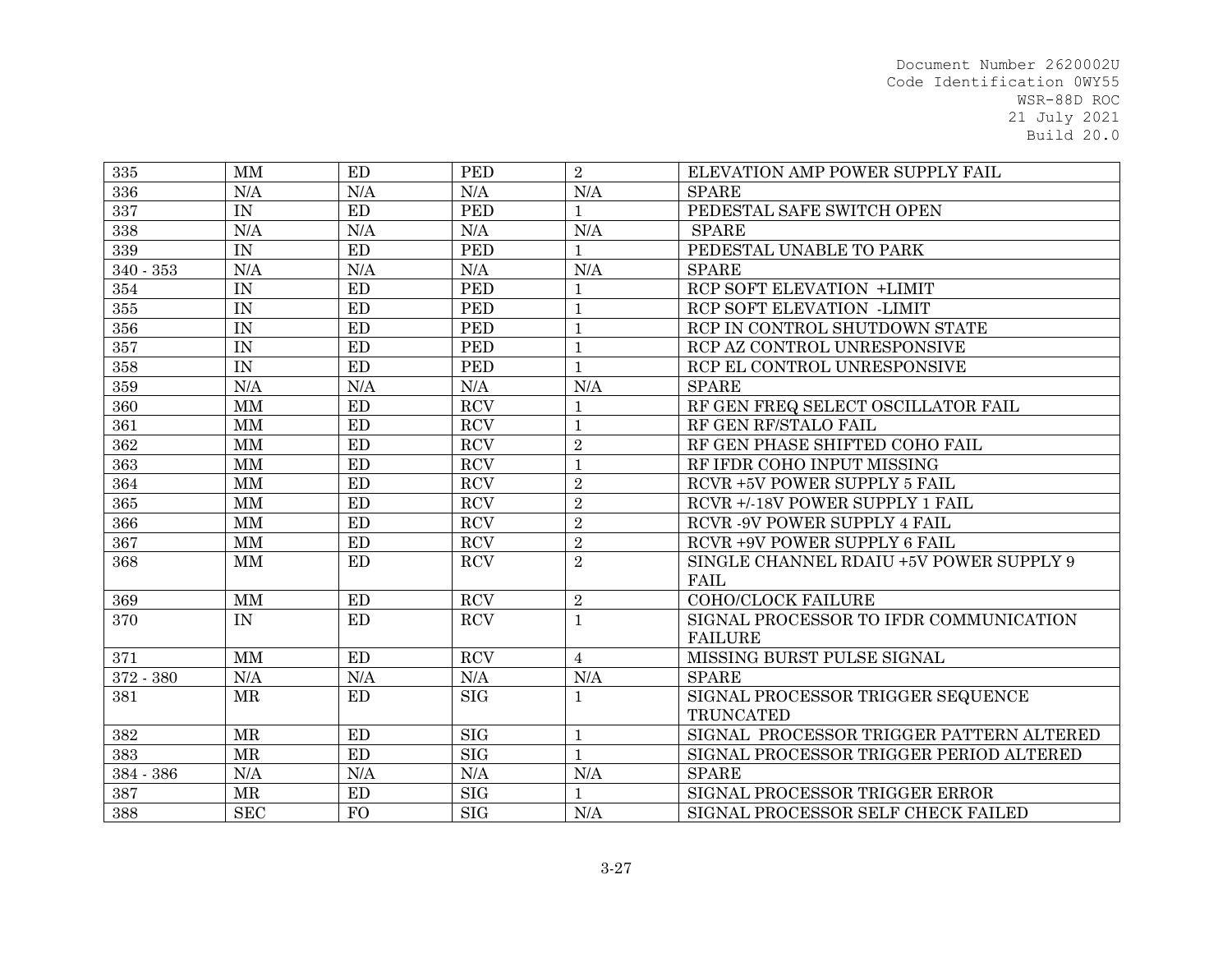| 389         | <b>MR</b>           | ED        | <b>SIG</b>                  | $\mathbf{1}$ | IFDR TEST SWITCH POSITION ERROR             |
|-------------|---------------------|-----------|-----------------------------|--------------|---------------------------------------------|
| 390         | N/A                 | N/A       | N/A                         | N/A          | <b>SPARE</b>                                |
| 391         | <b>SEC</b>          | <b>OC</b> | COM                         | N/A          | RPG LOOP TEST TIMED OUT                     |
| 392         | <b>SEC</b>          | OC        | COM                         | N/A          | RPG LOOP TEST VERIFICATION ERROR            |
| 393         | <b>SEC</b>          | OC        | CTR                         | N/A          | <b>INVALID REMOTE VCP RECEIVED</b>          |
| 394         | <b>SEC</b>          | OC        | CTR                         | N/A          | REMOTE VCP NOT DOWNLOADED                   |
| 395         | <b>SEC</b>          | OC        | CTR                         | N/A          | INVALID RPG COMMAND RECEIVED                |
| 396         | <b>SEC</b>          | <b>FO</b> | SIG                         | N/A          | RADIAL DATA LOST                            |
| 397         | $\rm N/A$           | N/A       | N/A                         | N/A          | <b>SPARE</b>                                |
| 398         | <b>SEC</b>          | <b>OC</b> | CTR                         | N/A          | STANDBY FORCED BY INOP ALARM                |
| 399 - 400   | N/A                 | N/A       | N/A                         | N/A          | <b>SPARE</b>                                |
| $401 - 420$ | N/A                 | N/A       | N/A                         | N/A          | RESERVED FOR INTERNAL RDA USE               |
| $421 - 429$ | N/A                 | N/A       | N/A                         | N/A          | <b>SPARE</b>                                |
| 430         | <b>MR</b>           | ED        | <b>CTR</b>                  | $\mathbf{1}$ | BYPASS MAP FILE READ FAILED                 |
| 431         | <b>MR</b>           | <b>ED</b> | <b>CTR</b>                  | $\mathbf{1}$ | BYPASS MAP FILE WRITE FAILED                |
| $432 - 433$ | N/A                 | N/A       | N/A                         | N/A          | <b>SPARE</b>                                |
| 434         | $\operatorname{MR}$ | ED        | $\ensuremath{\mathrm{CTR}}$ | $\mathbf{1}$ | <b>CLUTTER MAP FILE READ FAILED</b>         |
| 435         | $\operatorname{MR}$ | ED        | $\ensuremath{\mathrm{CTR}}$ | $\mathbf{1}$ | CLUTTER MAP FILE WRITE FAILED               |
| 436         | <b>MR</b>           | ED        | CTR                         | $\mathbf{1}$ | CLUTTER CENSOR FILE READ FAILED             |
| 437         | <b>MR</b>           | ED        | <b>CTR</b>                  | $\mathbf{1}$ | CLUTTER CENSOR FILE WRITE FAILED            |
| 438         | <b>MR</b>           | <b>ED</b> | <b>CTR</b>                  | $\mathbf{1}$ | <b>STATE FILE READ FAILED</b>               |
| 439         | MR                  | ED        | CTR                         | $\mathbf{1}$ | STATE FILE WRITE FAILED                     |
| 440         | <b>MR</b>           | <b>ED</b> | <b>CTR</b>                  | $\mathbf{1}$ | <b>CURRENT ADAPTATION FILE READ FAILED</b>  |
| 441         | <b>MR</b>           | <b>ED</b> | CTR                         | $\mathbf{1}$ | <b>CURRENT ADAPTATION FILE WRITE FAILED</b> |
| 442         | <b>MR</b>           | ED        | CTR                         | $\mathbf{1}$ | <b>BASELINE FILE READ FAILED</b>            |
| 443         | N/A                 | N/A       | N/A                         | N/A          | <b>SPARE</b>                                |
| 444         | <b>SEC</b>          | <b>OC</b> | CTR                         | N/A          | CLUTTER MAP FILE GENERATION ERROR           |
| 445         | N/A                 | N/A       | N/A                         | N/A          | <b>SPARE</b>                                |
| 446         | $\operatorname{MR}$ | ED        | $\ensuremath{\mathrm{CTR}}$ | $\mathbf{1}$ | TOO MANY LOG FILES - PLEASE REMOVE SOME     |
| 447         | $\operatorname{MR}$ | <b>ED</b> | <b>CTR</b>                  | $\mathbf{1}$ | <b>DISK I/O ERROR</b>                       |
| 448         | MR                  | <b>ED</b> | <b>CTR</b>                  | $\mathbf{1}$ | RSP INTERNAL HARD DRIVE 'SMART' FAILURE     |
|             |                     |           |                             |              | <b>DETECTED</b>                             |
| 449         | <b>MR</b>           | ED        | $\ensuremath{\text{CTR}}$   | $\mathbf{1}$ | REMOTE VCP FILE WRITE FAILED                |
| 450         | <b>MR</b>           | <b>ED</b> | <b>CTR</b>                  | $\mathbf{1}$ | REMOTE VCP FILE READ FAILED                 |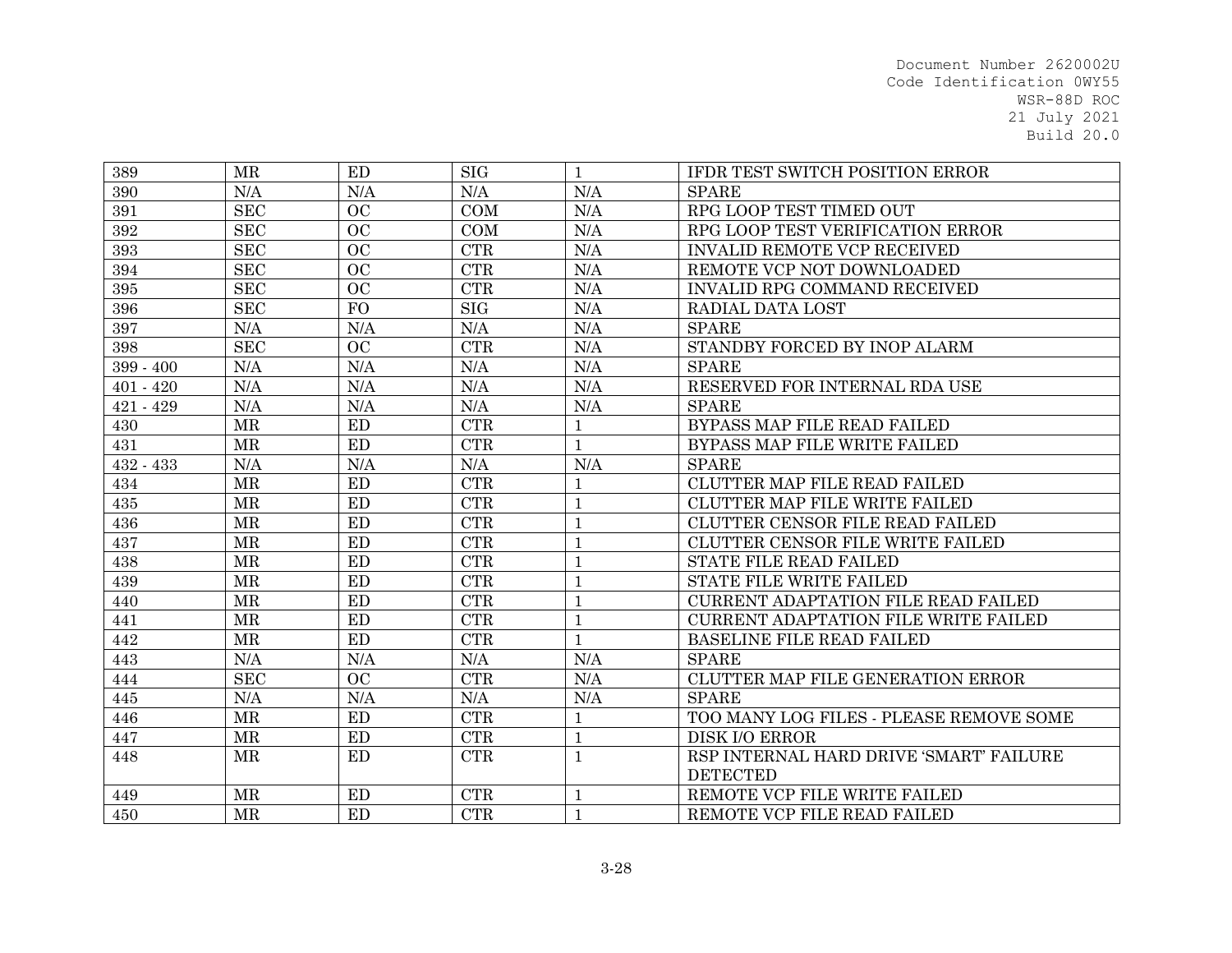| 451       | <b>MR</b>              | ED        | <b>CTR</b>                | 1            | RSP REMOVABLE HARD DRIVE 'SMART' FAILURE  |
|-----------|------------------------|-----------|---------------------------|--------------|-------------------------------------------|
|           |                        |           |                           |              | <b>DETECTED</b>                           |
| 452       | $\mathbf{M}\mathbf{M}$ | ED        | COM                       | $\mathbf{1}$ | RPG LINK INITIALIZATION ERROR             |
| 453       | $\text{IN}{}$          | ED        | CTR                       | $\mathbf{1}$ | <b>SPIP COMM ERROR</b>                    |
| 454       | IN                     | ED        | <b>SIG</b>                | $\mathbf{1}$ | MULTIPLE SIGNAL PROCESSOR COMMAND ERROR - |
|           |                        |           |                           |              | RDA FORCED TO STBY                        |
| 455       | MM                     | ED        | SIG                       | $\mathbf 1$  | SIGNAL PROCESSOR COMMAND ERROR            |
| 456       | IN                     | ED        | $\overline{\mathrm{SIG}}$ | $\mathbf{1}$ | SIGNAL PROCESSOR LAUNCH ERROR             |
| 457       | MR                     | ED        | $\ensuremath{\text{CTR}}$ | $\mathbf{1}$ | RSP COMPONENT OVERTEMP                    |
| 458       | N/A                    | N/A       | N/A                       | $\rm N/A$    | <b>SPARE</b>                              |
| 459       | N/A                    | N/A       | N/A                       | N/A          | <b>SPARE</b>                              |
| 460       | <b>SEC</b>             | <b>FO</b> | CTR                       | N/A          | HCI COMMUNICATION ERROR                   |
| 461       | N/A                    | N/A       | N/A                       | N/A          | <b>SPARE</b>                              |
| 462 - 463 | N/A                    | N/A       | N/A                       | N/A          | <b>SPARE</b>                              |
| 464       | MM                     | ED        | CTR                       | $\mathbf{1}$ | REDUNDANT CHANNEL COMM ERROR              |
| 465 - 468 | N/A                    | N/A       | N/A                       | N/A          | <b>SPARE</b>                              |
| 469       | <b>MM</b>              | ED        | CTR                       | $\mathbf{1}$ | <b>INTERPANEL LINK FAILED</b>             |
| 470       | MM                     | <b>ED</b> | <b>RCV</b>                | $\mathbf{1}$ | HORIZONTAL NOISE LEVEL DEGRADED           |
| 471       | MM                     | ED        | <b>RCV</b>                | $\mathbf{1}$ | HORIZONTAL NOISE TEMPERATURE DEGRADED     |
| 472       | MM                     | ED        | $\operatorname{RCV}$      | $\mathbf{1}$ | VERTICAL NOISE LEVEL DEGRADED             |
| 473       | <b>MM</b>              | ED        | <b>RCV</b>                | $\mathbf{1}$ | VERTICAL NOISE TEMPERATURE DEGRADED       |
| 474       | MM                     | ED        | $\operatorname{RCV}$      | $\mathbf{1}$ | HORIZONTAL NOISE TEMPERATURE LOW          |
| 475       | MM                     | ED        | RCV                       | $\mathbf{1}$ | VERTICAL NOISE TEMPERATURE LOW            |
| 476       | N/A                    | N/A       | N/A                       | N/A          | <b>SPARE</b>                              |
| 477       | MM                     | ED        | $\operatorname{RCV}$      | 1            | HORIZONTAL POWER SENSE LOW                |
| 478       | MM                     | ED        | RCV                       | $\mathbf{1}$ | VERTICAL POWER SENSE LOW                  |
| 479       | MM                     | ED        | <b>RCV</b>                | $\mathbf{1}$ | SYSTEM DIFFERENTIAL REFLECTIVITY BIAS     |
|           |                        |           |                           |              | <b>DEGRADED</b>                           |
| 480       | MM                     | ED        | <b>RCV</b>                | $\mathbf{1}$ | VERTICAL GAIN CALIBRATION CONSTANT        |
|           |                        |           |                           |              | <b>DEGRADED</b>                           |
| 481       | MM                     | <b>ED</b> | <b>RCV</b>                | $\mathbf{1}$ | HORIZONTAL GAIN CALIBRATION CONSTANT      |
|           |                        |           |                           |              | <b>DEGRADED</b>                           |
| 482       | N/A                    | N/A       | N/A                       | $\rm N/A$    | <b>SPARE</b>                              |
| 483       | MM                     | ED        | <b>RCV</b>                | $\mathbf{1}$ | VELOCITY/WIDTH CHECK DEGRADED             |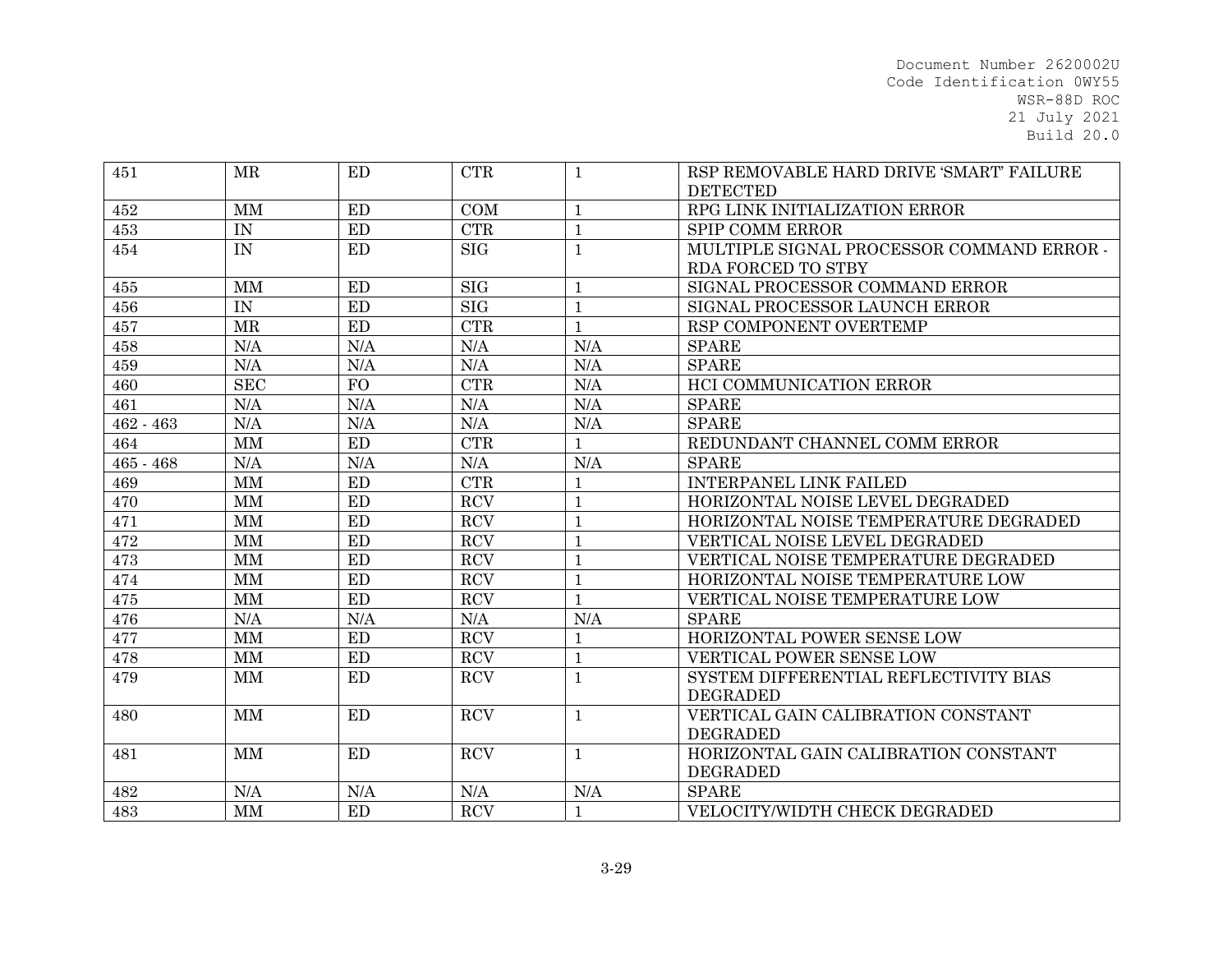| 484         | N/A                    | N/A                        | N/A                  | N/A          | <b>SPARE</b>                              |
|-------------|------------------------|----------------------------|----------------------|--------------|-------------------------------------------|
| 485         | $\mathbf{M}\mathbf{M}$ | ED                         | $\operatorname{RCV}$ |              | HORIZONTAL DYNAMIC RANGE DEGRADED         |
| 486         | <b>MM</b>              | ED                         | $\operatorname{RCV}$ | $\mathbf{1}$ | HORIZONTAL CLUTTER REJECTION DEGRADED     |
| 487 - 489   | N/A                    | N/A                        | N/A                  | N/A          | <b>SPARE</b>                              |
| 490         | <b>MM</b>              | ED                         | <b>RCV</b>           | $\mathbf{1}$ | VERTICAL DYNAMIC RANGE DEGRADED           |
| 491-521     | $\rm N/A$              | N/A                        | N/A                  | N/A          | <b>SPARE</b>                              |
| 522         | MM                     | ED                         | $\operatorname{RCV}$ | $\mathbf{1}$ | HORIZONTAL LINEARITY SLOPE DEGRADED       |
| $523\,$     | $\mbox{MM}$            | $\mathop{\rm ED}\nolimits$ | $\operatorname{RCV}$ | $\mathbf{1}$ | HORIZONTAL LINEARITY TEST SIGNAL DEGRADED |
| 524         | MR                     | ED                         | RCV                  | $\mathbf{1}$ | HORIZONTAL LINEARITY TEST SIGNAL - MAINT  |
|             |                        |                            |                      |              | <b>REQUIRED</b>                           |
| $525\,$     | $\mathbf{M}\mathbf{M}$ | ED                         | <b>RCV</b>           | $\mathbf{1}$ | VERTICAL LINEARITY TEST SIGNAL DEGRADED   |
| 526         | <b>MR</b>              | <b>ED</b>                  | <b>RCV</b>           | $\mathbf{1}$ | VERTICAL LINEARITY TEST SIGNAL - MAINT    |
|             |                        |                            |                      |              | <b>REQUIRED</b>                           |
| 527         | MM                     | ED                         | <b>RCV</b>           | $\mathbf{1}$ | VERTICAL LINEARITY SLOPE DEGRADED         |
| $528 - 532$ | N/A                    | N/A                        | N/A                  | N/A          | <b>SPARE</b>                              |
| 533         | MM                     | ED                         | <b>RCV</b>           | 1            | KLYSTRON OUT TEST SIGNAL DEGRADED         |
| $534 - 542$ | N/A                    | N/A                        | N/A                  | N/A          | <b>SPARE</b>                              |
| 543         | <b>SEC</b>             | <b>OC</b>                  | CTR                  | N/A          | RPG COMMAND REJECTED                      |
| 544         | <b>SEC</b>             | <b>OC</b>                  | CTR                  | N/A          | RMS COMMAND REJECTED                      |
| 545         | <b>SEC</b>             | OC                         | CTR                  | N/A          | RDA COMMAND REJECTED                      |
| 546 - 547   | N/A                    | N/A                        | N/A                  | N/A          | <b>SPARE</b>                              |
| 548         | <b>SEC</b>             | <b>OC</b>                  | CTR                  | N/A          | RMS CONTROL COMMAND REJECTED INVALID      |
|             |                        |                            |                      |              | <b>COMMAND</b>                            |
| 549         | <b>SEC</b>             | OC                         | CTR                  | N/A          | RMS CONTROL COMMAND REJECTED INVALID      |
|             |                        |                            |                      |              | <b>PARAMETER</b>                          |
| $550 - 552$ | N/A                    | N/A                        | N/A                  | N/A          | <b>SPARE</b>                              |
| 553         | <b>SEC</b>             | OC                         | <b>CTR</b>           | N/A          | CHANNEL ALREADY CONTROLLING - CMD         |
|             |                        |                            |                      |              | <b>REJECTED</b>                           |
| 554         | <b>SEC</b>             | OC                         | <b>CTR</b>           | N/A          | CHANNEL ALREADY NON-CONTROLLING - CMD     |
|             |                        |                            |                      |              | <b>REJECTED</b>                           |
| 555         | <b>MR</b>              | ED                         | CTR                  | $\mathbf{1}$ | CHANNEL CONTROL FAILURE - RDAIU SWITCH    |
|             |                        |                            |                      |              | <b>MISMATCH</b>                           |
| 556         | SEC                    | OC                         | CTR                  | $\rm N/A$    | CHANNEL SWITCH TIMEOUT                    |
| 557         | <b>SEC</b>             | OC                         | <b>CTR</b>           | N/A          | CHANNEL SWITCH FAILED                     |
| 558 - 560   | N/A                    | N/A                        | N/A                  | N/A          | <b>SPARE</b>                              |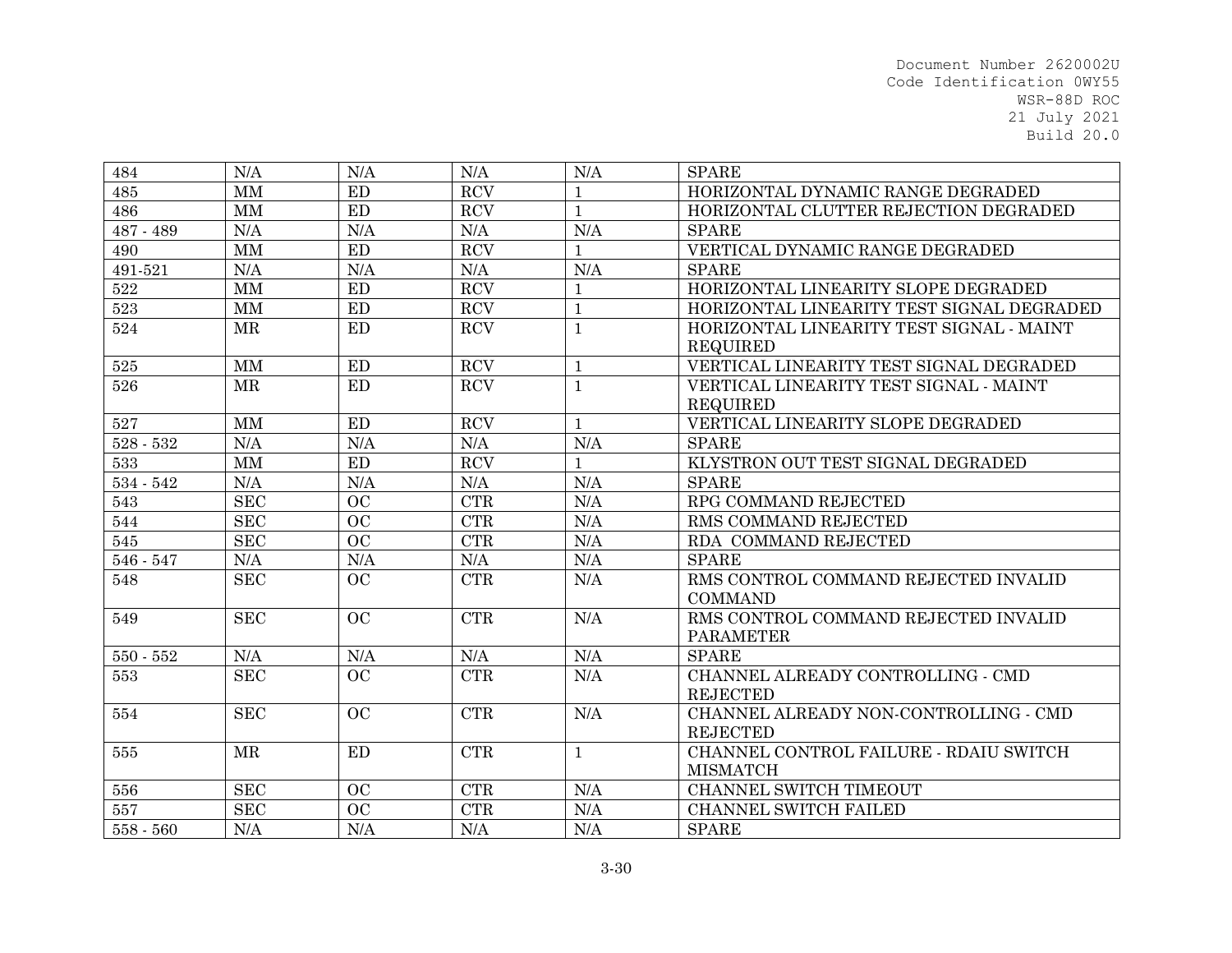| 561         | <b>SEC</b> | OC        | <b>CTR</b> | N/A | INVALID CONTROL FOR CHANNEL SWITCH          |
|-------------|------------|-----------|------------|-----|---------------------------------------------|
| 562         | <b>SEC</b> | OC        | <b>CTR</b> | N/A | <b>INVALID STATUS FOR CHANNEL SWITCH</b>    |
| 563         | <b>SEC</b> | OC        | <b>CTR</b> | N/A | INVALID CHANNEL SWITCH - OTHER CHANNEL IN   |
|             |            |           |            |     | <b>MAINTENANCE MODE</b>                     |
| 564         | <b>SEC</b> | OC        | CTR        |     | INVALID CHANNEL SWITCH - CALIBRATION IN     |
|             |            |           |            |     | PROGRESS                                    |
| 565         | IN         | ED        | <b>CTR</b> |     | ELEVATION HOUSING PS FAIL                   |
| 566         | IN         | ED        | <b>CTR</b> |     | AZIMUTH HOUSING PS PAIL                     |
| $567 - 590$ | N/A        | N/A       | N/A        | N/A | <b>SPARE</b>                                |
| 591         | IN         | <b>ED</b> | <b>CTR</b> |     | MULTIPLE PROCESS FAILURE - FORCED TO        |
|             |            |           |            |     | <b>STANDBY INOP</b>                         |
| 592         | <b>SEC</b> | OC        | <b>CTR</b> | N/A | SYSTEM STATUS MONITOR INITIALIZATION ERROR  |
|             |            |           |            |     | - REBOOT INITIATED                          |
| 593         | <b>SEC</b> | OC        | <b>CTR</b> | N/A | SYSTEM STATE TRANSITION TIMEOUT             |
| 594 - 678   | N/A        | N/A       | N/A        | N/A | <b>SPARE</b>                                |
| 679         | <b>SEC</b> | OC        | <b>CTR</b> | N/A | <b>INVALID CENSOR ZONE MESSAGE RECEIVED</b> |
| 680 - 697   | N/A        | N/A       | N/A        | N/A | <b>SPARE</b>                                |
| 698         | MМ         | ED        | <b>PED</b> |     | CUT TRANSITION TIMEOUT                      |
| 699         | <b>SEC</b> | OC        | <b>CTR</b> | N/A | CUT TIMEOUT-RESTART VCP INITIATED           |
| 700         | <b>SEC</b> | OC        | <b>CTR</b> | N/A | INIT SEQ TIMEOUT-REBOOT INITIATED           |
| 701         | <b>SEC</b> | OC        | <b>CTR</b> | N/A | PERF CHECK TIMEOUT-REBOOT INITIATED         |
| 702         | MМ         | ED        | <b>XMT</b> |     | TRANSMIT BIAS DEGRADED                      |
| 703-800     | N/A        | N/A       | N/A        | N/A | <b>SPARE</b>                                |

**3.2.4.7Table V Performance/Maintenance Data (Message Type 3)** 

| <b>NAME</b>           | <b>DESCRIPTION</b> | <b>FORMAT</b> | UNITS(5) | <b>RANGE</b>      | LSB | <b>REMARKS</b>                           | <b>HALFWORD</b><br><b>LOCATION</b> |
|-----------------------|--------------------|---------------|----------|-------------------|-----|------------------------------------------|------------------------------------|
| Communications        |                    |               |          |                   |     |                                          |                                    |
| Spare                 | N/A                | N/A           | N/A      | N/A               | N/A | See Note (3)                             |                                    |
| Loop Back Test Status |                    | Integer*2     | N/A      | $0 \text{ to } 3$ |     | $0 = Pass$ ,<br>$1 = \text{Fall},$       |                                    |
|                       |                    |               |          |                   |     | $2 =$ Timeout,<br>$3 = Not$ Tested $(1)$ |                                    |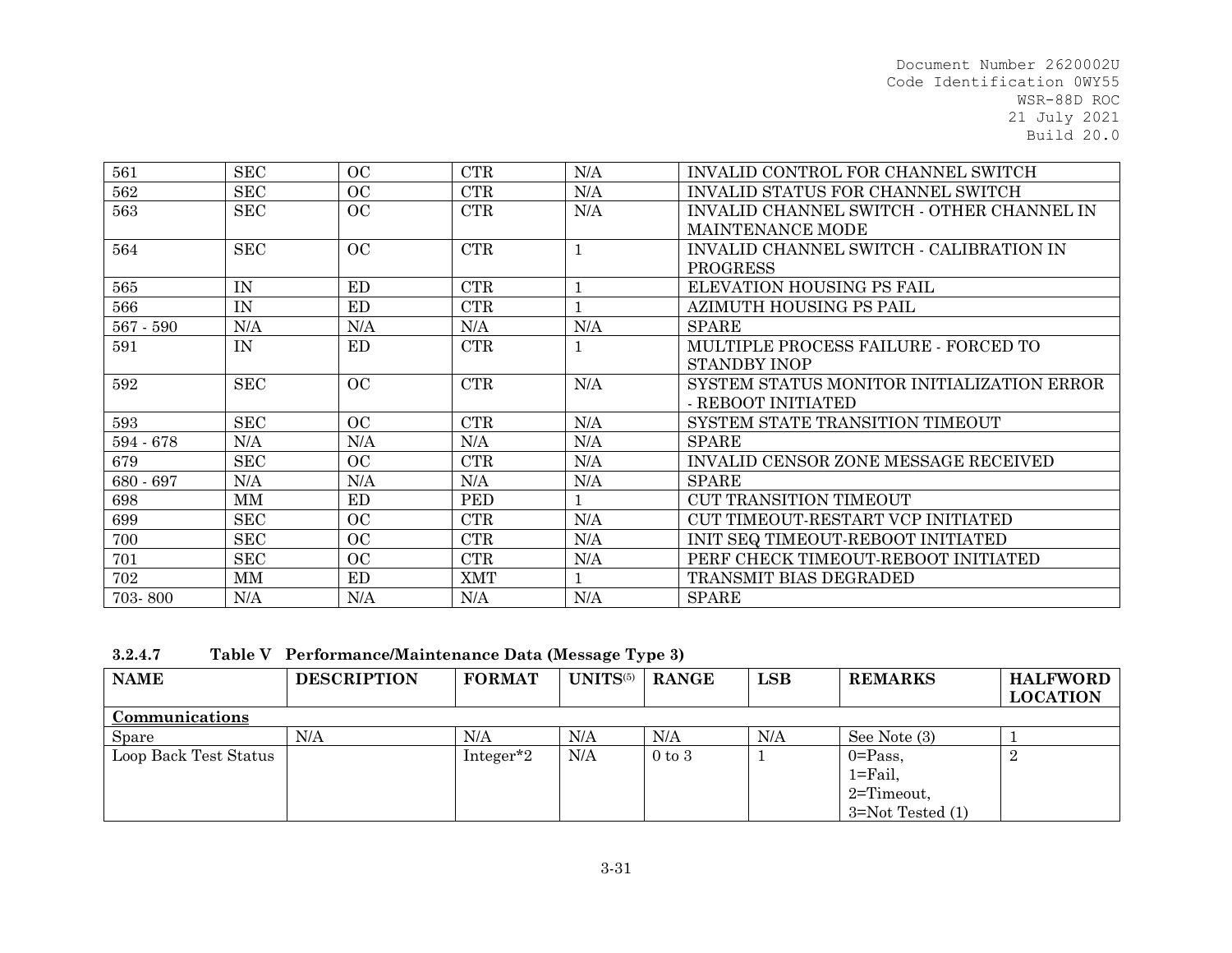| T1 Output Frames                                                      | The number of<br>octets received on<br>interface, including<br>frame octets | Integer*4 | octet     | 0 to $2^{32} - 1$ | $\mathbf{1}$ | $\rm N/A$                                                                                                              | $3 - 4$   |
|-----------------------------------------------------------------------|-----------------------------------------------------------------------------|-----------|-----------|-------------------|--------------|------------------------------------------------------------------------------------------------------------------------|-----------|
| T1 Input Frames                                                       | The number of<br>octets sent on<br>interface, including<br>frame octets     | Integer*4 | octet     | 0 to $2^{32} - 1$ | $\mathbf{1}$ | N/A                                                                                                                    | $5 - 6$   |
| Router Memory Used                                                    | Bytes currently in<br>use by applications<br>on managed device              | Integer*4 | byte      | 0 to $2^{32} - 1$ | $\mathbf{1}$ | N/A                                                                                                                    | $7 - 8$   |
| Router Memory Free                                                    | Bytes currently free<br>on managed device                                   | Integer*4 | byte      | 0 to $2^{32} - 1$ | $\mathbf{1}$ | N/A                                                                                                                    | $9 - 10$  |
| <b>Router Memory</b><br>Utilization                                   |                                                                             | Integer*2 | $\%$      | $0$ to $100$      | $\mathbf{1}$ | N/A                                                                                                                    | 11        |
| Route to RPG                                                          | Status of backup<br>communications<br>route to the RPG                      | Integer*2 | N/A       | $0$ to $4$        | N/A          | $0 = Normal$<br>1=Backup in Use<br>2=Backup Down<br>Failure<br>3=Backup<br>Commanded Down<br>4=Backup Not<br>Installed | 12        |
| <b>SPARE</b>                                                          | N/A                                                                         | N/A       | N/A       | N/A               | $\rm N/A$    | N/A                                                                                                                    | $13 - 20$ |
| CSU 24hr Errored<br>Seconds <sup>(6)</sup>                            | Number of errored<br>seconds in previous<br>24 hours.                       | Integer*4 | ${\bf S}$ | 0 to $2^{32} - 1$ | $\mathbf{1}$ | N/A                                                                                                                    | $21 - 22$ |
| CSU 24hr Severely<br>Errored Seconds <sup>(6)</sup>                   | Number of severely<br>errored seconds in<br>previous 24 hours.              | Integer*4 | $\bf S$   | 0 to $2^{32} - 1$ | $\mathbf{1}$ | N/A                                                                                                                    | $23 - 24$ |
| CSU 24hr Severely<br><b>Errored Framing</b><br>Seconds <sup>(6)</sup> | Number of severely<br>errored framing<br>seconds in previous<br>24 hours.   | Integer*4 | s         | 0 to $2^{32} - 1$ | $\mathbf{1}$ | N/A                                                                                                                    | $25 - 26$ |
| CSU 24hr Unavailable                                                  | Number of                                                                   | Integer*4 | S         | 0 to $2^{32} - 1$ | $\mathbf{1}$ | N/A                                                                                                                    | $27 - 28$ |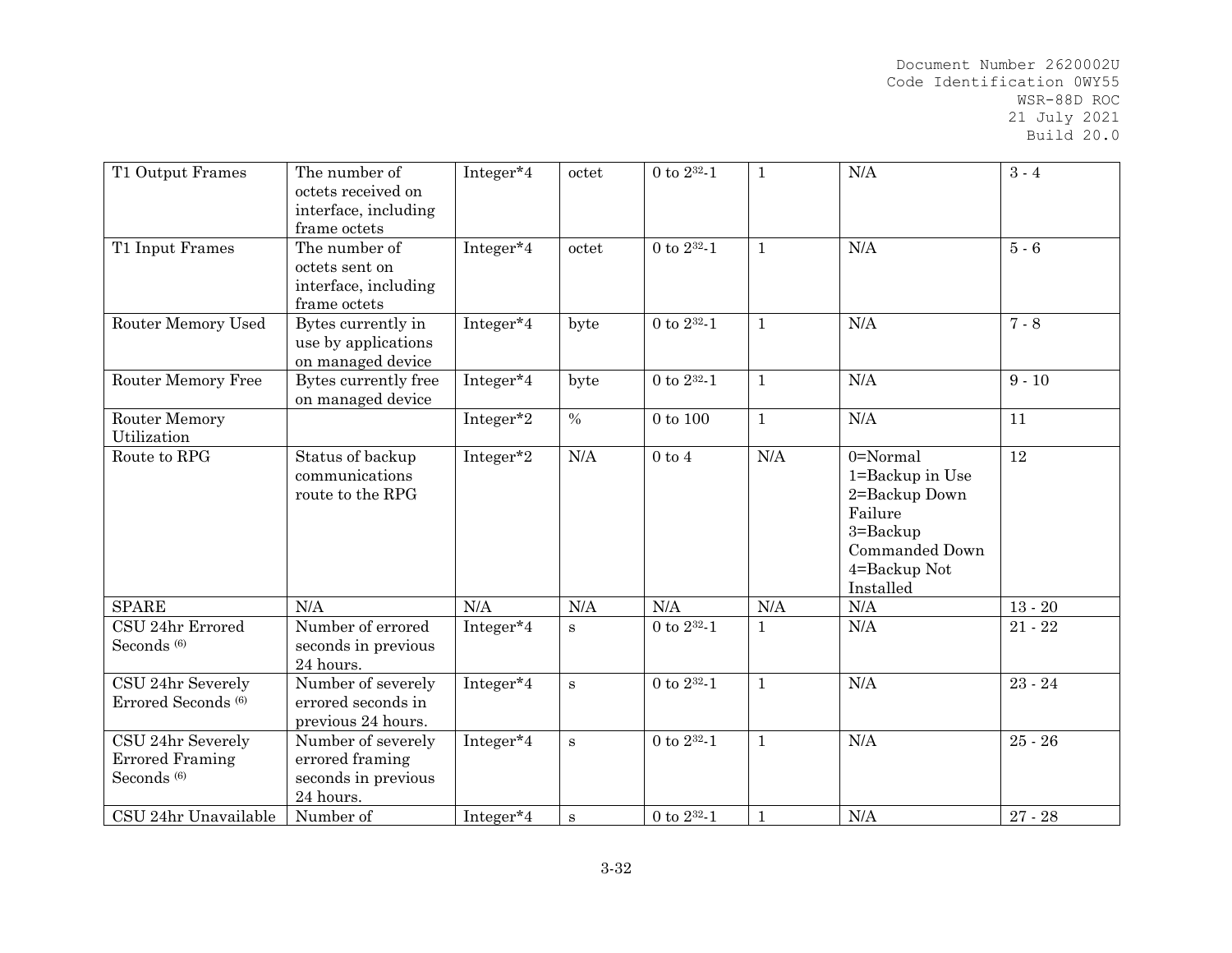| Seconds <sup>(6)</sup>                             | unavailable seconds<br>in previous 24<br>hours.                  |           |               |                       |              |                             |           |
|----------------------------------------------------|------------------------------------------------------------------|-----------|---------------|-----------------------|--------------|-----------------------------|-----------|
| CSU 24hr Controlled<br>Slip Seconds <sup>(6)</sup> | Number of<br>controlled slip<br>seconds in previous<br>24 hours. | Integer*4 | S             | 0 to $2^{32} - 1$     | $\mathbf{1}$ | N/A                         | $29 - 30$ |
| CSU 24hr Path Coding<br>Violations <sup>(6)</sup>  | Number of path<br>coding violations in<br>previous 24 hours.     | Integer*4 | N/A           | 0 to $2^{32} - 1$     | $\mathbf{1}$ | N/A                         | $31 - 32$ |
| CSU 24hr Line<br>Errored Seconds <sup>(6)</sup>    | Number of line<br>errored seconds in<br>previous 24 hours.       | Integer*4 | $\bf S$       | 0 to $2^{32} - 1$     | $\mathbf{1}$ | N/A                         | $33 - 34$ |
| CSU 24hr Bursty<br>Errored Seconds <sup>(6)</sup>  | Number of bursty<br>errored seconds in<br>previous 24 hours.     | Integer*4 | $\mathbf S$   | 0 to $2^{32} - 1$     | $\mathbf{1}$ | N/A                         | $35 - 36$ |
| CSU 24hr Degraded<br>Minutes <sup>(6)</sup>        | Number of degraded<br>minutes in previous<br>24 hours.           | Integer*4 | min           | 0 to $2^{32} - 1$     | $\mathbf{1}$ | N/A                         | $37 - 38$ |
| <b>SPARE</b>                                       | N/A                                                              | N/A       | N/A           | N/A                   | N/A          | See Note (3)                | $39 - 40$ |
| <b>LAN Switch CPU</b><br>Utilization               |                                                                  | Integer*4 | $\%$          | $0$ to $100$          | $\mathbf{1}$ | N/A                         | $41 - 42$ |
| <b>LAN Switch Memory</b><br>Utilization            |                                                                  | Integer*2 | $\frac{0}{0}$ | $0$ to $100\,$        | $\mathbf{1}$ | N/A                         | 43        |
| Spare                                              | N/A                                                              | N/A       | N/A           | N/A                   | N/A          | See Note (3)                | 44        |
| <b>IFDR</b> Chasis<br>Temperature                  | Temperature of the<br><b>IFDR</b> case                           | Integer*2 | deg C         | $-30$ to $150\,$      | $\mathbf{1}$ | N/A                         | 45        |
| <b>IFDR FPGA</b><br>Temperature                    | Temperature of<br><b>IFDR's FPGA</b>                             | Integer*2 | deg C         | $\mbox{-}30$ to $150$ | $\mathbf{1}$ | N/A                         | 46        |
| NTP Status                                         | <b>NTP</b><br>synchronization<br>status                          | Integer*2 | N/A           | $0$ to $2$            | $\mathbf{1}$ | $0=OK$ , $1=Fi$ ail         | 47        |
| Spare                                              | N/A                                                              | N/A       | N/A           | N/A                   | N/A          | N/A                         | $48 - 52$ |
| <b>IPC</b> Status                                  | Status of the<br>communications                                  | Integer*2 | N/A           | $0$ to $2$            | $\mathbf{1}$ | $0=OK$<br>$1 = \text{Fall}$ | 53        |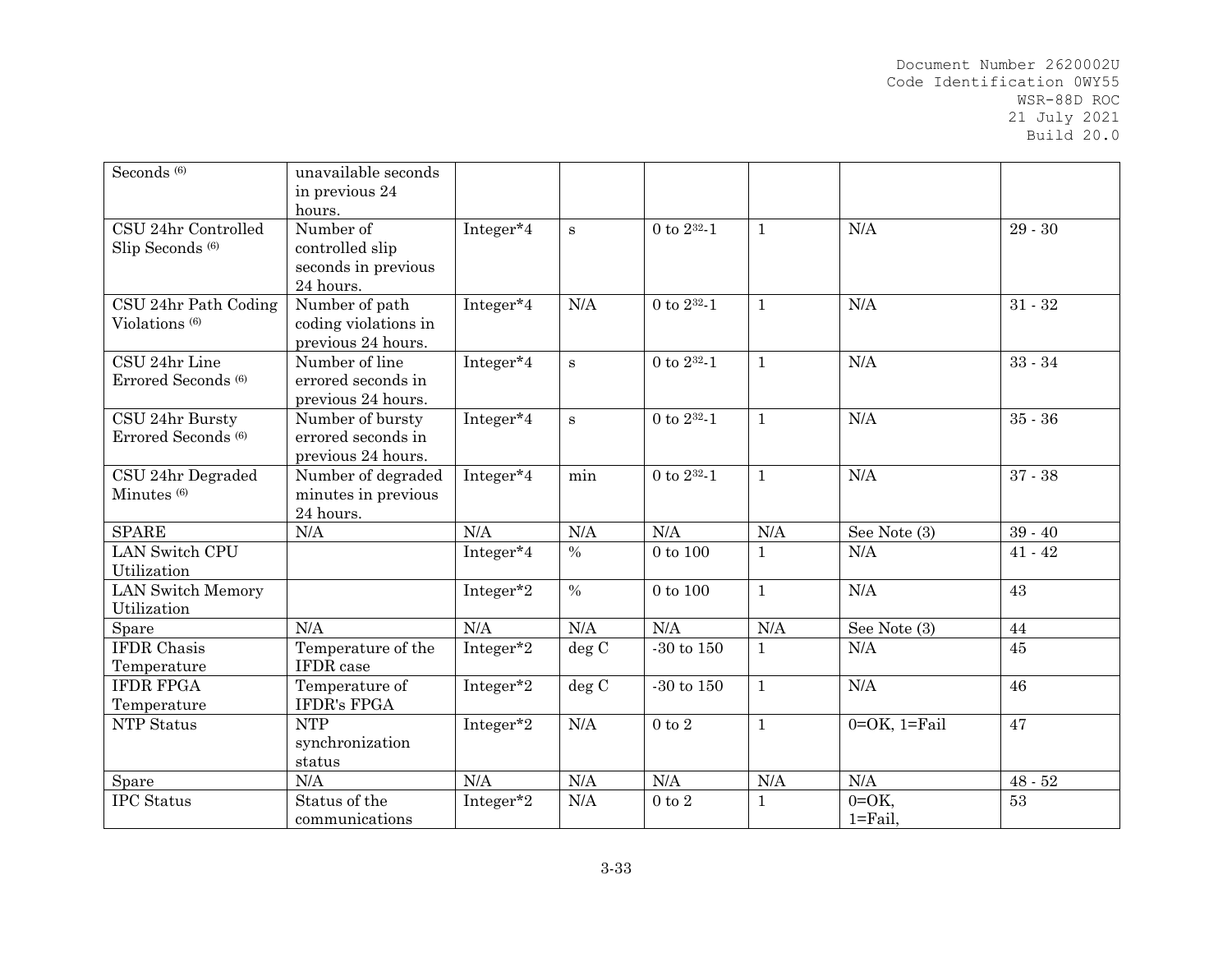|                            | between channels on  |                       |       |                  |              | $2=N/A$            |       |
|----------------------------|----------------------|-----------------------|-------|------------------|--------------|--------------------|-------|
|                            | a redundant system.  |                       |       |                  |              |                    |       |
|                            | N/A on a Single      |                       |       |                  |              |                    |       |
|                            | channel system.      |                       |       |                  |              |                    |       |
| Commanded Channel          | Indicates which      | Integer*2             | N/A   | $0$ to $2$       | $\mathbf{1}$ | $0=N/A$ ,          | 54    |
| Control                    | channel the RDA      |                       |       |                  |              | 1=Channel 1,       |       |
|                            | has commanded to     |                       |       |                  |              | $2 =$ Channel $2$  |       |
|                            | be the controlling   |                       |       |                  |              |                    |       |
|                            | channel. This is not |                       |       |                  |              |                    |       |
|                            | necessarily the      |                       |       |                  |              |                    |       |
|                            | channel which is in  |                       |       |                  |              |                    |       |
|                            | control.             |                       |       |                  |              |                    |       |
| <b>SPARE</b>               | N/A                  | N/A                   | N/A   | N/A              | N/A          | See Note (3)       | 55-57 |
| <b>AME</b>                 |                      |                       |       |                  |              |                    |       |
| Polarization               |                      | Integer*2             | N/A   | $0$ to $2\,$     | $\mathbf{1}$ | $0 = H$ Only       | 58    |
|                            |                      |                       |       |                  |              | $1 = H + V$        |       |
|                            |                      |                       |       |                  |              | $2 = V$ Only       |       |
| <b>AME</b> Internal        |                      | Real*4                | deg C | $-40.0$ to       | 0.1          | N/A                | 59-60 |
| Temperature                |                      |                       |       | $+125.0$         |              |                    |       |
| <b>AME Receiver Module</b> |                      | Real*4                | deg C | $-40.0$ to       | 0.1          | N/A                | 61-62 |
| Temperature                |                      |                       |       | $+125.0$         |              |                    |       |
| AME BITE/CAL               |                      | Real*4                | deg C | $-40.0$ to       | 0.1          | N/A                | 63-64 |
| Module Temperature         |                      |                       |       | $+125.0$         |              |                    |       |
| <b>AME Peltier Pulse</b>   |                      | Integer <sup>*2</sup> | $\%$  | $0$ to $100$     | $\mathbf{1}$ | N/A                | 65    |
| Width Modulation           |                      |                       |       |                  |              |                    |       |
| <b>AME Peltier Status</b>  |                      | Integer <sup>*2</sup> | N/A   | $0$ to $1$       | $\mathbf{1}$ | $0 = OFF$          | 66    |
|                            |                      |                       |       |                  |              | $1 = ON$           |       |
| <b>AME A/D Converter</b>   |                      | Integer*2             | N/A   | $0$ to $1$       | $\mathbf{1}$ | $0 = OK$           | 67    |
| <b>Status</b>              |                      |                       |       |                  |              | $1 = \text{FAIL}$  |       |
| <b>AME</b> State           |                      | Integer*2             | N/A   | $0$ to $3$       | $\mathbf{1}$ | $0 = \text{START}$ | 68    |
|                            |                      |                       |       |                  |              | $1 = RUNNING$      |       |
|                            |                      |                       |       |                  |              | $2 = \text{FLASH}$ |       |
|                            |                      |                       |       |                  |              | $3 = ERROR$        |       |
| <b>AME +3.3V PS</b>        |                      | Real*4                | V     | $0.00$ to $4.09$ | 0.01         | N/A                | 69-70 |
| Voltage                    |                      |                       |       |                  |              |                    |       |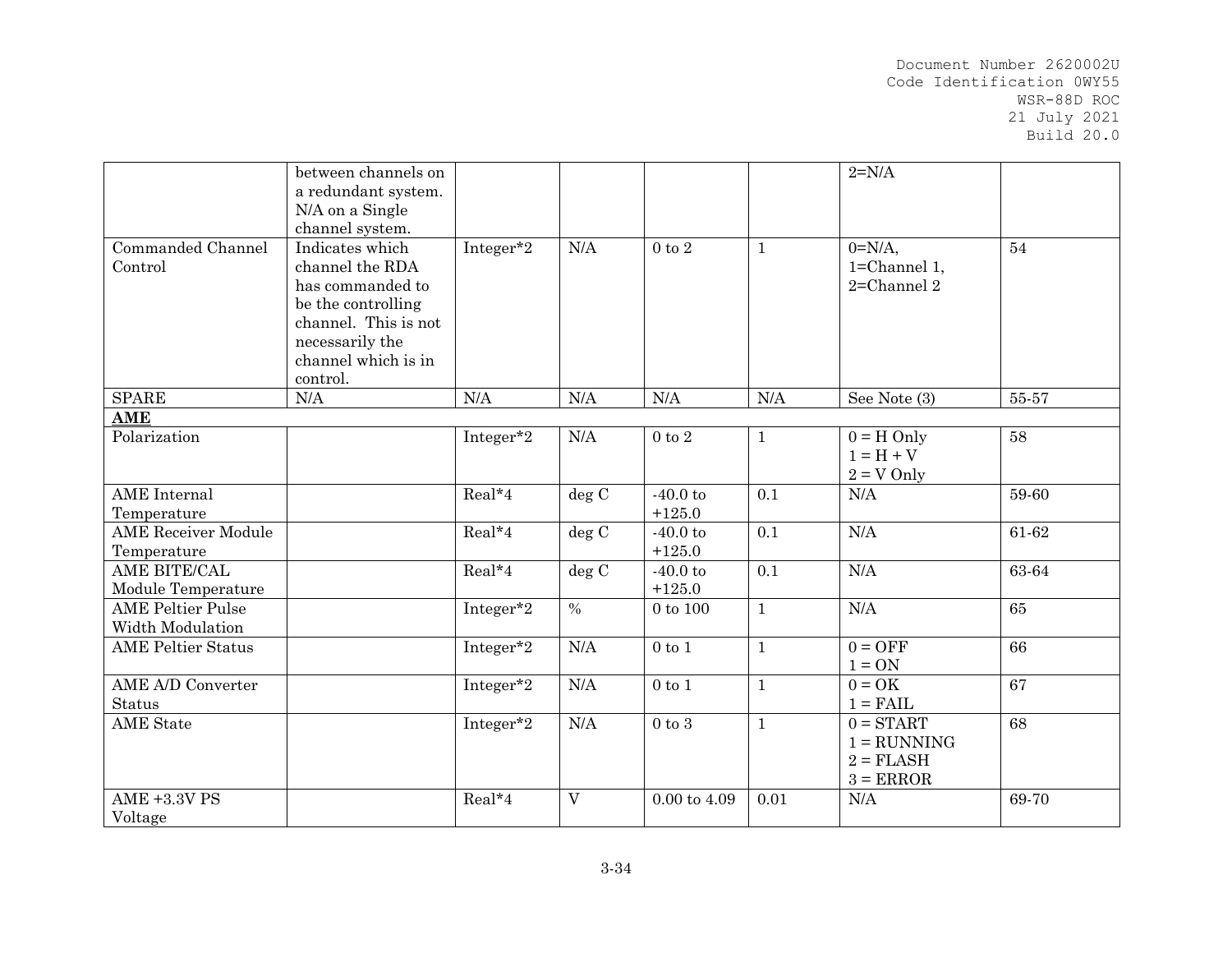| AME+5V PS Voltage                   |                    | Real*4    | $\mathbf{V}$            | $0.00 \text{ to } 6.10$ | 0.01         | N/A                | 71-72       |
|-------------------------------------|--------------------|-----------|-------------------------|-------------------------|--------------|--------------------|-------------|
| <b>AME +6.5V PS</b>                 |                    | Real*4    | $\mathbf{V}$            | $0.00$ to $7.50$        | 0.01         | N/A                | 73-74       |
| Voltage                             |                    |           |                         |                         |              |                    |             |
| AME +15V PS Voltage                 |                    | $Real*4$  | $\overline{V}$          | 0.00 to                 | 0.01         | N/A                | 75-76       |
|                                     |                    |           |                         | 19.00                   |              |                    |             |
| AME +48V PS Voltage                 |                    | Real*4    | $\overline{V}$          | 0.00 to                 | 0.01         | N/A                | 77-78       |
|                                     |                    |           |                         | 60.00                   |              |                    |             |
| <b>AME STALO Power</b>              |                    | Real*4    | V                       | $0.00$ to $4.09$        | 0.01         | N/A                | 79-80       |
| Peltier Current                     |                    | Real*4    | $\boldsymbol{A}$        | 0.00 to                 | 0.01         | N/A                | 81-82       |
|                                     |                    |           |                         | 16.00                   |              |                    |             |
| <b>ADC</b> Calibration              |                    | Real*4    | $\overline{\mathrm{V}}$ | 0.000 to                | 0.001        | N/A                | 83-84       |
| Reference Voltage                   |                    |           |                         | 2.048                   |              |                    |             |
| <b>AME</b> Mode                     |                    | Integer*2 | N/A                     | $0$ to $1$              | $\mathbf{1}$ | $0 = READV$        | 85          |
|                                     |                    |           |                         |                         |              | $1 =$              |             |
|                                     |                    |           |                         |                         |              | <b>MAINTENANCE</b> |             |
| <b>AME Peltier Mode</b>             |                    | Integer*2 | N/A                     | $0$ to $1$              | $\mathbf{1}$ | $0 = COOL$         | 86          |
|                                     |                    |           |                         |                         |              | $1 = HEAT$         |             |
| <b>AME</b> Peltier Inside           |                    | Real*4    | $\bf{A}$                | $0.00$ to $4.00$        | 0.01         | N/A                | 87-88       |
| Fan Current                         |                    |           |                         |                         |              |                    |             |
| <b>AME Peltier Outside</b>          |                    | Real*4    | $\boldsymbol{A}$        | $0.00$ to $4.00$        | 0.01         | N/A                | 89-90       |
| Fan Current                         |                    |           |                         |                         |              |                    |             |
| Horizontal TR Limiter               |                    | Real*4    | $\overline{V}$          | $0.00 \text{ to } 5.00$ | 0.01         | $\rm N/A$          | 91-92       |
| Voltage                             |                    |           |                         |                         |              |                    |             |
| Vertical TR Limiter                 |                    | Real*4    | $\mathbf{V}$            | $0.00$ to $5.00$        | 0.01         | N/A                | 93-94       |
| Voltage                             |                    |           |                         |                         |              |                    |             |
| <b>ADC</b> Calibration              |                    | Real*4    | mV                      | $-50.000$ to            | 0.01         | N/A                | 95-96       |
| Offset Voltage                      |                    |           |                         | $+50.000$               |              |                    |             |
| <b>ADC</b> Calibration Gain         |                    | Real*4    | $\rm N/A$               | $0.990$ to              | 0.001        | N/A                | 97-98       |
| Correction                          |                    |           |                         | 1.010                   |              |                    |             |
| <b>RCP/SPIP Power Button Status</b> |                    |           |                         |                         |              |                    |             |
| <b>RCP STATUS</b>                   | Integer Code for   | Integer*2 | N/A                     | $0$ to $1$              | N/A          | $0 - RCP$ OK       | 99          |
|                                     | third party radar  |           |                         |                         |              | 1 - NOT OK         |             |
|                                     | control program's  |           |                         |                         |              |                    |             |
|                                     | status             |           |                         |                         |              |                    |             |
| <b>RCP STRING</b>                   | Descriptive string | String    | N/A                     | N/A                     | N/A          | N/A                | $100 - 107$ |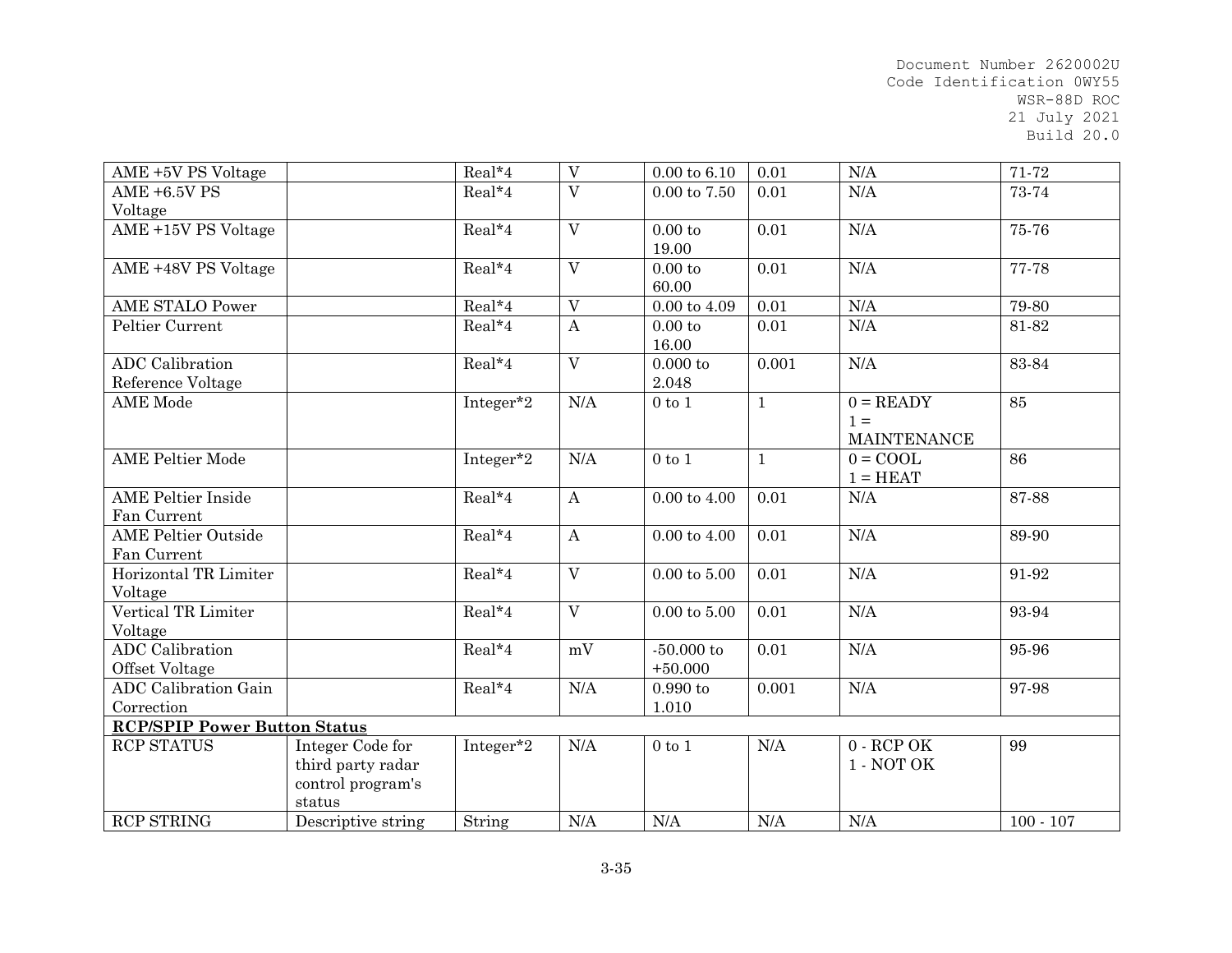|                                              | for the radar control          |           |                  |                  |                         |                                                                                                                                                                                                                                                                                                                                                                   |             |
|----------------------------------------------|--------------------------------|-----------|------------------|------------------|-------------------------|-------------------------------------------------------------------------------------------------------------------------------------------------------------------------------------------------------------------------------------------------------------------------------------------------------------------------------------------------------------------|-------------|
|                                              | programs state                 |           |                  |                  |                         |                                                                                                                                                                                                                                                                                                                                                                   |             |
| <b>SPIP Power Buttons</b>                    | State of SPIP power<br>buttons | $Code*2$  | N/A              | N/A              | N/A                     | Bit 0 Set - This<br>channel's DAQ<br>power button is off<br>Bit 1 Set - This<br>channel's DAQ<br>PED power button<br>is off.<br>Bit 2 $Set -$<br>Channel 2 DAQ<br>power button is off<br>(Channel 1 only)<br>Bit 3 Set - Channel<br>2 DAQ PED power<br>button is off.<br>(Channel 1 only)<br>Bit 4 Set - This is<br>Channel 1 of a<br>redundant<br>configuration. | 108         |
| <b>SPARE</b>                                 | N/A                            | N/A       | N/A              | N/A              | N/A                     | See Note (3)                                                                                                                                                                                                                                                                                                                                                      | $109 - 110$ |
| Power                                        |                                |           |                  |                  |                         |                                                                                                                                                                                                                                                                                                                                                                   |             |
| <b>Master Power</b><br>Administrator Load    |                                | Real*4    | $\boldsymbol{A}$ | 0.00 to<br>12.00 | 0.01                    | N/A                                                                                                                                                                                                                                                                                                                                                               | $111 - 112$ |
| <b>Expansion Power</b><br>Administrator Load |                                | Real*4    | $\bf{A}$         | 0.00 to<br>12.00 | 0.01                    | N/A                                                                                                                                                                                                                                                                                                                                                               | $113 - 114$ |
| Spare                                        | N/A                            | $\rm N/A$ | N/A              | N/A              | $\rm N\mskip-1.5mu M A$ | See Note (3)                                                                                                                                                                                                                                                                                                                                                      | $115 - 136$ |
| Transmitter                                  |                                |           |                  |                  |                         |                                                                                                                                                                                                                                                                                                                                                                   |             |
| $+5$ VDC PS                                  |                                | Integer*2 | N/A              | $0$ to $1$       | $\mathbf{1}$            | $0=OK,1=Fe$ il                                                                                                                                                                                                                                                                                                                                                    | 137         |
| $+15$ VDC PS                                 |                                | Integer*2 | N/A              | $0$ to $1$       | $\mathbf{1}$            | $0=OK,1=Fall$                                                                                                                                                                                                                                                                                                                                                     | 138         |
| $+28$ VDC PS                                 |                                | Integer*2 | N/A              | $0$ to $1$       | $\mathbf{1}$            | $0=OK,1=Fi$ ail                                                                                                                                                                                                                                                                                                                                                   | 139         |
| $\mbox{-} 15$ VDC PS                         |                                | Integer*2 | N/A              | $0$ to $1$       | $\mathbf{1}$            | $0=OK,1=Fe$ il                                                                                                                                                                                                                                                                                                                                                    | 140         |
| $+45$ VDC PS                                 |                                | Integer*2 | $\rm N/A$        | $0$ to $1\,$     | $\mathbf{1}$            | $0=OK,1=Fi$ ail                                                                                                                                                                                                                                                                                                                                                   | 141         |
| <b>Filament PS Voltage</b>                   |                                | Integer*2 | N/A              | $0$ to $1$       | $\mathbf{1}$            | $0=OK,1=Tail$                                                                                                                                                                                                                                                                                                                                                     | 142         |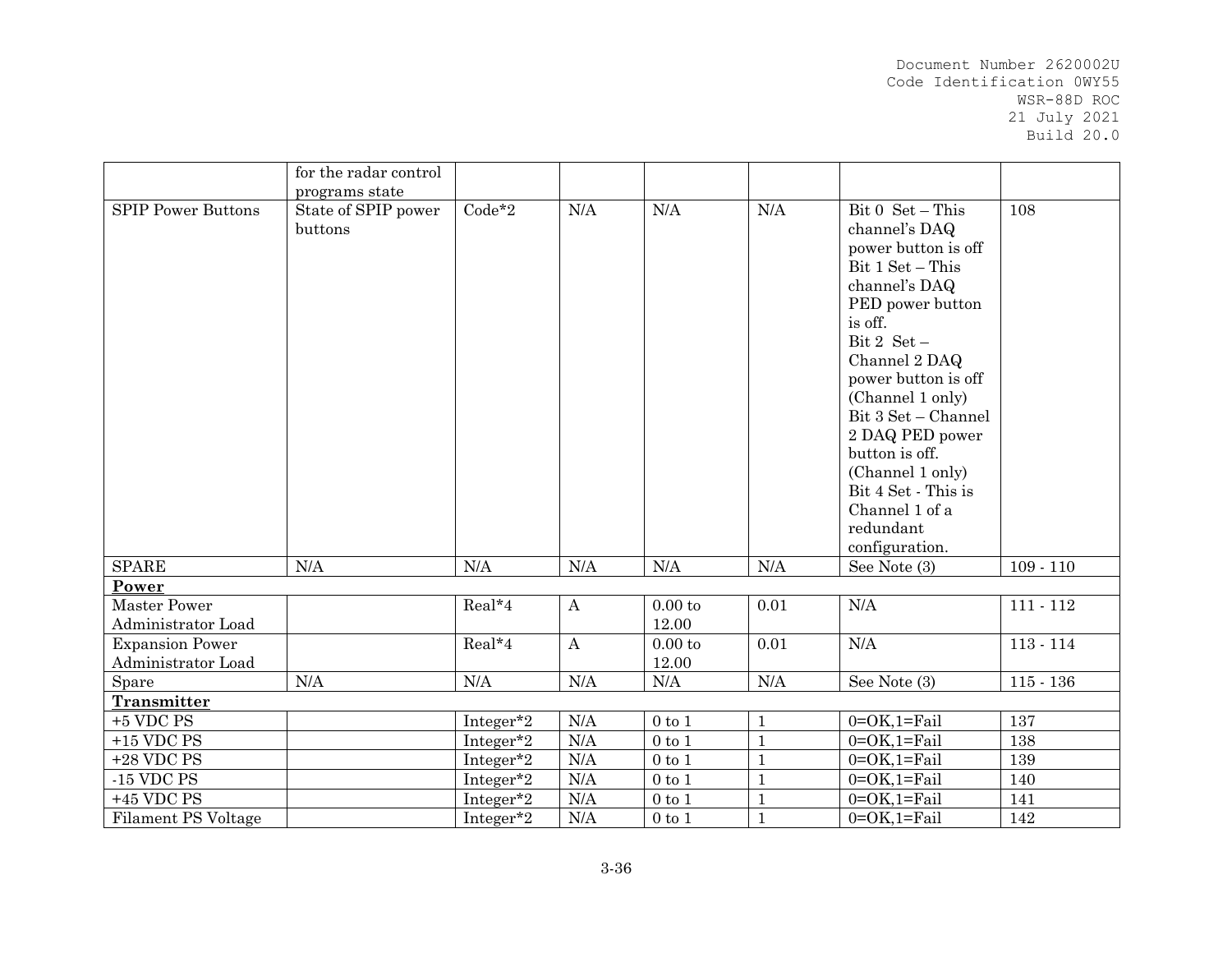| Vacuum Pump PS<br>Voltage           | Integer*2 | N/A       | $0$ to $1$       | $\mathbf{1}$ | $0=OK,1=Tail$                                | 143 |
|-------------------------------------|-----------|-----------|------------------|--------------|----------------------------------------------|-----|
| Focus Coil PS Voltage               | Integer*2 | N/A       | $0$ to $1$       | $\mathbf{1}$ | $0=OK,1=Tail$                                | 144 |
| Filament PS                         | Integer*2 | N/A       | $0\ {\rm to}\ 1$ | $\mathbf{1}$ | $0=On, 1=Off$                                | 145 |
|                                     |           | N/A       | $0$ to $1$       |              | 0=Normal,                                    | 146 |
| Klystron Warmup                     | Integer*2 |           |                  | $\mathbf{1}$ | 1=Preheat                                    |     |
| <b>Transmitter Available</b>        | Integer*2 | N/A       | $0$ to $1$       | $1\,$        | $0 = Yes, 1 = No$                            | 147 |
| <b>WG Switch Position</b>           | Integer*2 | N/A       | $0$ to $1$       | $\mathbf{1}$ | 0=Antenna,<br>1=Dummy Load                   | 148 |
| <b>WG/PFN</b> Transfer<br>Interlock | Integer*2 | N/A       | $0$ to $1$       | $\mathbf{1}$ | $0=OK$ , $1=Open$                            | 149 |
| Maintenance Mode                    | Integer*2 | N/A       | $0$ to $1$       | $\mathbf{1}$ | $0=$ No, $1=$ Yes                            | 150 |
| Maintenance Required                | Integer*2 | N/A       | $0$ to $1$       | $\mathbf{1}$ | $0 = No$ ,<br>1=Required                     | 151 |
| PFN Switch Position                 | Integer*2 | N/A       | $0$ to $1$       | $\mathbf{1}$ | $\overline{0}$ =Short Pulse,<br>1=Long Pulse | 152 |
| Modulator Overload                  | Integer*2 | N/A       | $0$ to $1$       | $\mathbf{1}$ | $0=OK$ , $1=Tail$                            | 153 |
| Modulator Inv Current               | Integer*2 | N/A       | $0$ to $1$       | $\mathbf{1}$ | $0=OK$ , $1=Tail$                            | 154 |
| Modulator Switch Fail               | Integer*2 | $\rm N/A$ | $0$ to $1$       | $\mathbf{1}$ | $0=OK$ , $1=Tail$                            | 155 |
| Main Power Voltage                  | Integer*2 | $\rm N/A$ | $0$ to $1$       | $\mathbf{1}$ | $0=OK, 1=Over$                               | 156 |
| Charging System Fail                | Integer*2 | N/A       | $0$ to $1$       | $\mathbf{1}$ | $0=OK$ , $1=Fail$                            | 157 |
| Inverse Diode                       | Integer*2 | N/A       | $0$ to $1$       | $\mathbf{1}$ | $0=OK$ , $1=Tail$                            | 158 |
| Current                             |           |           |                  |              |                                              |     |
| <b>Trigger Amplifier</b>            | Integer*2 | N/A       | $0$ to $1\,$     | $\mathbf{1}$ | $0=OK$ , $1=Fi$ ail                          | 159 |
| Circulator                          | Integer*2 | N/A       | $0$ to $1$       | $\mathbf{1}$ | $0=OK$ , $1=Fi$ ail                          | 160 |
| Temperature                         |           |           |                  |              |                                              |     |
| Spectrum Filter                     | Integer*2 | N/A       | $0$ to $1$       | $\mathbf{1}$ | $0=OK$ , $1=Fail$                            | 161 |
| Pressure                            |           |           |                  |              |                                              |     |
| WG ARC/VSWR                         | Integer*2 | N/A       | $0$ to $1$       | $\mathbf{1}$ | $0=OK$ , $1=Fail$                            | 162 |
| Cabinet Interlock                   | Integer*2 | N/A       | $0$ to $1$       | $\mathbf{1}$ | $0=OK$ , $1=Open$                            | 163 |
| Cabinet Air                         | Integer*2 | N/A       | $0$ to $1$       | $\mathbf{1}$ | $0=OK$ , $1=Fi$ ail                          | 164 |
| Temperature                         |           |           |                  |              |                                              |     |
| Cabinet Airflow                     | Integer*2 | N/A       | $0$ to $1$       | $\mathbf{1}$ | $0=OK$ , $1=Fail$                            | 165 |
| Klystron Current                    | Integer*2 | N/A       | $0$ to $1$       | $\mathbf{1}$ | $0=OK$ , $1=Fe$ il                           | 166 |
| Klystron Filament                   | Integer*2 | N/A       | $0$ to $1$       | $\mathbf{1}$ | $0=OK$ , $1=Fail$                            | 167 |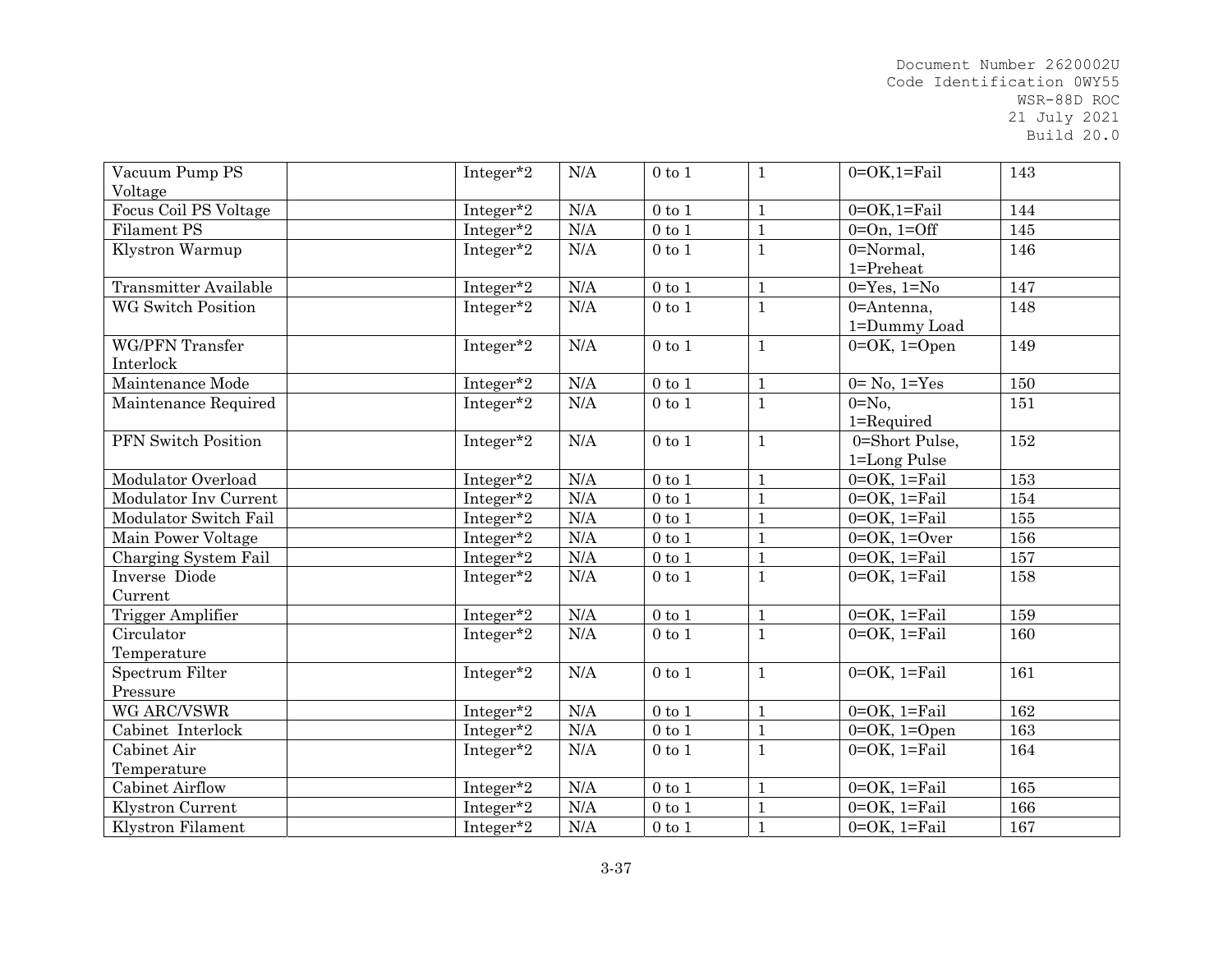| Current                      |           |           |                  |              |                     |     |
|------------------------------|-----------|-----------|------------------|--------------|---------------------|-----|
| Klystron Vacion              | Integer*2 | N/A       | $0$ to $1$       | $\mathbf{1}$ | $0=OK$ , $1=Tail$   | 168 |
| Current                      |           |           |                  |              |                     |     |
| Klystron Air                 | Integer*2 | N/A       | $0$ to $1$       | $\mathbf{1}$ | $0=OK$ , $1=Fail$   | 169 |
| Temperature                  |           |           |                  |              |                     |     |
| Klystron Airflow             | Integer*2 | N/A       | $0$ to $1$       | $\mathbf{1}$ | $0=OK$ , $1=Tail$   | 170 |
| Modulator Switch             | Integer*2 | N/A       | $0\ {\rm to}\ 1$ | $\mathbf{1}$ | $0=OK$ ,            | 171 |
| Maintenance                  |           |           |                  |              | 1=Required          |     |
| Post Charge Regulator        | Integer*2 | $\rm N/A$ | $0$ to $1$       | $\mathbf{1}$ | $0=OK$ ,            | 172 |
| Maintenance                  |           |           |                  |              | 1=Maintenance       |     |
| <b>WG</b>                    | Integer*2 | N/A       | $0$ to $1$       | $\mathbf{1}$ | $0=OK$ , $1=Fi$ ail | 173 |
| Pressure/Humidity            |           |           |                  |              |                     |     |
| Transmitter                  | Integer*2 | N/A       | $0$ to $1$       | $\mathbf{1}$ | $0=OK, 1=Over$      | 174 |
| Overvoltage                  |           |           |                  |              |                     |     |
| Transmitter                  | Integer*2 | N/A       | $0$ to $1$       | $\mathbf{1}$ | $0=OK, 1=Over$      | 175 |
| Overcurrent                  |           |           |                  |              |                     |     |
| Focus Coil Current           | Integer*2 | N/A       | $0$ to $1$       | $\mathbf{1}$ | $0=OK$ , $1=Fe$ il  | 176 |
| <b>Focus Coil Airflow</b>    | Integer*2 | N/A       | $0$ to $1$       | $\mathbf{1}$ | $0=OK$ , $1=Fi$ ail | 177 |
| Oil Temperature              | Integer*2 | N/A       | $0$ to $1$       | $\mathbf{1}$ | $0=OK$ , $1=Tail$   | 178 |
| PRF Limit                    | Integer*2 | N/A       | $0$ to $1$       | $\mathbf{1}$ | $0=OK$ , $1=Fail$   | 179 |
| Transmitter Oil Level        | Integer*2 | N/A       | $0$ to $1\,$     | $\mathbf{1}$ | $0=OK$ , $1=Fail$   | 180 |
| <b>Transmitter Battery</b>   | Integer*2 | N/A       | $0$ to $1$       | $\mathbf{1}$ | $0 = Yes, 1 = No$   | 181 |
| Charging                     |           |           |                  |              |                     |     |
| High Voltage (HV)            | Integer*2 | N/A       | $0$ to $1$       | $\mathbf{1}$ | $0=On, 1=Off$       | 182 |
| Status                       |           |           |                  |              |                     |     |
| <b>Transmitter Recycling</b> | Integer*2 | N/A       | $0$ to $1$       | $\mathbf{1}$ | 0=Normal,           | 183 |
| Summary                      |           |           |                  |              | $1 =$ Recycling     |     |
| Transmitter                  | Integer*2 | N/A       | $0$ to $1$       | $\mathbf{1}$ | $0=OK$ , $1=INOP$   | 184 |
| Inoperable                   |           |           |                  |              |                     |     |
| Transmitter Air Filter       | Integer*2 | N/A       | $0$ to $1$       | $\mathbf{1}$ | $0 = Dirty, 1 = OK$ | 185 |
| Zero Test Bit 0              | Integer*2 | N/A       | $0$ to $1$       | $\mathbf{1}$ | $0=OK$ , $1=Fail$   | 186 |
| Zero Test Bit 1              | Integer*2 | N/A       | $0$ to $1$       | $\mathbf{1}$ | $0=OK$ , $1=Tail$   | 187 |
| Zero Test Bit 2              | Integer*2 | N/A       | $0$ to $1$       | $\mathbf{1}$ | $0=OK$ , $1=Fi$ ail | 188 |
| Zero Test Bit 3              | Integer*2 | N/A       | $0$ to $1\,$     | $\mathbf{1}$ | $0=OK$ , $1=Fe$ il  | 189 |
| Zero Test Bit 4              | Integer*2 | N/A       | $0$ to $1\,$     | $\mathbf{1}$ | $0=OK$ , $1=Fe$ il  | 190 |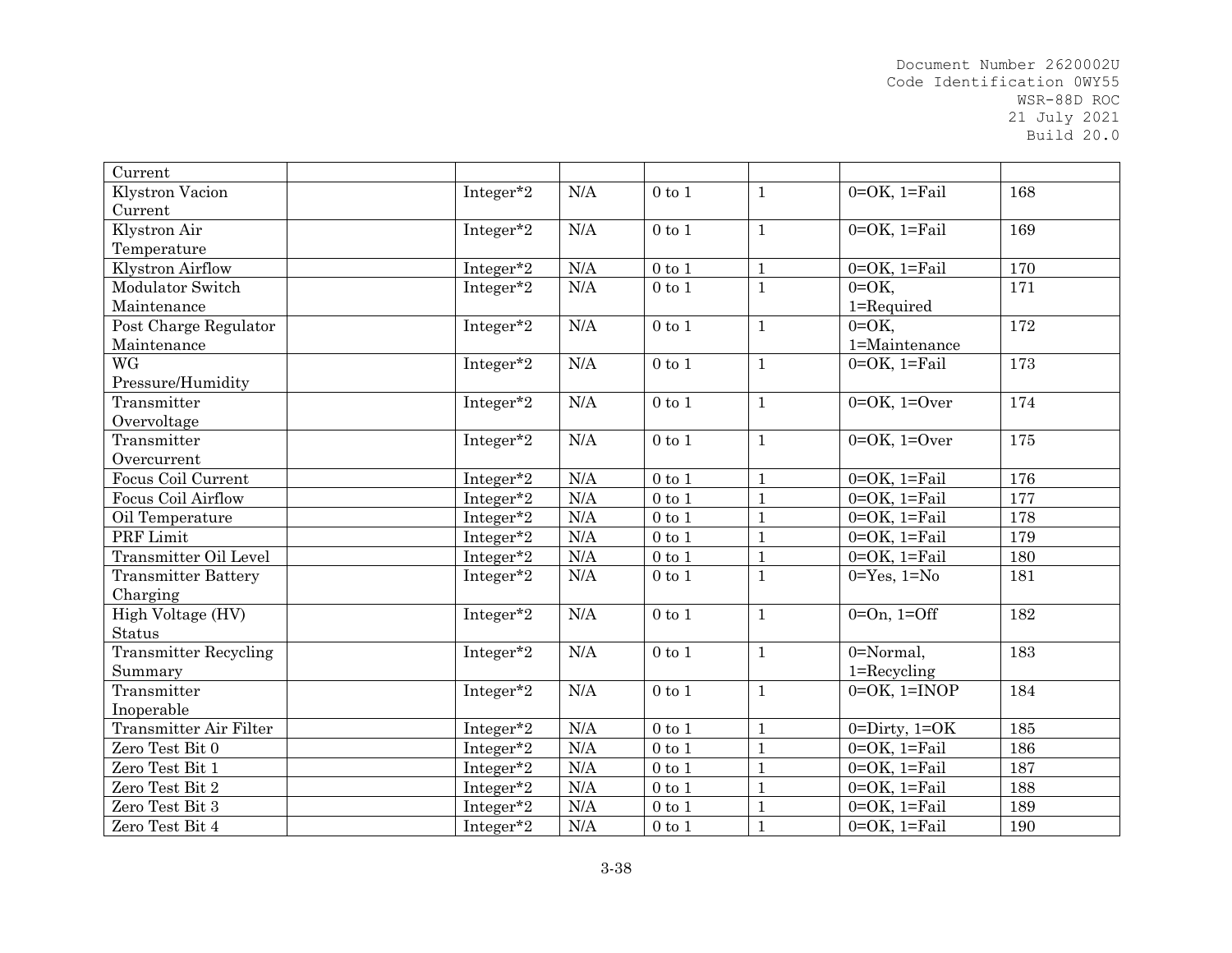| Zero Test Bit 5             |     | Integer*2 | N/A            | $0$ to $1$       | $\mathbf{1}$ | $0=OK$ , $1=Fe$ il                  | 191         |
|-----------------------------|-----|-----------|----------------|------------------|--------------|-------------------------------------|-------------|
| Zero Test Bit 6             |     | Integer*2 | N/A            | $0$ to $1$       | $\mathbf{1}$ | $0=OK$ , $1=Fi$ ail                 | 192         |
| Zero Test Bit 7             |     | Integer*2 | N/A            | $0$ to $1\,$     | $\mathbf{1}$ | $0=OK$ , $1=Fi$ ail                 | 193         |
| One Test Bit 0              |     | Integer*2 | N/A            | $0$ to $1$       | $\mathbf{1}$ | $0 = \text{Fail}$ , $1 = OK$        | 194         |
| One Test Bit 1              |     | Integer*2 | N/A            | $0$ to $1$       | $\mathbf{1}$ | $0 = \text{Fail}$ , $1 = OK$        | 195         |
| One Test Bit 2              |     | Integer*2 | N/A            | $0$ to $1$       | $\mathbf{1}$ | $0 = \text{Fail}$ , $1 = OK$        | 196         |
| One Test Bit 3              |     | Integer*2 | N/A            | $0$ to $1$       | $\mathbf{1}$ | $0 = \text{Fall}, 1 = \text{OK}$    | 197         |
| One Test Bit 4              |     | Integer*2 | N/A            | $0$ to $1$       | $\mathbf{1}$ | $0 = \text{Fail}$ , $1 = OK$        | 198         |
| One Test Bit 5              |     | Integer*2 | N/A            | $0$ to $1$       | $\mathbf{1}$ | $0 = \text{Fall}$ , $1 = \text{OK}$ | 199         |
| One Test Bit 6              |     | Integer*2 | N/A            | $0$ to $1$       | $\mathbf{1}$ | $0 =$ Fail, $1 = OK$                | 200         |
| One Test Bit 7              |     | Integer*2 | $\rm N/A$      | $0$ to $1$       | $\mathbf{1}$ | $0 = \text{Fail}$ , $1 = OK$        | 201         |
| <b>XMTR/SPIP</b> Interface  |     | Integer*2 | N/A            | $0$ to $1$       | $\mathbf{1}$ | $0 = \text{Fail}$ , $1 = OK$        | 202         |
| <b>Transmitter Summary</b>  |     | Integer*2 | $\rm N/A$      | $0$ to $4$       | $\mathbf{1}$ | 0=Ready, 1=Alarm,                   | 203         |
| <b>Status</b>               |     |           |                |                  |              | 2=Maintenance,                      |             |
|                             |     |           |                |                  |              | 3=Recycle,                          |             |
|                             |     |           |                |                  |              | 4=Preheat                           |             |
| Spare                       | N/A | N/A       | N/A            | N/A              | N/A          | See Note $\overline{(3)}$           | 204         |
| <b>Transmitter RF Power</b> |     | $Real*4$  | mW             | 0.0000 to        | .0001        | N/A                                 | $205 - 206$ |
| (Sensor)                    |     |           |                | 10.0000          |              |                                     |             |
| Horizontal XMTR             |     | Real*4    | kW             | $0$ to $999.9\,$ | 0.1          | $\rm N/A$                           | $207 - 208$ |
| Peak Power                  |     |           |                |                  |              |                                     |             |
| <b>XMTR Peak Power</b>      |     | $Real*4$  | kW             | $0$ to $999.9$   | 0.1          | N/A                                 | $209 - 210$ |
| Vertical XMTR Peak          |     | Real*4    | kW             | 0 to 999.9       | 0.1          | N/A                                 | $211 - 212$ |
| Power                       |     |           |                |                  |              |                                     |             |
| <b>XMTR RF Avg Power</b>    |     | $Real*4$  | $\overline{W}$ | $0$ to $9999.9$  | 0.1          | N/A                                 | $213 - 214$ |
| Spare                       |     | $\rm N/A$ | N/A            | N/A              | N/A          | See Note (3)                        | $215 - 216$ |
|                             |     |           |                |                  |              |                                     |             |
| <b>XMTR Recycle Count</b>   |     | Integer*4 | N/A            | $0$ to           | $\mathbf{1}$ | N/A                                 | $217 - 218$ |
|                             |     |           |                | 999,999          |              |                                     |             |
| Receiver Bias               |     | $Real*4$  | dB             | -999.9999        | 0.0001       | N/A                                 | 219 - 220   |
| (Measurement)               |     |           |                | to 999.9999      |              |                                     |             |
| <b>Transmit Imbalance</b>   |     | $Real*4$  | dB             | -999.9999        | 0.01         | N/A                                 | 221 - 222   |
|                             |     |           |                | to 999.99        |              |                                     |             |
| <b>XMTR Power Meter</b>     |     | Real*4    | $\overline{V}$ | $0.01$ to $8.00$ | 0.01         | N/A                                 | 223 - 224   |
| Zero                        |     |           |                |                  |              |                                     |             |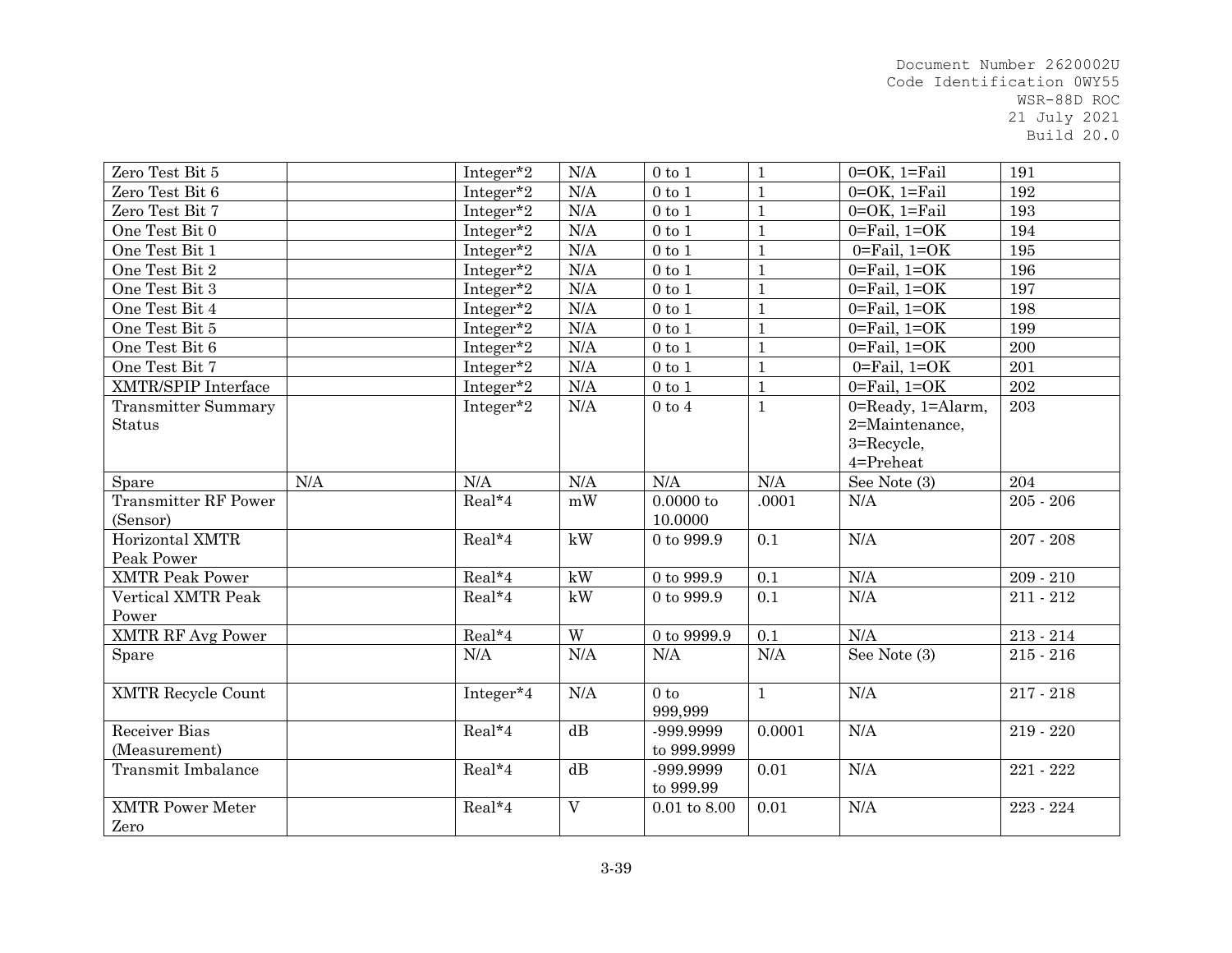| Spare                     | N/A | N/A       | N/A       | N/A          | N/A          | See Note (3)                     | 225 - 228 |
|---------------------------|-----|-----------|-----------|--------------|--------------|----------------------------------|-----------|
| Tower/Utilities           |     |           |           |              |              |                                  |           |
| AC Unit #1                |     | Integer*2 | N/A       | $0$ to $1$   | $\mathbf{1}$ | $0=OK$ , 1=Shutoff               | 229       |
| Compressor Shut off       |     |           |           |              |              |                                  |           |
| AC Unit #2                |     | Integer*2 | N/A       | $0$ to $1$   | $\mathbf{1}$ | $0=OK$ , 1=Shutoff               | 230       |
| Compressor Shut off       |     |           |           |              |              |                                  |           |
| Generator                 |     | Integer*2 | N/A       | $0$ to $1$   | $\mathbf{1}$ | $0 = Yes, 1 = No$                | 231       |
| Maintenance Required      |     |           |           |              |              |                                  |           |
| <b>Generator Battery</b>  |     | Integer*2 | N/A       | $0$ to $1$   | $\mathbf{1}$ | $0=Low, 1=OK$                    | 232       |
| Voltage                   |     |           |           |              |              |                                  |           |
| Generator Engine          |     | Integer*2 | N/A       | $0$ to $1$   | $\mathbf{1}$ | $0 = \text{Fail}$ , $1 = OK$     | 233       |
| Generator                 |     | Integer*2 | N/A       | $0$ to $1$   | $\mathbf{1}$ | $\overline{0}$ =Not available,   | 234       |
| Volt/Frequency            |     |           |           |              |              | 1=Available                      |           |
| <b>Power Source</b>       |     | Integer*2 | N/A       | $0$ to $1$   | $\mathbf{1}$ | 0=Utility Power,                 | 235       |
|                           |     |           |           |              |              | 1=Generator Power                |           |
| <b>Transitional Power</b> |     | Integer*2 | N/A       | $0$ to $1$   | $\mathbf{1}$ | $0 = OK$ , $1 = Off$             | 236       |
| Source (TPS)              |     |           |           |              |              |                                  |           |
| Generator                 |     | Integer*2 | $\rm N/A$ | $0$ to $1$   | $\mathbf{1}$ | 0=Manual, 1=Auto                 | 237       |
| Auto/Run/Off Switch       |     |           |           |              |              |                                  |           |
| Aircraft Hazard           |     | Integer*2 | N/A       | $0$ to $1$   | $\mathbf{1}$ | $0 = \text{Fall}, 1 = \text{OK}$ | 238       |
| Lighting                  |     |           |           |              |              |                                  |           |
| Spare                     | N/A | N/A       | N/A       | N/A          | $\mathbf{1}$ | See Note (3)                     | 239 - 249 |
| <b>Equipment Shelter</b>  |     |           |           |              |              |                                  |           |
| <b>Equipment Shelter</b>  | N/A | Integer*2 | N/A       | $0$ to $1$   | $\mathbf{1}$ | $0 = OK$ , $1 = Fail$            | 250       |
| Fire Detection System     |     |           |           |              |              |                                  |           |
| <b>Equipment Shelter</b>  |     | Integer*2 | N/A       | $0$ to $1$   | $\mathbf{1}$ | $0=OK$ , $1=Fire$                | 251       |
| Fire/Smoke                |     |           |           |              |              |                                  |           |
| Generator Shelter         |     | Integer*2 | N/A       | $0$ to $1$   | $\mathbf{1}$ | $0 =$ Fire, $1 =$ OK             | 252       |
| Fire/Smoke                |     |           |           |              |              |                                  |           |
| Utility                   |     | Integer*2 | N/A       | $0$ to $1$   | $\mathbf{1}$ | 0=Not available,                 | 253       |
| Voltage/Frequency         |     |           |           |              |              | 1=Available                      |           |
| Site Security Alarm       |     | Integer*2 | N/A       | $0$ to $1$   | $\mathbf{1}$ | $0 =$ Alarm, $1 = OK$            | 254       |
| Security Equipment        |     | Integer*2 | N/A       | $0$ to $1\,$ | $\mathbf{1}$ | $0 = \text{Fail}$ , $1 = OK$     | 255       |
| Security System           |     | Integer*2 | N/A       | $0$ to $1$   | $\mathbf{1}$ | 0=Disabled,                      | 256       |
|                           |     |           |           |              |              | $1=OK$                           |           |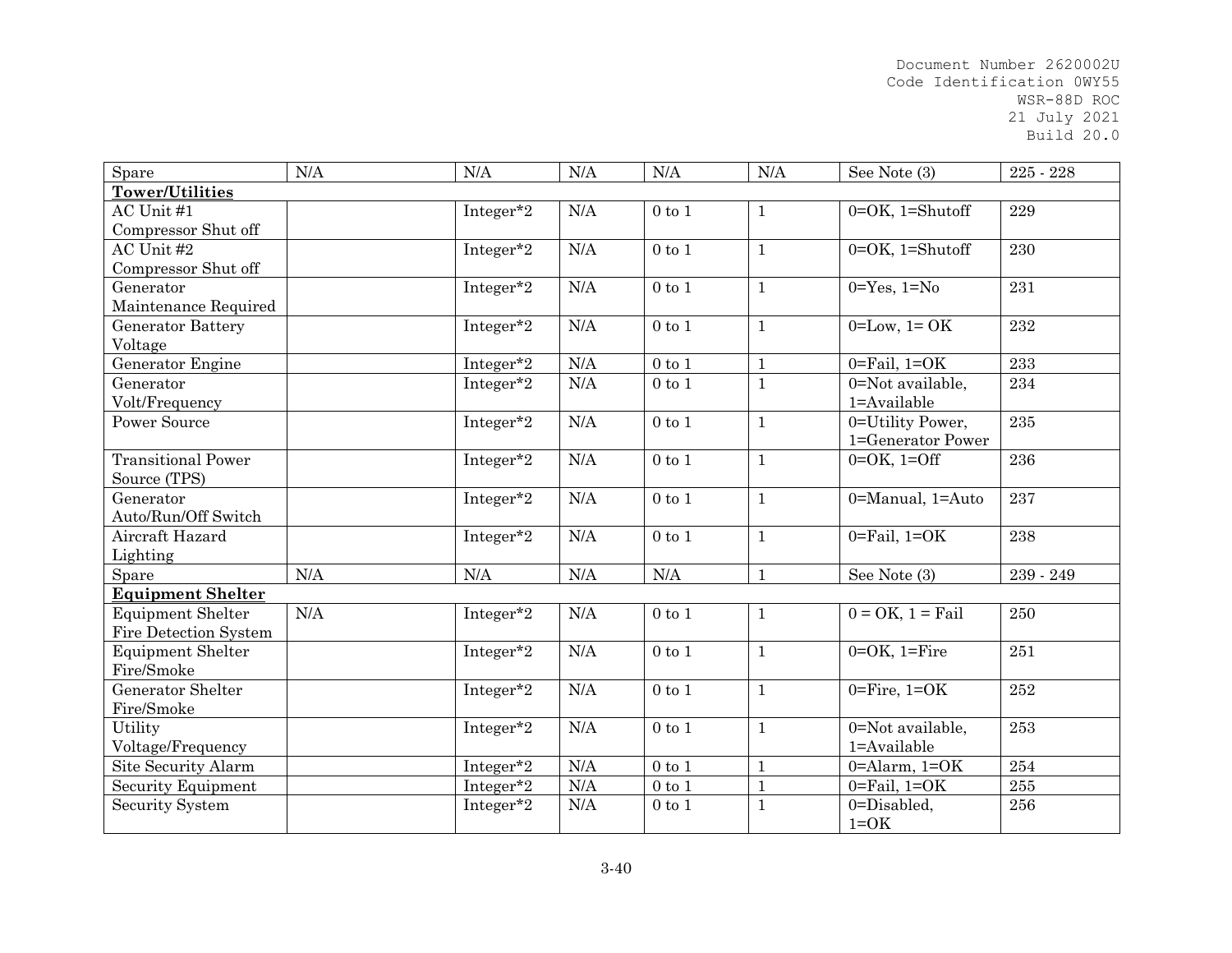| Receiver Connected to<br>Antenna         |                                      | Integer*2    | N/A            | $0$ to $2\,$            | $\mathbf{1}$ | N/A on a single<br>channel system.<br>0=Connected,<br>1=Not Connected,<br>$2=N/A$ | 257         |
|------------------------------------------|--------------------------------------|--------------|----------------|-------------------------|--------------|-----------------------------------------------------------------------------------|-------------|
| Radome Hatch                             |                                      | Integer*2    | N/A            | $0$ to $1$              | $\mathbf{1}$ | $0 = Open$ ,<br>$1 = Closed$                                                      | 258         |
| AC Unit #1 Filter<br>Dirty               |                                      | Integer*2    | N/A            | $0$ to $1$              | $\mathbf{1}$ | $0 = Dirty$ , $1 = OK$                                                            | 259         |
| AC Unit #2 Filter<br>Dirty               |                                      | Integer*2    | N/A            | $0$ to $1$              | N/A          | $0 = Dirty$ , $1 = OK$                                                            | 260         |
| <b>Equipment Shelter</b><br>Temperature  |                                      | Real*4       | deg C          | 0.00 to<br>$+50.00$     | 0.01         | N/A                                                                               | $261 - 262$ |
| Outside Ambient<br>Temperature           |                                      | Real*4       | deg C          | $-50.00$ to<br>$+50.00$ | 0.01         | N/A                                                                               | 263 - 264   |
| <b>Transmitter Leaving</b><br>Air Temp   |                                      | Real*4       | deg C          | $-10.00$ to<br>$+60.00$ | 0.01         | N/A                                                                               | 265 - 266   |
| AC Unit #1 Discharge<br>Air Temp         |                                      | Real*4       | deg C          | 0.00 to<br>$+50.00$     | 0.01         | N/A                                                                               | $267 - 268$ |
| Generator Shelter<br>Temperature         |                                      | Real*4       | deg C          | 0.00 to<br>$+50.00$     | 0.01         | N/A                                                                               | 269 - 270   |
| Radome Air<br>Temperature                |                                      | Real*4       | deg C          | $-50.00$ to<br>$+50.00$ | 0.01         | N/A                                                                               | 271 - 272   |
| AC Unit #2 Discharge<br>Air Temp         |                                      | Real*4       | deg C          | 0.00 to<br>$+50.00$     | 0.01         | N/A                                                                               | 273 - 274   |
| $SPIP + 15v PS$                          |                                      | Real*4       | V              | N/A                     | 0.01         | N/A                                                                               | 275 - 276   |
| SPIP -15v PS                             |                                      | Real*4       | $\overline{V}$ | $\rm N/A$               | 0.01         | N/A                                                                               | 277 - 278   |
| SPIP +28V PS status                      | Power supply that<br>powers the SPIP | Integer $*2$ | N/A            | $0$ to $1$              | $\mathbf{1}$ | $0 = \text{Fall}, 1 = \text{OK}$                                                  | 279         |
| <b>SPARE</b>                             | N/A                                  | N/A          | N/A            | N/A                     | N/A          | See Note (3)                                                                      | 280         |
| $SPIP + 5v PS$                           |                                      | Real*4       | $\overline{V}$ | $0.00$ to $6.64$        | 0.01         | $\rm N/A$                                                                         | 281 - 282   |
| Converted Generator<br><b>Fuel Level</b> |                                      | Integer*2    | $\%$           | $0$ to $100$            | $\mathbf 1$  | N/A                                                                               | 283         |
| Spare                                    | N/A                                  | N/A          | N/A            | N/A                     | N/A          | See Note (3)                                                                      | $284 - 299$ |
| Antenna/Pedestal                         |                                      |              |                |                         |              |                                                                                   |             |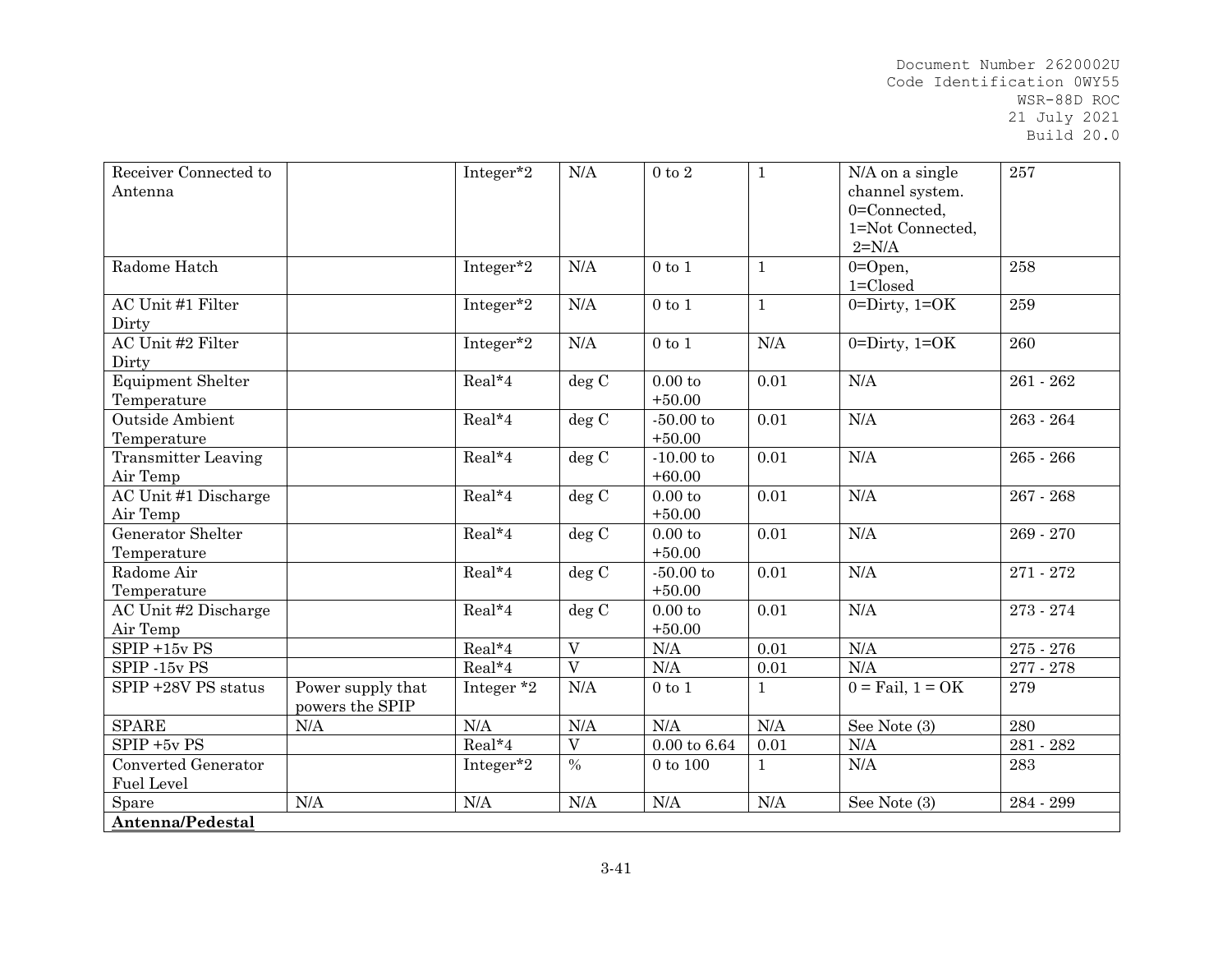| Elevation + Dead          | Antenna is in the   | Integer*2             | N/A | $0$ to $1$ | $\mathbf{1}$ | $0=OK$ ,                         | 300 |
|---------------------------|---------------------|-----------------------|-----|------------|--------------|----------------------------------|-----|
| Limit                     | upper dead limit    |                       |     |            |              | 1=In Limit                       |     |
| $+150V$ Overvoltage       |                     | Integer*2             | N/A | $0$ to $1$ | $\mathbf{1}$ | $0=OK$ ,                         | 301 |
|                           |                     |                       |     |            |              | $1 =$ Overvoltage                |     |
| +150V Undervoltage        |                     | Integer*2             | N/A | $0$ to $1$ | $\mathbf{1}$ | $0=OK$ ,                         | 302 |
|                           |                     |                       |     |            |              | $1 = 0$ vervoltage               |     |
| Elevation Servo Amp       |                     | Integer*2             | N/A | $0$ to $1$ | $\mathbf{1}$ | 0=Normal,                        | 303 |
| Inhibit                   |                     |                       |     |            |              | $1 = Inhibit$                    |     |
| Elevation Servo Amp       |                     | Integer*2             | N/A | $0$ to $1$ | $\mathbf{1}$ | 0=Normal,                        | 304 |
| Short Circuit             |                     |                       |     |            |              | 1=Short Circuit                  |     |
| Elevation Servo Amp       |                     | Integer*2             | N/A | $0$ to $1$ | $\mathbf{1}$ | 0=Normal,                        | 305 |
| Overtemp                  |                     |                       |     |            |              | $1 =$ Overtemp                   |     |
| Elevation Motor           |                     | Integer*2             | N/A | $0$ to $1$ | $\mathbf{1}$ | $0=OK$ ,                         | 306 |
| Overtemp                  |                     |                       |     |            |              | $1 = 0$ vertemp                  |     |
| <b>Elevation Stow Pin</b> |                     | Integer*2             | N/A | $0$ to $1$ | $\mathbf{1}$ | 0=Operational,                   | 307 |
|                           |                     |                       |     |            |              | $1 =$ Engaged                    |     |
| Elevation Housing 5V      | The elevation house | Integer*2             | N/A | $0$ to $1$ | $\mathbf{1}$ | $0=OK$ , $1=Tail$                | 308 |
| <b>PS</b>                 | DC to DC            |                       |     |            |              |                                  |     |
|                           | converter/power     |                       |     |            |              |                                  |     |
|                           | supply              |                       |     |            |              |                                  |     |
| Elevation -Dead Limit     | Antenna is in the   | Integer*2             | N/A | $0$ to $1$ | $\mathbf{1}$ | $0=OK$ ,                         | 309 |
|                           | lower dead limit    |                       |     |            |              | 1=In Limit                       |     |
| Elevation +Normal         |                     | Integer*2             | N/A | $0$ to $1$ | $\mathbf{1}$ | $0=OK$ ,                         | 310 |
| Limit                     |                     |                       |     |            |              | 1=In Limit                       |     |
| Elevation -Normal         |                     |                       | N/A | $0$ to $1$ | $\mathbf{1}$ | $0=OK$ ,                         | 311 |
|                           |                     | Integer <sup>*2</sup> |     |            |              |                                  |     |
| Limit                     |                     |                       |     |            |              | $1 = In Limit$                   |     |
| <b>Elevation Encoder</b>  |                     | Integer*2             | N/A | $0$ to $1$ | $\mathbf{1}$ | $1 = \text{Fail}, 0 = \text{OK}$ | 312 |
| Light                     |                     |                       |     |            |              |                                  |     |
| Elevation Gearbox Oil     |                     | Integer*2             | N/A | $0$ to $1$ | $\mathbf{1}$ | $0=OK$                           | 313 |
|                           |                     |                       |     |            |              | 1=Oil Level Low                  |     |
| Elevation Handwheel       |                     | Integer*2             | N/A | $0$ to $1$ | $\mathbf{1}$ | 0=Operational,                   | 314 |
|                           |                     |                       |     |            |              | $1 =$ Engaged                    |     |
|                           |                     |                       |     |            |              |                                  |     |
| <b>Elevation Amp PS</b>   |                     | Integer*2             | N/A | $0$ to $1$ | $\mathbf{1}$ | $0=OK$ , $1=Fall$                | 315 |
| Azimuth Servo Amp         |                     | Integer*2             | N/A | $0$ to $1$ | $\mathbf{1}$ | $0=OK$ ,                         | 316 |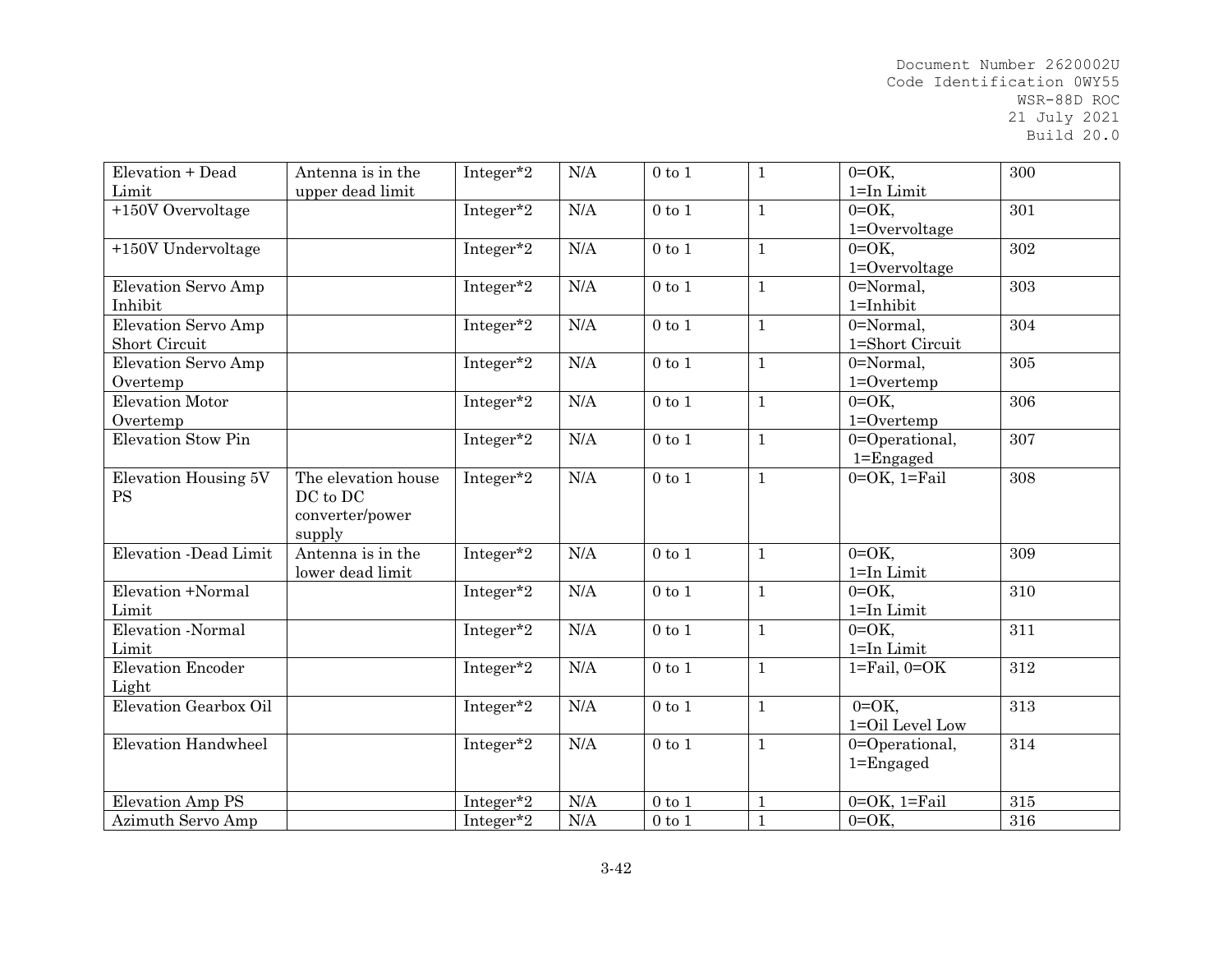| Inhibit                         |                                                              |           |           |              |              | $1 = Inhibit$                   |             |
|---------------------------------|--------------------------------------------------------------|-----------|-----------|--------------|--------------|---------------------------------|-------------|
| Azimuth Servo Amp               |                                                              | Integer*2 | N/A       | $0$ to $1$   | $\mathbf{1}$ | 1=Short Circuit,                | 317         |
| Short Circuit                   |                                                              |           |           |              |              | $0=OK$                          |             |
| Azimuth Servo Amp               |                                                              | Integer*2 | N/A       | $0$ to $1$   | $\mathbf{1}$ | $0=OK$ ,                        | 318         |
| Overtemp                        |                                                              |           |           |              |              | $1 = 0$ vertemp                 |             |
| Azimuth Motor                   |                                                              | Integer*2 | N/A       | $0$ to $1$   | $\mathbf{1}$ | $0=OK$ , 1=Overtemp             | 319         |
| Overtemp                        |                                                              |           |           |              |              |                                 |             |
| Azimuth Stow Pin                |                                                              | Integer*2 | $\rm N/A$ | $0$ to $1$   | $\mathbf{1}$ | 0=Operational,<br>$1 =$ Engaged | 320         |
| Azimuth Housing 5V<br><b>PS</b> | The azimuth<br>housing DC to DC<br>converter/power<br>supply | Integer*2 | N/A       | $0$ to $1$   | $\mathbf{1}$ | $0=OK$ , $1=Tail$               | 321         |
| Azimuth Encoder<br>Light        |                                                              | Integer*2 | N/A       | $0$ to $1$   | $\mathbf{1}$ | $0=OK$ , $1=Tail$               | 322         |
| Azimuth Gearbox Oil             |                                                              | Integer*2 | N/A       | $0$ to $1$   | $\mathbf{1}$ | $0=OK$ ,<br>1=Oil Level Low     | 323         |
| Azimuth Bull Gear Oil           |                                                              | Integer*2 | N/A       | $0$ to $1$   | $\mathbf{1}$ | $0=OK$ ,<br>1=Oil Level Low     | 324         |
| Azimuth Handwheel               |                                                              | Integer*2 | N/A       | $0$ to $1$   | $\mathbf{1}$ | 0=Operational,<br>$1 =$ Engaged | 325         |
| Azimuth Servo Amp<br><b>PS</b>  |                                                              | Integer*2 | $\rm N/A$ | $0$ to $1$   | $\mathbf{1}$ | $0=OK$ , $1=Fail$               | 326         |
| Servo                           |                                                              | Integer*2 | N/A       | $0$ to $1\,$ | $1\,$        | $0=On, 1=Off$                   | 327         |
| Pedestal Interlock<br>Switch    |                                                              | Integer*2 | N/A       | $0$ to $1$   | $\mathbf{1}$ | 0=Operational,<br>$1 = Safe$    | 328         |
| Spare                           | N/A                                                          | N/A       | N/A       | N/A          | N/A          | See Note (3).                   | $329 - 340$ |
| <b>RF Generator/Receiver</b>    |                                                              |           |           |              |              |                                 |             |
| COHO/Clock                      |                                                              | Integer*2 | N/A       | $0$ to $1$   | $\mathbf{1}$ | $0=OK$ , $1=Fe$ il              | 341         |
| Rf Generator                    |                                                              | Integer*2 | $\rm N/A$ | $0$ to $1$   | $\mathbf{1}$ | $0=OK$ , $1=Tail$               | 342         |
| <b>Frequency Select</b>         |                                                              |           |           |              |              |                                 |             |
| Oscillator                      |                                                              |           |           |              |              |                                 |             |
| Rf Generator                    |                                                              | Integer*2 | N/A       | $0$ to $1$   | $\mathbf{1}$ | $0=OK$ , $1=Tail$               | 343         |
| RF/STALO                        |                                                              |           |           |              |              |                                 |             |
| Rf Generator Phase              |                                                              | Integer*2 | N/A       | $0$ to $1$   | $\mathbf{1}$ | $0=OK$ , $1=Fe$ il              | 344         |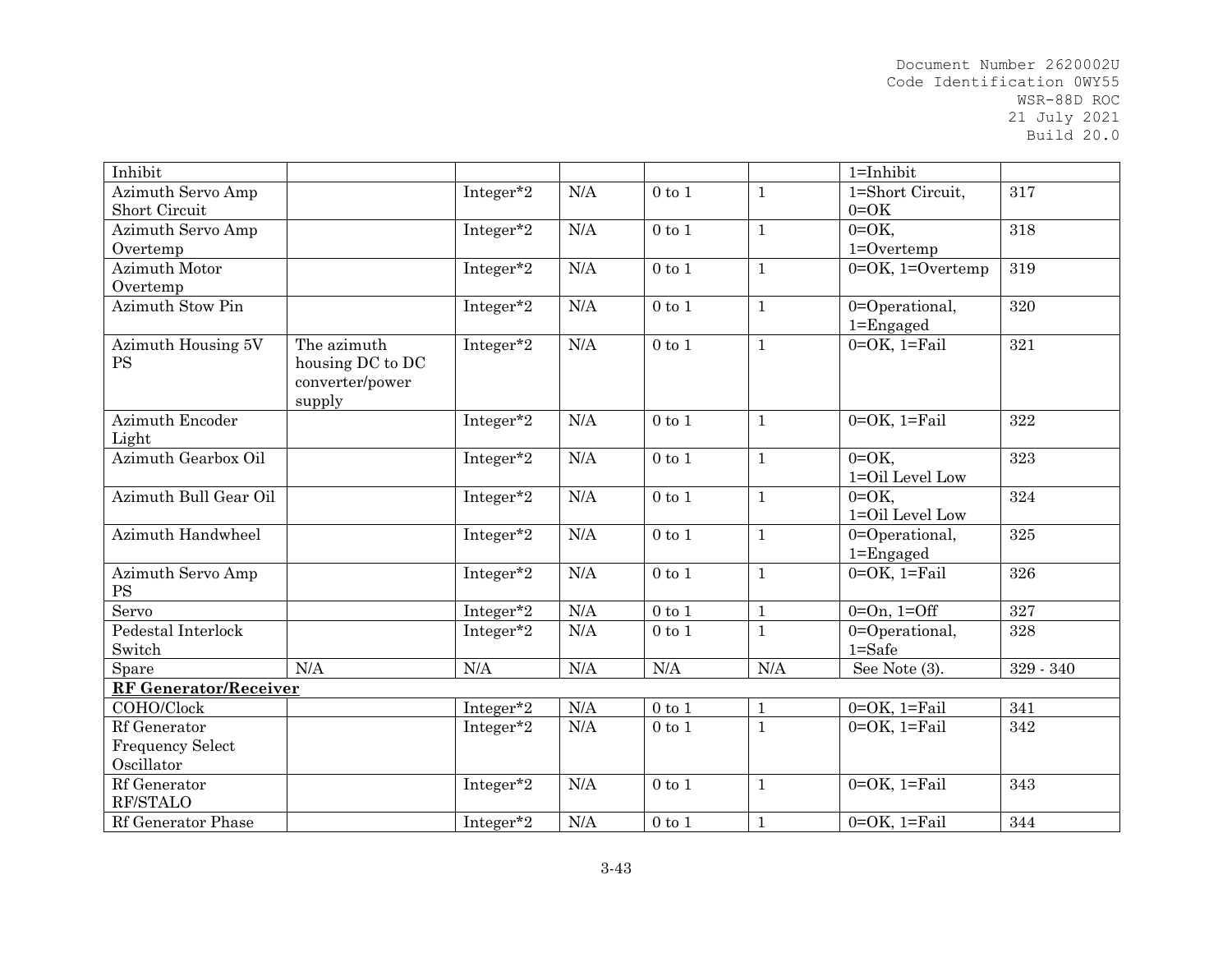| Shifted COHO                |           |           |                         |                  |              |                     |             |
|-----------------------------|-----------|-----------|-------------------------|------------------|--------------|---------------------|-------------|
| +9v Receiver PS             |           | Integer*2 | N/A                     | $0$ to $1$       | $\mathbf{1}$ | $0=OK$ , $1=Fi$ ail | 345         |
| +5v Receiver PS             |           | Integer*2 | N/A                     | $0$ to $1$       | $\mathbf{1}$ | $0=OK$ , $1=Fi$ ail | 346         |
| $±18v$ Receiver PS          |           | Integer*2 | N/A                     | $0$ to $1$       | $1\,$        | $0=OK$ , $1=Fi$ ail | 347         |
| -9v Receiver PS             |           | Integer*2 | $\rm N/A$               | $0$ to $1$       | $\mathbf 1$  | $0=OK$ , $1=Fi$ ail | 348         |
| +5v Single Channel          |           | Integer*2 | N/A                     | $0$ to $1$       | $\mathbf{1}$ | $0=OK$ , $1=Fi$ ail | 349         |
| <b>RDAIU PS</b>             |           |           |                         |                  |              |                     |             |
| Spare                       | N/A       | N/A       | $\rm N/A$               | N/A              | N/A          | See Note (3)        | 350         |
| Horizontal Short Pulse      |           | Real*4    | dBm                     | $-100.00$ to $-$ | 0.01         | N/A                 | $351 - 352$ |
| Noise                       |           |           |                         | 50.00            |              |                     |             |
| Horizontal Long Pulse       |           | Real*4    | dBm                     | $-100.00$ to $-$ | 0.01         | N/A                 | $353 - 354$ |
| Noise                       |           |           |                         | 50.00            |              |                     |             |
| Horizontal Noise            |           | Real*4    | $\overline{\mathbf{K}}$ | 0 to 9999.99     | 0.01         | N/A                 | $355 - 356$ |
| Temperature                 |           |           |                         |                  |              |                     |             |
| <b>Vertical Short Pulse</b> |           | Real*4    | dBm                     | $100.00 to -$    | 0.01         | N/A                 | $357 - 358$ |
| Noise                       |           |           |                         | 50.00            |              |                     |             |
| Vertical Long Pulse         |           | Real*4    | dBm                     | $-100.00$ to $-$ | 0.01         | N/A                 | 359-360     |
| Noise                       |           |           |                         | 50.00            |              |                     |             |
| Vertical Noise              |           | $Real*4$  | $\rm K$                 | 0 to 9999.99     | 0.01         | N/A                 | 361-362     |
| Temperature                 |           |           |                         |                  |              |                     |             |
| Calibration                 |           |           |                         |                  |              |                     |             |
| Horizontal Linearity        |           | Real*4    | N/A                     | 0.5000 to        | 0.0001       | N/A                 | 363 - 364   |
|                             |           |           |                         | 1.5000           |              |                     |             |
| Horizontal Dynamic          |           | Real*4    | dB                      | $0.000$ to       | 0.001        | N/A                 | 365 - 366   |
| Range                       |           |           |                         | 120.000          |              |                     |             |
| Horizontal Delta dBZ0       |           | Real*4    | dB                      | $-198.00$ to     | 0.01         | N/A                 | 367 - 368   |
|                             |           |           |                         | $+198.00$        |              |                     |             |
| Vertical Delta dBZ0         |           | Real*4    | $\mathrm{dB}$           | $-198.00 to$     | 0.01         | N/A                 | 369 - 370   |
|                             |           |           |                         | $+198.00$        |              |                     |             |
| <b>KD Peak Measured</b>     |           | Real*4    | dBm                     | $-99.90$ to      | 0.01         | $\rm N/A$           | 371 - 372   |
|                             |           |           |                         | $+99.90$         |              |                     |             |
| Spare                       | $\rm N/A$ | N/A       | N/A                     | N/A              | N/A          | See Note (3)        | $373 - 374$ |
| Short Pulse,                |           | $Real*4$  | dBZ                     | $-99.900$ to     | 0.0001       | N/A                 | 375 - 376   |
| Horizontal dBZ0             |           |           |                         | $+99.900$        |              |                     |             |
| Long Pulse, Horizontal      |           | $Real*4$  | dBZ                     | $-99.9000$ to    | 0.0001       | N/A                 | $377 - 378$ |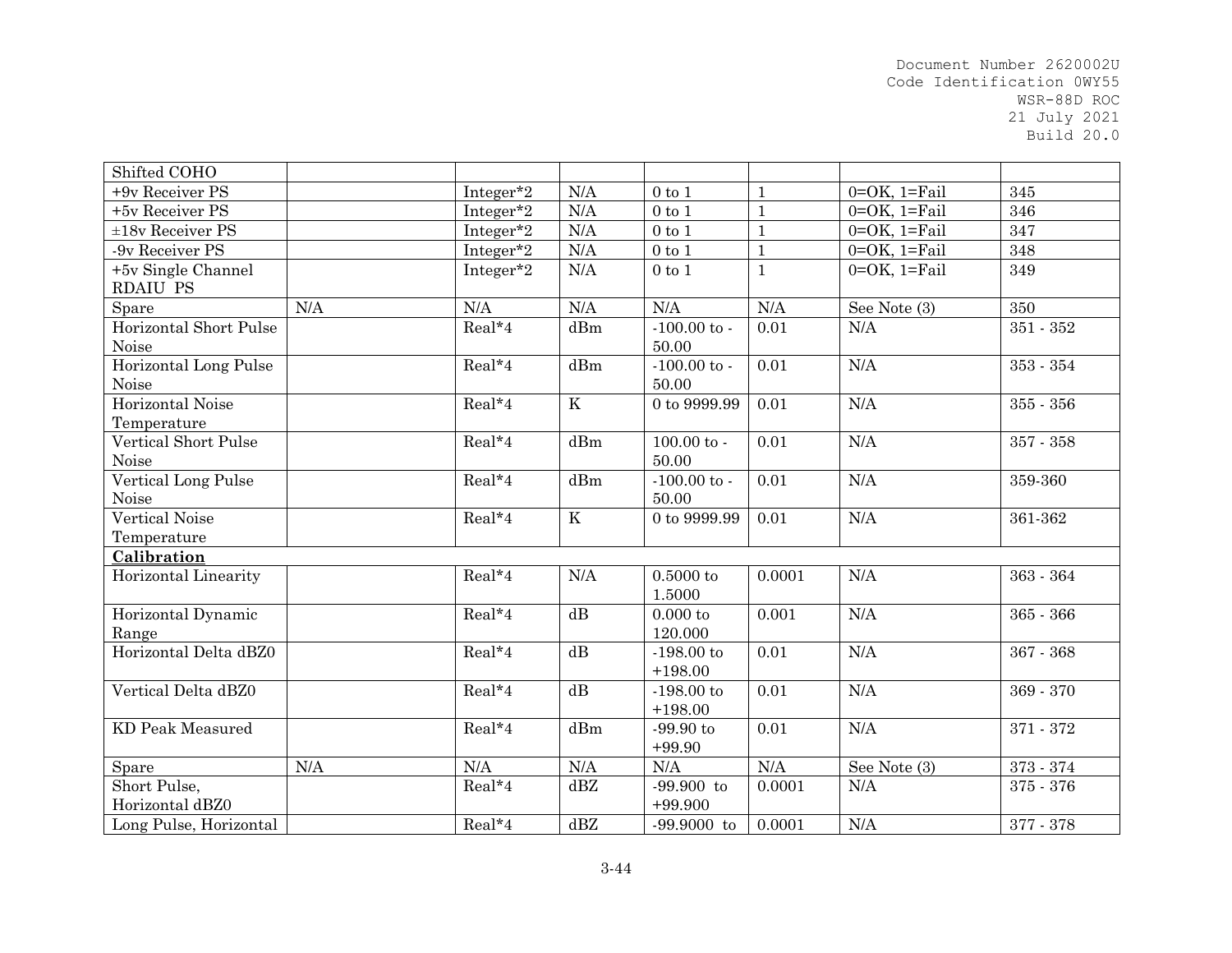| dBZ0                                |     |           |           | $+99.9000$       |              |                         |             |
|-------------------------------------|-----|-----------|-----------|------------------|--------------|-------------------------|-------------|
| Velocity (Processed)                |     | Integer*2 | N/A       | $0$ to $1$       | $\mathbf{1}$ | $0 = Good$ , $1 = Fail$ | 379         |
| Width (Processed)                   |     | Integer*2 | N/A       | $0$ to $1$       | $\mathbf{1}$ | 0=Good, 1=Fail          | 380         |
| Velocity (RF Gen)                   |     | Integer*2 | N/A       | $0$ to $1$       | $\mathbf{1}$ | $0 = Good$ , $1 = Tail$ | 381         |
| Width (RF Gen)                      |     | Integer*2 | $\rm N/A$ | $0$ to $1$       | $\mathbf{1}$ | $0 = Good$ , $1 = Fail$ | 382         |
| Horizontal I0                       |     | Real*4    | dBm       | -999.9000        | 0.0001       | N/A                     | 383 - 384   |
|                                     |     |           |           | to               |              |                         |             |
|                                     |     |           |           | $+999.9000$      |              |                         |             |
| Vertical I0                         |     | Real*4    | dBm       | -999.9000        | 0.0001       | N/A                     | 385 - 386   |
|                                     |     |           |           | to               |              |                         |             |
|                                     |     |           |           | +999.9000        |              |                         |             |
| Vertical Dynamic                    |     | Real*4    | dB        | $0.000$ to       | 0.001        | N/A                     | 387 - 388   |
| Range                               |     |           |           | 120.000          |              |                         |             |
| Short Pulse, Vertical               |     | Real*4    | dBZ       | $-99.9000$ to    | 0.0001       | N/A                     | 389 - 390   |
| dBZ0                                |     |           |           | $+99.9000$       |              |                         |             |
| Long Pulse, Vertical                |     | Real*4    | dBZ       | $-99.9000$ to    | 0.0001       | N/A                     | 391 - 392   |
| dBZ0                                |     |           |           | $+99.9000$       |              |                         |             |
| Spare                               | N/A | $\rm N/A$ | N/A       | $\rm N/A$        | $\rm N/A$    | See Note (3)            | $393 - 394$ |
| Spare                               | N/A | N/A       | $\rm N/A$ | $\rm N/A$        | N/A          | See Note (3)            | $395 - 396$ |
| Horizontal Power                    |     | Real*4    | dBm       | -999.9000        | 0.0001       | N/A                     | 397 - 398   |
| Sense                               |     |           |           | to               |              |                         |             |
|                                     |     |           |           | +999.9000        |              |                         |             |
| <b>Vertical Power Sense</b>         |     | Real*4    | dBm       | -999.9000        | 0.0001       | N/A                     | 399 - 400   |
|                                     |     |           |           | to               |              |                         |             |
|                                     |     |           |           | +999.9000        |              |                         |             |
| <b>ZDR</b> Bias                     |     | Real*4    | dB        | -999.9000        | 0.0001       | N/A                     | $401 - 402$ |
|                                     |     |           |           | to               |              |                         |             |
| Spare                               | N/A | $\rm N/A$ | N/A       | +999.9000<br>N/A | N/A          | See Note (3)            | $403 - 408$ |
|                                     |     | Real*4    | dB        | $-99.90$ to      |              | N/A                     |             |
| <b>Clutter Suppression</b><br>Delta |     |           |           | $+99.90$         | 0.01         |                         | 409-410     |
| Clutter Suppression                 |     | Real*4    | dBZ       | $-99.90$ to      | 0.01         | N/A                     | $411 - 412$ |
| <b>Unfiltered Power</b>             |     |           |           | $+99.90$         |              |                         |             |
| <b>Clutter Suppression</b>          |     | Real*4    | dBZ       | $-99.90$ to      | 0.01         | N/A                     | $413 - 414$ |
| <b>Filtered Power</b>               |     |           |           | $+99.90$         |              |                         |             |
|                                     |     |           |           |                  |              |                         |             |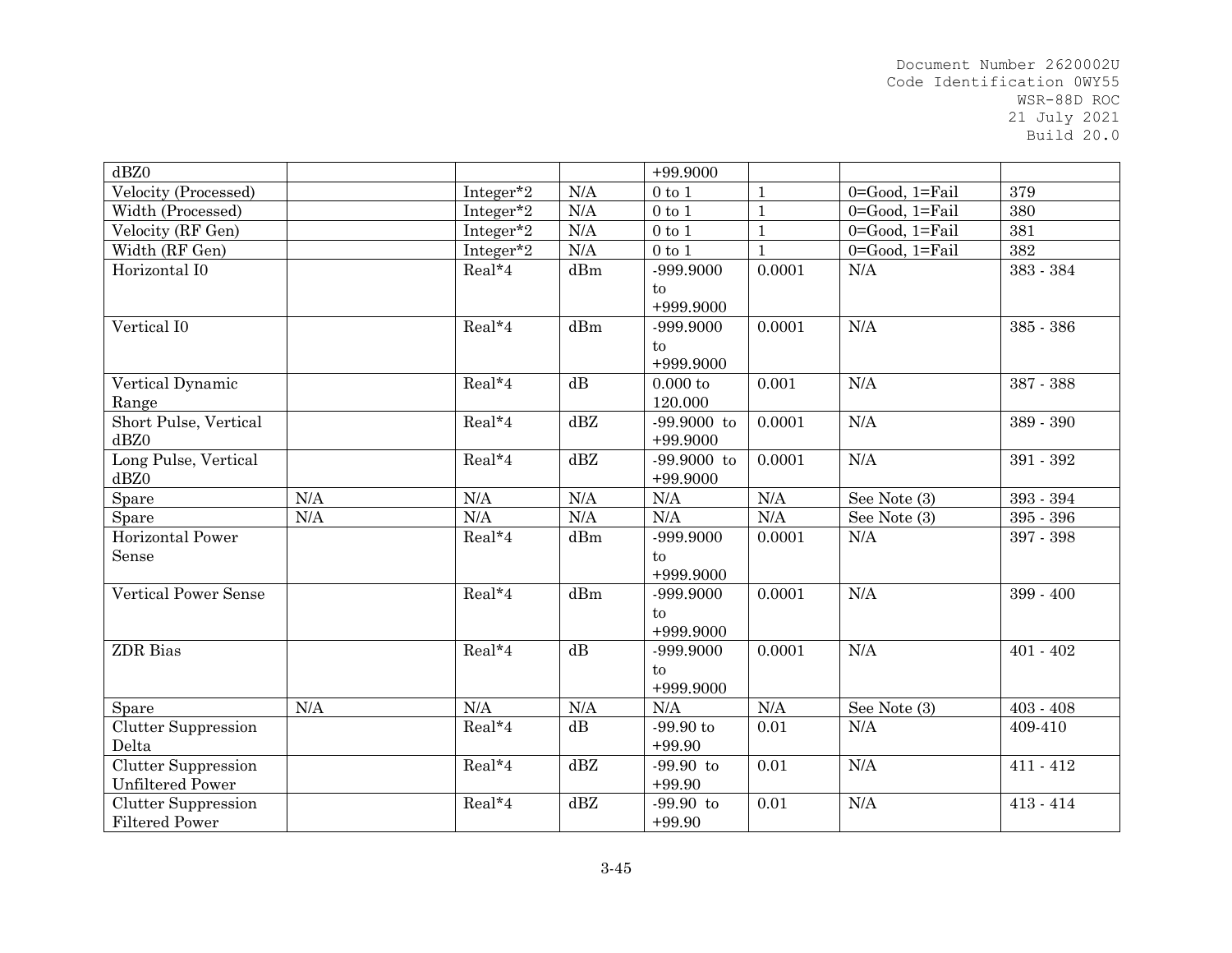| Spare                         |                      | N/A       | N/A       | N/A          | N/A          | See Note (3)                 | $415 - 416$ |
|-------------------------------|----------------------|-----------|-----------|--------------|--------------|------------------------------|-------------|
| Spare                         |                      | N/A       | N/A       | $\rm N/A$    | $\rm N/A$    | See Note (3)                 | $417 - 418$ |
| Spare                         | N/A                  | N/A       | N/A       | $\rm N/A$    | N/A          | See Note (3)                 | 419 - 422   |
| Spare                         | N/A                  | $\rm N/A$ | N/A       | N/A          | N/A          | See Note (3)                 | $423 - 424$ |
| Vertical Linearity            |                      | Real*4    | N/A       | 0.5000 to    | 0.0001       | N/A                          | $425 - 426$ |
|                               |                      |           |           | 1.5000       |              |                              |             |
| Spare                         | $\rm N/A$            | N/A       | $\rm N/A$ | N/A          | $\rm N/A$    | See Note (3)                 | $427 - 430$ |
| <b>File Status</b>            |                      |           |           |              |              |                              |             |
| <b>State File Read Status</b> |                      | Integer*2 | $\rm N/A$ | $0$ to $1$   | $\mathbf{1}$ | $0=OK$ , $1=Fi$ ail          | 431         |
| <b>State File Write</b>       |                      | Integer*2 | N/A       | $0$ to $1$   | $\mathbf{1}$ | $0=OK$ , $1=Fi$ ail          | 432         |
| <b>Status</b>                 |                      |           |           |              |              |                              |             |
| Bypass Map File Read          |                      | Integer*2 | N/A       | $0$ to $1$   | $\mathbf{1}$ | $0=OK$ , $1=Tail$            | 433         |
| <b>Status</b>                 |                      |           |           |              |              |                              |             |
| Bypass Map File Write         |                      | Integer*2 | N/A       | $0$ to $1$   | $\mathbf{1}$ | $0=OK$ , $1=Tail$            | 434         |
| <b>Status</b>                 |                      |           |           |              |              |                              |             |
| Spare                         | N/A                  | N/A       | N/A       | N/A          | N/A          | See Note (3)                 | 435         |
| Spare                         | N/A                  | N/A       | $\rm N/A$ | N/A          | $\rm N/A$    | See Note (3)                 | 436         |
| <b>Current Adaptation</b>     |                      | Integer*2 | N/A       | $0$ to $1$   | $\mathbf 1$  | $0=OK$ , $1=Fi$ ail          | 437         |
| <b>File Read Status</b>       |                      |           |           |              |              |                              |             |
| <b>Current Adaptation</b>     |                      | Integer*2 | N/A       | $0$ to $1\,$ | $\mathbf{1}$ | $0=OK$ , $1=Tail$            | 438         |
| File Write Status             |                      |           |           |              |              |                              |             |
| Censor Zone File Read         |                      | Integer*2 | $\rm N/A$ | $0$ to $1$   | $\mathbf{1}$ | $0=OK$ , $1=Fi$ ail          | 439         |
| <b>Status</b>                 |                      |           |           |              |              |                              |             |
| Censor Zone File              |                      | Integer*2 | N/A       | $0$ to $1$   | $\mathbf{1}$ | $0=OK$ , $1=Fi$ ail          | 440         |
| Write Status                  |                      |           |           |              |              |                              |             |
| Remote VCP File Read          |                      | Integer*2 | N/A       | $0$ to $1$   | $\mathbf{1}$ | $0=OK$ , $1=Fi$ ail          | 441         |
| <b>Status</b>                 |                      |           |           |              |              |                              |             |
| Remote VCP File               |                      | Integer*2 | N/A       | $0$ to $1$   | $\mathbf{1}$ | $0=OK$ , $1=Tail$            | 442         |
| Write Status                  |                      |           |           |              |              |                              |             |
| <b>Baseline Adaptation</b>    |                      | Integer*2 | $\rm N/A$ | $0$ to $1\,$ | $\mathbf{1}$ | $0=OK$ , $1=Tail$            | 443         |
| File Read Status              |                      |           |           |              |              |                              |             |
| Read Status of PRF            | Bitfield of PRF set  | $Code*2$  | N/A       | $0$ to $7$   | $\mathbf{1}$ | For each bit:                | 444         |
| <b>Sets</b>                   | read status:         |           |           |              |              | $0 = \text{Fail}$ , $1 = OK$ |             |
|                               | Bit 0 - Surveillance |           |           |              |              |                              |             |
|                               | Bit 1 - Doppler      |           |           |              |              |                              |             |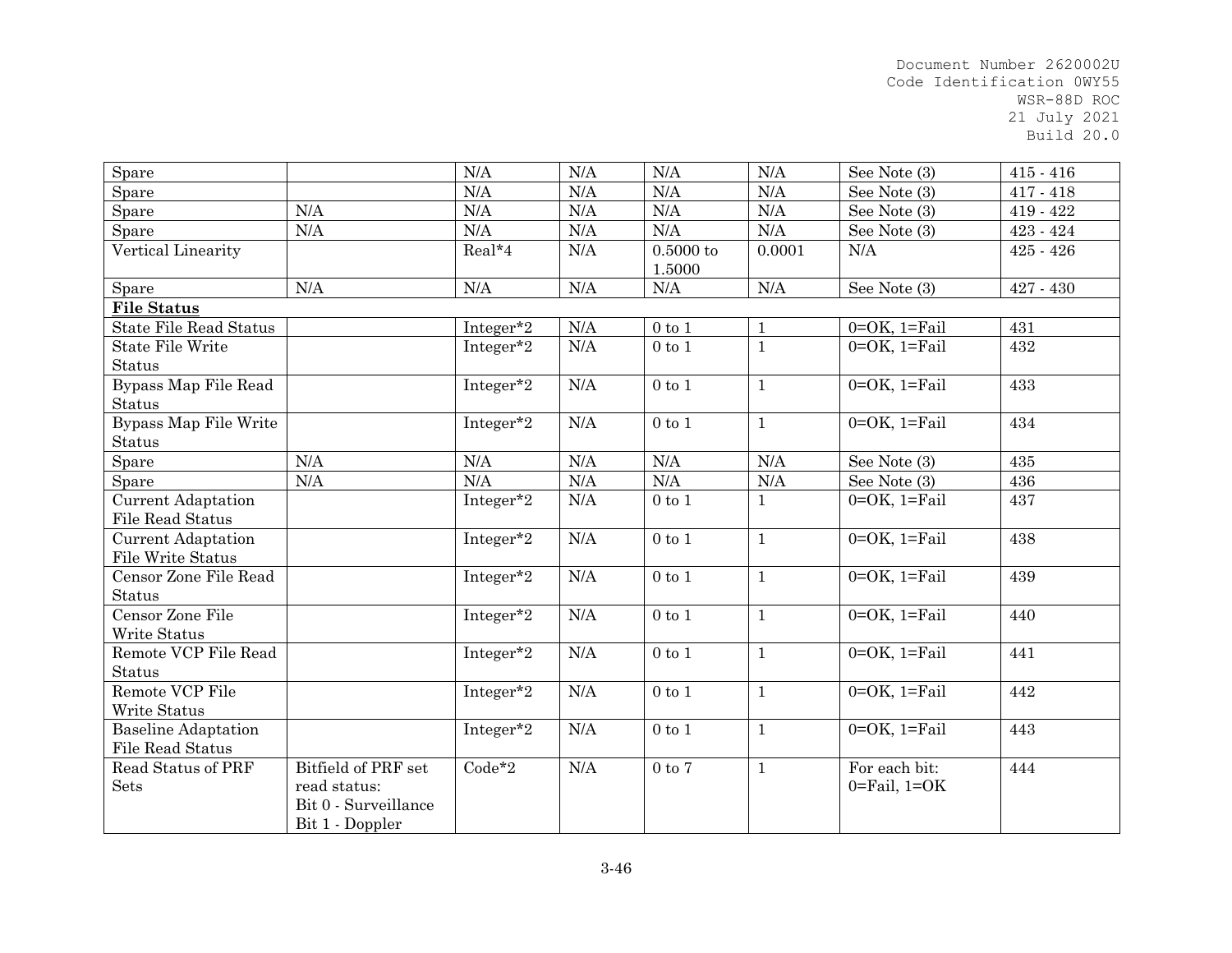|                                        | Bit 2 - Staggered<br>PRT                                                                                                                                                                                                                                                                                                                                        |           |                      |                  |              |                                                    |                 |
|----------------------------------------|-----------------------------------------------------------------------------------------------------------------------------------------------------------------------------------------------------------------------------------------------------------------------------------------------------------------------------------------------------------------|-----------|----------------------|------------------|--------------|----------------------------------------------------|-----------------|
| Clutter Filter Map File<br>Read Status |                                                                                                                                                                                                                                                                                                                                                                 | Integer*2 | N/A                  | $0$ to $1$       | $\mathbf{1}$ | $0=OK$ , $1=Fi$ ail                                | 445             |
| Clutter Filter Map File                |                                                                                                                                                                                                                                                                                                                                                                 | Integer*2 | N/A                  | $0$ to $1$       | $\mathbf{1}$ | $0=OK$ , $1=Fi$ ail                                | 446             |
| Write Status                           |                                                                                                                                                                                                                                                                                                                                                                 |           |                      |                  |              |                                                    |                 |
| General Disk I/O Error                 |                                                                                                                                                                                                                                                                                                                                                                 | Integer*2 | $\rm N/A$            | $0\ {\rm to}\ 1$ | $\mathbf{1}$ | $0=OK$ , $1=Fi$ ail                                | 447             |
| <b>RSP</b> Status                      | Bitfield of RSP<br><b>Health Status</b><br>Bit 0 - RSP Internal<br>Drive 'SMART'<br><b>Status</b><br>$Bit 1 - RSP$<br>Removable Drive<br>'SMART' Status<br>Bit $2 - RSP$ CPU 1<br>'Overtemp'<br>Bit $3 - RSP$ CPU $2$<br>'Overtemp'<br>Bit 4 - RSP CMOS<br><b>Battery Failure</b><br>Bit $5 - RSP$ Fan<br>Failure<br>$Bit 6 - RSP$<br>Motherboard<br>'Overtemp' | $Code*1$  | $\rm N/A$            | $\rm N/A$        | $\rm N/A$    | For each bit,:<br>$1 = \text{Tail}, 0 = \text{OK}$ | $448 - B$ yte 0 |
| Motherboard<br>Temperature             | Temperature of the<br>RSP's motherboard.                                                                                                                                                                                                                                                                                                                        | Integer*1 | deg C                | $0 - 255$        | $\mathbf{1}$ | See Note 7                                         | $448 - B$ yte 1 |
| CPU 1 Temperature                      | RSP CPU 1                                                                                                                                                                                                                                                                                                                                                       | Integer*1 | deg C                | $0 - 255$        | $\mathbf{1}$ | See Note 7                                         | $449 -$ Byte 0  |
|                                        | Temperature                                                                                                                                                                                                                                                                                                                                                     |           |                      |                  |              |                                                    |                 |
| CPU 2 Temperature                      | RSP CPU 2                                                                                                                                                                                                                                                                                                                                                       | Integer*1 | deg C                | $0 - 255$        | $\mathbf{1}$ | See Note 7                                         | $449 - B$ yte 1 |
|                                        | Temperature                                                                                                                                                                                                                                                                                                                                                     |           |                      |                  |              |                                                    |                 |
| CPU 1 Fan Speed                        | RSP CPU 1 Cooling                                                                                                                                                                                                                                                                                                                                               | Integer*2 | RPM                  | $0 - 65535$      | $\mathbf{1}$ | See Note 7                                         | 450             |
|                                        | Fan Speed                                                                                                                                                                                                                                                                                                                                                       |           |                      |                  |              |                                                    |                 |
| CPU 2 Fan Speed                        | RSP CPU 2 Cooling                                                                                                                                                                                                                                                                                                                                               | Integer*2 | $\operatorname{RPM}$ | $0 - 65535$      | $\mathbf{1}$ | See Note 7                                         | 451             |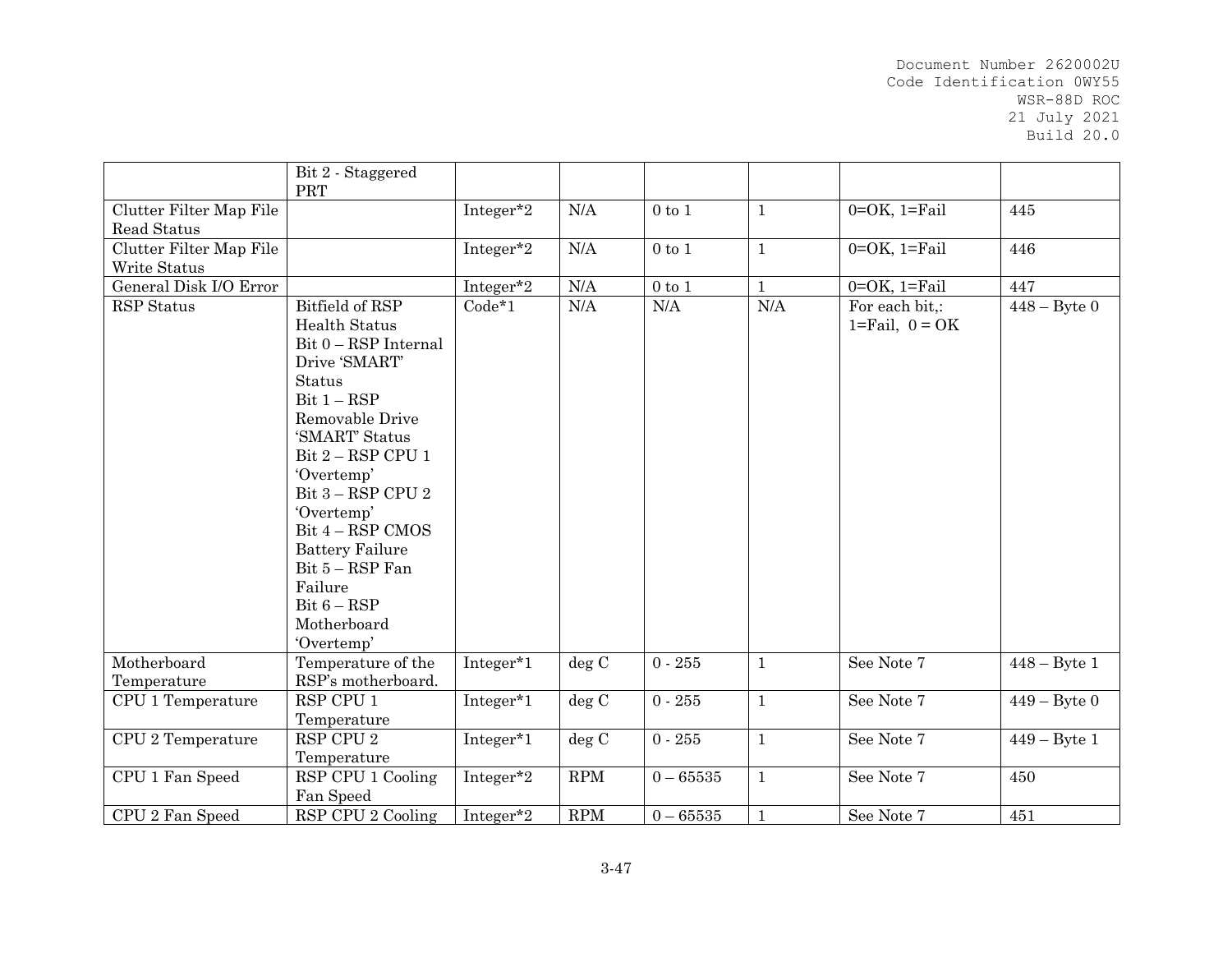|                               | Fan Speed            |              |            |              |              |                                  |             |
|-------------------------------|----------------------|--------------|------------|--------------|--------------|----------------------------------|-------------|
| RSP Fan 1 Speed               | RSP Case Cooling     | Integer*2    | <b>RPM</b> | $0 - 65535$  | $\mathbf{1}$ | See Note 7                       | 452         |
|                               | Fan 1 Speed          |              |            |              |              |                                  |             |
| RSP Fan 2 Speed               | RSP Case Cooling     | Integer*2    | <b>RPM</b> | $0 - 65535$  | $\mathbf{1}$ | See Note 7                       | 453         |
|                               | Fan 2 Speed          |              |            |              |              |                                  |             |
| RSP Fan 3 Speed               | RSP Case Cooling     | Integer*2    | <b>RPM</b> | $0 - 65535$  | $\mathbf{1}$ | See Note 7                       | 454         |
|                               | Fan 3 Speed          |              |            |              |              |                                  |             |
| Spare                         | N/A                  | $\rm N/A$    | N/A        | N/A          | N/A          | See Note (3)                     | $455 - 460$ |
| <b>Device Status</b>          |                      |              |            |              |              |                                  |             |
| <b>SPIP Comm Status</b>       |                      | Integer*2    | N/A        | $0$ to 1     | $\mathbf{1}$ | $0=OK$ , $1=Fi$ ail              | 461         |
| <b>HCI</b> Comm Status        |                      | Integer*2    | N/A        | $0$ to $1$   | $\mathbf{1}$ | $0=OK$ , $1=Fi$ ail              | 462         |
| <b>SPARE</b>                  | N/A                  | N/A          | N/A        | N/A          | N/A          | See Note (3)                     | 463         |
| Signal Processor              |                      | Integer*2    | N/A        | $0$ to $1\,$ | $\mathbf{1}$ | $0=OK$ , $1=Fi$ ail              | 464         |
| <b>Command Status</b>         |                      |              |            |              |              |                                  |             |
| <b>AME</b> Communication      |                      | Integer*2    | N/A        | $0$ to $1$   | $\mathbf{1}$ | $0 = OK$                         | 465         |
| Status                        |                      |              |            |              |              | $1 = \text{FAIL}$                |             |
| RMS Link Status               |                      | Integer*2    | N/A        | $0$ to $1$   | $\mathbf{1}$ | $0 =$ Connected,<br>$\mathbf{1}$ | 466         |
|                               |                      |              |            |              |              | $=$ Not Connected                |             |
| <b>RPG Link Status</b>        |                      | Integer*2    | N/A        | $0$ to $1$   | $\mathbf{1}$ | $0 =$ Connected, $1 =$           | 467         |
|                               |                      |              |            |              |              | Not Connected                    |             |
| <b>Interpanel Link Status</b> | The link between     | Integer*2    | N/A        | $0$ to $2$   | $\mathbf{1}$ | $0 = OK$                         | 468         |
|                               | channel 1 SPIP to    |              |            |              |              | $1 = \text{FAIL}$                |             |
|                               | channel 2 SPIP for   |              |            |              |              | $2 = N/A$ (Single                |             |
|                               | power, and           |              |            |              |              | Channel System)                  |             |
|                               | communications       |              |            |              |              |                                  |             |
| Performance Check             | Unix Epoch Time of   | Integer*4    | N/A        | N/A          | $\mathbf 1$  |                                  | 469 - 470   |
| Time                          | the next             |              |            |              |              |                                  |             |
|                               | performance check is |              |            |              |              |                                  |             |
|                               | due. (This is a 32   |              |            |              |              |                                  |             |
|                               | bit time_t)          |              |            |              |              |                                  |             |
| Spare                         | N/A                  | N/A          | $\rm N/A$  | $\rm N/A$    | N/A          | See Note (3)                     | 471 - 479   |
| Version                       | Version Number for   | Integer* $2$ | N/A        | N/A          | $\mathbf{1}$ | Expected to change               | 480         |
|                               | the Performance      |              |            |              |              | if any other change              |             |
|                               | Data Message         |              |            |              |              | rest of the message              |             |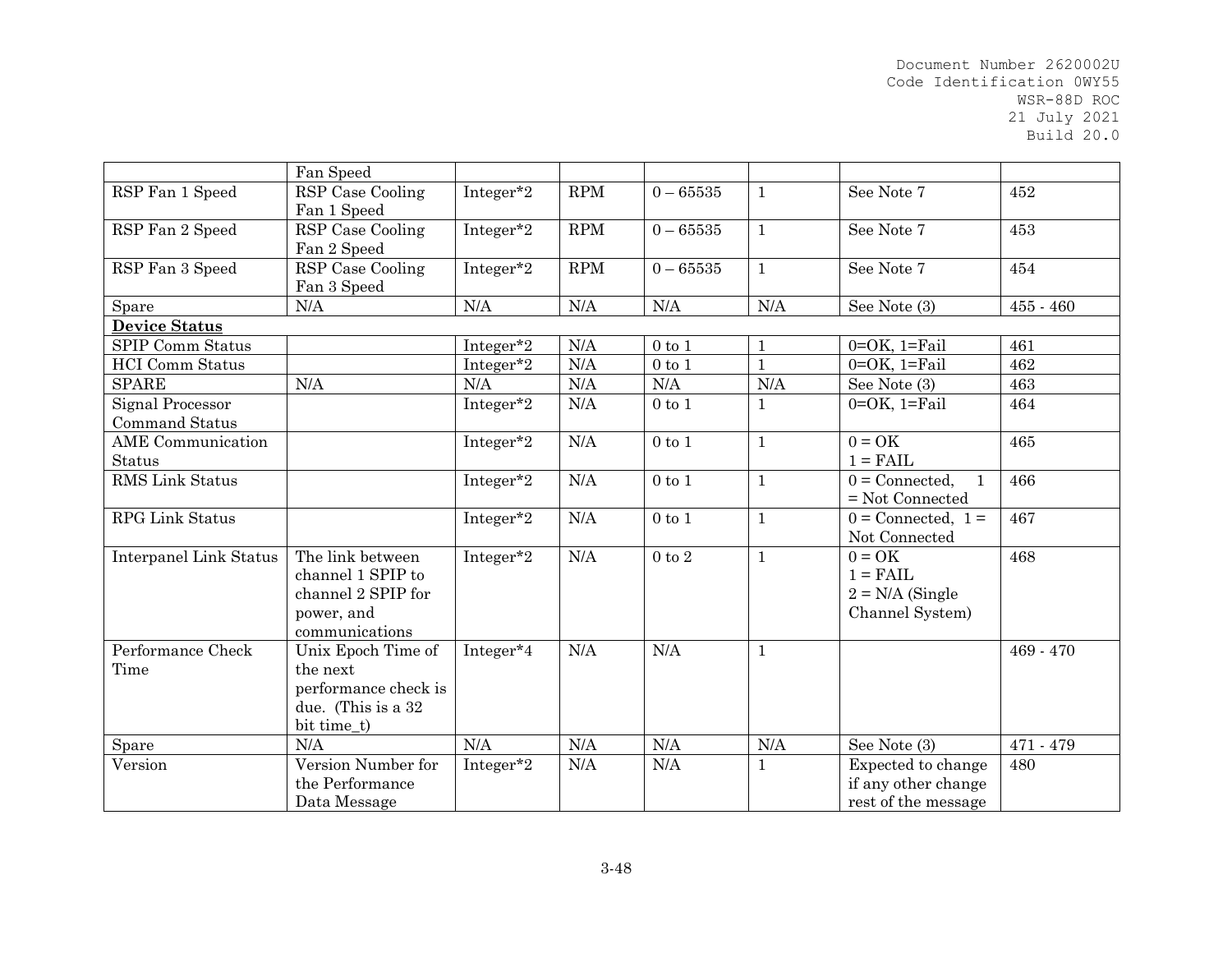Notes:

(1) No = Not connected or not configured.

(3) Value of the field will be zero.

(4) This note is not used.

(5) See Appendix B for unit definitions and standard symbology.

(6) 24 hour statistics are updated at 15 minute intervals.

7) For these values the maximum value of the range is used to denote a suspected sensor failure, so 255 for the temperature values is a failing code, as is 65535 for a fan rpm value. These values are well past physically reasonable and so are convenient for using as code values.

| <b>NAME</b>          | <b>DESCRIPTION</b>                                                                  | <b>FORMAT</b> | <b>UNITS</b> | <b>RANGE</b> | <b>ACCURACY/</b><br><b>PRECISION</b> | <b>HALF</b><br><b>WORD</b> |
|----------------------|-------------------------------------------------------------------------------------|---------------|--------------|--------------|--------------------------------------|----------------------------|
| Console Message Size | Number of<br>bytes/characters in<br>message.                                        | Integer*2     | N/A          | $2$ to $404$ | N/A                                  |                            |
| Message              | Console message text<br>including embedded<br>carriage returns, line<br>feeds, etc. | String        | N/A          | N/A          | N/A                                  | 2 to 203                   |

### **3.2.4.8Table VI Console Message (Message Types 4, 10)**

## **3.2.4.9Table VIII Loopback Test (Message Type 11 and Message Type 12)**

Loopback message 11 is sent by the RDA to the RPG upon initial connection. The RPG will resend message 11, without any changes to the RDA. In addition, loopback message 12 will be sent from the RPG to the RDA upon initial connection. The RDA will simply retransmit message 12 to the RPG without any modifications.

| <b>NAME</b>           | <b>DESCRIPTION</b>                                                        | <b>FORMAT</b>         | <b>UNITS</b> | <b>RANGE</b> | <b>ACCURACY/</b><br><b>PRECISION</b> | <b>HALF</b><br><b>WORD</b> |
|-----------------------|---------------------------------------------------------------------------|-----------------------|--------------|--------------|--------------------------------------|----------------------------|
| Loopback Message Size | Number of halfwords in<br>message (does not<br>include message<br>header) | Integer <sup>*2</sup> | N/A          | 2 to 1200    | N/A                                  |                            |
| Bit Pattern           | Bit Pattern of 0's and<br>1's used to test                                | N/A                   | N/A          | N/A          | N/A                                  | 2 to 1200                  |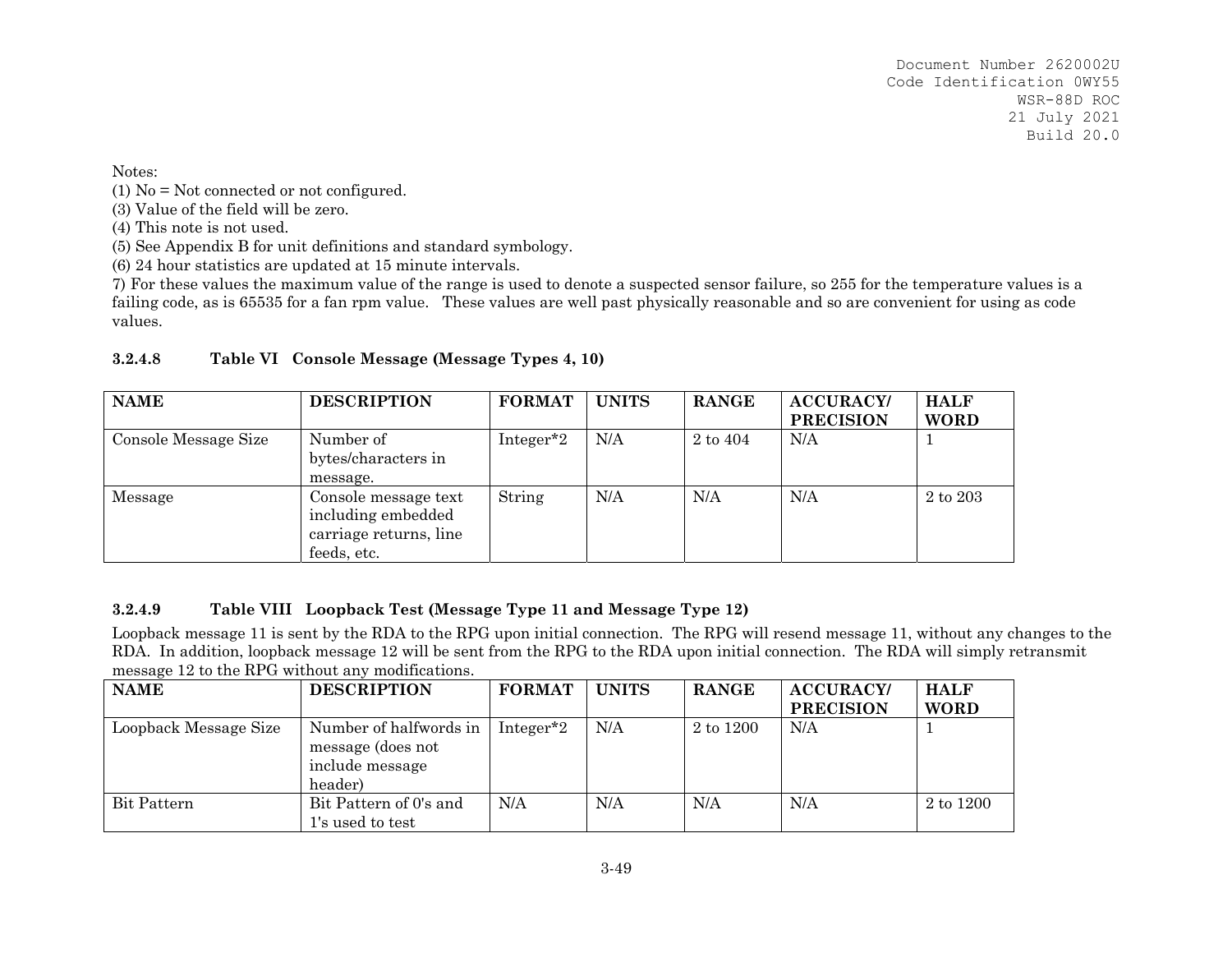| ٦Y<br>$\overline{\phantom{a}}$<br>. |  |  |  |
|-------------------------------------|--|--|--|

#### **3.2.4.10Table IX Clutter Filter Bypass Map (Message Type 13)**

| <b>NAME</b>                       | <b>DESCRIPTION</b>                  | <b>FORMAT</b> | UNITS(5) | <b>RANGE</b>                        | <b>ACCURACY/</b> | <b>HALFWORD</b> |
|-----------------------------------|-------------------------------------|---------------|----------|-------------------------------------|------------------|-----------------|
|                                   |                                     |               |          |                                     | <b>PRECISION</b> | <b>LOCATION</b> |
| <b>Bypass Map Generation Date</b> | Julian Date - 2440586.5(3)          | Integer*2     | d        | $1\ {\rm to}\ 65535$                |                  |                 |
| Bypass Map Generation Time        | Number of Minutes since             | Integer*2     | min      | 0 to 1440                           |                  | $\sqrt{2}$      |
|                                   | Midnight Greenwich Mean Time        |               |          |                                     |                  |                 |
| Number of Segments                | Number of Elevation Segments        | Integer*2     | N/A      | $1 \text{ to } 5$                   |                  | 3               |
| For Each Segment <sup>(1)</sup>   |                                     |               |          |                                     |                  |                 |
| Segment Number                    | Segment Number                      | Integer*2     | N/A      | $1 \text{ to } 5$                   |                  | E1              |
| Range Bins                        | Radial 1, Range Bins 0 to 15        | $Code*2$      | N/A      | 0 or 1 $(2)$                        | 1(4)             | E2              |
| Range Bins                        | Radial 1, Range Bins 16 to 31       | $Code*2$      | N/A      | 0 or $1^{(2)}$                      | 1(4)             | E <sub>3</sub>  |
|                                   | $\cdots$                            | $\cdots$      | $\cdots$ | $\cdots$                            | $\cdots$         | $\cdots$        |
| Range Bins                        | Radial 1, Range Bins 496 to 511     | $Code*2$      | N/A      | 0 or $1^{(2)}$                      | 1(4)             | <b>E33</b>      |
| Range Bins                        | Radial 2, Range Bins 0 to 15        | $Code*2$      | N/A      | 0 or $1^{(2)}$                      | 1(4)             | E34             |
| Range Bins                        | Radial 2, Range Bins 16 to 31       | Code*2        | N/A      | 0 or $1^{(2)}$                      | 1(4)             | E35             |
|                                   | $\cdots$                            | $\cdots$      | $\cdots$ | $\cdots$                            | $\cdots$         | $\cdots$        |
| Range Bins                        | Radial 2 Range Bins 496 to 511      | $Code*2$      | N/A      | 0 or 1 $^{\scriptscriptstyle{(2)}}$ | 1(4)             | <b>E65</b>      |
|                                   |                                     |               | $\cdots$ | $\cdots$                            | $\cdots$         | $\cdots$        |
| Range Bins                        | Radial 360 Range Bins 0 to 15       | $Code*2$      | N/A      | 0 or $1^{(2)}$                      | 1(4)             | E11490          |
| Range Bins                        | Radial 360 Range Bins 16 to 31      | $Code*2$      | N/A      | 0 or 1 $(2)$                        | 1(4)             | E11491          |
|                                   |                                     |               | $\cdots$ | $\ddotsc$                           | $\cdots$         | $\cdots$        |
| Range Bins                        | Radial 360 Range Bins 496 to<br>511 | $Code*2$      | N/A      | 0 or $1^{(2)}$                      | 1(4)             | E11521          |

(1) Each elevation segment includes 360 azimuth radials. Each azimuth radial consists of 512 range cells. Each range cell has 1 kilometer resolution starting at 0 to 1 kilometer. The first azimuth radial, R0, subtends the angle  $0.0 \leq R0 \leq 1.0$  degrees, with the next azimuth radial, R1, subtending the angle  $1.0 \leq R1 \leq 2.0$  degrees, etc. Increasing angles are taken to be clockwise relative to true north. Elevation segment number 1 is closest to the ground, increasing segment numbers denote increasing elevation.

(2) Each bit represents a range bin. Range Bins:  $0 =$  perform clutter filtering;  $1 =$  bypass the clutter filters

(3) 1 January 1970 00.00 Greenwich Mean Time = 1 Modified Julian Date

(4) MSB equals the lowest numbered bin (i.e., for HW E2, MSB = Bin 0)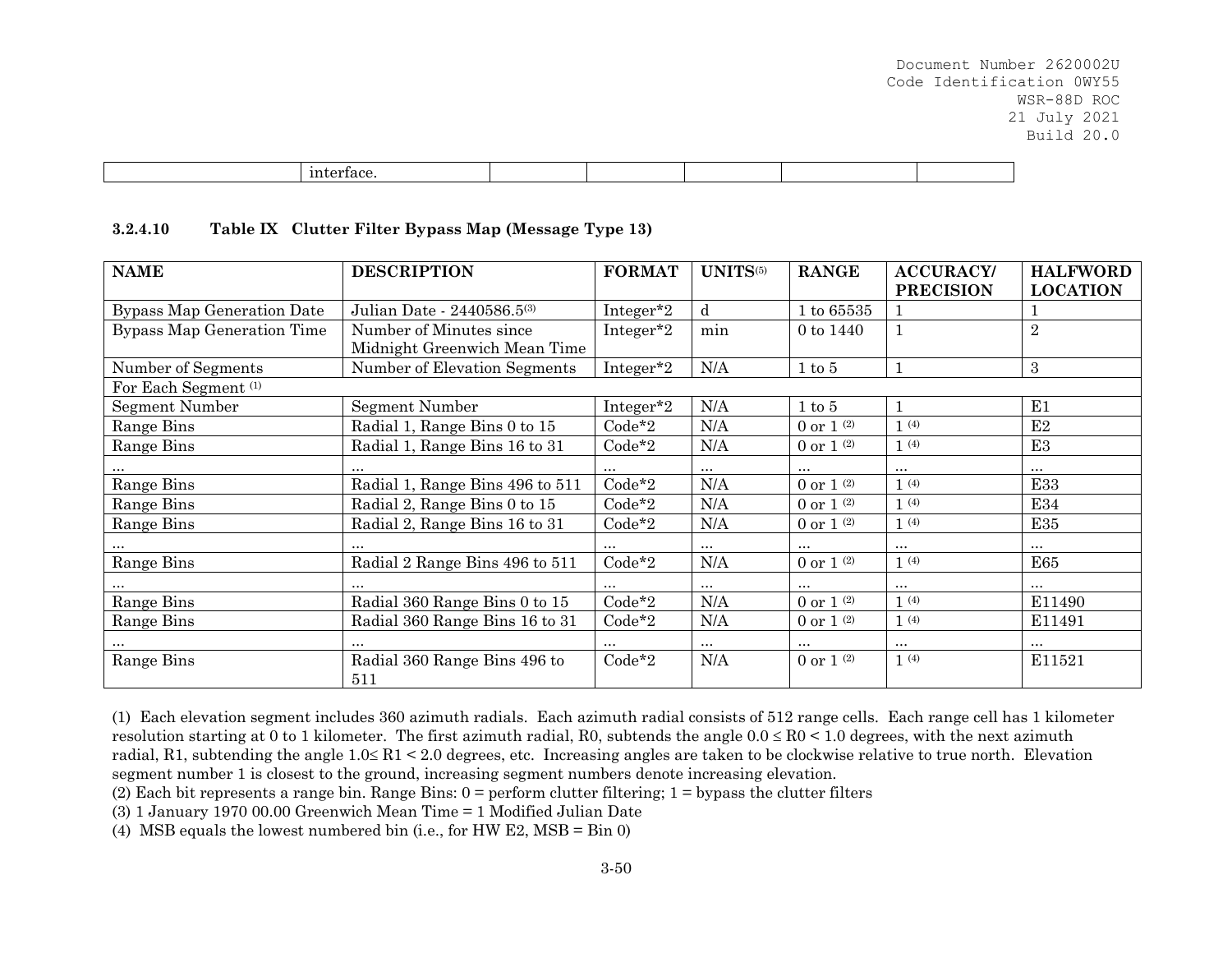(5) See Appendix B for unit definitions and standard symbology.

# **3.2.4.11Table X RDA Control Commands (Message Type 6)**

| <b>NAME</b>                                                               | <b>DESCRIPTION</b>                                                                                                               | FORMAT <sup>(2)</sup>                               | UNITS(6)           | <b>RANGE</b><br>(OR)<br><b>VALUE)</b>                                                                                                                      | <b>ACCURACY/</b><br><b>PRECISION</b> | <b>HALFWORD</b><br><b>LOCATION</b> |
|---------------------------------------------------------------------------|----------------------------------------------------------------------------------------------------------------------------------|-----------------------------------------------------|--------------------|------------------------------------------------------------------------------------------------------------------------------------------------------------|--------------------------------------|------------------------------------|
| RDA STATE COMMAND <sup>(1)</sup>                                          | <b>RDA State Command Values:</b><br>$\bullet$ No Change<br>$\bullet$ Stand-By<br>$\bullet$ Operate<br>$\bullet$ Restart          | $\bullet$ Code*2                                    | N/A                | As Listed<br>$\bullet$ 0 (no bits<br>set)<br>$•32769$ (bit<br>$0 & 15 = 1$<br>$\bullet 32772$ (bit<br>$2 & 15 = 1$<br>$\bullet 32776$ (bit<br>$3 & 15 = 1$ | $\bullet{\rm N/A}$                   | $\bullet$ 1                        |
| SPARE Note (3)                                                            | N/A                                                                                                                              | $\rm N/A$                                           | N/A                | $\Omega$                                                                                                                                                   | N/A                                  | $\overline{2}$                     |
| <b>AUXILIARY POWER</b><br><b>GENERATOR CONTROL</b><br>Note <sup>(4)</sup> | Aux. Power Generator Control<br>Values:<br>$\bullet$ No Change<br>•Switch to Auxiliary Power<br>•Switch to Utility Power         | $\bullet$ Code <sup><math>\overline{2}</math></sup> | N/A                | As Listed<br>$\bullet$ 0 (no bits<br>set)<br>$\bullet 32772$ (bit<br>$2 & 15 = 1$<br>$\bullet 32770$ (bit<br>$1 & 15 = 1$                                  | $\bullet{\rm N/A}$                   | $\bullet 3$                        |
| RDA CONTROL COMMANDS<br><b>AND</b><br><b>AUTHORIZATION</b>                | $\bullet$ No Change<br>•Control Command Clear<br>•Local Control Enabled<br>•Remote Control Accepted<br>•Remote Control Requested | $\bullet$ Code*2                                    | $\bullet{\rm N/A}$ | •As listed<br>$\bullet$ 0 (no bits<br>set)<br>$\bullet 2$ (bit 1<br>set)<br>$\bullet$ 4 (bit 2)<br>set)<br>$\bullet 8$ (bit 3<br>set)                      | $\bullet{\rm N/A}$                   | $\bullet 4$                        |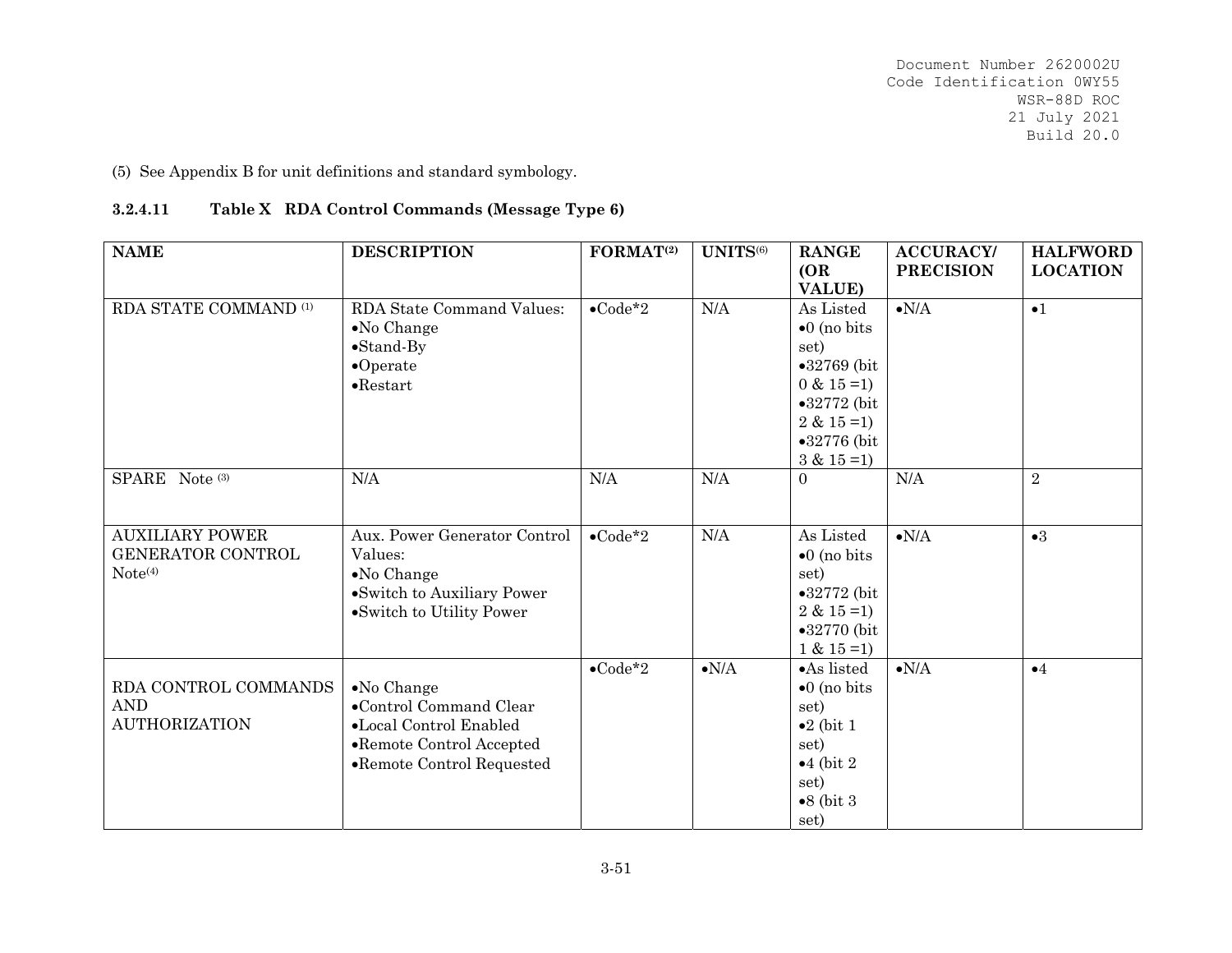|                           |                              |                                    |                    | $\bullet 16$ (bit 4  |                    |                |
|---------------------------|------------------------------|------------------------------------|--------------------|----------------------|--------------------|----------------|
|                           |                              |                                    |                    | set)                 |                    |                |
| RESTART VCP OR            | Restart VCP or Elevation Cut | $\bullet$ Code*2                   | N/A                | As Listed            | $\bullet{\rm N/A}$ | •5             |
| <b>ELEVATION CUT</b>      | Values:                      |                                    |                    | $\bullet$ 0 (no bits |                    |                |
|                           | $\bullet$ None               |                                    |                    | set)                 |                    |                |
|                           | •Restart Volume Coverage     |                                    |                    | $•32768$ (bit        |                    |                |
|                           | Pattern                      |                                    |                    | $15 = 1$             |                    |                |
|                           | •Restart Elevation Cut       |                                    |                    | $•32768+$            |                    |                |
|                           |                              |                                    |                    | cut                  |                    |                |
|                           |                              |                                    |                    | number               |                    |                |
|                           |                              |                                    |                    | (bit $15 = 1$ ;      |                    |                |
|                           |                              |                                    |                    | set binary           |                    |                |
|                           |                              |                                    |                    | number of            |                    |                |
|                           |                              |                                    |                    | cut in bits          |                    |                |
|                           |                              |                                    |                    |                      |                    |                |
|                           |                              |                                    |                    | $0$ to $7)$          |                    |                |
| SELECT LOCAL VCP          |                              | $\bullet$ Integer*2                | $\bullet{\rm N/A}$ | •As Listed           | $\bullet$ 1        | $\bullet 6$    |
| NUMBER FOR NEXT           | •Use Remote Pattern          |                                    |                    | $\bullet$ 0 (no bits |                    |                |
| <b>VOLUME SCAN</b>        | $\bullet$ Pattern Number     |                                    |                    | set)                 |                    |                |
|                           | $\bullet$ No Change          |                                    |                    | $\bullet$ 1 to 767   |                    |                |
|                           |                              |                                    |                    | •32767               |                    |                |
| <b>SPARE</b>              | N/A                          | N/A                                | N/A                | $\overline{0}$       |                    | $\overline{7}$ |
|                           |                              |                                    |                    |                      |                    |                |
| <b>SUPER RESOLUTION</b>   | Values:                      | $^{\bullet}$ Code*2 <sup>(4)</sup> | N/A                | As Listed            | $\bullet{\rm N/A}$ | $\bullet 8$    |
| <b>CONTROL</b>            | •No change                   |                                    |                    | $\bullet$ 0 (no bits |                    |                |
|                           | $\bullet$ Enable             |                                    |                    | set)                 |                    |                |
|                           | $\bullet$ Disable            |                                    |                    | $\bullet 2$ (bit 1   |                    |                |
|                           |                              |                                    |                    | set)                 |                    |                |
|                           |                              |                                    |                    | $\bullet$ 4 (bit 2)  |                    |                |
|                           |                              |                                    |                    | set)                 |                    |                |
| <b>CLUTTER MITIGATION</b> | Values:                      | $\bullet$ Code*2 $(4)$             | $\bullet{\rm N/A}$ | •As Listed           | $\bullet{\rm N/A}$ | •9             |
| DECISION CONTROL          | •No change                   |                                    |                    | $\bullet$ 0 (no bits |                    |                |
|                           | $\bullet$ Enable             |                                    |                    |                      |                    |                |
|                           |                              |                                    |                    | set)                 |                    |                |
|                           | $\noindent$ Disable          |                                    |                    | $\bullet 2$ (bit 1   |                    |                |
|                           |                              |                                    |                    | set)                 |                    |                |
|                           |                              |                                    |                    | $\bullet$ 4 (bit 2)  |                    |                |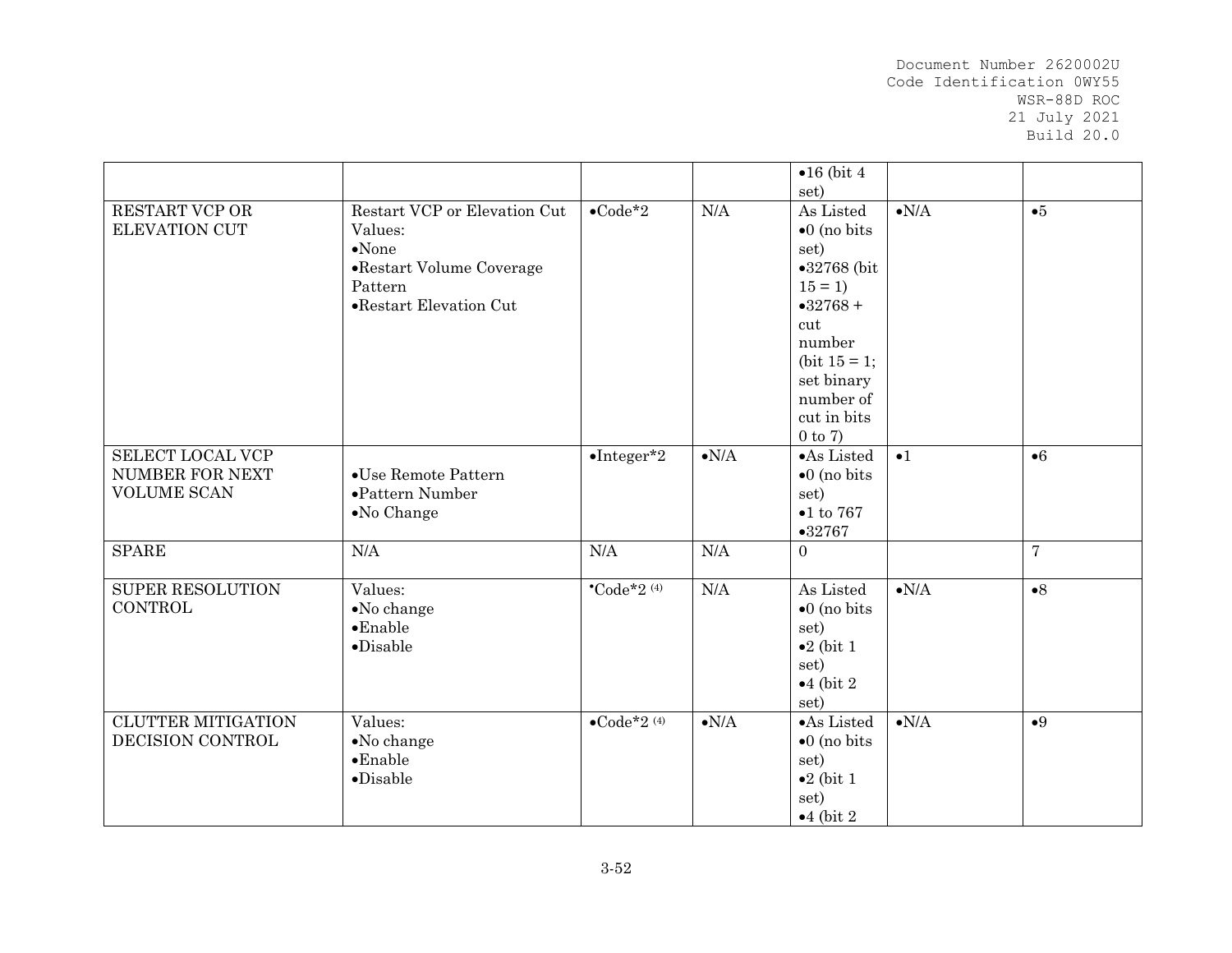|                      |                             |                        |                    | set)                   |                              |                |
|----------------------|-----------------------------|------------------------|--------------------|------------------------|------------------------------|----------------|
| <b>AVSET CONTROL</b> | Values:                     | $\bullet$ Code*2 $(4)$ | $\bullet N/A$      | •As Listed             | $\bullet N/A$                | •10            |
|                      | $\bullet$ No change         |                        |                    | $\bullet$ 0 (no bits   |                              |                |
|                      | $\bullet$ Enable            |                        |                    | set)                   |                              |                |
|                      | $\bullet$ Disable           |                        |                    | $\bullet 2$ (bit 1     |                              |                |
|                      |                             |                        |                    | set)                   |                              |                |
|                      |                             |                        |                    | $\bullet$ 4 (bit 2)    |                              |                |
|                      |                             |                        |                    | set)                   |                              |                |
| <b>SPARE</b>         | N/A                         | N/A                    | $\rm N/A$          | $\Omega$               | $\rm N/A$                    | 11             |
| CHANNEL CONTROL      |                             | $\bullet$ Code*2       | $\bullet{\rm N/A}$ | $\bullet$ As Listed    | $\bullet{\rm N/A}$           | •12            |
| <b>COMMAND</b>       | $\bullet$ No Change         |                        |                    | $\bullet$ 0 (no bits   |                              |                |
|                      | •Set to Controlling Channel |                        |                    | set)                   |                              |                |
|                      | •Set to Non-controlling     |                        |                    | $\bullet 1$ (bit 0)    |                              |                |
|                      | Channel                     |                        |                    | set)                   |                              |                |
|                      |                             |                        |                    | $\bullet 2$ (bit 1     |                              |                |
|                      |                             |                        |                    | set)                   |                              |                |
| PERFORMANCE CHECK    | No Change                   | $Code*2$               | N/A                | As Listed              | N/A                          | 13             |
| <b>CONTROL</b>       | Force Performance Check     |                        |                    | $\bullet$ 0 (no bits   |                              |                |
|                      |                             |                        |                    | set)                   |                              |                |
|                      |                             |                        |                    | $1$ (bit $0$           |                              |                |
|                      |                             |                        |                    | set)                   |                              |                |
| ZDR BIAS ESTIMATE    | Values <sup>(8)</sup>       | $\bullet$ Integer*2    | $\bullet$ dB       | •As Listed             | $\bullet \pm 0.4/0.03^{(8)}$ | •14            |
| <b>WEIGHTED MEAN</b> | $\bullet$ Not Available     |                        |                    | $\bullet$ <sup>0</sup> |                              |                |
|                      | $\bullet$ No Change         |                        |                    | $\bullet$ 1            |                              |                |
|                      | •Coded Value                |                        |                    | $\bullet 2$ to $1058$  |                              |                |
| <b>SPARE</b>         | N/A                         | N/A                    | N/A                | $\Omega$               | N/A                          | $15$ to $20\,$ |
| <b>SPOT BLANKING</b> |                             | $\bullet$ Code*2       | $\bullet{\rm N/A}$ | •As Listed             | $\bullet{\rm N/A}$           | •21            |
|                      | $\bullet$ No Change         |                        |                    | $\bullet$ 0 (no bits   |                              |                |
|                      | •Enable Spot Blanking       |                        |                    | set)                   |                              |                |
|                      | •Disable Spot Blanking      |                        |                    | $\bullet 2$ (bit 1     |                              |                |
|                      |                             |                        |                    | set)                   |                              |                |
|                      |                             |                        |                    | $\bullet$ 4 (bit 2)    |                              |                |
|                      |                             |                        |                    | set)                   |                              |                |
| <b>SPARE</b>         | N/A                         | N/A                    | N/A                | $\overline{0}$         | N/A                          | $22$ to $26\,$ |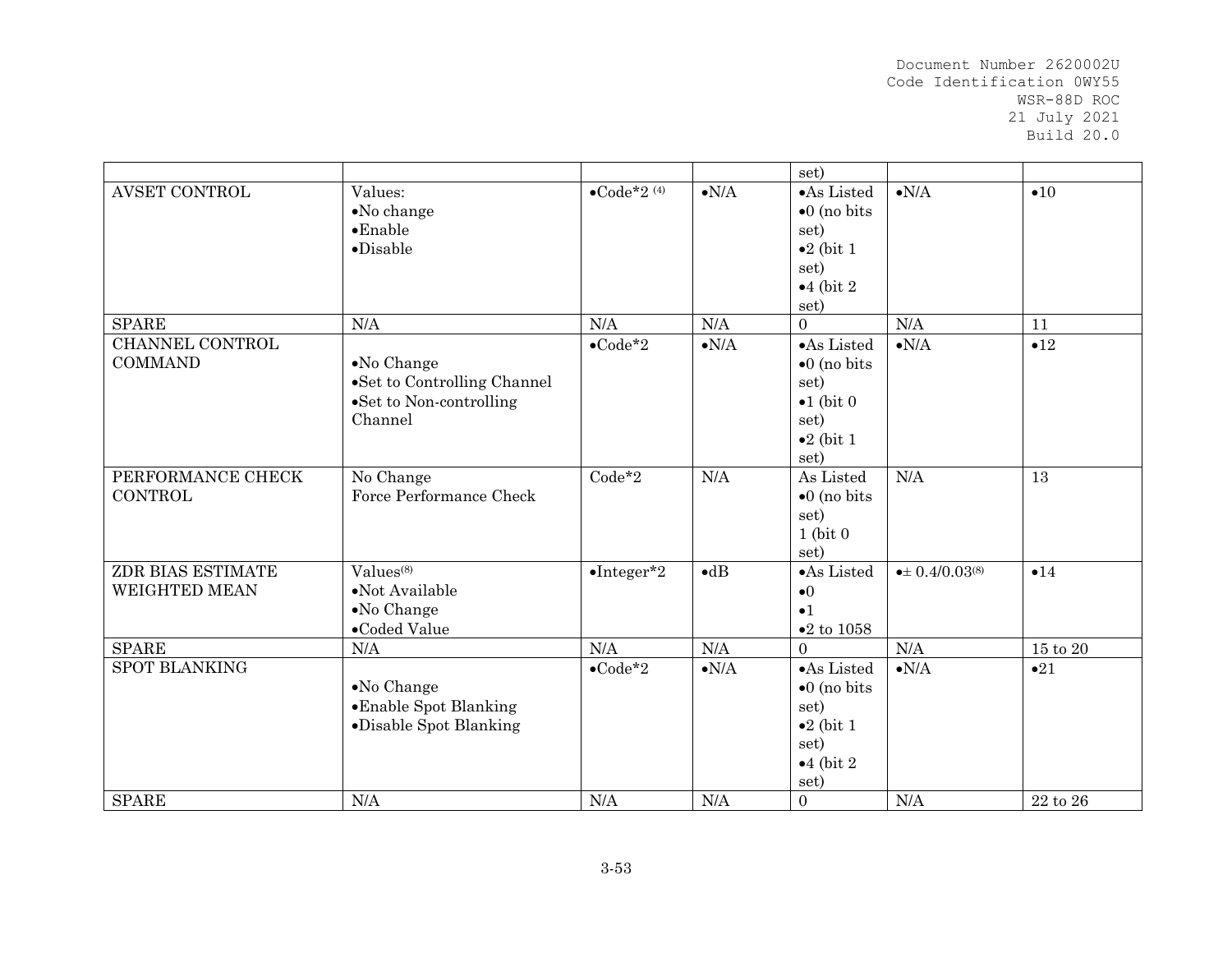(1) Only one command is allowed at a time; except Restart, which is allowed with operational commands.

(2) A halfword is defined to be 16 bits. All specified bit locations are referenced from 0 (the LSB) to 15 (the MSB).

(3) This halfword used to be for based data selection but as of RDA Build 14.0, the RDA will ignore any base data selection control commands.

(4) The states are mutually exclusive.

(5) This note is no longer used.

(6) See Appendix B for unit definitions and standard symbology.

(7) "Offline Operate" has been removed from the RDA software in the build 19.

(8) See Table XVII-I, for the encoding of the ZDR block. Values 0 and 1 reserved for "Not Available", and "No Change", otherwise the same encoding is used for this item.

| <b>NAME</b>                               | <b>DESCRIPTION</b>                                                                           | FORMAT <sup>(4)</sup> | <b>UNITS</b> (10) | <b>RANGE</b><br>(OR)                                                    | <b>ACCURACY/</b><br><b>PRECISION</b> | <b>HALFWORD</b><br><b>LOCATION</b> |
|-------------------------------------------|----------------------------------------------------------------------------------------------|-----------------------|-------------------|-------------------------------------------------------------------------|--------------------------------------|------------------------------------|
| MESSAGE SIZE                              | Number of Halfwords in<br>Message                                                            | Integer*2             | halfword          | VALUE) <sup>(7)</sup><br>34 to 747                                      | 1                                    |                                    |
| PATTERN TYPE                              | Constant Elevation Cut                                                                       | $Code*2$              | N/A               | As listed<br>$\overline{2}$                                             | N/A                                  | $\overline{2}$                     |
| PATTERN NUMBER                            | Pattern Number Values:<br>$\bullet$ Operational<br>$\bullet$ Constant Elevation Types $(11)$ | $\bullet$ Integer*2   | $\bullet N/A$     | $\bullet$ See<br>Appendix<br>C for<br>available<br><b>VCPs</b>          | $\bullet$ 1                          | $\bullet 3$                        |
| NUMBER OF ELEVATION<br><b>CUTS</b>        | Number of elevation cuts in<br>one complete volume scan                                      | Integer*2             | N/A               | 1 to 32                                                                 | $\mathbf{1}$                         | $\overline{4}$                     |
| <b>VERSION</b>                            | VCP version number                                                                           | Integer*1             | N/A               | 1 to 99                                                                 |                                      | 5(1)                               |
| <b>CLUTTER MAP GROUP</b><br><b>NUMBER</b> | Clutter map groups are not<br>currently implemented.                                         | Integer*1             | N/A               | 1 to $2^{(12)}$                                                         | $\mathbf{1}$                         | 5(2)                               |
| DOPPLER VELOCITY<br><b>RESOLUTION</b>     | Doppler Velocity Resolution<br>Values:<br>$\bullet$ 0.5<br>$\bullet 1.0$                     | $\bullet$ Code*1      | $\bullet$ m/s     | •As Listed<br>$\bullet 2$ (set bit<br>9)<br>$\bullet$ 4 (set bit<br>10) | $\bullet{\rm N/A}$                   | $•6^{(1)}$                         |

**3.2.4.12Table XI Volume Coverage Pattern Data (Message Types 5 & 7)**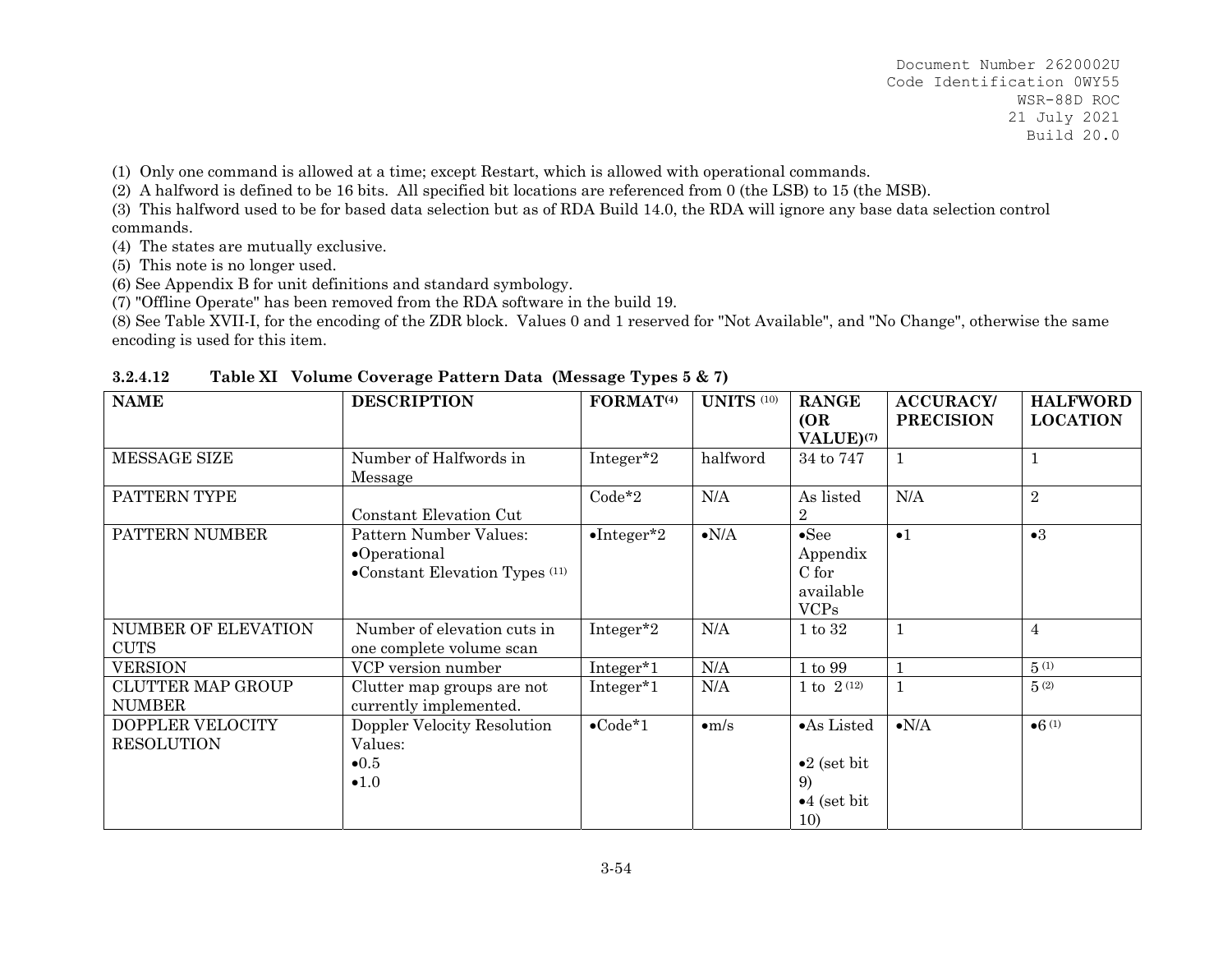| PULSE WIDTH                              | Pulse Width Values:<br>$\bullet$ Short<br>$\bullet$ Long                                                                                                                                                             | $\bullet$ Code*1                 | $\bullet{\rm N/A}$ | •As listed<br>$\bullet 2$ (set bit<br>1)<br>$•4$ (set bit<br>2)                                                                  | $\bullet{\rm N/A}$ | •6(2)              |
|------------------------------------------|----------------------------------------------------------------------------------------------------------------------------------------------------------------------------------------------------------------------|----------------------------------|--------------------|----------------------------------------------------------------------------------------------------------------------------------|--------------------|--------------------|
| $\text{RESERVED}\text{^{(14)}}$          | N/A                                                                                                                                                                                                                  | N/A                              | N/A                | N/A                                                                                                                              | N/A                | $7-8$              |
| VCP SEQUENCING(14)                       | VCP SEQUENCING VALUES<br>•Number of Elevations<br>•Maximum SAILS Cuts<br>•Sequence Active<br>$\bullet$ Truncated VCP                                                                                                 | $\bullet$ Code*2 <sup>(15)</sup> | $\bullet{\rm N/A}$ | $\bullet$<br>Bits 0-4<br>Bits 5-6<br>Bit 13 set<br>Bit 14 set                                                                    | N/A                | 9                  |
| VCP SUPPLEMENTAL<br>DATA <sup>(14)</sup> | VCP SUPPLEMENTAL<br><b>VALUES</b><br>$\bullet$ SAILS VCP<br>•Number SAILS Cuts<br>$\bullet$ MRLE VCP<br>•Number of MRLE Cuts<br>$-Sparses$<br>$\bullet$ MPDA VCP<br>$\bullet$ BASE TILT VCP<br>•Number of BASE TILTS | $\bullet$ Code*2 <sup>(16)</sup> | $\bullet{\rm N/A}$ | $\bullet$<br>Bit 0 set<br>Bits 1-3<br>Bit 4 set<br>Bits 5-7<br><b>Bits 8-10</b><br>Bit 11 set<br>Bit 12 set<br><b>Bits 13-15</b> |                    | 10                 |
| RESERVED <sup>(14)</sup>                 | N/A                                                                                                                                                                                                                  | N/A                              | N/A                | N/A                                                                                                                              | N/A                | 11                 |
| Repeat for each elevation angle (18)     |                                                                                                                                                                                                                      |                                  |                    |                                                                                                                                  |                    |                    |
| <b>ELEVATION ANGLE (3)</b>               | The elevation angle for this<br>cut                                                                                                                                                                                  | $Code*2(6)$                      | deg                | 0.000000<br>to<br>359.95605<br>$\overline{5}$                                                                                    | 0.043945           | E1                 |
| <b>CHANNEL</b><br><b>CONFIGURATION</b>   | Channel Configuration<br>Values:<br>$\bullet$ Constant Phase<br>•Random Phase<br>•SZ2 Phase                                                                                                                          | $\bullet$ Code*1                 | $\bullet{\rm N/A}$ | •As Listed<br>$\bullet$ <sup>0</sup><br>$\bullet$ 1<br>$\bullet 2$                                                               | $\bullet{\rm N/A}$ | •E2 <sup>(1)</sup> |
| <b>WAVEFORM TYPE</b>                     | <b>Waveform Type Values:</b><br>•Contiguous Surveillance<br>•Contiguous Doppler w/                                                                                                                                   | $\bullet$ Code*1                 | $\bullet{\rm N/A}$ | 'As Listed<br>(8)<br>$\bullet$ 1                                                                                                 | $\bullet{\rm N/A}$ | $\bullet$ E2 (2)   |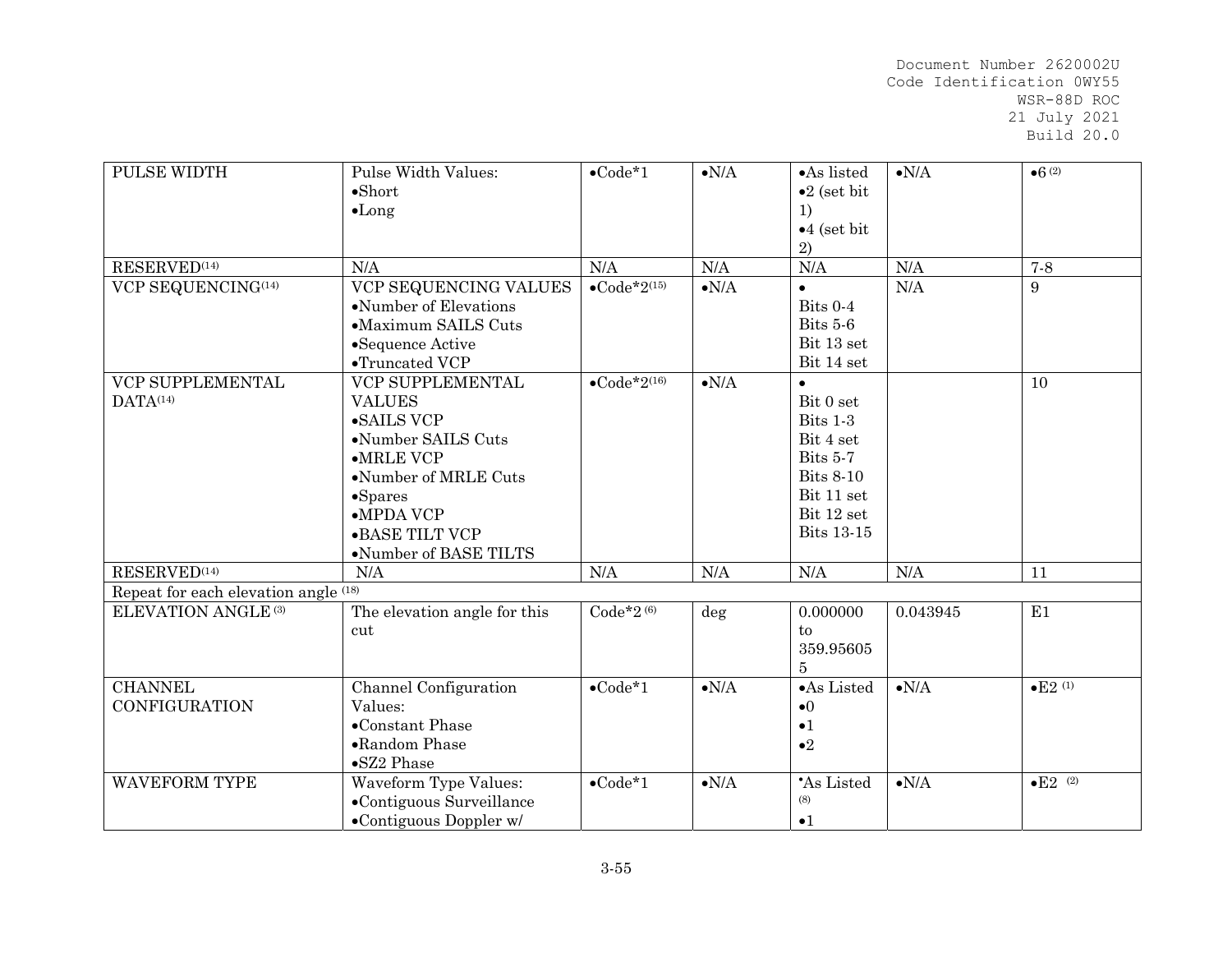|                                                              | <b>Ambiguity Resolution</b><br>$\bullet$ Contiguous Doppler w/o<br>Ambiguity Resolution<br>$\bullet$ Batch<br>•Staggered Pulse Pair                                           |                      |                 | $\bullet$ <sup>2</sup><br>$\bullet 3$<br>$\bullet$ 4<br>•5                                                                          |                |                     |
|--------------------------------------------------------------|-------------------------------------------------------------------------------------------------------------------------------------------------------------------------------|----------------------|-----------------|-------------------------------------------------------------------------------------------------------------------------------------|----------------|---------------------|
| <b>SUPER RESOLUTION</b><br><b>CONTROL</b>                    | <b>Super Resolution Control</b><br>Values:<br>0.5 degree azimuth<br>1/4 km reflectivity<br>Doppler to 300 km<br>Dual Polarization Control<br>• Dual Polarization to 300<br>km | $Code*1$             | N/A             | As Listed<br>(13)<br>Bit<br>$\bullet$<br>0 <sub>set</sub><br>Bit 1<br>set<br>Bit 2<br>$\bullet$<br>set<br>Bit 3<br>$\bullet$<br>set | N/A            | $E3$ <sup>(1)</sup> |
| <b>SURVEILLANCE PRF</b><br>NUMBER <sup>(5)</sup>             | The pulse repetition<br>frequency number for<br>surveillance cuts                                                                                                             | Integer*1            | N/A             | $0$ to $8$                                                                                                                          | $\mathbf{1}$   | $E3^{(2)}$          |
| <b>SURVEILLANCE PRF</b><br>PULSE COUNT/RADIAL <sup>(5)</sup> | The pulse count per radial for<br>surveillance cuts                                                                                                                           | Integer*2            | N/A             | 0 to 999                                                                                                                            | $\mathbf{1}$   | E4                  |
| <b>AZIMUTH RATE</b>                                          | The azimuth rate of the cut                                                                                                                                                   | $Code*2^{(9)}$       | $\deg/s$        | $-44.989$ to<br>$+44.989$                                                                                                           | 0.010986328125 | E <sub>5</sub>      |
| <b>REFLECTIVITY</b><br><b>THRESHOLD</b>                      | Signal to noise ratio (SNR)                                                                                                                                                   | Scaled               | $\overline{dB}$ | $-12.0$ to<br>$+20.0$                                                                                                               | .125           | E <sub>6</sub>      |
| <b>VELOCITY THRESHOLD</b>                                    | threshold for reflectivity<br>Signal to noise ratio (SNR)                                                                                                                     | SInteger*2<br>Scaled | dB              | $-12.0$ to                                                                                                                          | .125           | E7                  |
|                                                              | threshold for velocity                                                                                                                                                        | SInteger*2           |                 | $+20.0$                                                                                                                             |                |                     |
| <b>SPECTRUM WIDTH</b>                                        | Signal to noise ratio (SNR)                                                                                                                                                   | Scaled               | Db              | $-12.0$ to                                                                                                                          | .125           | E <sub>8</sub>      |
| <b>THRESHOLD</b>                                             | threshold for spectrum width                                                                                                                                                  | SInteger*2           |                 | $+20.0$                                                                                                                             |                |                     |
| <b>DIFFERENTIAL</b><br><b>REFLECTIVITY</b>                   | Signal to noise ratio (SNR)<br>threshold for differential                                                                                                                     | Scaled<br>SInteger*2 | dB              | $-12.0$ to<br>$+20.0$                                                                                                               | .125           | E <sub>9</sub>      |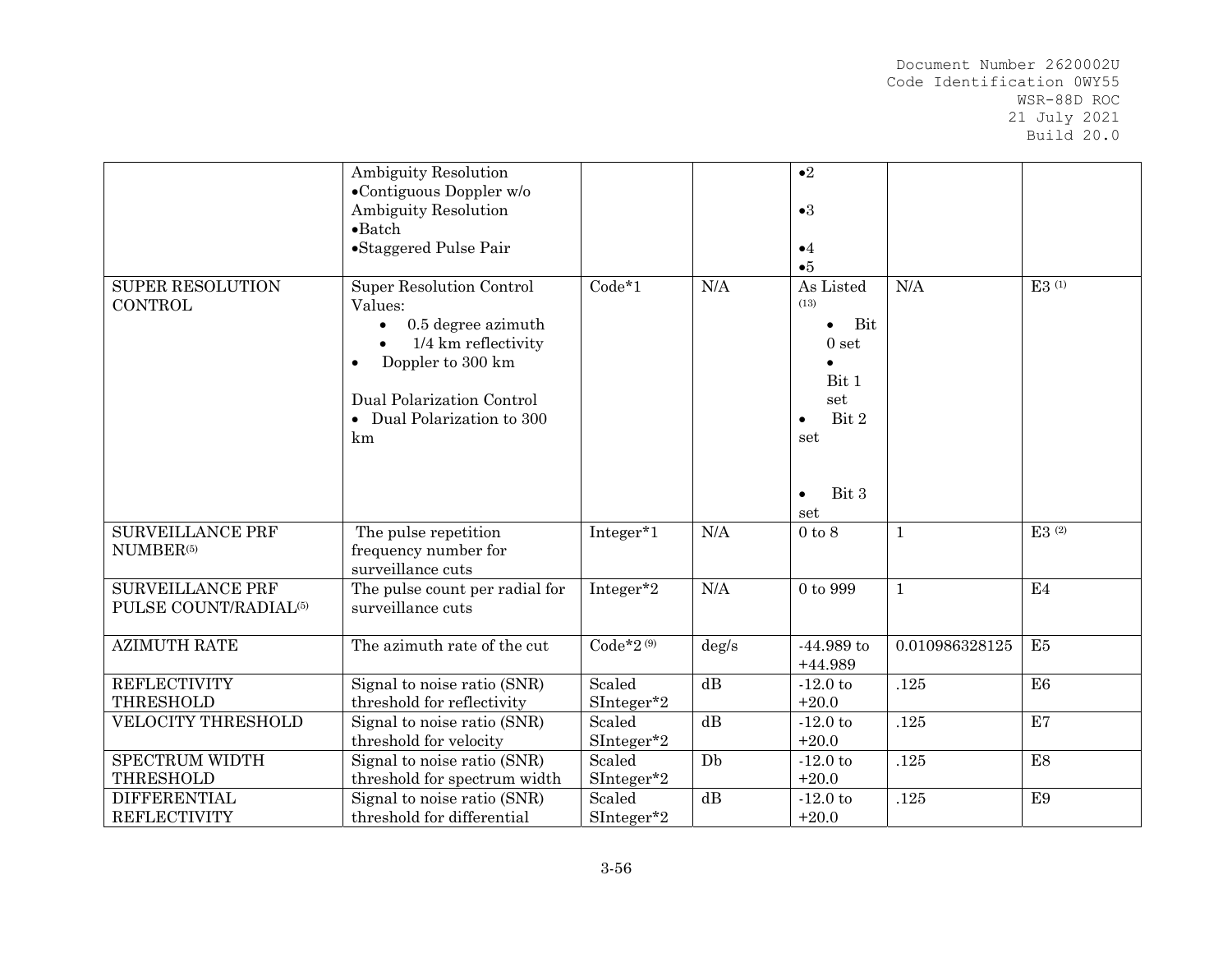| <b>THRESHOLD</b>             | reflectivity                 |                     |                    |                              |              |                 |
|------------------------------|------------------------------|---------------------|--------------------|------------------------------|--------------|-----------------|
| DIFFERENTIAL PHASE           | Signal to noise ratio (SNR)  | Scaled              | dB                 | $-12.0$ to                   | .125         | E10             |
| <b>THRESHOLD</b>             | threshold for differential   | SInteger*2          |                    | $+20.0$                      |              |                 |
|                              | phase                        |                     |                    |                              |              |                 |
| <b>CORRELATION</b>           | Signal to noise ratio (SNR)  | Scaled              | $\mathrm{dB}$      | $-12.0$ to                   | .125         | E11             |
| <b>COEFFICIENT THRESHOLD</b> | threshold for correlation    | $\text{SInteger*2}$ |                    | $+20.0$                      |              |                 |
|                              | coefficient                  |                     |                    |                              |              |                 |
| <b>EDGE ANGLE</b>            | Sector 1 Azimuth Clockwise   | Code*2 $(6)$        | deg                | 0.000000                     | 0.043945     | E12             |
|                              | Edge Angle (denotes start    |                     |                    | to                           |              |                 |
|                              | angle)                       |                     |                    | 359.95605                    |              |                 |
|                              |                              |                     |                    | 5                            |              |                 |
| DOPPLER PRF NUMBER(5)        | Sector 1 Doppler PRF Number  | Integer*2           | N/A                | $0$ to $8$                   | $\mathbf{1}$ | E13             |
| DOPPLER PRF PULSE            | Sector 1 Doppler Pulse       | Integer*2           | N/A                | 0 to 999                     | 1            | E14             |
| COUNT/RADIAL <sup>(5)</sup>  | Count/Radial                 |                     |                    |                              |              |                 |
| SUPPLEMENTAL DATA(14)        | Supplemental Data Values     | $\bullet$ Code*2    | $\bullet{\rm N/A}$ | $\bullet$                    | N/A          | $E15^{(17)}$    |
|                              | •SAILS Cut                   |                     |                    | Bit 0 set                    |              |                 |
|                              | •SAILS Sequence Number       |                     |                    | Bits 1-3                     |              |                 |
|                              | $\bullet$ MRLE Cut           |                     |                    | Bit 4 set                    |              |                 |
|                              | •MRLE Sequence Number        |                     |                    | Bits 5-7                     |              |                 |
|                              | $\bullet$ Spare              |                     |                    | Bit 8                        |              |                 |
|                              | $\bullet$ MPDA Cut           |                     |                    | Bit 9 set                    |              |                 |
|                              | •BASE TILT Cut               |                     |                    | ${\rm Bit}$ $10$ ${\rm set}$ |              |                 |
| SAME AS E12 to E14 FOR       |                              |                     |                    |                              |              | E16 to E18      |
| <b>SECTOR 2</b>              |                              |                     |                    |                              |              |                 |
| <b>EBC ANGLE</b>             | The correction added to the  | $Code*2^{(6)}$      | deg                | 0.000000                     | 0.043945     | E19             |
|                              | elevation angle for this cut |                     |                    | to                           |              |                 |
|                              |                              |                     |                    | 359.95605                    |              |                 |
|                              |                              |                     |                    | 5                            |              |                 |
| SAME AS E12 to E14 FOR       |                              |                     |                    |                              |              | E20 to E22      |
| <b>SECTOR 3</b>              |                              |                     |                    |                              |              |                 |
| RESERVED <sup>(14)</sup>     | N/A                          | N/A                 | N/A                | N/A                          | N/A          | E <sub>23</sub> |

(1) Upper byte.

(2) Lower byte.

(3) For Each Elevation Cut, repeat E1-E23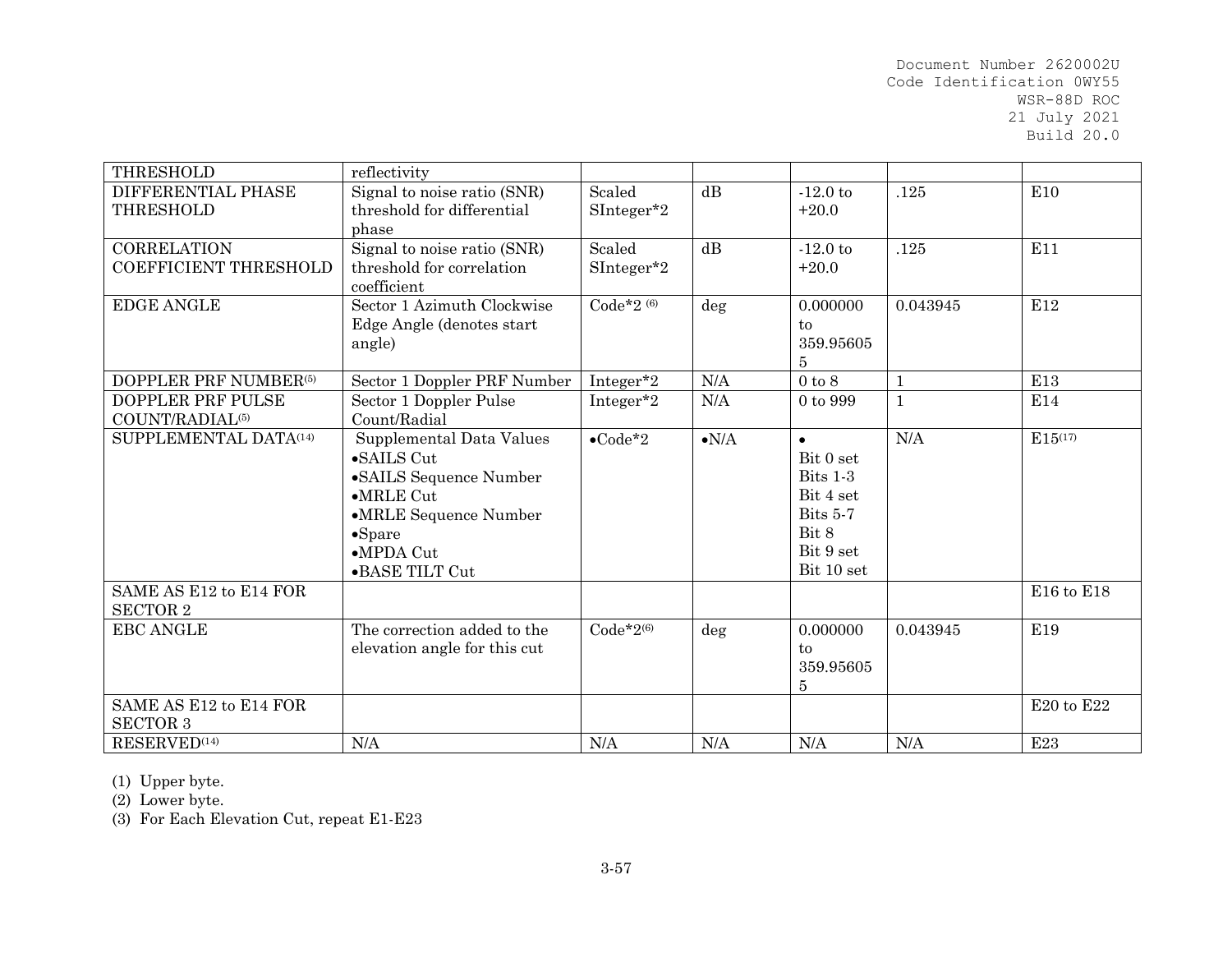- (4) A halfword is defined to be 16 bits. All specified bit locations are referenced from 0 (the LSB) to 15 (the MSB).
- (5) Zero values are only to be used when the field is non-applicable. For example ... for VCP 21, cut 1 is a contiguous surveillance cut. The Doppler fields will all have "0" for their value. Cut 2 is a contiguous doppler cut, thus the surveillance fields will have "0" for their value.
- (6) Format defined in Table III-A.
- (7) Values shown are after applicable scaling and conversion is done.
- (8) Values are mutually exclusive.
- (9) Format defined in Table XI-D.
- (10) See Appendix B for unit definitions and standard symbology.
- (11) Currently all operational VCP patterns are constant elevation types.
- (12) Clutter map groups are not currently used. The currently used value for this field is 1.
- (13) Values can be independently set and are not exclusive.
- (14) Reserved for RPG use. These values will be byte swapped as half words in the RDA and returned to the RPG.

(15) VCP Sequencing information used by the RPG. A VCP that is part of a VCP Sequence may be truncated in the number of elevation cuts without changing the VCP number. Bits 0-4 are used to denote the number of elevation cuts within this truncated VCP. The truncated VCP may also support Supplemental Adaptive Intra-volume Low elevation Scan (SAILS) with a limited number of SAILS cuts. This is denoted using bits 5-6. The maximum allowed is 3. Bit 13 is set if this VCP is part of an active VCP Sequence. Bit 14 is set if this VCP is part of an active VCP Sequence and the VCP is truncated in the number of elevation cuts.

(16) Supplemental Scan information used by the RPG. Bit 0 is set if this VCP contains SAILS cuts. Bits 1-3 are used to denote the number of SAILS cuts in the VCP limited to a maximum of 3. Bit 4 is set if this VCP contains Mid-volume Rescan of Low-level Elevations (MRLE) cuts. Bits 5-7 denote the number of MRLE cuts in the VCP limited to a maximum of 4. SAILS and MRLE cannot be simultaneously active. Bits 8-10 are spares. Bit 11 is set if the VCP is an Multi-PRF Dealiasing Algorithm (MPDA) VCP. Bit 12 is set if the VCP contains at least one BASE TILT. Bits 13-15 denotes the number of BASE TILTS in the VCP. Currently only 1 BASE TILT is supported. (17) This word defines information about whether the elevation cut is a SAILS or a MRLE cut. If a SAILS cut (bit 0 set), bits 1-3 denote

the SAILS sequence number. If a MRLE cut (bit 4 set), bits 5-7 denote the MRLE sequence number. The MRLE sequence number will be the same as the RPG elevation index of the cut. By definition, the RPG elevation indexing scheme treats split cuts as the same elevation index. An elevation cut cannot be both a SAILS cut and a MRLE cut. If the elevation cut is a Multi-PRF Dealiasing (MPDA) cut, bit 9 is set. An MPDA cut can also be either a SAILS cut or MRLE cut. If the elevation cut is a BASE TILT cut, bit 10 is set.

(18) E value halfword locations are determined by  $EX = (12 + (X-1)) + ((Cut - 1) * Number of E Values)$ . Currently the Number\_of\_E\_Values is 23.

| $n_{\rm T}$ | WEIGHT $(1)$ $(2)$       |
|-------------|--------------------------|
|             | . .                      |
|             | $\overline{\phantom{a}}$ |
|             |                          |

**3.2.4.12.1**Table XI-D Azimuth and Elevation Rate Data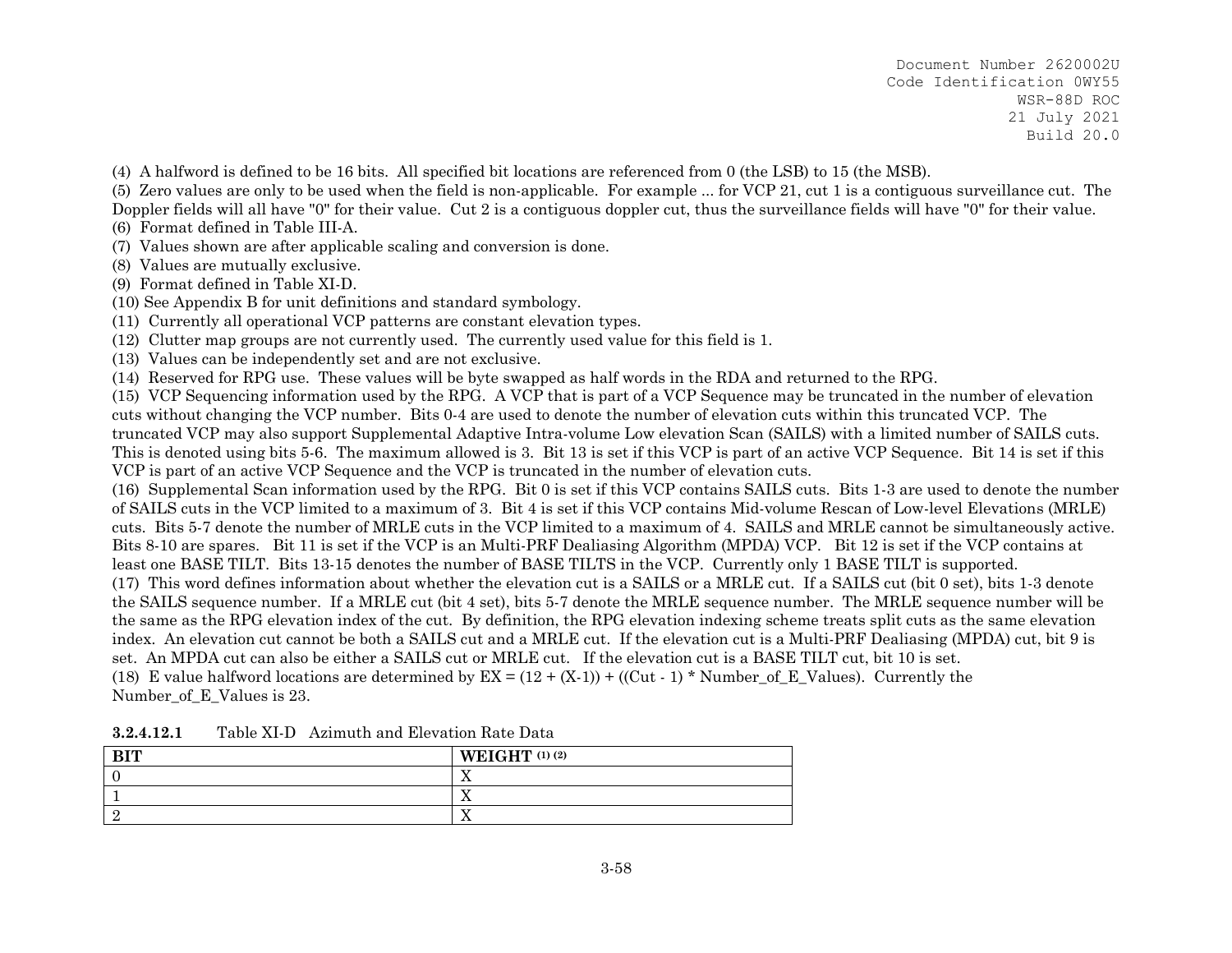| $\sqrt{3}$      | 0.010986328125                      |
|-----------------|-------------------------------------|
| $\overline{4}$  | 0.02197265625                       |
| 5               | 0.0439453125                        |
| $6\phantom{1}6$ | 0.087890625                         |
| 7               | 0.17578125                          |
| 8               | 0.3515625                           |
| 9               | 0.703125                            |
| 10              | 1.40625                             |
| 11              | 2.8125                              |
| 12              | 5.625                               |
| 13              | 11.25                               |
| 14              | 22.5                                |
| 15              | Sign Bit (1 indicates negative) (3) |

Notes:

1. X indicates not applicable

2. Units are degrees per second.

3. Format is 2's complement binary scaled integer (i.e., SInteger \*2)

| 3.2.4.13 |  | Table XII Clutter Censor Zones (Message Type 8) |  |
|----------|--|-------------------------------------------------|--|
|----------|--|-------------------------------------------------|--|

| <b>NAME</b>                               | <b>DESCRIPTION</b>                                          | <b>FORMAT</b>         | UNITS(3) | <b>RANGE</b><br>(OR<br><b>VALUE</b> ) | <b>ACCURACY/</b><br><b>PRECISION</b> | <b>HALFWORD</b><br><b>LOCATION</b><br>(2) |
|-------------------------------------------|-------------------------------------------------------------|-----------------------|----------|---------------------------------------|--------------------------------------|-------------------------------------------|
| <b>OVERRIDE REGIONS</b>                   | Number of Clutter Map<br>Override Regions                   | Integer <sup>*2</sup> | N/A      | $0$ to $25$                           |                                      |                                           |
| START RANGE <sup>(1)</sup>                | The start range for this clutter<br>map override region.    | Integer <sup>*2</sup> | km       | $0 \text{ to } 511$                   |                                      | R1 $[2 + (i*6)]$                          |
| <b>STOP RANGE</b>                         | The stop range for this clutter<br>map override region.     | Integer <sup>*2</sup> | km       | $0 \text{ to } 511$                   |                                      | $R2 [3 + (i*6)]$                          |
| START AZIMUTH                             | The start azimuth for this<br>clutter map override region.  | Integer <sup>*2</sup> | $\deg$   | $0 \text{ to } 360$                   |                                      | $R3 [4 + (i*6)]$                          |
| <b>STOP AZIMUTH</b>                       | The stop azimuth for this<br>clutter map override region.   | Integer <sup>*2</sup> | deg      | $0 \text{ to } 360$                   |                                      | $R4 [5 + (i*6)]$                          |
| <b>ELEVATION SEGMENT</b><br><b>NUMBER</b> | Elevation segment 1 is closest<br>to the ground, increasing | Integer*2             | N/A      | $1 \text{ to } 5$                     |                                      | $R5 [6 + (i*6)]$                          |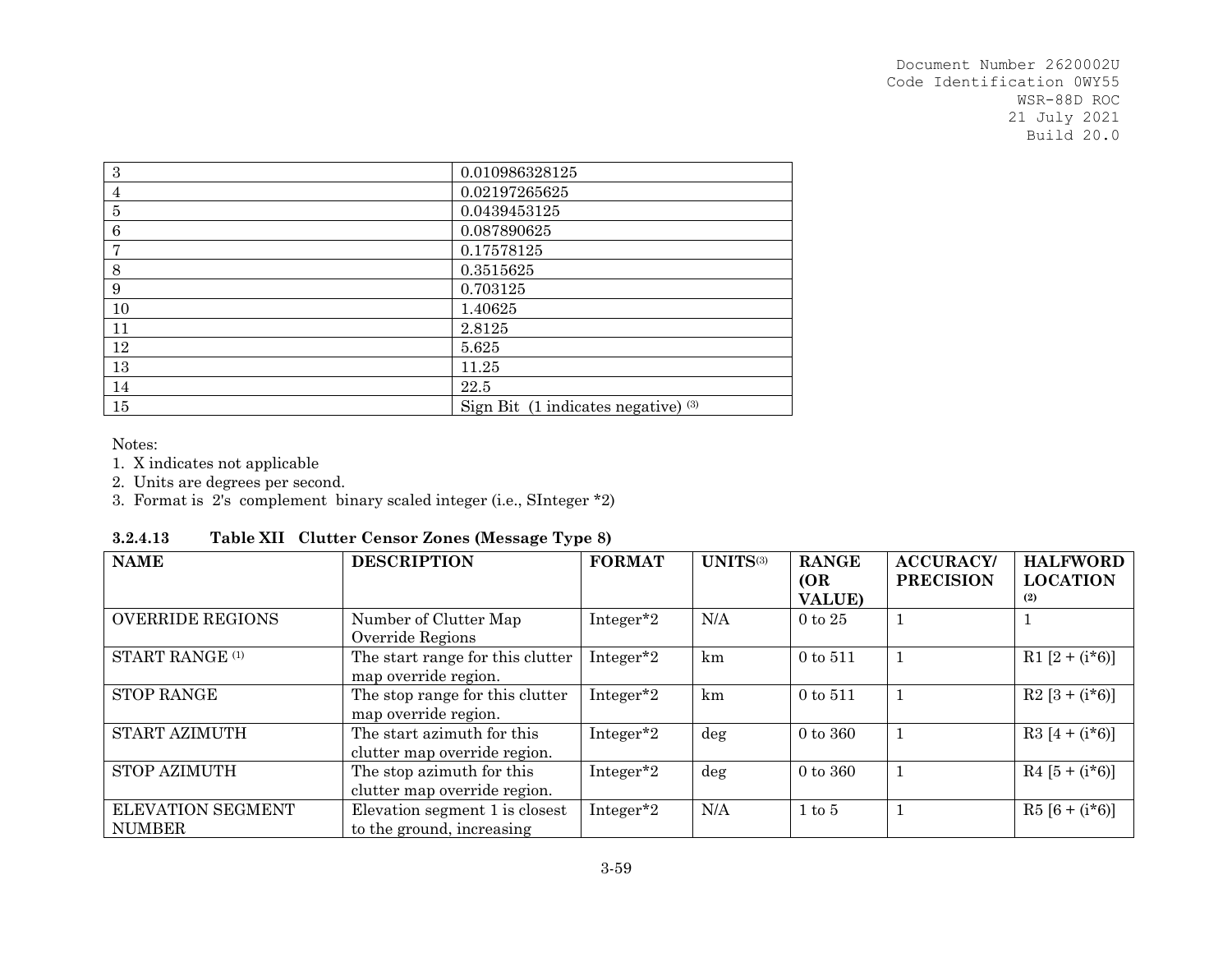|                      | segment number denotes<br>increasing elevation. |                  |               |                     |                     |                  |
|----------------------|-------------------------------------------------|------------------|---------------|---------------------|---------------------|------------------|
| OPERATOR SELECT CODE |                                                 | $\bullet$ Code*2 | $\bullet N/A$ | $\bullet$ As Listed | $\bullet\text{N/A}$ | • R6 [7 + (i*6)] |
|                      | •Bypass Filter Forced (no                       |                  |               | $\bullet()$         |                     |                  |
|                      | filtering)                                      |                  |               | $\bullet$           |                     |                  |
|                      | •Bypass Map in Control                          |                  |               | $\bullet 2$         |                     |                  |
|                      | •Clutter Filtering Forced                       |                  |               |                     |                     |                  |

Notes:

1. For each subsequent region, halfwords R1 through R6 shall be repeated. For example, region 0 will use halfwords 2 through 7, region 1 will use halfwords 8 through 13, region 2 will use halfwords 14 through 19, etc.

2. Where "i" is used,  $i =$  override region number (0-based).

3. See Appendix B for unit definitions and standard symbology.

| 3.2.4.14 | Table XIII Request for Data (Message Type 9) |  |
|----------|----------------------------------------------|--|
|----------|----------------------------------------------|--|

| <b>NAME</b>       | <b>DESCRIPTION</b>           | <b>FORMAT</b>    | <b>UNITS</b>  | <b>RANGE</b>         | <b>ACCURACY/</b> | <b>HALFWORD</b> |
|-------------------|------------------------------|------------------|---------------|----------------------|------------------|-----------------|
|                   |                              | (1)              |               | <b>(OR</b>           | <b>PRECISION</b> | <b>LOCATION</b> |
|                   |                              |                  |               | <b>VALUE</b> )       |                  |                 |
| Data Request Type |                              | $\bullet$ Code*2 | $\bullet N/A$ | $\bullet$ As Listed  | $\bullet N/A$    | $\bullet$ 1     |
|                   | • Request Summary RDA        |                  |               | $\bullet$ 129 (bits) |                  |                 |
|                   | Status                       |                  |               | $0&7=1$              |                  |                 |
|                   | $\bullet$ Request RDA        |                  |               | $\bullet$ 130 (bits) |                  |                 |
|                   | Performance/Maintenance      |                  |               | $1&7=1$              |                  |                 |
|                   | Data                         |                  |               | $\bullet$ 132 (bits) |                  |                 |
|                   | • Request Clutter Filter     |                  |               | $2&7=1$              |                  |                 |
|                   | Bypass Map                   |                  |               | $\bullet$ 136 (bits) |                  |                 |
|                   | • Request Clutter Filter Map |                  |               | $3&7=1$              |                  |                 |
|                   | • Request RDA Adaptation     |                  |               | $\bullet$ 144 (bits) |                  |                 |
|                   | Data                         |                  |               | $4&7=1$              |                  |                 |
|                   | • Request Volume Coverage    |                  |               | $\bullet$ 160 (bits) |                  |                 |
|                   | Pattern Data                 |                  |               | $5&7=1$              |                  |                 |

Notes:

1. LSB = bit  $0$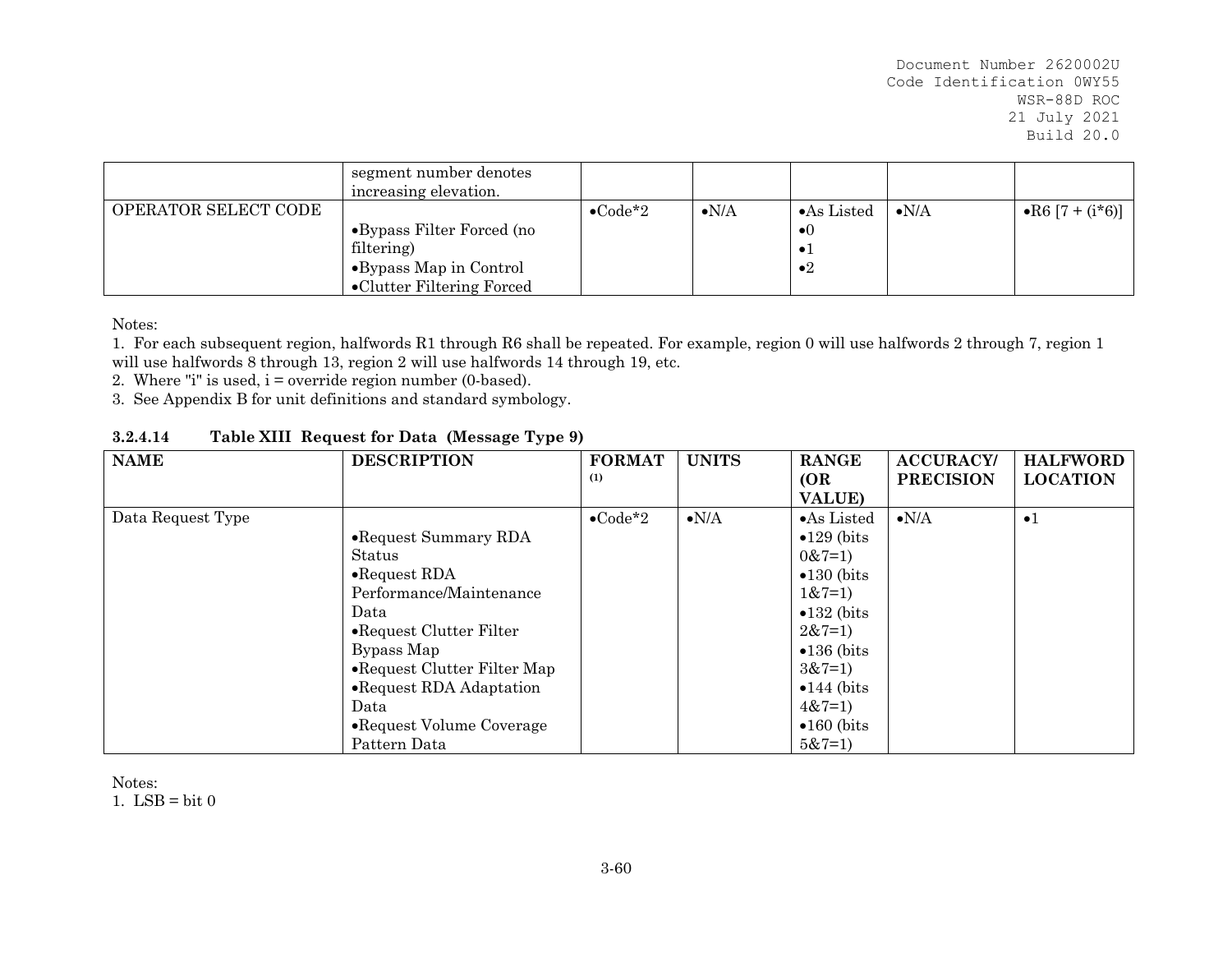| <b>NAME</b>                                      | <b>DESCRIPTION</b>                     | <b>FORMAT</b>         | UNITS(5)  | <b>RANGE</b><br>(OR) | <b>ACCURACY</b><br>/PRECISION | <b>HALFWORD</b><br><b>LOCATION</b> |
|--------------------------------------------------|----------------------------------------|-----------------------|-----------|----------------------|-------------------------------|------------------------------------|
|                                                  |                                        |                       |           | <b>VALUE)</b>        |                               |                                    |
| Map Generation Date                              | Julian Date - 2440586.5 <sup>(1)</sup> | Integer*2             | d         | $1$ to $65535$       |                               |                                    |
| Map Generation Time                              | Number of Minutes since                | Integer <sup>*2</sup> | min       | 0 to 1440            | $\mathbf{1}$                  | $\sqrt{2}$                         |
|                                                  | Midnight Greenwich Mean                |                       |           |                      |                               |                                    |
|                                                  | Time                                   |                       |           |                      |                               |                                    |
| Number of Elevation                              | Number of elevation segments           | Integer*2             | N/A       | $1 \text{ to } 5$    | 1                             | 3                                  |
| Segments                                         | in map.                                |                       |           |                      |                               |                                    |
| Repeat for each Elevation Segment <sup>(2)</sup> |                                        |                       |           |                      |                               |                                    |
| Repeat for each Azimuth Segment <sup>(3)</sup>   |                                        |                       |           |                      |                               |                                    |
| Number of Range Zones                            | Number of defined range                | Integer <sup>*2</sup> | N/A       | $1 \text{ to } 20$   | $\mathbf{1}$                  | A1                                 |
|                                                  | zones for this azimuth.                |                       |           |                      |                               |                                    |
| Range Zone (4)                                   |                                        |                       |           |                      |                               |                                    |
| Op Code                                          |                                        | $Code*2$              | N/A       | As Listed            | N/A                           | R1                                 |
|                                                  | Bypass Filter                          |                       |           |                      |                               |                                    |
|                                                  | Bypass map in Control                  |                       |           |                      |                               |                                    |
|                                                  | Force Filter                           |                       |           | $\overline{2}$       |                               |                                    |
| End Range <sup>(4)</sup>                         | Stop Range per Zone                    | Integer*2             | km        | 0 to 511             |                               | R2                                 |
| Same as $R1 & R2$ for Range                      |                                        |                       |           |                      |                               |                                    |
| Zone 1                                           |                                        |                       |           |                      |                               |                                    |
|                                                  | $\cdots$                               | $\cdots$              | $\ddotsc$ | $\cdots$             | $\cdots$                      | $\cdots$                           |
| Same as $R1 & R2$ for # of                       |                                        |                       |           |                      |                               |                                    |
| Range Zones specified                            |                                        |                       |           |                      |                               |                                    |

### **3.2.4.15Table XIV Clutter Filter Map (Message Type 15)**

Notes:

1. 1 January 1970 00.00 Greenwich Mean Time = 1 Modified Julian Date

2. There can be up to 5 elevation segments. Typically, only 2 elevation segments are used. The first elevation segment is closest to the ground, increasing segment numbers denote increasing elevation.

4. There are 20 possible range zones. Not all range zones need to be defined. The last range zone must have end range of 511.

5. See Appendix B for unit definitions and standard symbology.

<sup>3.</sup> There are 360 azimuth segments (segment 0 through segment 359). The first azimuth radial, R0, subtends the angle  $(0.0 \leq R0 \leq 1.0)$ degrees, with the next azimuth radial, R1, subtending the angle  $(1.0 \le R1 \le 2.0)$  degrees, etc. Increasing angles are taken to be clockwise relative to true north.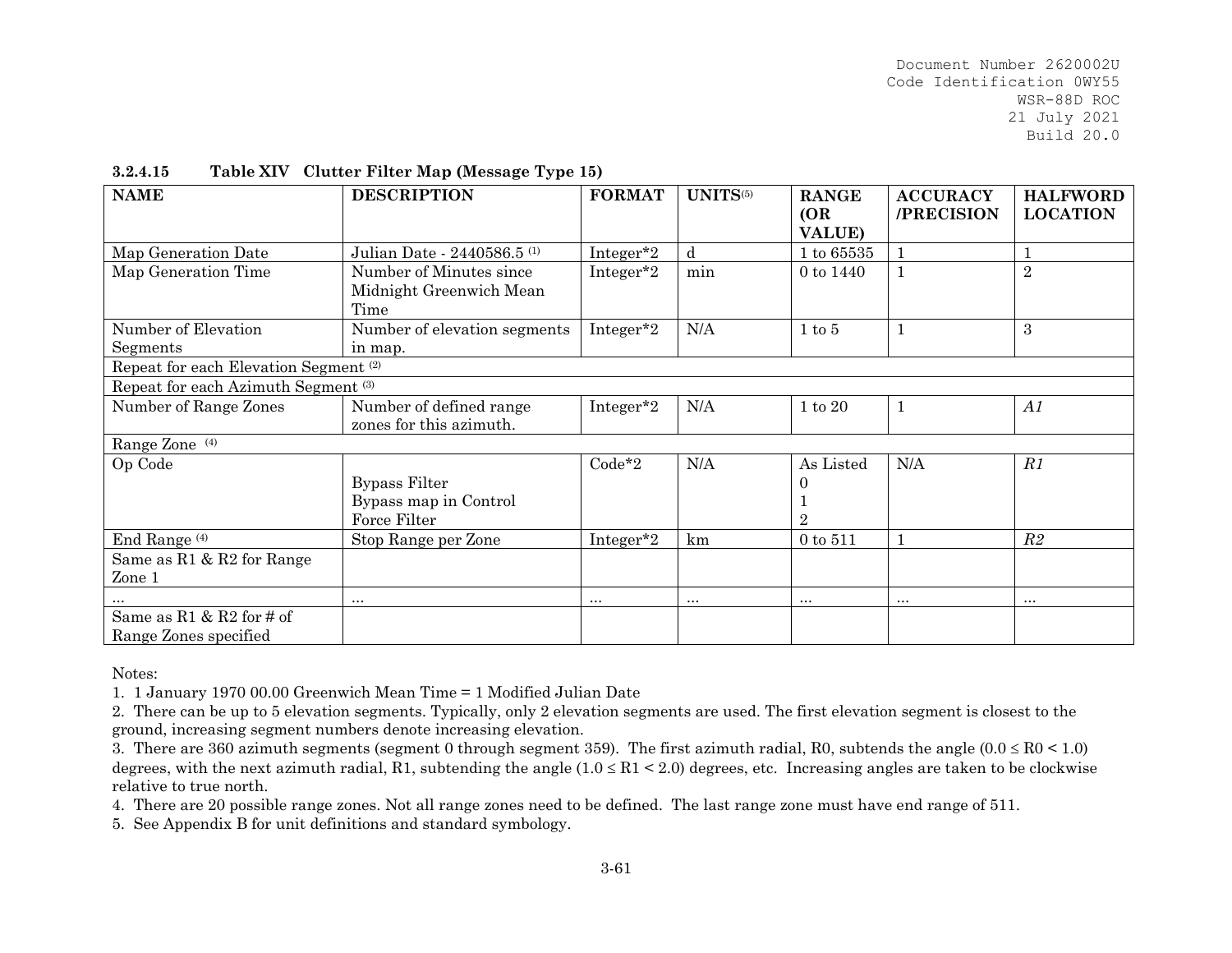# **3.2.4.16Table XV. RDA Adaptation Data (Message Type 18)**

| <b>NAME</b>            | <b>DESCRIPTION</b>                                                     | <b>FORMAT</b>                   | UNITS <sup>(6)</sup>     | <b>RANGE</b><br>(OR)<br>VALUE) <sup>(8)</sup> | <b>ACCURACY/</b><br><b>PRECISION</b> | <b>BYTE</b><br><b>LOCATION</b> |
|------------------------|------------------------------------------------------------------------|---------------------------------|--------------------------|-----------------------------------------------|--------------------------------------|--------------------------------|
| ADAP FILE NAME         | NAME OF ADAPTATION<br><b>DATA FILE</b>                                 | String <sup>(12)</sup>          | N/A                      | N/A                                           | N/A                                  | $0 - 11$                       |
| ADAP FORMAT            | FORMAT OF ADAPTATION<br><b>DATA FILE</b>                               | String <sup>(13)</sup>          | N/A                      | N/A                                           | N/A                                  | $12 - 15$                      |
| ADAP_REVISION          | REVISION NUMBER OF<br>ADAPTATION DATA FILE                             | $\overline{\text{String}}$ (14) | N/A                      | N/A                                           | N/A                                  | $16 - 19$                      |
| ADAP_DATE              | <b>LAST MODIFIED DATE</b><br>ADAPTATION DATA FILE                      | String <sup>(1)</sup>           | N/A                      | N/A                                           | N/A                                  | $20 - 31$                      |
| ADAP_TIME              | LAST MODIFIED TIME OF<br>ADAPTATION DATA FILE                          | String <sup>(2)</sup>           | N/A                      | N/A                                           | N/A                                  | $32 - 43$                      |
| <b>LOWER PRE LIMIT</b> | <b>ANGLE OF THE LOWER</b><br>PRE-LIMIT SWITCH                          | $Real*4$                        | $\deg$                   | $3.000$ to<br>0.000                           | 0.001                                | 44 - 47                        |
| AZ LAT                 | LATENCY OF AZIMUTH<br><b>ENCODERMEASUREMENT</b>                        | Real*4                          | $\mathbf{s}$             | 0.0000 to<br>2.0000                           | .0001                                | $48 - 51$                      |
| UPPER_PRE_LIMIT        | ANGLE OF THE UPPER<br>PRE-LIMIT SWITCH                                 | Real*4                          | deg                      | 55.000 to<br>66.000                           | 0.001                                | $52 - 55$                      |
| EL LAT                 | <b>LATENCY OF ELEVATION</b><br>ENCODER MEASUREMENT                     | Real*4                          | $\mathbf s$              | $0.000$ to<br>2.000                           | .001                                 | $56 - 59$                      |
| <b>PARKAZ</b>          | PEDESTAL PARK POSITION<br>IN AZIMUTH                                   | Real*4                          | deg                      | 0.00 to<br>359.99                             | 0.01                                 | $60 - 63$                      |
| <b>PARKEL</b>          | PEDESTAL PARK POSITION<br>IN ELEVATION                                 | Real*4                          | deg                      | $-1.00$ to<br>55.00                           | 0.01                                 | $64 - 67$                      |
| A FUEL CONV(0)         | <b>GENERATOR FUEL LEVEL</b><br>HEIGHT/CAPACITY<br>CONVERSION (0% HGT)  | Real*4                          | $\overline{\frac{0}{6}}$ | 0.0 <sub>to</sub><br>100.0                    | 0.1                                  | $68 - 71$                      |
| A_FUEL_CONV(1)         | <b>GENERATOR FUEL LEVEL</b><br>HEIGHT/CAPACITY<br>CONVERSION (10% HGT) | Real*4                          | $\overline{\frac{0}{6}}$ | 0.0 <sub>to</sub><br>100.0                    | 0.1                                  | 72 - 75                        |
| A_FUEL_CONV(2)         | <b>GENERATOR FUEL LEVEL</b><br>HEIGHT/CAPACITY                         | Real*4                          | $\%$                     | 0.0 <sub>to</sub><br>100.0                    | 0.1                                  | 76 - 79                        |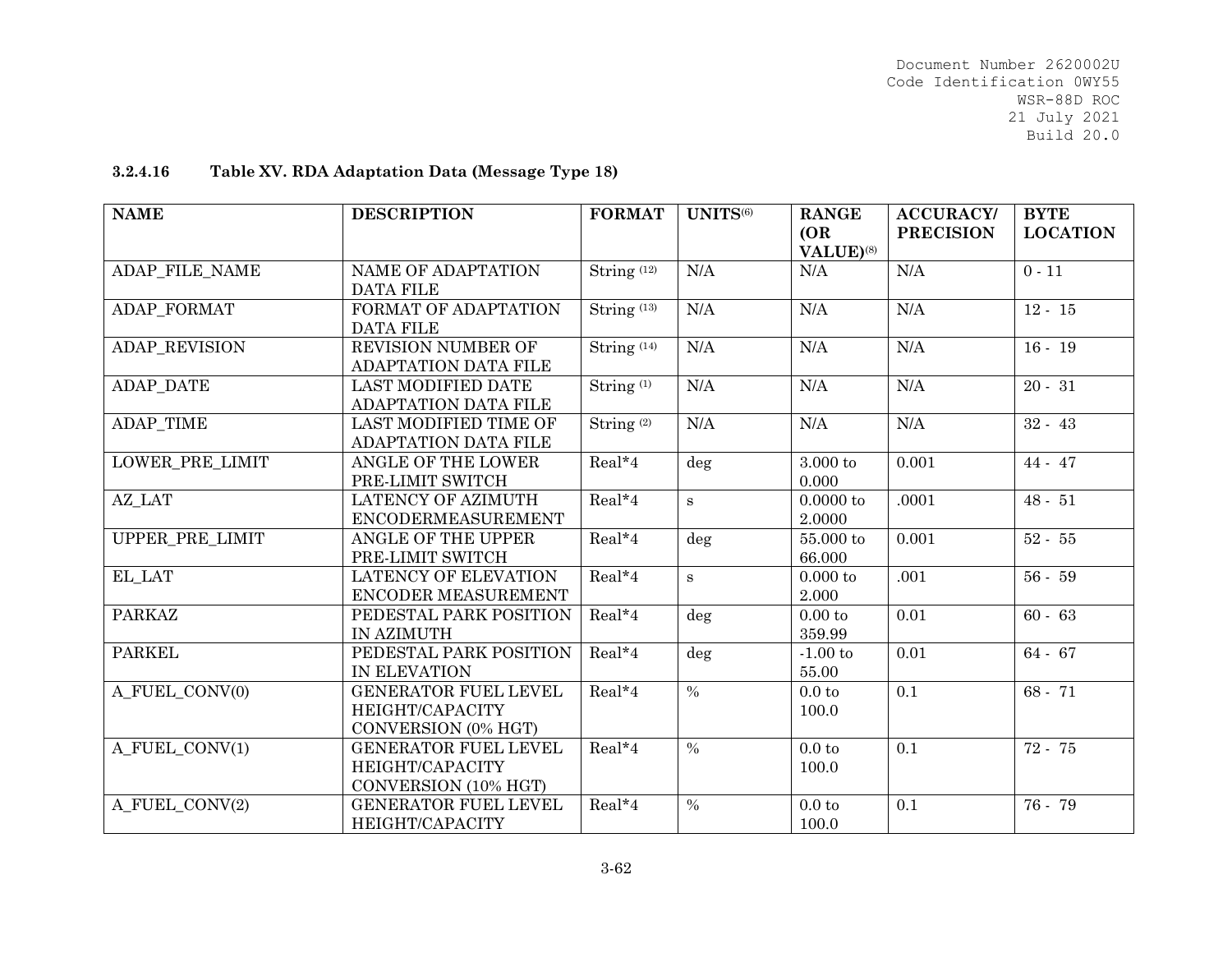|                       | CONVERSION (20% HGT)        |          |               |                        |     |             |
|-----------------------|-----------------------------|----------|---------------|------------------------|-----|-------------|
| A FUEL CONV(3)        | <b>GENERATOR FUEL LEVEL</b> | $Real*4$ | $\frac{0}{0}$ | 0.0 <sub>to</sub>      | 0.1 | $80 - 83$   |
|                       | HEIGHT/CAPACITY             |          |               | 100.0                  |     |             |
|                       | CONVERSION (30% HGT)        |          |               |                        |     |             |
| A FUEL CONV(4)        | <b>GENERATOR FUEL LEVEL</b> | Real*4   | $\frac{0}{0}$ | 0.0 <sub>to</sub>      | 0.1 | 84 - 87     |
|                       | HEIGHT/CAPACITY             |          |               | 100.0                  |     |             |
|                       | CONVERSION (40% HGT)        |          |               |                        |     |             |
| A_FUEL_CONV(5)        | <b>GENERATOR FUEL LEVEL</b> | $Real*4$ | $\frac{0}{0}$ | 0.0 <sub>to</sub>      | 0.1 | 88 - 91     |
|                       | HEIGHT/CAPACITY             |          |               | 100.0                  |     |             |
|                       | CONVERSION (50% HGT)        |          |               |                        |     |             |
| A FUEL CONV(6)        | <b>GENERATOR FUEL LEVEL</b> | Real*4   | $\frac{0}{0}$ | 0.0 <sub>to</sub>      | 0.1 | $92 - 95$   |
|                       | HEIGHT/CAPACITY             |          |               | 100.0                  |     |             |
|                       | CONVERSION (60% HGT)        |          |               |                        |     |             |
| A FUEL CONV(7)        | <b>GENERATOR FUEL LEVEL</b> | Real*4   | $\frac{0}{0}$ | 0.0 <sub>to</sub>      | 0.1 | 96 - 99     |
|                       | HEIGHT/CAPACITY             |          |               | 100.0                  |     |             |
|                       | CONVERSION (70% HGT)        |          |               |                        |     |             |
| A FUEL CONV(8)        | <b>GENERATOR FUEL LEVEL</b> | Real*4   | $\frac{0}{0}$ | 0.0 <sub>to</sub>      | 0.1 | $100 - 103$ |
|                       | HEIGHT/CAPACITY             |          |               | 100.0                  |     |             |
|                       | CONVERSION (80% HGT)        |          |               |                        |     |             |
| A FUEL CONV(9)        | <b>GENERATOR FUEL LEVEL</b> | $Real*4$ | $\frac{0}{0}$ | 0.0 <sub>to</sub>      | 0.1 | $104 - 107$ |
|                       | HEIGHT/CAPACITY             |          |               | 100.0                  |     |             |
|                       | CONVERSION (90% HGT)        |          |               |                        |     |             |
| A FUEL CONV(10)       | <b>GENERATOR FUEL LEVEL</b> | $Real*4$ | $\frac{0}{0}$ | 0.0 <sub>to</sub>      | 0.1 | $108 - 111$ |
|                       | HEIGHT/CAPACITY             |          |               | 100.0                  |     |             |
|                       | CONVERSION (100% HGT)       |          |               |                        |     |             |
| A MIN SHELTER TEMP    | MINIMUM EQUIPMENT           | Real*4   | deg C         | $0.0 \text{ to } 50.0$ | 0.1 | $112 - 115$ |
|                       | <b>SHELTER ALARM</b>        |          |               |                        |     |             |
|                       | <b>TEMPERATURE</b>          |          |               |                        |     |             |
| A MAX SHELTER TEMP    | <b>MAXIMUM EQUIPMENT</b>    | Real*4   | deg C         | $0.0 \text{ to } 50.0$ | 0.1 | $116 - 119$ |
|                       | <b>SHELTER ALARM</b>        |          |               |                        |     |             |
|                       | <b>TEMPERATURE</b>          |          |               |                        |     |             |
| A MIN SHELTER AC TEMP | MINIMUM A/C DISCHARGE       | Real*4   | deg C         | $0.0 \text{ to } 10.0$ | 0.1 | $120 - 123$ |
| DIFF                  | <b>AIR TEMPERATURE</b>      |          |               |                        |     |             |
|                       | <b>DIFFERENTIAL</b>         |          |               |                        |     |             |
| A MAX XMTR AIR TEMP   | <b>MAXIMUM TRANSMITTER</b>  | $Real*4$ | deg C         | $0.0 \text{ to } 55.0$ | 0.1 | $124 - 127$ |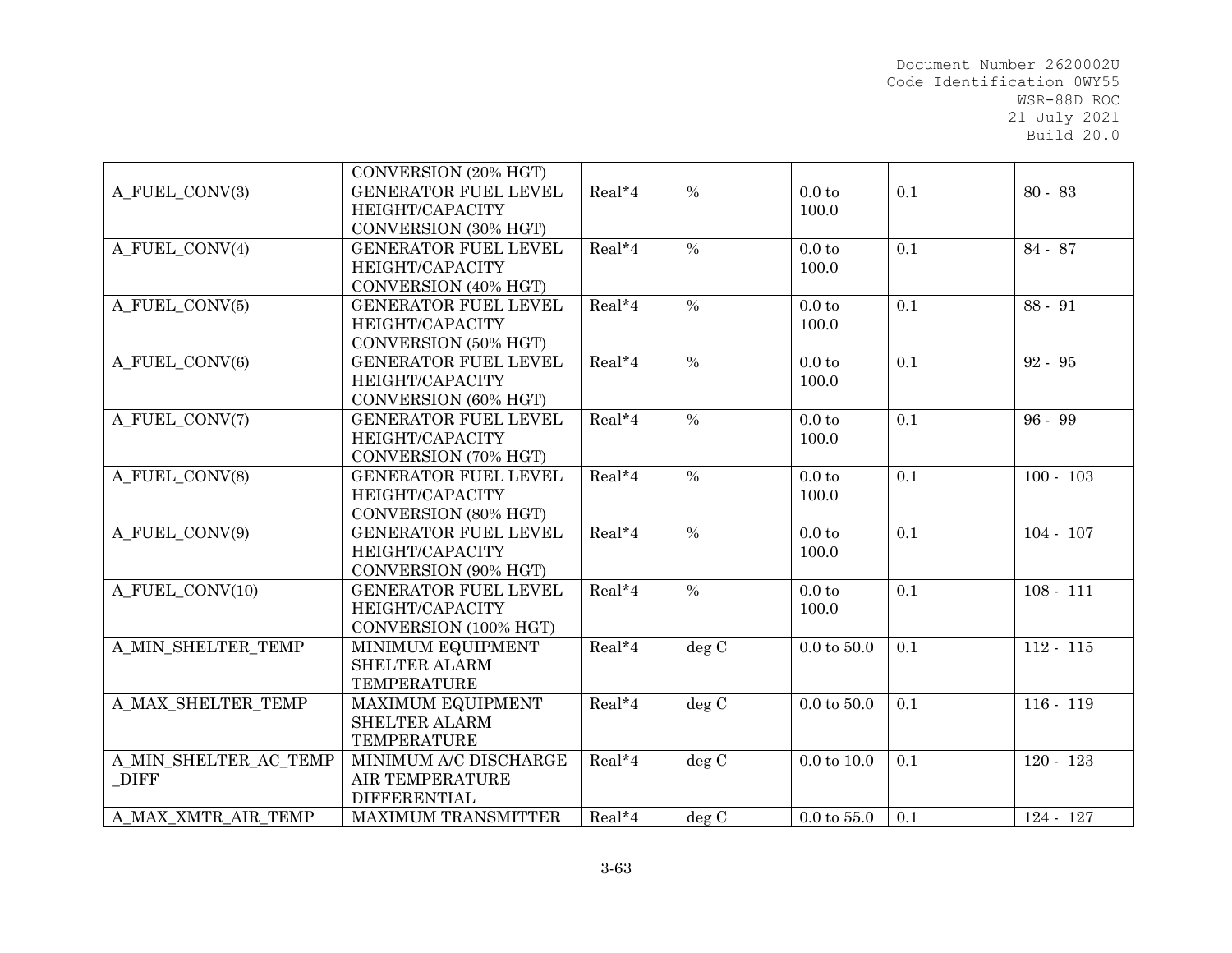|                         | <b>LEAVING AIR ALARM</b> |                        |               |                              |              |             |
|-------------------------|--------------------------|------------------------|---------------|------------------------------|--------------|-------------|
|                         | <b>TEMPERATURE</b>       |                        |               |                              |              |             |
| A MAX RAD TEMP          | <b>MAXIMUM RADOME</b>    | $Real*4$               | deg C         | $0.0 \text{ to } 50.0$       | 0.1          | $128 - 131$ |
|                         | <b>ALARM TEMPERATURE</b> |                        |               |                              |              |             |
| A_MAX_RAD_TEMP_RISE     | <b>MAXIMUM RADOME</b>    | Real*4                 | deg C         | $0.0 \text{ to } 10.0$       | 0.1          | $132 - 135$ |
|                         | <b>MINUS AMBIENT</b>     |                        |               |                              |              |             |
|                         | <b>TEMPERATURE</b>       |                        |               |                              |              |             |
|                         | <b>DIFFERENCE</b>        |                        |               |                              |              |             |
| <b>LOWER DEAD LIMIT</b> | ANGLE OF LOWER DEAD      | Real*4                 | $\deg$        | $-4.000$ to                  | 0.001        | $136 - 139$ |
|                         | <b>LIMIT SWITCH</b>      |                        |               | 0.000                        |              |             |
| UPPER DEAD LIMIT        | ANGLE OF THE UPPER       | Real*4                 | deg           | 60.000 to                    | 0.001        | $140 - 143$ |
|                         | DEAD LIMIT SWITCH        |                        |               | 66.000                       |              |             |
| <b>SPARE</b>            | N/A                      | N/A                    | N/A           | $\Omega$                     | N/A          | 144 - 147   |
| A_MIN_GEN_ROOM_TEMP     | MINIMUM GENERATOR        | Real*4                 | deg C         | $0.0 \text{ to } 50.0$       | 0.1          | $148 - 151$ |
|                         | <b>SHELTER ALARM</b>     |                        |               |                              |              |             |
|                         | <b>TEMPERATURE</b>       |                        |               |                              |              |             |
| A MAX GEN ROOM TEMP     | <b>MAXIMUM GENERATOR</b> | Real*4                 | deg C         | $0.0 \text{ to } 50.0$       | 0.1          | $152 - 155$ |
|                         | <b>SHELTER ALARM</b>     |                        |               |                              |              |             |
|                         | <b>TEMPERATURE</b>       |                        |               |                              |              |             |
| SPIP 5V REG LIM         | SPIP +5 VOLT POWER       | $Real*4$               | $\frac{0}{0}$ | $0.0 \text{ to } 20.0$       | 0.1          | $156 - 159$ |
|                         | SUPPLY TOLERANCE         |                        |               |                              |              |             |
| SPIP 15V REG LIM        | SPIP +/-15 VOLT POWER    | Real*4                 | $\%$          | $0.0$ to $20.0$              | 0.1          | $160 - 163$ |
|                         | SUPPLY TOLERANCE         |                        |               |                              |              |             |
| <b>SPARE</b>            | N/A                      | N/A                    | N/A           | $\overline{0}$               | N/A          | 164 - 175   |
| RPG CO LOCATED          | RPG CO-LOCATED           | String <sup>(15)</sup> | N/A           | $\mathcal T$ or $\mathcal F$ | N/A          | 176 - 179   |
| SPEC FILTER INSTALLED   | TRANSMITTER SPECTRUM     | String <sup>(15)</sup> | N/A           | T or F                       | N/A          | $180 - 183$ |
|                         | FILTER INSTALLED         |                        |               |                              |              |             |
| TPS INSTALLED           | <b>TRANSITION POWER</b>  | String <sup>(15)</sup> | N/A           | T or F                       | N/A          | 184 - 187   |
|                         | <b>SOURCE INSTALLED</b>  |                        |               |                              |              |             |
| RMS INSTALLED           | FAA RMS INSTALLED        | String <sup>(15)</sup> | N/A           | $\mathcal T$ or $\mathcal F$ | N/A          | 188 - 191   |
| A HVDL TST INT          | PERFORMANCE TEST         | Integer*4              | h             | $2$ to $72\,$                | $\mathbf{1}$ | 192 - 195   |
|                         | <b>INTERVAL</b>          |                        |               |                              |              |             |
| A RPG LT INT            | RPG LOOP TEST INTERVAL   | Integer*4              | min           | $1$ to $20$                  | $\mathbf{1}$ | 196 - 199   |
| A MIN STAB UTIL PWR TI  | REQUIRED INTERVAL        | Integer*4              | min           | $1$ to $20\,$                | $\mathbf{1}$ | $200 - 203$ |
| MЕ                      | TIME FOR STABLE UTILITY  |                        |               |                              |              |             |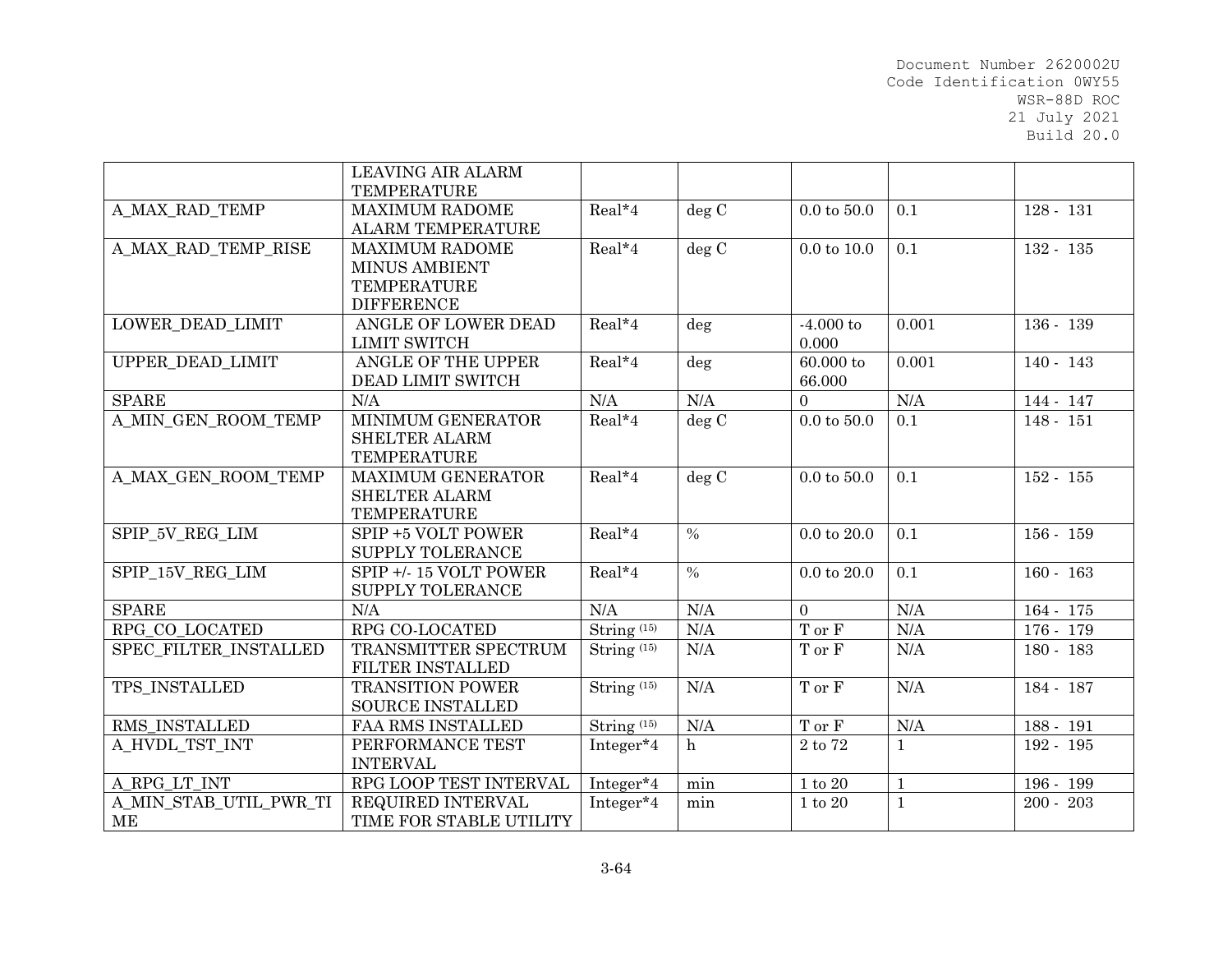|                       | <b>POWER</b>                   |           |               |                       |              |             |
|-----------------------|--------------------------------|-----------|---------------|-----------------------|--------------|-------------|
| A GEN AUTO EXER INTER | <b>MAXIMUM GENERATOR</b>       | Integer*4 | h             | 5 to 500              | $\mathbf{1}$ | $204 - 207$ |
| <b>VAL</b>            | <b>AUTOMATIC EXERCISE</b>      |           |               |                       |              |             |
|                       | <b>INTERVAL</b>                |           |               |                       |              |             |
| A_UTIL_PWR_SW_REQ_INT | RECOMMENDED SWITCH             | Integer*4 | min           | $5$ to $30$           | $\mathbf{1}$ | $208 - 211$ |
| <b>ERVAL</b>          | TO UTILITY POWER TIME          |           |               |                       |              |             |
|                       | <b>INTERVAL</b>                |           |               |                       |              |             |
| A LOW FUEL LEVEL      | <b>LOW FUEL TANK</b>           | Real*4    | $\frac{0}{0}$ | 0.0 <sub>to</sub>     | 0.1          | $212 - 215$ |
|                       | <b>WARNING LEVEL</b>           |           |               | 100.0                 |              |             |
| CONFIG CHAN NUMBER    | <b>CONFIGURATION</b>           | Integer*4 | N/A           | 1 or 2                | $\mathbf{1}$ | $216 - 219$ |
|                       | <b>CHANNEL NUMBER</b>          |           |               |                       |              |             |
| <b>SPARE</b>          | N/A                            | N/A       | N/A           | $\Omega$              | N/A          | 220 - 223   |
| REDUNDANT_CHAN_CONF   | REDUNDANT CHANNEL              | Integer*4 | N/A           | $1$ to $3$            | $\mathbf{1}$ | 224 - 227   |
| IG                    | CONFIGURATION $(1 =$           |           |               |                       |              |             |
|                       | SINGLE CHAN, $2 = FAA$ , $3 =$ |           |               |                       |              |             |
|                       | <b>NWS REDUNDANT)</b>          |           |               |                       |              |             |
| <b>ATTEN TABLE(0)</b> | TEST SIGNAL                    | $Real*4$  | dB            | $-1.00$ to            | 0.01         | $228 - 231$ |
|                       | ATTENUATOR INSERTION           |           |               | 1.00                  |              |             |
|                       | LOSSES (0dB)                   |           |               |                       |              |             |
| ATTEN_TABLE(1)        | TEST SIGNAL                    | Real*4    | dB            | $-2.00$ to            | 0.01         | 232 - 235   |
|                       | ATTENUATOR INSERTION           |           |               | 0.00                  |              |             |
|                       | LOSSES (1dB)                   |           |               |                       |              |             |
| <b>ATTEN TABLE(2)</b> | TEST SIGNAL                    | Real*4    | dB            | $-3.00$ to $-$        | 0.01         | 236 - 239   |
|                       | ATTENUATOR INSERTION           |           |               | 1.00                  |              |             |
|                       | LOSSES (2dB)                   |           |               |                       |              |             |
| <b>ATTEN TABLE(3)</b> | TEST SIGNAL                    | Real*4    | dB            | $-4.00 \text{ to } -$ | 0.01         | $240 - 243$ |
|                       | ATTENUATOR INSERTION           |           |               | 2.00                  |              |             |
|                       | LOSSES (3dB)                   |           |               |                       |              |             |
| <b>ATTEN TABLE(4)</b> | TEST SIGNAL                    | Real*4    | dB            | $-5.00$ to $-$        | 0.01         | 244 - 247   |
|                       | ATTENUATOR INSERTION           |           |               | 3.00                  |              |             |
|                       | LOSSES (4dB)                   |           |               |                       |              |             |
| <b>ATTEN TABLE(5)</b> | TEST SIGNAL                    | Real*4    | dB            | $-6.00$ to $-$        | 0.01         | $248 - 251$ |
|                       | ATTENUATOR INSERTION           |           |               | 4.00                  |              |             |
|                       | LOSSES (5dB)                   |           |               |                       |              |             |
| ATTEN TABLE(6)        | TEST SIGNAL                    | $Real*4$  | dB            | $-7.00 \text{ to }$   | 0.01         | 252 - 255   |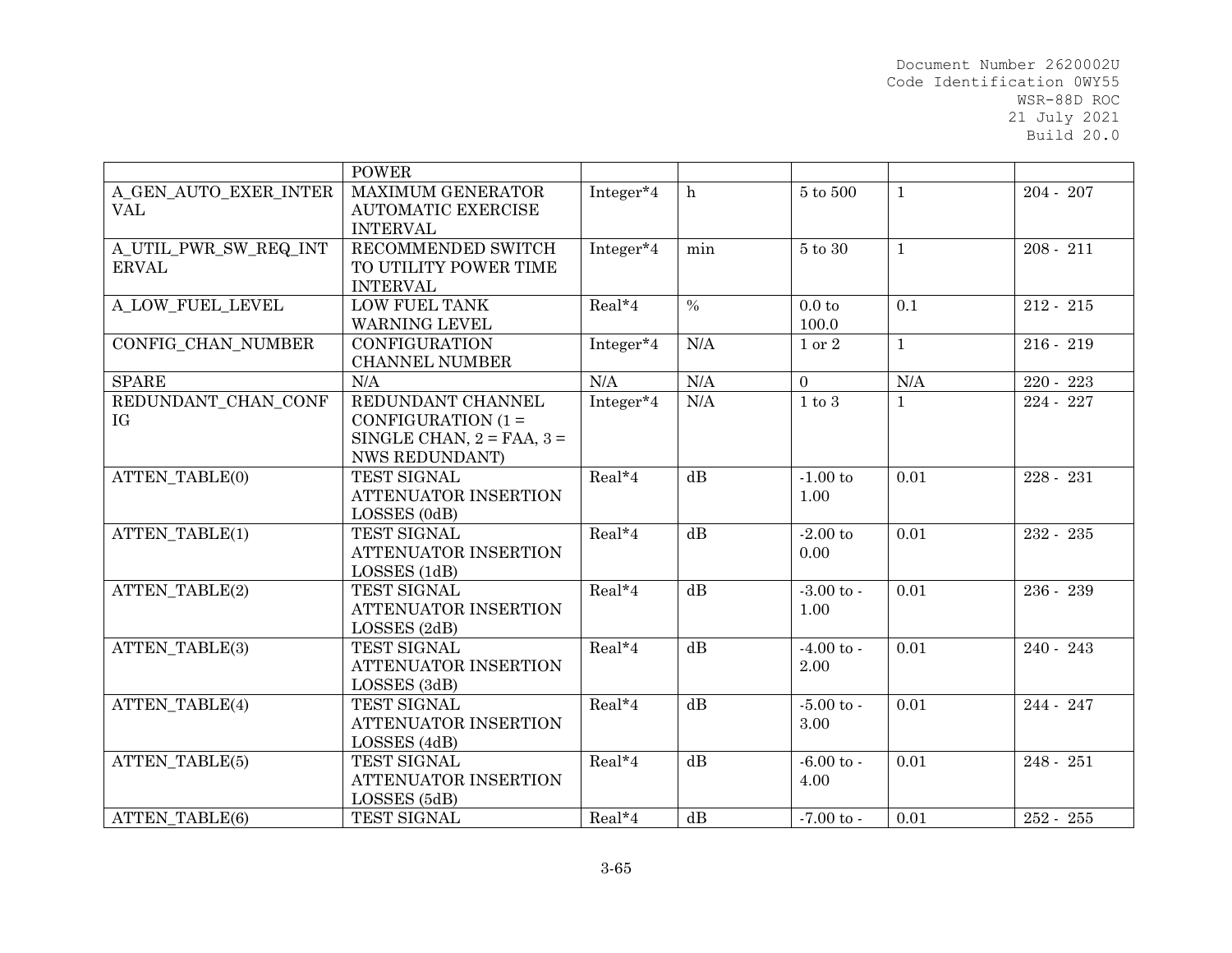|                        | ATTENUATOR INSERTION<br>LOSSES (6dB)                        |          |                 | 5.00                     |      |             |
|------------------------|-------------------------------------------------------------|----------|-----------------|--------------------------|------|-------------|
| <b>ATTEN TABLE(7)</b>  | TEST SIGNAL<br>ATTENUATOR INSERTION<br>LOSSES (7dB)         | Real*4   | dB              | $-8.00$ to $-$<br>6.00   | 0.01 | $256 - 259$ |
| <b>ATTEN TABLE(8)</b>  | TEST SIGNAL<br>ATTENUATOR INSERTION<br>LOSSES (8dB)         | $Real*4$ | $\overline{dB}$ | $-9.00$ to $-$<br>7.00   | 0.01 | $260 - 263$ |
| ATTEN_TABLE(9)         | TEST SIGNAL<br>ATTENUATOR INSERTION<br>LOSSES (9dB)         | Real*4   | dB              | $-10.00$ to $-$<br>8.00  | 0.01 | 264 - 267   |
| ATTEN TABLE(10)        | TEST SIGNAL<br>ATTENUATOR INSERTION<br>LOSSES (10dB)        | Real*4   | $\overline{dB}$ | $-11.00$ to $-$<br>9.00  | 0.01 | $268 - 271$ |
| ATTEN TABLE(11)        | TEST SIGNAL<br>ATTENUATOR INSERTION<br>LOSSES (11dB)        | Real*4   | dB              | $-12.00$ to $-$<br>10.00 | 0.01 | 272 - 275   |
| ATTEN TABLE(12)        | TEST SIGNAL<br>ATTENUATOR INSERTION<br>LOSSES (12dB)        | Real*4   | dB              | $-13.00$ to $-$<br>11.00 | 0.01 | 276 - 279   |
| <b>ATTEN TABLE(13)</b> | TEST SIGNAL<br>ATTENUATOR INSERTION<br>LOSSES (13dB)        | Real*4   | dB              | $-14.00$ to $-$<br>12.00 | 0.01 | 280 - 283   |
| ATTEN_TABLE(14)        | TEST SIGNAL<br><b>ATTENUATOR INSERTION</b><br>LOSSES (14dB) | Real*4   | dB              | $-15.00$ to $-$<br>13.00 | 0.01 | 284 - 287   |
| ATTEN TABLE(15)        | TEST SIGNAL<br>ATTENUATOR INSERTION<br>LOSSES (15dB)        | Real*4   | dB              | $-16.00$ to $-$<br>14.00 | 0.01 | 288 - 291   |
| ATTEN TABLE(16)        | TEST SIGNAL<br>ATTENUATOR INSERTION<br>LOSSES (16dB)        | Real*4   | dB              | $-17.00$ to $-$<br>15.00 | 0.01 | 292 - 295   |
| ATTEN_TABLE(17)        | TEST SIGNAL<br>ATTENUATOR INSERTION<br>LOSSES (17dB)        | Real*4   | dB              | $-18.00$ to $-$<br>16.00 | 0.01 | 296 - 299   |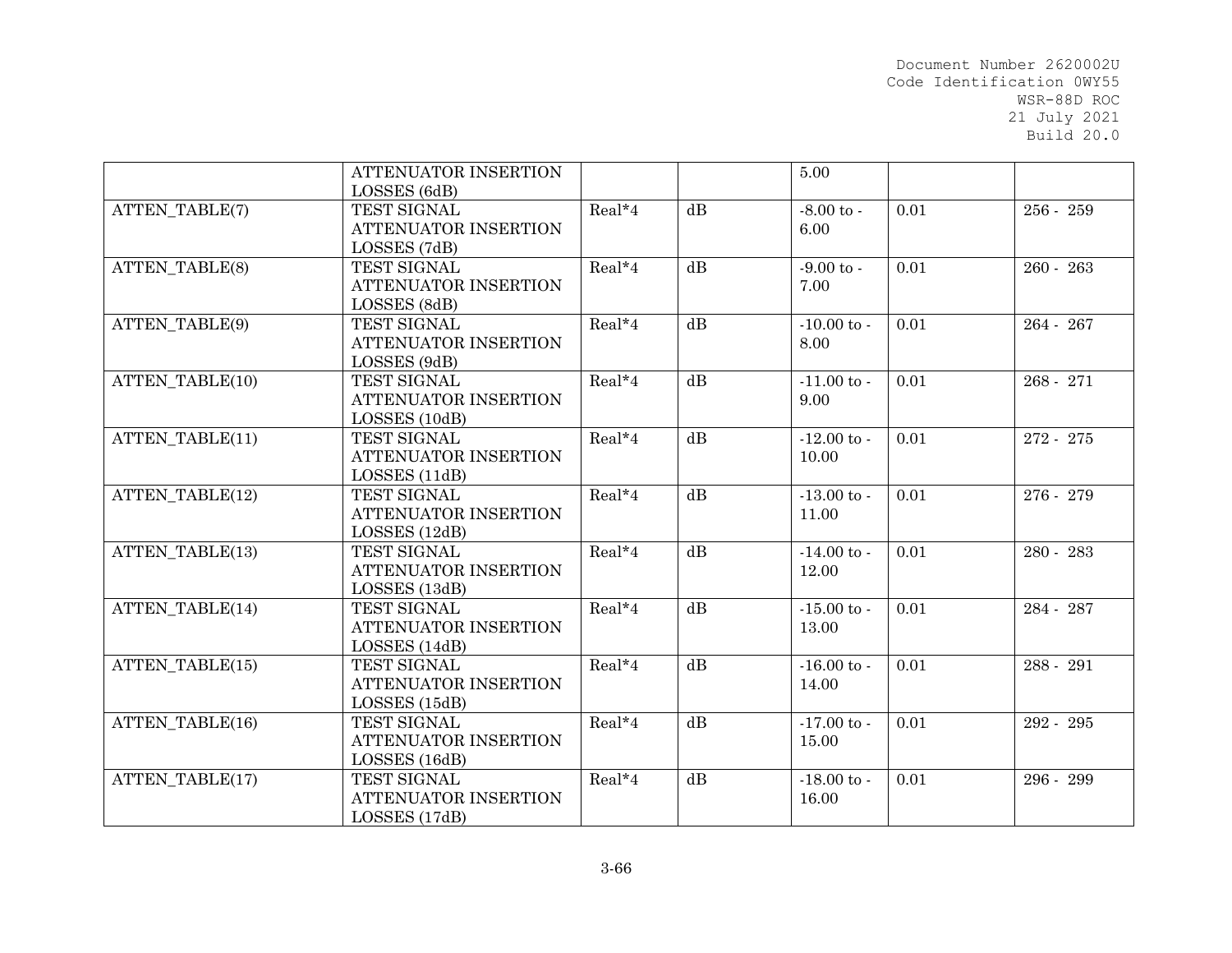| ATTEN TABLE(18)        | TEST SIGNAL<br>ATTENUATOR INSERTION | Real*4 | dB              | $-19.00$ to $-$<br>17.00 | 0.01 | $300 - 303$ |
|------------------------|-------------------------------------|--------|-----------------|--------------------------|------|-------------|
|                        | LOSSES (18dB)                       |        |                 |                          |      |             |
| ATTEN TABLE(19)        | TEST SIGNAL                         | Real*4 | dB              | $-20.00$ to $-$          | 0.01 | $304 - 307$ |
|                        | ATTENUATOR INSERTION                |        |                 | 18.00                    |      |             |
|                        | LOSSES (19dB)                       |        |                 |                          |      |             |
| ATTEN TABLE(20)        | TEST SIGNAL                         | Real*4 | dB              | $-21.00$ to $-$          | 0.01 | $308 - 311$ |
|                        | <b>ATTENUATOR INSERTION</b>         |        |                 | 19.00                    |      |             |
|                        | LOSSES (20dB)                       |        |                 |                          |      |             |
| ATTEN_TABLE(21)        | TEST SIGNAL                         | Real*4 | dB              | $-22.00$ to -            | 0.01 | $312 - 315$ |
|                        | ATTENUATOR INSERTION                |        |                 | 20.00                    |      |             |
|                        | LOSSES (21dB)                       |        |                 |                          |      |             |
| ATTEN TABLE(22)        | TEST SIGNAL                         | Real*4 | dB              | $-23.00$ to $-$          | 0.01 | $316 - 319$ |
|                        | <b>ATTENUATOR INSERTION</b>         |        |                 | 21.00                    |      |             |
|                        | LOSSES (22dB)                       |        |                 |                          |      |             |
| ATTEN TABLE(23)        | TEST SIGNAL                         | Real*4 | dB              | $-24.00$ to -            | 0.01 | $320 - 323$ |
|                        | ATTENUATOR INSERTION                |        |                 | 22.00                    |      |             |
|                        | LOSSES (23dB)                       |        |                 |                          |      |             |
| ATTEN TABLE(24)        | TEST SIGNAL                         | Real*4 | dB              | $-25.00$ to $-$          | 0.01 | $324 - 327$ |
|                        | ATTENUATOR INSERTION                |        |                 | 23.00                    |      |             |
|                        | LOSSES (24dB)                       |        |                 |                          |      |             |
| ATTEN TABLE(25)        | TEST SIGNAL                         | Real*4 | $\overline{dB}$ | $-26.00$ to $-$          | 0.01 | $328 - 331$ |
|                        | ATTENUATOR INSERTION                |        |                 | 24.00                    |      |             |
|                        | LOSSES (25dB)                       |        |                 |                          |      |             |
| ATTEN TABLE(26)        | TEST SIGNAL                         | Real*4 | dB              | $-27.00$ to -            | 0.01 | $332 - 335$ |
|                        | ATTENUATOR INSERTION                |        |                 | 25.00                    |      |             |
|                        | LOSSES (26dB)                       |        |                 |                          |      |             |
| ATTEN TABLE(27)        | TEST SIGNAL                         | Real*4 | $\overline{dB}$ | $-28.00$ to -            | 0.01 | 336 - 339   |
|                        | <b>ATTENUATOR INSERTION</b>         |        |                 | 26.00                    |      |             |
|                        | LOSSES (27dB)                       |        |                 |                          |      |             |
| ATTEN TABLE(28)        | TEST SIGNAL                         | Real*4 | dB              | $-29.00$ to -            | 0.01 | $340 - 343$ |
|                        | ATTENUATOR INSERTION                |        |                 | 27.00                    |      |             |
|                        | LOSSES (28dB)                       |        |                 |                          |      |             |
| <b>ATTEN TABLE(29)</b> | TEST SIGNAL                         | Real*4 | dB              | $-30.00$ to $-$          | 0.01 | 344 - 347   |
|                        | ATTENUATOR INSERTION                |        |                 | 28.00                    |      |             |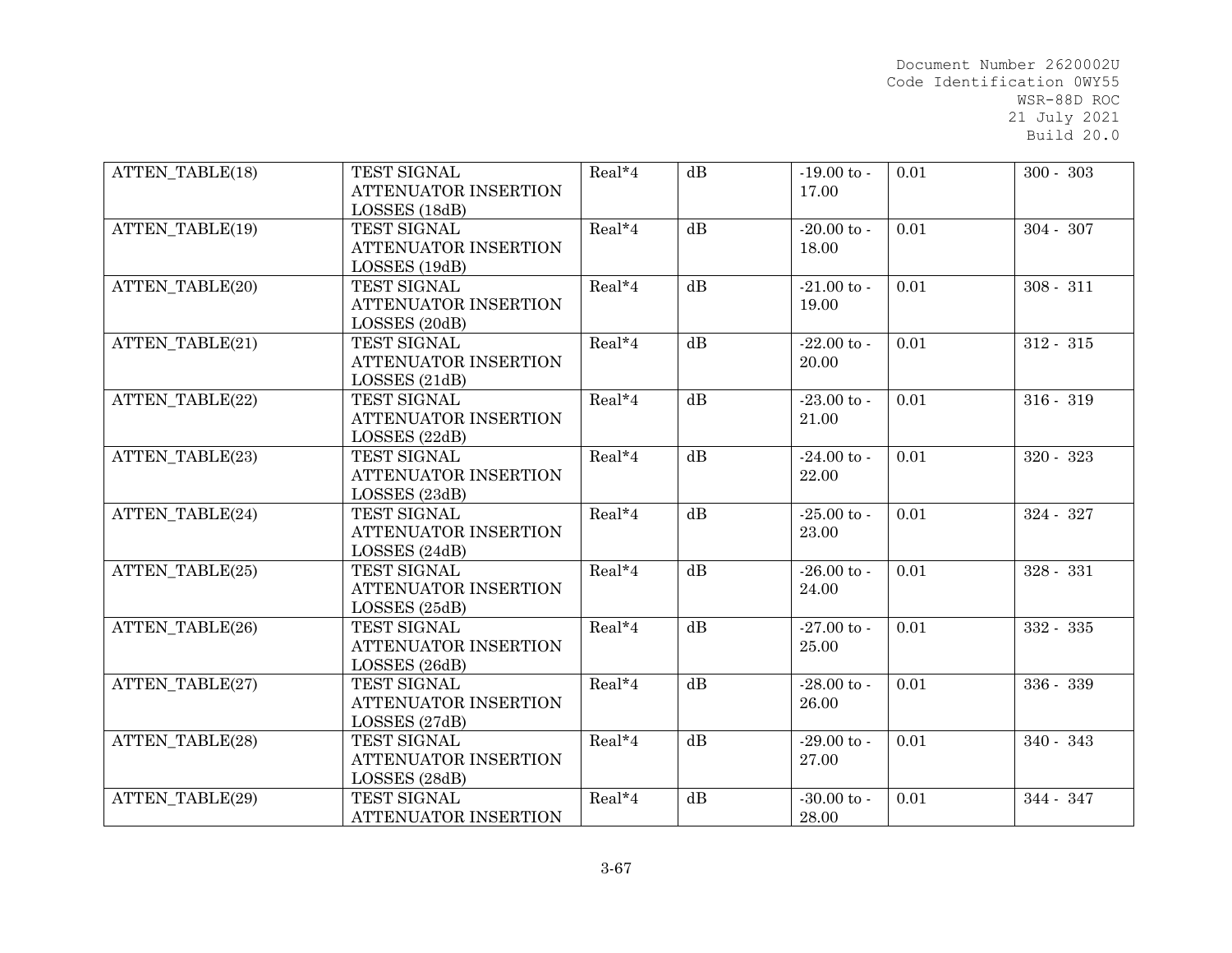|                        | LOSSES (29dB)        |        |    |                 |      |             |
|------------------------|----------------------|--------|----|-----------------|------|-------------|
| ATTEN TABLE(30)        | TEST SIGNAL          | Real*4 | dB | $-31.00$ to $-$ | 0.01 | 348 - 351   |
|                        | ATTENUATOR INSERTION |        |    | 29.00           |      |             |
|                        | LOSSES (30dB)        |        |    |                 |      |             |
| ATTEN TABLE(31)        | TEST SIGNAL          | Real*4 | dB | $-32.00$ to $-$ | 0.01 | $352 - 355$ |
|                        | ATTENUATOR INSERTION |        |    | 30.00           |      |             |
|                        | LOSSES (31dB)        |        |    |                 |      |             |
| ATTEN_TABLE(32)        | TEST SIGNAL          | Real*4 | dB | $-33.00$ to $-$ | 0.01 | 356 - 359   |
|                        | ATTENUATOR INSERTION |        |    | 31.00           |      |             |
|                        | LOSSES (32dB)        |        |    |                 |      |             |
| ATTEN_TABLE(33)        | TEST SIGNAL          | Real*4 | dB | $-34.00$ to $-$ | 0.01 | $360 - 363$ |
|                        | ATTENUATOR INSERTION |        |    | 32.00           |      |             |
|                        | LOSSES (33dB)        |        |    |                 |      |             |
| ATTEN TABLE(34)        | TEST SIGNAL          | Real*4 | dB | $-35.00$ to -   | 0.01 | 364 - 367   |
|                        | ATTENUATOR INSERTION |        |    | 33.00           |      |             |
|                        | LOSSES (34dB)        |        |    |                 |      |             |
| ATTEN TABLE(35)        | TEST SIGNAL          | Real*4 | dB | $-36.00$ to $-$ | 0.01 | $368 - 371$ |
|                        | ATTENUATOR INSERTION |        |    | 34.00           |      |             |
|                        | LOSSES (35dB)        |        |    |                 |      |             |
| ATTEN_TABLE(36)        | TEST SIGNAL          | Real*4 | dB | $-37.00$ to -   | 0.01 | 372 - 375   |
|                        | ATTENUATOR INSERTION |        |    | 35.00           |      |             |
|                        | LOSSES (36dB)        |        |    |                 |      |             |
| ATTEN TABLE(37)        | TEST SIGNAL          | Real*4 | dB | $-38.00$ to $-$ | 0.01 | 376 - 379   |
|                        | ATTENUATOR INSERTION |        |    | 36.00           |      |             |
|                        | LOSSES (37dB)        |        |    |                 |      |             |
| ATTEN TABLE(38)        | TEST SIGNAL          | Real*4 | dB | $-39.00$ to $-$ | 0.01 | 380 - 383   |
|                        | ATTENUATOR INSERTION |        |    | 37.00           |      |             |
|                        | LOSSES (38dB)        |        |    |                 |      |             |
| <b>ATTEN TABLE(39)</b> | TEST SIGNAL          | Real*4 | dB | $-40.00$ to $-$ | 0.01 | 384 - 387   |
|                        | ATTENUATOR INSERTION |        |    | 38.00           |      |             |
|                        | LOSSES (39dB)        |        |    |                 |      |             |
| ATTEN TABLE(40)        | TEST SIGNAL          | Real*4 | dB | $-41.00$ to $-$ | 0.01 | 388 - 391   |
|                        | ATTENUATOR INSERTION |        |    | 39.00           |      |             |
|                        | LOSSES (40dB)        |        |    |                 |      |             |
| ATTEN TABLE(41)        | TEST SIGNAL          | Real*4 | dB | $-42.00$ to -   | 0.01 | 392 - 395   |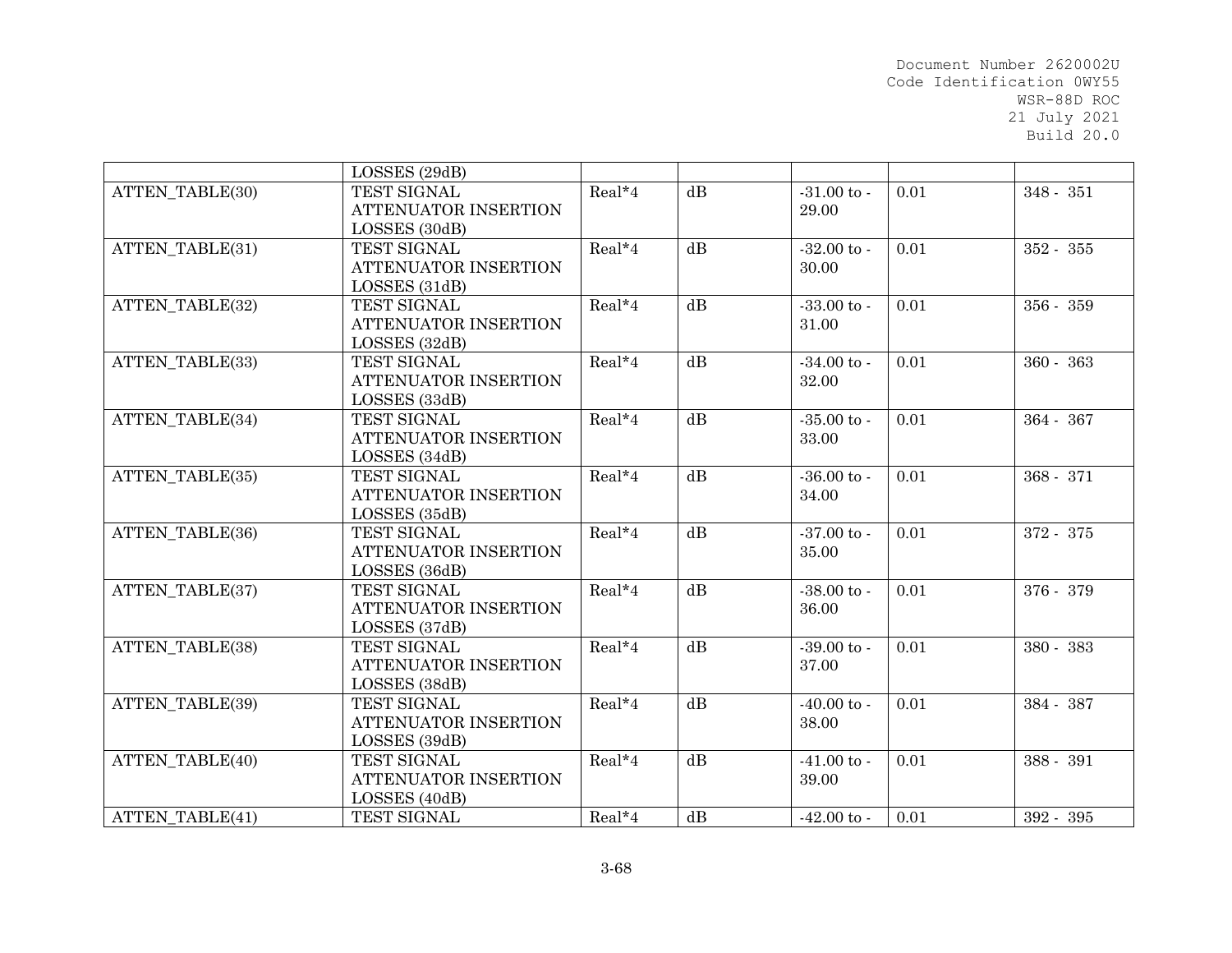|                        | ATTENUATOR INSERTION        |          |    | 40.00                |      |             |
|------------------------|-----------------------------|----------|----|----------------------|------|-------------|
|                        | LOSSES (41dB)               |          |    |                      |      |             |
| <b>ATTEN TABLE(42)</b> | TEST SIGNAL                 | Real*4   | dB | $-43.00$ to $-$      | 0.01 | 396 - 399   |
|                        | <b>ATTENUATOR INSERTION</b> |          |    | 41.00                |      |             |
|                        | LOSSES (42dB)               |          |    |                      |      |             |
| ATTEN TABLE(43)        | TEST SIGNAL                 | Real*4   | dB | $-44.00 \text{ to }$ | 0.01 | $400 - 403$ |
|                        | ATTENUATOR INSERTION        |          |    | 42.00                |      |             |
|                        | LOSSES (43dB)               |          |    |                      |      |             |
| ATTEN TABLE(44)        | TEST SIGNAL                 | Real*4   | dB | $-45.00$ to -        | 0.01 | $404 - 407$ |
|                        | <b>ATTENUATOR INSERTION</b> |          |    | 43.00                |      |             |
|                        | LOSSES (44dB)               |          |    |                      |      |             |
| ATTEN_TABLE(45)        | TEST SIGNAL                 | $Real*4$ | dB | $-46.00$ to $-$      | 0.01 | $408 - 411$ |
|                        | ATTENUATOR INSERTION        |          |    | 44.00                |      |             |
|                        | LOSSES (45dB)               |          |    |                      |      |             |
| ATTEN TABLE(46)        | TEST SIGNAL                 | Real*4   | dB | $-47.00 \text{ to }$ | 0.01 | $412 - 415$ |
|                        | <b>ATTENUATOR INSERTION</b> |          |    | 45.00                |      |             |
|                        | LOSSES (46dB)               |          |    |                      |      |             |
| ATTEN TABLE(47)        | TEST SIGNAL                 | Real*4   | dB | $-48.00$ to $-$      | 0.01 | $416 - 419$ |
|                        | ATTENUATOR INSERTION        |          |    | 46.00                |      |             |
|                        | LOSSES (47dB)               |          |    |                      |      |             |
| <b>ATTEN TABLE(48)</b> | TEST SIGNAL                 | Real*4   | dB | $-49.00 \text{ to }$ | 0.01 | $420 - 423$ |
|                        | <b>ATTENUATOR INSERTION</b> |          |    | 47.00                |      |             |
|                        | LOSSES (48dB)               |          |    |                      |      |             |
| ATTEN TABLE(49)        | TEST SIGNAL                 | Real*4   | dB | $-50.00$ to $-$      | 0.01 | $424 - 427$ |
|                        | ATTENUATOR INSERTION        |          |    | 48.00                |      |             |
|                        | LOSSES (49dB)               |          |    |                      |      |             |
| ATTEN_TABLE(50)        | TEST SIGNAL                 | Real*4   | dB | $-51.00$ to $-$      | 0.01 | $428 - 431$ |
|                        | <b>ATTENUATOR INSERTION</b> |          |    | 49.00                |      |             |
|                        | LOSSES (50dB)               |          |    |                      |      |             |
| ATTEN TABLE(51)        | TEST SIGNAL                 | Real*4   | dB | $-52.00$ to -        | 0.01 | $432 - 435$ |
|                        | <b>ATTENUATOR INSERTION</b> |          |    | 50.00                |      |             |
|                        | LOSSES (51dB)               |          |    |                      |      |             |
| ATTEN_TABLE(52)        | TEST SIGNAL                 | Real*4   | dB | $-53.00$ to -        | 0.01 | 436 - 439   |
|                        | ATTENUATOR INSERTION        |          |    | 51.00                |      |             |
|                        | LOSSES (52dB)               |          |    |                      |      |             |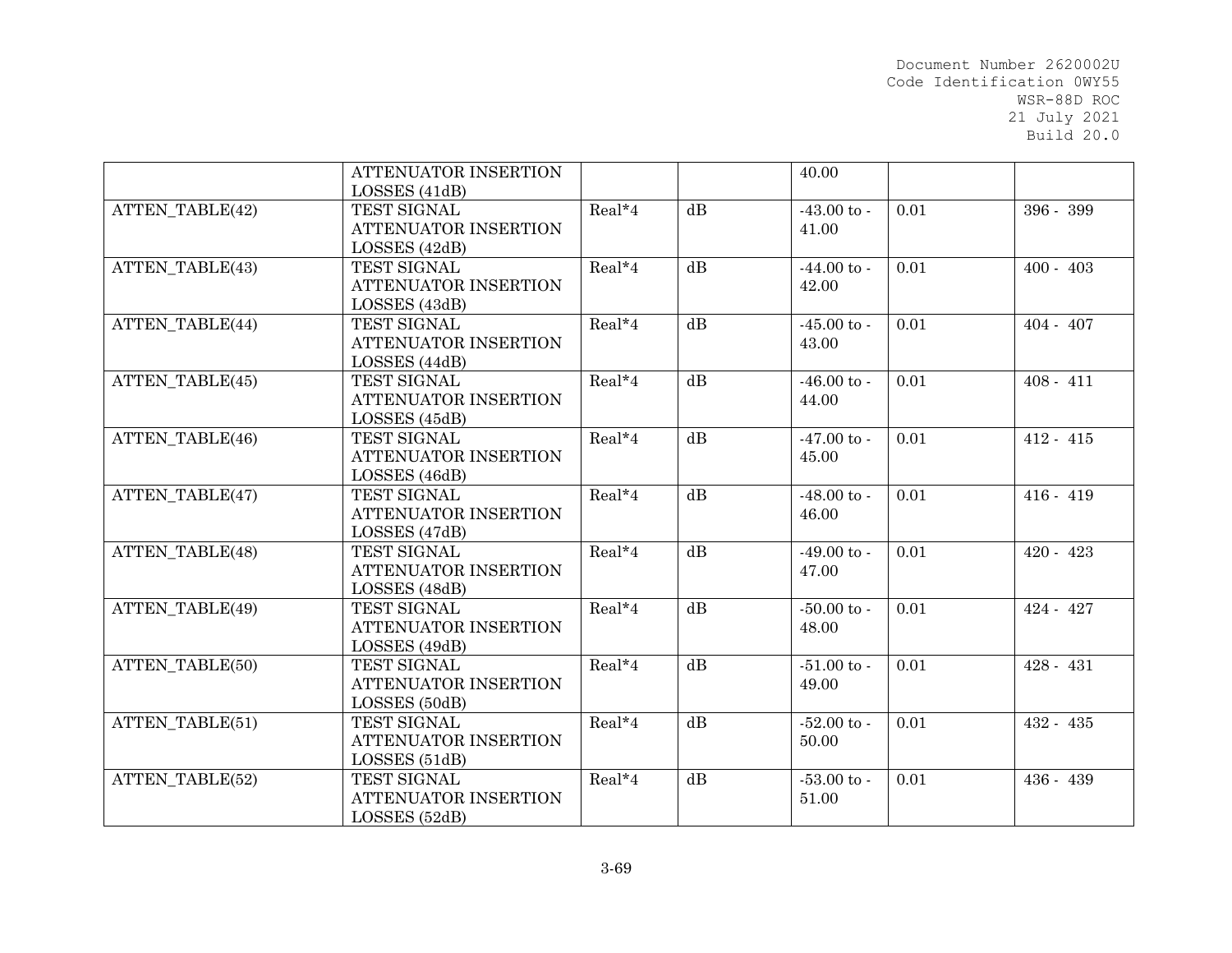| <b>ATTEN TABLE(53)</b> | TEST SIGNAL<br>ATTENUATOR INSERTION                                   | Real*4   | dB              | $-54.00$ to $-$<br>52.00      | 0.01 | $440 - 443$ |
|------------------------|-----------------------------------------------------------------------|----------|-----------------|-------------------------------|------|-------------|
| <b>ATTEN TABLE(54)</b> | LOSSES (53dB)<br>TEST SIGNAL<br>ATTENUATOR INSERTION<br>LOSSES (54dB) | Real*4   | dB              | $-55.00$ to -<br>53.00        | 0.01 | 444 - 447   |
| ATTEN TABLE(55)        | TEST SIGNAL<br>ATTENUATOR INSERTION<br>LOSSES (55dB)                  | Real*4   | dB              | $-56.00 \text{ to }$<br>54.00 | 0.01 | $448 - 451$ |
| ATTEN_TABLE(56)        | TEST SIGNAL<br>ATTENUATOR INSERTION<br>LOSSES (56dB)                  | Real*4   | dB              | $-57.00$ to -<br>55.00        | 0.01 | $452 - 455$ |
| ATTEN TABLE(57)        | TEST SIGNAL<br><b>ATTENUATOR INSERTION</b><br>LOSSES (57dB)           | $Real*4$ | dB              | $-58.00$ to -<br>56.00        | 0.01 | $456 - 459$ |
| ATTEN TABLE(58)        | TEST SIGNAL<br><b>ATTENUATOR INSERTION</b><br>LOSSES (58dB)           | Real*4   | dB              | $-59.00$ to -<br>57.00        | 0.01 | $460 - 463$ |
| <b>ATTEN TABLE(59)</b> | TEST SIGNAL<br>ATTENUATOR INSERTION<br>LOSSES (59dB)                  | Real*4   | dB              | $-60.00$ to $-$<br>58.00      | 0.01 | 464 - 467   |
| ATTEN TABLE(60)        | TEST SIGNAL<br>ATTENUATOR INSERTION<br>LOSSES (60dB)                  | Real*4   | $\overline{dB}$ | $-61.00$ to $-$<br>59.00      | 0.01 | $468 - 471$ |
| ATTEN TABLE(61)        | TEST SIGNAL<br>ATTENUATOR INSERTION<br>LOSSES (61dB)                  | Real*4   | dB              | $-62.00$ to $-$<br>60.00      | 0.01 | 472 - 475   |
| <b>ATTEN TABLE(62)</b> | TEST SIGNAL<br><b>ATTENUATOR INSERTION</b><br>LOSSES (62dB)           | Real*4   | $\overline{dB}$ | $-63.00 to -$<br>61.00        | 0.01 | 476 - 479   |
| ATTEN TABLE(63)        | TEST SIGNAL<br>ATTENUATOR INSERTION<br>LOSSES (63dB)                  | Real*4   | dB              | $-64.00$ to $-$<br>62.00      | 0.01 | 480 - 483   |
| <b>ATTEN TABLE(64)</b> | TEST SIGNAL<br>ATTENUATOR INSERTION                                   | Real*4   | dB              | $-65.00$ to -<br>63.00        | 0.01 | 484 - 487   |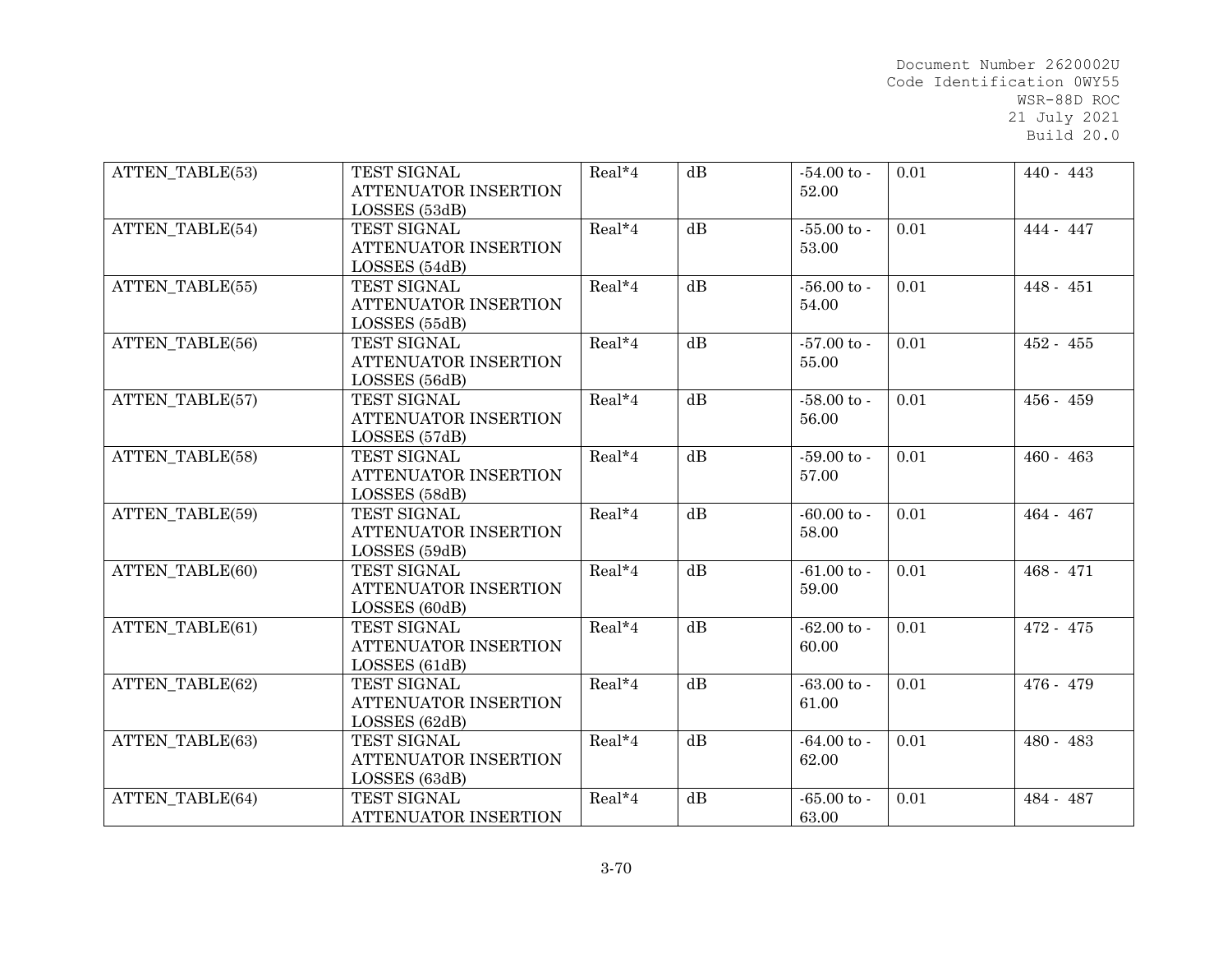|                        | LOSSES (64dB)               |          |    |                      |      |             |
|------------------------|-----------------------------|----------|----|----------------------|------|-------------|
| ATTEN TABLE(65)        | TEST SIGNAL                 | Real*4   | dB | $-66.00$ to $-$      | 0.01 | 488 - 491   |
|                        | ATTENUATOR INSERTION        |          |    | 64.00                |      |             |
|                        | LOSSES (65dB)               |          |    |                      |      |             |
| ATTEN TABLE(66)        | TEST SIGNAL                 | Real*4   | dB | $-67.00 \text{ to }$ | 0.01 | 492 - 495   |
|                        | ATTENUATOR INSERTION        |          |    | 65.00                |      |             |
|                        | LOSSES (66dB)               |          |    |                      |      |             |
| ATTEN TABLE(67)        | TEST SIGNAL                 | Real*4   | dB | $-68.00$ to $-$      | 0.01 | 496 - 499   |
|                        | <b>ATTENUATOR INSERTION</b> |          |    | 66.00                |      |             |
|                        | LOSSES (67dB)               |          |    |                      |      |             |
| ATTEN_TABLE(68)        | TEST SIGNAL                 | Real*4   | dB | $-69.00$ to $-$      | 0.01 | $500 - 503$ |
|                        | ATTENUATOR INSERTION        |          |    | 67.00                |      |             |
|                        | LOSSES (68dB)               |          |    |                      |      |             |
| ATTEN TABLE(69)        | TEST SIGNAL                 | Real*4   | dB | $-70.00$ to $-$      | 0.01 | $504 - 507$ |
|                        | <b>ATTENUATOR INSERTION</b> |          |    | 68.00                |      |             |
|                        | LOSSES (69dB)               |          |    |                      |      |             |
| <b>ATTEN TABLE(70)</b> | TEST SIGNAL                 | Real*4   | dB | $-71.00$ to $-$      | 0.01 | $508 - 511$ |
|                        | <b>ATTENUATOR INSERTION</b> |          |    | 69.00                |      |             |
|                        | LOSSES (70dB)               |          |    |                      |      |             |
| ATTEN TABLE(71)        | TEST SIGNAL                 | Real*4   | dB | $-72.00$ to $-$      | 0.01 | $512 - 515$ |
|                        | ATTENUATOR INSERTION        |          |    | 70.00                |      |             |
|                        | LOSSES (71dB)               |          |    |                      |      |             |
| ATTEN TABLE(72)        | TEST SIGNAL                 | Real*4   | dB | $-73.00$ to $-$      | 0.01 | $516 - 519$ |
|                        | <b>ATTENUATOR INSERTION</b> |          |    | 71.00                |      |             |
|                        | LOSSES (72dB)               |          |    |                      |      |             |
| <b>ATTEN TABLE(73)</b> | TEST SIGNAL                 | $Real*4$ | dB | $-74.00 \text{ to }$ | 0.01 | $520 - 523$ |
|                        | ATTENUATOR INSERTION        |          |    | 72.00                |      |             |
|                        | LOSSES (73dB)               |          |    |                      |      |             |
| ATTEN TABLE(74)        | <b>TEST SIGNAL</b>          | Real*4   | dB | $-75.00 \text{ to }$ | 0.01 | $524 - 527$ |
|                        | <b>ATTENUATOR INSERTION</b> |          |    | 73.00                |      |             |
|                        | LOSSES (74dB)               |          |    |                      |      |             |
| ATTEN_TABLE(75)        | TEST SIGNAL                 | Real*4   | dB | $-76.00$ to $-$      | 0.01 | $528 - 531$ |
|                        | ATTENUATOR INSERTION        |          |    | 74.00                |      |             |
|                        | LOSSES (75dB)               |          |    |                      |      |             |
| ATTEN TABLE(76)        | TEST SIGNAL                 | $Real*4$ | dB | $-77.00$ to $-$      | 0.01 | $532 - 535$ |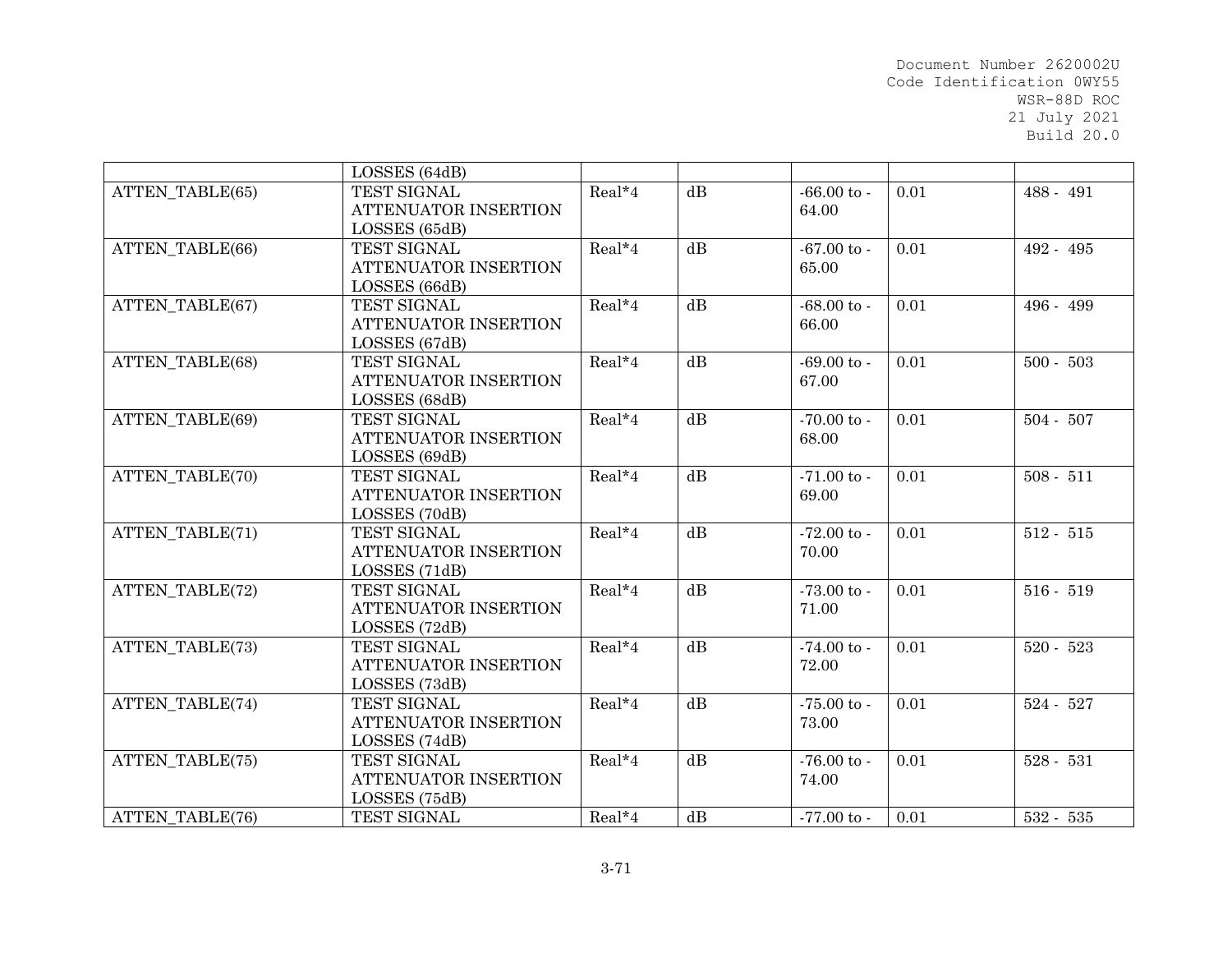|                        | ATTENUATOR INSERTION        |        |    | 75.00                |      |             |
|------------------------|-----------------------------|--------|----|----------------------|------|-------------|
|                        | LOSSES (76dB)               |        |    |                      |      |             |
| ATTEN TABLE(77)        | TEST SIGNAL                 | Real*4 | dB | $-78.00$ to $-$      | 0.01 | 536 - 539   |
|                        | <b>ATTENUATOR INSERTION</b> |        |    | 76.00                |      |             |
|                        | LOSSES (77dB)               |        |    |                      |      |             |
| <b>ATTEN TABLE(78)</b> | <b>TEST SIGNAL</b>          | Real*4 | dB | $-79.00 \text{ to }$ | 0.01 | $540 - 543$ |
|                        | ATTENUATOR INSERTION        |        |    | 77.00                |      |             |
|                        | LOSSES (78dB)               |        |    |                      |      |             |
| ATTEN TABLE(79)        | TEST SIGNAL                 | Real*4 | dB | $-80.00$ to $-$      | 0.01 | 544 - 547   |
|                        | ATTENUATOR INSERTION        |        |    | 78.00                |      |             |
|                        | LOSSES (79dB)               |        |    |                      |      |             |
| ATTEN_TABLE(80)        | TEST SIGNAL                 | Real*4 | dB | $-81.00$ to $-$      | 0.01 | $548 - 551$ |
|                        | ATTENUATOR INSERTION        |        |    | 79.00                |      |             |
|                        | LOSSES (80dB)               |        |    |                      |      |             |
| ATTEN TABLE(81)        | TEST SIGNAL                 | Real*4 | dB | $-82.00$ to $-$      | 0.01 | $552 - 555$ |
|                        | ATTENUATOR INSERTION        |        |    | 80.00                |      |             |
|                        | LOSSES (81dB)               |        |    |                      |      |             |
| <b>ATTEN TABLE(82)</b> | TEST SIGNAL                 | Real*4 | dB | $-83.00$ to -        | 0.01 | 556 - 559   |
|                        | ATTENUATOR INSERTION        |        |    | 81.00                |      |             |
|                        | LOSSES (82dB)               |        |    |                      |      |             |
| <b>ATTEN TABLE(83)</b> | TEST SIGNAL                 | Real*4 | dB | $-84.00 \text{ to }$ | 0.01 | $560 - 563$ |
|                        | ATTENUATOR INSERTION        |        |    | 82.00                |      |             |
|                        | LOSSES (83dB)               |        |    |                      |      |             |
| <b>ATTEN TABLE(84)</b> | TEST SIGNAL                 | Real*4 | dB | $-85.00$ to -        | 0.01 | 564 - 567   |
|                        | ATTENUATOR INSERTION        |        |    | 83.00                |      |             |
|                        | LOSSES (84dB)               |        |    |                      |      |             |
| ATTEN_TABLE(85)        | TEST SIGNAL                 | Real*4 | dB | $-86.00 \text{ to }$ | 0.01 | 568 - 571   |
|                        | ATTENUATOR INSERTION        |        |    | 84.00                |      |             |
|                        | LOSSES (85dB)               |        |    |                      |      |             |
| ATTEN TABLE(86)        | TEST SIGNAL                 | Real*4 | dB | $-87.00 \text{ to }$ | 0.01 | 572 - 575   |
|                        | ATTENUATOR INSERTION        |        |    | 85.00                |      |             |
|                        | LOSSES (86dB)               |        |    |                      |      |             |
| ATTEN_TABLE(87)        | TEST SIGNAL                 | Real*4 | dB | $-88.00$ to -        | 0.01 | 576 - 579   |
|                        | ATTENUATOR INSERTION        |        |    | 86.00                |      |             |
|                        | LOSSES (87dB)               |        |    |                      |      |             |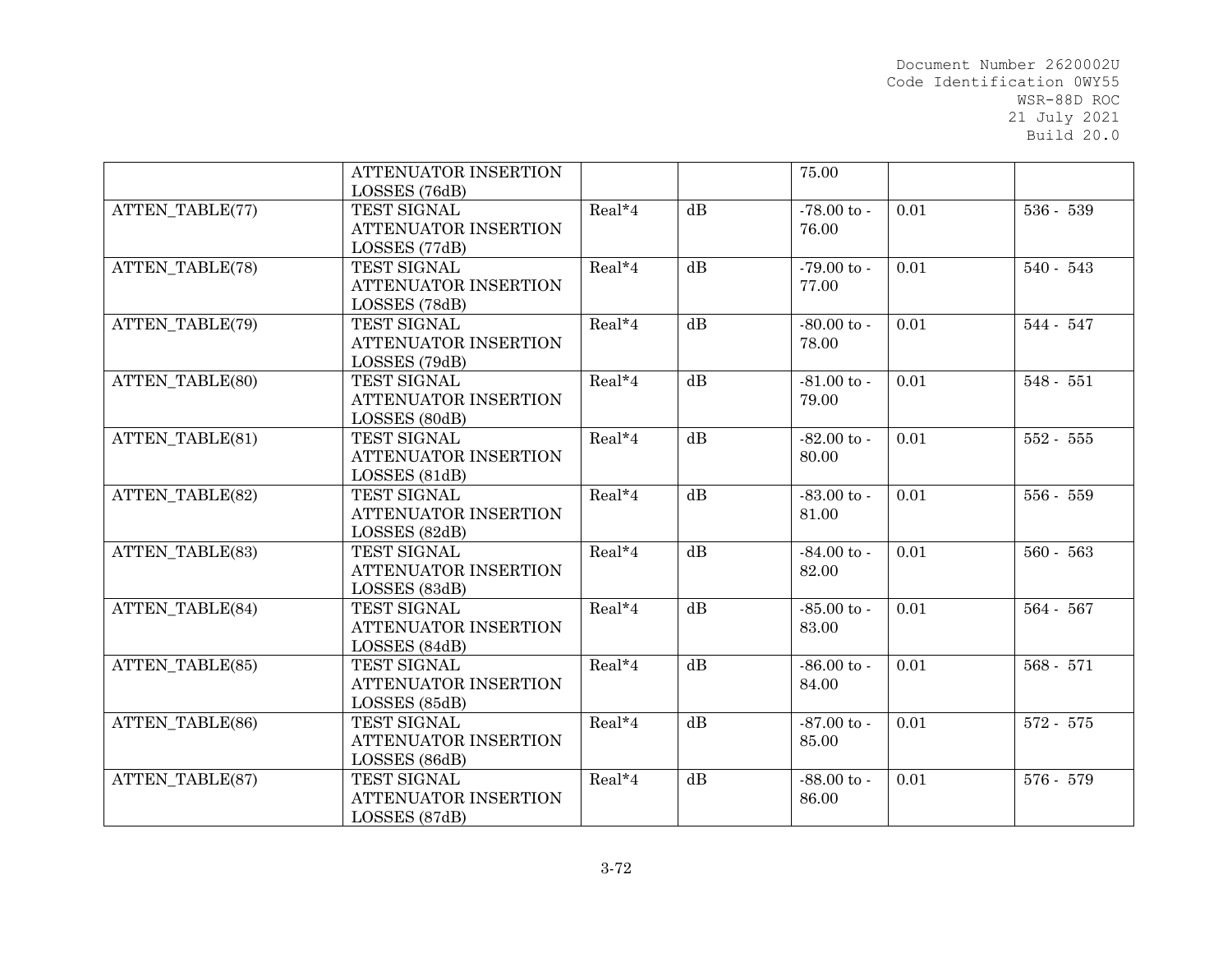| <b>ATTEN TABLE(88)</b> | TEST SIGNAL<br><b>ATTENUATOR INSERTION</b><br>LOSSES (88dB) | Real*4   | dB | $-89.00$ to -<br>87.00          | 0.01 | 580 - 583   |
|------------------------|-------------------------------------------------------------|----------|----|---------------------------------|------|-------------|
| ATTEN TABLE(89)        | TEST SIGNAL<br>ATTENUATOR INSERTION<br>LOSSES (89dB)        | Real*4   | dB | $-90.00$ to $-$<br>88.00        | 0.01 | 584 - 587   |
| ATTEN TABLE(90)        | TEST SIGNAL<br>ATTENUATOR INSERTION<br>LOSSES (90dB)        | Real*4   | dB | $-91.00$ to $-$<br>89.00        | 0.01 | 588 - 591   |
| ATTEN TABLE(91)        | TEST SIGNAL<br>ATTENUATOR INSERTION<br>LOSSES (91dB)        | $Real*4$ | dB | $-92.00$ to $-$<br>90.00        | 0.01 | 592 - 595   |
| ATTEN TABLE(92)        | TEST SIGNAL<br>ATTENUATOR INSERTION<br>LOSSES (92dB)        | $Real*4$ | dB | $-93.00$ to $-$<br>91.00        | 0.01 | 596 - 599   |
| ATTEN TABLE(93)        | TEST SIGNAL<br>ATTENUATOR INSERTION<br>LOSSES (93dB)        | Real*4   | dB | $-94.00$ to $-$<br>92.00        | 0.01 | $600 - 603$ |
| ATTEN TABLE(94)        | TEST SIGNAL<br>ATTENUATOR INSERTION<br>LOSSES (94dB)        | Real*4   | dB | $-95.00 \text{ to }$<br>93.00   | 0.01 | $604 - 607$ |
| ATTEN TABLE(95)        | TEST SIGNAL<br>ATTENUATOR INSERTION<br>LOSSES (95dB)        | Real*4   | dB | $-96.00 \text{ to } -$<br>94.00 | 0.01 | $608 - 611$ |
| ATTEN_TABLE(96)        | TEST SIGNAL<br>ATTENUATOR INSERTION<br>LOSSES (96dB)        | Real*4   | dB | $-97.00$ to $-$<br>95.00        | 0.01 | $612 - 615$ |
| ATTEN TABLE(97)        | <b>TEST SIGNAL</b><br>ATTENUATOR INSERTION<br>LOSSES (97dB) | Real*4   | dB | $-98.00 \text{ to }$<br>96.00   | 0.01 | $616 - 619$ |
| ATTEN TABLE(98)        | TEST SIGNAL<br>ATTENUATOR INSERTION<br>LOSSES (98dB)        | Real*4   | dB | $-99.00$ to $-$<br>97.00        | 0.01 | $620 - 623$ |
| ATTEN TABLE(99)        | TEST SIGNAL<br><b>ATTENUATOR INSERTION</b>                  | Real*4   | dB | $-100.00$ to<br>$-98.00$        | 0.01 | $624 - 627$ |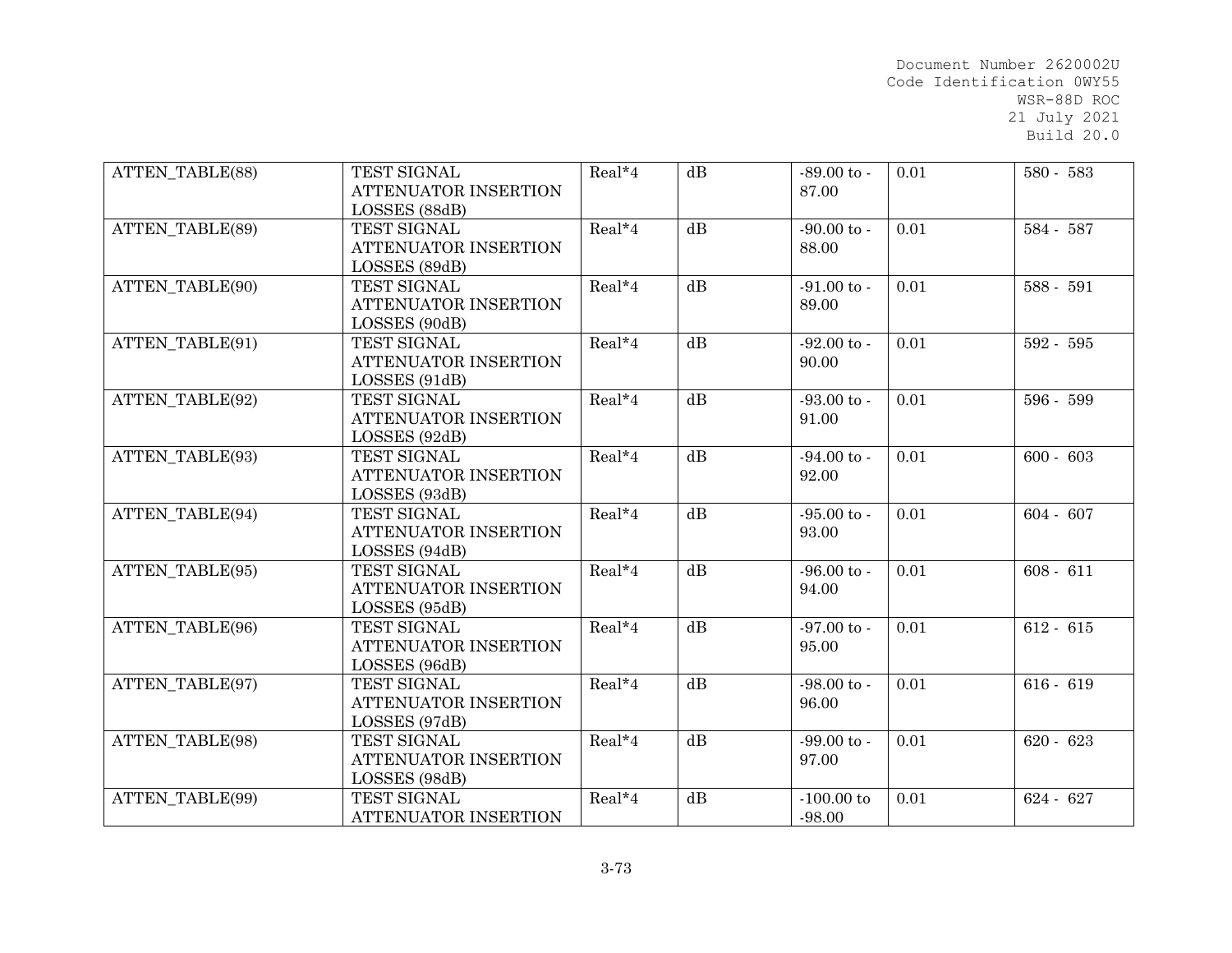|                         | LOSSES (99dB)               |        |     |                     |                     |             |
|-------------------------|-----------------------------|--------|-----|---------------------|---------------------|-------------|
| ATTEN TABLE(100)        | TEST SIGNAL                 | Real*4 | dB  | $-101.00$ to        | 0.01                | $628 - 631$ |
|                         | ATTENUATOR INSERTION        |        |     | $-99.00$            |                     |             |
|                         | LOSSES (100dB)              |        |     |                     |                     |             |
| ATTEN TABLE(101)        | TEST SIGNAL                 | Real*4 | dB  | $-102.00$ to        | 0.01                | 632 - 635   |
|                         | ATTENUATOR INSERTION        |        |     | $-100.00$           |                     |             |
|                         | LOSSES (101dB)              |        |     |                     |                     |             |
| <b>ATTEN TABLE(102)</b> | TEST SIGNAL                 | Real*4 | dB  | $\mbox{-}103.00$ to | 0.01                | 636 - 639   |
|                         | ATTENUATOR INSERTION        |        |     | $-101.00$           |                     |             |
|                         | LOSSES (102dB)              |        |     |                     |                     |             |
| ATTEN TABLE(103)        | TEST SIGNAL                 | Real*4 | dB  | $-104.00$ to        | 0.01                | 640 - 643   |
|                         | ATTENUATOR INSERTION        |        |     | $-102.00$           |                     |             |
|                         | LOSSES (103dB)              |        |     |                     |                     |             |
| <b>SPARE</b>            | N/A                         | N/A    | N/A | $\Omega$            | N/A                 | 644 - 667   |
| PATH LOSSES(7)          | PATH LOSS - VERTICAL IF     | Real*4 | dB  | $-5.00$ to $-$      | 0.01                | 668 - 671   |
|                         | <b>HELIAX TO 4AT16</b>      |        |     | 0.00                |                     |             |
| <b>SPARE</b>            | N/A                         | N/A    | N/A | $\mathbf{0}$        | $\rm N\mskip-1mu M$ | 672 - 683   |
| <b>SPARE</b>            | N/A                         | N/A    | N/A | $\overline{0}$      | N/A                 | 684 - 687   |
| <b>SPARE</b>            | N/A                         | N/A    | N/A | $\Omega$            | N/A                 | 688 - 691   |
| PATH_LOSSES(13)         | PATH LOSS - 2A9A9 RF        | Real*4 | dB  | $-60.00$ to $-$     | 0.01                | 692 - 695   |
|                         | <b>DELAY LINE</b>           |        |     | 40.00               |                     |             |
| <b>SPARE</b>            | N/A                         | N/A    | N/A | $\overline{0}$      | N/A                 | 696 - 699   |
| <b>SPARE</b>            | N/A                         | N/A    | N/A | $\boldsymbol{0}$    | N/A                 | $700 - 715$ |
| <b>SPARE</b>            | N/A                         | N/A    | N/A | $\overline{0}$      | N/A                 | 716 - 719   |
| <b>SPARE</b>            | N/A                         | N/A    | N/A | $\overline{0}$      | N/A                 | 720 - 751   |
| PATH LOSSES(28)         | PATH LOSS - HORIZONTAL      | Real*4 | dB  | $-5.00$ to          | 0.01                | 752 - 755   |
|                         | IF HELIAX TO 4AT17          |        |     | 0.00                |                     |             |
| H COUPLER XMT LOSS      | <b>RF PALLET HORIZONTAL</b> | Real*4 | dB  | $-40.00$ to $-$     | 0.01                | 756 - 759   |
|                         | COUPLER TRANSMITTER         |        |     | 20.00               |                     |             |
|                         | LOSS                        |        |     |                     |                     |             |
| <b>SPARE</b>            | N/A                         | N/A    | N/A | $\overline{0}$      | N/A                 | 760 - 763   |
| <b>SPARE</b>            | N/A                         | N/A    | N/A | $\Omega$            | N/A                 | 764 - 767   |
| PATH LOSSES(32)         | PATH LOSS - WG02            | Real*4 | dB  | $-0.50$ to $-$      | 0.01                | 768 - 771   |
|                         | <b>HARMONIC FILTER</b>      |        |     | 0.05                |                     |             |
| PATH LOSSES(33)         | PATH LOSS - WAVEGUIDE       | Real*4 | dB  | $-1.00$ to $-$      | 0.01                | 772 - 775   |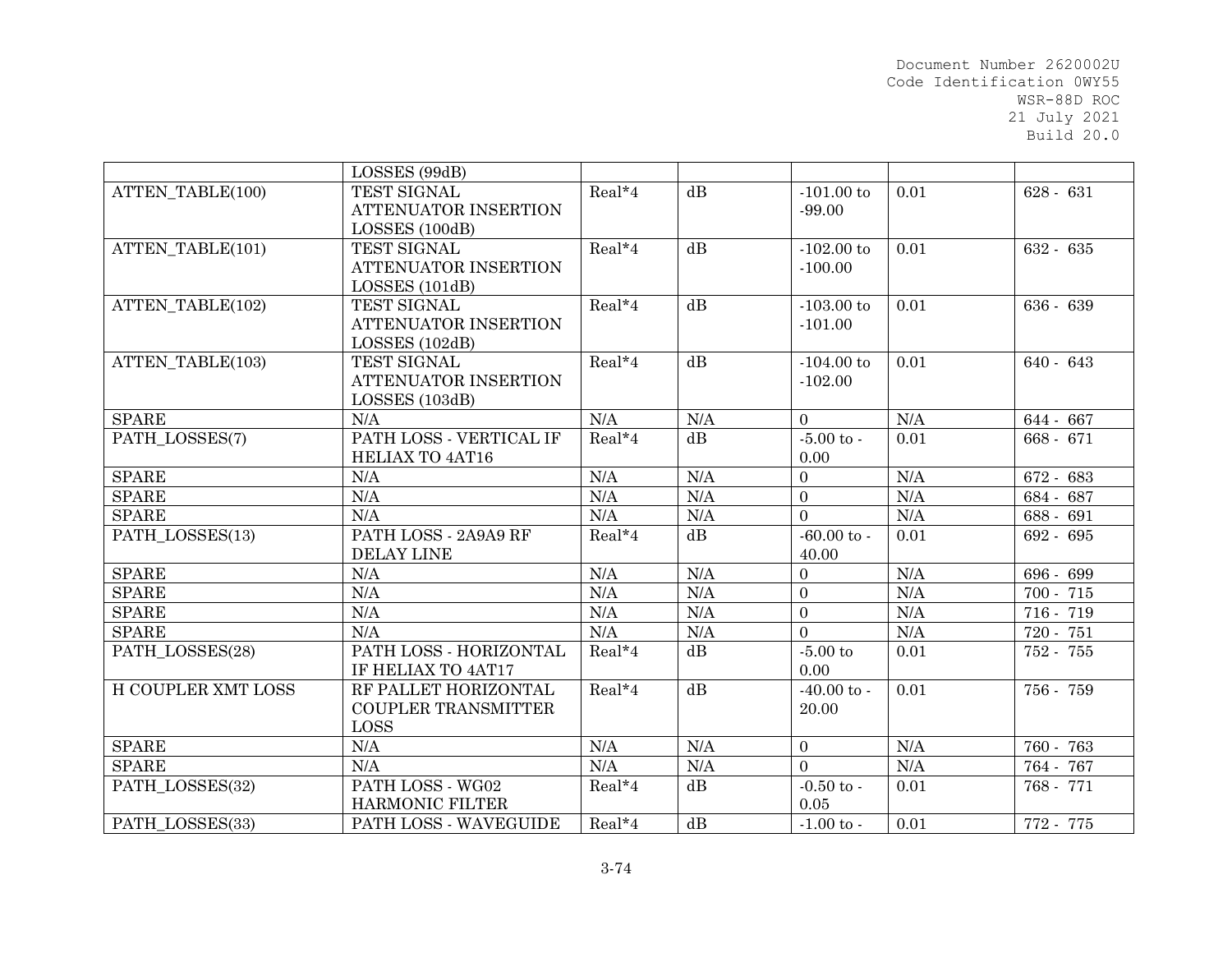|                    | KLYSTRON TO SWITCH         |           |                 | 0.01            |           |             |
|--------------------|----------------------------|-----------|-----------------|-----------------|-----------|-------------|
| <b>SPARE</b>       | N/A                        | N/A       | N/A             | N/A             | N/A       | 776 - 779   |
| PATH_LOSSES(35)    | PATH LOSS - WG06           | Real*4    | dB              | $-0.50$ to      | 0.01      | 780 - 783   |
|                    | <b>SPECTRUM FILTER</b>     |           |                 | 0.00            |           |             |
| <b>SPARE</b>       | N/A                        | N/A       | N/A             | $\overline{0}$  | N/A       | 784 - 787   |
| <b>SPARE</b>       | N/A                        | N/A       | N/A             | $\overline{0}$  | N/A       | 788 - 791   |
| <b>SPARE</b>       | N/A                        | $\rm N/A$ | N/A             | $\overline{0}$  | $\rm N/A$ | 792 - 795   |
| PATH LOSSES(39)    | PATH LOSS - WG04           | Real*4    | dB              | $-0.50$ to $-$  | 0.01      | 796 - 799   |
|                    | <b>CIRCULATOR</b>          |           |                 | 0.05            |           |             |
| PATH_LOSSES (40)   | PATH LOSS - A6 ARC         | Real*4    | dB              | $-0.50$ to $-$  | 0.01      | $800 - 803$ |
|                    | <b>DETECTOR</b>            |           |                 | 0.01            |           |             |
| <b>SPARE</b>       | N/A                        | N/A       | N/A             | $\Omega$        | N/A       | 804 - 807   |
| PATH LOSSES(42)    | PATH LOSS - 1DC1           | Real*4    | dB              | $-40.00$ to     | 0.01      | $808 - 811$ |
|                    | TRANSMITTER COUPLER        |           |                 | $-20.00$        |           |             |
|                    | <b>COUPLING</b>            |           |                 |                 |           |             |
| PATH LOSSES(43)    | PATH LOSS - A33 PAD        | Real*4    | dB              | $-10.00$ to     | 0.01      | 812 - 815   |
|                    |                            |           |                 | 0.00            |           |             |
| PATH LOSSES(44)    | PATH LOSS - COAX           | $Real*4$  | $\overline{dB}$ | $-3.00$ to      | 0.01      | $816 - 819$ |
|                    | TRANSMITTER RF SAMPLE      |           |                 | 0.40            |           |             |
|                    | TO A33 PAD                 |           |                 |                 |           |             |
| PATH LOSSES(45)    | PATH LOSS - A20J1 4        | Real*4    | dB              | $-8.00$ to $-$  | 0.01      | 820 - 823   |
|                    | POWER SPLITTER             |           |                 | 4.00            |           |             |
| PATH LOSSES(46)    | PATH LOSS - A20J1 3        | Real*4    | $\overline{dB}$ | $-8.00$ to $-$  | 0.01      | 824 - 827   |
|                    | POWER SPLITTER             |           |                 | 4.00            |           |             |
| PATH_LOSSES(47)    | PATH LOSS - A20J1 2        | Real*4    | dB              | $-8.00$ to $-$  | 0.01      | 828 - 831   |
|                    | POWER SPLITTER             |           |                 | 4.00            |           |             |
| H COUPLER CW LOSS  | RF PALLET HORIZONTAL       | Real*4    | $\overline{dB}$ | $-40.00$ to $-$ | 0.01      | 832 - 835   |
|                    | COUPLER TEST SIGNAL        |           |                 | 20.00           |           |             |
|                    | <b>LOSS</b>                |           |                 |                 |           |             |
| V COUPLER XMT LOSS | RF PALLET VERTICAL         | Real*4    | dB              | $-40.00$ to $-$ | 0.01      | 836 - 839   |
|                    | <b>COUPLER TRANSMITTER</b> |           |                 | 20.00           |           |             |
|                    | <b>LOSS</b>                |           |                 |                 |           |             |
| <b>SPARE</b>       | N/A                        | N/A       | N/A             | $\overline{0}$  | N/A       | 840 - 843   |
| AME TS BIAS        | AME TEST SIGNAL BIAS       | Real*4    | dB              | N/A             | N/A       | 844 - 847   |
| PATH_LOSSES(52)    | PATH LOSS - 1AT4           | Real*4    | dB              | $-6.00$ to      | 0.01      | 848 - 851   |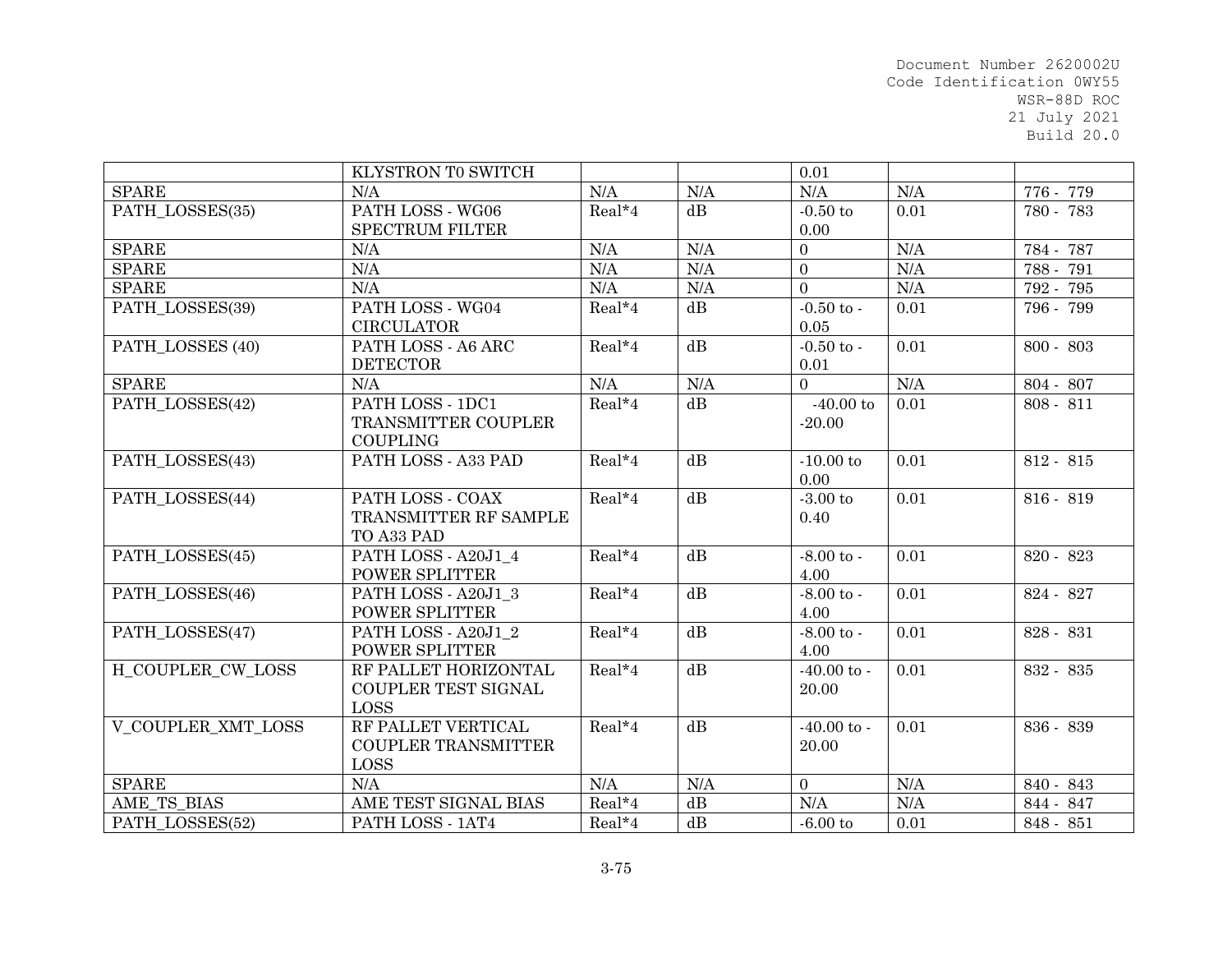|                          | TRANSMITTER COUPLER                                             |          |                 | 0.00                          |      |             |
|--------------------------|-----------------------------------------------------------------|----------|-----------------|-------------------------------|------|-------------|
| <b>V COUPLER CW LOSS</b> | PAD<br>RF PALLET VERTICAL<br>COUPLER TEST SIGNAL<br><b>LOSS</b> | Real*4   | dB              | $-40.00$ to $-$<br>20.00      | 0.01 | 852 - 855   |
| <b>SPARE</b>             | N/A                                                             | N/A      | N/A             | $\overline{0}$                | N/A  | 856 - 859   |
| <b>SPARE</b>             | N/A                                                             | N/A      | N/A             | $\overline{0}$                | N/A  | 860 - 863   |
| <b>PWR SENSE BIAS</b>    | POWER SENSE<br><b>CALIBRATION OFFSET</b><br><b>BIAS</b>         | Real*4   | dB              | $-10.00$ to<br>10.00          | 0.01 | 864 - 867   |
| AME V NOISE ENR          | AME NOISE SOURCE<br><b>EXCESS NOISE RATIO</b>                   | Real*4   | dB              | $10.00$ to<br>35.00           | 0.01 | 868 - 871   |
| PATH_LOSSES(58)          | PATH LOSS - 4AT17<br><b>ATTENUATOR</b>                          | Real*4   | $\overline{dB}$ | $-7.00 \text{ to}$<br>0.00    | 0.01 | 872 - 875   |
| PATH LOSSES(59)          | PATH LOSS - IFDR IF ANTI-<br><b>ALIAS FILTER</b>                | Real*4   | dB              | $-4.00$ to<br>0.00            | 0.01 | 876 - 879   |
| PATH_LOSSES(60)          | PATH LOSS - A20J1 5<br>POWER SPLITTER                           | Real*4   | dB              | $-8.00$ to $-$<br>4.00        | 0.01 | 880 - 883   |
| PATH LOSSES(61)          | PATH LOSS - AT5 50dB<br><b>ATTENUATOR</b>                       | $Real*4$ | dB              | $-53.00 \text{ to }$<br>47.00 | 0.01 | 884 - 887   |
| <b>SPARE</b>             | N/A                                                             | N/A      | N/A             | $\overline{0}$                | N/A  | 888 - 891   |
| PATH LOSSES(63)          | PATH LOSS - A39 RF IF<br><b>BURST MIXER</b>                     | Real*4   | $\overline{dB}$ | $-16.0$ to $-$<br>6.00        | 0.01 | 892 - 995   |
| PATH LOSSES(64)          | PATH LOSS - AR1 BURST IF<br><b>AMPLIFIER</b>                    | Real*4   | dB              | $23.00\ {\rm to}$<br>33.00    | 0.01 | 896 - 899   |
| PATH LOSSES(65)          | PATH LOSS - IFDR BURST<br><b>ANTI-ALIAS FILTER</b>              | Real*4   | dB              | $-4.00$ to<br>0.00            | 0.01 | $900 - 903$ |
| PATH LOSSES(66)          | PATH LOSS - DC3 J1 3 6dB<br>COUPLER, THROUGH                    | Real*4   | $\overline{dB}$ | $-3.00$ to<br>0.00            | 0.01 | $904 - 907$ |
| PATH_LOSSES(67)          | PATH LOSS - 4DC3J1 TO<br>4A39 L                                 | Real*4   | $\overline{dB}$ | $-15.00$ to $-$<br>5.00       | 0.01 | $908 - 911$ |
| PATH_LOSSES(68)          | PATH LOSS - AT2+AT3 26dB<br>COHO ATTENUATOR                     | Real*4   | dB              | $-29.00$ to -<br>23.00        | 0.01 | $912 - 915$ |
| <b>SPARE</b>             | N/A                                                             | N/A      | N/A             | $\Omega$                      | N/A  | $916 - 919$ |
| CHAN CAL DIFF            | <b>NONCONTROLLING</b>                                           | Real*4   | $dB$            | 0.00 to                       | 0.01 | 920-923     |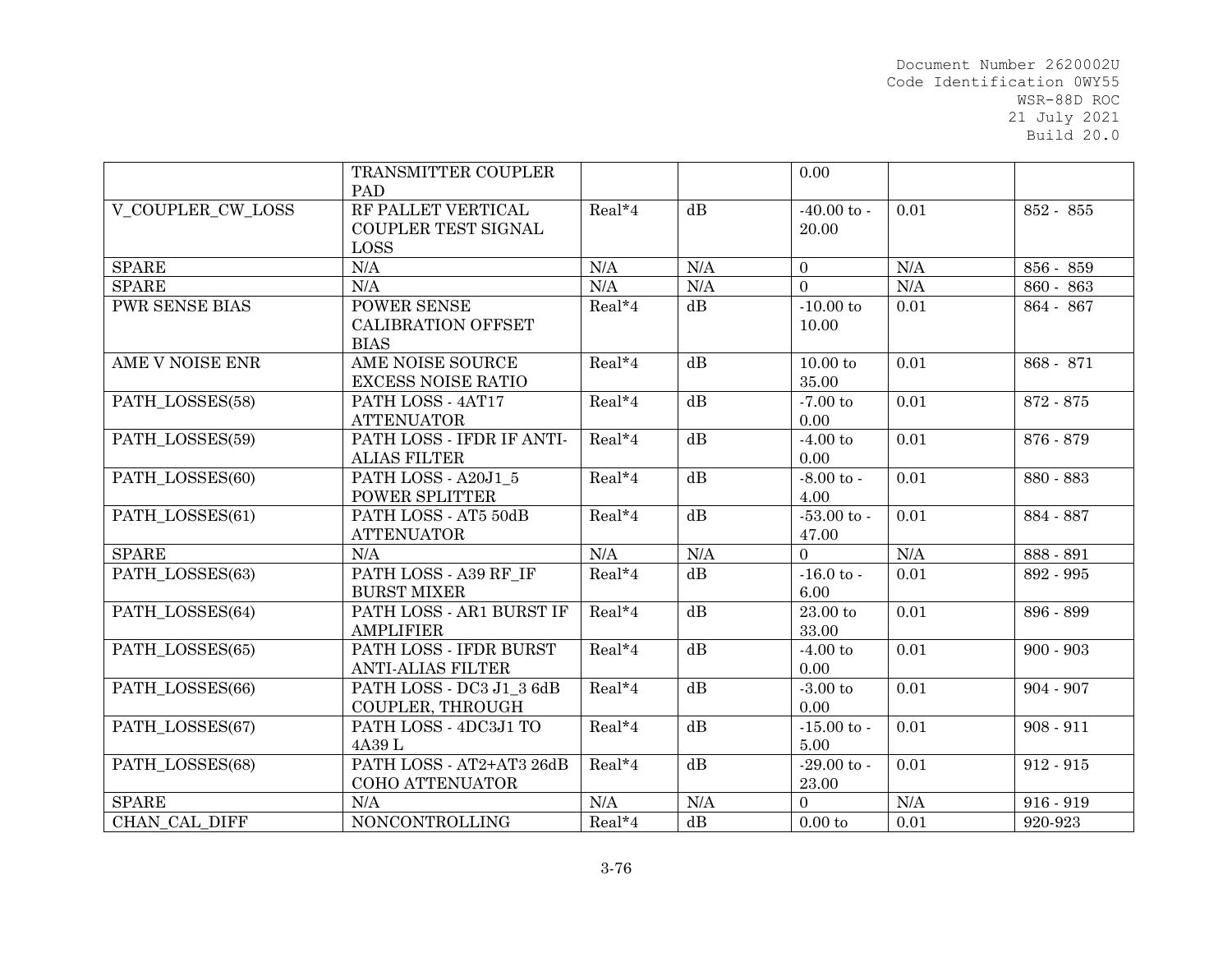|                      | CHANNEL CALIBRATION<br><b>DIFFERENCE</b>                                 |           |     | 4.00                         |           |             |
|----------------------|--------------------------------------------------------------------------|-----------|-----|------------------------------|-----------|-------------|
| PATH LOSSES(70 - 71) | SPARE LOCATIONS IN THE<br>PATH_LOSSES ARRAY                              | N/A       | N/A | N/A                          | N/A       | 924 - 927   |
| <b>SPARE</b>         | N/A                                                                      | N/A       | N/A | $\overline{0}$               | $\rm N/A$ | 928 - 931   |
| <b>SPARE</b>         | N/A                                                                      | $\rm N/A$ | N/A | $\overline{0}$               | $\rm N/A$ | 932 - 935   |
| V_TS_CW              | AME VERTICAL TEST<br><b>SIGNAL POWER</b>                                 | Real*4    | dBm | 0.00 to<br>30.00             | 0.01      | 936 - 939   |
| H_RNSCALE(0)         | HORIZONTAL RECEIVER<br>NOISE NORMALIZATION (-<br>1.0 deg to $-0.5$ deg)  | Real*4    | N/A | $1.000$ to<br>1.800          | 0.001     | 940 - 943   |
| $H_RNSCALE(1)$       | HORIZONTAL_RECEIVER<br>NOISE NORMALIZATION (-<br>$0.5$ deg to $0.0$ deg) | $Real*4$  | N/A | $1.000$ to<br>1.800          | 0.001     | 944 - 947   |
| H RNSCALE(2)         | HORIZONTAL RECEIVER<br>NOISE NORMALIZATION<br>$(0.0 \deg$ to $0.5 \deg)$ | Real*4    | N/A | $1.000$ to<br>1.800          | 0.001     | 948 - 951   |
| H RNSCALE(3)         | HORIZONTAL RECEIVER<br>NOISE NORMALIZATION<br>$(0.5 \deg to 1.0 \deg)$   | Real*4    | N/A | $1.000$ to<br>1.800          | 0.001     | 952 - 955   |
| H RNSCALE(4)         | HORIZONTAL_RECEIVER<br>NOISE NORMALIZATION<br>$(1.0 \deg$ to $1.5 \deg)$ | Real*4    | N/A | $1.000\ {\rm to}\;$<br>1.800 | 0.001     | 956 - 959   |
| H_RNSCALE(5)         | HORIZONTAL RECEIVER<br>NOISE NORMALIZATION<br>$(1.5 \deg to 2.0 \deg)$   | Real*4    | N/A | $1.000$ to<br>1.800          | 0.001     | $960 - 963$ |
| H RNSCALE(6)         | HORIZONTAL_RECEIVER<br>NOISE NORMALIZATION<br>$(2.0 \deg$ to $2.5 \deg)$ | Real*4    | N/A | $1.000$ to<br>1.800          | 0.001     | 964 - 967   |
| H_RNSCALE(7)         | HORIZONTAL_RECEIVER<br>NOISE NORMALIZATION<br>$(2.5 \deg to 3.0 \deg)$   | Real*4    | N/A | $1.000$ to<br>1.800          | 0.001     | 968 - 971   |
| H_RNSCALE(8)         | HORIZONTAL_RECEIVER<br>NOISE NORMALIZATION<br>$(3.0 \deg to 3.5 \deg)$   | Real*4    | N/A | $1.000$ to<br>1.800          | 0.001     | 972 - 975   |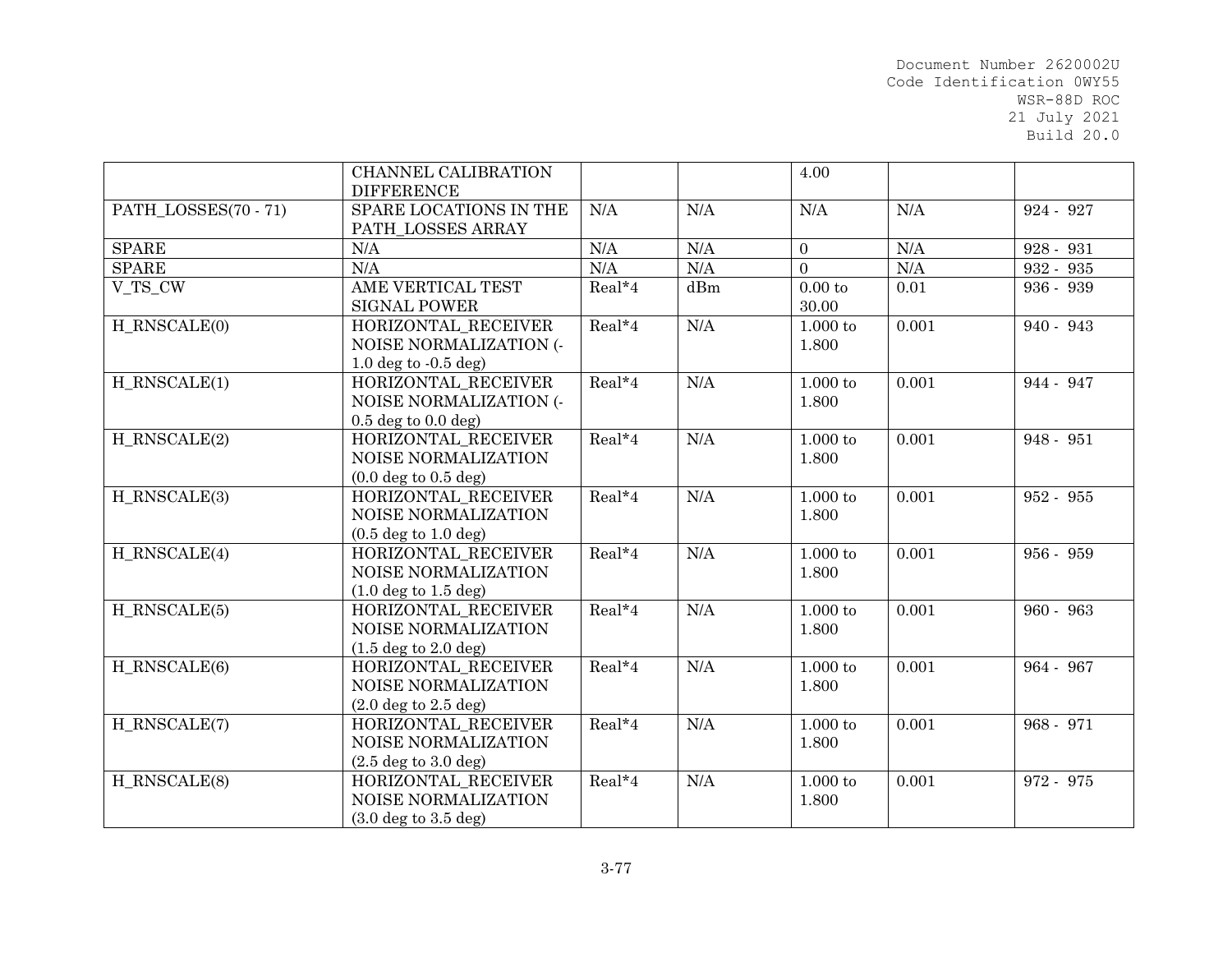| H_RNSCALE(9)    | HORIZONTAL RECEIVER<br>NOISE NORMALIZATION | Real*4 | N/A   | $1.000$ to<br>1.800 | 0.001  | 976 - 979     |
|-----------------|--------------------------------------------|--------|-------|---------------------|--------|---------------|
|                 | $(3.5 \deg to 4.0 \deg)$                   |        |       |                     |        |               |
| H RNSCALE(10)   | HORIZONTAL_RECEIVER                        | Real*4 | N/A   | $1.000\ {\rm to}\$  | 0.001  | 980 - 983     |
|                 | NOISE NORMALIZATION                        |        |       | 1.800               |        |               |
|                 | $(4.0 \deg to 4.5 \deg)$                   |        |       |                     |        |               |
| $H_RNSCALE(11)$ | HORIZONTAL RECEIVER                        | Real*4 | N/A   | $1.000$ to          | 0.001  | 984 - 987     |
|                 | NOISE NORMALIZATION                        |        |       | 1.800               |        |               |
|                 | $(4.5 \deg to 5.0 \deg)$                   |        |       |                     |        |               |
| H RNSCALE(12)   | HORIZONTAL RECEIVER                        | Real*4 | N/A   | $1.000$ to          | 0.001  | 988 - 991     |
|                 | NOISE NORMALIZATION (>                     |        |       | 1.800               |        |               |
|                 | $5.0$ deg)                                 |        |       |                     |        |               |
| ATMOS(0)        | TWO WAY ATMOSPHERIC                        | Real*4 | dB/km | $-0.0200$ to        | 0.0001 | 992 - 995     |
|                 | $LOSSKM$ (-1.0 deg to -0.5                 |        |       | $-0.0020(3)$        |        |               |
|                 | deg)                                       |        |       |                     |        |               |
| ATMOS(1)        | TWO WAY ATMOSPHERIC                        | Real*4 | dB/km | $-0.0200$ to        | 0.0001 | 996 - 999     |
|                 | LOSSKM (0.5 deg to 0.0 deg)                |        |       | $-0.0020(3)$        |        |               |
| ATMOS(2)        | TWO WAY ATMOSPHERIC                        | Real*4 | dB/km | $-0.0200$ to        | 0.0001 | $1000 - 1003$ |
|                 | LOSSKM (0.0 deg to 0.5 deg)                |        |       | $-0.0020(3)$        |        |               |
| ATMOS(3)        | TWO WAY ATMOSPHERIC                        | Real*4 | dB/km | $-0.0200$ to        | 0.0001 | $1004 - 1007$ |
|                 | LOSSKM (0.5 deg to 1.0 deg)                |        |       | $-0.0020(3)$        |        |               |
| ATMOS(4)        | TWO WAY ATMOSPHERIC                        | Real*4 | dB/km | $-0.0200$ to        | 0.0001 | $1008 - 1011$ |
|                 | LOSSKM (1.0 deg to 1.5 deg)                |        |       | $-0.0020(3)$        |        |               |
| ATMOS(5)        | TWO WAY ATMOSPHERIC                        | Real*4 | dB/km | $-0.0200$ to        | 0.0001 | $1012 - 1015$ |
|                 | LOSSKM (1.5 deg to 2.0 deg)                |        |       | $-0.0020(3)$        |        |               |
| ATMOS(6)        | TWO WAY ATMOSPHERIC                        | Real*4 | dB/km | $-0.0200$ to        | 0.0001 | $1016 - 1019$ |
|                 | LOSSKM (2.0 deg to 2.5 deg)                |        |       | $-0.0020(3)$        |        |               |
| ATMOS(7)        | TWO WAY ATMOSPHERIC                        | Real*4 | dB/km | $-0.0200$ to        | 0.0001 | $1020 - 1023$ |
|                 | $LOSSKM$ $(2.5 deg to 3.0 deg)$            |        |       | $-0.0020(3)$        |        |               |
| ATMOS(8)        | TWO WAY ATMOSPHERIC                        | Real*4 | dB/km | $-0.0200$ to        | 0.0001 | 1024 - 1027   |
|                 | $LOSSKM$ (3.0 deg to 3.5 deg)              |        |       | $-0.0020(3)$        |        |               |
| ATMOS(9)        | TWO WAY ATMOSPHERIC                        | Real*4 | dB/km | $-0.0200$ to        | 0.0001 | $1028 - 1031$ |
|                 | LOSS/KM $(3.5 \deg to 4.0 \deg)$           |        |       | $-0.0020(3)$        |        |               |
| ATMOS(10)       | TWO WAY ATMOSPHERIC                        | Real*4 | dB/km | $-0.0200$ to        | 0.0001 | 1032 - 1035   |
|                 | $LOSSKM$ (4.0 deg to 4.5 deg)              |        |       | $-0.0020(3)$        |        |               |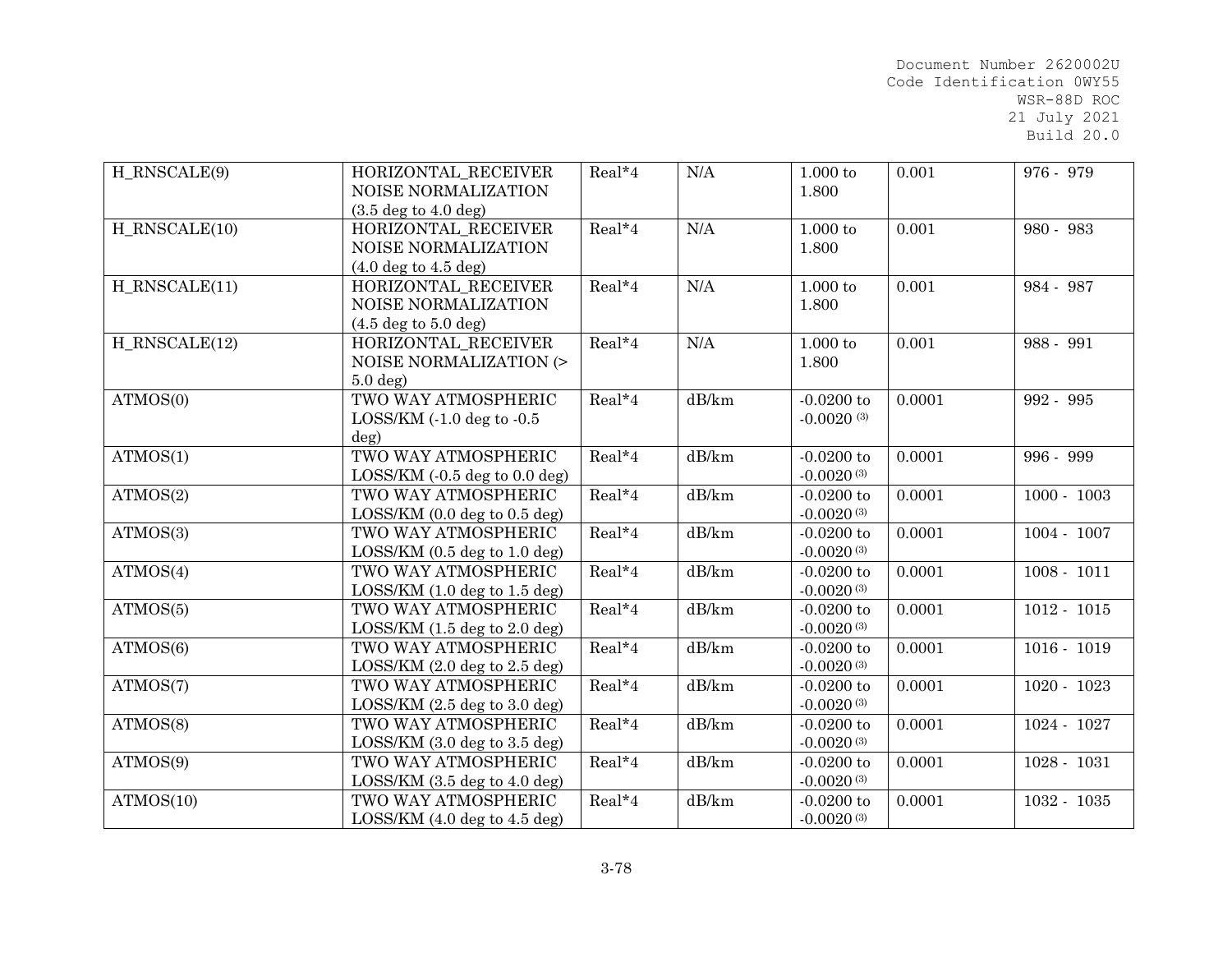| ATMOS(11)                    | TWO WAY ATMOSPHERIC           | Real*4    | dB/km  | $-0.0200$ to           | 0.0001       | 1036 - 1039   |
|------------------------------|-------------------------------|-----------|--------|------------------------|--------------|---------------|
|                              | $LOSSKM$ (4.5 deg to 5.0 deg) |           |        | $-0.0020(3)$           |              |               |
| ATMOS(12)                    | TWO WAY ATMOSPHERIC           | Real*4    | dB/km  | $-0.0200$ to           | 0.0001       | $1040 - 1043$ |
|                              | $LOS/KM (> 5.0$ deg)          |           |        | $-0.0020(3)$           |              |               |
| $EL$ _INDEX $\overline{(0)}$ | BYPASS MAP GENERATION         | Real*4    | deg    | $-1,000$ to            | 0.001        | 1044 - 1047   |
|                              | ELEVATION ANGLE (0)           |           |        | 45.000                 |              |               |
| EL_INDEX(1)                  | <b>BYPASS MAP GENERATION</b>  | Real*4    | $\deg$ | $-1.000$ to            | 0.001        | $1048 - 1051$ |
|                              | ELEVATION ANGLE (1)           |           |        | 45.000                 |              |               |
| EL INDEX(2)                  | <b>BYPASS MAP GENERATION</b>  | Real*4    | deg    | $-1.000$ to            | 0.001        | $1052 - 1055$ |
|                              | <b>ELEVATION ANGLE (2)</b>    |           |        | 45.000                 |              |               |
| EL_INDEX(3)                  | BYPASS MAP GENERATION         | Real*4    | deg    | $-1.000$ to            | 0.001        | $1056 - 1059$ |
|                              | <b>ELEVATION ANGLE (3)</b>    |           |        | 45.000                 |              |               |
| EL INDEX $(4)$               | BYPASS MAP GENERATION         | Real*4    | deg    | $-1.000$ to            | 0.001        | $1060 - 1063$ |
|                              | ELEVATION ANGLE (4)           |           |        | 45.000                 |              |               |
| EL INDEX(5)                  | <b>BYPASS MAP GENERATION</b>  | Real*4    | $\deg$ | $-1.000$ to            | 0.001        | 1064 - 1067   |
|                              | <b>ELEVATION ANGLE (5)</b>    |           |        | 45.000                 |              |               |
| EL INDEX(6)                  | <b>BYPASS MAP GENERATION</b>  | Real*4    | deg    | $-1.000$ to            | 0.001        | $1068 - 1071$ |
|                              | ELEVATION ANGLE (6)           |           |        | 45.000                 |              |               |
| EL_INDEX(7)                  | BYPASS MAP GENERATION         | Real*4    | deg    | $-1.000$ to            | 0.001        | $1072 - 1075$ |
|                              | ELEVATION ANGLE (7)           |           |        | 45.000                 |              |               |
| EL INDEX(8)                  | BYPASS MAP GENERATION         | Real*4    | $\deg$ | $-1.000$ to            | 0.001        | 1076 - 1079   |
|                              | <b>ELEVATION ANGLE (8)</b>    |           |        | 45.000                 |              |               |
| EL_INDEX(9)                  | BYPASS MAP GENERATION         | Real*4    | deg    | $-1.000$ to            | 0.001        | $1080 - 1083$ |
|                              | ELEVATION ANGLE (9)           |           |        | 45.000                 |              |               |
| EL INDEX(10)                 | <b>BYPASS MAP GENERATION</b>  | Real*4    | deg    | $-1.000$ to            | 0.001        | 1084 - 1087   |
|                              | <b>ELEVATION ANGLE (10)</b>   |           |        | 45.000                 |              |               |
| EL INDEX(11)                 | BYPASS MAP GENERATION         | $Real*4$  | deg    | $-1.000$ to            | 0.001        | $1088 - 1091$ |
|                              | <b>ELEVATION ANGLE (11)</b>   |           |        | 45.000                 |              |               |
| TFREQ_MHZ                    | <b>TRANSMITTER</b>            | Integer*4 | MHz    | 2700 to                | $\mathbf{1}$ | $1092 - 1095$ |
|                              | <b>FREQUENCY</b>              |           |        | 3000                   |              |               |
| <b>BASE DATA TCN</b>         | POINT CLUTTER                 | Real*4    | dB     | $0.0 \text{ to } 30.0$ | 0.1          | 1096 - 1099   |
|                              | <b>SUPPRESSION</b>            |           |        |                        |              |               |
|                              | THRESHOLD (TCN)               |           |        |                        |              |               |
| REFL DATA TOVER              | RANGE UNFOLDING               | Real*4    | dB     | $0.0$ to $20.0$        | 0.1          | $1100 - 1103$ |
|                              | <b>OVERLAY THRESHOLD</b>      |           |        |                        |              |               |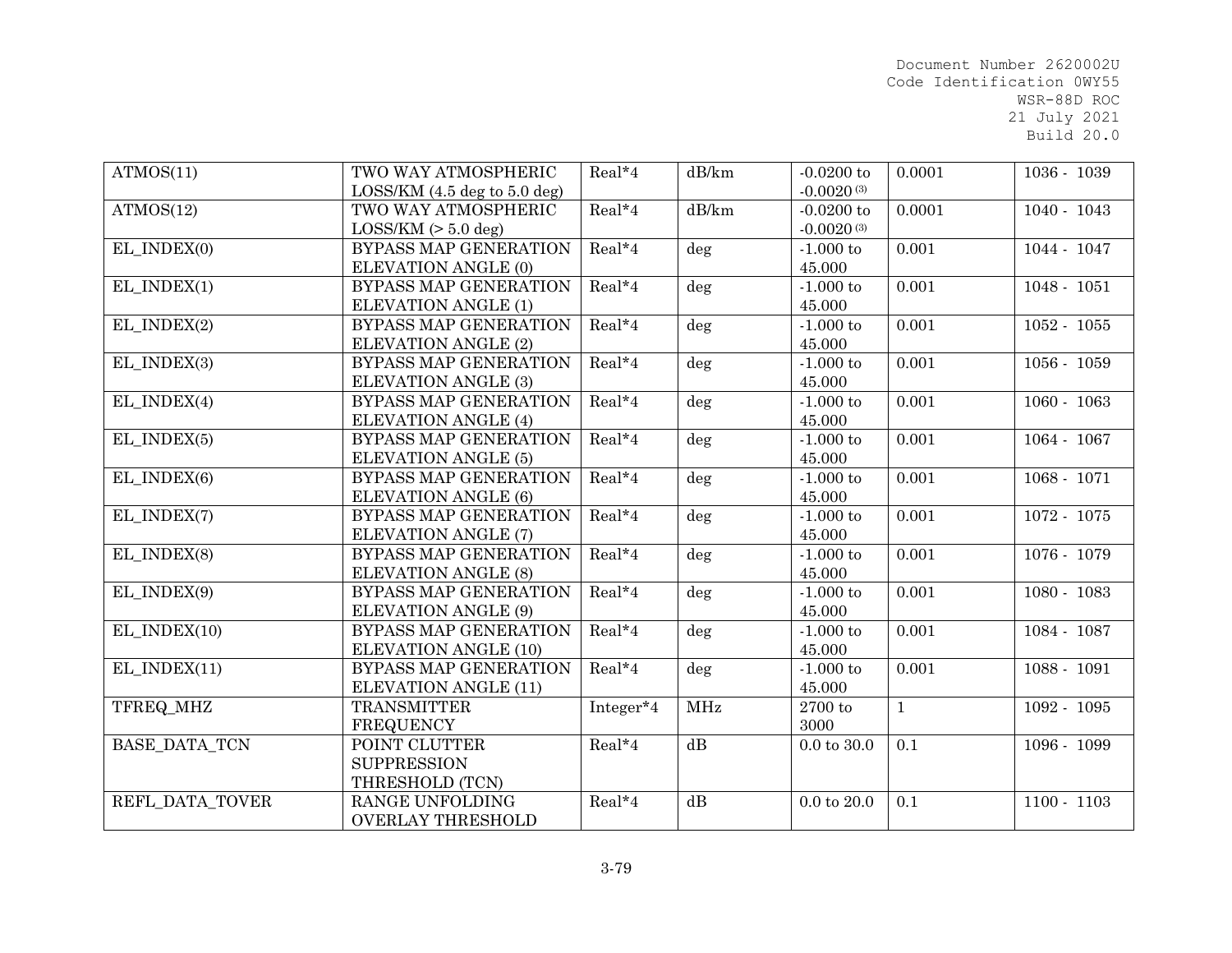|                                 | (TOVER)                    |                       |                         |                   |              |               |
|---------------------------------|----------------------------|-----------------------|-------------------------|-------------------|--------------|---------------|
| TAR H DBZ0 LP                   | HORIZONTAL TARGET          | Real*4                | dBZ                     | $-65.00$ to -     | 0.01         | 1104 - 1107   |
|                                 | SYSTEM CALIBRATION         |                       |                         | 45.00             |              |               |
|                                 | (dBZ0) FOR LONG PULSE      |                       |                         |                   |              |               |
| TAR V DBZ0 LP                   | <b>VERTICAL TARGET</b>     | Real*4                | dBZ                     | $-65.00$ to $-$   | 0.01         | $1108 - 1111$ |
|                                 | SYSTEM CALIBRATION         |                       |                         | 45.00             |              |               |
|                                 | (DBZ0) FOR LONG PULSE      |                       |                         |                   |              |               |
| INIT_PHI_DP                     | <b>INITIAL SYSTEM</b>      | Integer*4             | deg                     | $0$ to $359\,$    | $\mathbf{1}$ | $1112 - 1115$ |
|                                 | DIFFERENTIAL PHASE         |                       |                         |                   |              |               |
| NORM_INIT_PHI_DP                | NORMALIZED INITIAL         | Integer <sup>*4</sup> | deg                     | $0$ to $359\,$    | $\mathbf{1}$ | 1116 - 1119   |
|                                 | SYSTEM DIFFERENTIAL        |                       |                         |                   |              |               |
|                                 | <b>PHASE</b>               |                       |                         |                   |              |               |
| $LX$ <sub><math>L</math>P</sub> | MATCHED FILTER LOSS        | $Real*4$              | $\overline{dB}$         | $-3.00$ to        | 0.01         | 1120 - 1123   |
|                                 | FOR LONG PULSE             |                       |                         | 0.00              |              |               |
| LX_SP                           | <b>MATCHED FILTER LOSS</b> | Real*4                | dB                      | $-3.00$ to        | 0.01         | 1124 - 1127   |
|                                 | FOR SHORT PULSE            |                       |                         | 0.00              |              |               |
| METEOR PARAM                    | /K/**2 HYDROMETEOR         | $Real*4$              | N/A                     | 0.10 to           | 0.01         | 1128 - 1131   |
|                                 | REFRACTIVITY FACTOR        |                       |                         | $1.10\,$          |              |               |
| <b>SPARE</b>                    | N/A                        | N/A                   | N/A                     | $\overline{0}$    | N/A          | 1132 - 1135   |
| ANTENNA_GAIN                    | <b>ANTENNA GAIN</b>        | Real*4                | dB                      | $43.00$ to        | 0.01         | $1136 - 1139$ |
|                                 | <b>INCLUDING RADOME</b>    |                       |                         | 47.00             |              |               |
| <b>SPARE</b>                    | N/A                        | N/A                   | N/A                     | $\overline{0}$    | N/A          | 1140 - 1143   |
| <b>SPARE</b>                    | N/A                        | N/A                   | N/A                     | $\Omega$          | N/A          | 1144 - 1147   |
| <b>SPARE</b>                    | N/A                        | N/A                   | N/A                     | $\Omega$          | N/A          | 1148 - 1151   |
| VEL DEGRAD LIMIT                | VELOCITY CHECK DELTA       | Real*4                | m/s                     | $0.5$ to $2.0\,$  | 0.1          | 1152 - 1155   |
|                                 | <b>DEGRADE LIMIT</b>       |                       |                         |                   |              |               |
| WTH DEGRAD LIMIT                | SPECTRUM WIDTH CHECK       | Real*4                | m/s                     | $0.5$ to $2.0$    | 0.1          | 1156 - 1159   |
|                                 | DELTA DEGRADE LIMIT        |                       |                         |                   |              |               |
| H NOISETEMP DGRAD LI            | HORIZONTAL SYSTEM          | Real*4                | $\overline{\mathbf{K}}$ | $200.0$ to        | 0.1          | 1160 - 1163   |
| <b>MIT</b>                      | NOISE TEMP DEGRADE         |                       |                         | 500.0             |              |               |
|                                 | <b>LIMIT</b>               |                       |                         |                   |              |               |
| H MIN NOISETEMP                 | HORIZONTAL SYSTEM          | Integer*4             | $\mathbf K$             | $1$ to $150\,$    | $\mathbf{1}$ | 1164 - 1167   |
|                                 | NOISE TEMP TOO LOW         |                       |                         |                   |              |               |
|                                 | <b>LIMIT</b>               |                       |                         |                   |              |               |
| V NOISETEMP DGRAD LI            | VERTICAL SYSTEM NOISE      | Real*4                | $\rm K$                 | $200.0\ {\rm to}$ | 0.1          | 1168 - 1171   |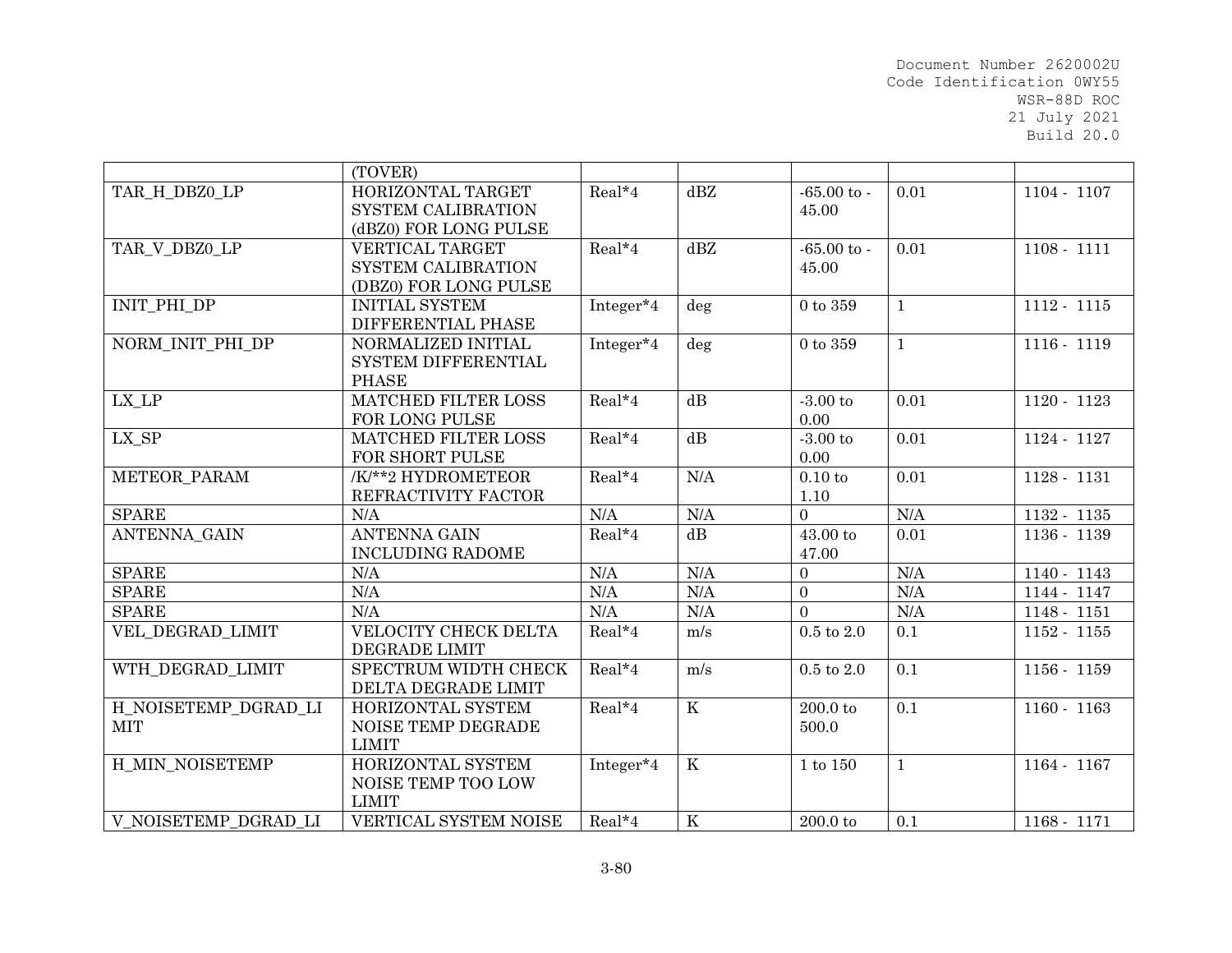| <b>MIT</b>                          | TEMP DEGRADE LIMIT                                                        |           |                 | 500.0                        |              |               |
|-------------------------------------|---------------------------------------------------------------------------|-----------|-----------------|------------------------------|--------------|---------------|
| <b>V_MIN_NOISETEMP</b>              | VERTICAL SYSTEM NOISE<br>TEMP TOO LOW LIMIT                               | Integer*4 | $\rm K$         | 1 to 150                     | $\mathbf{1}$ | 1172 - 1175   |
| KLY_DEGRADE_LIMIT                   | <b>KLYSTRON OUTPUT</b><br>TARGET CONSISTENCY<br>DEGRADE LIMIT             | Real*4    | dB              | $1.0 \text{ to } 10.0$       | 0.1          | 1176 - 1179   |
| TS_COHO                             | COHO POWER AT A1J4                                                        | $Real*4$  | dBm             | 23.00 to<br>29.00            | 0.01         | 1180 - 1183   |
| H TS CW                             | AME HORIZONTAL TEST<br><b>SIGNAL POWER</b>                                | Real*4    | dBm             | 0.00 to<br>30.00             | 0.01         | 1184 - 1187   |
| <b>SPARE</b>                        | N/A                                                                       | N/A       | N/A             | $\overline{0}$               | N/A          | 1188 - 1191   |
| <b>SPARE</b>                        | N/A                                                                       | N/A       | N/A             | $\Omega$                     | N/A          | $1192 - 1195$ |
| TS STALO                            | STALO POWER AT A1J2                                                       | Real*4    | dBm             | $12.00\ {\rm to}\;$<br>18.00 | 0.01         | 1196 - 1199   |
| AME_H_NOISE_ENR                     | AME NOISE SOURCE<br><b>HORIZONTAL EXCESS</b><br>NOISE RATIO               | Real*4    | dB              | $10.00$ to<br>35.00          | 0.01         | $1200 - 1203$ |
| XMTR PEAK PWR HIGH LI<br><b>MIT</b> | <b>MAXIMUM TRANSMITTER</b><br>PEAK POWER ALARM<br><b>LEVEL</b>            | Real*4    | kW              | 500.00 to<br>950.00          | 0.01         | 1204 - 1207   |
| XMTR PEAK PWR LOW LI<br><b>MIT</b>  | MINIMUM TRANSMITTER<br>PEAK POWER ALARM<br><b>LEVEL</b>                   | Real*4    | kW              | 200.00 to<br>700.00          | 0.01         | $1208 - 1211$ |
| H DBZ0 DELTA LIMIT                  | DIFFERENCE BETWEEN<br><b>COMPUTED AND TARGET</b><br>HORIZONTAL DBZ0 LIMIT | Real*4    | dB              | $1.0 \text{ to } 10.0$       | 0.1          | $1212 - 1215$ |
| THRESHOLD1                          | BYPASS MAP GENERATOR<br><b>NOISE THRESHOLD</b>                            | Real*4    | $\overline{dB}$ | $0.0$ to $36.0$              | 0.1          | 1216 - 1219   |
| THRESHOLD2                          | BYPASS MAP GENERATOR<br><b>REJECTION RATIO</b><br><b>THRESHOLD</b>        | Real*4    | dB              | $0.0 \text{ to } 10.0$       | 0.1          | 1220 - 1223   |
| CLUT SUPP DGRAD LIM                 | <b>CLUTTER SUPPRESSION</b><br>DEGRADE LIMIT                               | Real*4    | dB              | 20.0 <sub>to</sub><br>50.0   | 0.1          | 1224 - 1227   |
| <b>SPARE</b>                        | N/A                                                                       | N/A       | N/A             | $\Omega$                     | N/A          | 1228 - 1231   |
| RANGEO VALUE                        | TRUE RANGE AT START OF                                                    | Real*4    | km              | $0.000$ to                   | 0.001        | 1232 - 1235   |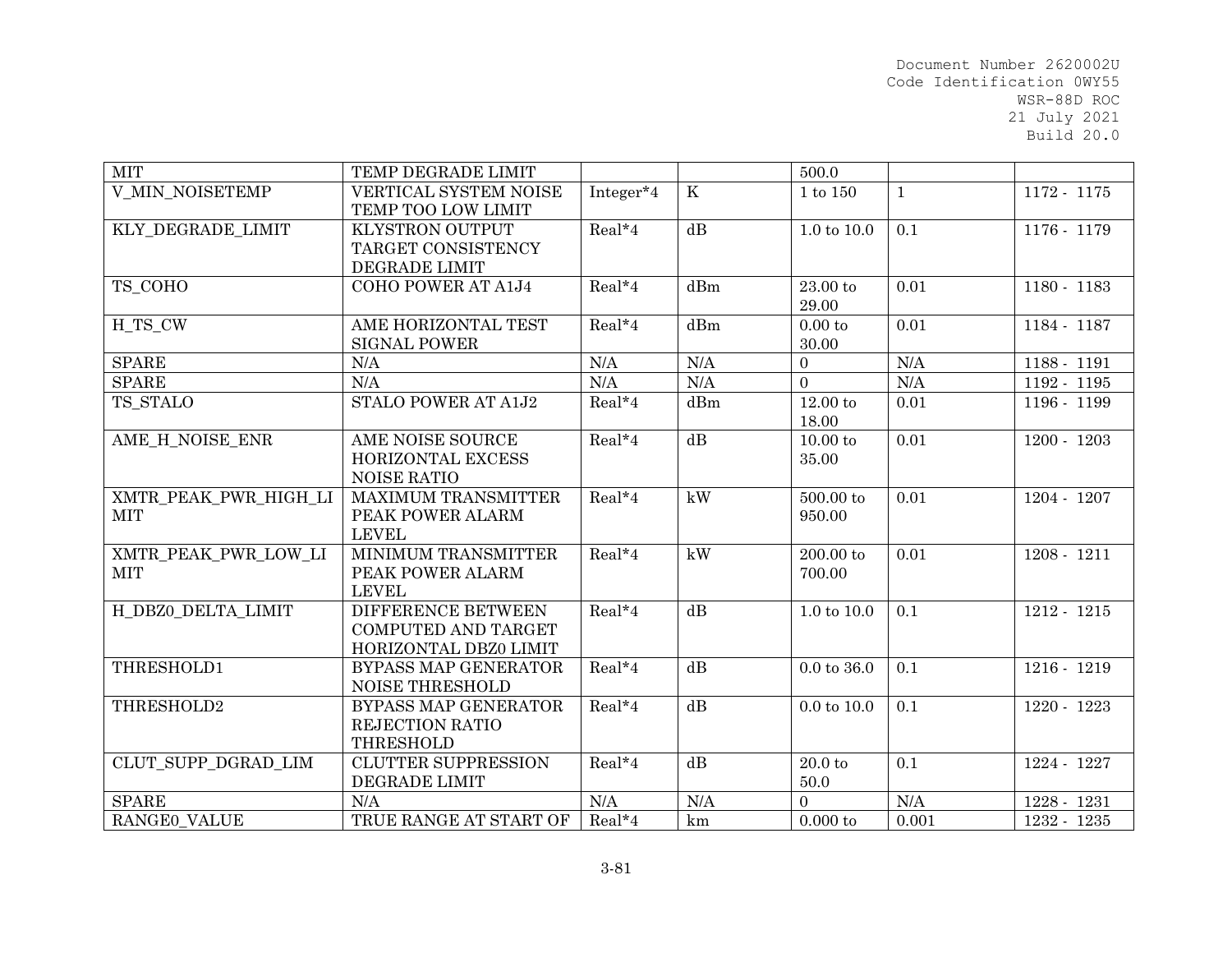|                    | FIRST RANGE BIN             |                       |         | 3.000                  |              |               |
|--------------------|-----------------------------|-----------------------|---------|------------------------|--------------|---------------|
| XMTR PWR MTR SCALE | <b>SCALE FACTOR USED TO</b> | Real*4                | $W$ (4) | 0.0000100              | 0.0000001    | 1236 - 1239   |
|                    | <b>CONVERT TRANSMITTER</b>  |                       |         | $\mathbf{t}$           |              |               |
|                    | POWER BYTE DATA TO          |                       |         | 0.0015000              |              |               |
|                    | <b>WATTS</b>                |                       |         |                        |              |               |
| V DBZ0 DELTA LIMIT | <b>DIFFERENCE BETWEEN</b>   | Real*4                | dB      | $1.0 \text{ to } 10.0$ | 0.1          | 1240 - 1243   |
|                    | COMPUTED AND TARGET         |                       |         |                        |              |               |
|                    | VERTICAL DBZ0 LIMIT         |                       |         |                        |              |               |
| TAR H DBZ0 SP      | HORIZONTAL TARGET           | $Real*4$              | dBZ     | $-58.00 \text{ to }$   | 0.01         | 1244 - 1247   |
|                    | SYSTEM CALIBRATION          |                       |         | 38.00                  |              |               |
|                    | (dBZ0) FOR SHORT PULSE      |                       |         |                        |              |               |
| TAR_V_DBZ0_SP      | <b>VERTICAL TARGET</b>      | Real*4                | dBZ     | $-58.00$ to -          | 0.01         | 1248 - 1251   |
|                    | <b>SYSTEM CALIBRATION</b>   |                       |         | 38.00                  |              |               |
|                    | (DBZ0) FOR SHORT PULSE      |                       |         |                        |              |               |
| <b>DELTAPRF</b>    | SITE PRF SET (A=1, B=2,     | Integer*4             | N/A     | $1$ to $5$             | $\mathbf{1}$ | 1252 - 1255   |
|                    | $C=3$ , D=4, E=5)           |                       |         |                        |              |               |
| <b>SPARE</b>       | N/A                         | N/A                   | N/A     | $\overline{0}$         | N/A          | $1256 - 1259$ |
| <b>SPARE</b>       | N/A                         | N/A                   | N/A     | $\Omega$               | $\rm N/A$    | 1260 - 1263   |
| TAU_SP             | PULSE WIDTH OF              | Integer $\sqrt[4]{4}$ | nsec    | 1000 to                | $\mathbf{1}$ | 1264 - 1267   |
|                    | TRANSMITTER OUTPUT IN       |                       |         | 2000                   |              |               |
|                    | <b>SHORT PULSE</b>          |                       |         |                        |              |               |
| TAU LP             | PULSE WIDTH OF              | Integer*4             | nsec    | 3000 to                | $\mathbf{1}$ | 1268 - 1271   |
|                    | TRANSMITTER OUTPUT IN       |                       |         | 6000                   |              |               |
|                    | <b>LONG PULSE</b>           |                       |         |                        |              |               |
| NC_DEAD_VALUE      | NUMBER OF 1/4 KM BINS       | Integer*4             | N/A     | $1$ to $10$            | $\mathbf{1}$ | 1272 - 1275   |
|                    | OF CORRUPTED DATA AT        |                       |         |                        |              |               |
|                    | <b>END OF SWEEP</b>         |                       |         |                        |              |               |
| TAU_RF_SP          | RF DRIVE PULSE WIDTH        | Integer*4             | nsec    | 500 to                 | $\mathbf{1}$ | 1276 - 1279   |
|                    | IN SHORT PULSE              |                       |         | 2000                   |              |               |
| TAU RF LP          | RF DRIVE PULSE WIDTH        | Integer*4             | nsec    | 3000 to                | $\mathbf{1}$ | 1280 - 1283   |
|                    | IN LONG PULSE MODE          |                       |         | 6000                   |              |               |
| <b>SEG1LIM</b>     | <b>CLUTTER MAP BOUNDARY</b> | Real*4                | deg     | $0.50 - 3.00$          | 0.01         | 1284 - 1287   |
|                    | <b>ELEVATION BETWEEN</b>    |                       |         |                        |              |               |
|                    | <b>SEGMENTS 1 &amp; 2</b>   |                       |         |                        |              |               |
| <b>SLATSEC</b>     | SITE LATITUDE - SECONDS     | $Real*4$              | S       | 0.0000 to              | 0.0001       | 1288 - 1291   |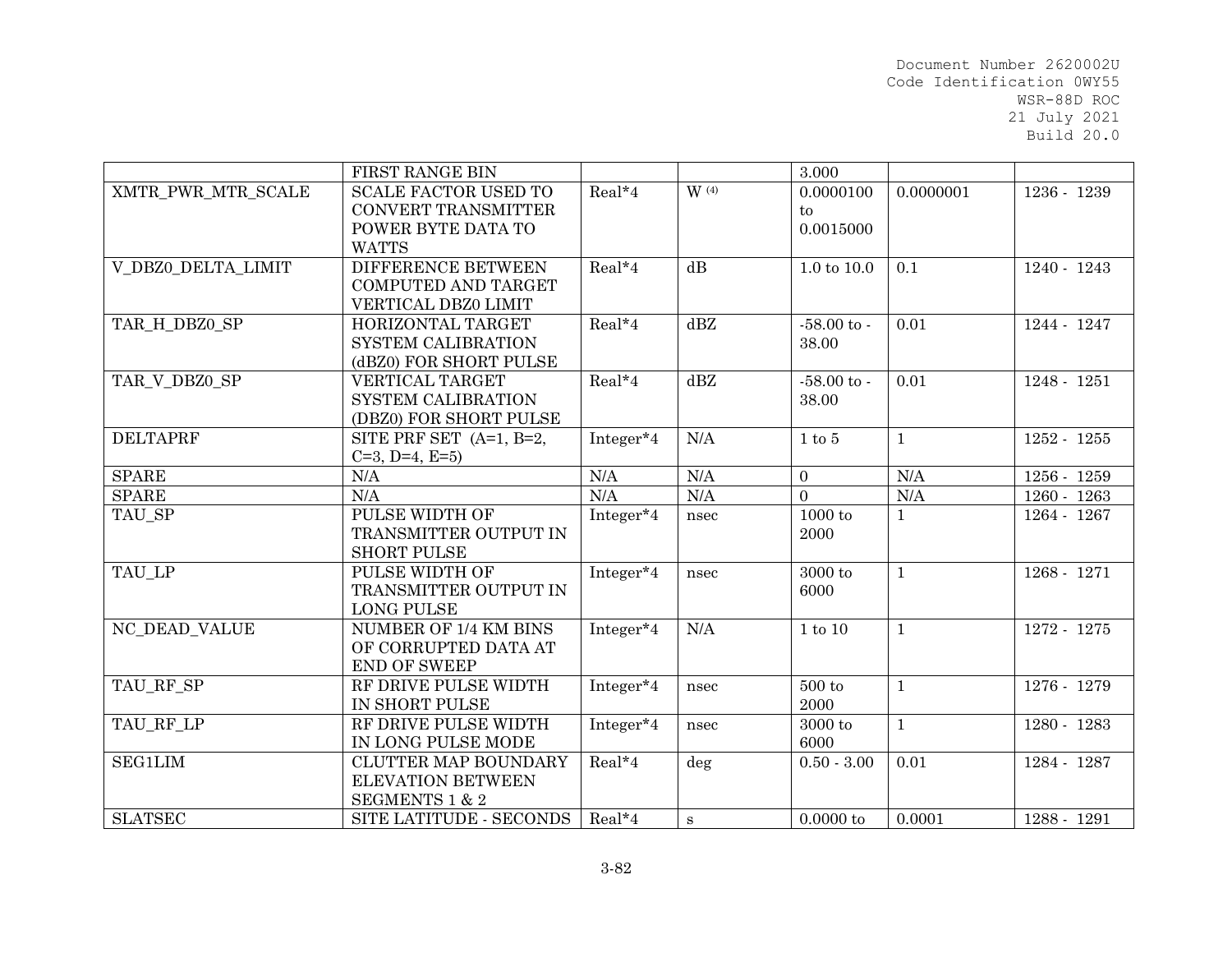|                                    |                                                        |                       |          | 59.9999                                  |                |               |
|------------------------------------|--------------------------------------------------------|-----------------------|----------|------------------------------------------|----------------|---------------|
| <b>SLONSEC</b>                     | SITE LONGITUDE -<br><b>SECONDS</b>                     | Real*4                | S        | $0.0000$ to<br>59.9999                   | 0.0001         | 1292 - 1295   |
| <b>SPARE</b>                       | N/A                                                    | N/A                   | N/A      | $\Omega$                                 | N/A            | 1296 - 1299   |
| <b>SLATDEG</b>                     | SITE LATITUDE - DEGREES                                | Integer <sup>*4</sup> | $\deg$   | $0$ to $89$                              | $\mathbf{1}$   | $1300 - 1303$ |
| <b>SLATMIN</b>                     | SITE LATITUDE - MINUTES                                | Integer*4             | min      | $0$ to $59\,$                            | $\overline{1}$ | 1304 - 1307   |
| <b>SLONDEG</b>                     | SITE LONGITUDE -<br><b>DEGREES</b>                     | Integer*4             | deg      | 0 to 179                                 | $\mathbf{1}$   | 1308 - 1311   |
| <b>SLONMIN</b>                     | SITE LONGITUDE -<br><b>MINUTES</b>                     | Integer*4             | min      | $0$ to $59$                              | $\mathbf{1}$   | 1312 - 1315   |
| <b>SLATDIR</b>                     | SITE LATITUDE -<br><b>DIRECTION</b>                    | String                | N/A      | $\mathrm{N}\text{ or }\mathrm{S}$        | N/A            | 1316 - 1319   |
| <b>SLONDIR</b>                     | SITE LONGITUDE -<br><b>DIRECTION</b>                   | String                | N/A      | E or W                                   | N/A            | 1320 - 1323   |
| <b>SPARE</b>                       | N/A                                                    | N/A                   | N/A      | $\overline{0}$                           | N/A            | 1324 - 1327   |
| <b>SPARE</b>                       | N/A                                                    | N/A                   | N/A      | $\Omega$                                 | N/A            | 1328 - 2499   |
| <b>SPARE</b>                       | N/A                                                    | N/A                   | N/A      | $\Omega$                                 | N/A            | 2500 - 3671   |
| <b>SPARE</b>                       | N/A                                                    | N/A                   | N/A      | $\Omega$                                 | N/A            | 3672 - 4843   |
| <b>SPARE</b>                       | N/A                                                    | N/A                   | N/A      | $\overline{0}$                           | N/A            | 4844 - 6015   |
| <b>SPARE</b>                       | N/A                                                    | N/A                   | N/A      | $\overline{0}$                           | N/A            | 6016 - 7187   |
| <b>SPARE</b>                       | N/A                                                    | N/A                   | N/A      | $\Omega$                                 | N/A            | 7188 - 8359   |
| AZ CORRECTION FACTOR               | <b>AZIMUTH BORESIGHT</b><br><b>CORRECTION FACTOR</b>   | Real*4                | deg      | $-1.000$ to<br>1.000                     | 0.001          | 8360 - 8363   |
| EL CORRECTION FACTOR               | <b>ELEVATION BORESIGHT</b><br><b>CORRECTION FACTOR</b> | Real*4                | deg      | $-1.000$ to<br>1.000                     | 0.001          | 8364 - 8367   |
| SITE_NAME                          | SITE NAME DESIGNATION                                  | String                | N/A      | N/A                                      | N/A            | 8368 - 8371   |
| ANT MANUAL SETUP.IEL<br><b>MIN</b> | MINIMUM ELEVATION<br><b>ANGLE</b>                      | SInteger*4<br>(7)     | deg      | $-39.99573$<br>to<br>39.99573<br>(9)(10) | 360/216        | 8372 - 8375   |
| ANT_MANUAL_SETUP.IEL<br><b>MAX</b> | <b>MAXIMUM ELEVATION</b><br><b>ANGLE</b>               | Integer*4             | deg      | 0.00000 to<br>219.99573<br>(9)(11)       | 360/216        | 8376 - 8379   |
| ANT MANUAL SETUP.FAZ               | <b>MAXIMUM AZIMUTH</b>                                 | Integer*4             | $\deg/s$ | 0 to 100                                 | $\mathbf{1}$   | 8380 - 8383   |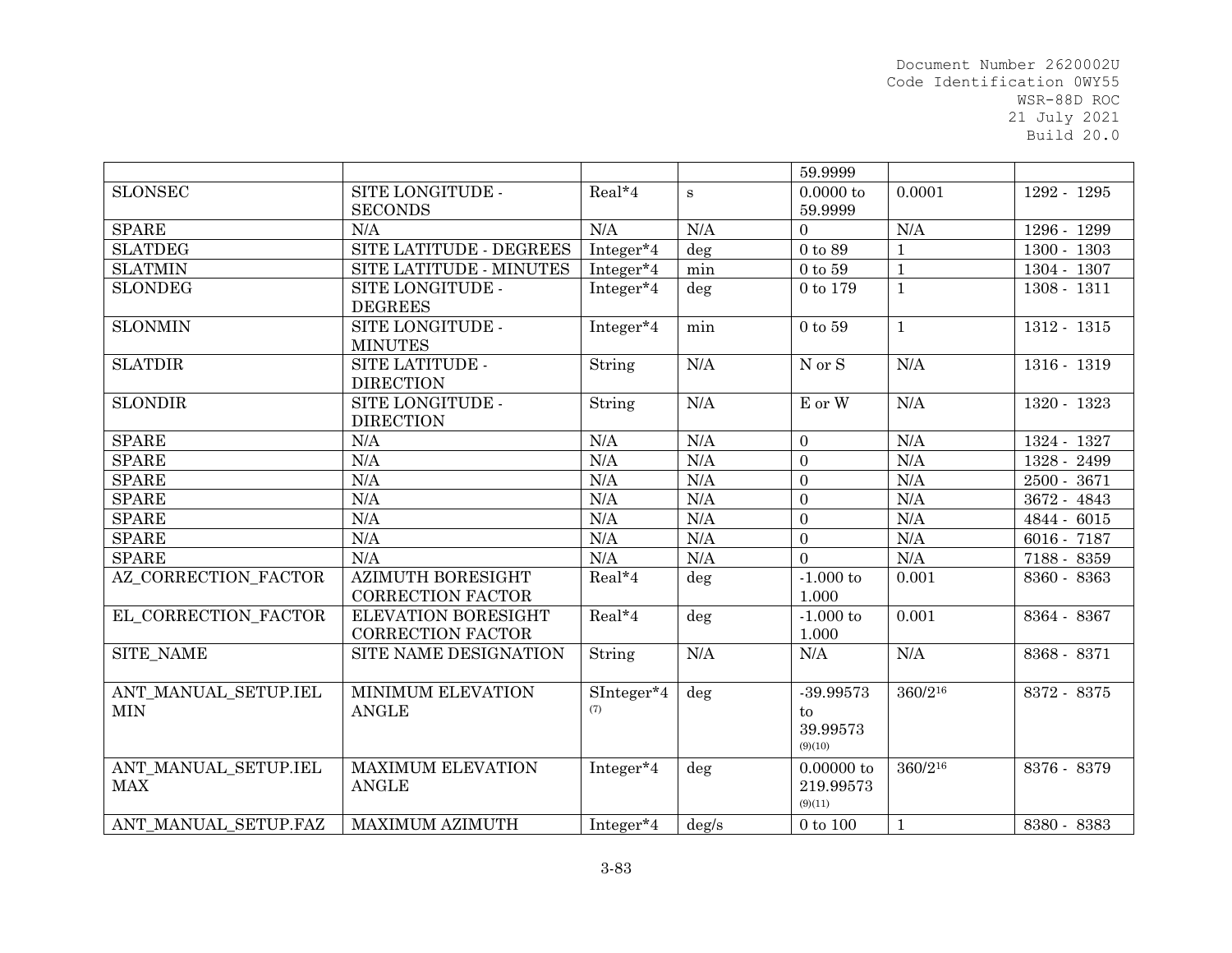| <b>VELMAX</b>         | <b>VELOCITY</b>               |           |       |                  |              |             |
|-----------------------|-------------------------------|-----------|-------|------------------|--------------|-------------|
| ANT_MANUAL_SETUP.FEL  | <b>MAXIMUM ELEVATION</b>      | Integer*4 | deg/s | $0$ to $48$      | $\mathbf{1}$ | 8384 - 8387 |
| <b>VELMAX</b>         | <b>VELOCITY</b>               |           |       |                  |              |             |
| ANT MANUAL SETUP.IGN  | SITE GROUND HEIGHT            | Integer*4 | m     | $-100$ to        | $\mathbf{1}$ | 8388 - 8391 |
| D_HGT                 | (ABOVE SEA LEVEL)             |           |       | 12000            |              |             |
| ANT MANUAL SETUP.IRAD | SITE RADAR HEIGHT             | Integer*4 | m     | 0 to 1000        | $\mathbf{1}$ | 8392 - 8395 |
| <b>HGT</b>            | (ABOVE GROUND)                |           |       |                  |              |             |
| AZ POS SUSTAIN DRIVE  | <b>AZIMUTH MOTOR</b>          | Real*4    | N/A   | 0.00 to          | 0.01         | 8396 - 8399 |
|                       | POSITIVE SUSTAINING           |           |       | 7.00             |              |             |
|                       | <b>DRIVE</b>                  |           |       |                  |              |             |
| AZ NEG SUSTAIN DRIVE  | <b>AZIMUTH MOTOR</b>          | Real*4    | N/A   | $-7.00$ to       | 0.01         | 8400 - 8403 |
|                       | NEGATIVE SUSTAINING           |           |       | 0.00             |              |             |
|                       | <b>DRIVE</b>                  |           |       |                  |              |             |
| AZ_NOM_POS_DRIVE_SLOP | <b>INITIAL ESTIMATE FOR</b>   | Real*4    | N/A   | $0.00\ {\rm to}$ | 0.01         | 8404 - 8407 |
| $\bf E$               | <b>AZIMUTH POSITIVE DRIVE</b> |           |       | 3.00             |              |             |
|                       | <b>SLOPE</b>                  |           |       |                  |              |             |
| AZ NOM NEG DRIVE SLOP | <b>INITIAL ESTIMATE FOR</b>   | $Real*4$  | N/A   | 0.00 to          | 0.01         | 8408 - 8411 |
| $\bf E$               | <b>AZIMUTH NEGATIVE</b>       |           |       | 3.00             |              |             |
|                       | DRIVE SLOPE                   |           |       |                  |              |             |
| AZ FEEDBACK SLOPE     | <b>AZIMUTH VELOCITY</b>       | Real*4    | N/A   | $0.000$ to       | 0.001        | 8412 - 8415 |
|                       | <b>FEEDBACK SLOPE</b>         |           |       | 15.000           |              |             |
| EL POS SUSTAIN DRIVE  | <b>ELEVATION MOTOR</b>        | Real*4    | N/A   | $0.00$ to        | 0.01         | 8416 - 8419 |
|                       | POSITIVE SUSTAINING           |           |       | 7.00             |              |             |
|                       | <b>DRIVE</b>                  |           |       |                  |              |             |
| EL NEG SUSTAIN DRIVE  | <b>ELEVATION MOTOR</b>        | $Real*4$  | N/A   | $-7.00$ to       | 0.01         | 8420 - 8423 |
|                       | NEGATIVE SUSTAINING           |           |       | 0.00             |              |             |
|                       | <b>DRIVE</b>                  |           |       |                  |              |             |
| EL_NOM_POS_DRIVE_SLOP | <b>INITIAL ESTIMATE FOR</b>   | Real*4    | N/A   | $0.00\ {\rm to}$ | 0.01         | 8424 - 8427 |
| Е                     | <b>ELEVATION POSITIVE</b>     |           |       | 3.00             |              |             |
|                       | <b>DRIVE SLOPE</b>            |           |       |                  |              |             |
| EL_NOM_NEG_DRIVE_SLO  | <b>INITIAL ESTIMATE FOR</b>   | Real*4    | N/A   | $0.00\ {\rm to}$ | 0.01         | 8428 - 8431 |
| $\rm{PE}$             | <b>ELEVATION NEGATIVE</b>     |           |       | 3.00             |              |             |
|                       | <b>DRIVE SLOPE</b>            |           |       |                  |              |             |
| EL FEEDBACK SLOPE     | <b>ELEVATION VELOCITY</b>     | Real*4    | N/A   | $0.000$ to       | 0.001        | 8432 - 8435 |
|                       | <b>FEEDBACK SLOPE</b>         |           |       | 15.00            |              |             |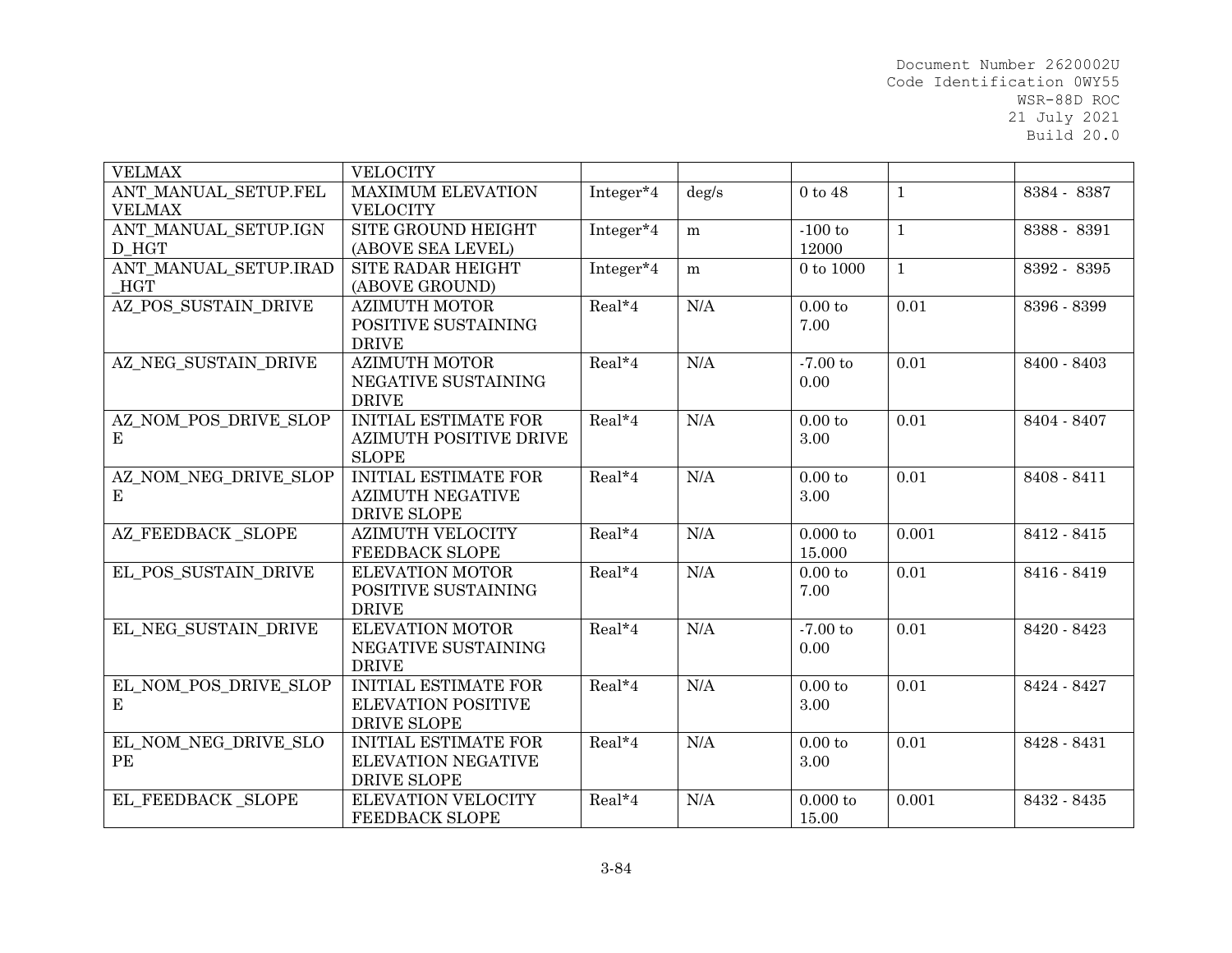| EL FIRST SLOPE                      | <b>SLOPE FOR FIRST</b><br><b>INTERVAL OF ELEVATION</b><br>POSITION FEEDBACK<br><b>CURVE</b>  | Real*4    | N/A | $0.50\ {\rm to}$<br>20.00 | 0.01         | 8436 - 8439 |
|-------------------------------------|----------------------------------------------------------------------------------------------|-----------|-----|---------------------------|--------------|-------------|
| EL SECOND SLOPE                     | <b>SLOPE FOR SECOND</b><br><b>INTERVAL OF ELEVATION</b><br>POSITION FEEDBACK<br><b>CURVE</b> | $Real*4$  | N/A | $0.10$ to<br>20.00        | 0.01         | 8440 - 8443 |
| EL THIRD SLOPE                      | <b>SLOPE FOR THIRD</b><br><b>INTERVAL OF ELEVATION</b><br>POSITION FEEDBACK<br><b>CURVE</b>  | $Real*4$  | N/A | 0.00 to<br>20.00          | 0.01         | 8444 - 8447 |
| EL DROOP POS                        | NEUTRAL DROOP ANGLE                                                                          | Real*4    | deg | $-360.00$ to<br>360.00    | 0.01         | 8448 - 8451 |
| EL OFF NEUTRAL DRIVE                | <b>90 DEGREE OFF NEUTRAL</b><br><b>DRIVE</b>                                                 | $Real*4$  | N/A | $-7.00$ to<br>7.00        | 0.01         | 8452 - 8455 |
| <b>AZ INERTIA</b>                   | <b>AZIMUTH MOMENT OF</b><br><b>INERTIA</b>                                                   | Real*4    | N/A | $0.5$ to $7.0\,$          | 0.1          | 8456-8459   |
| EL_INERTIA                          | ELEVATION MOMENT OF<br><b>INERTIA</b>                                                        | $Real*4$  | N/A | $0.5$ to $7.0\,$          | 0.1          | 8460-8463   |
| <b>SPARE</b>                        | N/A                                                                                          | $\rm N/A$ | N/A | $\overline{0}$            | $\rm N/A$    | 8464 - 8695 |
| RVP8NV.IWAVEGUIDE LEN<br><b>GTH</b> | WAVEGUIDE LENGTH                                                                             | Integer*4 | m   | $0$ to $1000$             | $\mathbf{1}$ | 8696 - 8699 |
| V_RNSCALE(0)                        | <b>RECEIVER NOISE</b><br>NORMALIZATION (-1.0 deg<br>to $-0.5$ deg)                           | Real*4    | N/A | $1.000$ to<br>1.800       | 0.001        | 8700 - 8703 |
| V RNSCALE(1)                        | <b>VERTICAL RECEIVER</b><br>NOISE NORMALIZATION (-<br>$0.5$ deg to $0.0$ deg)                | Real*4    | N/A | $1.000$ to<br>1.800       | 0.001        | 8704 - 8707 |
| V RNSCALE(2)                        | <b>VERTICAL RECEIVER</b><br>NOISE NORMALIZATION<br>$(0.0 \text{ deg to } 0.5 \text{ deg})$   | Real*4    | N/A | $1.000$ to<br>1.800       | 0.001        | 8708 - 8711 |
| V_RNSCALE(3)                        | VERTICAL RECEIVER<br>NOISE NORMALIZATION<br>$(0.5 \deg to 1.0 \deg)$                         | $Real*4$  | N/A | $1.000$ to<br>1.800       | 0.001        | 8712 - 8715 |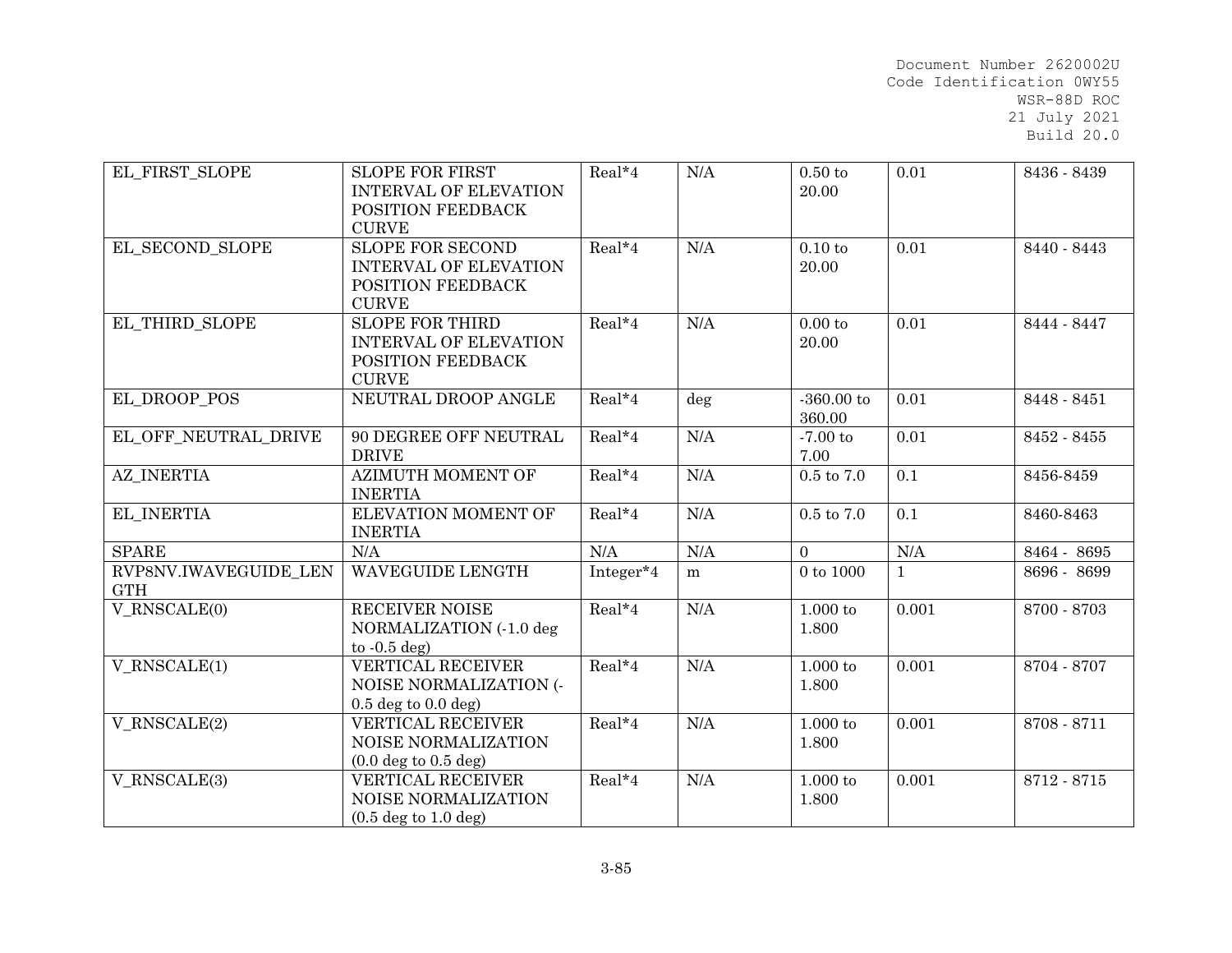| $V_RNSCALE(4)$      | <b>VERTICAL RECEIVER</b><br>NOISE NORMALIZATION | Real*4    | N/A | $1.000$ to<br>1.800 | 0.001        | 8716 - 8719 |
|---------------------|-------------------------------------------------|-----------|-----|---------------------|--------------|-------------|
|                     | $(1.0 \deg to 1.5 \deg)$                        |           |     |                     |              |             |
| V RNSCALE(5)        | <b>VERTICAL RECEIVER</b>                        | Real*4    | N/A | $1.000$ to          | 0.001        | 8720 - 8723 |
|                     | NOISE NORMALIZATION                             |           |     | 1.800               |              |             |
|                     | $(1.5 \deg to 2.0 \deg)$                        |           |     |                     |              |             |
| V RNSCALE(6)        | <b>VERTICAL RECEIVER</b>                        | Real*4    | N/A | $1.000$ to          | 0.001        | 8724 - 8727 |
|                     | NOISE NORMALIZATION                             |           |     | 1.800               |              |             |
|                     | $(2.0 \deg$ to $2.5 \deg)$                      |           |     |                     |              |             |
| V_RNSCALE(7)        | <b>VERTICAL RECEIVER</b>                        | Real*4    | N/A | $1.000$ to          | 0.001        | 8728 - 8731 |
|                     | NOISE NORMALIZATION                             |           |     | 1.800               |              |             |
|                     | $(2.5 \deg to 3.0 \deg)$                        |           |     |                     |              |             |
| V_RNSCALE(8)        | <b>VERTICAL RECEIVER</b>                        | Real*4    | N/A | $1.000$ to          | 0.001        | 8732 - 8735 |
|                     | NOISE NORMALIZATION                             |           |     | 1.800               |              |             |
|                     | $(3.0 \deg to 3.5 \deg)$                        |           |     |                     |              |             |
| V RNSCALE(9)        | <b>VERTICAL RECEIVER</b>                        | Real*4    | N/A | $1.000$ to          | 0.001        | 8736 - 8739 |
|                     | NOISE NORMALIZATION                             |           |     | 1.800               |              |             |
|                     | $(3.5 \deg to 4.0 \deg)$                        |           |     |                     |              |             |
| V RNSCALE(10)       | VERTICAL RECEIVER                               | Real*4    | N/A | 1.000 to            | 0.001        | 8740 - 8743 |
|                     | NOISE NORMALIZATION                             |           |     | 1.800               |              |             |
|                     | $(4.0 \deg to 4.5 \deg)$                        |           |     |                     |              |             |
| VEL_DATA_TOVER      | VELOCITY UNFOLDING                              | Real*4    | dB  | $0.0$ to $20.0$     | 0.1          | 8744 - 8747 |
|                     | <b>OVERLAY THRESHOLD</b>                        |           |     |                     |              |             |
| WIDTH_DATA_TOVER    | WIDTH UNFOLDING                                 | Real*4    | dB  | $0.0$ to $20.0$     | 0.1          | 8748 - 8751 |
|                     | <b>OVERLAY THRESHOLD</b>                        |           |     |                     |              |             |
| V_RNSCALE(11)       | <b>VERTICAL RECEIVER</b>                        | Real*4    | N/A | $1.000$ to          | 0.001        | 8752 - 8755 |
|                     | NOISE NORMALIZATION                             |           |     | 1.800               |              |             |
|                     | $(4.5 \deg to 5.0 \deg)$                        |           |     |                     |              |             |
| V RNSCALE(12)       | <b>VERTICAL RECEIVER</b>                        | Real*4    | N/A | $1.000$ to          | 0.001        | 8756 - 8759 |
|                     | NOISE NORMALIZATION                             |           |     | 1.800               |              |             |
|                     | $(>5.0 \text{ deg})$                            |           |     |                     |              |             |
| <b>SPARE</b>        | N/A                                             | N/A       | N/A | $\Omega$            | N/A          | 8760 - 8763 |
| DOPPLER RANGE START | START RANGE FOR FIRST                           | $Real*4$  | km  | $\mbox{-}32.768$ to | 0.001        | 8764 - 8767 |
|                     | DOPPLER RADIAL                                  |           |     | 32.768              |              |             |
| MAX EL INDEX        | THE MAXIMUM INDEX FOR                           | Integer*4 | N/A | $0$ to $11$         | $\mathbf{1}$ | 8768 - 8771 |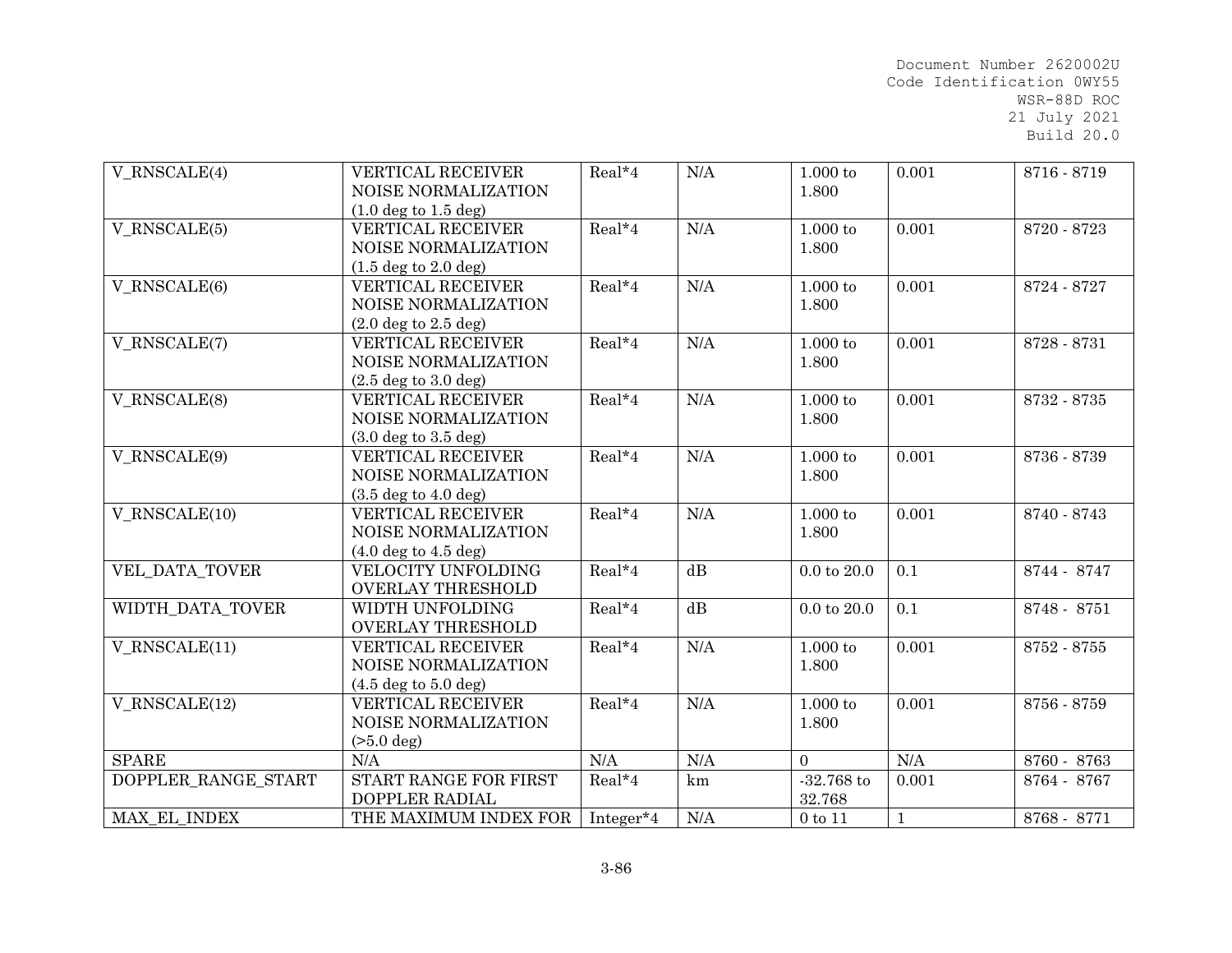|                          | THE EL INDEX<br><b>PARAMETERS</b>                                                    |           |         |                              |              |             |
|--------------------------|--------------------------------------------------------------------------------------|-----------|---------|------------------------------|--------------|-------------|
| <b>SEG2LIM</b>           | <b>CLUTTER MAP BOUNDARY</b><br><b>ELEVATION BETWEEN</b><br>SEGMENTS 2 & 3.           | Real*4    | $\deg$  | $0.80 - 4.50$                | 0.01         | 8772 - 8775 |
| <b>SEG3LIM</b>           | <b>CLUTTER MAP BOUNDARY</b><br><b>ELEVATION BETWEEN</b><br>SEGMENTS 3 & 4.           | $Real*4$  | deg     | $1.00 - 6.00$                | 0.01         | 8776 - 8779 |
| SEG4LIM                  | <b>CLUTTER MAP BOUNDARY</b><br><b>ELEVATION BETWEEN</b><br>SEGMENTS 4 & 5.           | Real*4    | deg     | $1.00 - 8.00$                | 0.01         | 8780 - 8783 |
| NBR_EL_SEGMENTS          | NUMBER OF ELEVATION<br><b>SEGMENTS IN ORDA</b><br>CLUTTER MAP.                       | Integer*4 | N/A     | $1 - 5$                      | $\mathbf{1}$ | 8784 - 8787 |
| H NOISE LONG             | HORIZONTAL RECEIVER<br>NOISE FOR LONG PULSE                                          | Real*4    | dBm     | $-95.0$ to<br>$-80.0$        | 0.1          | 8788 - 8791 |
| ANT NOISE TEMP           | <b>ANTENNA NOISE</b><br><b>TEMPERATURE</b>                                           | Real*4    | $\rm K$ | 30.0 <sub>to</sub><br>200.0  | 0.1          | 8792 - 8795 |
| H_NOISE_SHORT            | HORIZONTAL RECEIVER<br>NOISE FOR SHORT PULSE                                         | Real*4    | dBm     | $-90.0$ to<br>$-75.0$        | 0.1          | 8796 - 8799 |
| H NOISE_TOLERANCE        | HORIZONTAL RECEIVER<br><b>NOISE TOLERANCE</b>                                        | Real*4    | dB      | $0.0 \text{ to } 6.0$        | 0.1          | 8800 - 8803 |
| MIN H DYN RANGE          | MINIMUM HORIZONTAL<br><b>DYNAMIC RANGE</b>                                           | Real*4    | dB      | 85.0 to<br>95.0              | 0.1          | 8804 - 8807 |
| <b>GEN INSTALLED</b>     | <b>AUXILIARY GENERATOR</b><br><b>INSTALLED (FAA ONLY)</b>                            | String    | N/A     | $\mathcal T$ or $\mathcal F$ | N/A          | 8808 - 8811 |
| <b>GEN EXERCISE</b>      | <b>AUXILIARY GENERATOR</b><br><b>AUTOMATIC EXERCISE</b><br><b>ENABLED (FAA ONLY)</b> | String    | N/A     | T or F                       | N/A          | 8812 - 8815 |
| <b>V_NOISE_TOLERANCE</b> | <b>VERTICAL RECEIVER</b><br>NOISE TOLERANCE                                          | Real*4    | dB      | $0.0 \text{ to } 6.0$        | 0.1          | 8816 - 8819 |
| MIN V DYN RANGE          | MINIMUM VERTICAL                                                                     | Real*4    | dB      | $85.0\ {\rm to}$             | 0.1          | 8820 - 8823 |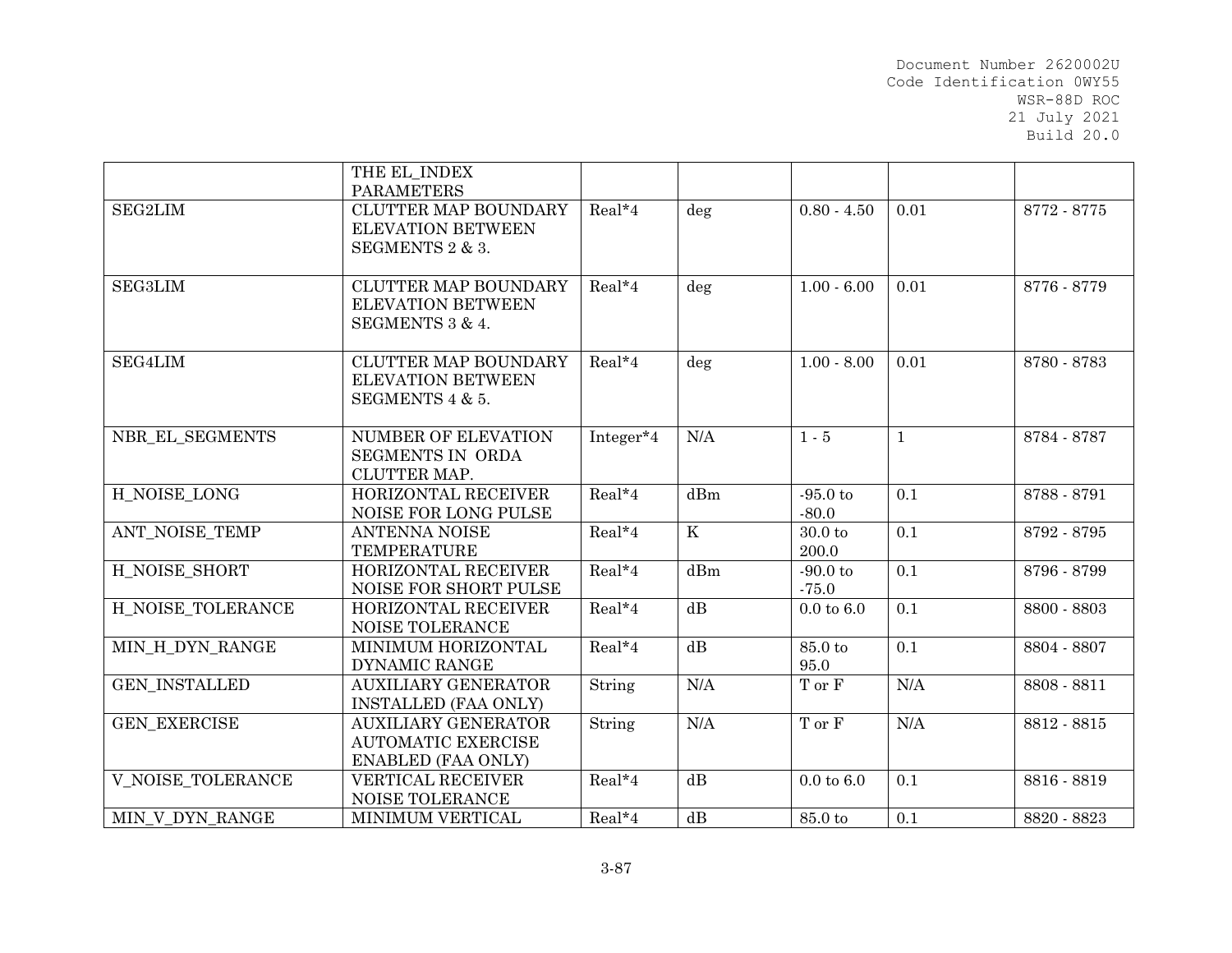|                          | <b>DYNAMIC RANGE</b>       |          |                | 95.0                   |           |             |
|--------------------------|----------------------------|----------|----------------|------------------------|-----------|-------------|
| ZDR BIAS DGRAD LIM       | <b>SYSTEM DIFFERENTIAL</b> | Real*4   | dB             | $0.0 \text{ to } 10.0$ | 0.1       | 8824 - 8827 |
|                          | REFLECTIVITY BIAS          |          |                |                        |           |             |
|                          | <b>DEGRADE LIMIT</b>       |          |                |                        |           |             |
| <b>BASELINE ZDR BIAS</b> | <b>BASELINE SYSTEM</b>     | Real*4   | dB             | $-10.0000$ to          | 0.0001    | 8828 - 8843 |
|                          | <b>DIFFERENTIAL</b>        |          |                | 10.0000                |           |             |
|                          | REFLECTIVITY BIAS          |          |                |                        |           |             |
| V NOISE LONG             | <b>VERTICAL RECEIVER</b>   | $Real*4$ | dBm            | $-95.0 \text{ to }$    | 0.1       | 8844 - 8847 |
|                          | NOISE FOR LONG PULSE       |          |                | 80.0                   |           |             |
| V_NOISE_SHORT            | <b>VERTICAL RECEIVER</b>   | Real*4   | dBm            | $-90.0$ to $-$         | 0.1       | 8848 - 8851 |
|                          | NOISE FOR SHORT PULSE      |          |                | 75.0                   |           |             |
| ZDR_DATA_TOVER           | ZDR UNFOLDING              | Real*4   | dB             | $-10.00$ to            | 0.1       | 8852 - 8855 |
|                          | <b>OVERLAY THRESHOLD</b>   |          |                | 10.00                  |           |             |
| PHI DATA TOVER           | PHI UNFOLDING OVERLAY      | Real*4   | dB             | $-10.00$ to            | 0.1       | 8856 - 8859 |
|                          | THRESHOLD                  |          |                | 10.00                  |           |             |
| RHO DATA TOVER           | RHO UNFOLDING              | Real*4   | dB             | $-10.00$ to            | 0.1       | 8860 - 8863 |
|                          | <b>OVERLAY THRESHOLD</b>   |          |                | 10.00                  |           |             |
| STALO POWER DGRAD LI     | <b>STALO POWER DEGRADE</b> | Real*4   | $\overline{V}$ | 0.00 to                | 0.01      | 8864 - 8867 |
| <b>MIT</b>               | <b>LIMIT</b>               |          |                | 1.00                   |           |             |
| STALO POWER MAINT LI     | <b>STALO POWER</b>         | Real*4   | $\overline{V}$ | 0.00 to                | 0.01      | 8868 - 8871 |
| <b>MIT</b>               | MAINTENANCE LIMIT          |          |                | 1.00                   |           |             |
| MIN H PWR SENSE          | MINIMUM HORIZONTAL         | Real*4   | dBm            | $70.00\ {\rm to}$      | 0.01      | 8872 - 8875 |
|                          | <b>POWER SENSE</b>         |          |                | 90.00                  |           |             |
| MIN V PWR SENSE          | <b>MINIMUM VERTICAL</b>    | Real*4   | dBm            | $70.00$ to             | 0.01      | 8876 - 8879 |
|                          | <b>POWER SENSE</b>         |          |                | 90.00                  |           |             |
| H PWR SENSE OFFSET       | <b>HORIZONTAL POWER</b>    | Real*4   | dB             | $-100.00$ to           | 0.01      | 8880 - 8883 |
|                          | <b>SENSE CALIBRATION</b>   |          |                | $-50.00$               |           |             |
|                          | <b>OFFSET</b>              |          |                |                        |           |             |
| V_PWR_SENSE_OFFSET       | VERTICAL POWER SENSE       | Real*4   | dB             | $-100.00$ to           | 0.01      | 8884 - 8887 |
|                          | <b>CALIBRATION OFFSET</b>  |          |                | $-50.00$               |           |             |
| PS GAIN REF              | POWER SENSE GAIN           | Real*4   | dB             | $-40.00$ to $-$        | 0.01      | 8888 - 8891 |
|                          | REFERENCE VALUE            |          |                | 20.00                  |           |             |
| RF PALLET BROAD LOSS     | RF PALLET BROADBAND        | Real*4   | dB             | $-10.00$ to            | 0.01      | 8892 - 8895 |
|                          | LOSS                       |          |                | 0.00                   |           |             |
| <b>SPARE</b>             | N/A                        | N/A      | N/A            | $\overline{0}$         | $\rm N/A$ | 8896 - 8959 |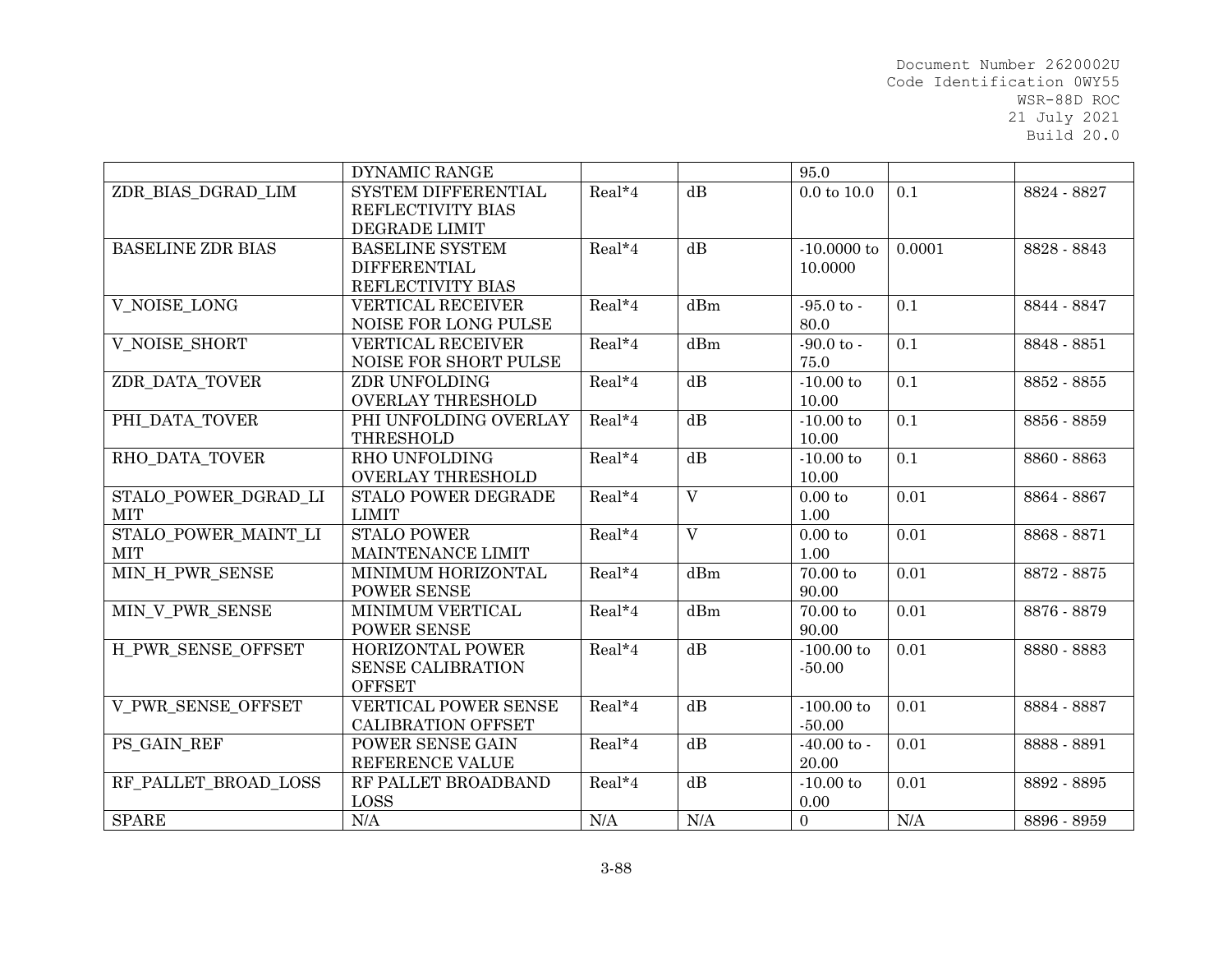| AME PS TOLERANCE          | AME POWER SUPPLY<br><b>TOLERANCE</b>                                     | Real*4                 | $\frac{0}{0}$           | $0.0$ to $20.0$            | 0.1          | 8960 - 8963   |
|---------------------------|--------------------------------------------------------------------------|------------------------|-------------------------|----------------------------|--------------|---------------|
| AME MAX TEMP              | MAXIMUM AME INTERNAL<br><b>ALARM TEMPERATURE</b>                         | Real*4                 | deg C                   | $0.0 \text{ to } 65.0$     | 0.1          | 8964 - 8967   |
| AME MIN TEMP              | MINIMUM AME INTERNAL<br><b>ALARM TEMPERATURE</b>                         | Real*4                 | deg C                   | $-10.0$ to<br>20.0         | 0.1          | 8968 - 8971   |
| RCVR MOD MAX TEMP         | <b>MAXIMUM AME RECEIVER</b><br><b>MODULE ALARM</b><br><b>TEMPERATURE</b> | Real*4                 | deg C                   | $0.0 \text{ to } 65.0$     | 0.1          | 8972 - 8975   |
| RCVR MOD MIN TEMP         | MINIMUM AME RECEIVER<br>MODULE ALARM<br><b>TEMPERATURE</b>               | Real*4                 | deg C                   | $-10.0$ to<br>20.0         | 0.1          | 8976 - 8979   |
| BITE MOD MAX TEMP         | <b>MAXIMUM AME BITE</b><br>MODULE ALARM<br><b>TEMPERATURE</b>            | Real*4                 | deg C                   | $0.0 \text{ to } 75.0$     | 0.1          | 8980 - 8983   |
| BITE MOD MIN TEMP         | MINIMUM AME BITE<br>MODULE ALARM<br><b>TEMPERATURE</b>                   | Real*4                 | deg C                   | $-10.0$ to<br>20.0         | 0.1          | 8984 - 8987   |
| DEFAULT POLARIZATION      | DEFAULT (H+V)<br>MICROWAVE ASSEMBLY<br>PHASE SHIFTER POSITION            | Integer*4              | N/A                     | $0 \text{ to } 60000$      | $\mathbf{1}$ | 8988 - 8991   |
| TR LIMIT DGRAD LIMIT      | TR LIMITER DEGRADE<br><b>LIMIT</b>                                       | Real*4                 | $\overline{V}$          | 0.00 to<br>1.00            | 0.01         | 8992 - 8995   |
| TR LIMIT FAIL LIMIT       | TR LIMITER FAILURE<br><b>LIMIT</b>                                       | $Real*4$               | $\overline{\mathbf{V}}$ | $0.00\ {\rm to}$<br>1.00   | 0.01         | 8996 - 8999   |
| RFP STEPPER ENABLED       | WHETHER THE RF<br>PALLETS STEPPER MOTOR<br><b>IS ENABLED</b>             | String <sup>(15)</sup> | N/A                     | T or F                     | N/A          | $9000 - 9003$ |
| <b>SPARE</b>              | N/A                                                                      | N/A                    | N/A                     | $\overline{0}$             | N/A          | 9004 - 9007   |
| AME_CURRENT_TOLERAN<br>CE | AME PELTIER CURRENT<br><b>TOLERANCE</b>                                  | Real*4                 | $\%$                    | 0.0 <sub>to</sub><br>100.0 | 0.1          | $9008 - 9011$ |
| H ONLY POLARIZATION       | HORIZONTAL (H ONLY)<br>MICROWAVE ASSEMBLY<br>PHASE SHIFTER POSITION      | Integer*4              | N/A                     | $0$ to $60000\,$           | $\mathbf{1}$ | $9012 - 9015$ |
| V ONLY POLARIZATION       | VERTICAL (V ONLY)                                                        | Integer*4              | N/A                     | $0 - 60000$                | $\mathbf{1}$ | $9016 - 9019$ |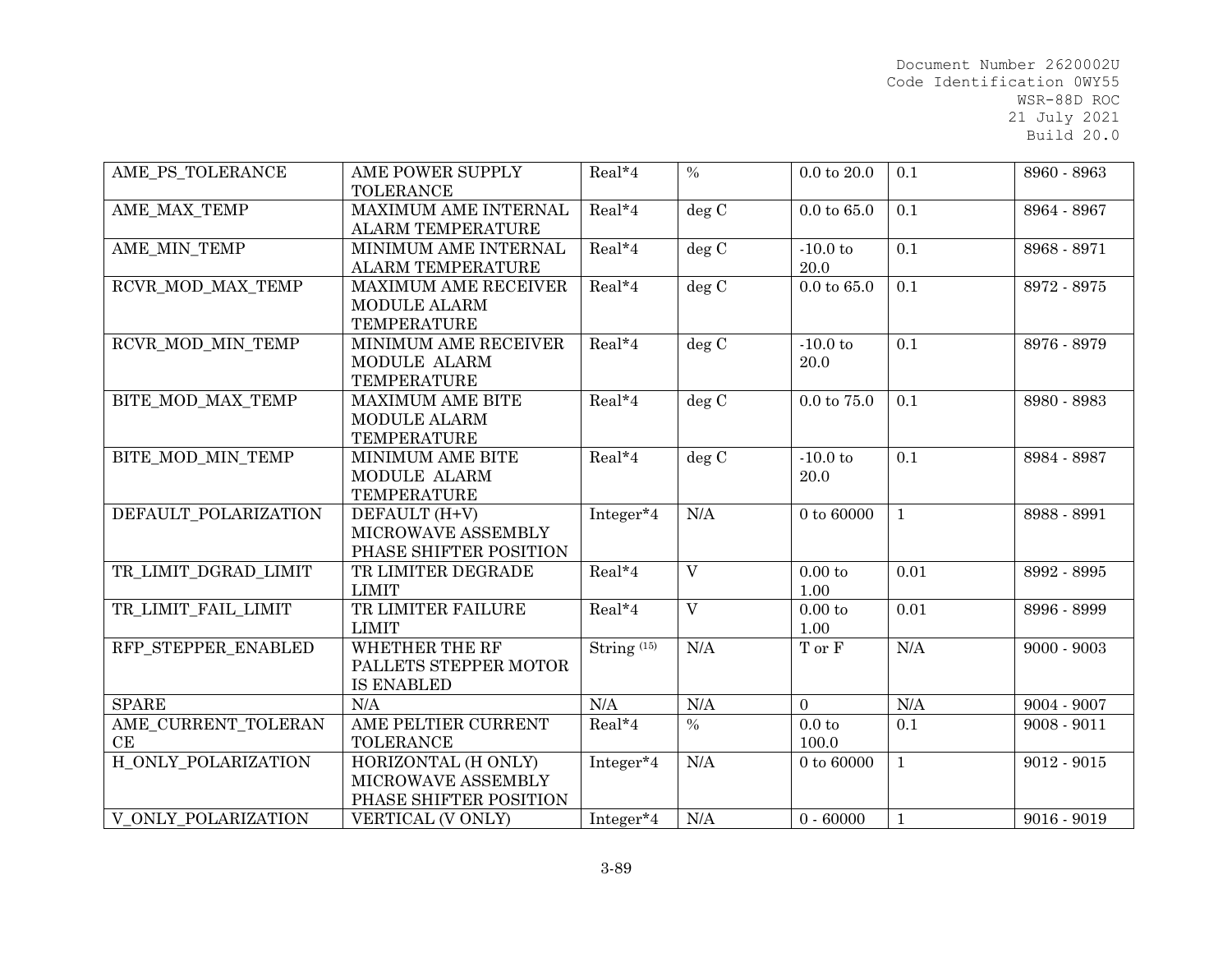|                      | MICROWAVE ASSEMBLY<br>PHASE SHIFTER POSITION |          |       |              |       |               |
|----------------------|----------------------------------------------|----------|-------|--------------|-------|---------------|
| <b>SPARE</b>         | N/A                                          | N/A      | N/A   | $\Omega$     | N/A   | $9020 - 9027$ |
| <b>SUN BIAS</b>      | <b>SUN MEASUREMENT BIAS</b>                  | $Real*4$ | dB    | $-5.00$ to   | 0.01  | $9028 - 9031$ |
|                      |                                              |          |       | 5.00         |       |               |
| A MIN SHELTER TEMP W | LOW EQUIPMENT                                | Real*4   | deg C | $-20.00$ to  | 0.1   | $9032 - 9035$ |
| ARN                  | SHELTER TEMPERATURE                          |          |       | 20.00        |       |               |
|                      | WARNING LIMIT                                |          |       |              |       |               |
| POWER METER ZERO     | POWER METER 0 BIAS                           | Real*4   | V     | $-10.00$ to  | .01   | $9036 - 9039$ |
|                      | <b>VOLTAGE</b>                               |          |       | 10.00        |       |               |
| TXB BASELINE         | Expected value of the RDA                    | $Real*4$ | dB    | $-1.000$ to  | 0.001 | $9040 - 9043$ |
|                      | transmit bias (TXB) between                  |          |       | 1.000        |       |               |
|                      | the horizontal and vertical                  |          |       |              |       |               |
|                      | channels                                     |          |       |              |       |               |
| TXB ALARM THRESH     | Threshold for delta between                  | $Real*4$ | dB    | 0 to $5.000$ | 0.001 | $9044 - 9047$ |
|                      | an actual measurement of                     |          |       |              |       |               |
|                      | TXB, and the expected TXB                    |          |       |              |       |               |
|                      | BASELINE value for the RDA                   |          |       |              |       |               |
|                      | to set an alarm                              |          |       |              |       |               |
| <b>SPARE</b>         | N/A                                          | N/A      | N/A   | $\Omega$     | N/A   | 9048 - 9467   |

Notes:

1. Format is "mm/dd/yy", where mm = month, dd = day, and yy = year.

2. Format is "hh-mm-ss", where hh = hour, mm = minutes, and ss = seconds.

3. See Table XVI for default value.

4. Value of the LSB of the power measurement.

5. N/A.

6. See Appendix B for unit definitions and standard symbology.

7. Two's complement integer value should be multiplied by 360/216 to get the actual value in degrees.

8. Range shown is after applicable scaling and conversion has been applied.

9. Precision is shown to 5 decimal places. Actual precision is 13 digits.

10. Integer range is -7281 to 7281.

11. Integer range is 0 to 40049.

12. Format is "baseline" or "current".

13. Format is "11", null terminated string. This is always "11", for all builds.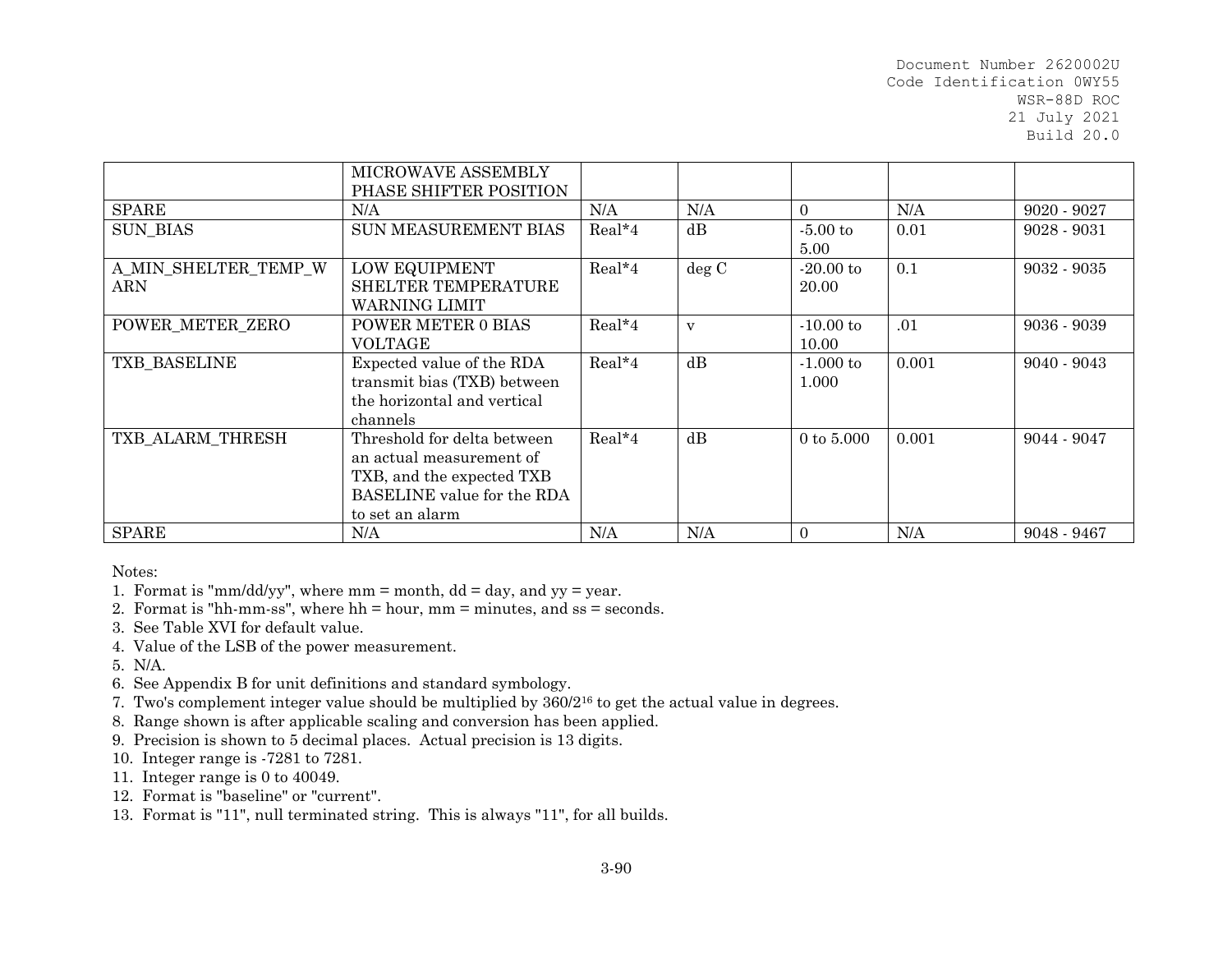14. Format is "10", null terminated string. This number is the build number and changes with each build. 15. "T" or "F", null terminated string.

| Elevation Sector |                                       | Atmospheric Attenuation (dB/km) |           |
|------------------|---------------------------------------|---------------------------------|-----------|
| Angles           | Range                                 | Defaults                        |           |
|                  | $-1.0$ deg to $-0.5$ deg              | $-0.0200$ to $-0.0020$          | $-0.0150$ |
| $\mathbf{2}$     | $-0.5$ deg to $0.0$ deg               | $-0.0200$ to $-0.0020$          | $-0.0150$ |
| 3                | $0.0 \text{ deg to } 0.5 \text{ deg}$ | $-0.0200$ to $-0.0020$          | $-0.0120$ |
| $\overline{4}$   | $0.5$ deg to $1.0$ deg                | $-0.0200$ to $-0.0020$          | $-0.0110$ |
| 5                | 1.0 deg to $1.5$ deg                  | $-0.0200$ to $-0.0020$          | $-0.0100$ |
| 6                | 1.5 deg to $2.0$ deg                  | $-0.0200$ to $-0.0020$          | $-0.0090$ |
| 7                | $2.0$ deg to $2.5$ deg                | $-0.0200$ to $-0.0020$          | $-0.0080$ |
| 8                | $2.5$ deg to $3.0$ deg                | $-0.0200$ to $-0.0020$          | $-0.0070$ |
| 9                | $3.0$ deg to $3.5$ deg                | $-0.0200$ to $-0.0020$          | $-0.0060$ |
| 10               | $3.5$ deg to $4.0$ deg                | $-0.0200$ to $-0.0020$          | $-0.0060$ |
| 11               | $4.0 \text{ deg to } 4.5 \text{ deg}$ | $-0.0200$ to $-0.0020$          | $-0.0050$ |
| 12               | 4.5 deg to $5.0$ deg                  | $-0.0200$ to $-0.0020$          | $-0.0050$ |
| 13               | $>5.0$ deg                            | $-0.0200$ to $-0.0020$          | $-0.0050$ |

**3.2.4.16.1Table XVI. Two Way Atmospheric Loss** 

## **3.2.4.17Table XVII Digital Radar Data Generic Format Blocks (Message Type 31)**

| <b>NAME</b>          | <b>DESCRIPTION</b>                                                  | <b>FORMAT</b>         | UNITS <sup>(1)</sup> | RANGE <sup>(2)</sup>          | <b>ACCURACY</b><br><b>PRECISION</b> | <b>BYTE</b><br><b>LOCATION</b><br>(3) |
|----------------------|---------------------------------------------------------------------|-----------------------|----------------------|-------------------------------|-------------------------------------|---------------------------------------|
| Radar Identifier     | ICAO Radar Identifier                                               | String                | N/A                  | (e.g.,<br>"KTLX")             | N/A                                 | $0 \text{ to } 3$                     |
| Collection Time      | Radial data collection time in<br>milliseconds past midnight<br>GMT | Integer <sup>*4</sup> | msec                 | 0 <sub>to</sub><br>86,399,999 | $\pm 2000/$                         | 4 to 7                                |
| Modified Julian Date | Current Julian date -<br>$2440586.5$ <sup>(4)</sup>                 | Integer <sup>*2</sup> | d                    | $1\,\mathrm{to}\,65,\!535$    |                                     | 8 and 9                               |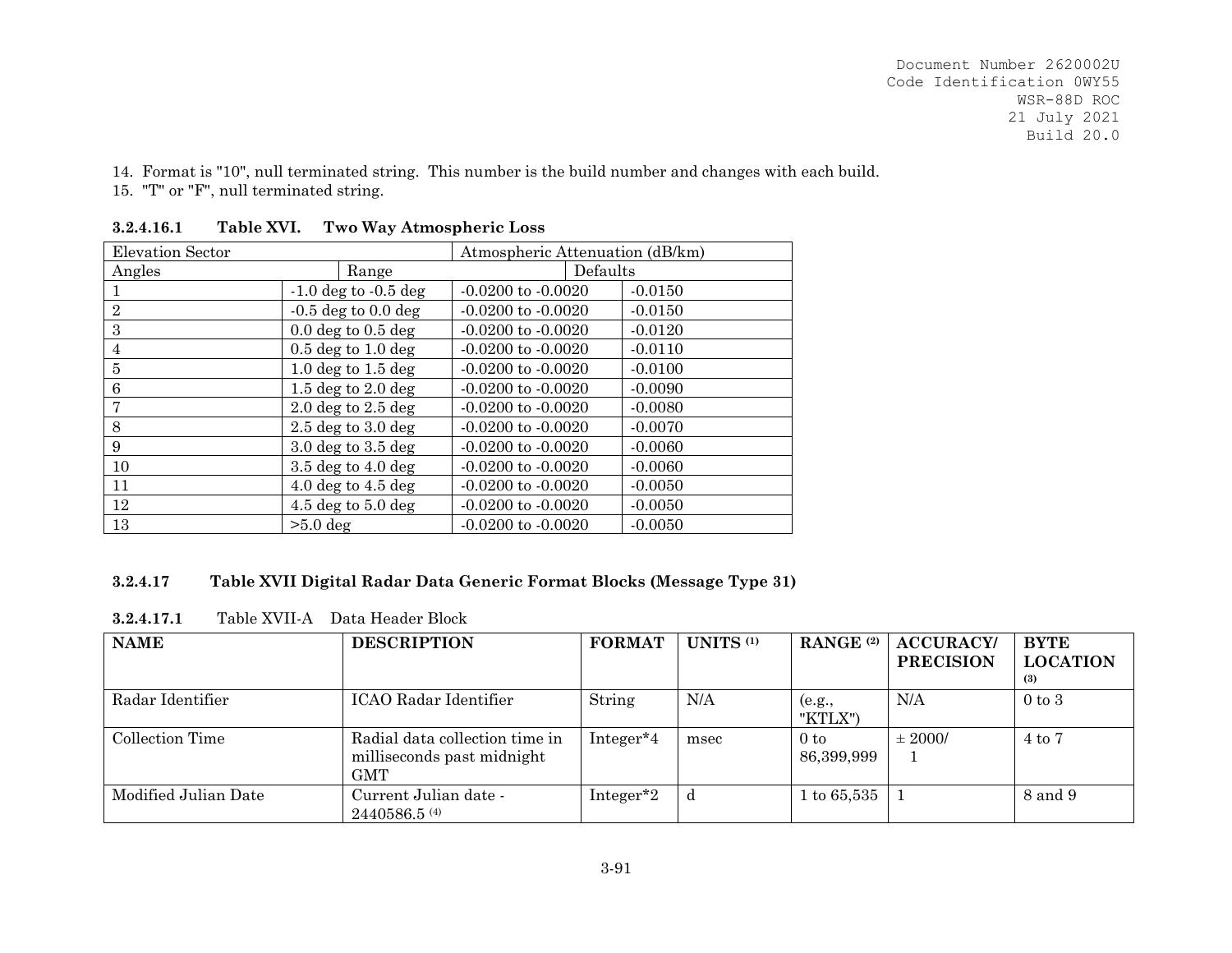| Azimuth Number              | Radial number within<br>elevation scan                                                                                                  | $Integer*2$ | N/A    | $1$ to $720\,$                                                                                                                      | $\mathbf{1}$     | 10 and 11       |
|-----------------------------|-----------------------------------------------------------------------------------------------------------------------------------------|-------------|--------|-------------------------------------------------------------------------------------------------------------------------------------|------------------|-----------------|
| Azimuth Angle               | Azimuth angle at which radial<br>data was collected                                                                                     | $Real*4$    | deg    | 0 <sub>to</sub><br>359.95605<br>$\bf 5$                                                                                             | $\pm$ 0.1%<br>NA | $12$ to $15\,$  |
| Compression Indicator       | Indicates if message type 31 is<br>compressed and what method<br>of compression is used. The<br>Data Header Block is not<br>compressed. | $Code*1$    | N/A    | $0 =$<br>uncompres<br>sed<br>$1 =$<br>compresse<br>d using<br>BZIP2<br>$2 =$<br>compresse<br>d using<br>zlib<br>$3 = future$<br>use | N/A              | 16              |
| Spare                       | Spare and forces halfword<br>alignment                                                                                                  | N/A         | N/A    | $\rm N/A$                                                                                                                           | N/A              | 17              |
| Radial Length               | Uncompressed length of the<br>radial in bytes including the<br>Data Header block length                                                 | Integer*2   | N/A    | 9360 to<br>14296<br>bytes                                                                                                           | $\mathbf{1}$     | 18 and 19       |
| Azimuth Resolution Spacing  | Azimuthal spacing between<br>adjacent radials                                                                                           | $Code*1$    | N/A    | $1 = 0.5^{\circ}$ (5)<br>$2 = 1.0^{\circ}$                                                                                          | N/A              | 20              |
| Radial Status               | Radial Status<br>(e.g. first, last)                                                                                                     | $Code*1$    | N/A    | 0 to 132 $(6)$                                                                                                                      | N/A              | 21              |
| Elevation<br>Number         | Elevation number within<br>volume scan                                                                                                  | Integer*1   | N/A    | $1$ to $32\,$                                                                                                                       | $\mathbf{1}$     | 22              |
| <b>Cut Sector Number</b>    | Sector Number within cut                                                                                                                | Integer*1   | N/A    | 0 to 3 $(7)$                                                                                                                        | $\mathbf{1}$     | $\overline{23}$ |
| Elevation<br>Angle          | Elevation angle at which<br>radial radar data was<br>collected                                                                          | Real*4      | $\deg$ | $-7.0^\circ$ to<br>$70.0^\circ$                                                                                                     | $\pm$ 0.1%<br>NA | $24$ to $27\,$  |
| Radial Spot Blanking Status | Spot blanking status for<br>current radial, elevation scan                                                                              | $Code*1$    | N/A    | $0$ =none $(8)$<br>1=radial                                                                                                         | N/A              | 28              |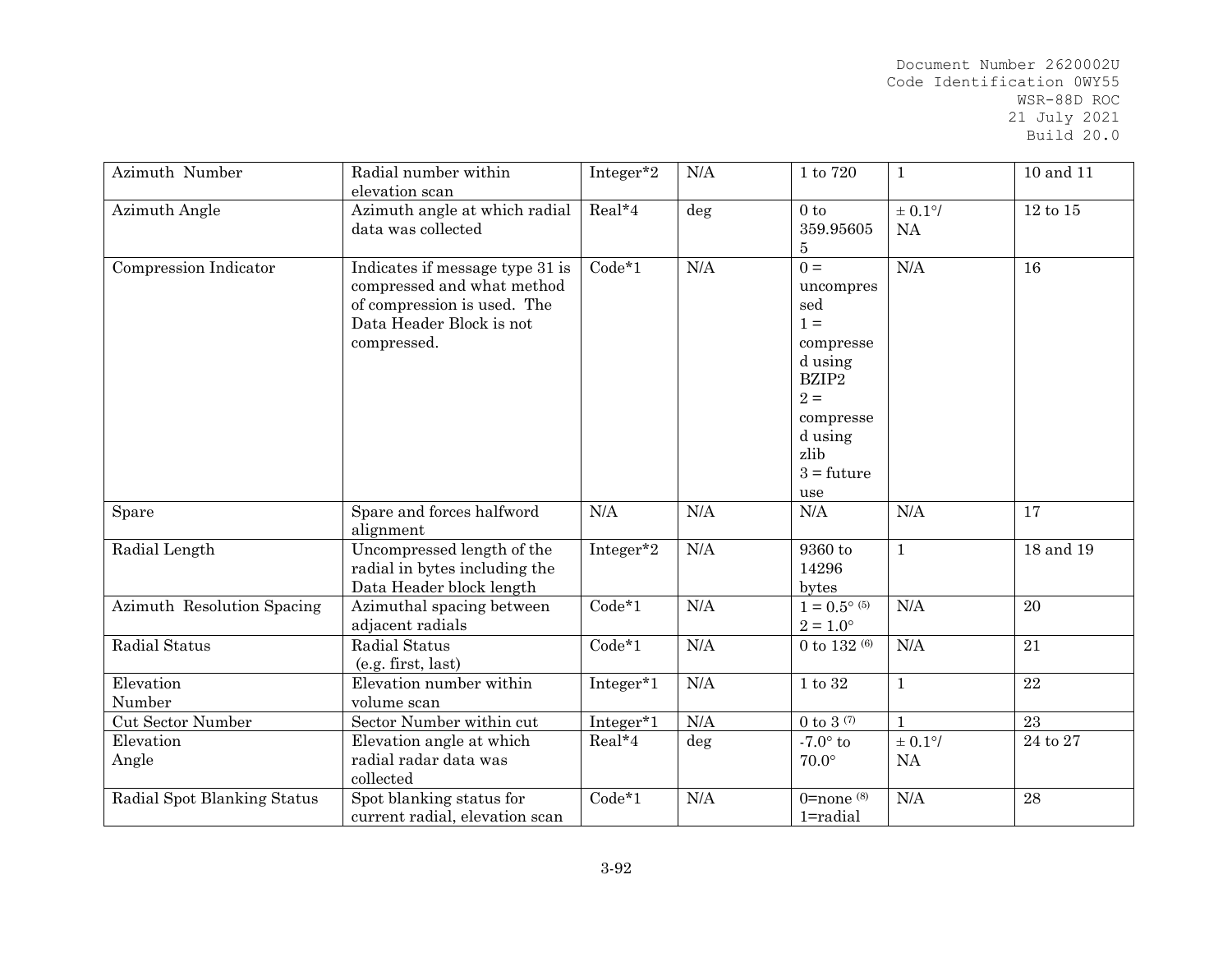|                    | and volume scan                |           |     | 2=elevatio             |              |                |
|--------------------|--------------------------------|-----------|-----|------------------------|--------------|----------------|
|                    |                                |           |     | n                      |              |                |
|                    |                                |           |     | 4=volume               |              |                |
| Azimuth            | Azimuth indexing value         | Scaled    | N/A | $0 = no$               | $\pm$ 0.1%   | 29             |
| Indexing           | (Set if azimuth angle is keyed | Integer*1 |     | indexing               | 0.01         |                |
| Mode               | to constant angles)            |           |     | $1$ to $100\,$         |              |                |
|                    |                                |           |     | means                  |              |                |
|                    |                                |           |     | indexing               |              |                |
|                    |                                |           |     | angle of               |              |                |
|                    |                                |           |     | $0.01^{\circ}$ to      |              |                |
| Data Block Count   | Number of data                 |           |     | $1.00^\circ$           |              |                |
|                    | blocks $(N)$                   | Integer*2 | N/A | $4$ to $10\,$ $^{(9)}$ | $\mathbf{1}$ | 30 and 31      |
| Data Block pointer | Pointer to Data Block for      | Integer*4 | N/A | $44$ to $64\,$         | $\mathbf{1}$ | $32$ to $35\,$ |
|                    | Volume Data Constant Type      |           |     |                        |              |                |
|                    | (see Table XVII-E) (10)        |           |     |                        |              |                |
| Data Block pointer | Pointer to Data Block for      | Integer*4 | N/A | 92 or                  | $\mathbf{1}$ | 36 to 39       |
|                    | Elevation Data Constant Type   |           |     | greater                |              |                |
|                    | (see Table XVII-F) (10)        |           |     |                        |              |                |
| Data Block pointer | Pointer to Data Block for      | Integer*4 | N/A | 100 or                 | $\mathbf{1}$ | 40 to 43       |
|                    | Radial Data Constant Type      |           |     | greater                |              |                |
|                    | (see Table XVII-H) (10)        |           |     |                        |              |                |
| Data Block pointer | Pointer to Data Block for      | Integer*4 | N/A | $120$ or               | $\mathbf{1}$ | 44 to 47       |
|                    | Moment "REF" (see Tables       |           |     | greater                |              |                |
|                    | XVII-B and XVII-I) $(11)(12)$  |           |     |                        |              |                |
| Data Block pointer | Pointer to Data Block for      | Integer*4 | N/A | $120$ or               | $\mathbf{1}$ | $48$ to $51\,$ |
|                    | Moment "VEL" (see Tables       |           |     | greater                |              |                |
|                    | XVII-B and XVII-I) $(11)(12)$  |           |     |                        |              |                |
| Data Block pointer | Pointer to Data Block for      | Integer*4 | N/A | $120$ or               | $\mathbf{1}$ | $52$ to $55\,$ |
|                    | Moment "SW" (see Tables        |           |     | greater                |              |                |
|                    | XVII-B and XVII-I) (11)(12)    |           |     |                        |              |                |
| Data Block pointer | Pointer to Data Block for      | Integer*4 | N/A | $120$ or               | $\mathbf{1}$ | 56 to 59       |
|                    | Moment "ZDR" (see Tables       |           |     | greater                |              |                |
|                    | XVII-B and XVII-I) $(11)(12)$  |           |     |                        |              |                |
| Data Block pointer | Pointer to Data Block for      | Integer*4 | N/A | $120$ or               | $\mathbf{1}$ | 60 to 63       |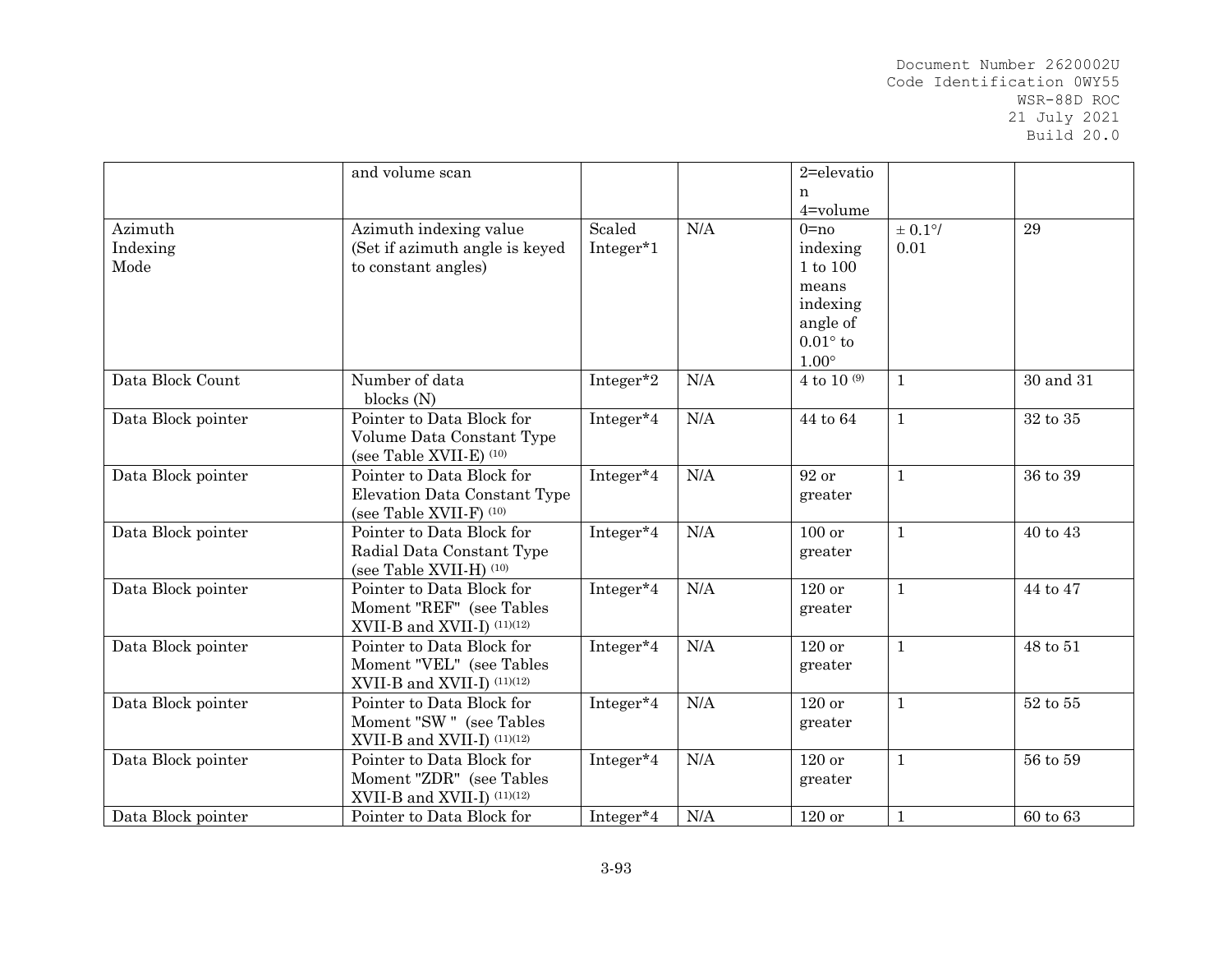|                    | Moment "PHI" (see Tables<br>XVII-B and XVII-I) $(11)(12)$                              |           |     | greater             |          |
|--------------------|----------------------------------------------------------------------------------------|-----------|-----|---------------------|----------|
| Data Block pointer | Pointer to Data Block for<br>Moment "RHO" (see Tables<br>XVII-B and XVII-I) $(11)(12)$ | Integer*4 | N/A | $120$ or<br>greater | 64 to 67 |
| Data Block pointer | Pointer to Data Block for<br>Moment "CFP" (see Tables<br>XVII-B and XVII-I) $(11)(12)$ | Integer*4 | N/A | $120$ or<br>greater | 68 to 71 |

**3.2.4.17.2**Table XVII-B Data Block (Descriptor of Generic Data Moment Type)

| <b>NAME</b>              | <b>DESCRIPTION</b>             | <b>FORMAT</b>         | <b>UNITS</b> | <b>RANGE</b>    | <b>ACCURACY/</b><br><b>PRECISION</b> | <b>BYTE</b><br><b>LOCATION</b> |
|--------------------------|--------------------------------|-----------------------|--------------|-----------------|--------------------------------------|--------------------------------|
|                          |                                |                       |              |                 |                                      | (3)                            |
| Data Block Type          | Indicates Data Moment Type     | String                | N/A          | "D"             |                                      | $\Omega$                       |
| Data Moment Name         | Name of data moment            | String                | N/A          | "VEL",          |                                      | $1 \text{ to } 3$              |
|                          |                                |                       |              | "REF",          |                                      |                                |
|                          |                                |                       |              | "SW",           |                                      |                                |
|                          |                                |                       |              | "RHO",          |                                      |                                |
|                          |                                |                       |              | "PHI",          |                                      |                                |
|                          |                                |                       |              | "ZDR",          |                                      |                                |
|                          |                                |                       |              | "CFP"           |                                      |                                |
| Reserved <sup>(14)</sup> | Reserved <sup>(14)</sup>       | Integer <sup>*4</sup> | N/A          | Set to 0        |                                      | $4$ to $7$                     |
| Number of Data Moment    | Number of data moment gates    | Integer*2             | N/A          | 0 to 1840       | $\mathbf{1}$                         | 8 and 9                        |
| Gates                    | for current radial (NG)        |                       |              |                 |                                      |                                |
| Data Moment Range        | Range to center of first range | Scaled                | km           | $0.000$ to      | $\pm$ 0.05/                          | 10 and 11                      |
|                          | gate                           | Integer <sup>*2</sup> |              | 32.768          | 0.001                                |                                |
| Data Moment Range Sample | Size of data moment sample     | Scaled                | km           | $0.25$ to $4.0$ | $\pm$ 0.05/                          | $12$ and $13\,$                |
| Interval                 | interval                       | Integer <sup>*2</sup> |              |                 | 0.001                                |                                |
| <b>TOVER</b>             | Threshold parameter which      | Scaled                | dB           | $0.0$ to $20.0$ | $\pm$ 0.1/                           | 14 and 15                      |
|                          | specifies the minimum          | Integer <sup>*2</sup> |              |                 | 0.1                                  |                                |
|                          | difference in echo power       |                       |              |                 |                                      |                                |
|                          | between two resolution gates   |                       |              |                 |                                      |                                |
|                          | for them not to be labeled     |                       |              |                 |                                      |                                |
|                          | "overlayed"                    |                       |              |                 |                                      |                                |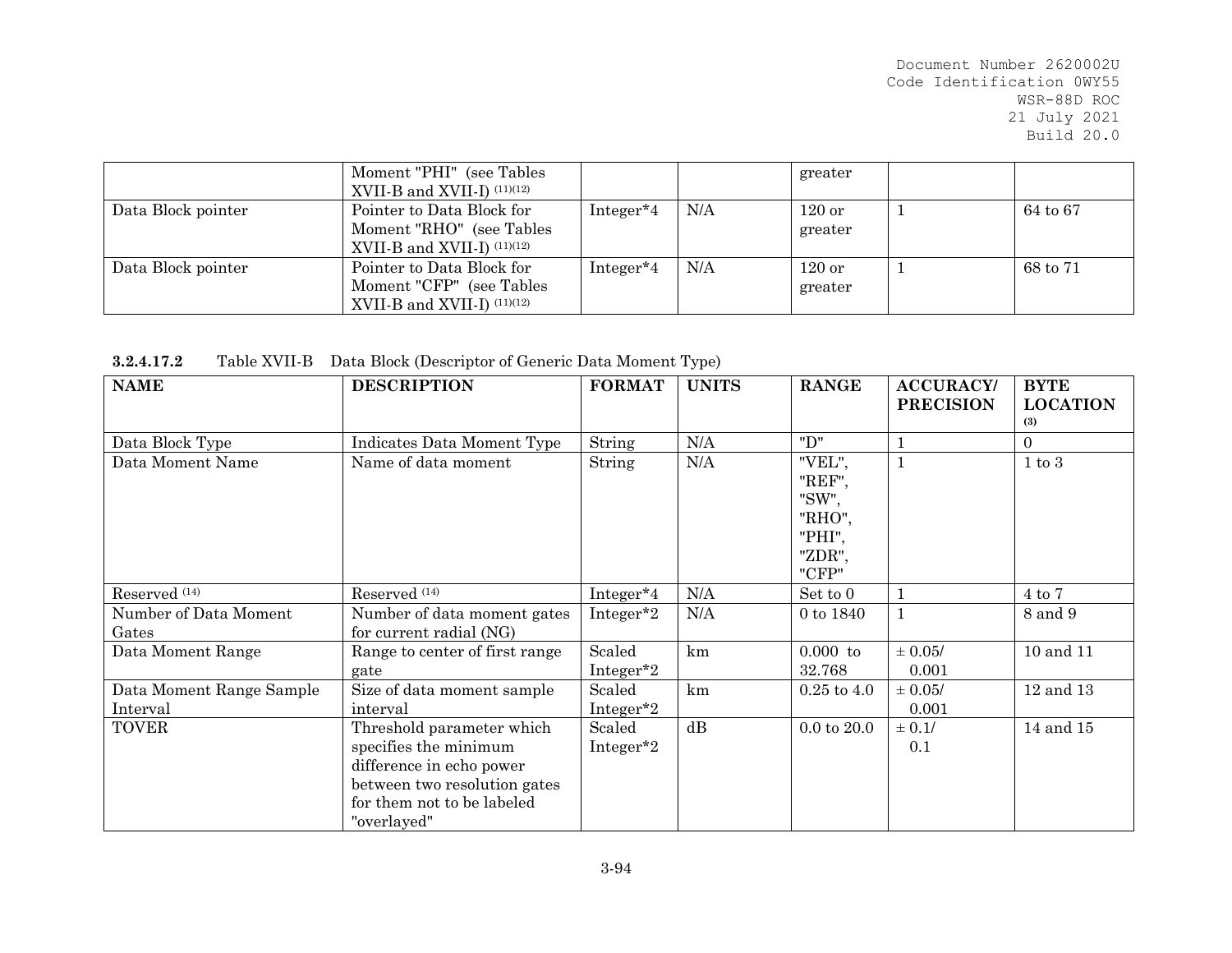| SNR Threshold  | SNR threshold for valid data<br>(31)                                                     | Scaled<br>SInteger*2 | dB        | $-12.0$ to<br>$+20.0$                                                                                                                                                                       | $\pm 0.1/0.125$ | 16 and 17      |
|----------------|------------------------------------------------------------------------------------------|----------------------|-----------|---------------------------------------------------------------------------------------------------------------------------------------------------------------------------------------------|-----------------|----------------|
| Control Flags  | Indicates special control<br>features                                                    | $Code*1$             | N/A       | $0 = none$<br>$1 =$<br>recombine<br>d<br>azimuthal<br>radials<br>$2 =$<br>recombine<br>d range<br>gates<br>$3 =$<br>recombine<br>d radials<br>and range<br>gates to<br>legacy<br>resolution | $\mathbf{1}$    | 18             |
| Data Word Size | Number of bits (DWS) used<br>for storing data for each Data<br>Moment gate               | Integer*1            | $\rm N/A$ | 8 or 16                                                                                                                                                                                     | $\mathbf{1}$    | 19             |
| Scale          | Scale value used to convert<br>Data Moments from integer to<br>floating point data (15)  | $Real*4$             | $\rm N/A$ | Greater<br>than 0.0 to<br>65535.0                                                                                                                                                           | $\mathbf{1}$    | 20 to 23       |
| Offset         | Offset value used to convert<br>Data Moments from integer to<br>floating point data (15) | Real*4               | $\rm N/A$ | 2.0 t<br>65535.0                                                                                                                                                                            | $\mathbf{1}$    | $24$ to $27\,$ |
| Data Moments   | Variable length array of data<br>moments                                                 | See Table<br>XVII-I  |           | See Table<br>XVII-I                                                                                                                                                                         | $\mathbf{1}$    | 28 to 2427     |

| 3.2.4.17.3 |  | Table XVII-E Data Block (Volume Data Constant Type) |  |
|------------|--|-----------------------------------------------------|--|
|------------|--|-----------------------------------------------------|--|

| <b>NAME</b> | <b>DESCRIPTION</b> | <b>FORMAT</b> | <b>UNITS</b> | <b>RANGE</b> | <b>CCURACY</b><br>AC | <b>BYTE</b>         |
|-------------|--------------------|---------------|--------------|--------------|----------------------|---------------------|
|             |                    |               |              |              | <b>PRECISION</b>     | <b>ATION</b><br>LOC |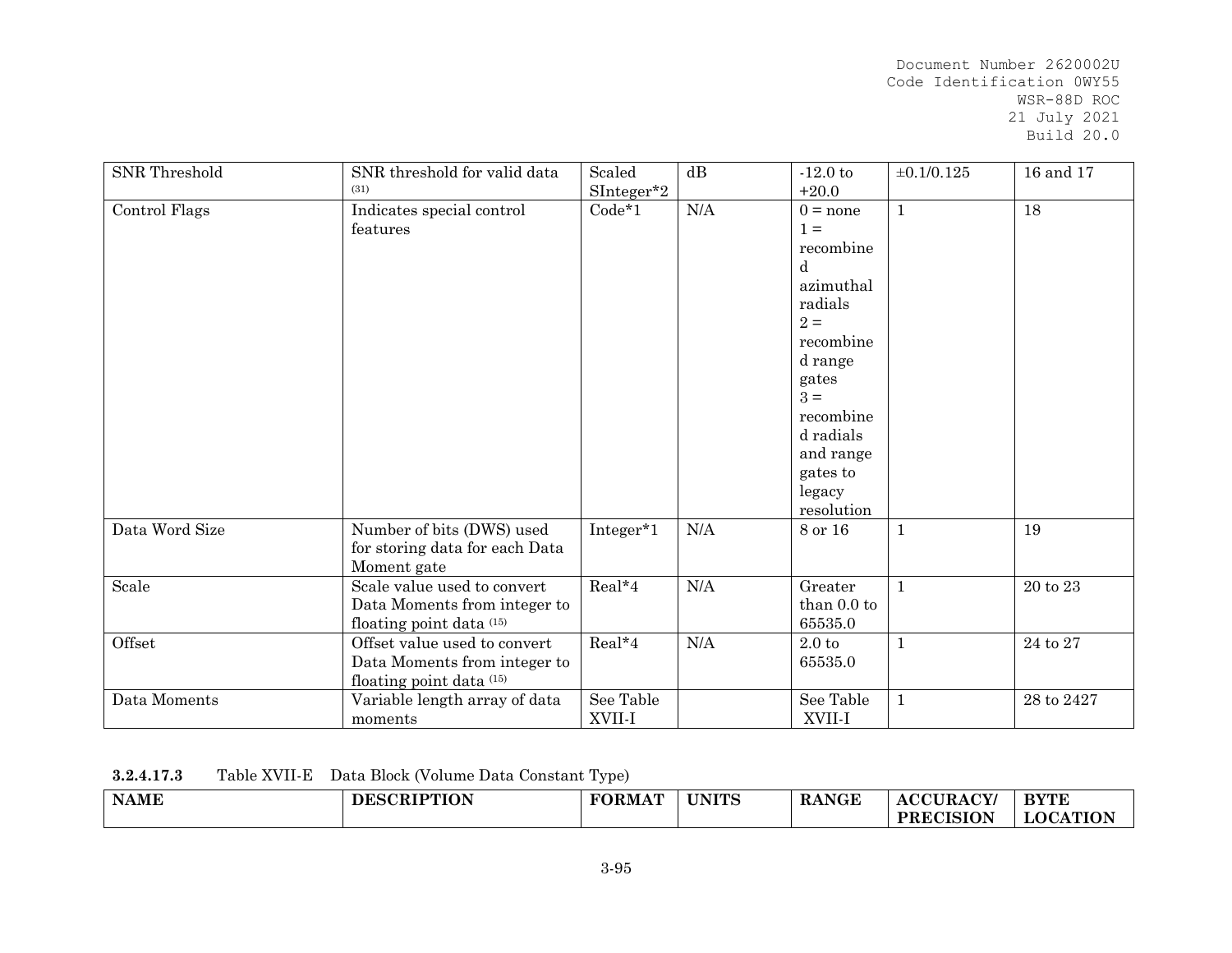|                                      |                                                                                                                                         |            |        |                                   |                       | (3)            |
|--------------------------------------|-----------------------------------------------------------------------------------------------------------------------------------------|------------|--------|-----------------------------------|-----------------------|----------------|
| Data Block Type                      | Indicates Data Constant Type                                                                                                            | String     | N/A    | "R"                               | N/A                   | $\Omega$       |
| Data Name                            | Volume Data Constant Block                                                                                                              | String     | N/A    | "VOL"                             | N/A                   | $1$ to $3\,$   |
| LRTUP (size of data block)           | Size of data block in bytes <sup>(32)</sup>                                                                                             | Integer*2  | N/A    | $52\,$                            | $\mathbf{1}$          | $4$ and $5$    |
| Version Number                       | Major Change (17)                                                                                                                       | Integer*1  | N/A    | $1$ to $255\,$<br>See Note<br>(1) | N/A                   | 6              |
| Version Number                       | Minor Change <sup>(18)</sup>                                                                                                            | Integer*1  | N/A    | 0 to 255<br>See Note<br>(1)       | N/A                   | $\overline{7}$ |
| Lat                                  | Latitude                                                                                                                                | Real*4     | deg    | $0.0 \text{ to } 90.0$            | <b>TBD/NA</b>         | 8 to 11        |
| Long                                 | Longitude                                                                                                                               | Real*4     | $\deg$ | $-180.0$ to<br>$+180.0$           | TBD/NA                | 12 to 15       |
| Site Height                          | Height of site base above sea<br>level                                                                                                  | SInteger*2 | m      | $-100$ to<br>12000                | ± 1/1                 | 16 and 17      |
| Feedhorn Height                      | Height of feedhorn above<br>ground                                                                                                      | Integer*2  | m      | 0 to 1000                         | ± 1/1                 | 18 and 19      |
| Calibration Constant (dBZ0)          | Reflectivity scaling factor<br>without correction by the<br>ground noise scaling factors<br>given in the adaptation data<br>message(26) | Real*4     | dB     | $-99.0$ to<br>$+99.0$             | $±$ 1/ NA             | 20 to 23       |
| Horizontal SHV Tx Power              | Transmitter Power for<br>Horizontal Channel                                                                                             | Real*4     | kW     | 0 to 999.9                        | $\pm$ 0.5/ NA         | $24$ to $27\,$ |
| Vertical SHV Tx Power                | Transmitter Power for<br>Vertical Channel                                                                                               | Real*4     | kW     | 0 to 999.9                        | $\pm$ 0.5/ NA         | 28 to 31       |
| System Differential<br>Reflectivity  | Calibration of system ZDR                                                                                                               | Real*4     | dB     | $-7.8750$ to<br>$+7.7500$         | $\pm$ 0.1/ NA         | 32 to 35       |
| Initial System Differential<br>Phase | Initial $\Phi_{DP}$ for the system                                                                                                      | Real*4     | deg    | 0.0 <sub>to</sub><br>360.0        | $\pm 1.0^{\circ}$ /NA | 36 to 39       |
| Volume Coverage Pattern<br>Number    | Identifies Volume Coverage<br>Pattern being used                                                                                        | Integer*2  | N/A    | 1 to 767<br>See<br>Appendix       | $1\,$                 | 40 and 41      |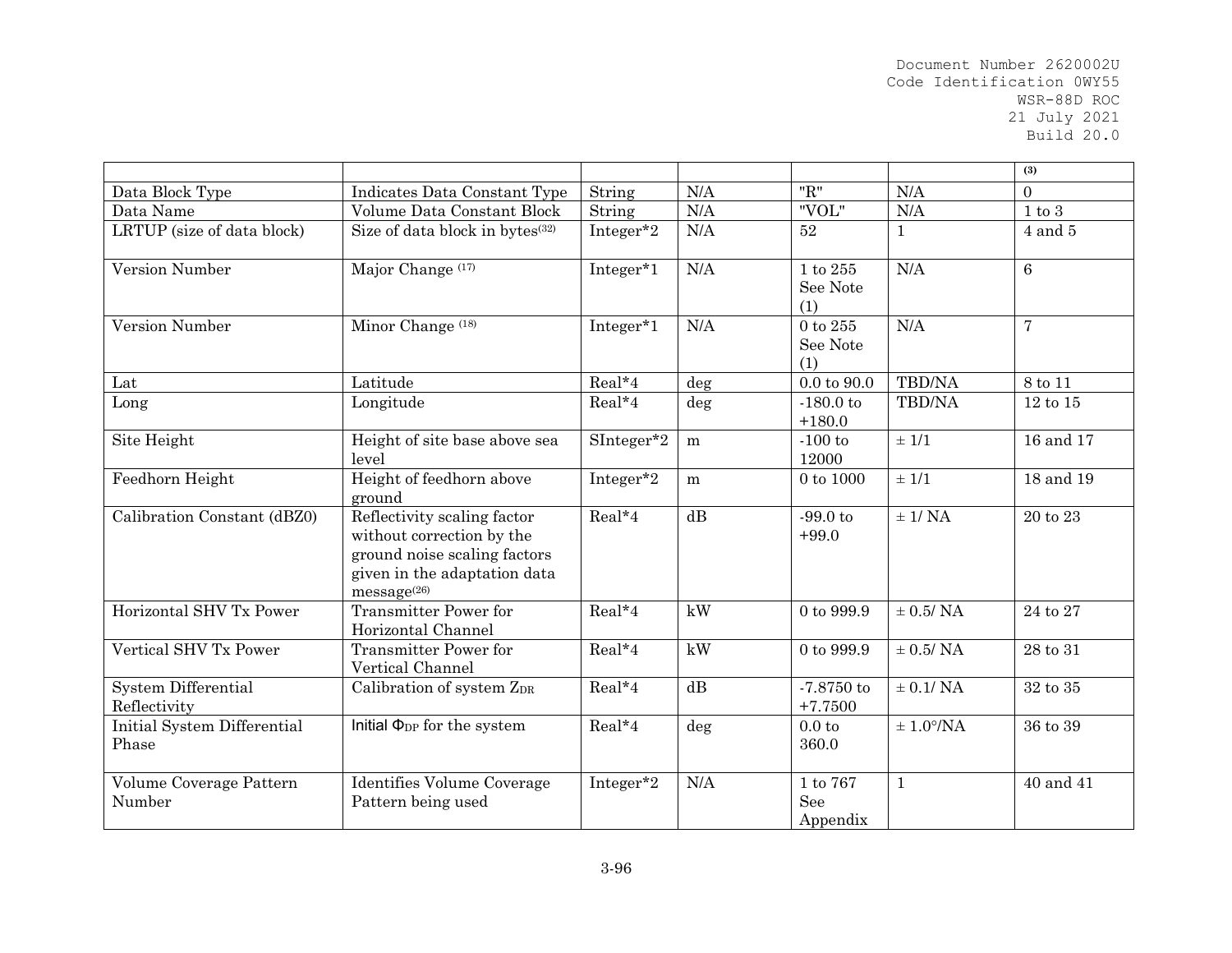|                                    |                                        |                          |     | C for<br>available<br><b>VCPs</b>                 |                    |           |
|------------------------------------|----------------------------------------|--------------------------|-----|---------------------------------------------------|--------------------|-----------|
| Processing Status (28)             | Processing option bits                 | Integer <sup>*2</sup>    | N/A | $Bit 0 - RxR$<br>Noise<br>$Bit 1 -$<br><b>CBT</b> | N/A                | 42 and 43 |
| ZDR Bias Estimate Weighted<br>Mean | RPG Weighted Mean ZDR<br>Bias Estimate | Integer* $2^{(3)}$<br>3) | dB  | $-13.0 \text{ to } +$<br>20.0                     | $\pm 0.4/$<br>0.03 | 44 and 45 |
| Spare                              | N/A                                    | N/A                      | N/A | N/A                                               | N/A                | 46 to 51  |

| <b>NAME</b>                 | <b>DESCRIPTION</b>           | <b>FORMAT</b>         | <b>UNITS</b> | <b>RANGE</b>          | <b>ACCURACY/</b><br><b>PRECISION</b> | <b>BYTE</b><br><b>LOCATION</b> |  |
|-----------------------------|------------------------------|-----------------------|--------------|-----------------------|--------------------------------------|--------------------------------|--|
|                             |                              |                       |              |                       |                                      | (3)                            |  |
| Data Block Type             | Indicates Data Constant Type | String                | N/A          | "R"                   | N/A                                  | $\theta$                       |  |
| Data Name                   | Elevation Data Constant      | String                | N/A          | "ELV"                 | N/A                                  | $1 \text{ to } 3$              |  |
|                             | <b>Block</b>                 |                       |              |                       |                                      |                                |  |
| LRTUP (size of data block)  | Size of data block in bytes  | Integer <sup>*2</sup> | N/A          | 12                    |                                      | $4$ and $5$                    |  |
|                             |                              |                       |              |                       |                                      |                                |  |
| <b>ATMOS</b>                | Atmospheric Attenuation      | Scaled                | dB/km        | $-0.02$ to $-$        | $\pm 0.004/$                         | 6 and 7                        |  |
|                             | Factor                       | $SInteger^*2$         |              | 0.002                 | 0.001                                |                                |  |
| Calibration Constant (dBZ0) | Scaling constant used by the | $Real*4$              | dB           | $-99.0 \text{ to } +$ | $\pm 1/NA$                           | 8 to 11                        |  |
|                             | Signal Processor for this    |                       |              | 99.0                  |                                      |                                |  |
|                             | elevation to calculate       |                       |              |                       |                                      |                                |  |
|                             | reflectivity                 |                       |              |                       |                                      |                                |  |

| 3.2.4.17.5 |  | Table XVII-H Data Block (Radial Data Constant Type) |
|------------|--|-----------------------------------------------------|
|------------|--|-----------------------------------------------------|

| <b>NAME</b>     | <b>DESCRIPTION</b>           | <b>FORMAT</b> | <b>UNITS</b> | <b>RANGE</b> | <b>ACCURACY</b><br><b>PRECISION</b> | <b>BYTE</b><br><b>LOCATION</b><br>(3) |
|-----------------|------------------------------|---------------|--------------|--------------|-------------------------------------|---------------------------------------|
| Data Block Type | Indicates Data Constant Type | String        | N/A          | "R"          | N/A                                 |                                       |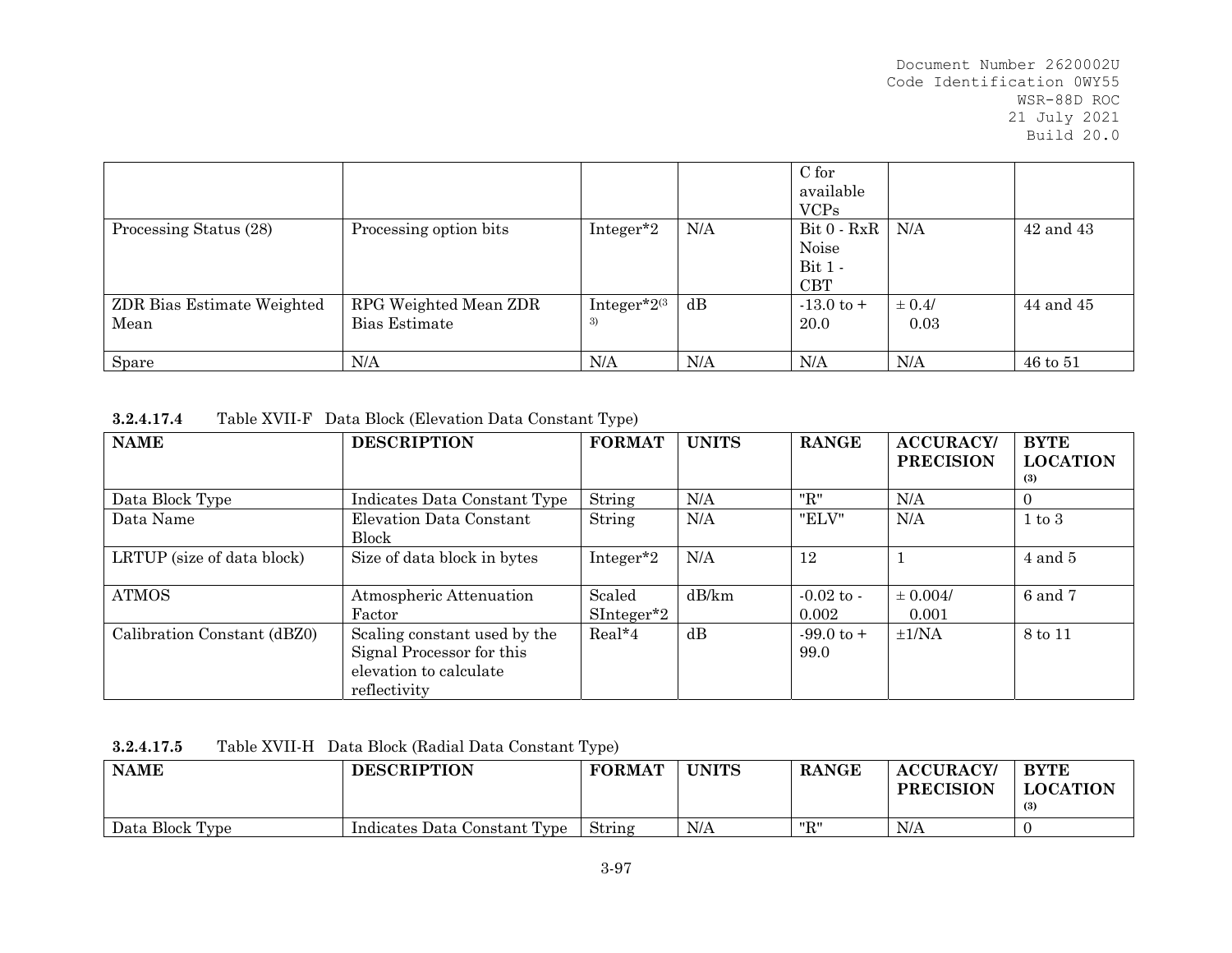| Data Name                  | Radial Data Constant Block                  | String                | N/A | "RAD"       | N/A          | $1 \text{ to } 3$   |
|----------------------------|---------------------------------------------|-----------------------|-----|-------------|--------------|---------------------|
| LRTUP (size of data block) | Size of data block in bytes <sup>(32)</sup> | Integer <sup>*2</sup> | N/A | 28          |              | $4$ and $5$         |
| Unambiguous                | Unambiguous range, Interval                 | Scaled                | km  | 115 to 511  | $\pm 0.1/$   | 6 and 7             |
| Range                      | Size                                        | Integer <sup>*2</sup> |     |             | 0.1          |                     |
| Noise Level                | Horizontal Channel                          | Real*4                | dBm | $-100.0$ to | $\pm$ 0.2/   | 8 to 11             |
|                            |                                             |                       |     | $-50.0$     | NA           |                     |
| Noise Level                | Vertical Channel                            | $Real*4$              | dBm | $-100.0$ to | $\pm$ 0.2/   | $12 \text{ to } 15$ |
|                            |                                             |                       |     | $-50.0$     | NA.          |                     |
| <b>Nyquist Velocity</b>    | <b>Nyquist Velocity</b>                     | Scaled                | m/s | 8 to 35.61  | $\pm 0.003/$ | 16 and 17           |
|                            |                                             | Integer <sup>*2</sup> |     |             | 0.01         |                     |
| Radial Flags               | Radial Flags to support RPG                 | Integer <sup>*2</sup> | N/A | Set to 0    |              | 18 and 19           |
|                            | processing                                  |                       |     |             |              |                     |
| Calibration Constant(dBZ0) | Horizontal Channel                          | $Real*4$              | dBZ | $-99.0$ to  | N/A          | $20 \text{ to } 23$ |
|                            |                                             |                       |     | $+99.0$     |              |                     |
| Calibration Constant(dBZ0) | Vertical Channel                            | Real*4                | dBZ | $-99.0$ to  | N/A          | 24 to 27            |
|                            |                                             |                       |     | $+99.0$     |              |                     |

**3.2.4.17.6**Table XVII-I Data Moment Characteristics and Conversion for Data Names (Production (25))

| Data<br>Name | Data<br>Moment<br>Description   | <b>DataWord</b><br>Size (bits) | Data<br><b>Size</b><br>$(bits)$ $(19)$ | Format             | <b>Offset</b><br>(15)(20) | <b>Scale</b><br>(15)(20) | Data<br>Range<br>as<br>coded | Data<br>Range<br>after<br>conver<br>sion                             | Units | Accuracy/<br>Precision <sup>(</sup><br>27)        | Range<br>(km) | <b>LDM</b><br>(16) |
|--------------|---------------------------------|--------------------------------|----------------------------------------|--------------------|---------------------------|--------------------------|------------------------------|----------------------------------------------------------------------|-------|---------------------------------------------------|---------------|--------------------|
| "REF"        | Reflectivity<br>(Z)             | 8                              | 8                                      | Integer<br>$*1$    | 66.0                      | 2.0                      | 2 to 255<br>(21)             | $-32.0$ to<br>$+94.5$                                                | dBZ   | $\pm 1.0/$<br>0.50                                | 460           | 1840               |
| "VEL"        | Velocity<br>(V)                 | 8                              | 8                                      | Integer<br>$*_{1}$ | 129.0                     | 2.0<br>or<br>1.0         | 2 to 255<br>(21)             | $-63.5$ to<br>$+63.0$<br><sub>or</sub><br>$-127.0$<br>to<br>$+126.0$ | m/s   | $\pm 1.0/0.50$<br><sub>or</sub><br>$\pm 1.0/1.00$ | 300           | 1200               |
| "SW "        | Spectrum<br>Width<br>$(\sigma)$ | 8                              | 8                                      | Integer<br>$*_{1}$ | 129.0                     | 2.0                      | 2 to 255<br>(21)             | $-63.5$ to<br>$+63.0$                                                | m/s   | $\pm 1.0/$<br>0.50                                | 300           | 1200               |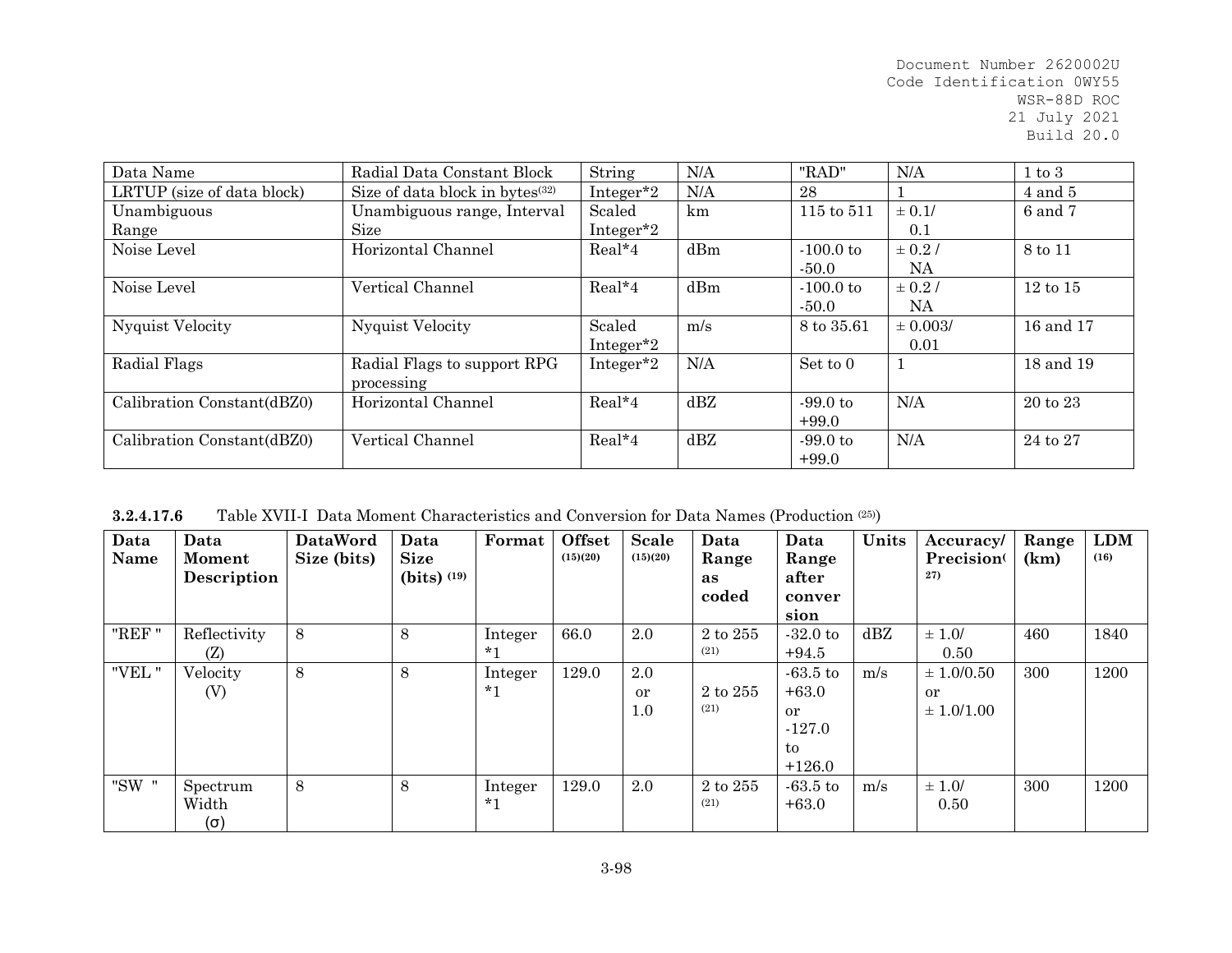| "ZDR " | Differential<br>Reflectivity                                | 16    | 11 | Integer<br>$*_{2}$ | 418.0   | 32.0   | 2 to 1058<br>(21) | $-13.0$ to<br>$+20.0$      | dB     | $\pm$ 0.4 (22)/<br>0.03         | 300 | 2400 |
|--------|-------------------------------------------------------------|-------|----|--------------------|---------|--------|-------------------|----------------------------|--------|---------------------------------|-----|------|
| "PHI"  | $(Z_{DR})$<br>Differential<br>Phase<br>$(\Phi_{\text{DP}})$ | 16    | 10 | Integer<br>$*_{2}$ | 2.0     | 2.8361 | 2 to 1023<br>(21) | 0.0 <sub>to</sub><br>360.0 | $\deg$ | $\pm 2.5^{\circ}$ (23)/<br>0.35 | 300 | 2400 |
| "RHO"  | Correlation<br>Coefficient<br>$(\rho_{\rm hv})$             | $8\,$ | 8  | Integer<br>$*_{1}$ | $-60.5$ | 300.0  | 2 to 255<br>(21)  | 0.2083<br>to<br>1.0516     | N/A    | $\pm 0.006$ (24)/<br>0.0033     | 300 | 1200 |
| "CFP"  | Clutter<br>Filter Power<br>Removed <sup>(29)</sup>          | 8     | 8  | Integer<br>$*1$    | 8       |        | 8 to 81<br>(30)   | 0.0 <sub>to</sub><br>73.0  | dB     | $\pm 1.0/0.50$                  | 460 | 1840 |

## **3.2.4.17.7No Longer Applicable**

(1) See Appendix B for unit definitions and standard symbology.

(2) This field represents the range of the item after any applicable scaling and conversion is done.

(3) Byte location is relative to beginning of this message.

(4) 1 January 1970 00.00 GMT = 1 Modified Julian Date.

(5) Azimuthal spacing of radials is the commanded value not necessarily the actual spacing.

(6) Format Defined in Table III-C. (Radial status definition)

(7) A value of 0 is valid only for continuous surveillance cuts.

(8) Equals 0 when spot blanking disabled; equals 4 when spot blanking enabled and no spot blanking radials in current elevation cut; equals 6 when there are no spot blanked radials in current elevation cut and current radial not spot blanked; equals 7 when current radial is spot blanked.

(9) The number of data moments in each radial can vary from 1 to 7 depending on the VCP in use. There will always be 3 data blocks for "VOL", "ELV", and "RAD" plus the data moment block for "REF". Therefore, this parameter varies from 4 to 10; however, future updates may add blocks. For forward compatibility, it is recommended that readers do not fail when more blocks are present than expected and that readers ignore unknown block types.

(10) Pointer is offset relative to beginning of Data Header Block (see table XVII-A). Note the Data Header Block for data blocks "VOL", "ELV", and "RAD" must always be present but the pointers are not order or location dependent but shown in this order in Table XVII-A for illustrative and clarity purposes.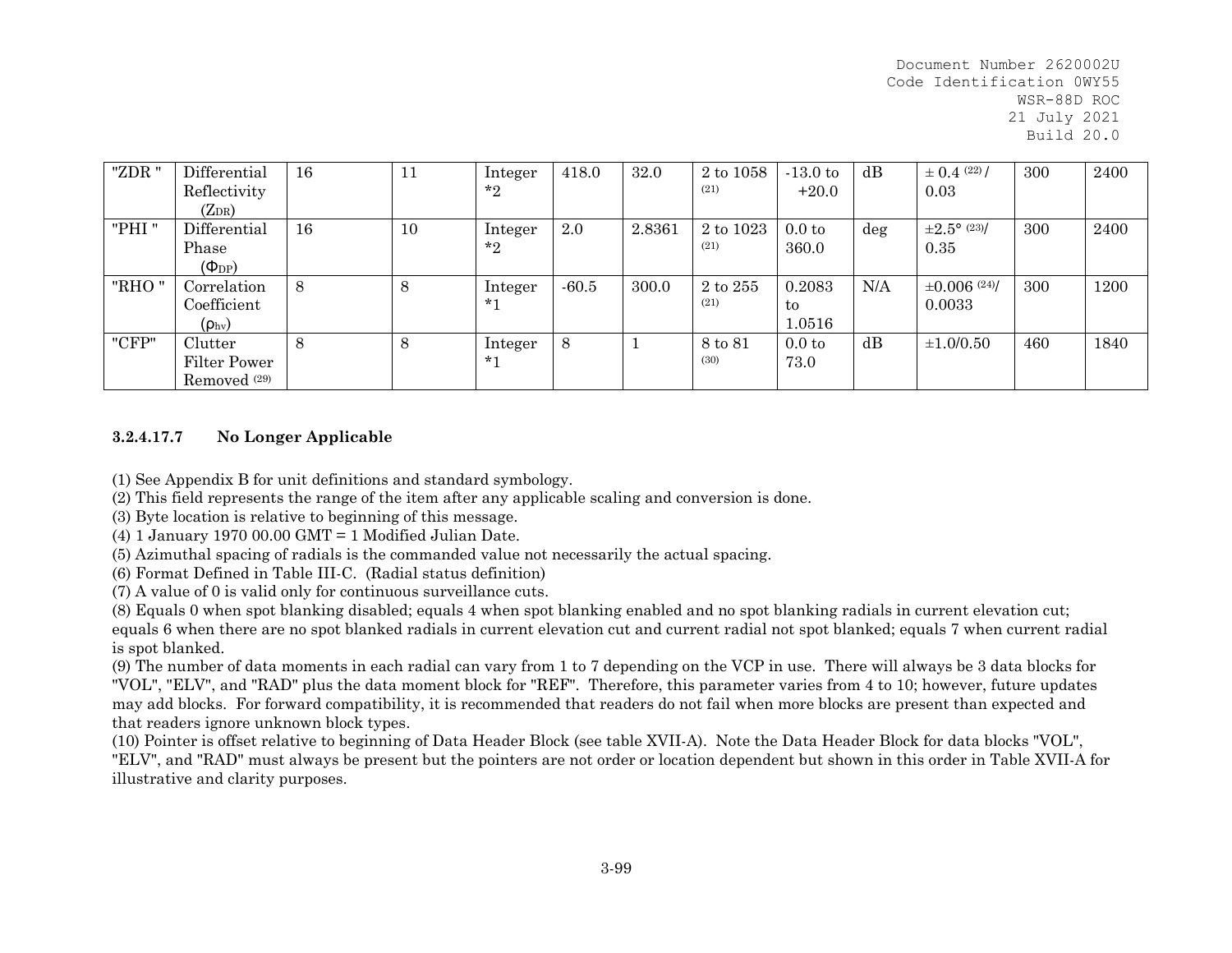(11) Pointer is offset relative to beginning of Data Header Block (see table XVII-A) but if the pointer value is 0, there is no Data Moment Block referenced. Normally, if the Data Moment is missing, this pointer would not be present and the Data Block Count reduced. However, it is optional to set pointers to zero or simply delete the pointer to the missing Data Moment Block.

(12) The presence of these Moment Pointers in each radial is determined by the VCP controlling the radar and can vary from none to 7 unique Moments.

(13) Format Defined in Table III-B. (Range conversion)

(14) "Reserved" means the field has a specific future use but not implemented at this time and must be set to zero. The field is not a "Spare" available for arbitrary future use. "Spare" fields must be set to 0 as well.

(15) A non-zero Scale value indicates unsigned integer data that can be converted to floating point data using the Scale and Offset fields, i.e.,  $F = (N - OFFSET) / SCALE$  where N is the integer data value and F is the resulting floating point value. A scale value of 0 indicates floating point moment data for each range gate.

(16) LDM is the amount of space in bytes required for a data moment array and equals ((NG \* DWS) / 8) where NG is the number of gates at the gate spacing resolution specified and DWS is the number of bits stored for each gate (DWS is always a multiple of 8).

(17) Major version number. A larger major version number indicates a structural change has occurred within the ICD description. The current version is 3 for Build 20.

(18) Minor version number. A larger minor version number indicates that one or more data moment parameters have been added but the major structure is intact. The current version is 1 for Build 19.0.

(19) Data Size is the number of bits for the specified data moment used to offset and scale the data for recording into the Data Word Size (DWS). As long as the Offset and Scaling parameters are applied correctly to the recorded data for conversion back to engineering units, no knowledge of the Data Size is needed.

(20) The Scale and Offset values shown in Table XVII-I are typical values for the Moments shown. The conversion of the recorded integer values to meteorological values should always use the Scale and Offset values found in the Data Moment Block for each Data Moment since they could change from radial to radial in future implementations.

 (21) For all Reflectivity, Velocity, Spectrum Width, Differential Reflectivity, Differential Phase, and Correlation Coefficient, integer values  $N = 0$  indicates received signal is below threshold and  $N = 1$  indicates range folded data. Actual data range begins at  $N = 2$ .

(22) For Z<sub>DR</sub>, the accuracy of 0.3 dB can be achieved for SNR  $\geq$  20 dB, for  $\rho_{\text{hv}} \geq 0.99$  (rain), for  $\sigma > 2$  ms<sup>-1</sup>, and the dwell time of 50 ms.

(23) For  $\Phi_{\text{DP}}$ , the accuracy of 2.0 degrees can be achieved for SNR  $\geq$  20 dB, for  $\sigma > 2$  ms<sup>-1</sup>, and the dwell time of 50 ms.

(24) For r<sub>hv</sub>, the accuracy of 0.005 can be achieved for SNR  $\geq$  20 dB, for  $\rho_{hv} \geq 0.99$  (rain), for  $\sigma > 2$  ms<sup>-1</sup>, and the dwell time of 50 ms.

(25) Accuracy, precision, and range of each data moment is officially specified in the System Specification Document.

(26) This volumetric dBZ0 value is relative to the blue sky noise level shown in performance data in the appropriate pulse width field -- "Short Pulse Noise" or "Long Pulse Noise".

- (27) The precision can be calculated exactly as 1.0/Scale but is shown here with only a selected number of significant digits.
- (28) Bits not listed in Processing Status are reserved for future use.
- (29) The CFP moment is the difference between clutter filtered reflectivity and unfiltered reflectivity for a given gate.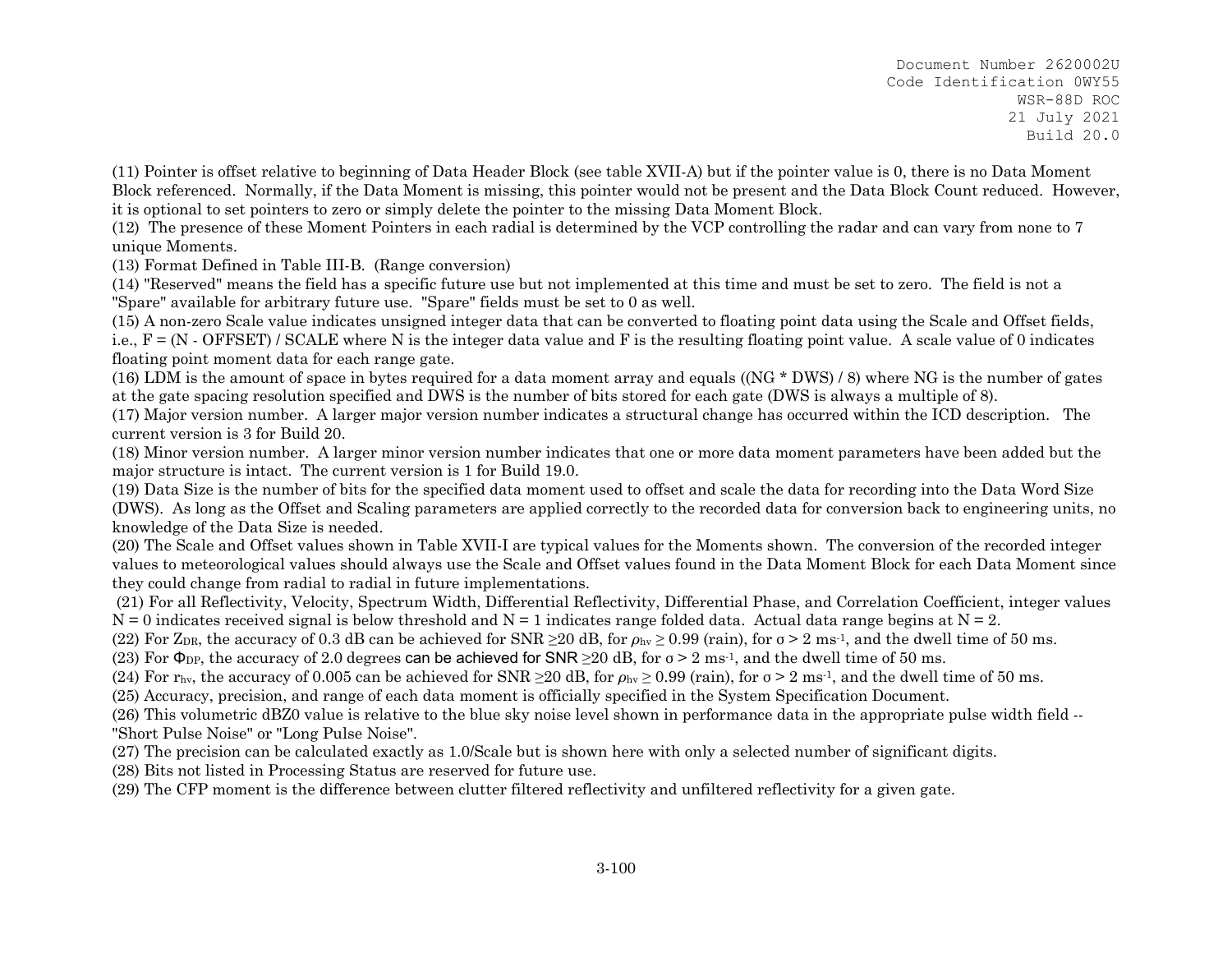(30) For Clutter Filter Power Removed, integer value N=0 indicates the clutter filter was not applied. N=1 indicates point clutter filter was applied. N=2 indicates dual pol variables were filtered but not single pol moments. Values 3 through 7 are reserved for future use. Actual data range begins at N=8.

(31) SNR Threshold is not applied to the CFP moment

(32) Future updates may add fields to the end of blocks where needed. For forward compatibility, it is recommended that readers do not fail when the size is larger than expected where possible.

(33) Encoding is the same as the "ZDR" data block, except a value of 0 means not available.

| <b>NAME</b>                   | <b>DESCRIPTION</b>                                                                                                                                  | <b>FORMAT</b>                   | <b>UNITS</b>  | <b>RANGE</b>                                                   | <b>ACCURACY</b><br><b>PRECISION</b> | <b>HALFWORD</b><br><b>LOCATION</b> |
|-------------------------------|-----------------------------------------------------------------------------------------------------------------------------------------------------|---------------------------------|---------------|----------------------------------------------------------------|-------------------------------------|------------------------------------|
| Number of<br>Waveforms        | The number of waveforms that PRF<br>values are provided for                                                                                         | Integer <sup>*2</sup>           | N/A           | $1 - 5$                                                        | N/A                                 | 1                                  |
| <b>SPARE</b>                  | N/A                                                                                                                                                 | N/A                             | N/A           | $\Omega$                                                       | N/A                                 | 2                                  |
| First<br><b>WAVEFORM TYPE</b> | WAVEFORM TYPE of the first set of<br>PRF DATA<br>•Contiguous Serveillance<br>•Contiguous Doppler w/Ambiguity<br>Resolution<br>•Staggered Pulse Pair | $\bullet$ Code*2                | $\bullet N/A$ | $As$ listed <sup>(1)</sup><br>$\bullet$ 1<br>$\bullet 2$<br>•5 | $\bullet N/A$                       | $\bullet P1^{(2)}$                 |
| PRF Count                     | The number of PRFs following that are<br>defined for this waveform type                                                                             | $Code*2$                        | N/A           | $0 - 255$                                                      | N/A                                 | P <sub>2</sub>                     |
| PRF 1                         | The PRF value for the first code of the<br>waveform type                                                                                            | Scaled<br>Integer <sup>*4</sup> | Hz            | 0 <sub>to</sub><br>1500000                                     | 0.001                               | P <sub>3</sub>                     |
| PRF <sub>2</sub>              | Same as above, but for the second code                                                                                                              | Scaled<br>Integer <sup>*4</sup> | Hz            | 0 <sub>to</sub><br>1500000                                     | 0.001                               | P5                                 |
| PRF <sub>3</sub>              | Same as above, but for the third code                                                                                                               | Scaled<br>Integer <sup>*4</sup> | Hz            | 0 <sub>to</sub><br>1500000                                     | 0.001                               | P7                                 |
| PRF 4                         | Same as above, but for the fourth code                                                                                                              | Scaled<br>Integer <sup>*4</sup> | $\rm Hz$      | $0$ to<br>1500000                                              | 0.001                               | P <sub>9</sub>                     |
| PRF 5                         | Same as above, but for the fifth code                                                                                                               | Scaled<br>Integer <sup>*4</sup> | $\rm Hz$      | 0 <sub>to</sub><br>1500000                                     | 0.001                               | P11                                |

#### **3.2.4.18Table XVIII RDA PRF Data (Message Type 32)**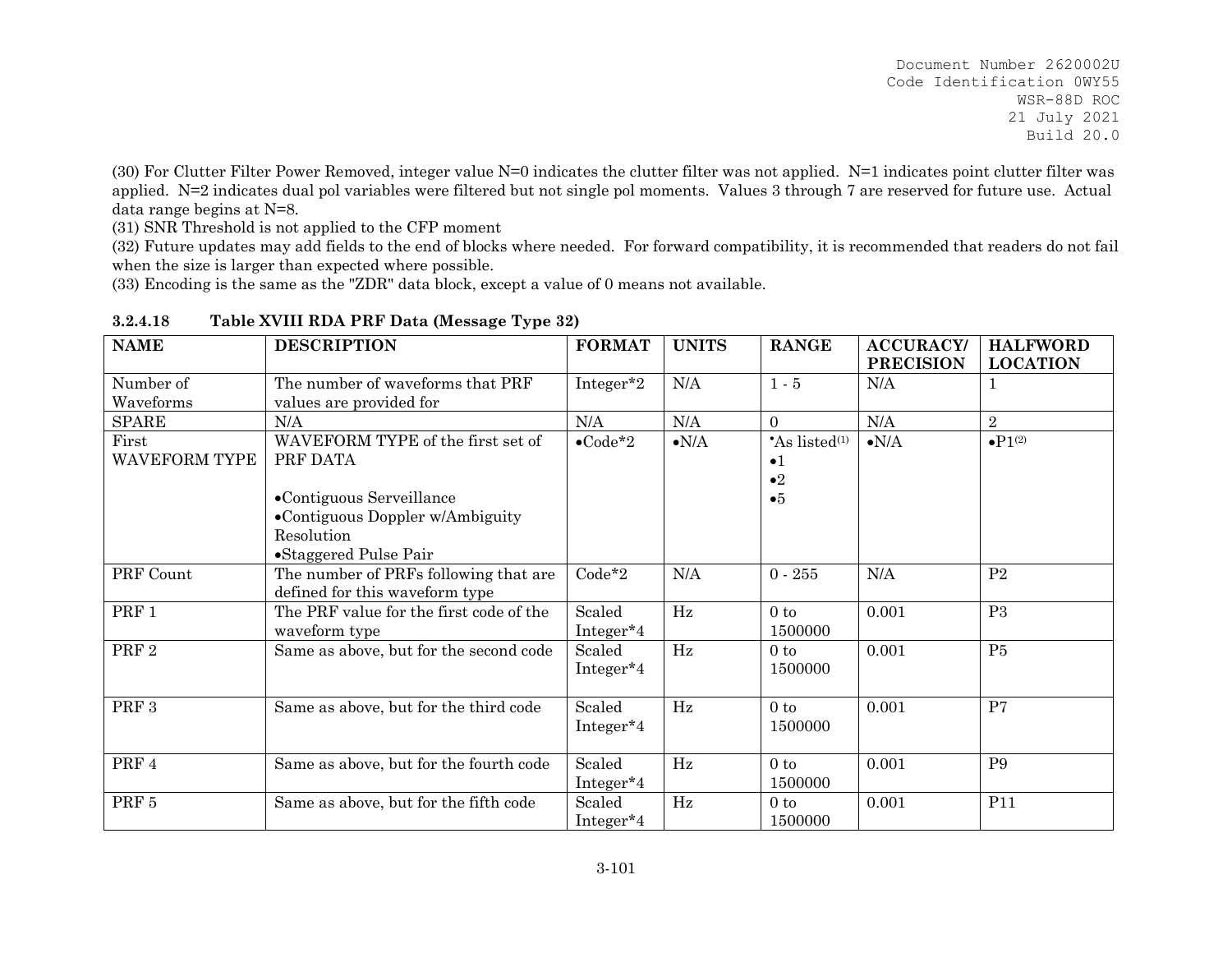| PRF 6    | Same as above, but for the sixth code  | Scaled                | $_{\rm Hz}$ | 0 <sub>to</sub> | 0.001 | <b>P13</b>      |
|----------|----------------------------------------|-----------------------|-------------|-----------------|-------|-----------------|
|          |                                        | Integer <sup>*4</sup> |             | 1500000         |       |                 |
| PRF 7    | Same as above, but for the seventh     | Scaled                | $_{\rm Hz}$ | 0 <sub>to</sub> | 0.001 | P <sub>15</sub> |
|          | code                                   | Integer <sup>*4</sup> |             | 1500000         |       |                 |
| PRF 8    | Same as above, but for the eighth code | Scaled                | $_{\rm Hz}$ | 0 <sub>to</sub> | 0.001 | P17             |
|          |                                        | Integer <sup>*4</sup> |             | 1500000         |       |                 |
| $$ PRF N | Same as above, but for the 'N'th PRF   | Scaled                | $_{\rm Hz}$ | 0 <sub>to</sub> | 0.001 | $P'X'^{(3)}$    |
|          | code                                   | Integer*4             |             | 1500000         |       |                 |

(1) For waveform type 3, the same PRFs as waveform type 2 will be used by the RDA. And for waveform type 4, the surveillance portion of Batch waveform uses the waveform type 1 PRFs, and the Doppler portion of the Batch waveform uses the codes from waveform type 2.

(2) Repeat the format of P1 - P'X' (3), for each of the subsequent PRF data sections.

(3) 'X' can be calculated as  $3 + 2*(N-1)$  for the Nth PRF code of the waveform type.

| <b>NAME</b>       | <b>DESCRIPTION</b>                          | <b>FORMAT</b>         | <b>RANGE (OR</b>     | <b>HALFWORD</b>      |
|-------------------|---------------------------------------------|-----------------------|----------------------|----------------------|
|                   |                                             |                       | <b>VALUE)</b>        | <b>LOCATION</b>      |
| Version           | Version for Message Type 33 format decoding | Integer*4             | 1-10000              | $0-1$                |
| Identifier        | Log file name. (e.g. AzServoLog)            | String                | N/A                  | $2 - 14$             |
| Data Version      | Version for this Identifier                 | Integer*4             | 1-10000              | $15 - 16$            |
| Compression Type  | Code for compression types                  | $Code*4$              | As Listed            | 17-18                |
|                   | $\bullet$ Uncompressed                      |                       | $\bullet$ 0          |                      |
|                   | $\bullet$ GZIP                              |                       | $\bullet$ 1          |                      |
|                   | $\bullet$ BZIP2                             |                       | $\bullet$ 2          |                      |
|                   | <b>Higher Values Reserved</b>               |                       | <b>Higher Values</b> |                      |
|                   |                                             |                       | Reserved             |                      |
| Compressed Size   | Bytes of compressed data appended to this   | Integer*4             | 2-2,000,000,000      | $19-20$              |
|                   | message.                                    |                       |                      |                      |
| Decompressed Size | Size of the appended data when decompressed | Integer <sup>*4</sup> | 2-2,000,000,000      | 21-22                |
| Spare             | N/A                                         | N/A                   | $\Omega$             | 23-33                |
| Data              | The log string for this message.            | Array of type         | Each element         | 34-End of            |
|                   |                                             | Integer*1             | $0 - 255$            | Message <sup>1</sup> |

#### **3.2.4.19Table XVIV RDA Log Data (Message Type 33)**

<sup>1</sup> The number of halfwords to the end of each message is variable. It will end at sufficient Half Words to hold the compressed size of the text data, which can at times lead to a non-consequential NULL byte that is not part of the message, to fill out the ICD frame.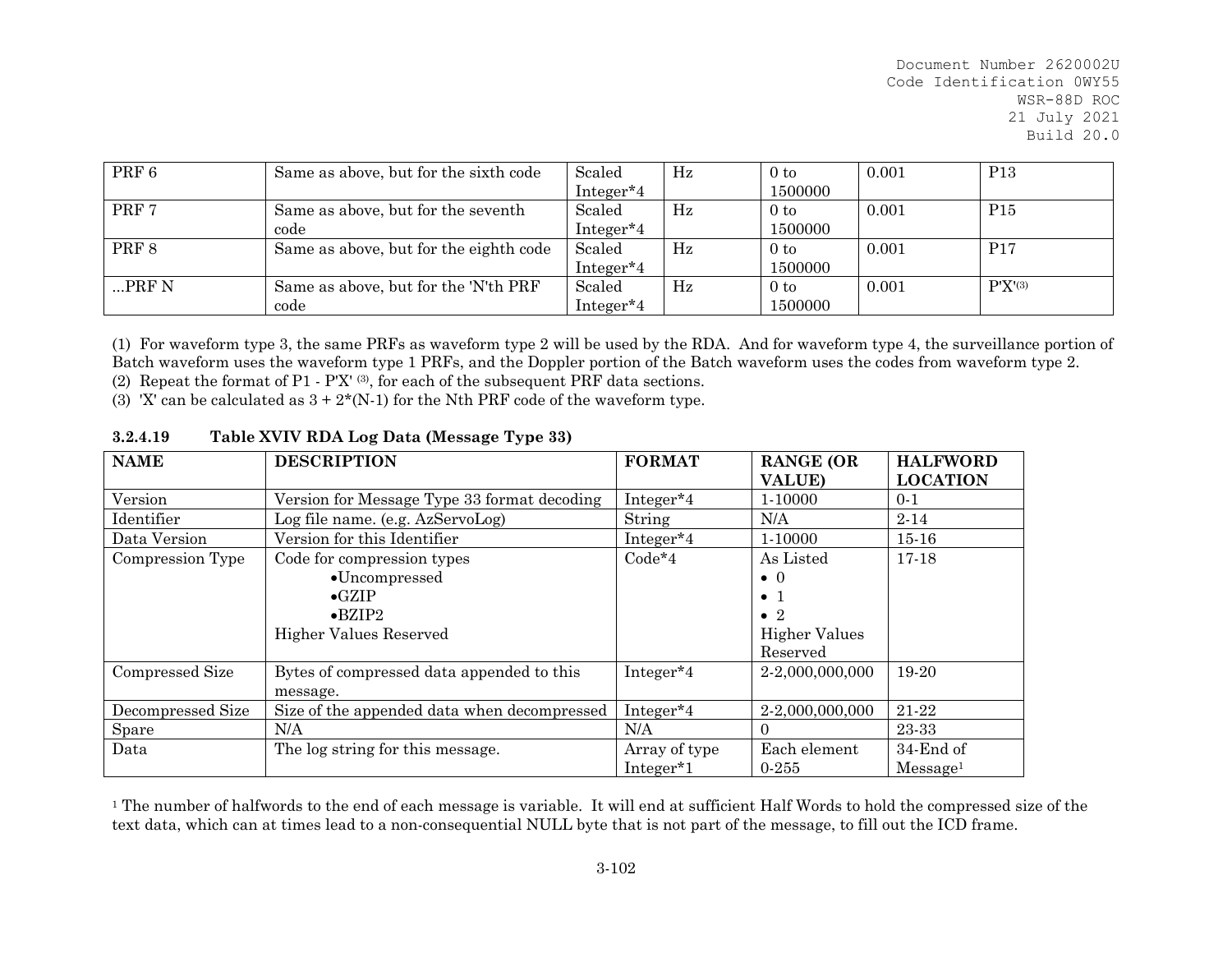#### **3.2.5Network Time Protocol (NTP)**

#### **3.2.5.1LAN (RDA/RPG) Clock Synchronization**

 Network Time Protocol (NTP) will be implemented for clock synchronization of the RPG and Master System Control Function (MSCF) processors. The RDA will serve as the master clock. The RPG A processor will serve as a secondary master clock in the event the RDA is unavailable. LAN components within the RPG and RDA (e.g. routers, LAN switches, etc.) will also use the RDA clock as the master and the RPG as a secondary. In FAA Redundant, the NTP master and secondary relationship is only specific to a given channel. Cross-channel secondary NTP sources are not implemented. For the hub routers serving DoD MSCFs, the local host NWS RDA and RPG are the primary and secondary time servers, respectively. For the hub routers serving FAA MSCFs, the hub router will obtain time from only one of the FAA RDAs as primary and its respective RPG as secondary. The radar chosen for time service will correspond to the MSCF that is used to configure the hub router. Reference the TCP/IP ICD for design detail.

#### **3.2.5.2Applicable Standards**

The Network Time Protocol Standard RFC 5905 applies to the RDA/RPG LAN interface. If the master clock sends a time adjustment packet  $\pm$  1000 seconds, the client RPG processor(s) will reject the packet and manual intervention will be required to reset the client clocks within  $\pm$  1000 seconds of the RDA master clock. The exception is during the boot sequence of the client RPG processor(s). During the boot sequence, NTP will allow for a one-time setting of the client clock that is > 1000 seconds from its master clock. The initial clock set during RPG software loads should be set within  $\pm 1000$  seconds of the RDA clock.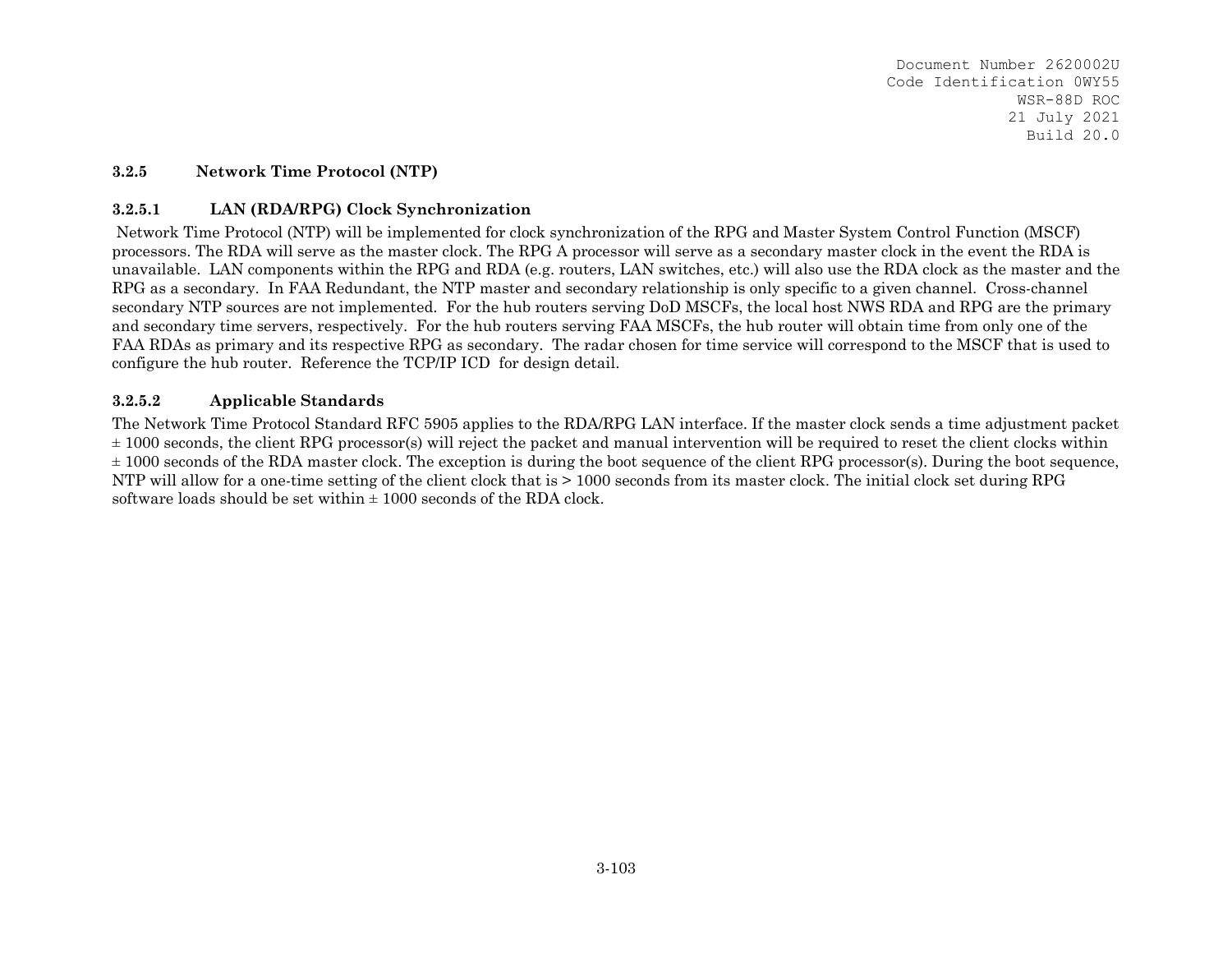| Acronym/         | Description                                        |
|------------------|----------------------------------------------------|
| Abbreviation     |                                                    |
| $\boldsymbol{A}$ | Antenna/Pedestal                                   |
| A/D              | Analog/Digital                                     |
| AC               | Air conditioner                                    |
| <b>AIS</b>       | Alarm Indication Signal                            |
| AMP              | Ampere                                             |
| <b>ANSI</b>      | American National Standards Institute              |
| <b>ANT</b>       | Antenna                                            |
| ARC/VSWR         | Arc/Voltage Standing Wave Ratio                    |
| ARP              | <b>Address Resolution Protocol</b>                 |
| <b>ASCII</b>     | American Standard Code for Information Interchange |
| <b>ATTEN</b>     | Attenuator                                         |
| <b>AVSET</b>     | Automated Volume Scan Evaluation and Termination   |
| <b>BASE TILT</b> | Supplemental Low-elevation cut added to a VCP      |
| <b>BDDS</b>      | <b>Base Data Distribution System</b>               |
| <b>BITE</b>      | Built-in-Test-Equipment                            |
| $\mathbf C$      | Another designator for Communications              |
| CAL              | Calibration                                        |
| CF               | <b>Clutter Filter</b>                              |
| <b>CHAN</b>      | Channel                                            |
| CI               | Configuration Item (hardware)                      |
| <b>CMD</b>       | Command                                            |
| COHO             | Coherent                                           |
| COM              | Communications                                     |
| <b>CPCI</b>      | Computer Program Configuration Item                |
| <b>CSU</b>       | Channel Service Unit                               |
| <b>CTR</b>       | Control                                            |
| $\mathrm{CW}$    | Contiguous Wave                                    |
| DOC              | Department of Commerce                             |
| DoD              | Department of Defense                              |
| <b>DOT</b>       | Department of Transportation                       |
| EBC              | Elevation Bias Correction                          |
| ED               | <b>Edge Detected</b>                               |
| EQUIP            | Equipment                                          |
| <b>FAA</b>       | Federal Aviation Administration                    |
| <b>FO</b>        | Filtered Occurrence                                |
| FREQ             | Frequency                                          |
| <b>GEN</b>       | Generator                                          |
| <b>GPS</b>       | Global Positioning System                          |
| HCI              | Human Computer Interface                           |
| $\rm I/O$        | Input/Output                                       |
| $\rm{ICD}$       | <b>Interface Control Document</b>                  |
| ICMP             | <b>Internet Control Message Protocol</b>           |
| ID, I.D.         | Identification                                     |
| <b>IHL</b>       | Internet Header Length                             |
| ${\rm IN}$       | Inoperative                                        |

# **4 APPENDIX A GLOSSARY TABLE**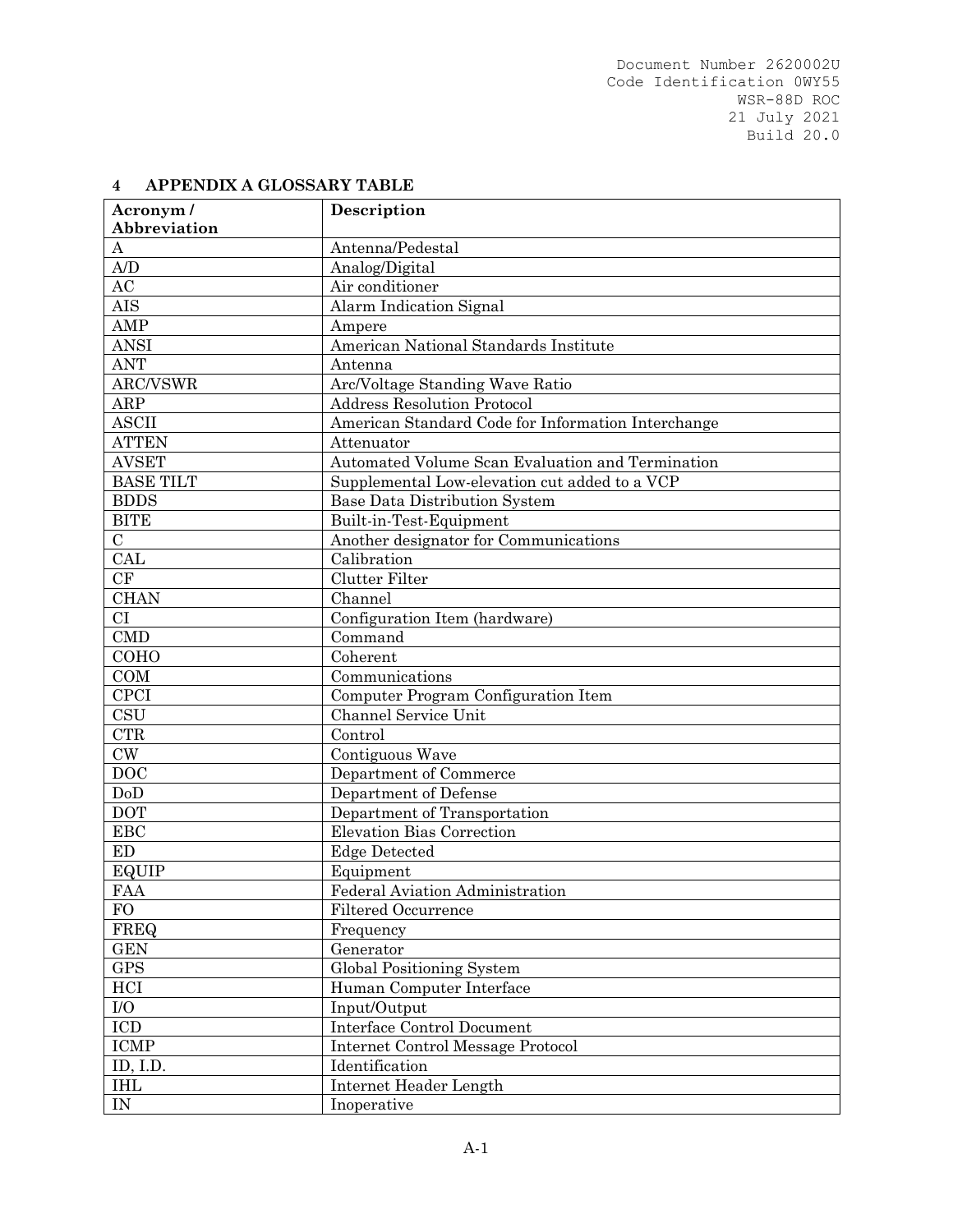| <b>INIT</b>         | Initialization                                        |
|---------------------|-------------------------------------------------------|
| IP                  | <b>Internet Protocol</b>                              |
| KD                  | Delayed Klystron                                      |
| <b>KLY</b>          | Klystron                                              |
| KM                  | Kilometer                                             |
| <b>KW</b>           | Kilowatts                                             |
| <b>LAN</b>          | Local Area Network                                    |
| LOG                 | Logarithmic                                           |
| LSB                 | Least Significant Bit                                 |
| <b>MAINT</b>        | Maintenance                                           |
| <b>MLOS</b>         | Microwave Line-Of-Sight                               |
| $\mbox{MM}$         | Maintenance Mandatory                                 |
| <b>MR</b>           | Maintenance Required                                  |
| <b>MPDA</b>         | Multi-PRF Dealiasing Algorithm                        |
| <b>MSB</b>          | Most Significant Bit                                  |
| <b>MSCF</b>         | Master Station Console Function                       |
| N/A                 | Not Applicable                                        |
| <b>NTP</b>          | Network Time Protocol                                 |
| <b>NWS</b>          | National Weather Service                              |
| <b>OC</b>           | Occurrence                                            |
| ORDA                | Open RDA                                              |
| ORPG                | Open RPG                                              |
| <b>OSF</b>          | <b>Operational Support Facility</b>                   |
| <b>OSI</b>          | Open System Interconnect                              |
| <b>PED</b>          | Pedestal                                              |
| <b>PFN</b>          | <b>Pulse Forming Network</b>                          |
| PRF                 | <b>Pulse Repetition Frequency</b>                     |
| <b>PVC</b>          | Permanent Virtual Channel                             |
| <b>PWR</b>          | Power                                                 |
| PCU                 | Pedestal Control Unit                                 |
| <b>PMC</b>          | Program Management Committee                          |
| ${\rm PPP}$         | Point-to-Point Protocol                               |
| ${\bf R}$           | Another designator for the Receiver                   |
| RAI                 | Resource Availability Indication                      |
| RCV                 | Another representation for Receiver                   |
| <b>RCVR</b>         | Receiver                                              |
| <b>RDA</b>          | Radar Data Acquisition area (hardware and software)   |
| REG                 | Regulator                                             |
| RF                  | Radiated Frequency                                    |
| <b>RMS</b>          | Remote Monitoring Subsystem                           |
| RPG                 | Radar Product Generation area (hardware and software) |
| <b>SEC</b>          | Secondary Alarm                                       |
| <b>SEQ</b>          | Sequence                                              |
| $\operatorname{SG}$ | Sigmet                                                |
| $_{\mathrm{SIG}}$   | Signal                                                |
| <b>SNMP</b>         | Simple Network Management Protocol                    |
| ${\rm SP}$          | Signal Processor                                      |
| <b>SPIP</b>         | Signal Processor Interface Panel                      |
| ST                  | <b>System Test Software</b>                           |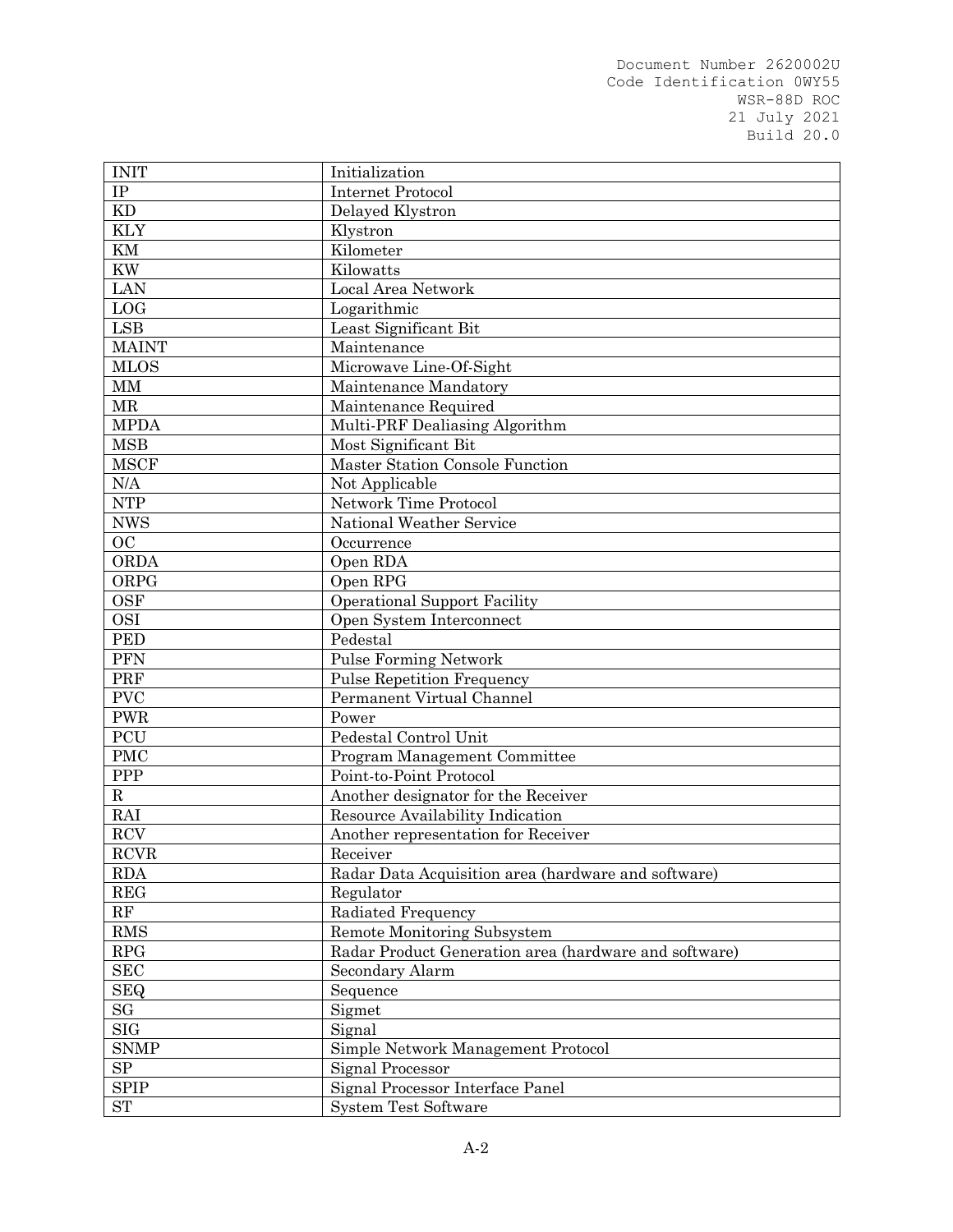| <b>STALO</b>   | Stable Local Oscillator                                    |
|----------------|------------------------------------------------------------|
| <b>SW</b>      | Spectrum Width                                             |
| <b>SYS</b>     | <b>System Information</b>                                  |
| T              | Tower/Utilities                                            |
| T1             | Type 1 communications carrier link (1.544 megabits/second) |
| <b>TCM</b>     | Trellis Encoded Modulation                                 |
| <b>TCP</b>     | <b>Transmission Control Protocol</b>                       |
| <b>TEMP</b>    | Temperature                                                |
| <b>TOUTS</b>   | Time-outs                                                  |
| TR             | Another designator for the Transmitter                     |
| <b>TST</b>     | Test                                                       |
| <b>UART</b>    | Universal Asynchronous Receiver/Transmitter                |
| <b>UDP</b>     | User Datagram                                              |
| <b>UPS</b>     | Uninterruptible Power Supply                               |
| <b>UTL</b>     | Utilities                                                  |
| V              | Volts                                                      |
| V & V          | Verification & Validation                                  |
| <b>VCP</b>     | Volume Coverage Pattern                                    |
| <b>VDC</b>     | Volts Direct current                                       |
| <b>VEL</b>     | Velocity                                                   |
| <b>VSWR</b>    | Voltage Standing Wave Ratio                                |
| WG             | Wave Guide                                                 |
| <b>WSR-88D</b> | Weather Service Radar - 88 Doppler                         |
| <b>XMT</b>     | Another representation for Transmitter                     |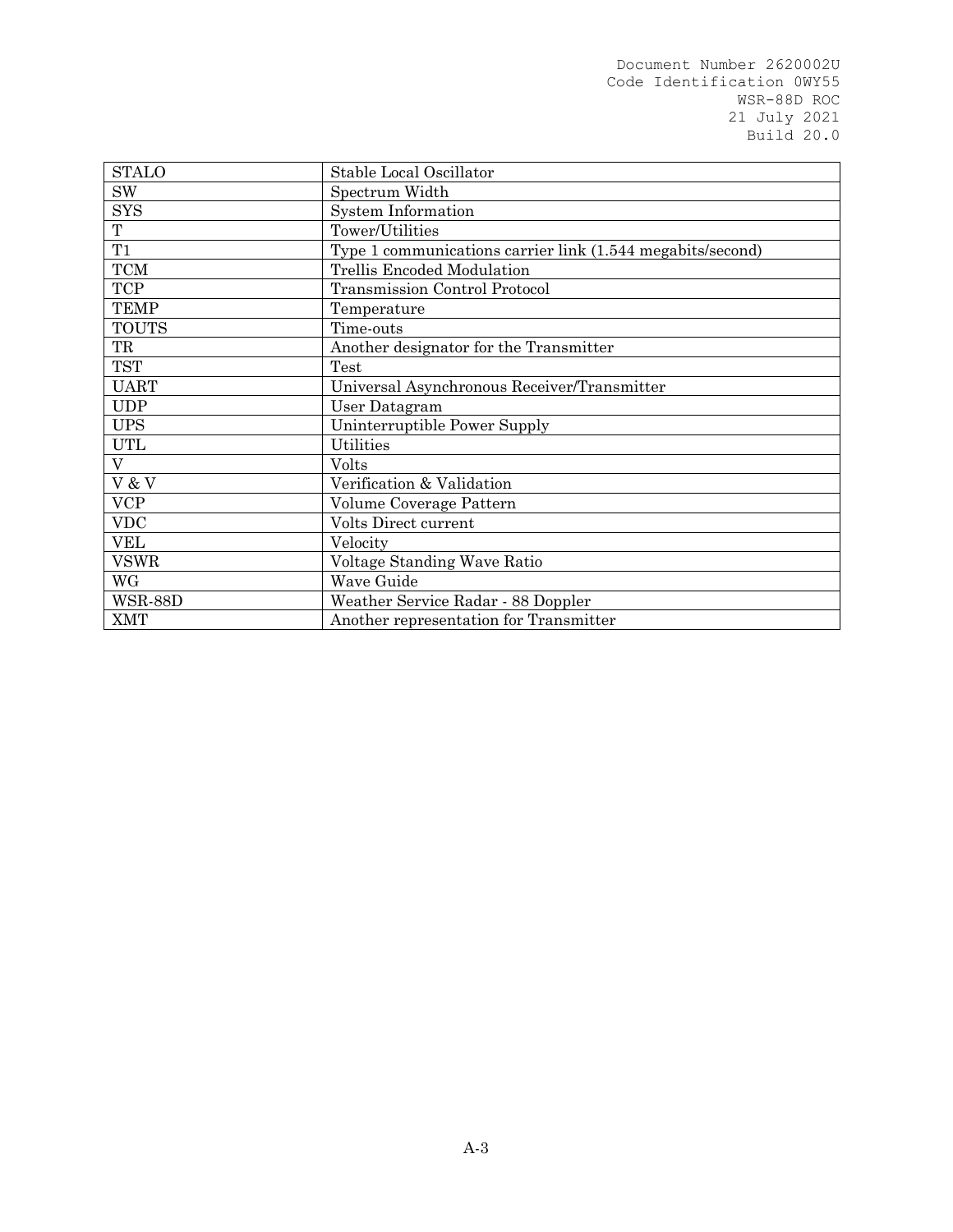## **5 APPENDIX B - UNIT DEFINITIONS AND SYMBOLOGY**

Unless otherwise noted, the units and symbology contained in this document adhere to those set forth in The International System of Units (SI). In some special cases there may be system limitations that force the use of non-standard symbology. In other special cases the quantity might not be recognized by the SI but is commonly used within the meteorological and radar engineering communities.

References:

| Quantity                               | Name                                | Symbol                              |
|----------------------------------------|-------------------------------------|-------------------------------------|
| <b>Angular Velocity</b>                | radian per second <sup>(2)</sup>    | rad/s                               |
|                                        | degree per second <sup>(4)</sup>    | $deg/s$ <sup>(5)</sup>              |
| Area                                   | square meter (2)                    | $m^{\wedge}2^{(5)}$                 |
| Computer Data                          | byte $(4)$                          | byte $(5)$                          |
|                                        | $octet$ <sup><math>(4)</math></sup> | $octet$ <sup><math>(5)</math></sup> |
|                                        | halfword <sup>(4)</sup>             | halfword <sup>(5)</sup>             |
| <b>Electrical Current</b>              | ampere <sup>(1)</sup>               | $\overline{A}$                      |
| <b>Electrical Potential Difference</b> | volt(2)                             | $\overline{\rm V}$                  |
|                                        | kilovolt                            | kV                                  |
|                                        | millivolt                           | mV                                  |
| Frequency                              | hertz <sup>(2)</sup>                | Hz                                  |
|                                        | megahertz                           | <b>MHz</b>                          |
| Height                                 | kilometer                           | km                                  |
| Length                                 | meter $^{\left(1\right)}$           | m                                   |
|                                        | kilometer                           | km                                  |
|                                        | nautical mile (3)                   | $nm^{(5)}$                          |
|                                        | statute mile (4)                    | $mi^{(5)}$                          |
| Mass                                   | kilogram <sup>(1)</sup>             | $\log$                              |
| Percent                                | percent <sup>(4)</sup>              | $\sqrt{0(5)}$                       |
| Plane Angle                            | degree <sup>(3)</sup>               | $deg$ <sup>(5)</sup>                |
|                                        | minute <sup>(3)</sup>               | $min$ (5)                           |
|                                        | radian <sup>(2)</sup>               | rad                                 |
|                                        | second <sup>(3)</sup>               | $\mathrm{S}$ $^{(5)}$               |
| Power                                  | decibel                             | $dB$ <sup>(3)</sup>                 |
|                                        | decibels above one milliwatt        | $dBm$ <sup>(5)</sup>                |
|                                        | (4)                                 |                                     |
|                                        | kilowatt                            | kW                                  |
|                                        | megawatt                            | <b>MW</b>                           |
|                                        | milliwatt                           | mW                                  |
|                                        | watt $(2)$                          | W                                   |
| Pressure                               | $bar^{(3)}$                         | bar                                 |
|                                        | millibar <sup>(3)</sup>             | mb <sub>(5)</sub>                   |
| Reflectivity                           | decibels of equivalent              | dBZ                                 |
|                                        | reflectivity                        |                                     |
| Speed                                  | $knot^{(3)}$                        | $kt^{(5)}$                          |
|                                        | meter per second <sup>(2)</sup>     | m/s                                 |
|                                        | mile per hour (4)                   | mph $(5)$                           |
| Thermodynamic Temperature              | degrees Celsius <sup>(2)</sup>      | deg C $\overline{^{(5)}}$           |

1) NIST Reference on Constants, Units, and Uncertainty (http://physics.nist.gov/cuu/index.html)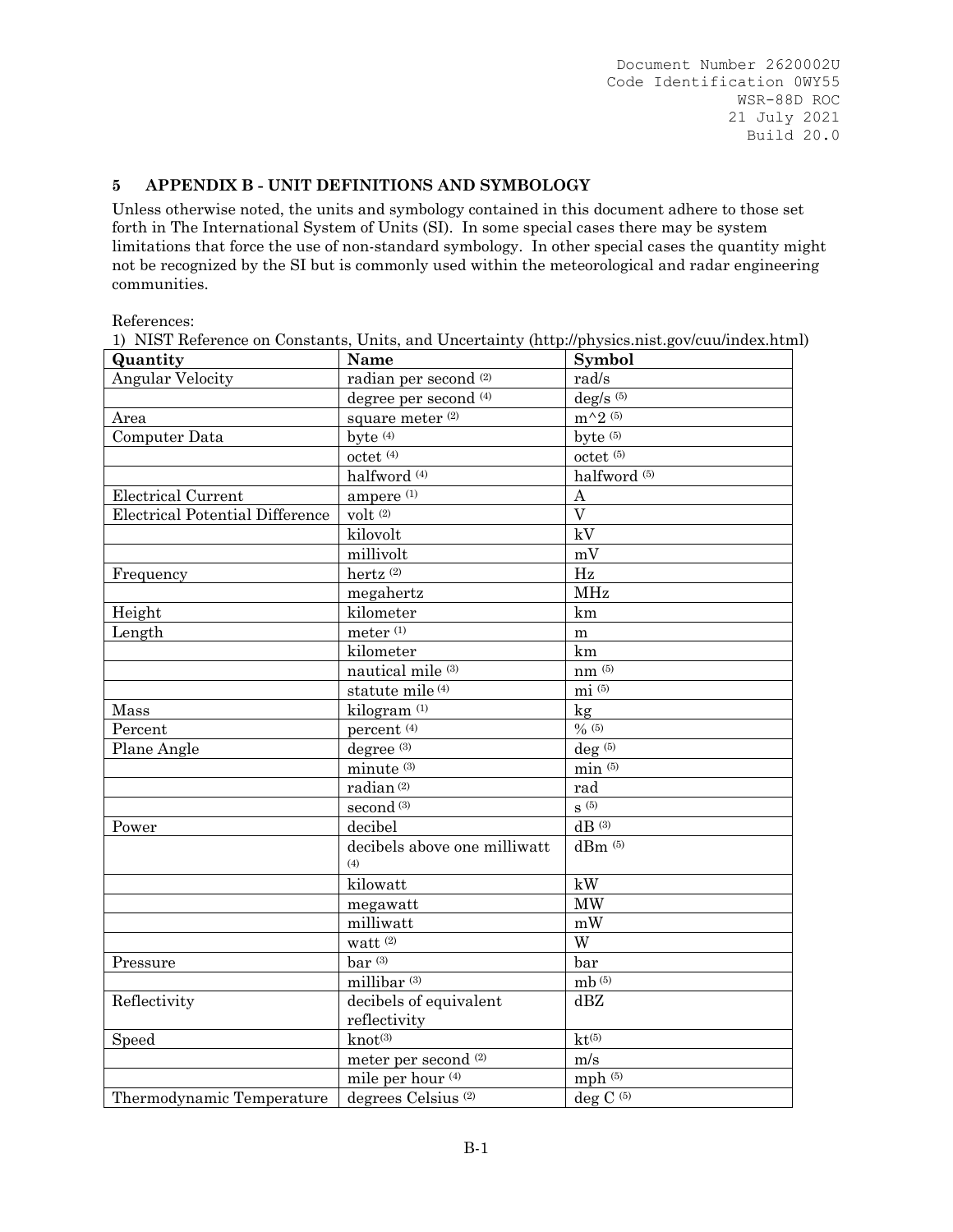|        | K                          | kelvin <sup>(1)</sup> |
|--------|----------------------------|-----------------------|
| Time   | second <sup>(1)</sup>      | S                     |
|        | microsecond                | usec $(5)$            |
|        | millisecond                | msec(5)               |
|        | nanosecond                 | nsec(5)               |
|        | minute <sup>(3)</sup>      | min                   |
|        | hour $(3)$                 | $\mathbf h$           |
|        | day $(3)$                  | d                     |
|        | month <sup>(4)</sup>       | $\,$ mo $(5)$         |
|        | year <sup>(4)</sup>        | yr(5)                 |
|        |                            |                       |
| Volume | cubic meter <sup>(2)</sup> | $m^{\wedge}3^{(5)}$   |

Notes:

- 1. SI base unit
- 2. SI derived unit
- 3. Non-SI unit deemed acceptable for use by the SI
- 4. Unit not recognized by SI
- 5. Non-SI unit symbology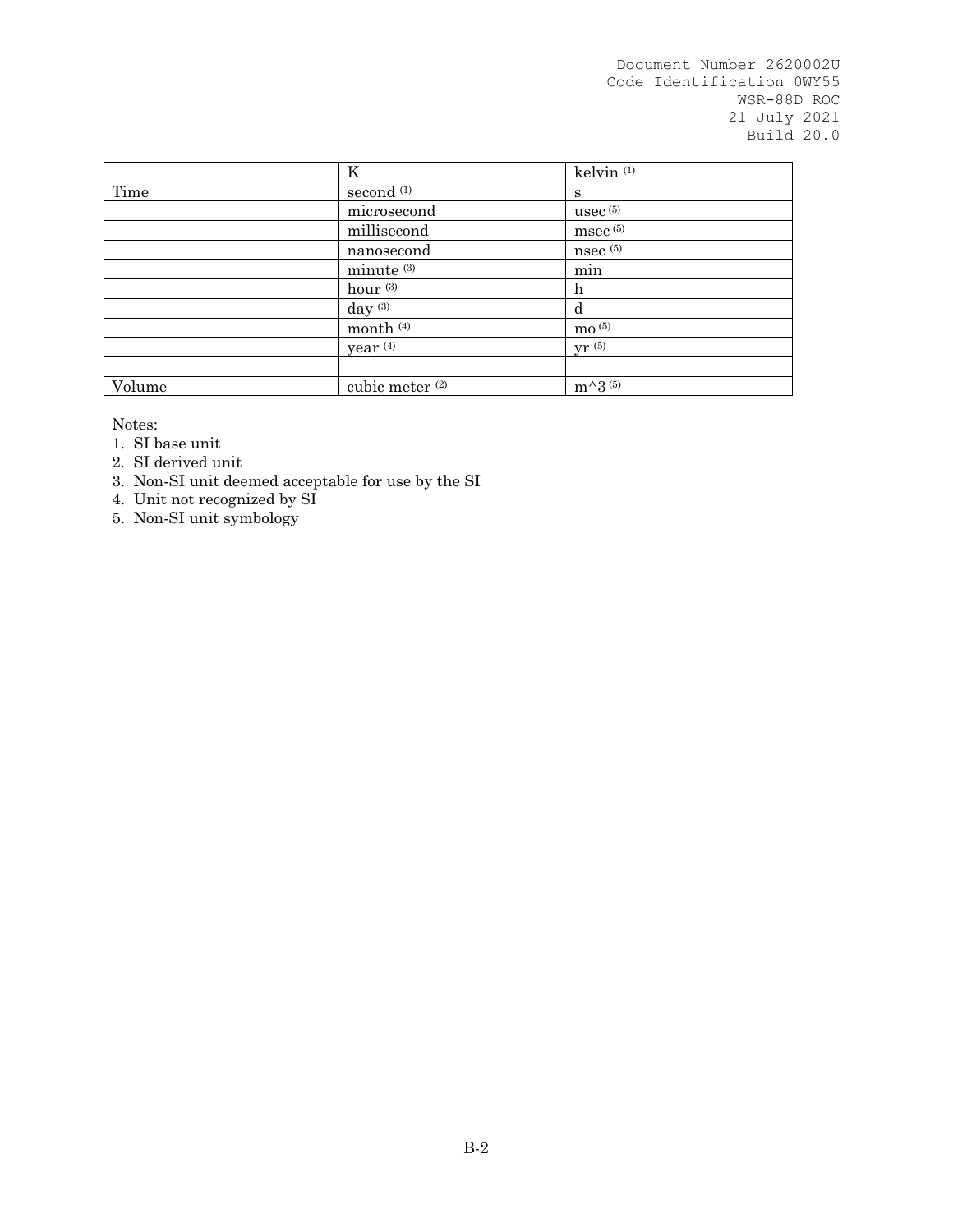#### **6APPENDIX C VOLUME COVERAGE PATTERNS**

The following table indicates the VCP numbers implemented for each build. Definitions for each VCP may be redefined for each build.

| <b>Build Number</b> | 9.0 | <b>10.0</b> | 18.0        | 19.0        |
|---------------------|-----|-------------|-------------|-------------|
|                     | 11  | 11          | $12^{(2)}$  | 12          |
|                     | 12  | 12          | $31^{(2)}$  | 31          |
|                     | 21  | 21          | $32^{(2)}$  | 32          |
|                     | 31  | 31          | 35          | 35          |
|                     | 32  | 32          | $121^{(2)}$ | $112^{(2)}$ |
|                     | 121 | $121^{(1)}$ | $212^{(2)}$ | 212         |
|                     | 211 | 211         | 215         | 215         |
|                     | 212 | 212         |             |             |
|                     | 221 | 221         |             |             |

(1) The VCP Definition has changed for this build.

(2) The VCP Definitions changed because separate Surveillance and Doppler PRF tables were introduced in Build 18.0.

## **WF Type Legend**

| $\sim$ $\sim$ $\sim$ $\sim$ $\sim$ $\sim$ $\sim$ |                                                |
|--------------------------------------------------|------------------------------------------------|
| Abbreviation                                     | WF Type                                        |
| CS                                               | Contiguous Surveillance                        |
| CD/W                                             | Contiguous Doppler with Range Ambiguity        |
|                                                  | Batch                                          |
| CD/WO                                            | Contiguous Doppler without Range Ambiguity     |
| <b>SZCS</b>                                      | Contiguous Surveillance with SZ-2 Phase Coding |
| <b>SZCD</b>                                      | Contiguous Doppler with SZ-2 Phase Coding      |

## **VOLUME COVERAGE PATTERN 11**

| <b>SCAN STRATEGY 1</b> |                |        |           | <b>SHORT PULSE</b> |                  |               |               |                 |               |               |
|------------------------|----------------|--------|-----------|--------------------|------------------|---------------|---------------|-----------------|---------------|---------------|
| Scan                   |                |        |           | Surveillance       |                  |               |               | Doppler PRF No. |               |               |
| Elevation              | <b>AZ</b> Rate | Period | WF        | <b>PRF</b>         | <b>No Pulses</b> | 4 No.         | $5$ No.       | 6 No.           | 7 No.         | 8 No.         |
| $(\deg)$               | (deg/sec)      | (sec)  | Type      | No.                |                  | <b>Pulses</b> | <b>Pulses</b> | <b>Pulses</b>   | <b>Pulses</b> | <b>Pulses</b> |
| $0.5\,$                | 18.677         | 19.27  | <b>CS</b> |                    |                  |               |               |                 |               |               |
| 0.5                    | 19.226         | 18.72  | CD/W      |                    |                  | 44            | $\bf{52}$     | -56             | 61            | 66            |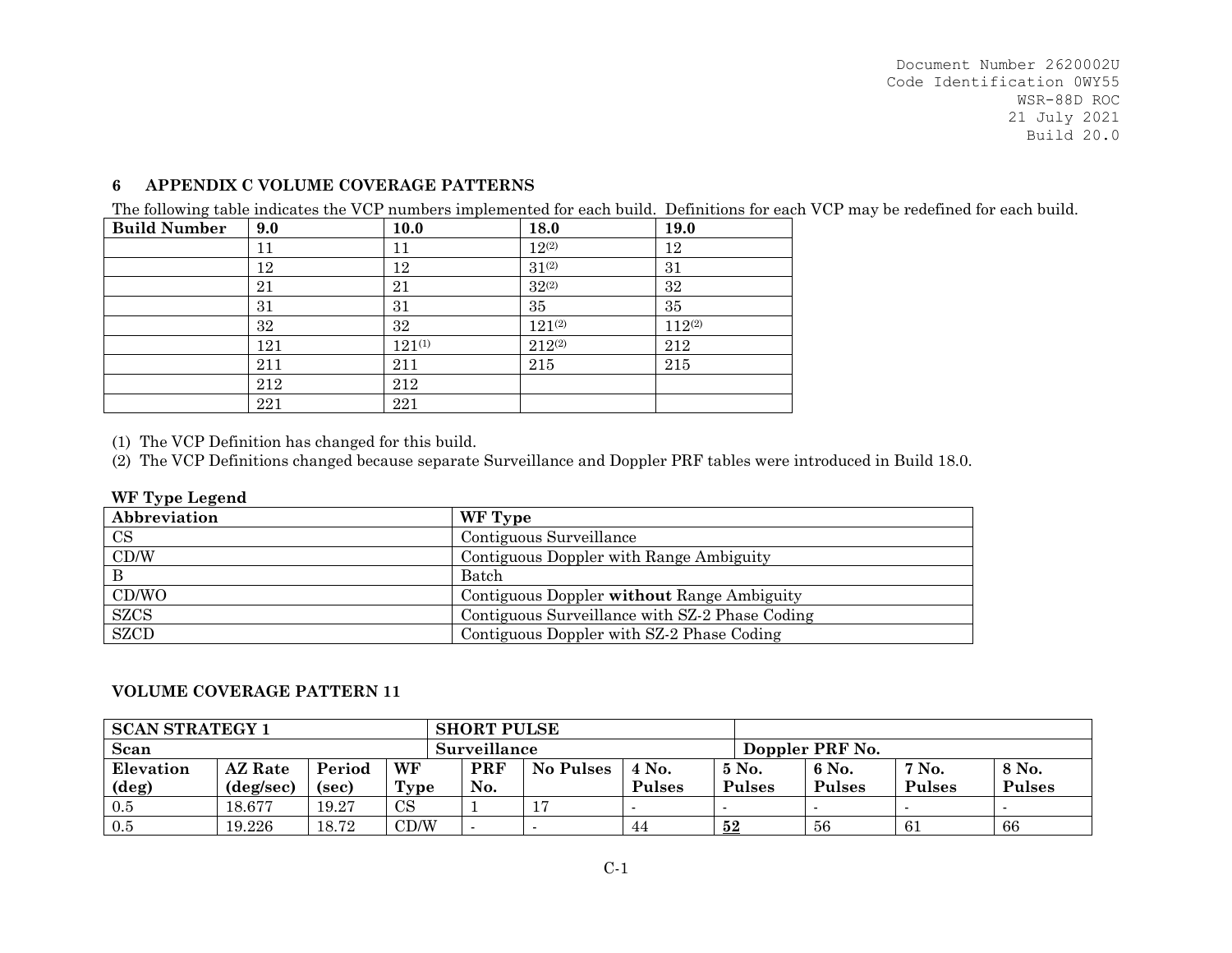| 1.45 | 19.845 | 18.14 | <b>CS</b>    |                          | 16                       | $\blacksquare$ | $\overline{\phantom{a}}$ | $\overline{\phantom{a}}$ | $\sim$ | $\blacksquare$ |
|------|--------|-------|--------------|--------------------------|--------------------------|----------------|--------------------------|--------------------------|--------|----------------|
| 1.45 | 19.226 | 18.72 | CD/W         | $\overline{\phantom{a}}$ | $\overline{\phantom{a}}$ | 44             | 52                       | 56                       | 61     | 66             |
| 2.4  | 16.117 | 22.34 | $\mathbf{B}$ |                          | 6                        | 35             | 41                       | 43                       | 46     | 50             |
| 3.4  | 17.897 | 20.12 | $\mathbf{B}$ | $\overline{2}$           | 6                        | 35             | 41                       | 43                       | 46     | 50             |
| 4.3  | 17.897 | 20.12 | $\mathbf B$  | $\overline{2}$           | 6                        | 35             | 41                       | 43                       | 46     | 50             |
| 5.3  | 17.457 | 20.62 | $\mathbf{B}$ | 3                        | 10                       | 35             | 41                       | 43                       | 46     | 50             |
| 6.2  | 17.468 | 20.61 | B            | 3                        | 10                       | 35             | <u>41</u>                | 43                       | 46     | 50             |
| 7.5  | 25.170 | 14.30 | CD/WO        | $\overline{\phantom{a}}$ | $\overline{\phantom{a}}$ | 34             | 41                       | $\underline{43}$         | 46     | 50             |
| 8.7  | 25.400 | 14.17 | CD/WO        | $\overline{\phantom{a}}$ | $\overline{\phantom{a}}$ | 33             | 41                       | 43                       | 46     | 50             |
| 10.0 | 25.422 | 14.16 | CD/WO        | $\blacksquare$           | $\overline{\phantom{a}}$ | 33             | 41                       | 43                       | 46     | 50             |
| 12.0 | 25.466 | 14.13 | CD/WO        | $\sim$                   |                          | 33             | 41                       | 43                       | 46     | 50             |
| 14.0 | 25.510 | 14.11 | CD/WO        | $\overline{\phantom{a}}$ | $\overline{\phantom{a}}$ | 33             | 41                       | 43                       | 46     | 50             |
| 16.7 | 25.598 | 14.06 | CD/WO        | $\overline{\phantom{a}}$ | $\overline{\phantom{a}}$ | 33             | 41                       | 43                       | 46     | 50             |
| 19.5 | 25.697 | 14.01 | CD/WO        |                          |                          | 33             | 41                       | 43                       | 46     | 50             |

# **Figure C-1 Volume Coverage Pattern 11**

Default Doppler PRF numbers are bolded and underlined.

### **VOLUME COVERAGE PATTERN 12 PRE-BUILD18.0**

| <b>SCAN STRATEGY: 1</b> |                    |        |          | <b>SHORT PULSE</b>       |                  |               |               |                 |               |                          |
|-------------------------|--------------------|--------|----------|--------------------------|------------------|---------------|---------------|-----------------|---------------|--------------------------|
| Scan                    |                    |        |          | Surveillance             |                  |               |               | Doppler PRF No. |               |                          |
| Elevation               | <b>AZ</b> Rate     | Period | WF       | <b>PRF</b>               | <b>No Pulses</b> | 4 No.         | 5 No.         | 6 No.           | 7 No.         | 8 No.                    |
| $(\text{deg})$          | $(\text{deg/sec})$ | (sec)  | Type     | No.                      |                  | <b>Pulses</b> | <b>Pulses</b> | <b>Pulses</b>   | <b>Pulses</b> | <b>Pulses</b>            |
| $0.5\,$                 | 21.149             | 17.02  | CS       |                          | 15               |               |               |                 |               | $\overline{\phantom{a}}$ |
| 0.5                     | 24.994             | 14.40  | CD/W     | $\overline{\phantom{a}}$ | $\blacksquare$   | 34            | 40            | 43              | 46            | 50                       |
| 0.9                     | 21.149             | 17.02  | CS       |                          | 15               |               |               |                 |               | $\overline{\phantom{a}}$ |
| 0.9                     | 25.994             | 14.40  | CD/W     |                          | $\blacksquare$   | 34            | 40            | 43              | 46            | 50                       |
| $1.3\,$                 | 21.149             | 17.02  | CS       |                          | 15               |               |               |                 |               |                          |
| 1.3                     | 25.994             | 14.40  | CD/W     |                          | $\blacksquare$   | 34            | 40            | 43              | 46            | 50                       |
| 1.8                     | 24.642             | 14.61  | B        |                          | 3                | 25            | 29            | 32              | 34            | 37                       |
| 2.4                     | 26.400             | 13.64  | B        | $\overline{2}$           | 3                | 25            | 30            | 32              | 35            | 38                       |
| 3.1                     | 26.400             | 13.64  | $\bf{B}$ | $\overline{2}$           | 3                | 25            | 30            | 32              | 35            | 38                       |
| 4.0                     | 26.400             | 13.64  | B        | $\overline{2}$           | 3                | 25            | 30            | 32              | 35            | 38                       |
| 5.1                     | 28.004             | 12.86  | $\bf{B}$ | 3                        | 3                | 25            | 30            | 32              | 35            | 38                       |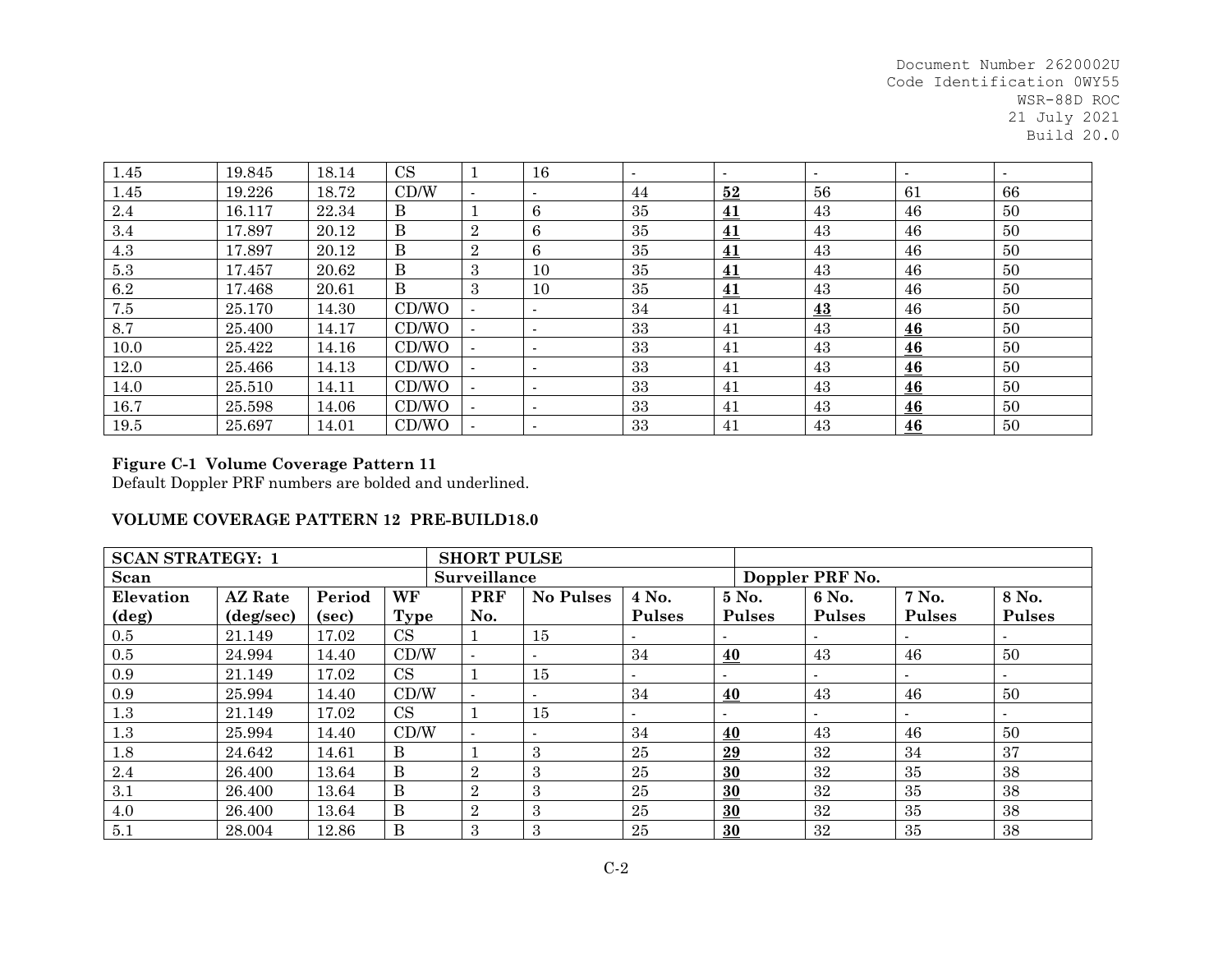| 6.4  | 28.004 | 12.86 | в     |  | 25 | 30  | 32              | 35 | 38        |
|------|--------|-------|-------|--|----|-----|-----------------|----|-----------|
| 8.0  | 28.400 | 12.68 | CD/WO |  | 30 | 35  | $\overline{38}$ | 41 | 44        |
| 10.0 | 28.883 | 12.46 | CD/WO |  | 29 | -34 | 37              | 40 | 44        |
| 12.5 | 28.740 | 12.53 | CD/WO |  | 29 | -34 | 37              | 40 | <u>44</u> |
| 15.6 | 28.740 | 12.53 | CD/WO |  | 29 | -34 | 37              | 40 | 44        |
| 19.5 | 28.740 | 12.53 | CD/WO |  | 29 | -34 | 37              | 40 | <u>44</u> |

#### **VOLUME COVERAGE PATTERN 12 BUILD 18**

| <b>SCAN</b>      | <b>SHORT</b>   |        |              |                  |               |               |               |               |                 |               |               |               |
|------------------|----------------|--------|--------------|------------------|---------------|---------------|---------------|---------------|-----------------|---------------|---------------|---------------|
| <b>STRATEGY:</b> | <b>PULSE</b>   |        |              |                  |               |               |               |               |                 |               |               |               |
| 12 Build 18      |                |        |              |                  |               |               |               |               |                 |               |               |               |
| Scan             |                |        |              |                  | Surveillance  |               |               |               | Doppler PRF No. |               |               |               |
| Elevation        | <b>AZ</b> Rate | Period | WF           | <b>PRF</b>       | No            | 2 No.         | 3 No.         | 4 No.         | 5 No.           | 6 No.         | 7 No.         | 8 No.         |
| $(\text{deg})$   | (deg/sec)      | (sec)  | <b>Type</b>  | No.              | <b>Pulses</b> | <b>Pulses</b> | <b>Pulses</b> | <b>Pulses</b> | <b>Pulses</b>   | <b>Pulses</b> | <b>Pulses</b> | <b>Pulses</b> |
| $0.5\,$          | 21.149         | 17.02  | CS           |                  | 15            |               |               |               |                 |               |               |               |
| $0.5\,$          | 24.994         | 14.40  | CD/W         |                  |               | 32            | 34            | 37            | 40              | 43            | 46            | 50            |
| $0.9\,$          | 21.149         | 17.02  | CS           | $\mathbf{1}$     | 15            |               |               |               |                 |               |               |               |
| $0.9\,$          | 25.994         | 14.40  | CD/W         |                  |               | 32            | 34            | 37            | 40              | 43            | 46            | 50            |
| $1.3\,$          | 21.149         | 17.02  | CS           | $\overline{2}$   | 15            |               |               |               |                 |               |               |               |
| $1.3\,$          | 25.994         | 14.40  | CD/W         |                  |               | 32            | 34            | 37            | 40              | 43            | 46            | 50            |
| 1.8              | 24.642         | 14.61  | B            | 3                | 3             | 23            | 25            | 27            | 29              | 32            | 34            | 37            |
| $2.4\,$          | 26.400         | 13.64  | $\bf{B}$     | $\overline{4}$   | 3             | 23            | 25            | 27            | 30              | 32            | 35            | 38            |
| 3.1              | 26.400         | 13.64  | B            | $\overline{5}$   | 3             | 23            | 25            | 27            | 30              | 32            | 35            | 38            |
| 4.0              | 26.400         | 13.64  | B            | $\boldsymbol{6}$ | 3             | 23            | 25            | 27            | 30              | 32            | 35            | 38            |
| 5.1              | 28.004         | 12.86  | $\mathbf{B}$ | 6                | 3             | 24            | 26            | 28            | 31              | 33            | 36            | 39            |
| $6.4\,$          | 28.004         | 12.86  | <sub>B</sub> | 6                | 3             | $25\,$        | 27            | 29            | 32              | 35            | 37            | 40            |
| $8.0\,$          | 28.400         | 12.68  | CD/WO        | $\overline{a}$   |               | 28            | 30            | 32            | 35              | 38            | 41            | 44            |
| 10.0             | 28.883         | 12.46  | CD/WO        |                  |               | 27            | 29            | 32            | 35              | 37            | 40            | 44            |
| 12.5             | 28.740         | 12.53  | CD/WO        |                  |               | 28            | 30            | 32            | 35              | 38            | 41            | 44            |
| 15.6             | 28.740         | 12.53  | CD/WO        | $\sim$           |               | 28            | 30            | 32            | 35              | 38            | 41            | 44            |
| 19.5             | 28.740         | 12.53  | CD/WO        |                  |               | 28            | 30            | 32            | 35              | 38            | 41            | 44            |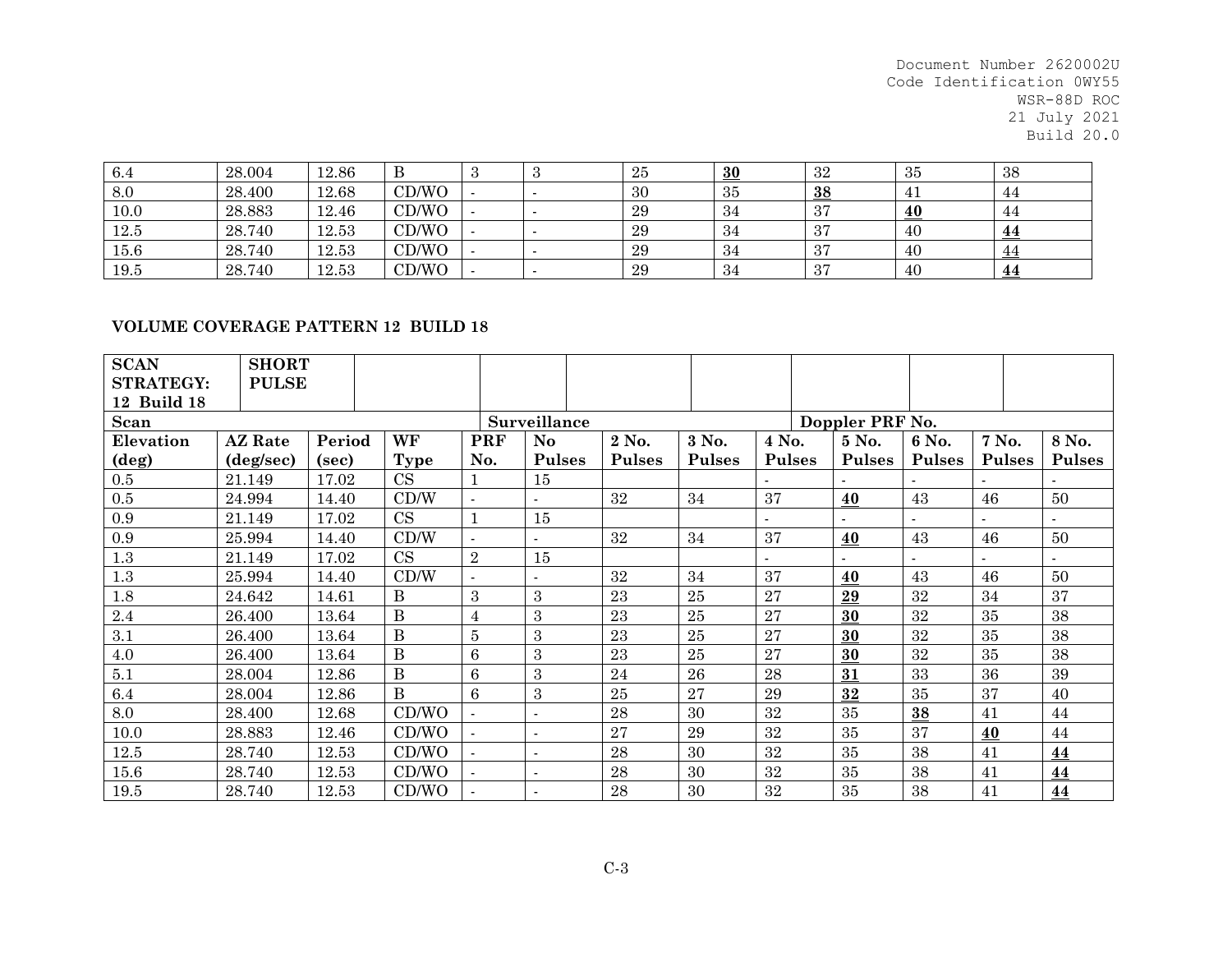## **Figure C-2 Volume Coverage Pattern 12**

Default Doppler PRF numbers are bolded and underlined.

### **VOLUME COVERAGE PATTERN 21**

| <b>SCAN STRATEGY: 2</b> |                    |        |       | <b>SHORT PULSE</b> |                          |                          |                |                 |                |                |
|-------------------------|--------------------|--------|-------|--------------------|--------------------------|--------------------------|----------------|-----------------|----------------|----------------|
| Scan                    |                    |        |       | Surveillance       |                          |                          |                | Doppler PRF No. |                |                |
| Elevation               | <b>AZ</b> Rate     | Period | WF    | <b>PRF</b>         | No                       | 4 No.                    | 5 No.          | 6 No.           | 7 No.          | 8 No.          |
| $(\text{deg})$          | $(\text{deg/sec})$ | (sec)  | Type  | No.                | <b>Pulses</b>            | <b>Pulses</b>            | <b>Pulses</b>  | <b>Pulses</b>   | <b>Pulses</b>  | <b>Pulses</b>  |
| $0.5\,$                 | 11.338             | 31.63  | CS    |                    | 28                       |                          |                |                 | $\blacksquare$ |                |
| 0.5                     | 11.360             | 31.69  | CD/W  | $\overline{a}$     | ۰.                       | 75                       | 88             | 95              | 103            | 111            |
| 1.45                    | 11.338             | 31.63  | CS    |                    | 28                       | $\overline{\phantom{a}}$ | $\blacksquare$ |                 | $\blacksquare$ | $\blacksquare$ |
| 1.45                    | 11.360             | 31.69  | CD/W  | $\overline{a}$     | $\blacksquare$           | 75                       | 88             | 95              | 103            | 111            |
| 2.4                     | 11.184             | 32.18  | B     | 2                  | 8                        | 59                       | 70             | 76              | 82             | 88             |
| 3.4                     | 11.184             | 32.18  | B     | $\overline{2}$     | 8                        | 59                       | 70             | 76              | 82             | 88             |
| 4.3                     | 11.184             | 32.18  | B     | $\overline{2}$     | 8                        | 59                       | 70             | 76              | 82             | 88             |
| 6.0                     | 11.184             | 32.18  | B     | 3                  | 12                       | 59                       | 70             | 76              | 82             | 88             |
| 9.9                     | 14.260             | 25.25  | CD/WO |                    | $\overline{\phantom{0}}$ | 59                       | 70             | 76              | 82             | 88             |
| 14.6                    | 14.326             | 25.13  | CD/WO | $\overline{a}$     | $\blacksquare$           | 59                       | 70             | 76              | 82             | 88             |
| 19.5                    | 14.414             | 24.98  | CD/WO |                    | $\overline{\phantom{0}}$ | 59                       | 70             | 76              | 82             | 88             |

## **Figure C-3 Volume Coverage Pattern 21**

Default Doppler PRF numbers are bolded and underlined.

## **VOLUME COVERAGE PATTERN 31 PRE-BUILD18.0**

| <b>SCAN STRATEGY 3</b> |                | <b>LONG PULSE</b> |             |         |                  |
|------------------------|----------------|-------------------|-------------|---------|------------------|
| Scan                   |                |                   |             |         |                  |
| Elevation              | <b>AZ</b> Rate | Period            | WF          | PRF No. | <b>No Pulses</b> |
| $(\text{deg})$         | (deg/sec)      | (sec)             | Type        |         |                  |
| 0.50                   | 5.043          | 71.39             | $_{\rm CS}$ |         | 63               |
| 0.50                   | 5.065          | 71.08             | CD/W        | 2       | 87               |
| 1.50                   | 5.043          | 71.39             | CS          |         | 63               |
| 1.50                   | 5.065          | 71.08             | CD/W        | 2       | 87               |
| 2.50                   | 5.043          | 71.39             | $_{\rm CS}$ |         | 63               |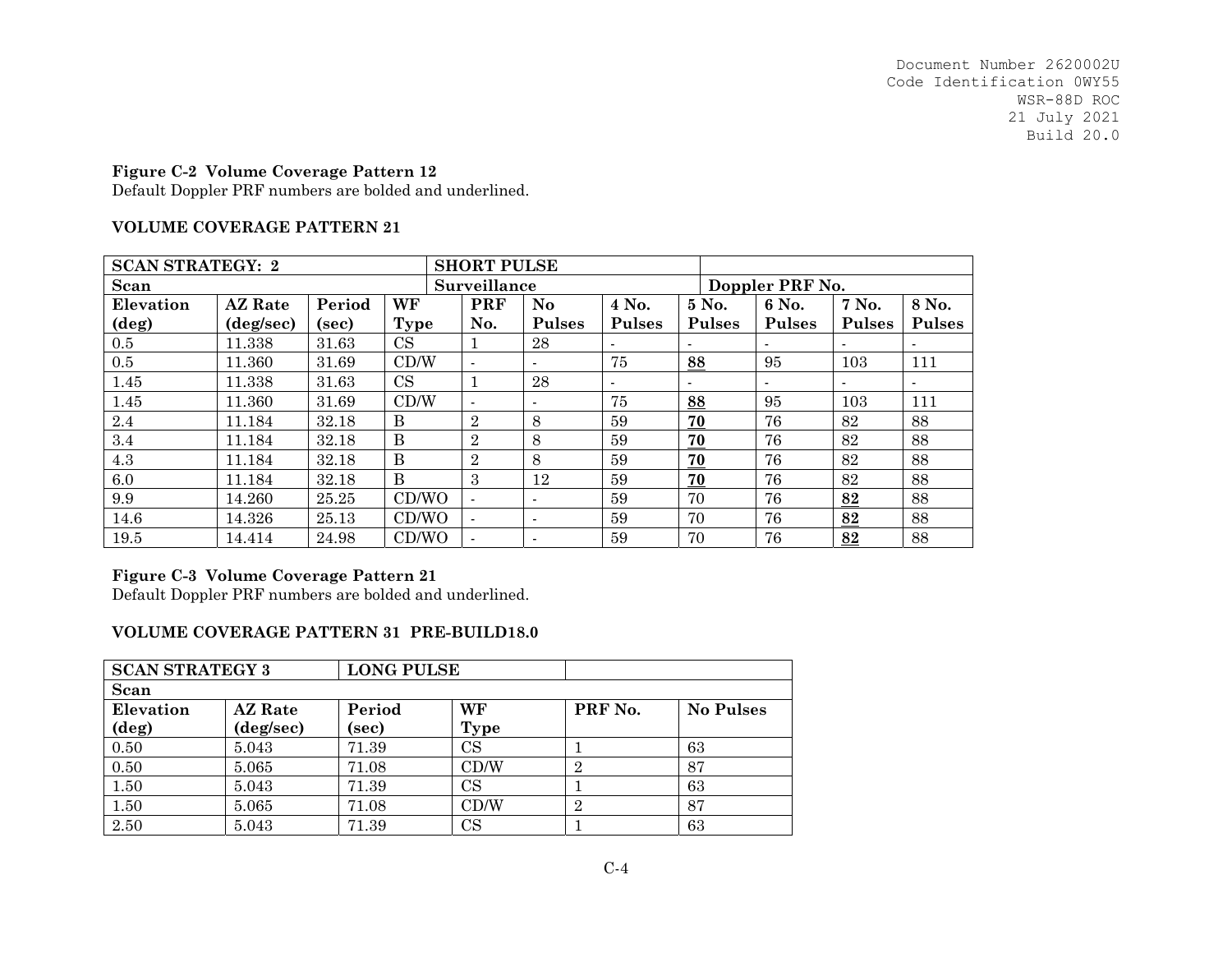| 2.50 | 5.065 | $\mathbf{H}$<br>1.08 | $\mathop{\rm CD/W}\nolimits$ | O <sub>7</sub><br>O.  |
|------|-------|----------------------|------------------------------|-----------------------|
| 3.50 | 5.065 | 71<br>1.08           | CD/WO                        | O <sub>7</sub><br>O I |
| 4.50 | 5.065 | 71<br>1.08           | CD/WO                        | O <sub>7</sub><br>O.  |

### **VOLUME COVERAGE PATTERN 31 BUILD 18.0**

| <b>SCAN STRATEGY 3</b> |                |              | <b>LONG PULSE</b> |         |                  |
|------------------------|----------------|--------------|-------------------|---------|------------------|
| Scan                   |                |              |                   |         |                  |
| Elevation              | <b>AZ</b> Rate | Period (sec) | WF                | PRF No. | <b>No Pulses</b> |
| $(\deg)$               | (deg/sec)      |              | Type              |         |                  |
| 0.50                   | 5.043          | 71.39        | $_{\rm CS}$       |         | 63               |
| 0.50                   | 5.065          | 71.08        | CD/W              |         | 87               |
| 1.50                   | 5.043          | 71.39        | $_{\rm CS}$       |         | 63               |
| 1.50                   | 5.065          | 71.08        | CD/W              |         | 87               |
| 2.50                   | 5.043          | 71.39        | $_{\rm CS}$       |         | 63               |
| 2.50                   | 5.065          | 71.08        | CD/W              |         | 87               |
| 3.50                   | 5.065          | 71.08        | CD/WO             |         | 87               |
| 4.50                   | 5.065          | 71.08        | CD/WO             |         | 87               |

**Figure C-4 Volume Coverage Pattern 31**

## **VOLUME COVERAGE PATTERN 32 PRE-BUILD 18**

| <b>SCAN STRATEGY 3</b>                      |           |       |             | <b>SHORT PULSE</b> |               |               |               |                 |                          |               |
|---------------------------------------------|-----------|-------|-------------|--------------------|---------------|---------------|---------------|-----------------|--------------------------|---------------|
| Scan                                        |           |       |             | Surveillance       |               |               |               | Doppler PRF No. |                          |               |
| WF<br><b>AZ</b> Rate<br>Period<br>Elevation |           |       |             | PRF                | No            | 4 No.         | 5 No.         | 6 No.           | 7 No.                    | 8 No.         |
| (deg)                                       | (deg/sec) | (sec) | <b>Type</b> | No.                | <b>Pulses</b> | <b>Pulses</b> | <b>Pulses</b> | <b>Pulses</b>   | <b>Pulses</b>            | <b>Pulses</b> |
| 0.50                                        | 4.966     | 72.49 | <b>CS</b>   |                    | 64            |               |               |                 |                          |               |
| 0.50                                        | 4.548     | 71.15 | CD/W        |                    |               | 188           | 220           | 238             | 256                      | 278           |
| 1.50                                        | 4.966     | 72.49 | <b>CS</b>   |                    | 64            |               |               |                 | $\overline{\phantom{a}}$ |               |
| 1.50                                        | 4.548     | 71.15 | CD/W        |                    |               | 188           | 220           | 238             | 256                      | 278           |
| 2.50                                        | 4.065     | 88.56 | $\bf{B}$    | $\overline{2}$     | 11            | 188           | 220           | 238             | 256                      | 278           |
| 3.50                                        | 4.065     | 88.56 | B           | റ                  | 11            | 188           | 220           | 238             | 256                      | 278           |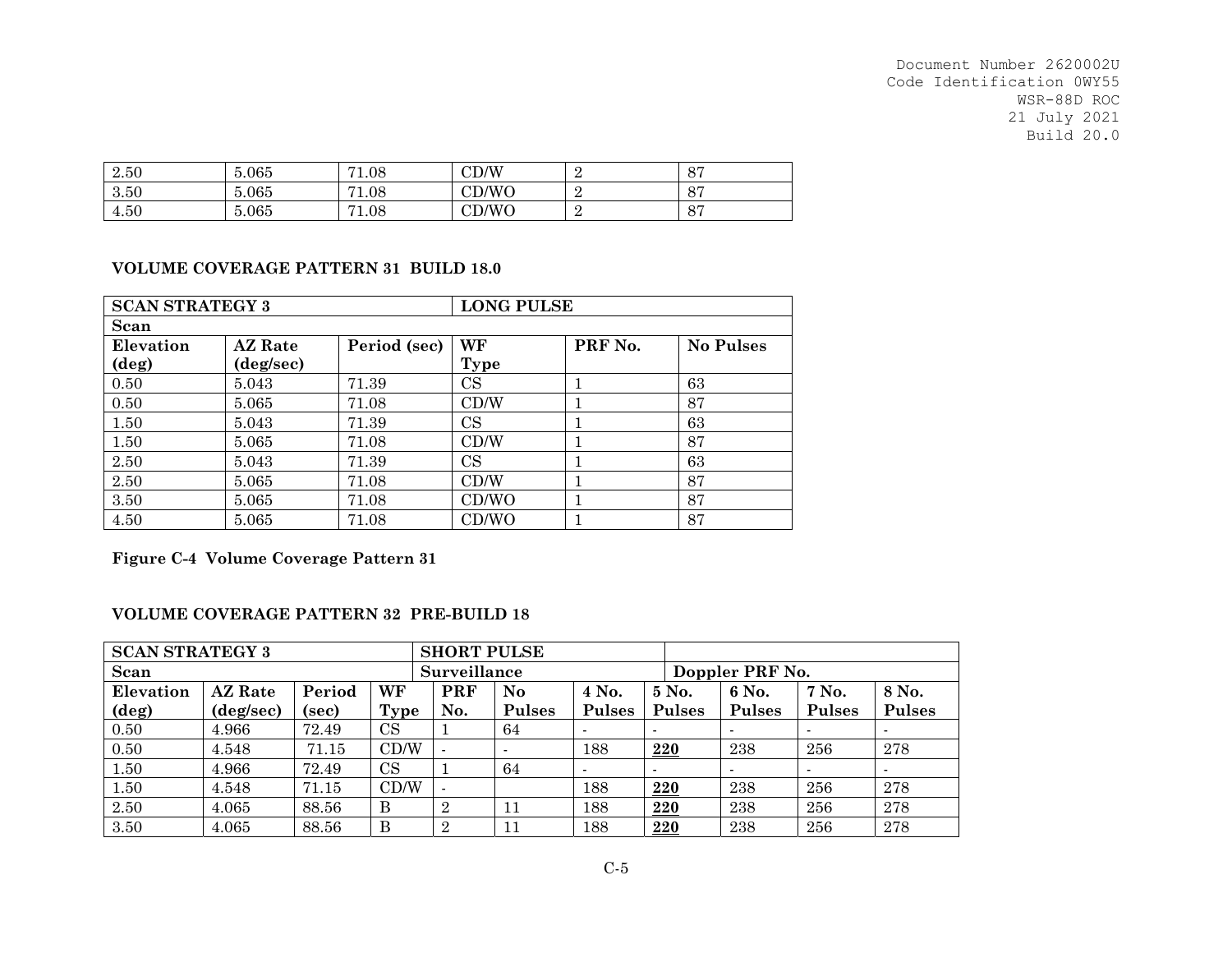| $\sim$ $\sim$<br>__<br>.065<br>00<br>4.OU<br>88.56<br>- |  | . | $\Omega$<br>100 | ററെ<br>22V | ററ<br>400. | 256 | $\Omega$<br>. L |
|---------------------------------------------------------|--|---|-----------------|------------|------------|-----|-----------------|
|---------------------------------------------------------|--|---|-----------------|------------|------------|-----|-----------------|

## **VOLUME COVERAGE PATTERN 32 BUILD 18**

| <b>SCAN STRATEGY 3</b> |                                |       |             |                | <b>SHORT PULSE</b> |               |        |               |                 |               |               |               |
|------------------------|--------------------------------|-------|-------------|----------------|--------------------|---------------|--------|---------------|-----------------|---------------|---------------|---------------|
| Scan                   |                                |       |             |                | Surveillance       |               |        |               | Doppler PRF No. |               |               |               |
| Elevation              | WF<br><b>AZ</b> Rate<br>Period |       |             |                |                    | 2 No.         | 3 No.  | 4 No.         | 5 No.           | 6 No.         | 7 No.         | 8 No.         |
| $(\text{deg})$         | (deg/sec)                      | (sec) | <b>Type</b> | No.            | <b>Pulses</b>      | <b>Pulses</b> | Pulses | <b>Pulses</b> | <b>Pulses</b>   | <b>Pulses</b> | <b>Pulses</b> | <b>Pulses</b> |
| 0.50                   | 4.966                          | 72.49 | CS          |                | 64                 |               |        |               |                 |               |               |               |
| 0.50                   | 4.548                          | 71.15 | CD/W        |                |                    | 176           | 188    | 204           | 220             | 238           | 256           | 278           |
| 1.50                   | 4.966                          | 72.49 | CS          | $\overline{2}$ | 64                 |               |        |               |                 |               |               |               |
| 1.50                   | 4.548                          | 71.15 | CD/W        |                |                    | 176           | 188    | 204           | 220             | 238           | 256           | 278           |
| 2.50                   | 4.065                          | 88.56 | B           | 4              | 11                 | 176           | 188    | 204           | 220             | 238           | 256           | 278           |
| 3.50                   | 4.065                          | 88.56 | B           | $\overline{5}$ | 11                 | 176           | 188    | 204           | 220             | 238           | 256           | 278           |
| 4.50                   | 4.065                          | 88.56 | B           | 6              | 11                 | 176           | 188    | 204           | 220             | 238           | 256           | 278           |

# **Figure C-5 Volume Coverage Pattern 32**

Default Doppler PRF numbers are bolded and underlined.

### **VOLUME COVERAGE PATTERN 211**

| <b>SCAN STRATEGY SZ-2</b>                   |                    |       |             | <b>SHORT PULSE</b> |               |                          |                          |                 |               |                |
|---------------------------------------------|--------------------|-------|-------------|--------------------|---------------|--------------------------|--------------------------|-----------------|---------------|----------------|
| Scan                                        |                    |       |             | Surveillance       |               |                          |                          | Doppler PRF No. |               |                |
| WF<br>Period<br>Elevation<br><b>AZ</b> Rate |                    |       |             | <b>PRF</b>         | No            | 4 No.                    | 5 No.                    | 6 No.           | 7 No.         | 8 No.          |
| $(\deg)$                                    | $(\text{deg/sec})$ | (sec) | Type        | No.                | <b>Pulses</b> | Pulse                    | <b>Pulses</b>            | <b>Pulses</b>   | <b>Pulses</b> | <b>Pulses</b>  |
|                                             |                    |       |             |                    |               | s                        |                          |                 |               |                |
| 0.5                                         | 18.677             | 19.28 | <b>SZCS</b> |                    | 17            | $\overline{\phantom{a}}$ | $\overline{\phantom{a}}$ |                 |               |                |
| 0.5                                         | 19.753             | 18.22 | <b>SZCD</b> |                    |               | $\blacksquare$           | $\blacksquare$           |                 |               | 64             |
| 1.45                                        | 19.841             | 18.14 | <b>SZCS</b> |                    | 16            | $\blacksquare$           | $\blacksquare$           |                 |               | $\blacksquare$ |
| 1.45                                        | 19.753             | 18.22 | <b>SZCD</b> | $\blacksquare$     | $\sim$        | $\,$                     | $\,$                     |                 |               | 64             |
| 2.4                                         | 16.117             | 22.34 | B           |                    | 6             | 35                       | 40                       | 43              | 47            | 51             |
| 3.4                                         | 17.897             | 20.12 | B           | $\overline{2}$     | 6             | 33                       | 40                       | 43              | 46            | 51             |
| 4.3                                         | 17.897             | 20.12 | B           | $\overline{2}$     | 6             | 33                       | 40                       | 43              | 46            | 51             |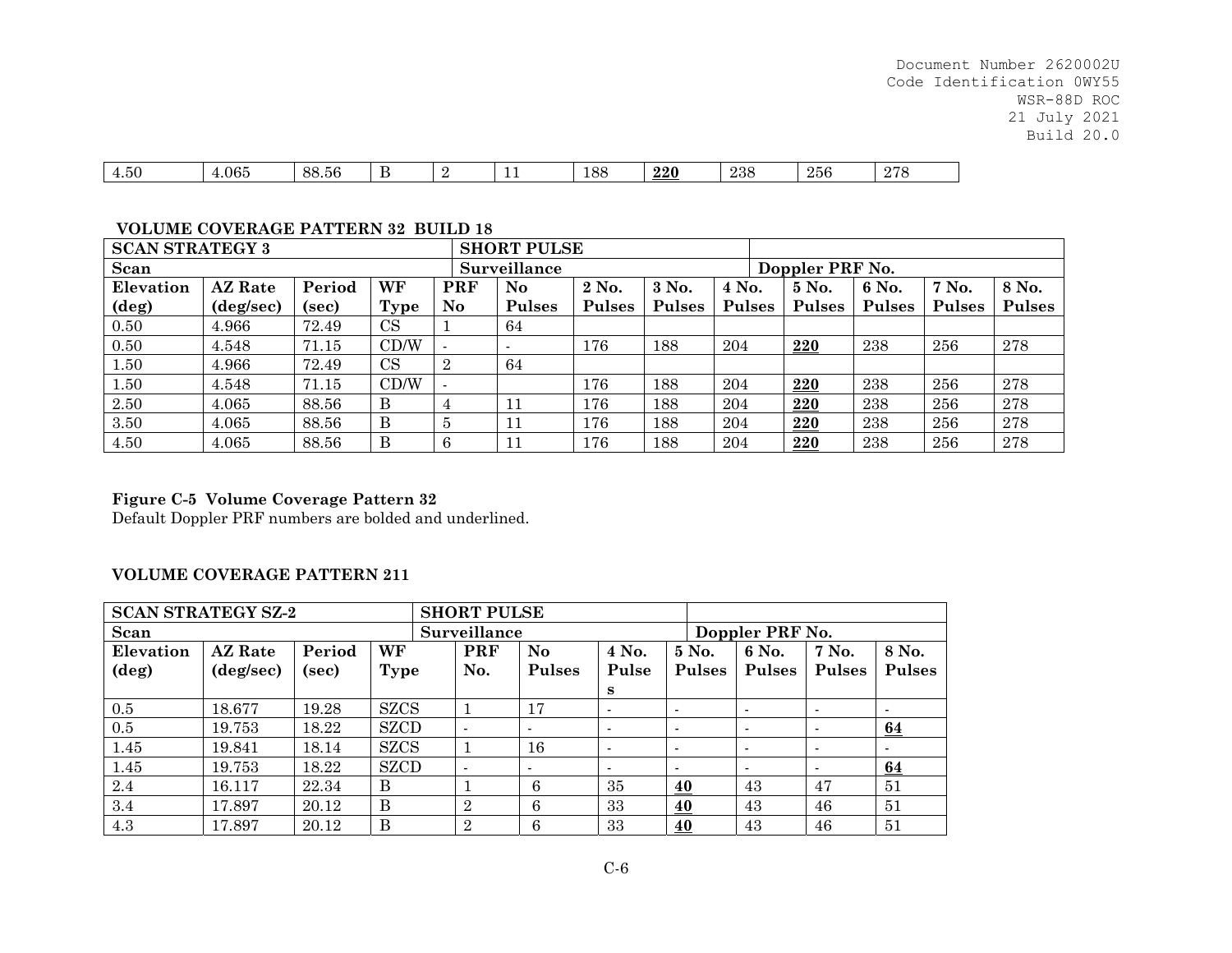| $5.3\,$ | 17.457 | 20.62 | Β     | Ð | 10 | 35 | 40               | 43               | 46 | 51 |
|---------|--------|-------|-------|---|----|----|------------------|------------------|----|----|
| 6.2     | 17.468 | 20.61 | В     | 3 | 10 | 35 | $\underline{40}$ | 43               | 46 | 50 |
| 7.5     | 25.170 | 14.30 | CD/WO |   |    | 34 | 40               | $\underline{43}$ | 46 | 50 |
| 8.7     | 25.400 | 14.17 | CD/WO |   |    | 33 | 39               | 43               | 46 | 50 |
| 10.0    | 25.422 | 14.16 | CD/WO |   |    | 33 | 39               | 43               | 46 | 50 |
| 12.0    | 25.466 | 14.14 | CD/WO |   |    | 33 | 39               | 42               | 46 | 50 |
| 14.0    | 25.510 | 14.11 | CD/WO |   |    | 33 | 39               | 42               | 46 | 50 |
| 16.7    | 25.598 | 14.06 | CD/WO |   |    | 33 | 39               | 42               | 46 | 50 |
| 19.5    | 25.697 | 14.01 | CD/WO |   |    | 33 | 39               | 42               | 45 | 49 |

## **Figure C-7 Volume Coverage Pattern 211**

Default Doppler PRF numbers are bolded and underlined.

### **VOLUME COVERAGE PATTERN 212 PRE-BUILD 18**

|                | <b>SCAN STRATEGY: SZ2</b> |        |              | <b>SHORT PULSE</b> |                |                |                |                 |                |                |  |  |  |
|----------------|---------------------------|--------|--------------|--------------------|----------------|----------------|----------------|-----------------|----------------|----------------|--|--|--|
| Scan           |                           |        |              | Surveillance       |                |                |                | Doppler PRF No. |                |                |  |  |  |
| Elevation      | <b>AZ</b> Rate            | Period | WF           | <b>PRF</b>         | No             | 4 No.          | 5 No.          | 6 No.           | 7 No.          | 8 No.          |  |  |  |
| $(\text{deg})$ | (deg/sec)                 | (sec)  | Type         | No.                | <b>Pulses</b>  | <b>Pulses</b>  | <b>Pulses</b>  | <b>Pulses</b>   | <b>Pulses</b>  | <b>Pulses</b>  |  |  |  |
| 0.5            | 21.149                    | 17.02  | <b>SZCS</b>  |                    | 15             |                | $\sim$         |                 |                |                |  |  |  |
| 0.5            | 16.897                    | 21.30  | <b>SZCD</b>  |                    |                | $\blacksquare$ | $\blacksquare$ | 64              | $\blacksquare$ |                |  |  |  |
| 0.9            | 21.149                    | 17.02  | <b>SZCS</b>  | $\mathbf{1}$       | 15             |                | $\overline{a}$ |                 |                |                |  |  |  |
| 0.9            | 16.897                    | 21.30  | <b>SZCD</b>  | $\mathbf{r}$       | $\blacksquare$ | $\blacksquare$ | $\blacksquare$ | 64              | $\blacksquare$ |                |  |  |  |
| $1.3\,$        | 21.149                    | 17.02  | <b>SZCS</b>  | $\mathbf{1}$       | 15             | $\sim$         | $\blacksquare$ |                 | $\mathbf{r}$   | $\blacksquare$ |  |  |  |
| $1.3\,$        | 16.897                    | 21.30  | <b>SZCD</b>  | $\mathbf{r}$       |                |                | $\overline{a}$ | 64              | $\overline{a}$ |                |  |  |  |
| 1.8            | 24.642                    | 14.61  | B            |                    | 3              | 23             | 28             | 30              | 32             | 35             |  |  |  |
| 2.4            | 26.400                    | 13.64  | $\, {\bf B}$ | $\overline{2}$     | 3              | 24             | 28             | 31              | 33             | 36             |  |  |  |
| 3.1            | 26.400                    | 13.64  | B            | $\overline{2}$     | 3              | 24             | 28             | 31              | 33             | 36             |  |  |  |
| 4.0            | 26.400                    | 13.64  | B            | $\overline{2}$     | 3              | 24             | 28             | 31              | 33             | 36             |  |  |  |
| 5.1            | 28.004                    | 12.86  | $\bf{B}$     | 3                  | 3              | 24             | 29             | 31              | 34             | 37             |  |  |  |
| 6.4            | 28.004                    | 12.86  | B            | 3                  | 3              | 24             | 29             | 31              | 34             | 37             |  |  |  |
| 8.0            | 28.400                    | 12.68  | CD/WO        | $\mathbf{r}$       |                | 30             | 35             | 38              | 41             | 44             |  |  |  |
| 10.0           | 28.883                    | 12.46  | CD/WO        | $\blacksquare$     | $\blacksquare$ | 29             | 35             | 38              | 41             | 44             |  |  |  |
| 12.5           | 28.740                    | 12.53  | CD/WO        | $\blacksquare$     | $\blacksquare$ | 29             | 35             | 38              | 41             | 44             |  |  |  |
| 15.6           | 28.740                    | 12.53  | CD/WO        |                    |                | 29             | 35             | 38              | 41             | 44             |  |  |  |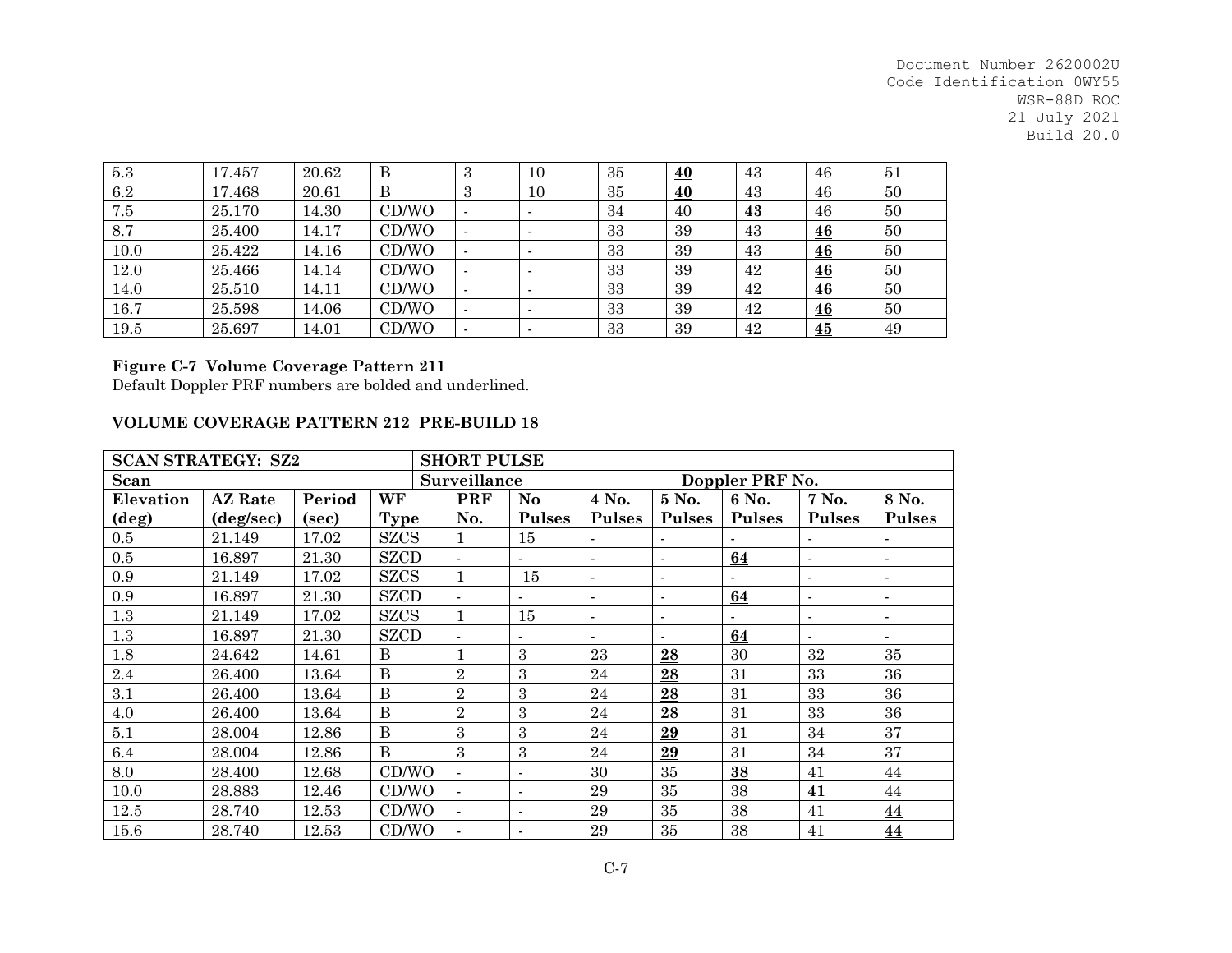| 10 <sup>r</sup><br>10.C | 28<br>$\Delta \Gamma$<br>. این<br>- 11 | . .<br>u | $\mathbf{X}$ $\mathbf{X}$<br>$\sim$ $\sim$<br>'M'<br><u>ັ</u><br>$\sim$ |  |  | ാറ<br>້⊿ ປ | $^{\circ}$<br>ಲಲ | $\Omega$<br>ಎಂ | ∸<br><u>. .</u> | 44<br>. . |
|-------------------------|----------------------------------------|----------|-------------------------------------------------------------------------|--|--|------------|------------------|----------------|-----------------|-----------|
|-------------------------|----------------------------------------|----------|-------------------------------------------------------------------------|--|--|------------|------------------|----------------|-----------------|-----------|

#### **VOLUME COVERAGE PATTERN 212 BUILD 18.0**

| <b>SCAN STRATEGY: SZ2</b> |                    |        |                  |                | <b>SHORT PULSE</b> |               |               |               |               |               |                 |                  |
|---------------------------|--------------------|--------|------------------|----------------|--------------------|---------------|---------------|---------------|---------------|---------------|-----------------|------------------|
| Scan                      |                    |        | Surveillance     |                |                    |               |               |               |               |               | Doppler PRF No. |                  |
| Elevation                 | <b>AZ</b> Rate     | Period | WF               | PRF            | No.                | 2 No.         | 3 No.         | 4 No.         | 5 No.         | 6 No.         | 7 No.           | 8 No.            |
| $(\deg)$                  | $(\text{deg/sec})$ | (sec)  | <b>Type</b>      | No.            | <b>Pulses</b>      | <b>Pulses</b> | <b>Pulses</b> | <b>Pulses</b> | <b>Pulses</b> | <b>Pulses</b> | <b>Pulses</b>   | <b>Pulses</b>    |
| $0.5\,$                   | 21.149             | 17.02  | <b>SZCS</b>      |                | 15                 |               |               |               |               |               |                 |                  |
| $0.5\,$                   | 16.897             | 21.30  | <b>SZCD</b>      | $\sim$         | ÷                  | 47            | 50            | 54            | 59            | 64            | 69              | 75               |
| 0.9                       | 21.149             | 17.02  | <b>SZCS</b>      |                | 15                 |               |               |               |               |               |                 |                  |
| 0.9                       | 16.897             | 21.30  | <b>SZCD</b>      |                |                    | 47            | 50            | 54            | 59            | 64            | 69              | 75               |
| $1.3\,$                   | 21.149             | 17.02  | <b>SZCS</b>      | $\overline{2}$ | 15                 |               |               |               |               |               |                 |                  |
| $1.3\,$                   | 16.897             | 21.30  | <b>SZCD</b>      |                |                    | 47            | 50            | 54            | 59            | 64            | 69              | 75               |
| $1.8\,$                   | 24.642             | 14.61  | B                | 3              | 3                  | 21            | 23            | 26            | 28            | 30            | 32              | 35               |
| 2.4                       | 26.400             | 13.64  | $\bf{B}$         | $\overline{4}$ | 3                  | 22            | 24            | 26            | 28            | 31            | 33              | 36               |
| 3.1                       | 26.400             | 13.64  | $\bf{B}$         | 5              | 3                  | 22            | 24            | 26            | 28            | 31            | 33              | 36               |
| $4.0\,$                   | 26.400             | 13.64  | $\bf{B}$         | 6              | 3                  | 23            | 25            | 27            | 30            | 32            | 35              | 38               |
| 5.1                       | 28.004             | 12.86  | $\bf{B}$         | 6              | 3                  | 24            | 26            | 28            | 31            | 33            | 36              | 39               |
| 6.4                       | 28.004             | 12.86  | $\overline{B}$   | 6              | 3                  | 24            | 26            | 28            | 31            | 33            | 36              | 39               |
| 8.0                       | 28.400             | 12.68  | CD/W             |                | $\blacksquare$     | 28            | 30            | 32            | 35            | 38            | 41              | 44               |
|                           |                    |        | $\Omega$         |                |                    |               |               |               |               |               |                 |                  |
| 10.0                      | 28.883             | 12.46  | CD/W<br>$\Omega$ |                |                    | 28            | 30            | 32            | 35            | 38            | 41              | 45               |
| 12.5                      | 28.740             | 12.53  | CD/W             |                | $\blacksquare$     | 27            | 29            | 32            | 35            | 38            | 41              | 44               |
|                           |                    |        | $\Omega$         |                |                    |               |               |               |               |               |                 |                  |
| 15.6                      | 28.740             | 12.53  | CD/W<br>$\Omega$ |                | $\blacksquare$     | 27            | 29            | 32            | 35            | 38            | 41              | 44               |
| 19.5                      | 28.740             | 12.53  | CD/W             |                | $\blacksquare$     | 27            | 29            | 32            | 35            | 38            | 41              | $\underline{44}$ |
|                           |                    |        | $\overline{O}$   |                |                    |               |               |               |               |               |                 |                  |

## **Figure C-8 Volume Coverage Pattern 212**

Default Doppler PRF numbers are bolded and underlined.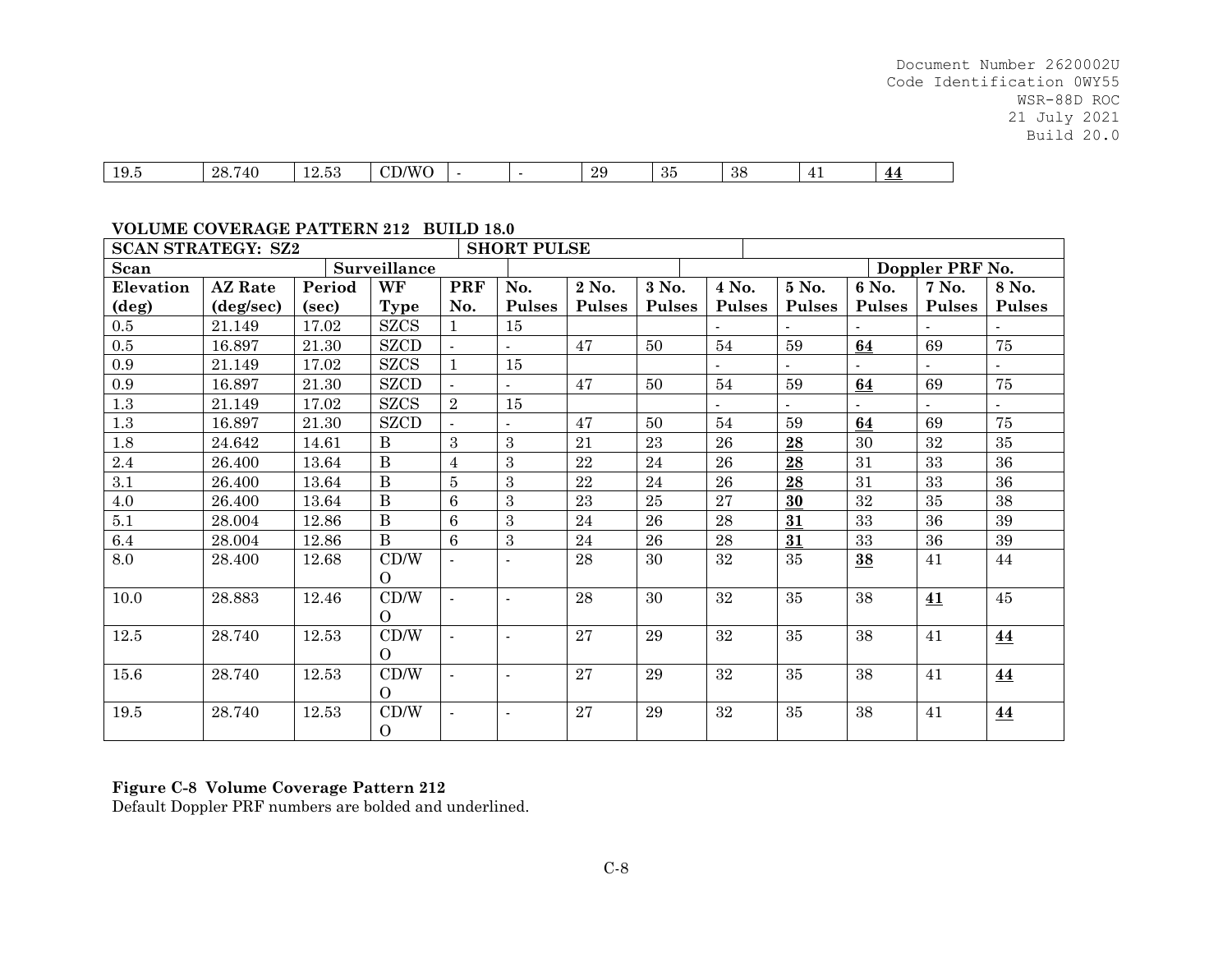### **VOLUME COVERAGE PATTERN 221**

| <b>SCAN STRATEGY: SZ-2</b> |                    |        |             | <b>SHORT PULSE</b>       |                |                          |               |                 |               |               |
|----------------------------|--------------------|--------|-------------|--------------------------|----------------|--------------------------|---------------|-----------------|---------------|---------------|
| Scan                       |                    |        |             | Surveillance             |                |                          |               | Doppler PRF No. |               |               |
| Elevation                  | <b>AZ</b> Rate     | Period | WF          | <b>PRF</b>               | N <sub>o</sub> | 4 No.                    | 5 No.         | 6 No.           | 7 No.         | 8 No.         |
| (deg)                      | $(\text{deg/sec})$ | (sec)  | Type        | No.                      | <b>Pulses</b>  | <b>Pulses</b>            | <b>Pulses</b> | <b>Pulses</b>   | <b>Pulses</b> | <b>Pulses</b> |
| 0.5                        | 11.338             | 31.75  | <b>SZCS</b> |                          | 28             | $\overline{\phantom{a}}$ |               |                 |               |               |
| 0.5                        | 15.612             | 23.06  | <b>SZCD</b> | $\overline{\phantom{a}}$ |                | 54                       | 64            | 70              | 75            | 82            |
| 1.45                       | 11.338             | 31.75  | <b>SZCS</b> |                          | 28             |                          |               |                 |               |               |
| 1.45                       | 15.612             | 23.06  | <b>SZCD</b> |                          |                | 54                       | 64            | 70              | 75            | 82            |
| 2.4                        | 10.745             | 33.50  | B           | $\overline{2}$           | 8              | 61                       | 73            | 79              | 85            | 92            |
| 3.4                        | 10.745             | 33.50  | B           | $\overline{2}$           | 8              | 61                       | 73            | 79              | 85            | 92            |
| 4.3                        | 10.745             | 33.50  | B           | $\overline{2}$           | 8              | 61                       | 73            | 79              | 85            | 92            |
| 6.0                        | 11.184             | 32.19  | B           | 3                        | 12             | 59                       | 69            | 75              | 81            | 88            |
| 9.9                        | 12.129             | 29.68  | CD/WO       | $\blacksquare$           | $\blacksquare$ | 70                       | 83            | 90              | 97            | 105           |
| 14.6                       | 12.129             | 29.68  | CD/WO       | $\blacksquare$           | $\blacksquare$ | 70                       | 83            | 90              | 97            | 105           |
| 19.5                       | 12.129             | 29.68  | CD/WO       | $\blacksquare$           |                | 70                       | 83            | 90              | 97            | 105           |

## **Figure C-9 Volume Coverage Pattern 221**

Default Doppler PRF numbers are bolded and underlined. **VOLUME COVERAGE PATTERN 215**

| <b>SCAN STRATEGY: SZ-2</b> |           |        |             | <b>SHORT</b>             |               |                |               |               |                 |               |               |               |               |  |
|----------------------------|-----------|--------|-------------|--------------------------|---------------|----------------|---------------|---------------|-----------------|---------------|---------------|---------------|---------------|--|
|                            |           |        |             |                          | <b>PULSE</b>  |                |               |               |                 |               |               |               |               |  |
| Scan                       |           |        |             |                          | Surveillance  |                |               |               | Doppler PRF No. |               |               |               |               |  |
| Elevation                  | Az Rate   | Period | WF          | <b>PRF</b>               | No.           | 2 No.          | 3 No.         | 4 No.         |                 | 5 No.         | 6 No.         | 7 No.         | 8 No.         |  |
| $(\text{deg})$             | (deg/sec) |        | Type        | No.                      | <b>Pulses</b> | <b>Pulses</b>  | <b>Pulses</b> | <b>Pulses</b> |                 | <b>Pulses</b> | <b>Pulses</b> | <b>Pulses</b> | <b>Pulses</b> |  |
| $0.5\,$                    | 11.46     |        | <b>SZCS</b> |                          | 28            | $\sim$         |               |               |                 |               | $\sim$        | $\sim$        |               |  |
| 0.5                        | 16.897    |        | <b>SZCD</b> | $\overline{\phantom{a}}$ |               | 47             | 50            | 54            |                 | 59            | 64            | 69            | 75            |  |
| 0.9                        | 13.375    |        | <b>SZCS</b> |                          | 24            | $\blacksquare$ |               |               |                 |               |               | $\sim$        |               |  |
| 0.9                        | 16.897    |        | <b>SZCD</b> |                          |               | 47             | 50            | 54            |                 | 59            | 64            | 69            | 75            |  |
| 1.3                        | 15.921    |        | <b>SZCS</b> |                          | 22            | $\sim$         |               |               |                 |               |               | $\sim$        |               |  |
| 1.3                        | 16.897    |        | <b>SZCD</b> | $\overline{\phantom{a}}$ |               | 47             | 50            | 54            |                 | 59            | 64            | 69            | 75            |  |
| 1.8                        | 14.767    |        | B           | 3                        | 3             | 40             | 42            | 46            |                 | 50            | 54            | 58            | 63            |  |
| 2.4                        | 16.771    |        | B           | 4                        | 3             | 32             | 34            | 37            |                 | 40            | 43            | 47            | 51            |  |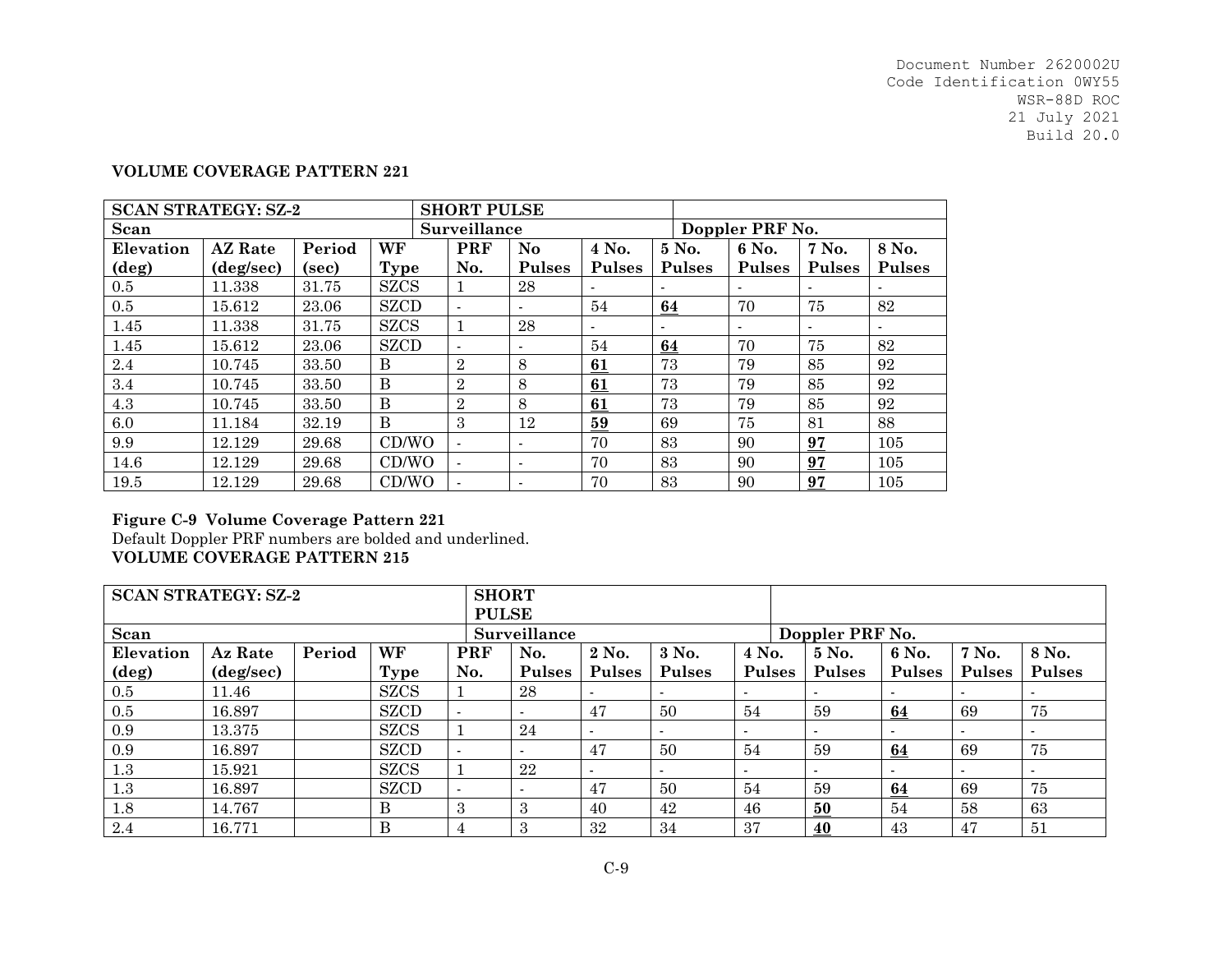| . റ   |         |              |            |         |     |    |    |    |           |    |    |
|-------|---------|--------------|------------|---------|-----|----|----|----|-----------|----|----|
| -5.1  | 17.538  |              |            |         | 32  | 34 | 37 | 40 | 43        | 47 | 51 |
| 4.0   | 19.5575 | $\mathbf{D}$ | $\sqrt{2}$ |         | 32  | 34 | 37 | 40 | 44        | 47 | 51 |
| 1.5.1 | 19.5575 | Б            |            | $\cdot$ | 32  | 34 | 37 | 40 | 44        | 47 | 51 |
| 6.4   | 19.5575 | $\mathbf{D}$ |            |         | 32  | 34 | 37 | 40 | 44        | 47 | 51 |
| 8.0   | 24.864  | CD/WO        |            |         | 32  | 34 | 37 | 41 | <u>44</u> | 47 | 52 |
| 10.0  | 25.640  | CD/WO        |            |         | 31  | 33 | 36 | 40 | 43        | 46 | 50 |
| 12.0  | 25.640  | CD/WO        |            |         | 31  | 33 | 36 | 40 | 43        | 46 | 50 |
| 14.0  | 25.640  | CD/WO        |            |         | 31  | 33 | 36 | 40 | 43        | 46 | 50 |
| 16.7  | 25.640  | CD/WO        |            |         | 31  | 33 | 36 | 40 | 43        | 46 | 50 |
| 19.5  | 25.640  | CD/WO        |            |         | -31 | 33 | 36 | 40 | 43        | 46 | 50 |

## **Figure C-10 Volume Coverage Pattern 215 VOLUME COVERAGE PATTERN 35**

| <b>SCAN STRATEGY: SZ-2</b> |                    |        | <b>SHORT</b> |                          |                          |                          |                          |                          |                 |               |               |               |                          |  |
|----------------------------|--------------------|--------|--------------|--------------------------|--------------------------|--------------------------|--------------------------|--------------------------|-----------------|---------------|---------------|---------------|--------------------------|--|
|                            |                    |        |              | <b>PULSE</b>             |                          |                          |                          |                          |                 |               |               |               |                          |  |
| Scan                       |                    |        |              | Surveillance             |                          |                          |                          |                          | Doppler PRF No. |               |               |               |                          |  |
| Elevation                  | Az Rate            | Period | WF           | PRF                      | No.                      | 2 No.                    | 3 No.                    | 4 No.                    |                 | 5 No.         | 6 No.         | 7 No.         | 8 No.                    |  |
| $(\text{deg})$             | $(\text{deg/sec})$ |        | <b>Type</b>  | No.                      | <b>Pulses</b>            | <b>Pulses</b>            | <b>Pulses</b>            | <b>Pulses</b>            |                 | <b>Pulses</b> | <b>Pulses</b> | <b>Pulses</b> | <b>Pulses</b>            |  |
| 0.5                        | 4.966              |        | <b>SZCS</b>  |                          | 64                       | $\overline{\phantom{a}}$ |                          |                          |                 |               |               |               |                          |  |
| 0.5                        | 15.612             |        | <b>SZCD</b>  | $\blacksquare$           | $\overline{\phantom{a}}$ | 51                       | 54                       | 59                       |                 | 64            | 70            | 75            | 82                       |  |
| 0.9                        | 4.966              |        | <b>SZCS</b>  |                          | 64                       | $\sim$                   |                          |                          |                 |               |               |               | $\overline{\phantom{0}}$ |  |
| 0.9                        | 15.612             |        | <b>SZCD</b>  | $\overline{\phantom{a}}$ |                          | 51                       | 54                       | 59                       |                 | 64            | 70            | 75            | 82                       |  |
| 1.3                        | 5.473              |        | <b>SZCS</b>  | $\overline{2}$           | 64                       | $\overline{\phantom{a}}$ | $\overline{\phantom{a}}$ | $\overline{\phantom{a}}$ |                 |               |               |               | $\overline{\phantom{a}}$ |  |
| $1.3\,$                    | 15.612             |        | <b>SZCD</b>  | $\sim$                   | $\overline{\phantom{a}}$ | 51                       | 54                       | 59                       |                 | 64            | 70            | 75            | 82                       |  |
| 1.8                        | 15.134             |        | Β            | 3                        | 3                        | 44                       | 47                       | 50                       |                 | 55            | 59            | 64            | 70                       |  |
| 2.4                        | 15.863             |        | B            | 4                        | 3                        | 38                       | 41                       | 44                       |                 | <u>48</u>     | 52            | 56            | 61                       |  |
| 3.1                        | 16.391             |        | B            | $\overline{5}$           | $\overline{5}$           | 38                       | 41                       | 44                       |                 | 48            | 52            | 56            | 61                       |  |
| 4.0                        | 17.542             |        | B            | 6                        | $\overline{5}$           | 36                       | 39                       | 42                       |                 | 46            | 50            | 54            | 58                       |  |
| 5.1                        | 17.542             |        | B            | 6                        | 5                        | 36                       | 39                       | 42                       |                 | 46            | 50            | 54            | 58                       |  |
| 6.4                        | 17.542             |        | B            | 6                        | $\overline{5}$           | 36                       | 39                       | 42                       |                 | 46            | 50            | 54            | 58                       |  |

**Figure C-11 Volume Coverage Pattern 35 VOLUME COVERAGE PATTERN 112 SCAN STRATEGY MPDA**

**SHORT PULSE**